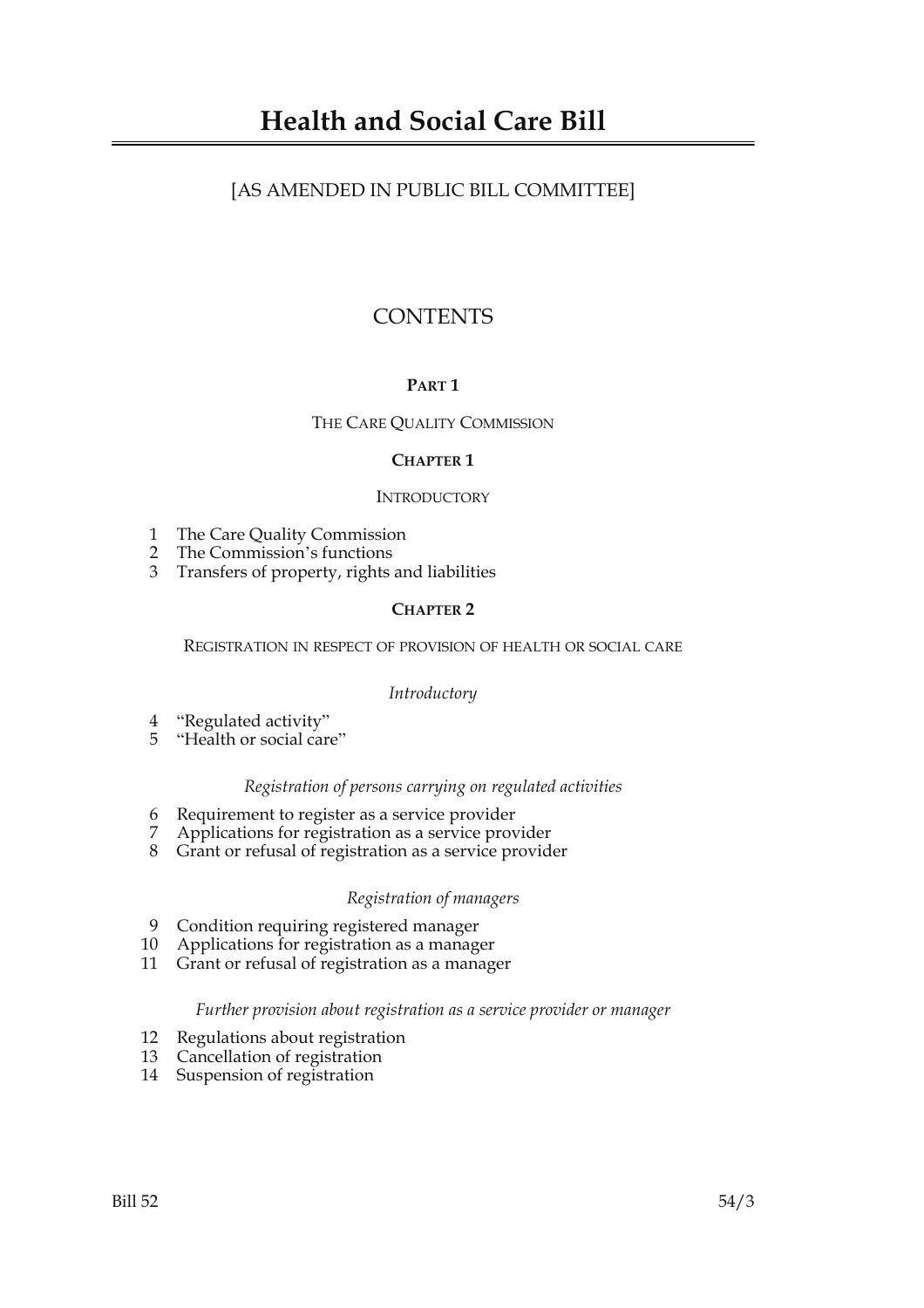## 15 Applications by registered persons

#### *Regulation, code of practice and guidance*

- 16 Regulation of regulated activities
- 17 Code of practice relating to health care associated infections
- 18 Consultation etc. in relation to code of practice under s. 17
- 19 Guidance as to compliance with requirements<br>20 Consultation in relation to guidance under s. 1
- 20 Consultation in relation to guidance under s. 19
- 21 Effect of code under s. 17 and guidance under s. 19

#### *Registration procedure*

- 22 Notice of proposals
- 23 Right to make representations<br>24 Notice of decisions
- 24 Notice of decisions<br>25 Warning notice
- Warning notice
- 26 Urgent procedure for cancellation
- 27 Urgent procedure for variation or suspension
- 28 Appeals to the Tribunal

#### *Offences*

- 29 Failure to comply with conditions
- 30 Offences relating to suspension or cancellation of registration
- 31 Contravention of regulations
- 32 False description of concerns, premises etc.
- 33 False statements in applications

#### *Information to be available to public*

34 Provision of copies of registers

#### *Miscellaneous*

- 35 Bodies required to be notified of certain matters
- 36 Periodic returns
- 37 Liquidators etc.
- 38 Death of registered person

#### *Power to modify provisions of Chapter*

39 Power to modify Chapter in relation to newly regulated activities

#### *Interpretation*

40 Interpretation of Chapter 2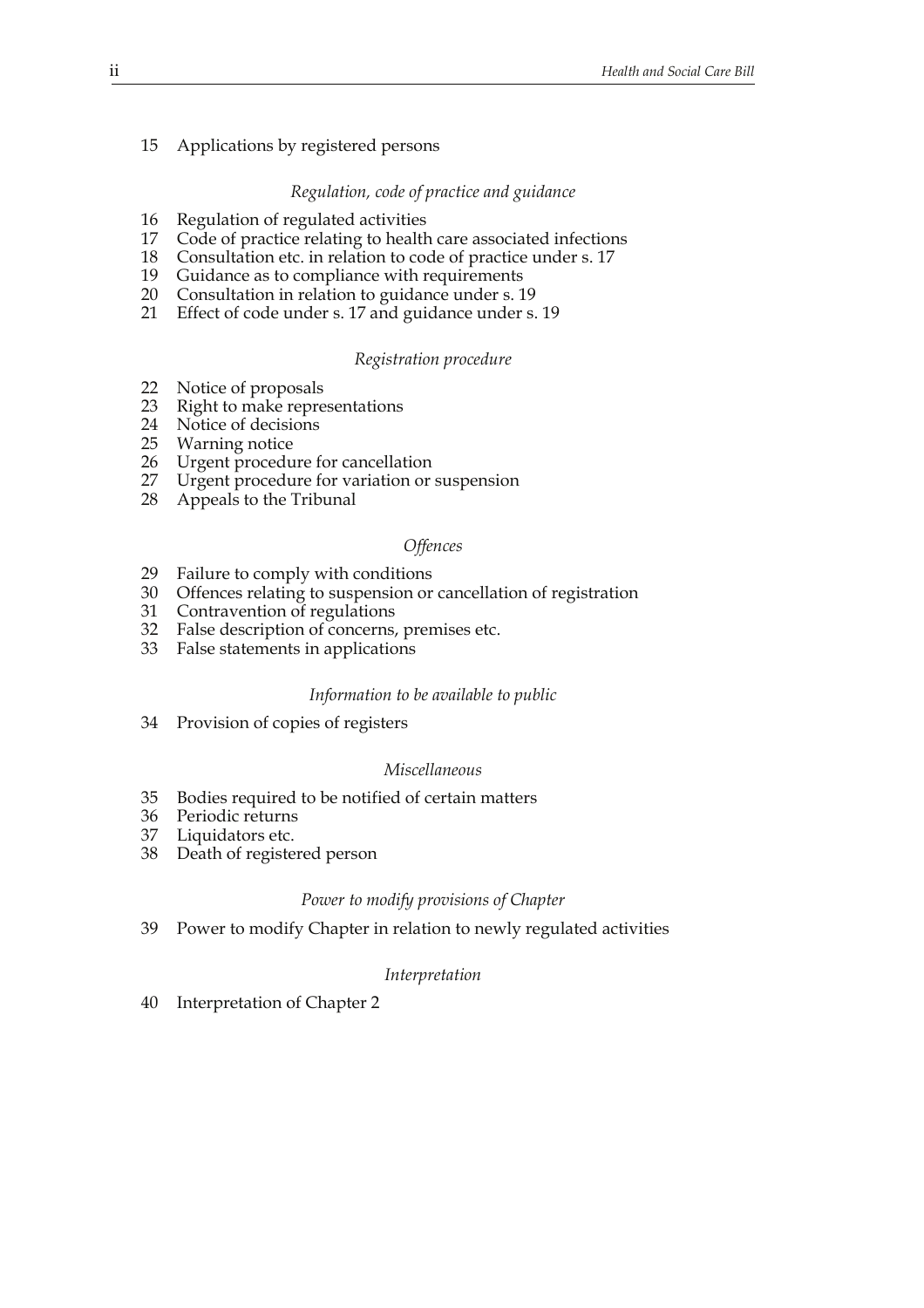## **CHAPTER 3**

## QUALITY OF HEALTH AND SOCIAL CARE

#### *Health care standards*

41 Standards set by Secretary of State

#### *Reviews and investigations*

- 42 Periodic reviews
- 43 Frequency and period of review
- 44 Special reviews and investigations
- 45 Power to extend periodic review function
- 46 Failings by English local authorities
- 47 Failings by Welsh NHS bodies

## **CHAPTER 4**

## FUNCTIONS UNDER MENTAL HEALTH ACT 1983

48 Transfer and amendment of functions under Mental Health Act 1983

## **CHAPTER 5**

#### FURTHER FUNCTIONS

- 49 Information and advice
- 50 Studies as to economy, efficiency etc.
- 51 Publication of results of studies under s. 50
- 52 Role of Audit Commission<br>53 Reviews of data, studies an
- 53 Reviews of data, studies and research<br>54 Publication of information
- 54 Publication of information
- 55 Additional functions

#### **CHAPTER 6**

#### MISCELLANEOUS AND GENERAL

#### *Inspections*

- 56 Inspections
- 57 Inspections carried out for registration purposes

#### *Powers of entry etc.*

- 58 Entry and inspection
- 59 Entry and inspection: supplementary
- 60 Power to require documents and information etc.
- 61 Power to require explanation

#### *Interaction with other authorities*

62 Interaction with other authorities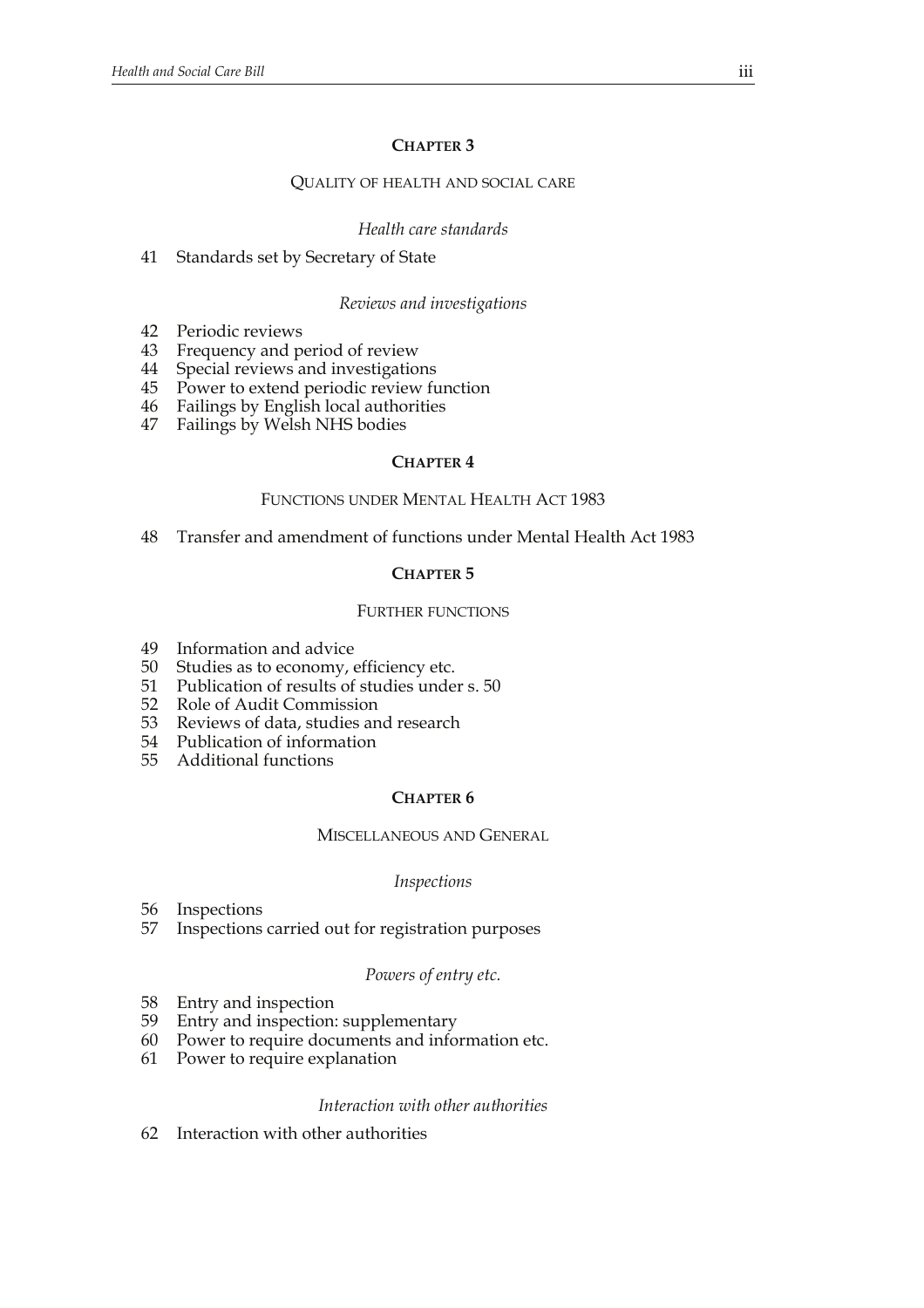- 63 Co-ordination of reviews or assessments
- 64 Avoidance of unreasonable burdens in exercise of regulatory powers
- 65 Co-operation between the Commission and Welsh Ministers
- 66 Co-operation between the Commission and the Independent Regulator of NHS Foundation Trusts
- 67 Provision of information by Auditor General for Wales
- 68 Provision of material to the Comptroller and Auditor General
- 69 Arrangements with Ministers
- 70 Arrangements with Northern Ireland Ministers

#### *Inquiries*

71 Inquiries

#### *Information*

- 72 Disclosure of confidential personal information: offence
- 73 Defence
- 74 Use of information etc.
- 75 Permitted disclosures
- 76 Code of practice on confidential personal information

#### *Further provisions about functions of Commission*

- 77 Publication of programme of reviews etc.
- 78 Failure by the Commission in discharge of its functions
- 79 Reports for each financial year etc.
- 80 Reports and information

#### *Fees*

81 Fees

#### *Enforcement*

- 82 Penalty notices
- 83 Penalty notices: supplementary provision
- 84 Guidance by the Commission in relation to enforcement action
- 85 Publication of information relating to enforcement action etc.
- 86 Proceedings for offences<br>87 Offences by bodies corpo
- Offences by bodies corporate
- 88 Unincorporated associations

#### *Service of documents*

- 89 Service of documents
- 90 Electronic communications

#### *Further amendments*

91 Further amendments relating to Part 1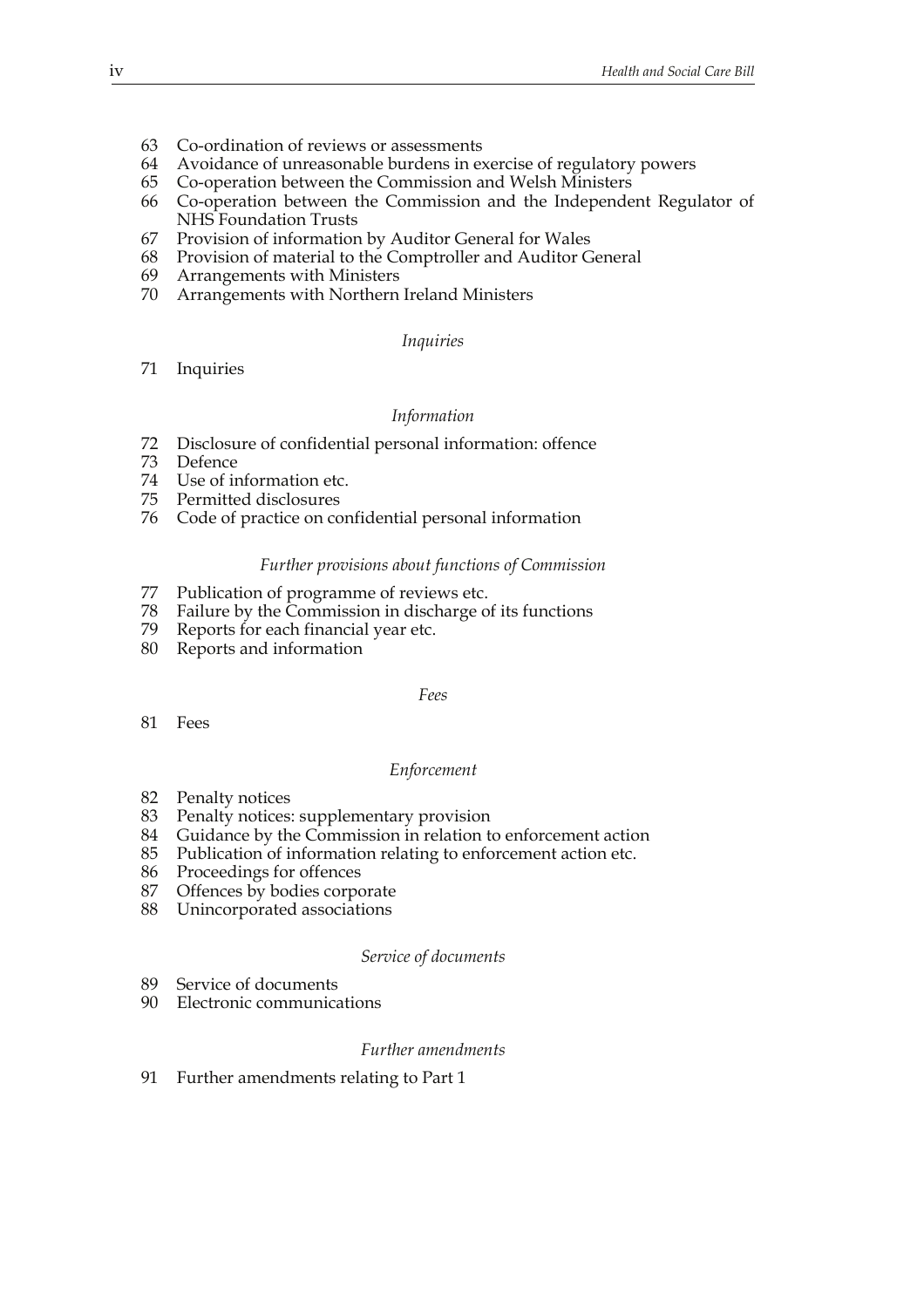## *Interpretation*

## 92 General interpretation of Part 1

## **PART 2**

REGULATION OF HEALTH PROFESSIONS AND HEALTH AND SOCIAL CARE WORKFORCE

## *The Office of the Health Professions Adjudicator*

- 93 The Office of the Health Professions Adjudicator
- 94 Functions under Medical Act 1983 and Opticians Act 1989
- 95 Fitness to practise panels
- 96 Lists of persons eligible for membership of fitness to practise panels
- 97 Further provisions about listed persons
- 98 Legal assessors<br>99 Clinical and oth
- Clinical and other specialist advisers
- 100 Procedural rules
- 101 Administration of oaths and issuing of witness summonses etc.
- 102 Duty to inform the public
- 103 Duty to consult
- 104 OHPA rules: supplementary
- 105 Fees payable by General Medical Council and General Optical Council

#### *Amendments of Part 3 of Health Act 1999*

- 106 Extension of powers under s. 60 of Health Act 1999
- 107 Standard of proof in fitness to practise proceedings

## *The Council for Healthcare Regulatory Excellence*

- 108 The Council for Healthcare Regulatory Excellence
- 109 Constitution etc. of Council
- 110 Powers and duties of Council
- 111 Powers of Secretary of State and devolved administrations
- 112 Duty to inform and consult the public
- 113 Reference of cases by Council to court

#### *Conduct and performance of medical practitioners and other health care workers*

- 114 Responsible officers and their duties relating to medical profession
- 115 Additional responsibilities of responsible officers: England and Wales and Northern Ireland
- 116 Co-operation between prescribed bodies<br>117 Ss. 115 and 116: Crown application
- Ss. 115 and 116: Crown application

#### *Regulation of social care workforce*

- 118 Regulation of social care workers
- 119 Standard of proof in proceedings relating to registration of social care worker

#### *Approved mental health professionals*

120 Education and training of approved mental health professionals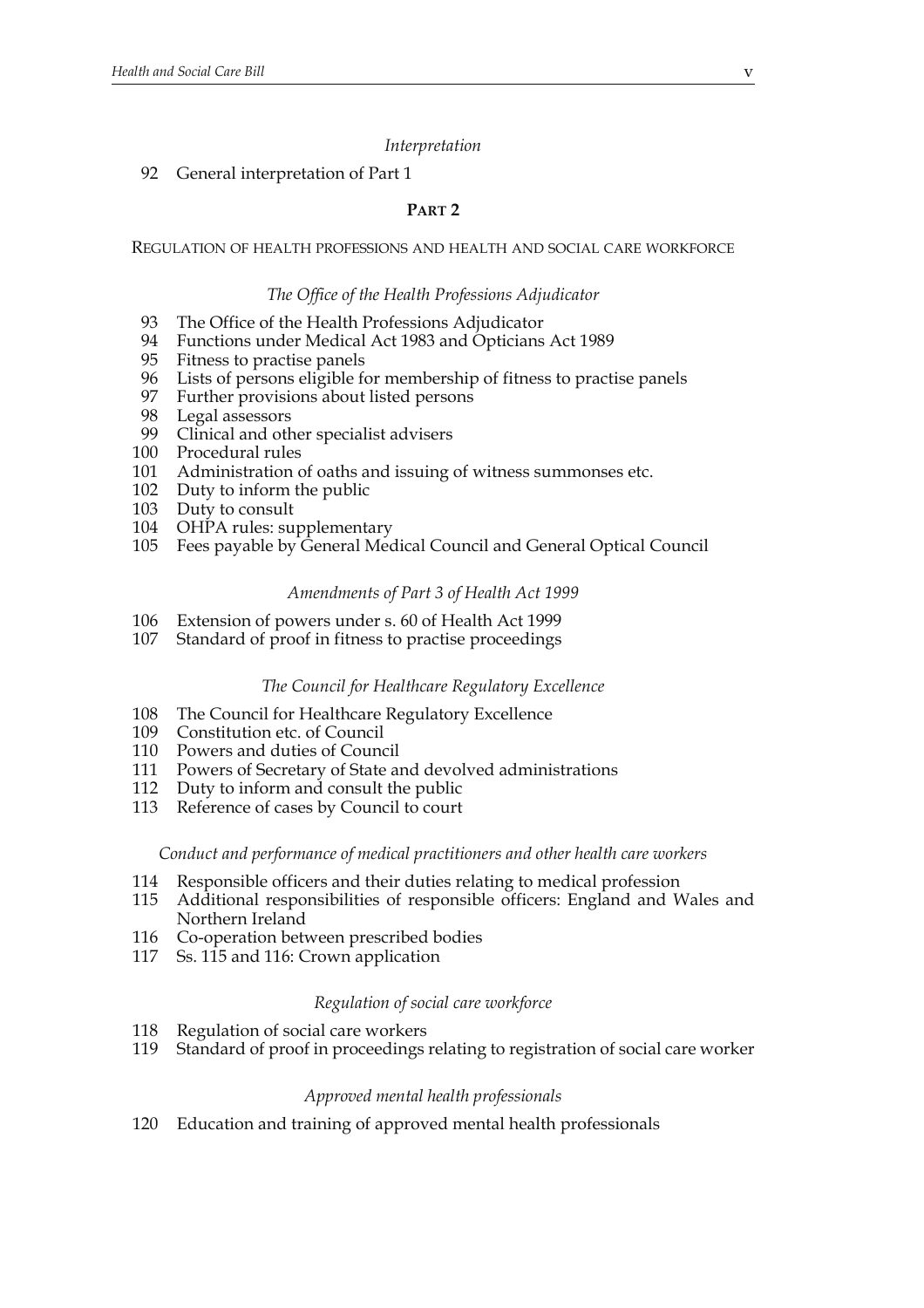## *General*

- 121 Further amendments relating to Part 2
- 122 Interpretation of Part 2

#### **PART 3**

## PUBLIC HEALTH PROTECTION

- 123 Public health protection
- 124 Further amendments relating to public health protection

#### **PART 4**

## HEALTH IN PREGNANCY GRANT

#### *England, Wales and Scotland*

- 125 Entitlement: Great Britain
- 126 Administration: Great Britain
- 127 Penalty: Great Britain

## *Northern Ireland*

- 128 Entitlement: Northern Ireland
- 129 Administration: Northern Ireland
- 130 Penalty: Northern Ireland
- 131 Northern Ireland: health in pregnancy grant to be excepted matter

#### *General and supplementary*

132 General and supplementary

#### **PART 5**

#### **MISCELLANEOUS**

#### *Amendments relating to National Health Service*

- 133 Duty of Primary Care Trusts
- 134 Pharmaceutical services
- 135 Indemnity schemes in connection with provision of health services

#### *Weighing and measuring of children*

- 136 Weighing and measuring of children: England
- 137 Weighing and measuring of children: Wales

#### *Social care*

- 138 Direct payments in lieu of provision of care services
- 139 Abolition of maintenance liability of relatives
- 140 Ordinary residence for certain purposes of National Assistance Act 1948 etc.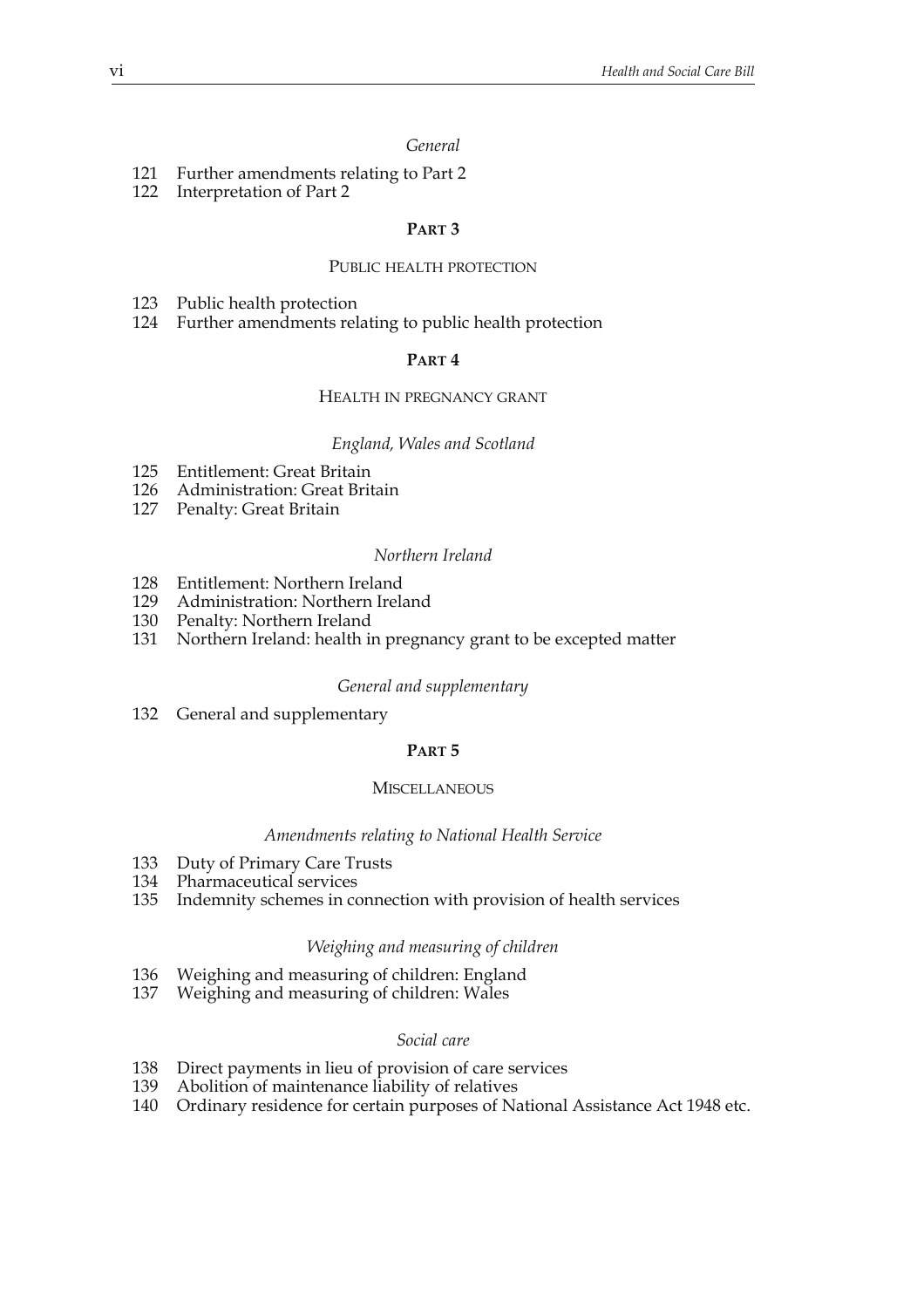## *Financial assistance related to provision of health or social care services*

- 141 Power of Secretary of State to give financial assistance
- 142 Qualifying bodies
- 143 Forms of assistance under s. 141
- 144 Terms on which assistance under s. 141 is given
- 145 Directions to certain NHS bodies
- 146 Arrangements with other third parties
- 147 Power to form company
- 148 Interpretation of group of sections

## *National Information Governance Board for Health and Social Care*

- 149 National Information Governance Board for Health and Social Care
- 150 Duty to consult Board in relation to regulations about patient information

## *Functions of Health Protection Agency in relation to biological substances*

151 Functions of Health Protection Agency in relation to biological substances

## *Further amendments*

152 Minor and consequential amendments relating to Part 5

## **PART 6**

## GENERAL

- 153 Orders, regulations and directions: general provisions
- 154 Orders and regulations: Parliamentary control
- 155 Orders and regulations: control by National Assembly for Wales
- 156 Regulations: control by Northern Ireland Assembly
- 157 Directions
- 158 Repeals
- 159 Power to make transitional and consequential provision etc.
- 160 Financial provisions
- 161 Extent
- 162 Commencement
- 163 The appropriate authority by whom commencement order is made
- 164 Consultation in relation to commencement
- 165 Short title
	- Schedule 1 The Care Quality Commission
	- Schedule 2 Transfers of property and staff etc.
	- Schedule 3 Amendments of Mental Health Act 1983
	- Schedule 4 Interaction with other authorities
		- Part 1 Interpretation
		- Part 2 Exercise of functions
	- Schedule 5 Further amendments relating to Part 1
		- Part 1 Amendments of Care Standards Act 2000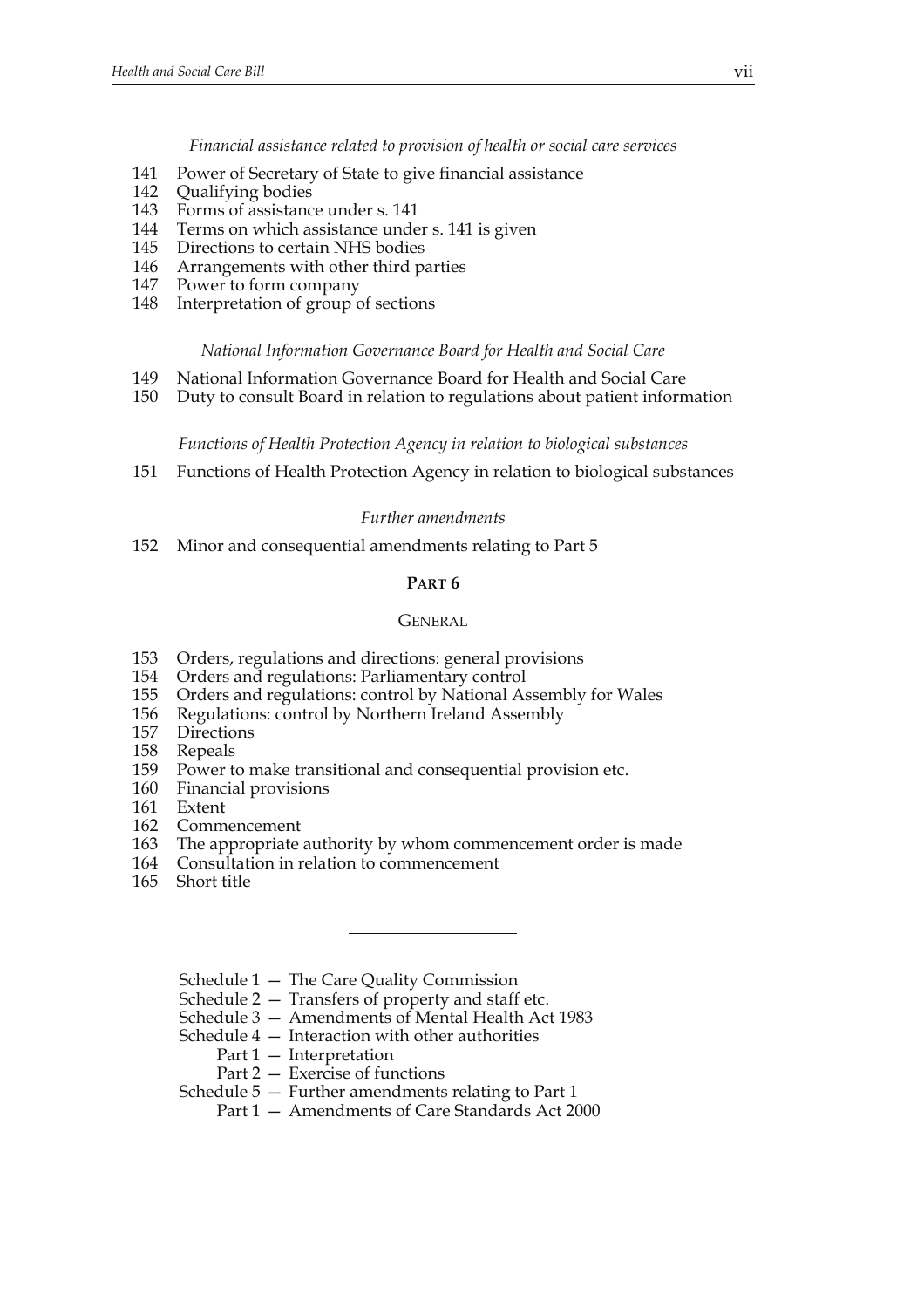- Part 2 Amendments of Health and Social Care (Community Health and Standards) Act 2003
- Part 3 Amendments of other Acts
- Schedule 6 The Office of the Health Professions Adjudicator
- Schedule 7 Adjudication functions under Medical Act 1983 and Opticians Act 1989
	- Part 1 Amendments of Medical Act 1983
	- Part 2 Amendments of Opticians Act 1989
- Schedule 8 Extension of powers under s. 60 of Health Act 1999
- Schedule 9 Regulation of social care workers
- Schedule 10 Further amendments relating to Part 2
- Schedule 11 Public health protection: further amendments
- Schedule 12 Funding of expenditure in connection with provision of pharmaceutical services
	- Part 1 England
	- Part 2 Wales
- Schedule 13 Transitional provisions relating to s. 139
- Schedule 14 Further amendments relating to Part 5
- Schedule 15 Repeals and revocations
	- Part 1 Repeals and revocations relating to Part 1
	- Part 2 Regulation of healthcare professions
	- Part 3 Public health protection
	- Part 4 National Health Service
	- Part 5 Abolition of maintenance liability of relatives
	- Part 6 Establishment of National Information Governance Board
	- Part 7 Abolition of National Biological Standards Board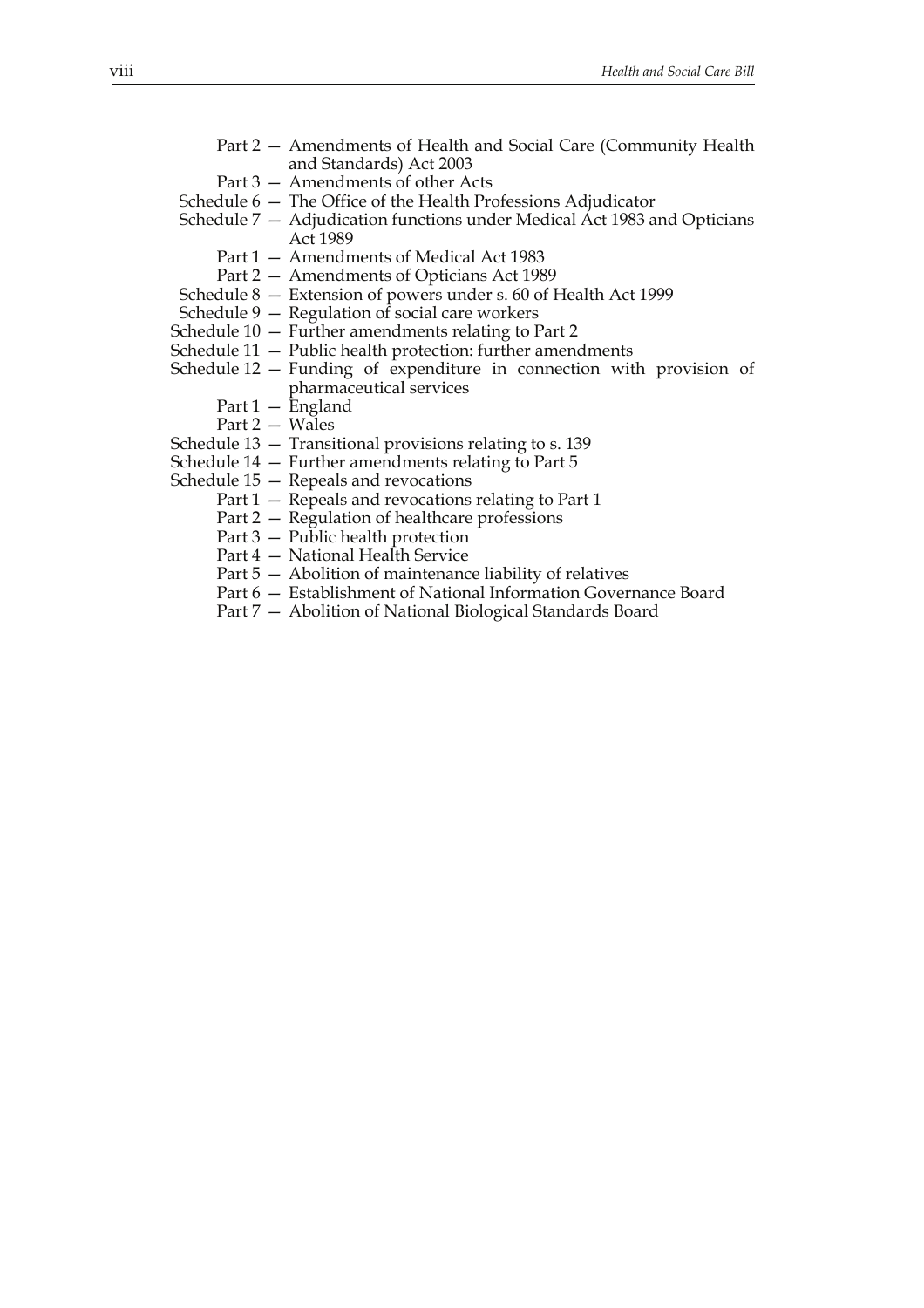# A **BILL**

## [AS AMENDED IN PUBLIC BILL COMMITTEE]

#### TO

Establish and make provision in connection with a Care Quality Commission; to make provision about health care (including provision about the National Health Service) and about social care; to make provision about reviews and investigations under the Mental Health Act 1983; to establish and make provision in connection with an Office of the Health Professions Adjudicator and make other provision about the regulation of the health care professions; to confer power to modify the regulation of social care workers; to amend the Public Health (Control of Disease) Act 1984; to provide for the payment of a grant to women in connection with pregnancy; to amend the functions of the Health Protection Agency; and for connected purposes.

E IT ENACTED by the Queen's most Excellent Majesty, by and with the advice and consent of the Lords Spiritual and Temporal, and Commons, in this present Parliament assembled, and by the authority of the same, as follows: - $B_{\text{p}}$ 

## **PART 1**

#### THE CARE QUALITY COMMISSION

#### **CHAPTER 1**

#### **INTRODUCTORY**

## **1 The Care Quality Commission**

- (1) There is to be a body corporate known as the Care Quality Commission (referred to in this Part as "the Commission").
- (2) The Commission for Healthcare Audit and Inspection, the Commission for Social Care Inspection and the Mental Health Act Commission are dissolved.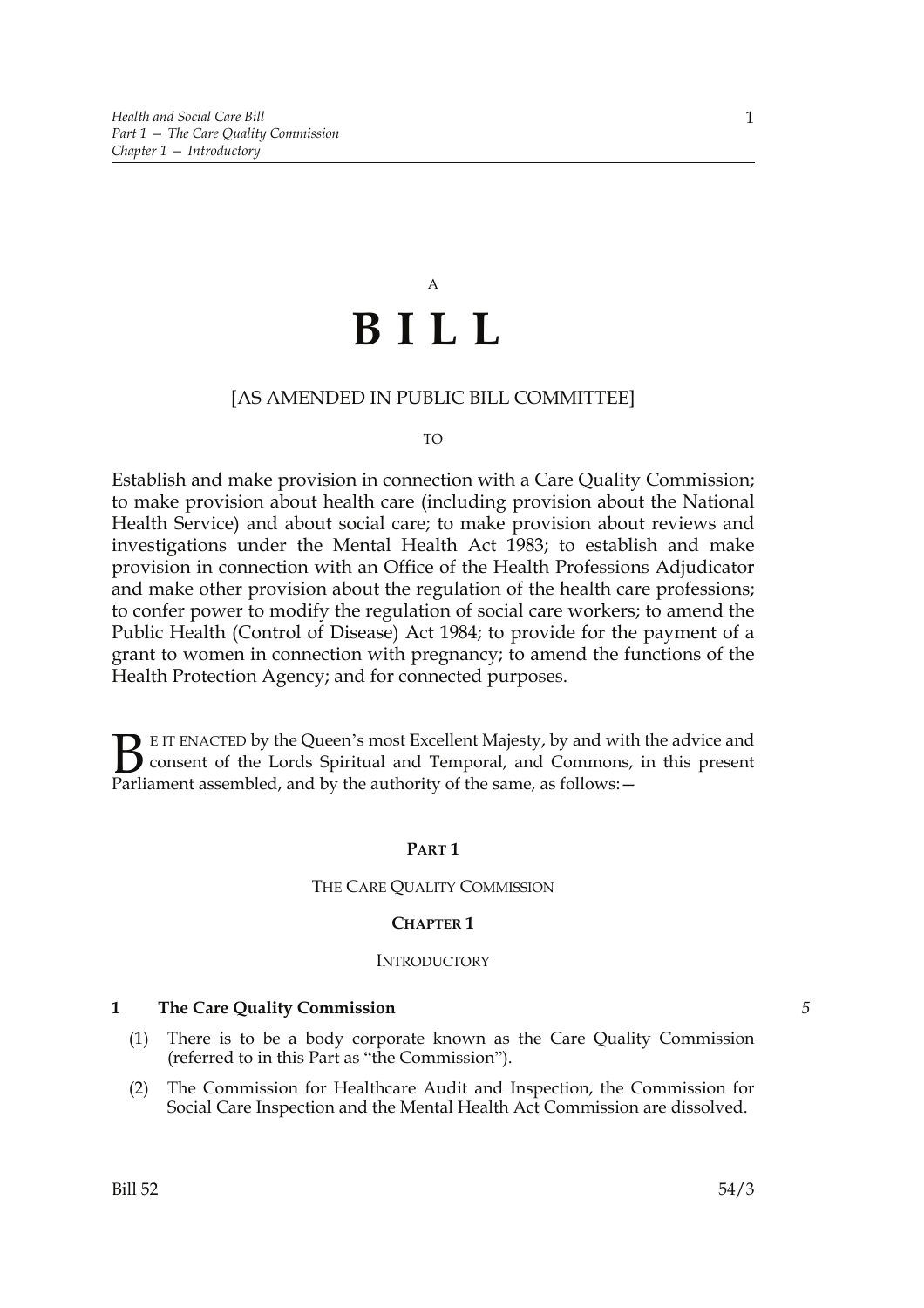(3) Schedule 1 (which makes further provision about the Care Quality Commission) has effect.

## **2 The Commission's functions**

- (1) The Commission has the functions conferred on it by or under any enactment.
- (2) Those functions include—
	- (a) registration functions under Chapter 2,
	- (b) review and investigation functions under Chapter 3, and
	- (c) functions under the Mental Health Act 1983 (c. 20).
- (3) In performing its functions the Commission must have regard to—
	- (a) views expressed by members of the public about activities to which the functions relate, *10*
	- (b) levels of satisfaction with such activities amongst members of the public,
	- (c) the need to ensure that action by the Commission in relation to such activities is proportionate to the risks against which it would afford safeguards and is targeted only where it is needed, *15*
	- (d) the need to safeguard and promote the rights and welfare of children and vulnerable adults,
	- (e) any developments in approaches to regulatory action, and
	- (f) best practice amongst persons performing functions comparable to those of the Commission (including the principles under which regulatory action should be transparent, accountable and consistent). *20*
- (4) In performing its functions the Commission must also have regard to such aspects of government policy as the Secretary of State may direct.
- (5) The Commission is to perform its functions for the general purpose of encouraging— *25*
	- (a) the improvement of activities to which its functions relate,
	- (b) the carrying on of such activities in a way that focuses on the needs of those for whose benefit the activities are carried on, and
	- (c) the efficient and effective use of resources in the carrying on of such activities. *30*

## **3 Transfers of property, rights and liabilities**

Schedule 2 (which makes provision for the transfer of property, rights and liabilities) has effect.

## **CHAPTER 2**

*35*

*5*

REGISTRATION IN RESPECT OF PROVISION OF HEALTH OR SOCIAL CARE

## *Introductory*

## **4 "Regulated activity"**

(1) In this Part "regulated activity" means an activity of a prescribed kind.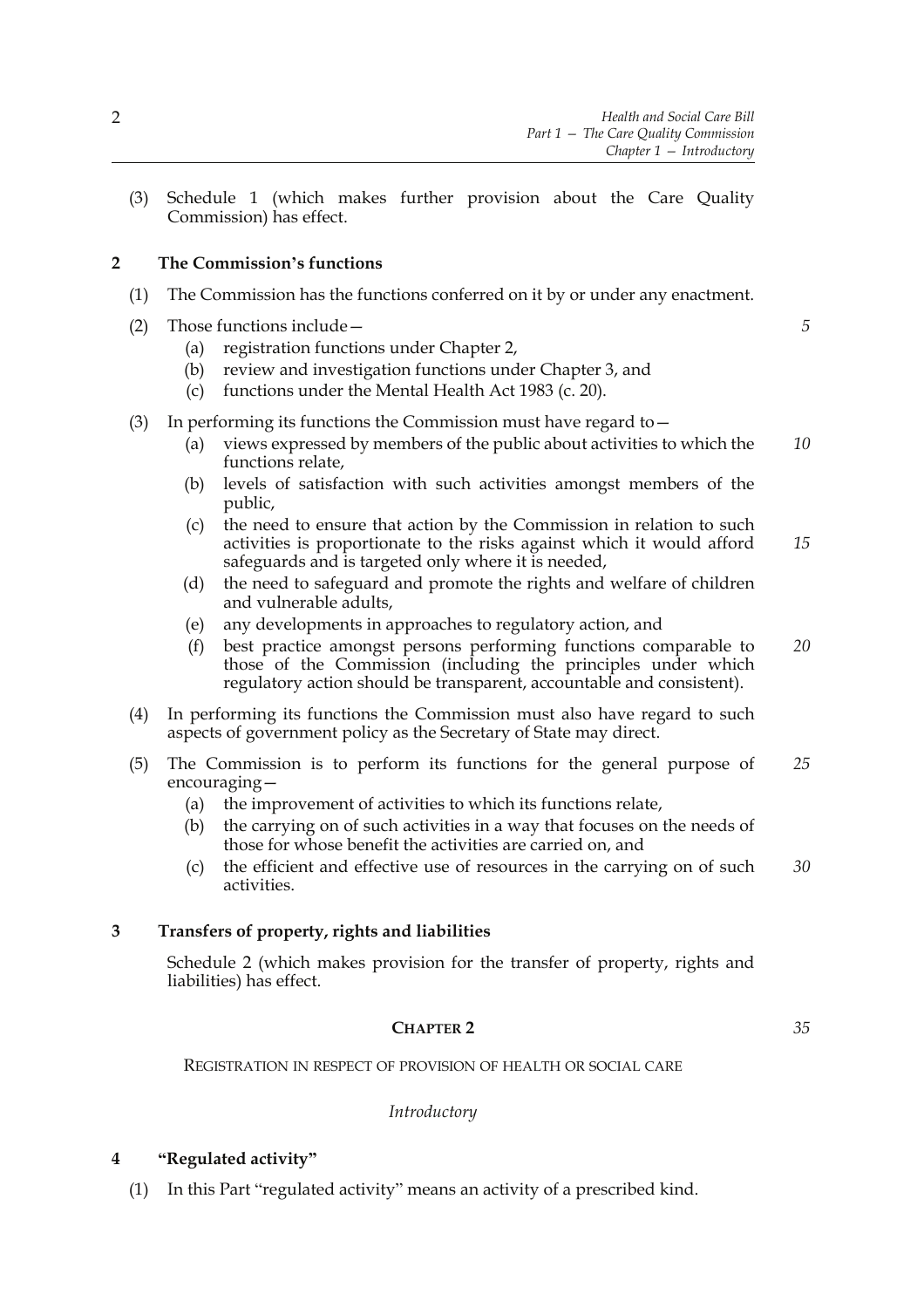- (2) An activity may be prescribed for the purposes of subsection (1) only if  $-$ 
	- (a) the activity involves, or is connected with, the provision of health or social care in, or in relation to, England, and
	- (b) the activity does not involve the carrying on of any establishment or agency, within the meaning of the Care Standards Act 2000 (c. 14), for which Her Majesty's Chief Inspector of Education, Children's Services and Skills is the registration authority under that Act.
- (3) For the purposes of subsection (2), activities connected with the provision of health or social care include, in particular—
	- (a) the supply of staff who are to provide such care;
	- (b) the provision of transport or accommodation for those who require such care;
	- (c) the provision of advice in respect of such care.

## **5 "Health or social care"**

- (1) This section has effect for the interpretation of this Part.
- (2) "Health care" includes all forms of health care provided for individuals, whether relating to physical or mental health, and also includes procedures that are similar to forms of medical or surgical care but are not provided in connection with a medical condition.
- (3) "Social care" includes all forms of personal care and other practical assistance provided for individuals who by reason of age, illness, disability, pregnancy, childbirth, dependence on alcohol or drugs, or any other similar circumstances, are in need of such care or other assistance. *20*
- (4) "Health or social care" means health care or social care.

## *Registration of persons carrying on regulated activities*

**6 Requirement to register as a service provider**

- (1) Any person who carries on a regulated activity without being registered under this Chapter in respect of the carrying on of that activity is guilty of an offence.
- (2) The Secretary of State may by regulations make provision for the purposes of this Chapter for determining, in relation to a regulated activity carried on by two or more persons acting in different capacities, which of those persons is to be regarded as the person who carries on the activity.
- (3) In the following provisions of this Part, the registration of a person under this Chapter in respect of the carrying on of a regulated activity by that person is referred to as registration "as a service provider" in respect of that activity.
- (4) A person guilty of an offence under this section is liable—
	- (a) on summary conviction, to a fine not exceeding £50,000, or to imprisonment for a term not exceeding 12 months, or to both;
	- (b) on conviction on indictment, to a fine, or to imprisonment for a term not exceeding 12 months, or to both.
- (5) In relation to an offence committed before the commencement of section 154(1) of the Criminal Justice Act 2003 (c. 44), the reference in subsection (4)(a) to 12 months is to be read as a reference to 6 months.

*5*

*10*

*15*

*25*

*30*

*40*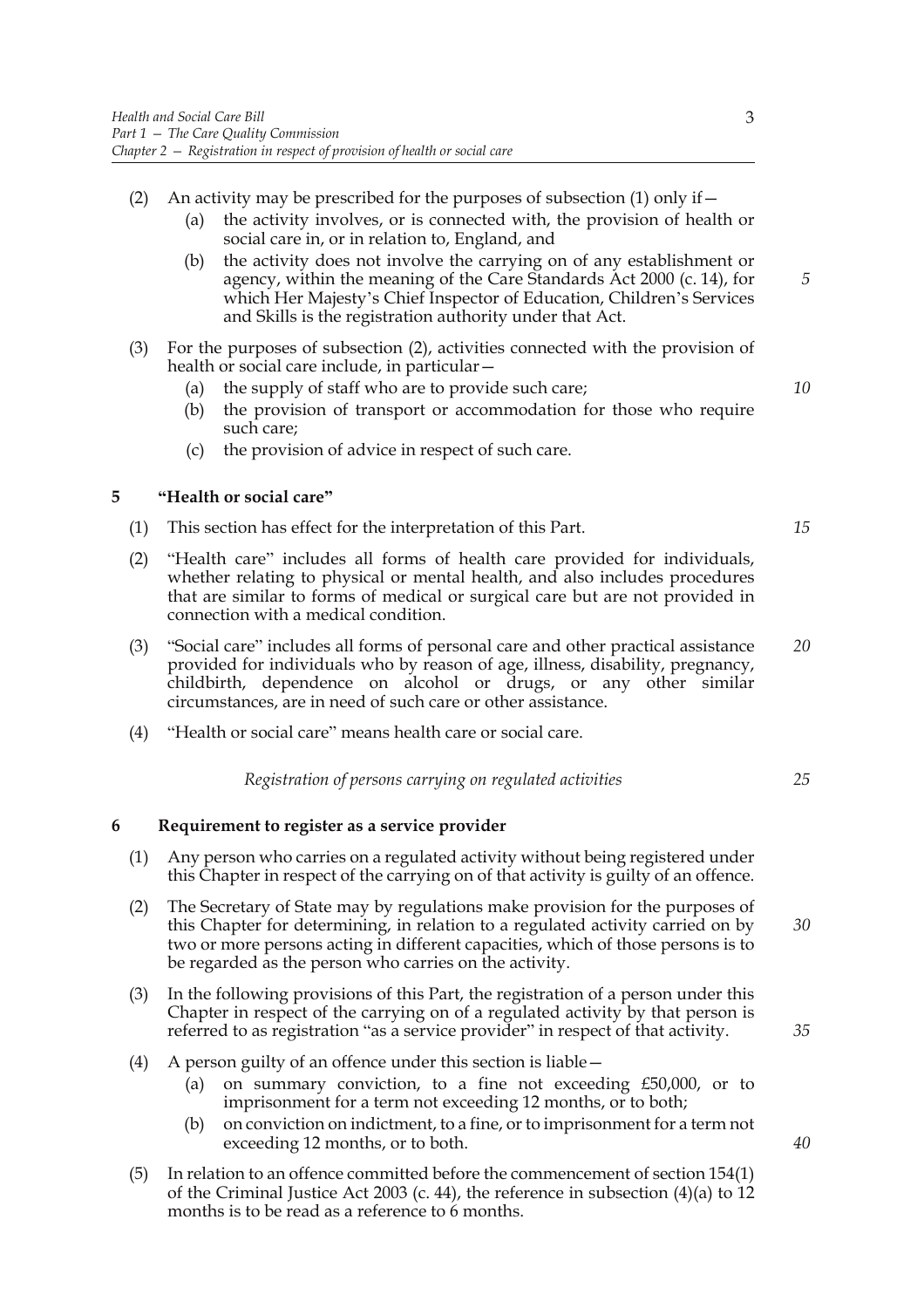## **7 Applications for registration as a service provider**

- (1) A person seeking to be registered under this Chapter as a service provider must make an application to the Commission.
- (2) The application must be made in such form, and contain or be accompanied by such information, as the Commission requires.
- (3) In such cases as the Commission may determine, a person seeking to be registered as a service provider in respect of two or more regulated activities may make a single application in respect of them.

## **8 Grant or refusal of registration as a service provider**

- (1) Subsections (2) to (4) apply where an application under section 7 has been made in accordance with the provisions of this Chapter with respect to a regulated activity. *10*
- (2) If the Commission is satisfied that—
	- (a) the requirements of regulations under section 16, and
	- (b) the requirements of any other enactment which appears to the Commission to be relevant, *15*

are being and will continue to be complied with (so far as applicable) in relation to the carrying on of the regulated activity, it must grant the application; otherwise it must refuse it.

- (3) The application may be granted either unconditionally or subject to such conditions as the Commission thinks fit. *20*
- (4) On granting the application, the Commission must issue a certificate of registration to the applicant.
- (5) The Commission may at any time—
	- (a) vary or remove any condition for the time being in force in relation to a person's registration as a service provider, or *25*
	- (b) impose any additional condition.
- (6) Subsections (3) and (5) have effect subject to section 9.

#### *Registration of managers*

## **9 Condition requiring registered manager**

- (1) The registration under this Chapter of a person ("S") as a service provider in respect of a regulated activity must in prescribed cases be subject to a registered manager condition.
- (2) In deciding whether to impose a registered manager condition under section 8(3) or (5), in a case where subsection (1) does not require such a condition to be imposed, the Commission must have regard to prescribed matters.
- (3) For the purposes of this Chapter, a registered manager condition is a condition that the activity as carried on by S, or the activity as carried on by S at or from particular premises, must be managed by an individual who is registered under this Chapter as a manager in respect of the activity, or the activity as carried on at or from those premises.

*5*

*30*

*35*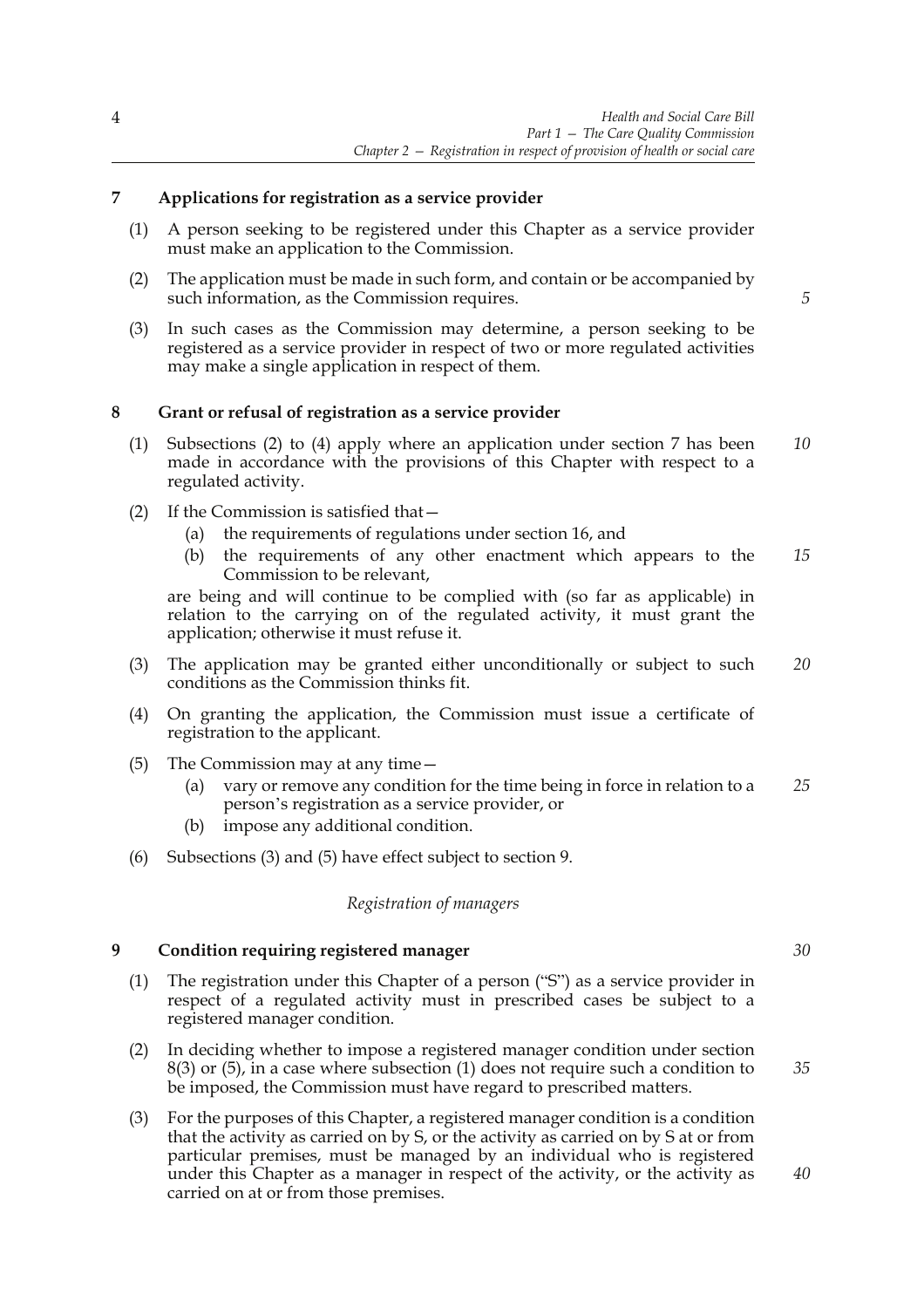## **10 Applications for registration as a manager**

- (1) A person seeking to be registered under this Chapter as a manager in respect of a regulated activity in respect of which a registered manager condition has, or is to have, effect must make an application to the Commission.
- (2) The application must be made in such form, and contain or be accompanied by such information, as the Commission requires.
- (3) In such cases as the Commission may determine, a person seeking to be registered as a manager in respect of two or more regulated activities carried on by a person registered as a service provider may make a single application in respect of them.

*10*

*20*

*25*

*30*

*35*

*40*

*5*

## **11 Grant or refusal of registration as a manager**

- (1) Subsections (2) to (4) apply where an application under section 10 has been made in accordance with the provisions of this Chapter with respect to a regulated activity in respect of which a person is registered under this Chapter as a service provider and in respect of which a registered manager condition has effect. *15*
- (2) If the Commission is satisfied that—
	- (a) the requirements of regulations under section 16, and
	- (b) the requirements of any other enactment which appears to the Commission to be relevant,

are being and will continue to be complied with (so far as applicable) in relation to the carrying on of the regulated activity, it must grant the application; otherwise it must refuse it.

- (3) The application may be granted either unconditionally or subject to such conditions as the Commission thinks fit.
- (4) On granting the application, the Commission must issue a certificate of registration to the applicant.
- (5) The Commission may at any time—
	- (a) vary or remove any condition for the time being in force in relation to a person's registration as a manager, or
	- (b) impose any additional condition.

*Further provision about registration as a service provider or manager*

## **12 Regulations about registration**

Regulations may make provision for the purposes of this Chapter about—

- (a) the keeping by the Commission of registers,
- (b) the making of applications for registration as a service provider or manager,
- (c) the registration of persons as service providers or managers, and
- (d) the notification by registered persons to the Commission of an address for service of documents.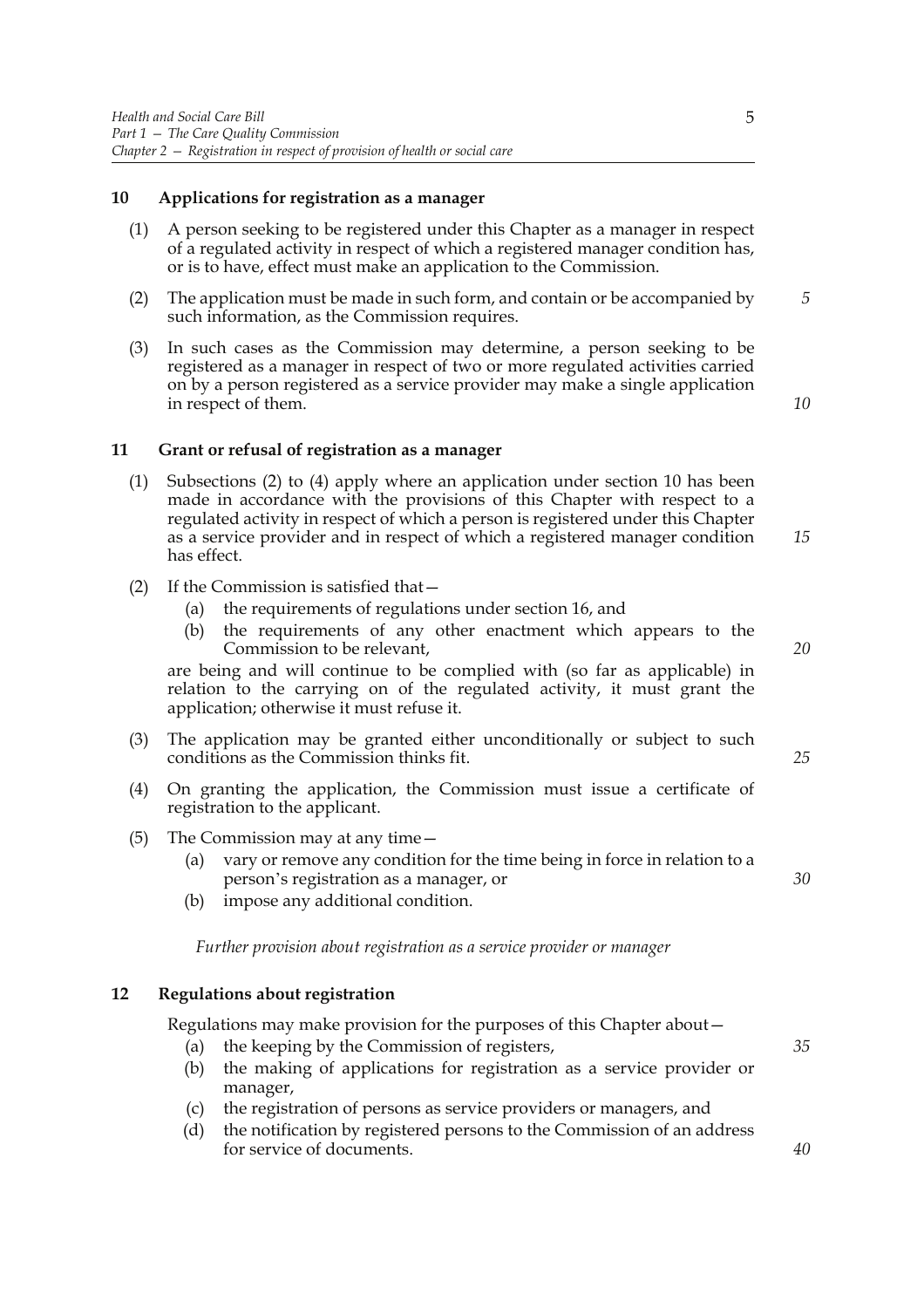## **13 Cancellation of registration**

| (1) | The Commission may at any time cancel the registration of a person ("R")<br>under this Chapter as a service provider or manager in respect of a regulated<br>activity – |                                                                                                                                                                                                                                                                                                                                                                                 |    |  |  |
|-----|-------------------------------------------------------------------------------------------------------------------------------------------------------------------------|---------------------------------------------------------------------------------------------------------------------------------------------------------------------------------------------------------------------------------------------------------------------------------------------------------------------------------------------------------------------------------|----|--|--|
|     | (a)                                                                                                                                                                     | on the ground that R has been convicted of, or admitted, a relevant<br>offence;                                                                                                                                                                                                                                                                                                 |    |  |  |
|     | on the ground that any other person has been convicted of any relevant<br>(b)<br>offence in relation to the regulated activity;                                         |                                                                                                                                                                                                                                                                                                                                                                                 |    |  |  |
|     | (c)                                                                                                                                                                     | on the ground that the regulated activity is being, or has at any time<br>been, carried on otherwise than in accordance with the relevant<br>requirements;                                                                                                                                                                                                                      | 10 |  |  |
|     | (d)                                                                                                                                                                     | on the ground that R has failed to comply with a requirement imposed<br>by or under Chapter 6;                                                                                                                                                                                                                                                                                  |    |  |  |
|     | (e)                                                                                                                                                                     | on any ground specified by regulations.                                                                                                                                                                                                                                                                                                                                         |    |  |  |
| (2) | For the purposes of this section, the following are relevant offences –<br>a Part 1 offence,                                                                            | 15                                                                                                                                                                                                                                                                                                                                                                              |    |  |  |
|     | (b)                                                                                                                                                                     | an offence under the Registered Homes Act 1984 (c. 23) or regulations<br>made under it,                                                                                                                                                                                                                                                                                         |    |  |  |
|     | (c)                                                                                                                                                                     | an offence under Part 2 of the Care Standards Act 2000 (c. 14) or<br>regulations made under it, and                                                                                                                                                                                                                                                                             | 20 |  |  |
|     | (d)                                                                                                                                                                     | such other offences as may be prescribed.                                                                                                                                                                                                                                                                                                                                       |    |  |  |
| (3) | In this section "relevant requirements" means -                                                                                                                         |                                                                                                                                                                                                                                                                                                                                                                                 |    |  |  |
|     | (a)<br>(b)                                                                                                                                                              | any requirements or conditions imposed by or under this Chapter, and<br>the requirements of any other enactment which appears to the<br>Commission to be relevant.                                                                                                                                                                                                              | 25 |  |  |
| 14  |                                                                                                                                                                         | <b>Suspension of registration</b>                                                                                                                                                                                                                                                                                                                                               |    |  |  |
| (1) | The Commission may at any time suspend a person's registration under this<br>Chapter as a service provider or manager for a specified period.                           |                                                                                                                                                                                                                                                                                                                                                                                 |    |  |  |
| (2) | (a)<br>(b)                                                                                                                                                              | Except where the Commission gives notice under section 27, the power<br>conferred by subsection (1) is exercisable only on the ground that -<br>the regulated activity is being, or has at any time been, carried on<br>otherwise than in accordance with the relevant requirements, or<br>the person has failed to comply with a requirement imposed by or<br>under Chapter 6. | 30 |  |  |
|     |                                                                                                                                                                         |                                                                                                                                                                                                                                                                                                                                                                                 |    |  |  |

- (3) The suspension of a person's registration does not affect the continuation of the registration (but see sections 30 and 32 as to offences). *35*
- (4) A period of suspension may be extended under subsection (1) on one or more occasions.
- (5) In this section "relevant requirements" has the same meaning as in section 13.

## **15 Applications by registered persons**

(1) Except in case A or B, a person registered under this Chapter as a service provider or manager ("R") may apply to the Commission—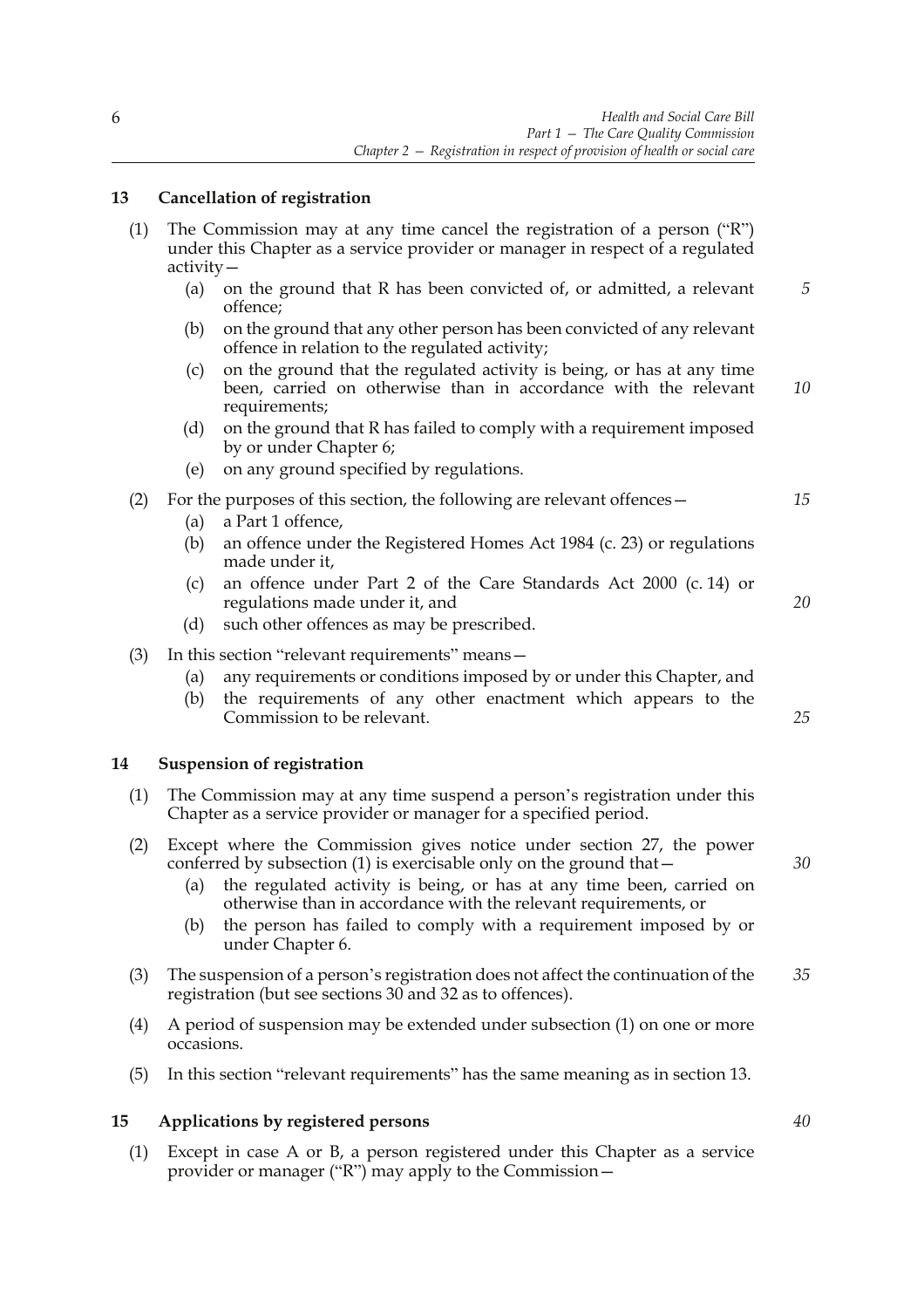- (a) for the variation or removal of any condition for the time being in force in relation to the registration, other than a registered manager condition required by section 9(1),
- (b) for the cancellation of the registration, or
- (c) for the cancellation of, or the variation of the period of, any suspension of the registration.
- (2) Case A is where—
	- (a) the Commission has given R notice under section 22(4)(a) of a proposal to cancel the registration, and
	- (b) the Commission has not decided not to take that step.
- (3) Case B is where—
	- (a) the Commission has given R notice under section 24(3) of its decision to cancel the registration, and
	- (b) either the time within which an appeal may be brought has not expired or, if an appeal has been brought, it has not yet been determined.
- (4) An application under subsection (1) must be made in such form, and contain or be accompanied by such information, as the Commission requires.
- (5) If the Commission decides to grant an application under subsection  $(1)(a)$ , it must serve notice in writing of its decision on the applicant (stating, where applicable, the condition as varied) and issue a new certificate of registration.
- (6) If the Commission decides to grant an application under subsection  $(1)(c)$ , it must serve notice in writing of its decision on the applicant (stating, where applicable, the period as varied).

## *Regulation, code of practice and guidance*

## **16 Regulation of regulated activities**

- (1) Regulations may impose in relation to regulated activities any requirements which the Secretary of State thinks fit for the purposes of this Chapter.
- (2) Regulations under this section may in particular make provision with a view  $to-$ 
	- (a) securing that any service provided in the carrying on of a regulated activity is of appropriate quality, and *30*
	- (b) securing the health, safety and welfare of persons for whom any such service is provided.
- (3) Regulations under this section may in particular—
	- (a) make provision as to the persons who are fit to carry on or manage a regulated activity; *35*
	- (b) make provision as to the manner in which a regulated activity is carried on;
	- (c) make provision as to the persons who are fit to work for the purpose of the carrying on of a regulated activity;
	- (d) make provision as to the management and training of persons who work for the purpose of the carrying on of a regulated activity;
	- (e) make provision as to the fitness of premises;
	- (f) impose requirements as to the keeping of records and accounts;

*5*

*10*

*15*

*20*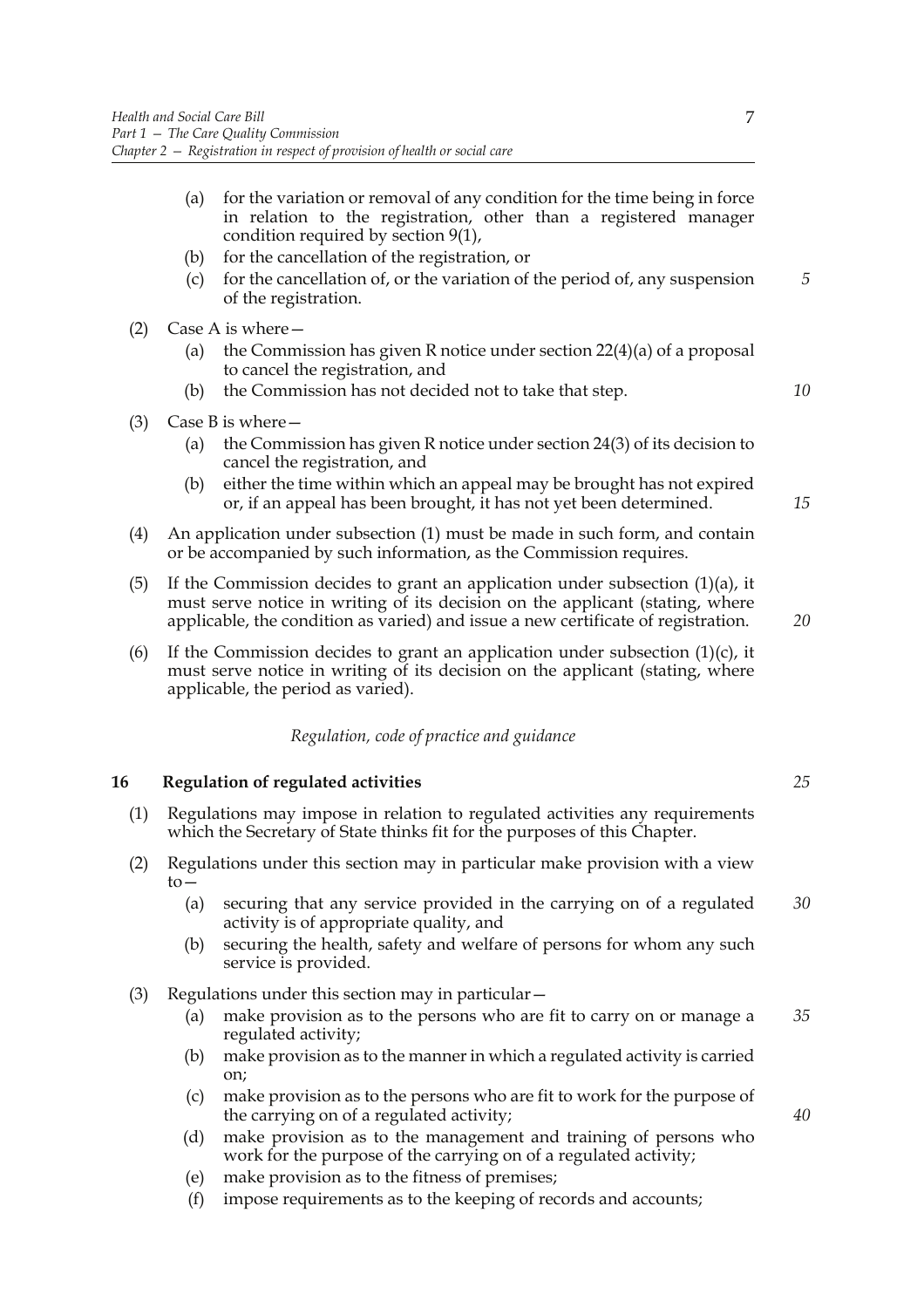- (g) impose requirements as to the provision of information;
- (h) impose requirements as to the financial position of a person registered as a service provider;
- (i) impose requirements as to the making available to the public of information as to any charges made for the provision of any services provided in the carrying on of a regulated activity;
- (j) impose requirements as to the review of the quality of any services provided in the carrying on of a regulated activity, as to the preparation of reports of such reviews, and as to the making available to the public of such reports;
- (k) make provision as to the handling of complaints and disputes.
- (4) Regulations made under this section by virtue of subsection (3)(b) may in particular include provision as to the control and restraint, in appropriate cases, of persons receiving health or social care or other services in connection with the carrying on of a regulated activity.
- (5) Regulations made under this section may make provision for the prevention and control of health care associated infections and may include such provision as the Secretary of State considers appropriate for the purpose of safeguarding individuals (whether receiving health or social care or otherwise) from the risk, or any increased risk, of being exposed to health care associated infections or of being made susceptible, or more susceptible, to them.
- (6) In this Chapter "health care associated infection" means any infection to which an individual may be exposed or made susceptible (or more susceptible) in circumstances where—
	- (a) health or social care is being, or has been, provided to that or any other individual, and *25*
	- (b) the risk of exposure to the infection, or of susceptibility (or increased susceptibility) to it, is directly or indirectly attributable to the provision of that care.
- (7) But "health care associated infection" does not include an infection to which the individual is deliberately exposed as part of any health care. *30*
- (8) Before making regulations under this section, except regulations which amend other regulations under this section and do not, in the opinion of the Secretary of State, effect any substantial change in the provision made by those regulations, the Secretary of State must consult such persons as the Secretary of State considers appropriate.
- (9) Consultation undertaken by the Secretary of State before the commencement of this section is as effective for the purposes of this section as consultation undertaken after that time.

## **17 Code of practice relating to health care associated infections**

- (1) The Secretary of State may issue a code of practice about compliance with any requirements of regulations under section 16 which relate to the prevention or control of health care associated infections.
- (2) The code may—
	- (a) operate by reference to provisions of other documents specified in it (whether published by the Secretary of State or otherwise); *45*

*10*

*15*

*20*

*35*

*40*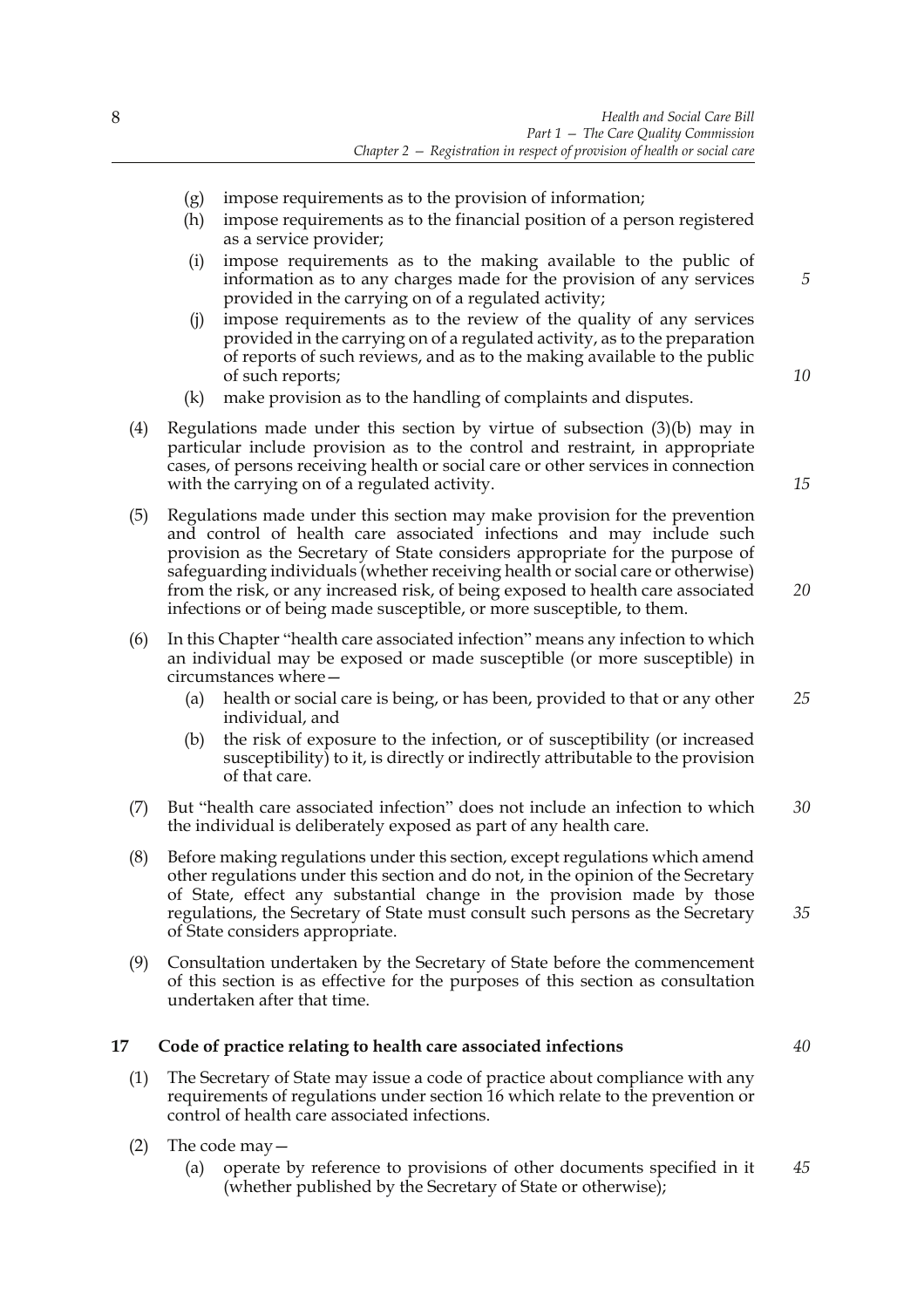- (b) provide for any reference in it to such a document to take effect as a reference to that document as revised from time to time;
- (c) make different provision for different cases or circumstances.
- (3) The Secretary of State must keep the code under review and may from time to time—
	- (a) revise the whole or any part of the code, and
	- (b) issue a revised code.

## **18 Consultation etc. in relation to code of practice under s. 17**

| (1) | Where the Secretary of State proposes to issue a code of practice under section |                                                                                          |    |  |
|-----|---------------------------------------------------------------------------------|------------------------------------------------------------------------------------------|----|--|
|     |                                                                                 | 17, the Secretary of State must-                                                         | 10 |  |
|     | (a)                                                                             | prepare a draft of the code, and                                                         |    |  |
|     | (b)                                                                             | consult such persons as the Secretary of State considers appropriate<br>about the draft. |    |  |
|     |                                                                                 |                                                                                          |    |  |

- (2) Where the Secretary of State proposes to issue under section 17 a revised code which in the opinion of the Secretary of State would result in a substantial change in the code, the Secretary of State must— *15*
	- (a) prepare a draft of the revised code, and
	- (b) consult such persons as the Secretary of State considers appropriate about the change.
- (3) Where, following consultation under subsection (1) or (2), the Secretary of State issues the code or revised code (whether in the form of the draft or with such modifications as the Secretary of State thinks fit), it comes into force at the time when it is issued by the Secretary of State. *20*
- (4) Where—
	- (a) any document by reference to whose provisions the code operates as mentioned in section 17(2)(a) and (b) is a document published by the Secretary of State in connection with the Secretary of State's functions relating to health or social care, *25*
	- (b) the Secretary of State proposes to revise the document, and
	- (c) in the opinion of the Secretary of State, the revision would result in a substantial change in the code, *30*

the Secretary of State must, before revising the document, consult such persons as the Secretary of State considers appropriate about the change.

- (5) Where—
	- (a) any document by reference to whose provisions the code operates as mentioned in section  $17(2)(a)$  and (b) is not one to which subsection (4)(a) of this section applies, *35*
	- (b) the document is revised, and
	- (c) in the opinion of the Secretary of State, the revision results in a substantial change in the code,

the Secretary of State must consult such persons as the Secretary of State considers appropriate about whether the code should be revised in connection with the change.

(6) Consultation undertaken by the Secretary of State before the commencement of this section is as effective for the purposes of this section as consultation undertaken after that time. *45*

*5*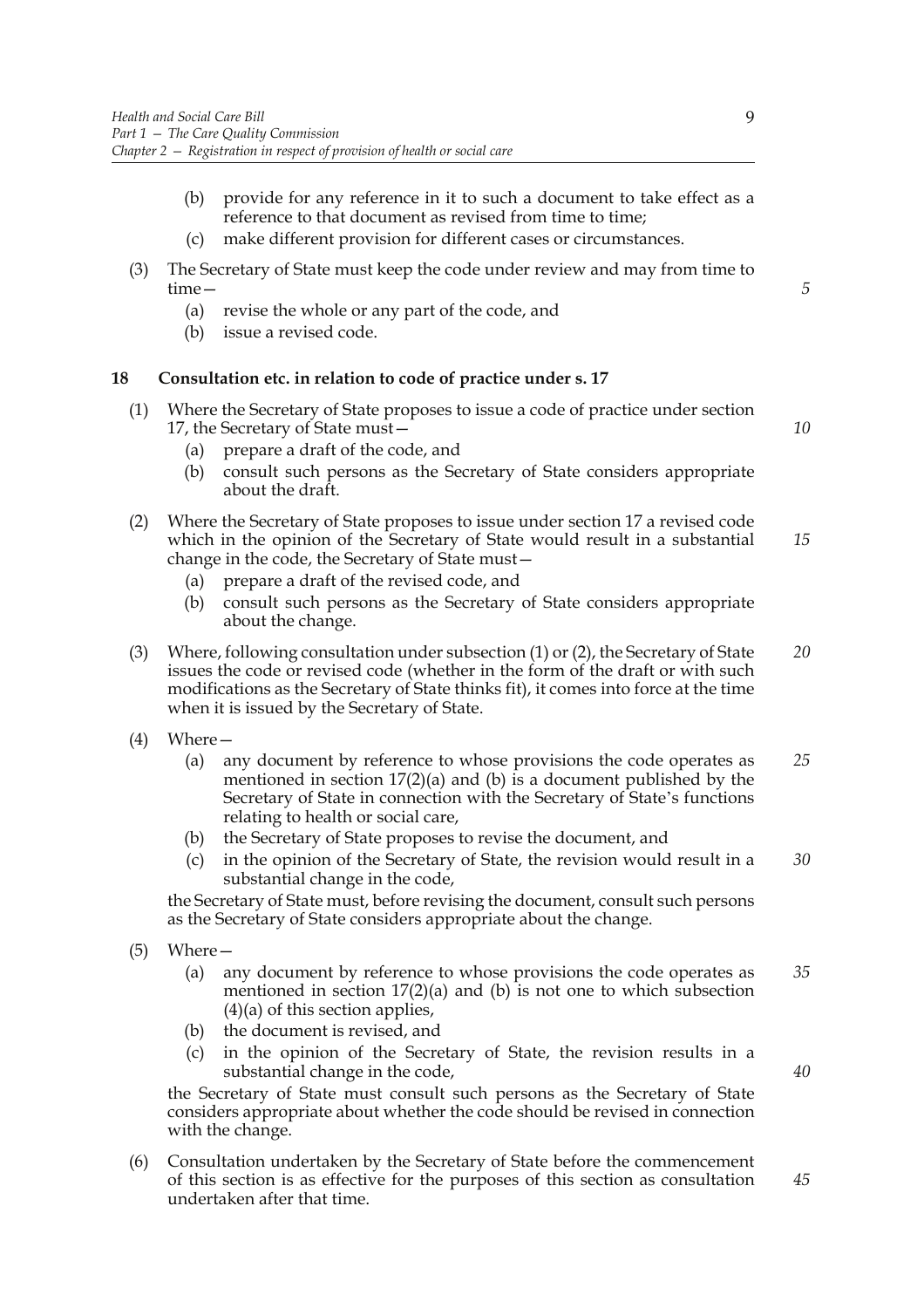## **19 Guidance as to compliance with requirements**

- (1) The Commission must issue guidance about compliance with the requirements of regulations under section 16, other than requirements which relate to the prevention or control of health care associated infections.
- (2) The guidance may, if the Commission thinks fit, also relate to compliance for the purposes of this Chapter with the requirements of any other enactments. *5*
- (3) The guidance may—
	- (a) operate by reference to provisions of other documents specified in it (whether published by the Commission or otherwise);
	- (b) provide for any reference in it to such a document to take effect as a reference to that document as revised from time to time; *10*
	- (c) make different provision for different cases or circumstances.
- (4) The Commission may from time to time revise guidance issued by it under this section and issue the revised guidance.

## **20 Consultation in relation to guidance under s. 19**

- (1) Where the Commission proposes to issue guidance under section 19, it must—
	- (a) prepare a draft of the guidance, and
	- (b) consult such persons as the Commission considers appropriate about the draft.
- (2) Where the Commission proposes to issue under section 19 revised guidance which in its opinion would result in a substantial change in the guidance, the Commission must— *20*
	- (a) prepare a draft of the revised guidance, and
	- (b) consult such persons as the Commission considers appropriate about the change.
- (3) Where, following consultation under subsection (1) or (2), the Commission issues the guidance or revised guidance (whether in the form of the draft or with such modifications as the Commission thinks fit), it comes into force at the time when it is issued by the Commission.
- (4) Where—
	- (a) any document by reference to whose provisions the guidance operates as mentioned in section  $19(3)(a)$  and  $(b)$  is a document published by the Commission,
	- (b) the Commission proposes to revise the document, and
	- (c) in the opinion of the Commission, the revision would result in a substantial change in the guidance, *35*

the Commission must, before revising the document, consult such persons as the Commission considers appropriate about the change.

- (5) Where—
	- (a) any document by reference to whose provisions the guidance operates as mentioned in section  $19(3)(a)$  and  $(b)$  is not one to which subsection  $(4)(a)$  of this section applies, *40*
	- (b) the document is revised, and
	- (c) in the opinion of the Commission, the revision results in a substantial change in the guidance,

*30*

*45*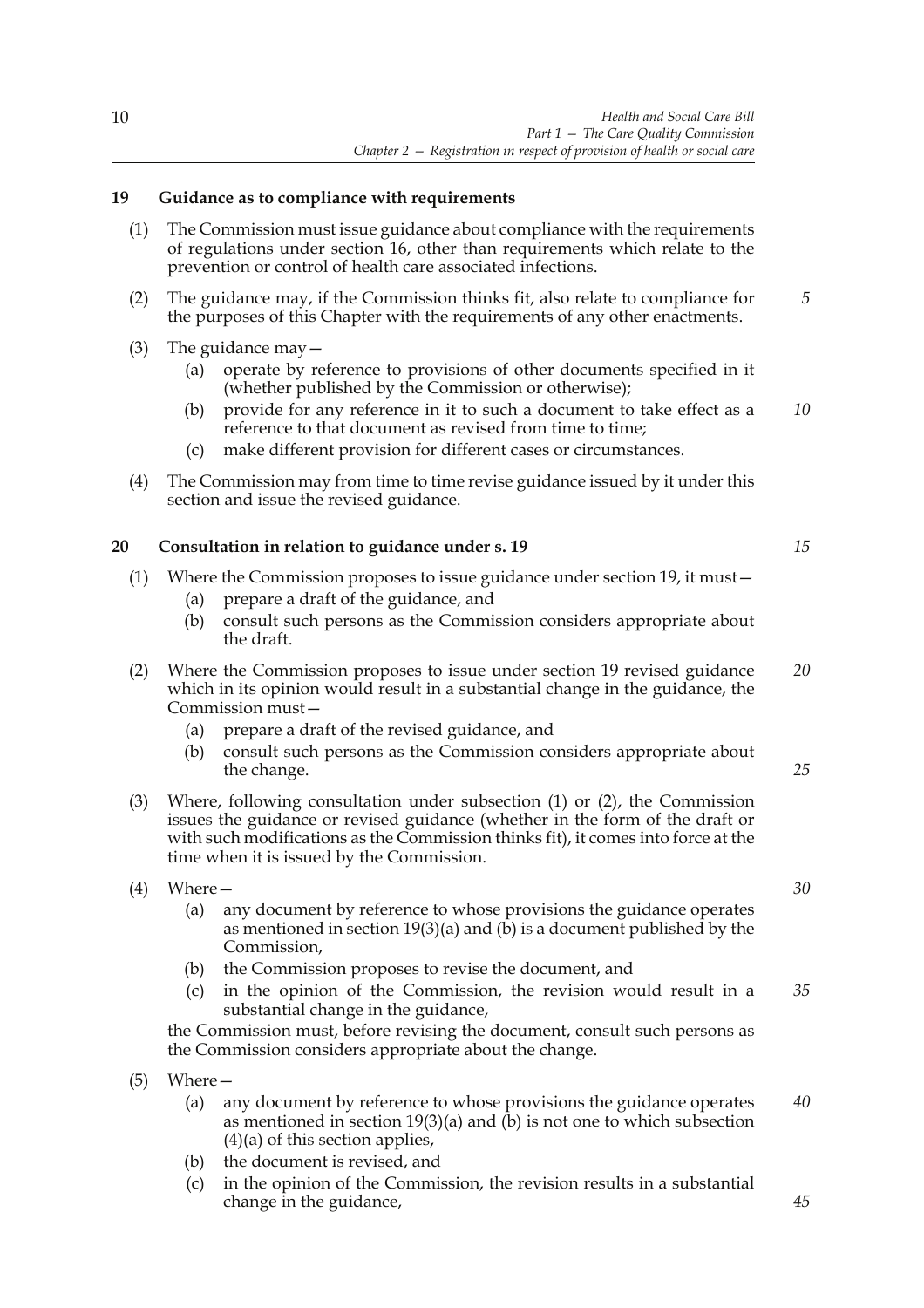the Commission must consult such persons as the Commission considers appropriate about whether the guidance should be revised in connection with the change.

(6) Consultation undertaken by the Commission before the commencement of this section is as effective for the purposes of this section as consultation undertaken after that time.

## **21 Effect of code under s. 17 and guidance under s. 19**

- (1) A code of practice under section 17 and guidance under section 19 are to be taken into account—
	- (a) in the making of any decision by the Commission under this Chapter;
	- (b) in any proceedings for the making of an order under section 26;
	- (c) in any proceedings on an appeal against such a decision or order;
	- (d) in any proceedings for an offence under section 29 or under regulations under section 16.
- (2) A code of practice under section 17 or guidance under section 19 is also admissible in evidence in other criminal or civil proceedings. *15*
- (3) A failure to observe any provision of a code of practice under section 17 or guidance under section 19 does not of itself make a person liable to any criminal or civil proceedings.

*Registration procedure*

## **22 Notice of proposals**

- (1) Subsections (2) and (3) apply where a person applies for registration as a service provider or manager in respect of a regulated activity.
- (2) If the Commission proposes to grant the application subject to any condition which has not been agreed in writing between it and the applicant, other than a registered manager condition required by section 9(1), it must give the applicant notice in writing of its proposal and of the conditions subject to which it proposes to grant the application.
- (3) The Commission must give the applicant notice in writing of a proposal to refuse the application.
- (4) Except where it makes an application under section 26 or gives notice under section 27, the Commission must give any person registered as a service provider or manager in respect of a regulated activity notice in writing of a proposal—
	- (a) to cancel the registration (otherwise than in accordance with an application under section 15(1)(b)), *35*
	- (b) to suspend the registration or extend a period of suspension,
	- (c) to vary or remove (otherwise than in accordance with an application under section  $15(1)(a)$  any condition for the time being in force in relation to the registration, or
	- (d) to impose in relation to the registration any additional condition.
- (5) The Commission must give the applicant notice in writing of a proposal to refuse an application under section  $15(1)(a)$ , (b) or (c).

*30*

*25*

*20*

*5*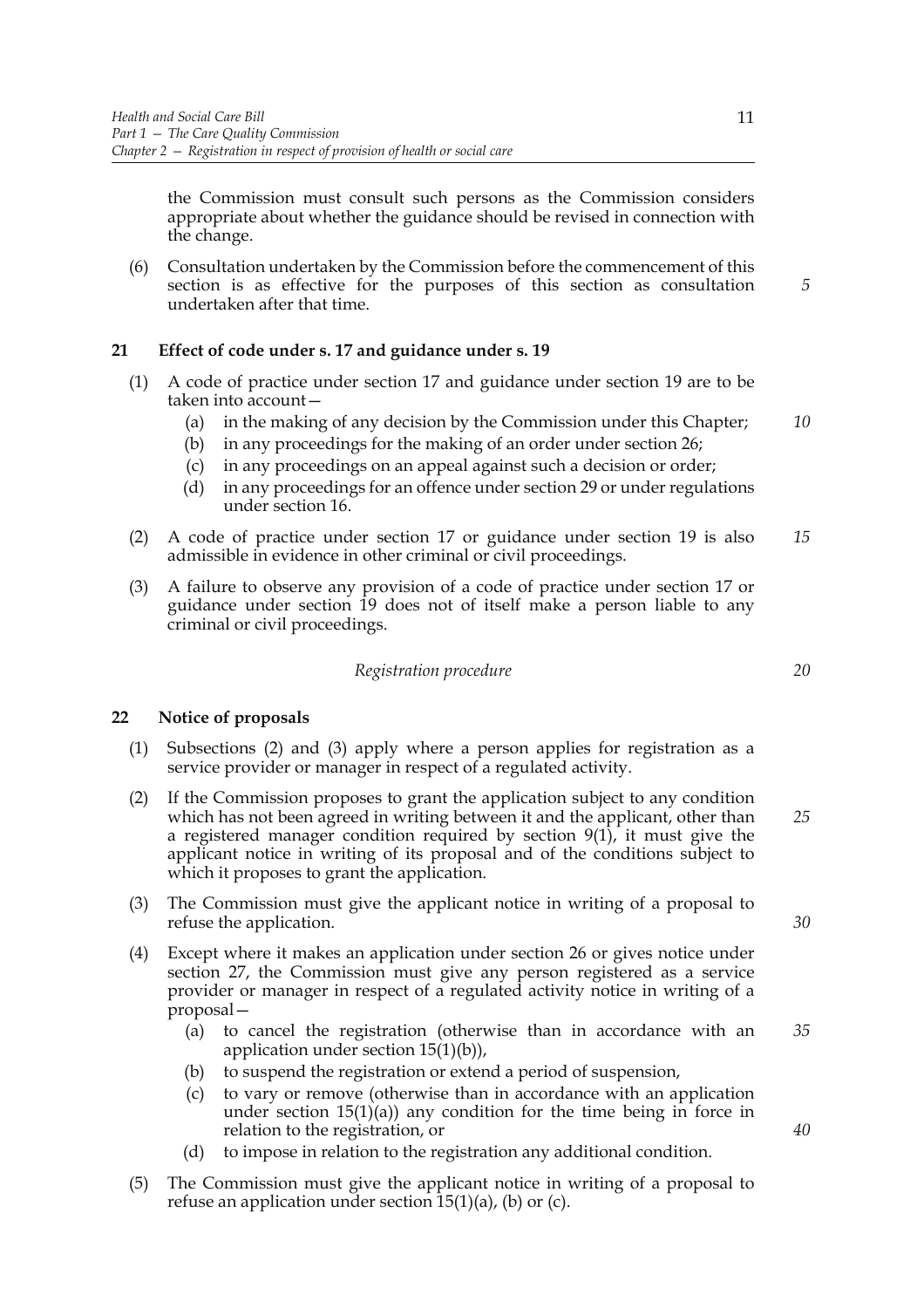(6) A notice under this section must give the Commission's reasons for its proposal.

## **23 Right to make representations**

- (1) A notice under section 22 must state that within 28 days of service of the notice any person on whom it was served may make written representations to the Commission concerning any matter which that person wishes to dispute.
- (2) Where a notice has been served under section 22, the Commission must not determine any matter to which the notice relates until either—
	- (a) any person on whom the notice was served has made written representations to it concerning the matter,
	- (b) any such person has notified the Commission in writing that the person does not intend to make such representations, or
	- (c) the period during which any such person could have made representations has elapsed.

## **24 Notice of decisions**

- (1) If the Commission decides to grant an application for registration as a service provider or manager in respect of a regulated activity—
	- (a) unconditionally, or
	- (b) subject only to conditions each of which is either required by section 9(1) or agreed in writing between the Commission and the applicant,

it must give the applicant notice in writing of the decision.

- (2) A notice under subsection (1) must state the conditions subject to which registration is granted.
- (3) If the Commission decides to adopt a proposal of which it was required to give notice under section 22, it must give notice in writing of its decision to any person to whom it was required by section 22 to give notice of the proposal.
- (4) A notice under subsection (3) must—
	- (a) explain the right of appeal conferred by section 28,
	- (b) in the case of a decision to adopt a proposal under section 22(2), state the conditions subject to which the application is granted,
	- (c) in the case of a decision to adopt a proposal under section 22(4)(b), state the period (or extended period) of suspension, and
	- (d) in the case of a decision to adopt a proposal under section  $22(4)(c)$  or (d), state the condition as varied, the condition which is removed or (as the case may be) the additional condition imposed.
- (5) Where a person ("M") is registered as a manager in respect of a regulated activity, the Commission must—
	- (a) give M a copy of any notice given under subsection (3) to the person ("S") registered as a service provider in respect of the regulated activity, and
	- (b) give S a copy of any such notice given under that subsection to M.
- (6) Subject to subsection (7), a decision of the Commission to adopt a proposal under section 22(2) or (4) takes effect—
	- (a) at the end of the period of 28 days referred to in section 28(2), or

*10*

*5*

*20*

*15*

*25*

*30*

*35*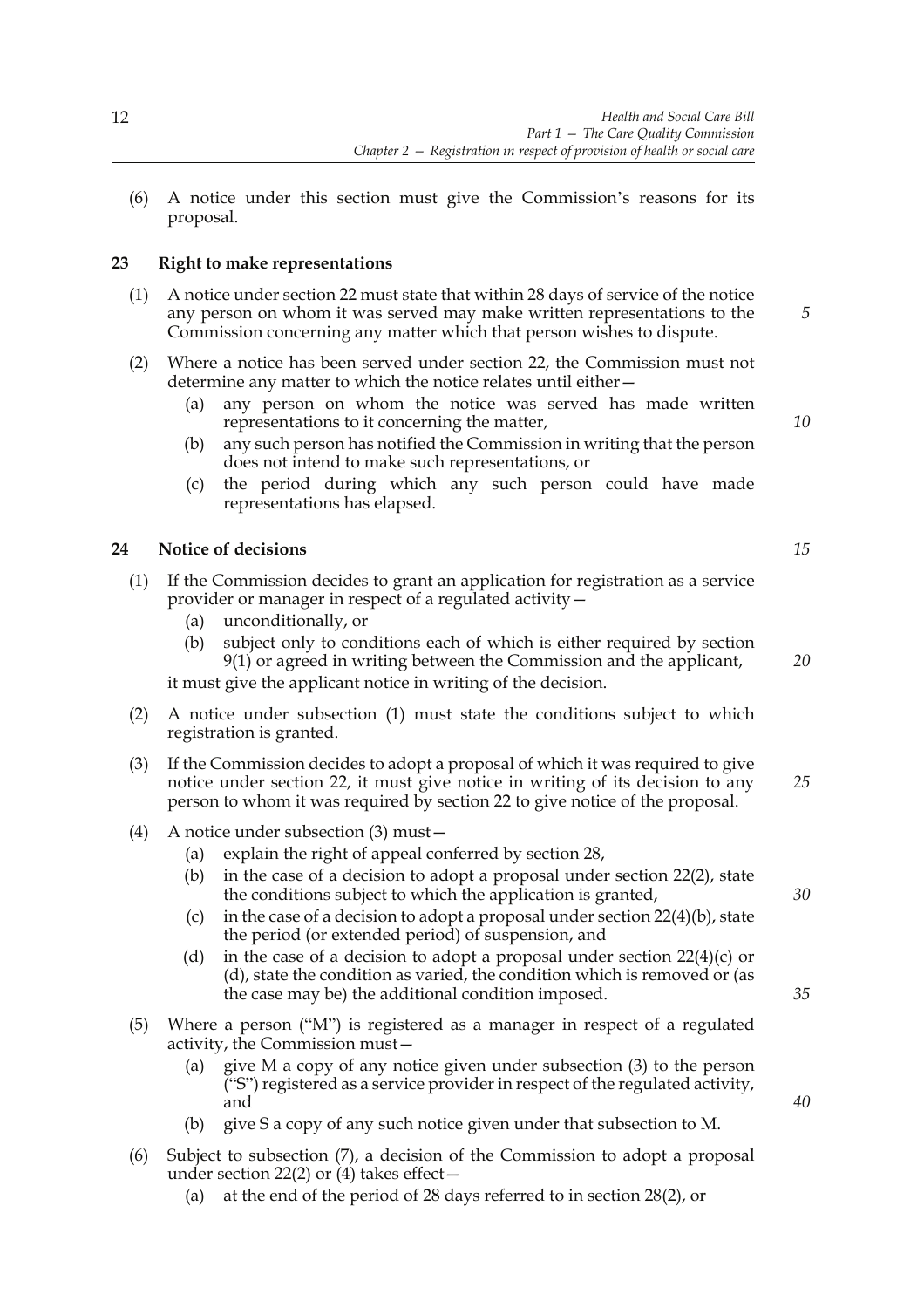- (b) if an appeal is brought, on the determination or abandonment of the appeal.
- (7) Where the applicant notifies the Commission in writing before the end of the period mentioned in subsection (6)(a) that the applicant does not intend to appeal, the decision is to take effect when the Commission receives the applicant's notification.

## **25 Warning notice**

- (1) If it appears to the Commission that a person who is registered under this Chapter as a service provider or manager in respect of a regulated activity has failed to comply with the relevant requirements, the Commission may give the registered person a warning notice.
- (2) A warning notice is a notice in writing—
	- (a) specifying the conduct which appears to the Commission to constitute a failure to comply with the relevant requirements,
	- (b) specifying the requirement concerned, and
	- (c) where it appears to the Commission that the failure is continuing—
		- (i) requiring the registered person to comply with the requirement concerned within a specified time, and
		- (ii) stating that, if the registered person fails to do so within that time, the Commission may take action to secure compliance with the provisions of this Chapter. *20*
- (3) Subsections (4) and (5) apply where  $-$ 
	- (a) a warning notice has been given to any person, and
	- (b) where any failure to comply with a requirement is specified under subsection (2)(c), the requirement has been complied with within the specified time. *25*
- (4) The failure to which the notice relates, so far as occurring before the relevant time, is not to constitute a ground for the cancellation or suspension of registration, the variation of the conditions of registration or the imposition of any additional condition.
- (5) No proceedings may be brought against any person registered in respect of the regulated activity for a Part 1 offence that arises out of the failure to which the notice relates, so far as occurring before the relevant time.
- (6) In subsections (4) and (5) "the relevant time" means  $-$ 
	- (a) where a time is specified under subsection  $(2)(c)(i)$ , the time so specified, and *35*
	- (b) in any other case, the date on which the notice was given.
- (7) In this section "relevant requirements" means—
	- (a) any requirements or conditions imposed by or under this Chapter or Chapter 6, and
	- (b) the requirements of any other enactment which appears to the Commission to be relevant.

## **26 Urgent procedure for cancellation**

 $(1)$  If  $-$ 

*5*

*10*

*15*

*30*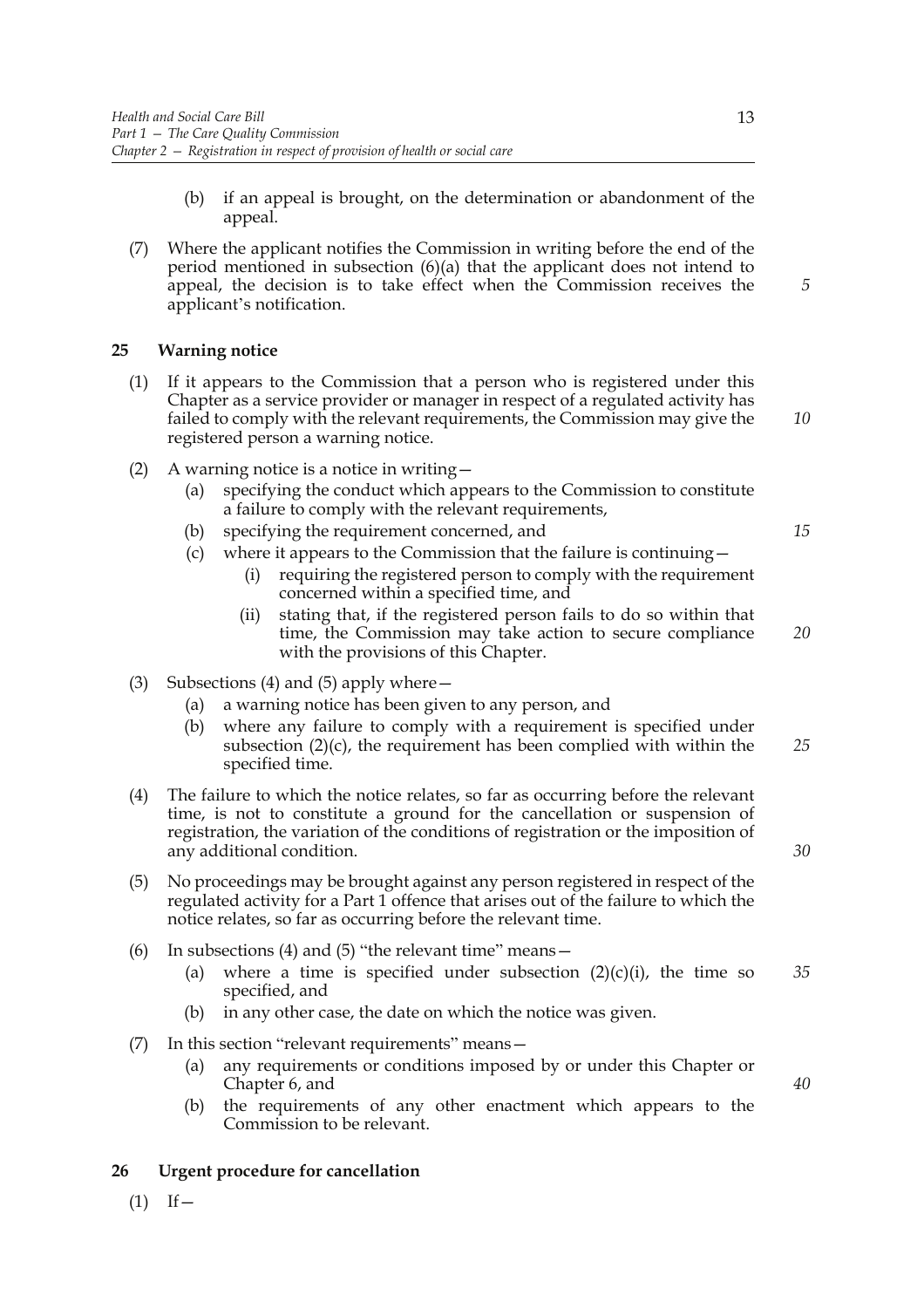- (a) the Commission applies to a justice of the peace for an order cancelling the registration of a person as a service provider or manager in respect of a regulated activity, and
- (b) it appears to the justice that, unless the order is made, there will be a serious risk to a person's life, health or well-being,

the justice may make the order, and the cancellation has effect from the time when the order is made.

- (2) An application under subsection (1) may, if the justice thinks fit, be made without notice having been given to the registered person.
- (3) As soon as practicable after the making of an application under this section, the Commission must give notice of the application— *10*
	- (a) to such Primary Care Trust or English local authority as may be determined in accordance with regulations,
	- (b) where the person registered as a service provider is a Primary Care Trust or National Health Service trust, to such Strategic Health Authority as may be so determined,
	- (c) where the person registered as a service provider is an NHS foundation trust, to the Independent Regulator of NHS Foundation Trusts, and
	- (d) to such other persons as the Commission considers appropriate.
- (4) An order under subsection (1) must be in writing.
- (5) Where such an order is made, the Commission must, as soon as practicable after the making of the order, serve on the person registered as a service provider or manager in respect of the regulated activity—
	- (a) a copy of the order, and
	- (b) notice of the right of appeal conferred by section 28.

## **27 Urgent procedure for variation or suspension**

- (1) If the Commission has reasonable cause to believe that unless it acts under this section any person will or may be exposed to the risk of harm, the Commission may, by giving notice in writing under this section to a person registered as a service provider or manager in respect of a regulated activity, provide for any decision of the Commission that is mentioned in subsection (2) to take effect from the time when the notice is given. *30*
- (2) Those decisions are—
	- (a) a decision under section  $8(5)$  or  $11(5)$  to vary a condition for the time being in force in relation to the registration or to impose an additional condition; *35*
	- (b) a decision under section 14 to suspend the registration or extend a period of suspension,
- (3) The notice must—
	- (a) state that it is given under this section,
	- (b) state the Commission's reasons for believing that the circumstances fall within subsection (1),
	- (c) specify the condition as varied or imposed or the period (or extended period) of suspension, and
	- (d) explain the right of appeal conferred by section 28.

*20*

*15*

*5*

*25*

*40*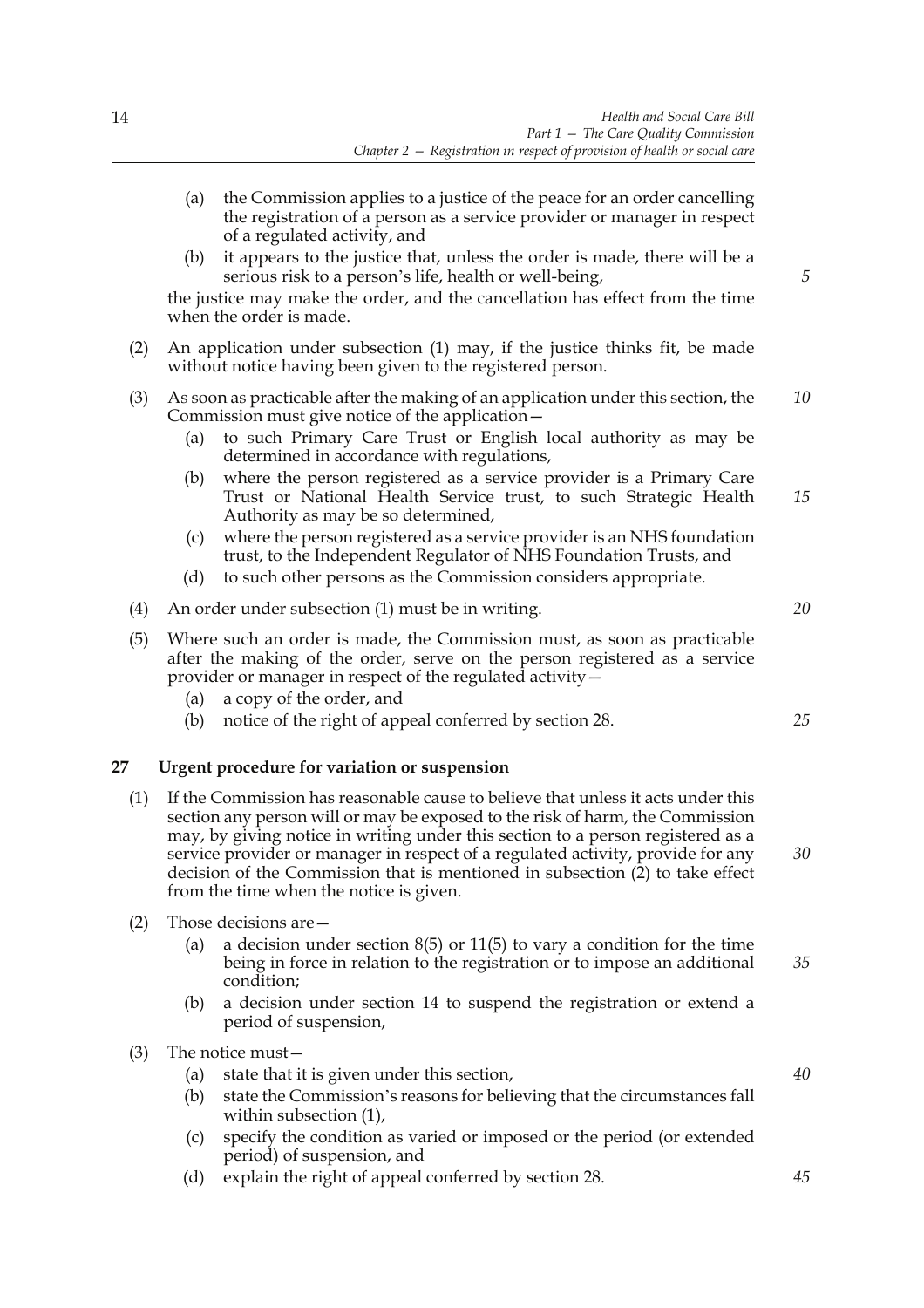## **28 Appeals to the Tribunal**

| (1) | An appeal against — |
|-----|---------------------|
|-----|---------------------|

- (a) any decision of the Commission under this Chapter, other than a decision to give a warning notice under section 25, or
- an order made by a justice of the peace under section 26, lies to the Tribunal.
- (2) No appeal against a decision or order may be brought by a person more than 28 days after service on the person of notice of the decision or order.
- (3) On an appeal against a decision of the Commission, other than a decision to which a notice under section 27 relates, the Tribunal may confirm the decision or direct that it is not to have effect. *10*
- (4) On an appeal against an order made by a justice of the peace the Tribunal may confirm the order or direct that it is to cease to have effect.
- (5) On an appeal against a decision to which a notice under section 27 relates, the Tribunal may confirm the decision or direct that it is to cease to have effect.
- (6) On an appeal against a decision or order, the Tribunal also has power—
	- (a) to vary any discretionary condition for the time being in force in respect of the regulated activity to which the appeal relates,
	- (b) to direct that any such discretionary condition is to cease to have effect,
	- (c) to direct that any such discretionary condition as the Tribunal thinks fit shall have effect in respect of the regulated activity, or
	- (d) to vary the period of any suspension.
- (7) In this section—
	- "discretionary condition", in relation to registration under this Chapter, means any condition other than a registered manager condition required by section 9(1); *25*
	- "the Tribunal" means the tribunal established by section 9 of the Protection of Children Act 1999 (c. 14).

#### *Offences*

## **29 Failure to comply with conditions**

A person who—

- (a) is registered under this Chapter in respect of a regulated activity (whether as a service provider or manager), and
- (b) fails, without reasonable excuse, to comply with any condition for the time being in force by virtue of this Chapter in relation to the registration, *35*

is guilty of an offence and liable on summary conviction to a fine not exceeding £50,000.

## **30 Offences relating to suspension or cancellation of registration**

(1) If a person ("S") who is registered under this Chapter as a service provider in respect of a regulated activity carries on that activity while S's registration is suspended, S is guilty of an offence. *40*

*5*

*15*

*20*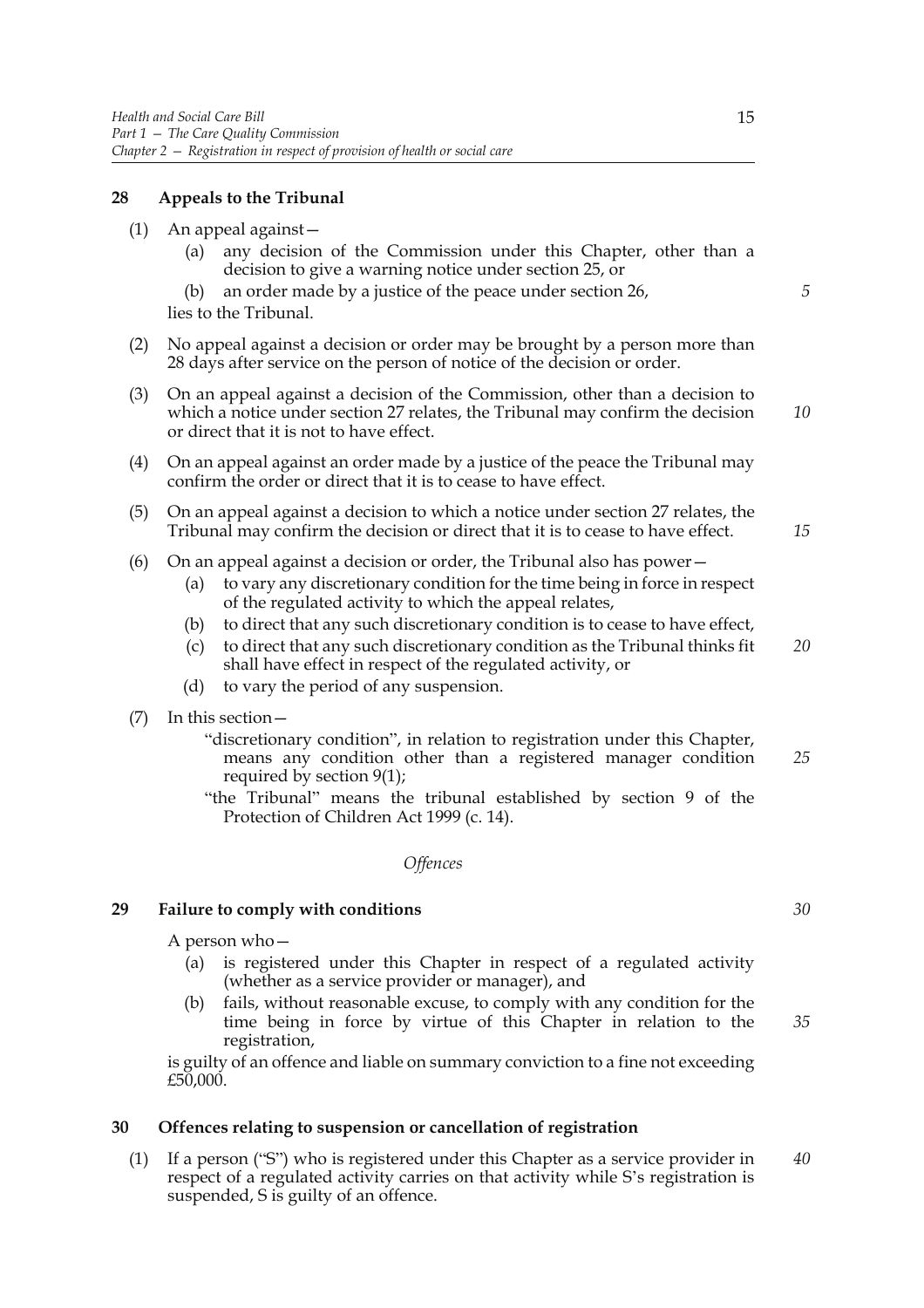- (a) after the registration of M is cancelled, or
- (b) while the registration of M is suspended,

M is guilty of an offence.

## (3) If a person ("M") who is registered under this Chapter as a manager in respect of a regulated activity manages that activity at any time—

- (a) after the registration of the person registered as a service provider is cancelled, or
- (b) while the registration of that person is suspended,

M is guilty of an offence if M knew or could reasonably be expected to have known of the cancellation or suspension.

(4) A person guilty of an offence under this section is liable on summary conviction to a fine not exceeding £50,000.

## **31 Contravention of regulations**

Regulations under this Chapter may provide that a contravention of or failure to comply with any specified provision of the regulations is to be an offence, but may not provide for an offence to be triable on indictment or to be punishable with imprisonment or with a fine exceeding—

- (a) in the case of regulations under section 16 (regulation of regulated activities), £50,000, or *20*
- (b) in any other case, level 4 on the standard scale.

## **32 False description of concerns, premises etc.**

- (1) Any person who, with intent to deceive any person—
	- (a) applies any name to any concern carried on in England or to any premises in England, or *25*
	- (b) in any way describes such a concern or such premises or holds such a concern or such premises out,

so as to indicate, or reasonably be understood to indicate, that the carrying on of the concern is a regulated activity or that the premises are used for the carrying on of a regulated activity is guilty of an offence unless the conditions in subsection (2) are met. *30*

- (2) Those conditions are—
	- (a) that a person is registered under this Chapter as a service provider in respect of the regulated activity in question, and
	- (b) that the registration has not been suspended.
- (3) Any person who, with intent to deceive any person, in any way describes or holds out any person registered under this Chapter as a service provider in respect of a regulated activity as able to provide a service or do any thing the provision or doing of which would contravene a condition for the time being in force by virtue of this Chapter in relation to the regulated activity is guilty of an offence.
- (4) A person guilty of an offence under subsection (1) or (3) is liable on summary conviction to a fine not exceeding level 5 on the standard scale.
- (5) In this section "concern" includes any organisation.

*10*

*5*

*15*

*35*

*40*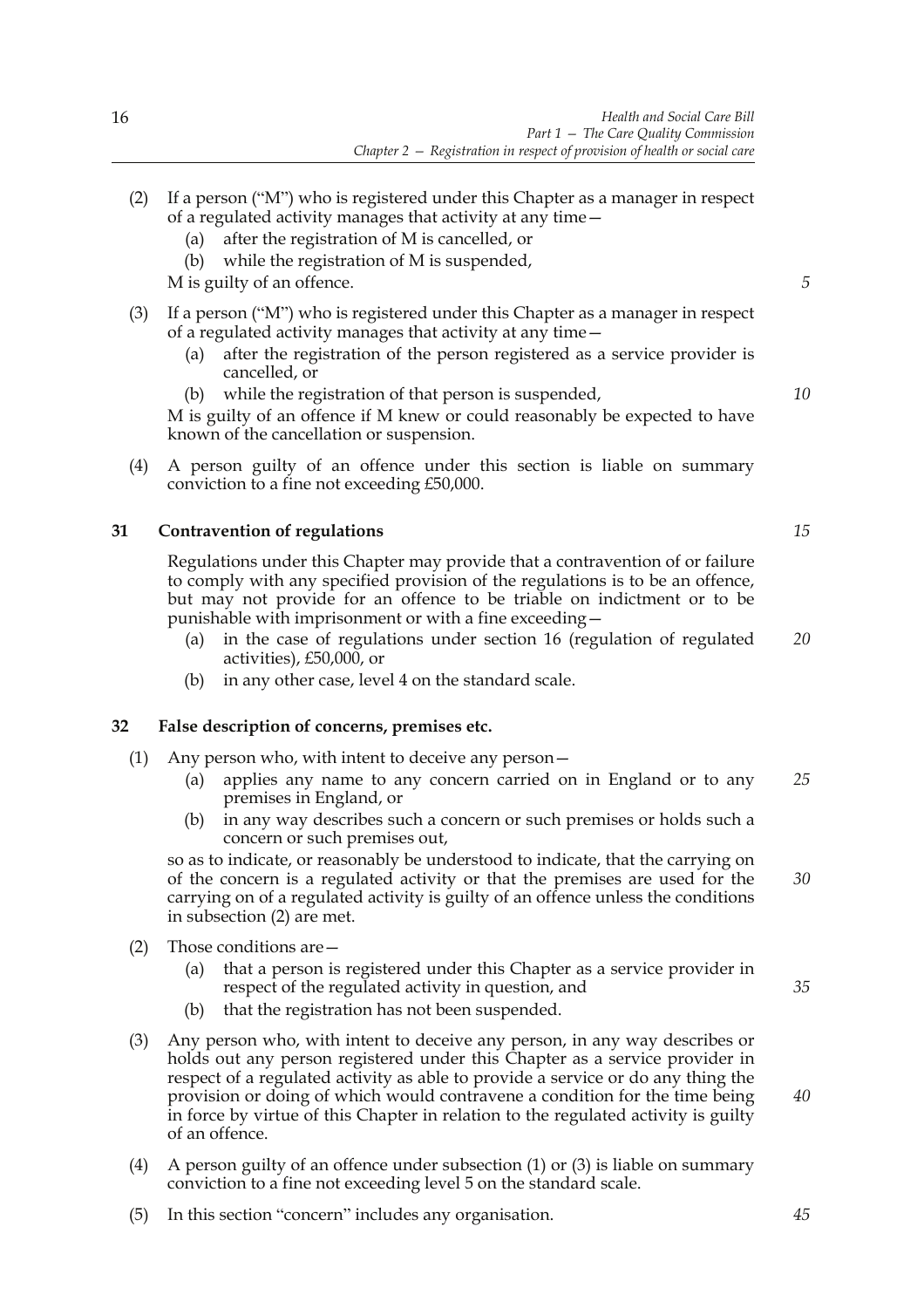## **33 False statements in applications**

- (1) Subsection (2) applies to any application under this Chapter by a person  $(*A") -$ 
	- (a) for registration,
	- (b) for the variation or removal of any condition in force in relation to A's registration, *5*
	- (c) for the variation or cancellation of any suspension of A's registration, or
	- (d) for the cancellation of A's registration.
- (2) If, in an application to which this subsection applies, A knowingly makes a statement which is false or misleading in a material respect, A is guilty of an offence. *10*
- (3) A person guilty of an offence under this section is liable on summary conviction to a fine not exceeding level 4 on the standard scale.

## *Information to be available to public*

#### **34 Provision of copies of registers**

- (1) Subject to subsection (3), the Commission must secure that copies of any register kept for the purposes of this Chapter are available at its offices for inspection at all reasonable times by any person.
- (2) Subject to subsections (3) and (4), any person who asks the Commission for a copy of, or an extract from, a register kept for the purposes of this Chapter is entitled to have one. *20*
- (3) Regulations may provide that subsections (1) and (2) do not apply  $-$ 
	- (a) in such circumstances as may be prescribed, or
		- (b) to such parts of a register as may be prescribed.
- (4) A fee determined by the Commission is payable for the copy or extract except— *25*
	- (a) in prescribed circumstances, or
	- (b) in any case where the Commission considers it appropriate to provide the copy or extract free of charge.

## *Miscellaneous*

## **35 Bodies required to be notified of certain matters**

- (1) Where the Commission gives a notice to which this section applies in respect of a regulated activity, it must give a copy of the notice—
	- (a) to such Primary Care Trust or English local authority as may be determined in accordance with regulations,
	- (b) where the person registered as a service provider in respect of the activity is a Primary Care Trust or National Health Service trust, to such Strategic Health Authority as may be so determined,
	- (c) where the person registered as a service provider in respect of the activity is an NHS foundation trust, to the Independent Regulator of NHS Foundation Trusts, and
	- (d) to such other persons as the Commission considers appropriate.

*35*

*40*

*30*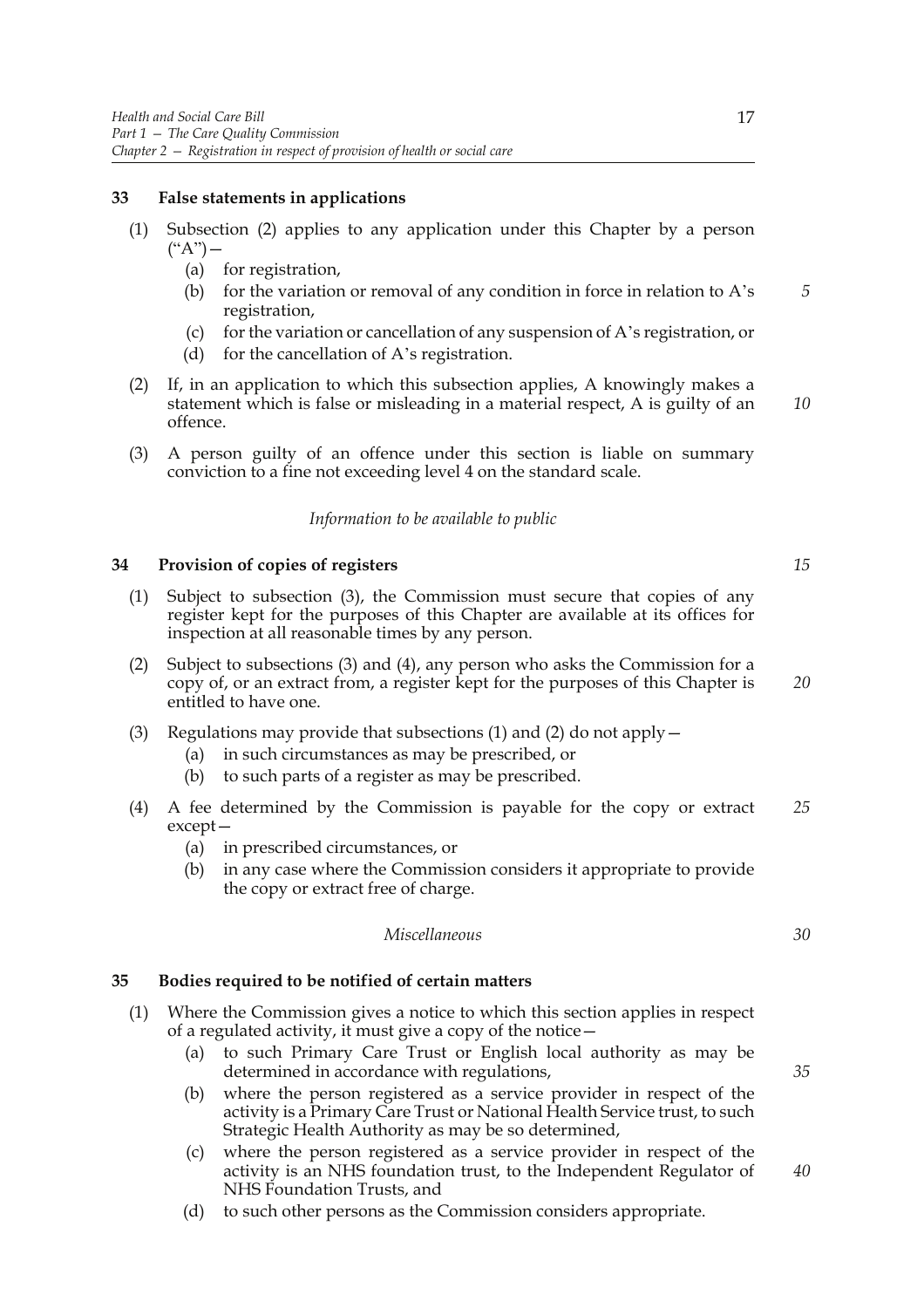- (2) This section applies to the following notices—
	- (a) a notice under section 22 (notice of proposals),
	- (b) a notice under subsection (1) or (3) of section 24 (notice of decisions),
	- (c) a warning notice under section 25 (warning notice), and
	- (d) a notice under section 27 (urgent procedure for suspension or variation). *5*
- (3) The Commission must notify each of the persons mentioned in subsection (1)(a) to (d) of either of the following events in relation to a person registered under this Chapter—
	- (a) the payment of a penalty in accordance with a penalty notice issued under section 82, or *10*
	- (b) the commencement of proceedings in respect of a Part 1 offence.
- (4) Regulations may prescribe cases in which subsection (1) or (3) does not apply.

## **36 Periodic returns**

- (1) Regulations may require the person carrying on a regulated activity to make a return to the Commission at such intervals as may be prescribed. *15*
- (2) Provision may be made by the regulations as to the contents of the return and the period in respect of which and date by which it is to be made.

## **37 Liquidators etc.**

| (1) | Regulations $may -$ |                                                                                                                                             |    |
|-----|---------------------|---------------------------------------------------------------------------------------------------------------------------------------------|----|
|     | (a)                 | require any person to whom this section applies to give notice of the<br>person's appointment to the Commission;                            |    |
|     | (b)                 | require any person to whom this section applies to appoint a person to<br>manage the regulated activity in question.                        |    |
| (2) |                     | This section applies to any person appointed as $-$                                                                                         | 25 |
|     | (a)                 | a receiver or manager of the property of a relevant company,                                                                                |    |
|     | (b)                 | the liquidator or provisional liquidator of a relevant company, or                                                                          |    |
|     | (c)                 | the trustee in bankruptcy of a relevant individual.                                                                                         |    |
| (3) |                     | In this section $-$                                                                                                                         |    |
|     |                     | "company" includes a partnership;                                                                                                           | 30 |
|     |                     | "relevant company" means a company which is registered under this<br>Chapter as a service provider in respect of a regulated activity;      |    |
|     |                     | "relevant individual" means an individual who is registered under this<br>Chapter as a service provider in respect of a regulated activity. |    |

## **38 Death of registered person**

- (1) Regulations may—
	- (a) provide for the provisions of this Chapter to apply with prescribed modifications in cases where the only person registered under this Chapter as a service provider in respect of a regulated activity has died;
	- (b) require the personal representatives of a deceased person who was registered as a service provider in respect of a regulated activity to notify the Commission of the person's death.

*35*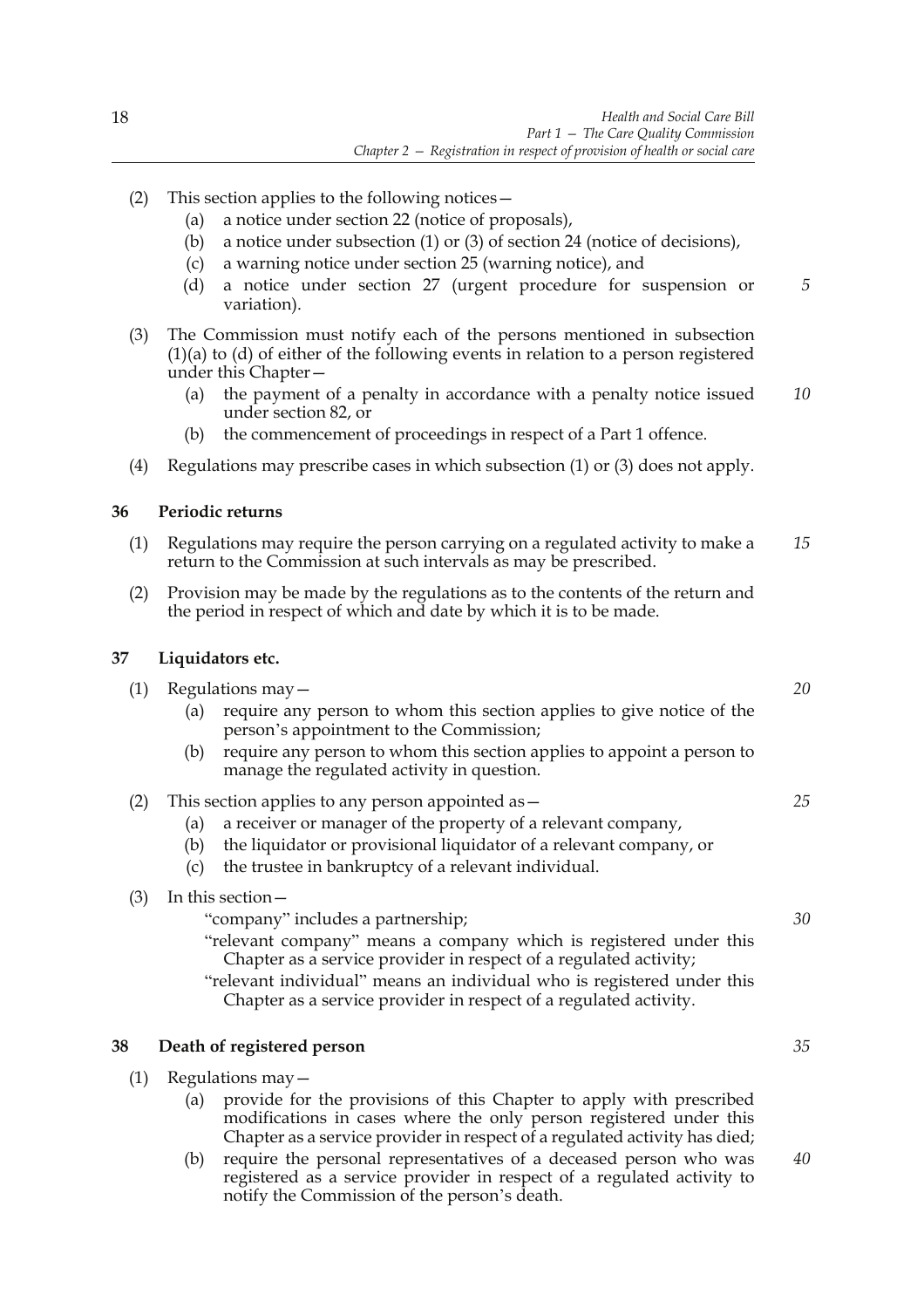(2) Regulations under subsection  $(1)(a)$  may in particular  $-$ (a) provide for the regulated activity to be carried on for a prescribed period by a person who is not registered in respect of it, and (b) include provision for the prescribed period to be extended by such further period as the Commission may allow. *Power to modify provisions of Chapter* **39 Power to modify Chapter in relation to newly regulated activities** (1) Regulations may modify the provisions of this Chapter in their application to any newly regulated activity of a prescribed description. (2) A "newly regulated activity" is any activity other than one which— (a) consists of or includes the carrying on of a relevant concern, (b) under the 2000 Act as it has effect immediately before commencement, is regulated under Part 2 of that Act by virtue of regulations under section 42 of that Act (power to extend application of that Part), or (c) consists of the provision of health care by a National Health Service body, as defined by section 121 of that Act. (3) For this purpose a "relevant concern" is anything which, under the 2000 Act as it has effect immediately before commencement, would for the purposes of that Act be— (a) an independent hospital, (b) an independent clinic, (c) an independent medical agency, (d) a care home, (e) a domiciliary care agency, or (f) a nurses agency. (4) In this section— "the 2000 Act" means the Care Standards Act 2000 (c. 14); "commencement" means the commencement of section 6 of this Act. *Interpretation* **40 Interpretation of Chapter 2** In this Chapter— "health care associated infection" is to be read in accordance with section 16(6) and (7); "registered manager condition" is to be read in accordance with section 9(3). *5 10 15 20 25 30 35*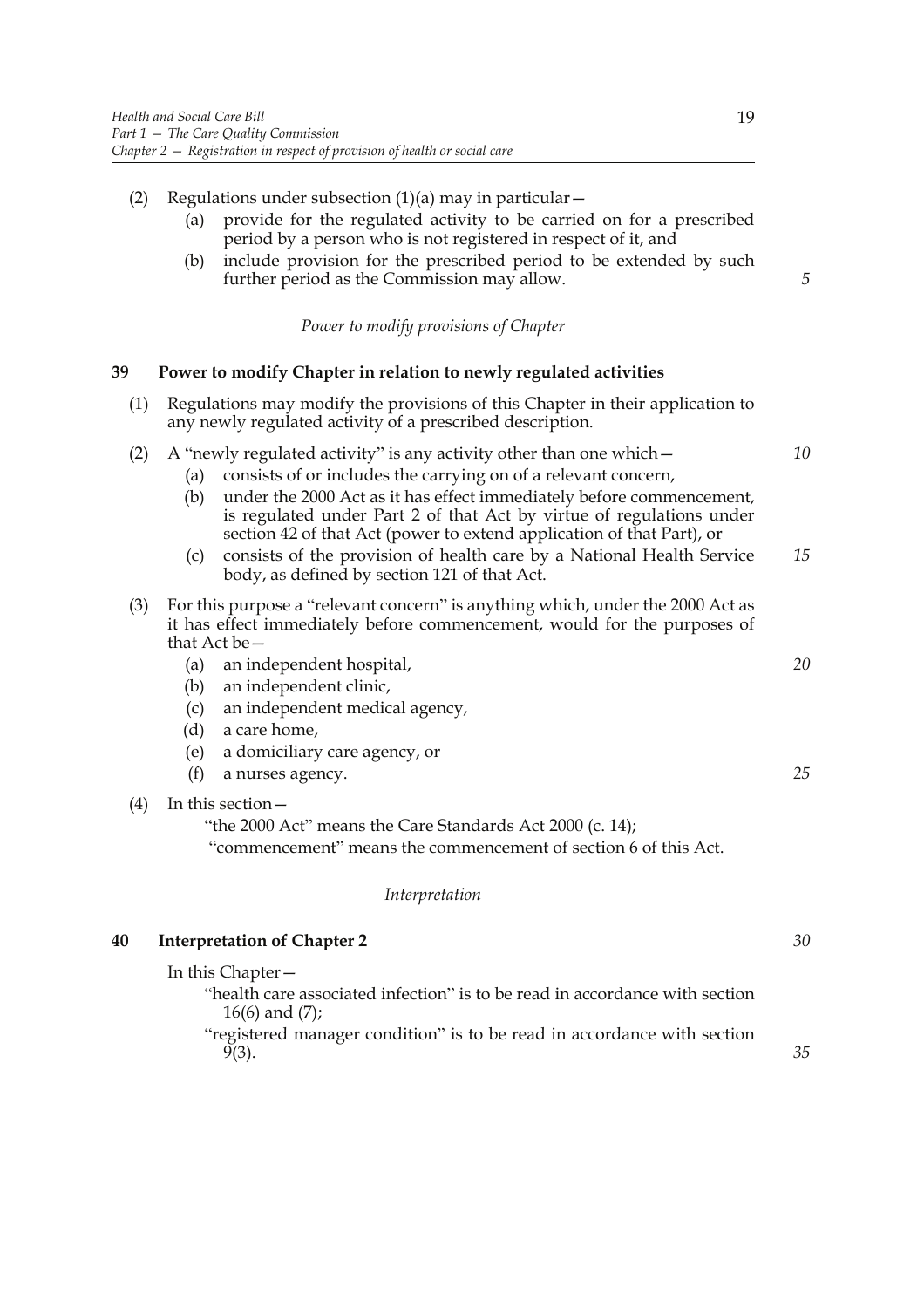## **CHAPTER 3**

#### QUALITY OF HEALTH AND SOCIAL CARE

*Health care standards*

#### **41 Standards set by Secretary of State**

- (1) The Secretary of State may prepare and publish statements of standards in relation to the provision of NHS care. *5*
- (2) The Secretary of State must keep the standards under review and may publish amended statements whenever the Secretary of State considers it appropriate.
- (3) The Secretary of State may direct a person—
	- (a) to prepare a draft statement of standards for the purposes of subsection (1), submit it to the Secretary of State for approval and publish it in the form approved or modified by the Secretary of State; *10*
	- (b) to keep standards under review for the purposes of subsection (2) and, whenever the person considers it appropriate, submit a draft amended statement to the Secretary of State for approval and publish it in the form approved or modified by the Secretary of State. *15*
- (4) The Secretary of State must consult such persons as the Secretary of State considers appropriate—
	- (a) before publishing a statement under subsection (1) or approving a statement under subsection (3)(a);
	- (b) before publishing under subsection (2), or approving under subsection (3)(b), any amended statement which in the opinion of the Secretary of State effects a substantial change in the standards.

#### *Reviews and investigations*

#### **42 Periodic reviews**

| (1) | In respect of each Primary Care Trust the Commission must - |                                                                                                                                                                                                                                              |    |  |
|-----|-------------------------------------------------------------|----------------------------------------------------------------------------------------------------------------------------------------------------------------------------------------------------------------------------------------------|----|--|
|     | (a)                                                         | conduct reviews of the provision of health care by the Trust and by<br>other persons pursuant to arrangements made by the Trust,<br>assess the Trust's performance following each such review, and                                           |    |  |
|     | (b)<br>(c)                                                  | publish a report of its assessment.                                                                                                                                                                                                          | 30 |  |
| (2) | (a)<br>(b)<br>(c)                                           | In respect of each English NHS provider the Commission must-<br>conduct reviews of the provision of health care by the provider,<br>assess the provider's performance following each such review, and<br>publish a report of its assessment. |    |  |
| (3) | (a)                                                         | In respect of each English local authority the Commission must -<br>conduct reviews of the provision of adult social services by the<br>authority and by other persons pursuant to arrangements made by the<br>authority,                    | 35 |  |
|     | (b)                                                         | assess the authority's performance following each such review, and                                                                                                                                                                           |    |  |
|     | (c)                                                         | publish a report of its assessment.                                                                                                                                                                                                          | 40 |  |

*20*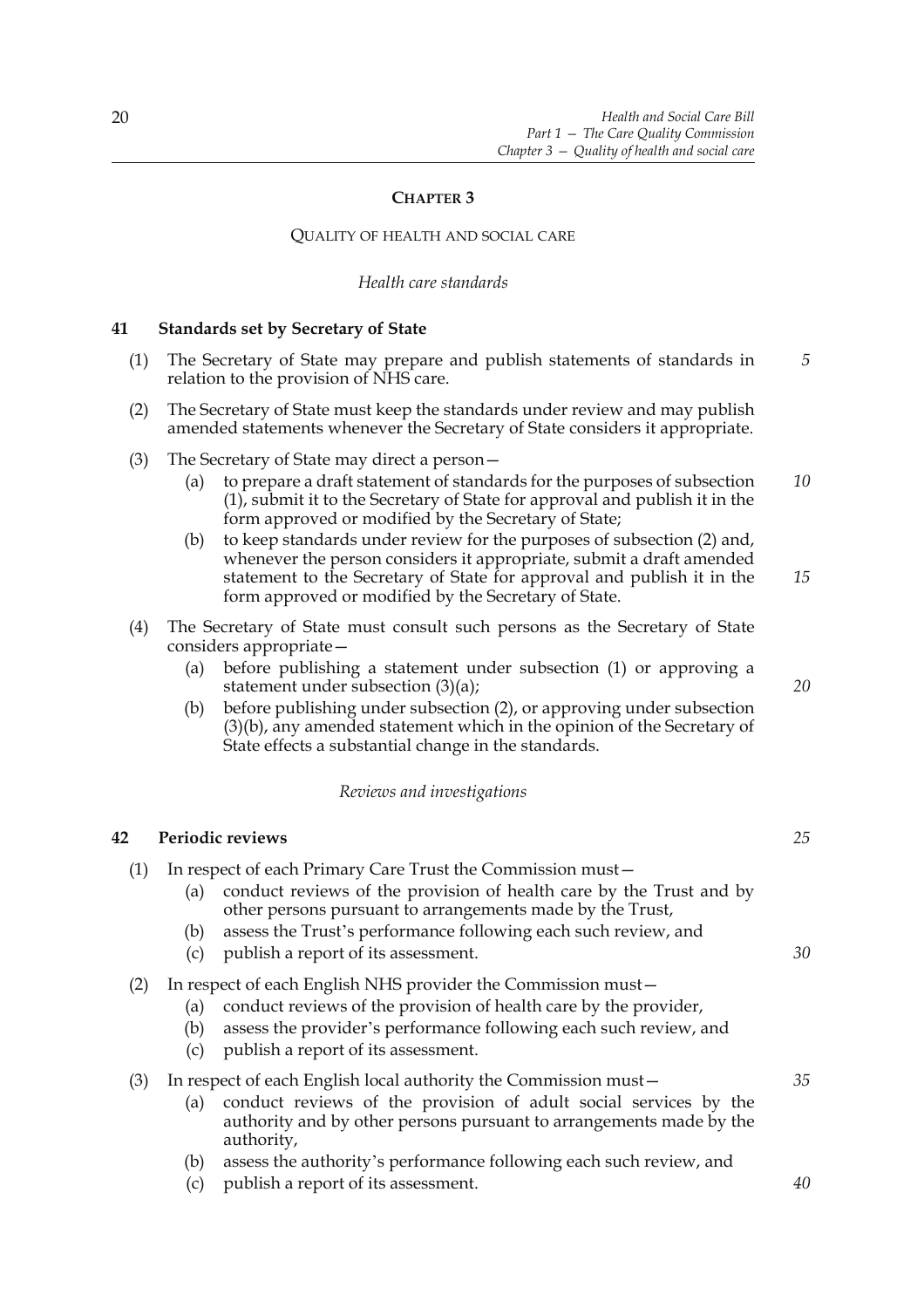- (4) The assessment of a body's performance is to be by reference to such indicators of quality as the Secretary of State may devise or approve.
- (5) The Secretary of State may direct the Commission to devise indicators for the purposes of subsection (4) and submit them to the Secretary of State for approval.
- (6) The Commission must—
	- (a) prepare a statement describing the method that it proposes to use in assessing and evaluating a body's performance under this section, and
	- (b) submit the statement to the Secretary of State for approval.
- (7) Different indicators may be devised or approved, and different methods may be described, for different cases. *10*
- (8) The Commission must publish—
	- (a) the indicators devised or approved from time to time by the Secretary of State, and
	- (b) the method statement approved from time to time by the Secretary of State. *15*
- (9) The Secretary of State may, after consulting the Commission, by regulations make provision as to the procedure to be followed in respect of the making of representations to the Commission before the publication of a report under this section.

## **43 Frequency and period of review**

- (1) The Commission must—
	- (a) prepare a document setting out the frequency with which reviews under section 42 are to be conducted and the period to which they are to relate, and
	- (b) submit the document to the Secretary of State for approval.
- (2) The document may make different provision for different cases.
- (3) The Commission may revise the document from time to time with the approval of the Secretary of State.
- (4) The Commission must publish the document as approved or modified by the Secretary of State and as revised from time to time. *30*

## **44 Special reviews and investigations**

- (1) The Commission may conduct any special review or investigation, and must do so if the Secretary of State so requests.
- (2) A special review or investigation is a review (other than a periodic review) of or an investigation into— *35*
	- (a) the provision of NHS care,
	- (b) the provision of adult social services, or
	- (c) the exercise of functions by English Health Authorities.
- (3) Such a review or investigation may relate—

*20*

*25*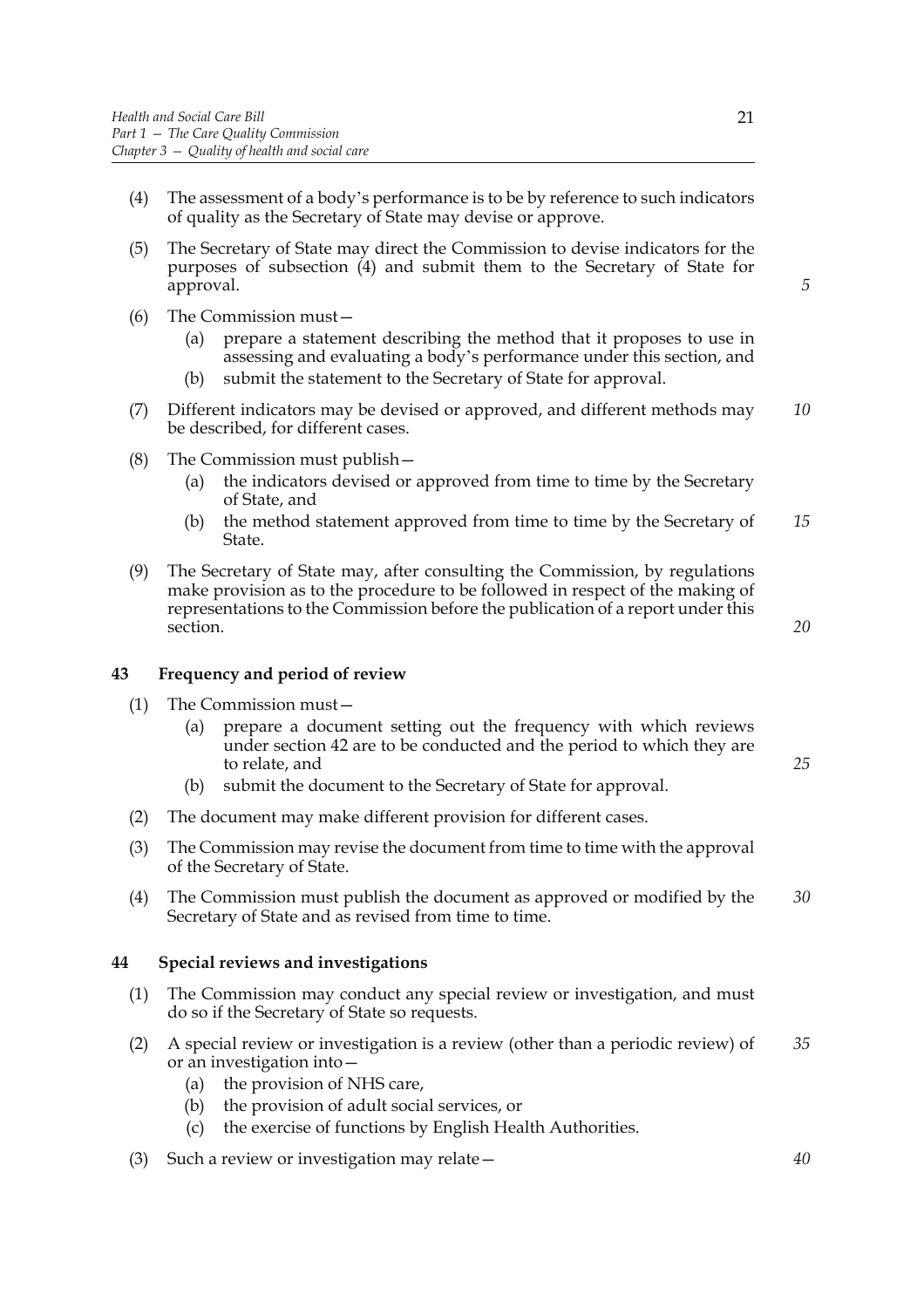- (a) to the overall provision of NHS care or adult social services or to the provision of NHS care or adult social services of a particular description;
- (b) to the overall exercise of functions or to the exercise of functions of a particular description;
- (c) to the provision of care or services or the exercise of functions by bodies or persons generally or by particular bodies or persons.
- (4) Where the Commission conducts a review or investigation under this section, it must publish a report.
- (5) The Secretary of State may, after consulting the Commission, by regulations make provision as to the procedure to be followed in respect of the making of representations to the Commission before the publication of such a report. *10*
- (6) In this section "English Health Authority" means—
	- (a) a Strategic Health Authority, or
	- (b) a Special Health Authority performing functions only or mainly in respect of England. *15*

## **45 Power to extend periodic review function**

|  |  |  | (1) The Secretary of State may by regulations require the Commission to $-$ |
|--|--|--|-----------------------------------------------------------------------------|
|  |  |  |                                                                             |

- (a) conduct periodic reviews of the carrying on of regulated activities by registered service providers, and
- (b) either—
	- (i) publish reports of such reviews, or
	- (ii) assess the performance of registered service providers following such reviews and publish reports of its assessment.
- (2) Regulations under subsection (1) may require the Commission to conduct periodic reviews in relation to— *25*
	- (a) all regulated activities or regulated activities of a particular description;
	- (b) all registered service providers or particular registered service providers;
	- (c) the whole of a regulated activity or a particular aspect of it.
- (3) In the case of a regulated activity carried on by a Primary Care Trust, another English NHS provider or an English local authority—
	- (a) subsection (1) does not apply to the carrying on of that activity by that body to the extent that the carrying on of that activity by that body is already subject to periodic review under section 42, but
	- (b) this does not prevent the Secretary of State from requiring the Commission to conduct periodic reviews of a particular aspect of the activity as carried on by that body.
- (4) If regulations under subsection (1) require the Commission to conduct periodic reviews, the following provisions have effect in relation to the reviews as they have effect in relation to reviews under section 42—
	- (a) section  $42(4)$  to  $(9)$ , and
	- (b) section 43.
- (5) In this section "registered service provider" means a person registered under Chapter 2 as a service provider.

*45*

*5*

*20*

*30*

*35*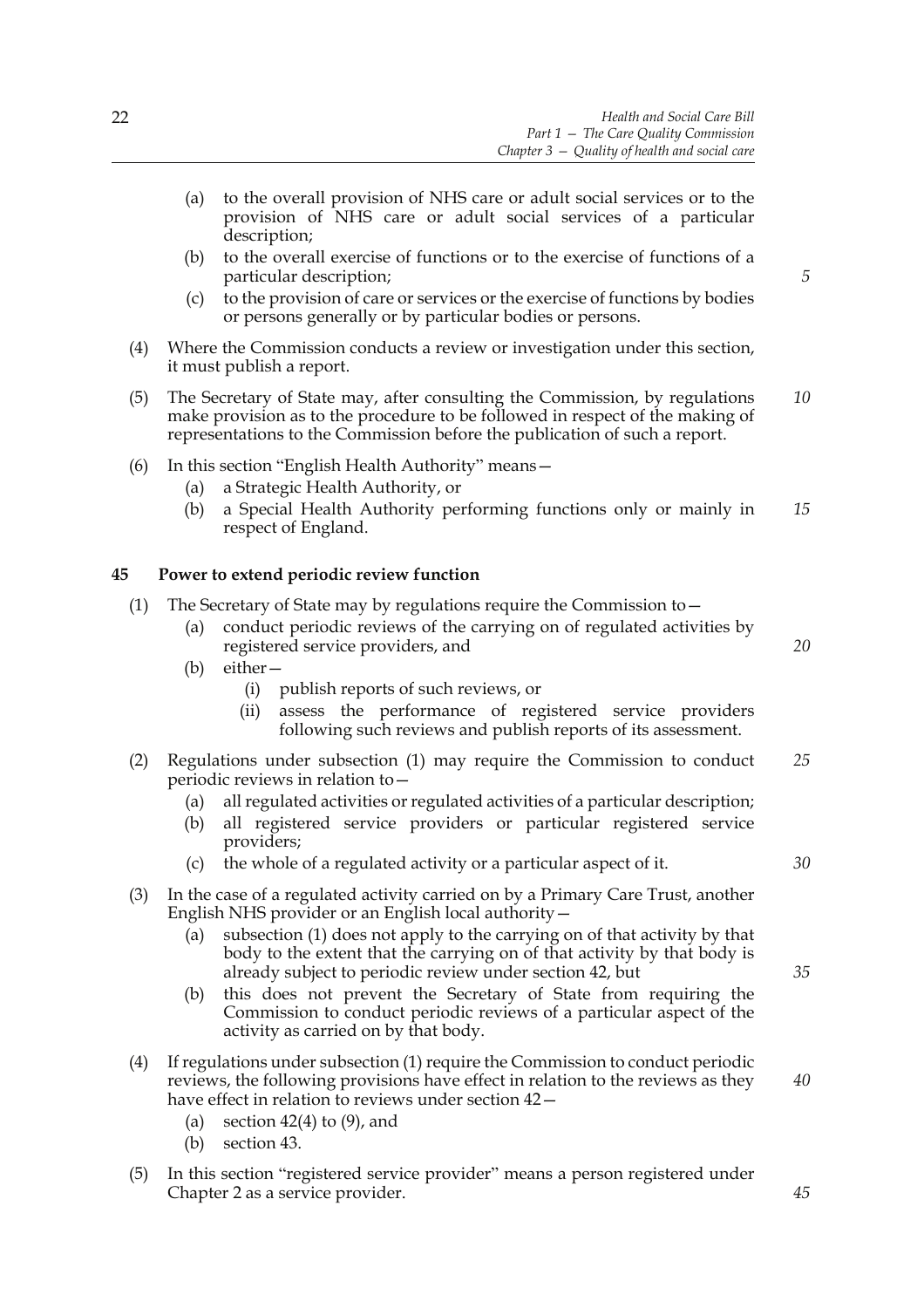## **46 Failings by English local authorities**

- (1) This section applies where the Commission conducts a review under section 42 or 45, or a review or investigation under section 44, in respect of an English local authority.
- (2) If the Commission considers that the local authority is failing to discharge any of its adult social services functions to an acceptable standard, then subject to subsection (3) the Commission must— *5*
	- (a) inform the Secretary of State of that fact, and
	- (b) recommend any special measures which it considers the Secretary of State should take.

*10*

- (3) If the Commission considers that the failure is not substantial, it may instead—
	- (a) give the local authority a notice under subsection (4), and
	- (b) inform the Secretary of State that it has done so.
- (4) A notice under this subsection is a notice which specifies—
	- (a) the respects in which the Commission considers that the local authority is failing, *15*
	- (b) the action which the Commission considers the local authority should take to remedy the failure, and
	- (c) the time by which the Commission considers the action should be taken.

*20*

*25*

*30*

- (5) If the Commission recommends that the Secretary of State should take special measures in relation to the local authority, the Commission must, if the Secretary of State so requests—
	- (a) conduct a further review under section 44 in relation to the authority, and
	- (b) include in its report under subsection (4) of that section a report on such matters as the Secretary of State may specify.

## **47 Failings by Welsh NHS bodies**

- (1) Following a review under section 42 or 45, or a review or investigation under section 44, the Commission must inform the Welsh Ministers if it considers that—
	- (a) there are significant failings in relation to the provision of health care by or pursuant to arrangements made by a Welsh NHS body,
	- (b) there are significant failings in the running of a Welsh NHS body, or
	- (c) there are significant failings in the running of a body, or the practice of an individual, providing health care pursuant to arrangements made by a Welsh NHS body. *35*
- (2) The Commission may also recommend to the Welsh Ministers that, with a view to remedying those failings, the Welsh Ministers take special measures—
	- (a) in a case falling within subsection  $(1)(a)$  or  $(b)$ , in relation to the Welsh NHS body concerned; *40*
	- (b) in a case falling within subsection  $(1)(c)$ , in relation to the body or individual concerned (except an English NHS body or a cross-border Special Health Authority).
- (3) In this section "Welsh NHS body" has the same meaning as in Part 2 of the Health and Social Care (Community Health and Standards) Act 2003 (c. 43). *45*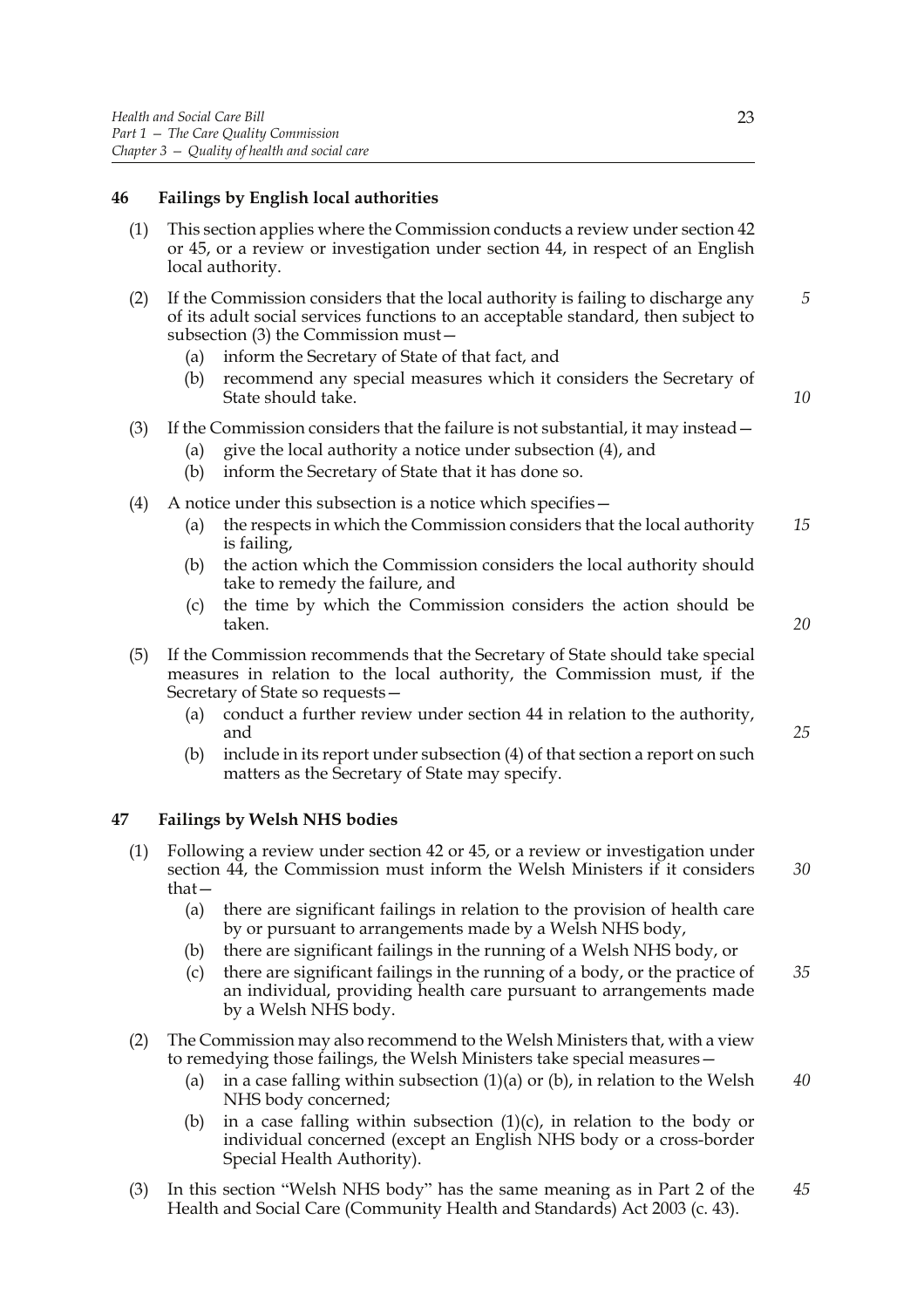## **CHAPTER 4**

## FUNCTIONS UNDER MENTAL HEALTH ACT 1983

## **48 Transfer and amendment of functions under Mental Health Act 1983**

- (1) The functions of the Secretary of State under the following provisions of the Mental Health Act 1983 (c. 20) ("the MHA") are transferred to the Commission—
	- (a) section 57(2)(a) (appointment of registered medical practitioners and other persons),
	- (b) section 58(3)(a) (appointment of registered medical practitioners),
	- (c) section 61(1) (receipt of reports on treatment),
	- (d) section 61(3) (power to disapply Part 4 certificates),
	- (e) section 64H(4) (receipt of reports on treatment),
	- (f) section 64H(5) (power to disapply Part 4A certificates),
	- (g) section 118(2) (code of practice) so far as it relates to the appointment of registered medical practitioners,
	- (h) section 119(1) (power to make provision for payment to practitioners etc.), and
	- (i) section 120 (duty to keep matters under review etc.).
- (2) Registered medical practitioners, and other persons, appointed or authorised by the Commission in the exercise of a function under the MHA may include members or employees of the Commission. *20*
- (3) The functions of the Mental Health Act Commission under the MHA are transferred—
	- (a) in relation to England, to the Care Quality Commission;
	- (b) in relation to Wales, to the Welsh Ministers.
- (4) Section 121 of the MHA (which makes provision about the Mental Health Act Commission and requires the Secretary of State and the Welsh Ministers to delegate some of their functions to it) ceases to have effect.
- (5) Schedule 3 (which makes amendments to the MHA consequential on the provisions of this section, and other amendments to the MHA relating to the functions of the Commission and the Welsh Ministers) has effect. *30*

#### **CHAPTER 5**

#### FURTHER FUNCTIONS

## **49 Information and advice**

- (1) The Commission must keep the Secretary of State informed about the following matters— *35*
	- (a) the provision of NHS care;
	- (b) the provision of adult social services;
	- (c) the carrying on of regulated activities.
- (2) The Commission may at any time give the Secretary of State advice on anything connected with those matters. *40*

*25*

*5*

*10*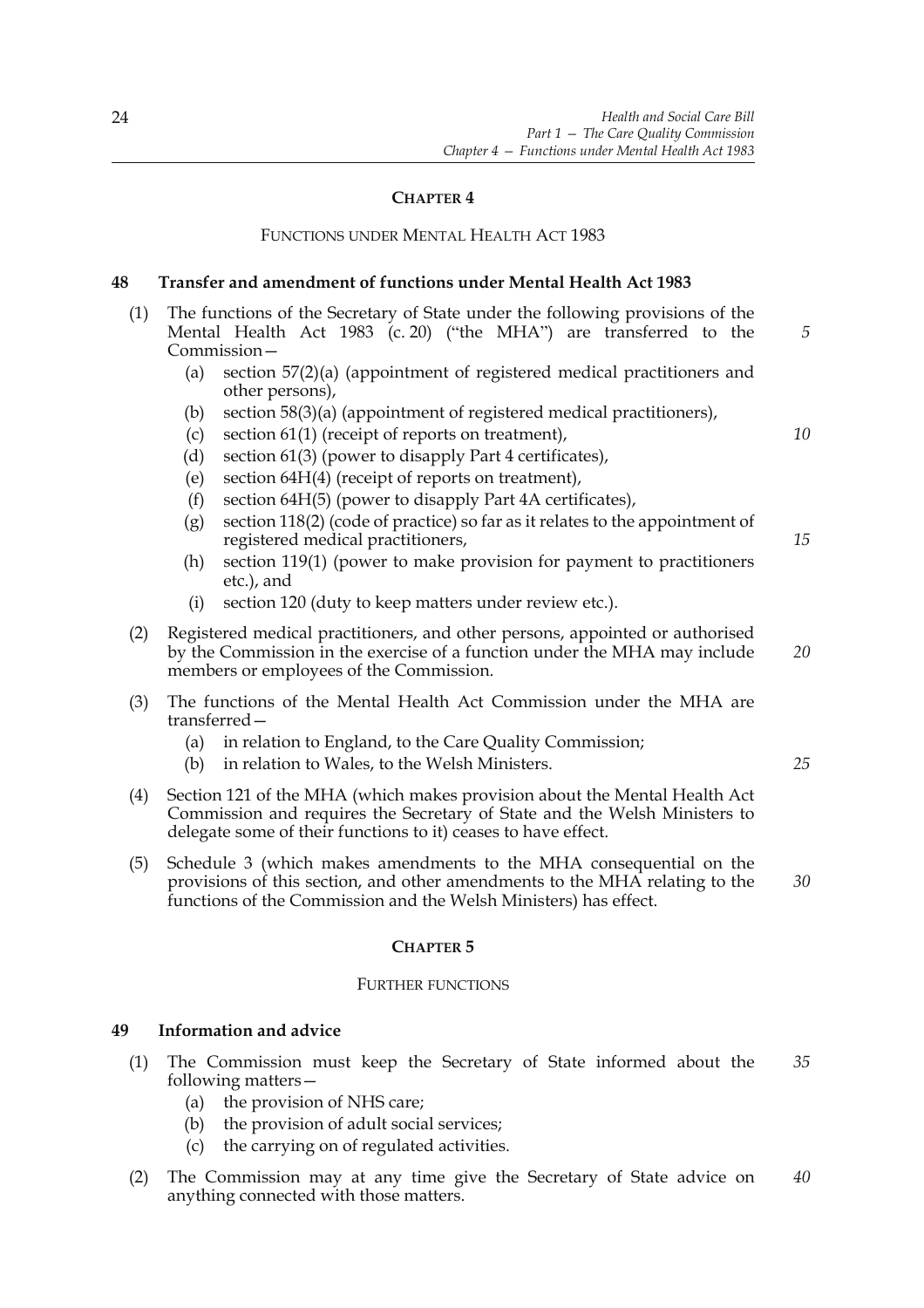- (3) Advice under subsection (2) may in particular include advice on any changes that the Commission thinks should be made to—
	- (a) regulations under section 16 (regulation of regulated activities),
	- (b) a code of practice under section 17 (code of practice relating to health care associated infections), or
	- (c) a statement of standards under section 41 (health care standards set by the Secretary of State).
- (4) When requested to do so by the Secretary of State, the Commission must give the Secretary of State such advice or information in connection with a matter mentioned in subsection (1) as may be specified in the request.
- (5) The Commission may give advice—
	- (a) to the Secretary of State or an English NHS body about the establishment or conduct of any inquiry held, or to be held, by the Secretary of State or NHS body in relation to the provision of health care by or pursuant to arrangements made by that body;
	- (b) to the Secretary of State or an English local authority about the establishment or conduct of any inquiry held, or to be held, by the Secretary of State or local authority in relation to the provision of adult social services by or pursuant to arrangements made by that authority.

## **50 Studies as to economy, efficiency etc.**

- (1) The Commission may undertake or promote comparative or other studies designed to enable it to make recommendations—
	- (a) for improving economy, efficiency and effectiveness in any activity mentioned in subsection (2),
	- (b) for improving the management, other than the financial management, of an English NHS body, or *25*
	- (c) for improving the management of an English local authority in its provision of adult social services.
- (2) Those activities are—
	- (a) the provision of health care by an English NHS provider,
	- (b) the making of arrangements by a Primary Care Trust for the provision of health care,
	- (c) the provision of adult social services by an English local authority, and
	- (d) the making of arrangements by an English local authority for the provision of adult social services.
- (3) The Commission may also undertake or promote studies designed to enable it to prepare reports as to the impact of—
	- (a) the operation of any particular statutory provisions, or
	- (b) any directions or guidance given by a Minister of the Crown (whether pursuant to any such provisions or otherwise),

on economy, efficiency and effectiveness in an activity mentioned in subsection  $(2)(c)$  or  $(d)$ .

- (4) The Commission must undertake or promote a study falling within subsection (1) or (3) if the Secretary of State so requests.
- (5) The reference in subsection (1) to an English NHS body does not include a reference to a Special Health Authority. *45*

*20*

*15*

*5*

*10*

*30*

*35*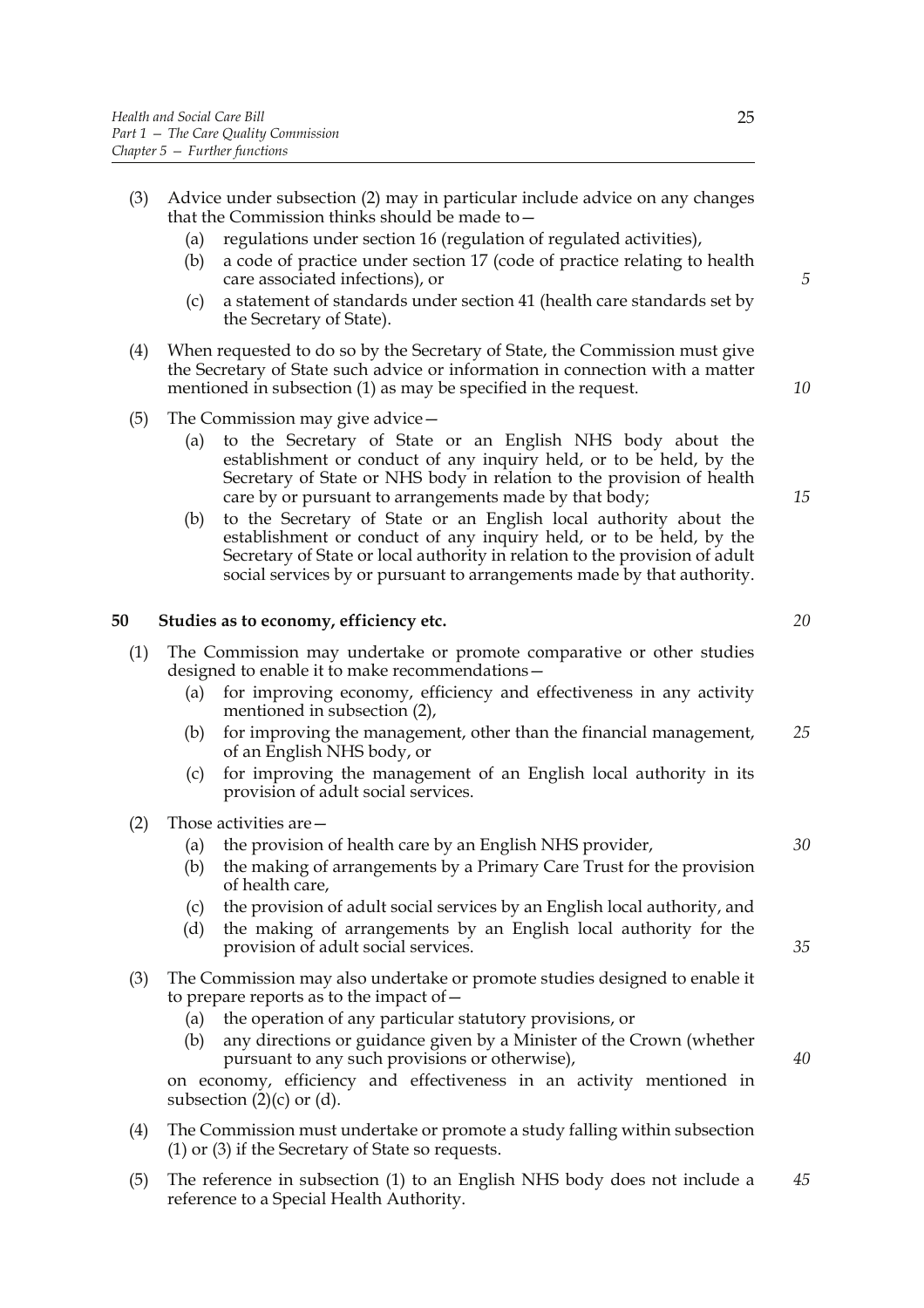## **51 Publication of results of studies under s. 50**

- (1) The Commission must publish—
	- (a) any recommendations made by it under subsection (1) of section 50, and
	- (b) the result of any studies undertaken or promoted under that section.
- (2) The Secretary of State may, after consulting the Commission, by regulations make provision as to the procedure to be followed in respect of the making of representations to the Commission before the publication under subsection (1) of any recommendations or the result of any studies.

## **52 Role of Audit Commission**

- (1) Subsection (2) applies to any function of the Commission under section 50 or 51 so far as relating to health care or English NHS bodies, except the function of being consulted under section 51(2).
- (2) A function to which this subsection applies may be exercised on the Commission's behalf by the Audit Commission, if the Audit Commission and the Commission so agree. *15*
- (3) Where the Audit Commission exercises functions under subsection (2), it must do so on such terms, including terms as to payment, as the Commission and the Audit Commission may agree.
- (4) The Commission and the Audit Commission may exercise jointly their respective functions under—
	- (a) section 50 (and section 56 in its application to functions under that section) so far as relating to English local authorities, and
	- (b) sections 33 and 34 of the Audit Commission Act 1998 (c. 18).
- (5) The Commission and the Audit Commission must have regard to any guidance issued by the Secretary of State as to which of the Commission and the Audit Commission should promote or undertake studies which could be promoted or undertaken by either of them. *25*
- (6) Subsection (4) is not to be taken to prejudice any other power of the Commission and the Audit Commission to act jointly.
- (7) In this section "the Audit Commission" means the Audit Commission for Local Authorities and the National Health Service in England.

#### **53 Reviews of data, studies and research**

- (1) The Commission may review—
	- (a) studies and research undertaken by others, or the quality of data obtained by others, in relation to the provision of NHS care or adult social services or the carrying on of regulated activities, *35*
	- (b) the methods used in undertaking such studies and research or in collecting and analysing such data, and
	- (c) the validity of conclusions drawn from such studies and research or from such data. *40*
- (2) The Commission must conduct a review under subsection (1) if the Secretary of State so requests.

*10*

*20*

*30*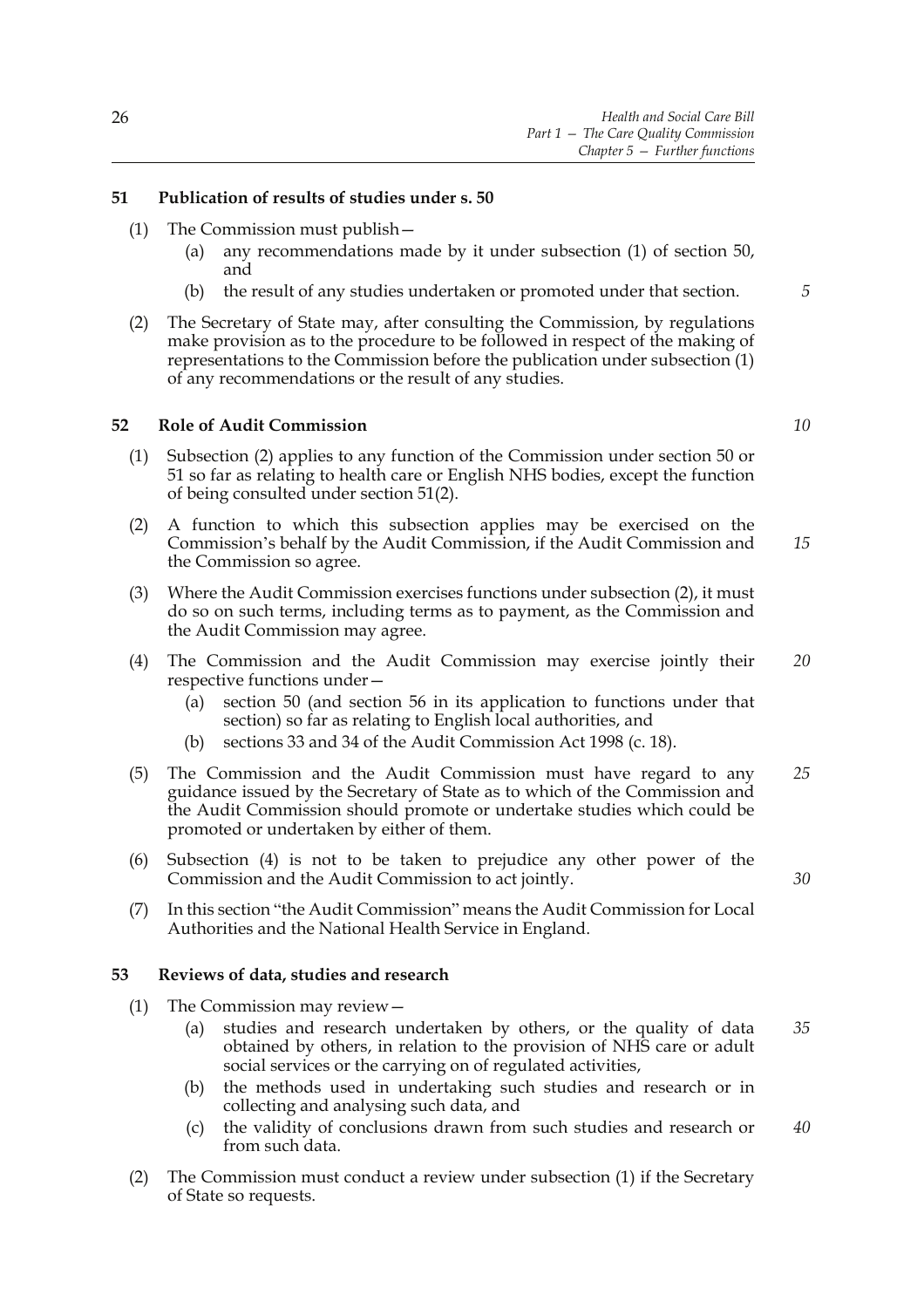(3) If the Commission conducts a review under this section it must publish a report.

## **54 Publication of information**

- (1) The Commission may make available to the public information relating to—
	- (a) the provision of NHS care;
	- (b) the provision of adult social services;
	- (c) the carrying on of regulated activities.
- (2) Subsection (1) is subject to sections 72 and 75(2).

## **55 Additional functions**

- (1) The Secretary of State may by regulations provide that the Commission is to have such additional functions as may be specified in the regulations in relation to any of the following— *10*
	- (a) the provision of NHS care;
	- (b) the exercise in respect of England of functions by cross-border Special Health Authorities;
	- (c) the improvement of  $-$ 
		- (i) economy, efficiency and effectiveness in the exercise of the functions of English NHS bodies, and
		- (ii) the financial or other management, or operations, of English NHS bodies;
	- (d) the provision of adult social services;
	- (e) the carrying on of regulated activities;
	- (f) the exercise of powers or the discharge of duties conferred or imposed by the Mental Health Act 1983 (c. 20) as mentioned in section 120(1) of that Act.
- (2) The Secretary of State must consult the Independent Regulator of NHS Foundation Trusts before making provision under subsection (1) in relation to NHS foundation trusts.

## **CHAPTER 6**

MISCELLANEOUS AND GENERAL

*30*

## *Inspections*

## **56 Inspections**

- (1) The Commission may for the purposes of its regulatory functions carry out inspections of—
	- (a) the carrying on of a regulated activity,
	- (b) the provision of NHS care,
	- (c) the provision of adult social services, or
	- (d) the exercise of functions by an English NHS body.
- (2) For the purposes of this Part, the "regulatory functions" of the Commission are its functions under Chapters 2, 3 and 5 except—

*5*

*15*

*20*

*25*

*40*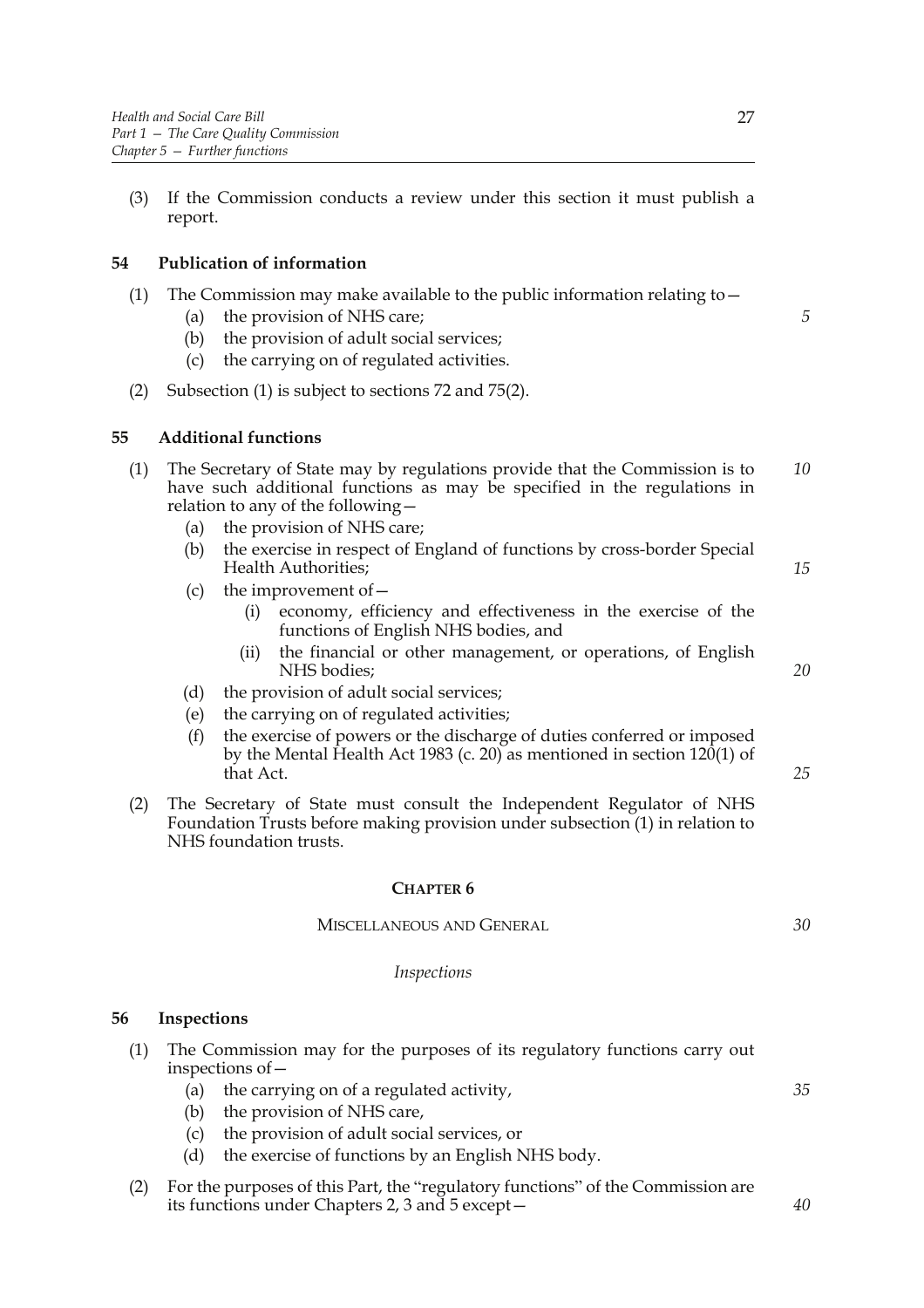- (a) its functions under section 49 (information and advice),
- (b) its functions under section 53 (reviews of data, studies and research), and
- (c) its functions under regulations under section 55 (additional functions) to the extent that the regulations provide that they are not to be treated as regulatory functions for the purposes of this Part.

## **57 Inspections carried out for registration purposes**

- (1) Regulations may prescribe—
	- (a) the frequency with which inspections are to be carried out under section 56 for the purposes of the Commission's functions under Chapter 2, *10*
	- (b) the manner in which they are to be carried out, and
	- (c) the type of person who may be authorised by the Commission to conduct them on its behalf.
- (2) Where an inspection is carried out under section 56 for the purposes of the Commission's functions under Chapter 2, the Commission must— *15*
	- (a) prepare a report on the matters inspected, and
	- (b) without delay send a copy of the report to  $-$ 
		- (i) the person who carries on the regulated activity in question, and
		- (ii) if a person is registered under that Chapter as a manager in respect of the activity, that person.
- (3) The Commission may publish a report prepared under subsection (2).
- (4) The Secretary of State may, after consulting the Commission, by regulations make provision as to the procedure to be followed in respect of the making of representations to the Commission before the publication of such a report. *25*

## *Powers of entry etc.*

#### **58 Entry and inspection**

- (1) The power in subsection (2) is exercisable if the Commission considers it necessary or expedient for the purposes of any of its regulatory functions.
- (2) A person authorised by the Commission may enter and inspect any premises which are, or which the person reasonably believes to be, regulated premises.
- (3) Premises are "regulated premises" if they fall within one or more of the following descriptions—
	- (a) they are used for the carrying on of a regulated activity,
	- (b) they are owned or controlled by an English NHS body or English local authority, or
	- (c) they are used or proposed to be used for or in connection with—
		- (i) the provision of NHS care,
		- (ii) the exercise of any functions of an English NHS body, or
		- (iii) the provision of adult social services.

*30*

*20*

*5*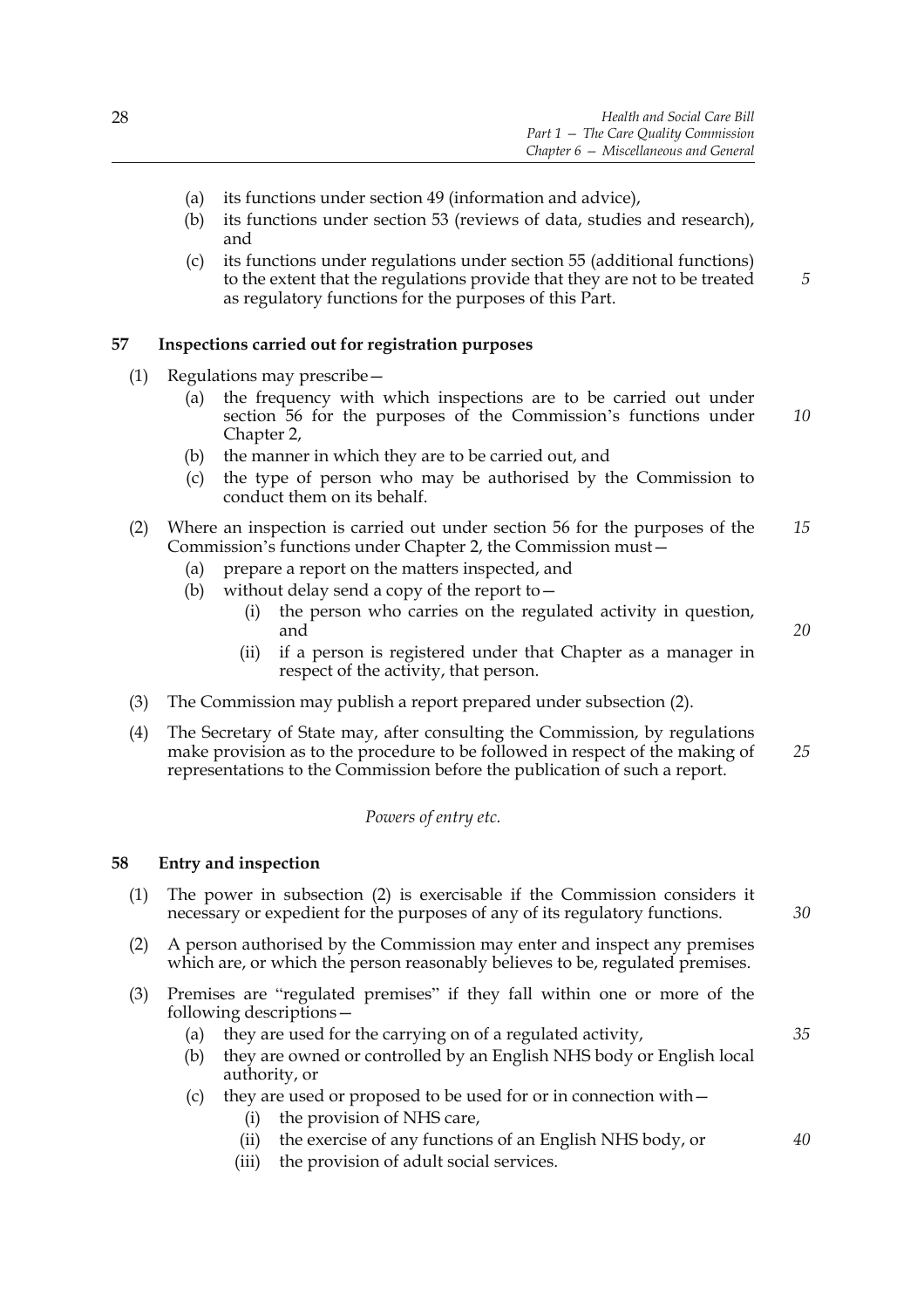- (4) If NHS care or an adult social service is provided to a person in premises used wholly or mainly as a private dwelling, the premises are not to be regarded as used for or in connection with the provision of that care or service.
- (5) A person who proposes to exercise the power conferred by subsection (2) must if so required produce some duly authenticated document showing the person's authority to exercise the power.
- (6) "Premises" includes a vehicle.

# **59 Entry and inspection: supplementary**

corporate, and

| (1) |                                                      | This section applies where a person ("A") is authorised by virtue of section $58$<br>to enter and inspect premises.                                                                                | 10 |
|-----|------------------------------------------------------|----------------------------------------------------------------------------------------------------------------------------------------------------------------------------------------------------|----|
| (2) | (a)                                                  | If A considers it necessary or expedient for relevant purposes, A may –<br>make any examination into the state and management of the premises<br>or the treatment of persons receiving care there, |    |
|     | (b)                                                  | inspect and take copies of any documents or records,                                                                                                                                               |    |
|     | (c)                                                  | have access to, and check the operation of, any computer, and any<br>associated apparatus or material, which is or has been in use in<br>connection with any documents or records,                 | 15 |
|     | (d)                                                  | inspect any other item,                                                                                                                                                                            |    |
|     | (e)                                                  | seize and remove from the premises any documents, records or other<br>items,                                                                                                                       | 20 |
|     | (f)                                                  | interview in private-                                                                                                                                                                              |    |
|     |                                                      | any person who carries on or manages a regulated activity, or<br>(i)<br>who manages the provision of NHS care or adult social services,<br>at the premises,                                        |    |
|     |                                                      | any person working at the premises, and<br>(ii)                                                                                                                                                    | 25 |
|     |                                                      | any person receiving care at the premises who consents to be<br>(iii)<br>interviewed, and                                                                                                          |    |
|     | (g)                                                  | if the conditions in subsection $(3)$ are met, examine in private any<br>person receiving care at the premises.                                                                                    |    |
| (3) | The conditions are -                                 |                                                                                                                                                                                                    | 30 |
|     | (a)                                                  | A is a registered medical practitioner or registered nurse,                                                                                                                                        |    |
|     | (b)                                                  | A has reason to believe that the person to be examined is not receiving<br>proper care at the premises, and                                                                                        |    |
|     | (c)                                                  | the person to be examined -                                                                                                                                                                        |    |
|     |                                                      | is capable of giving consent to the examination and does so, or<br>(i)<br>(ii)<br>is incapable of giving consent to the examination.                                                               | 35 |
| (4) | The power under subsection $(2)(b)$ includes power – |                                                                                                                                                                                                    |    |
|     | (a)                                                  | to require any person holding or accountable for documents or records<br>(whether or not kept at the premises) to produce them for inspection at<br>the premises, and                              | 40 |
|     | (b)                                                  | to require any records which are kept by means of a computer to be<br>produced in a form in which they are legible and can be taken away.                                                          |    |
| (5) |                                                      | The power under subsection $(2)(f)(i)$ to interview a person in private includes<br>power, in the case of a body corporate, to interview in private -                                              |    |
|     | (a)                                                  | any director, manager, secretary or other similar officer of the body                                                                                                                              | 45 |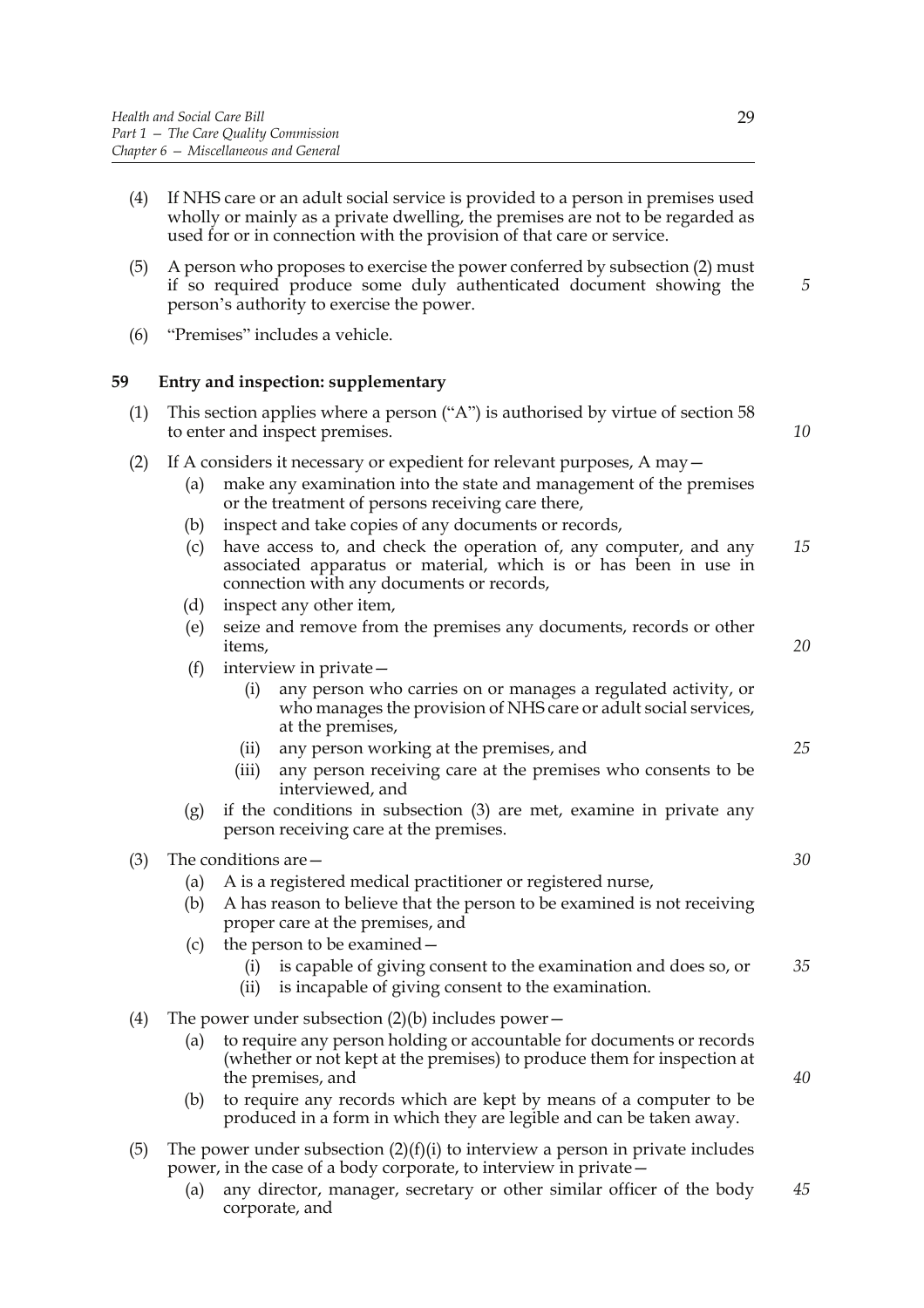- (b) where the body is an English NHS body or English local authority, any officer or member of the NHS body or local authority.
- $(6)$  A may
	- (a) require any person to afford A such facilities and assistance with respect to matters within the person's control as are necessary to enable A to exercise powers under section 58 and this section, and
	- (b) take such measurements and photographs, and make such recordings, as A considers necessary to enable A to exercise those powers.
- (7) A person who without reasonable excuse—
	- (a) obstructs the exercise of a power conferred by section 58 or this section, or *10*
	- (b) fails to comply with a requirement imposed under this section,

is guilty of an offence and liable on summary conviction to a fine not exceeding level 4 on the standard scale.

- (8) In this section—
	- (a) "relevant purposes" means the purposes of any of the Commission's regulatory functions,
	- (b) any reference to documents or records includes a reference to personal and medical records, and
	- (c) any reference to a person receiving care at premises includes a reference to a person who is accommodated there. *20*

#### **60 Power to require documents and information etc.**

- (1) The Commission may require any person mentioned in subsection (2) to provide it with any information, documents, records (including personal and medical records) or other items which the Commission considers it necessary or expedient to have for the purposes of any of its regulatory functions. *25*
- (2) The persons are—
	- (a) an English NHS body,
	- (b) a person providing health care pursuant to arrangements made by a Primary Care Trust,
	- (c) an English local authority,
	- (d) a person providing adult social services pursuant to arrangements made by an English local authority, or
	- (e) a person who carries on or manages a regulated activity.
- (3) The power in subsection (1) to require the provision of information, documents or records includes, in relation to information, documents or records kept by means of a computer, power to require the provision of the information, documents or records in legible form. *35*
- (4) A person who without reasonable excuse fails to comply with a requirement imposed under this section is guilty of an offence and liable on summary conviction to a fine not exceeding level 4 on the standard scale.

#### **61 Power to require explanation**

(1) The Secretary of State may by regulations make provision requiring prescribed persons to provide an explanation of any relevant matter to the Commission, or to persons authorised by the Commission, in circumstances where the

*30*

*40*

*45*

*5*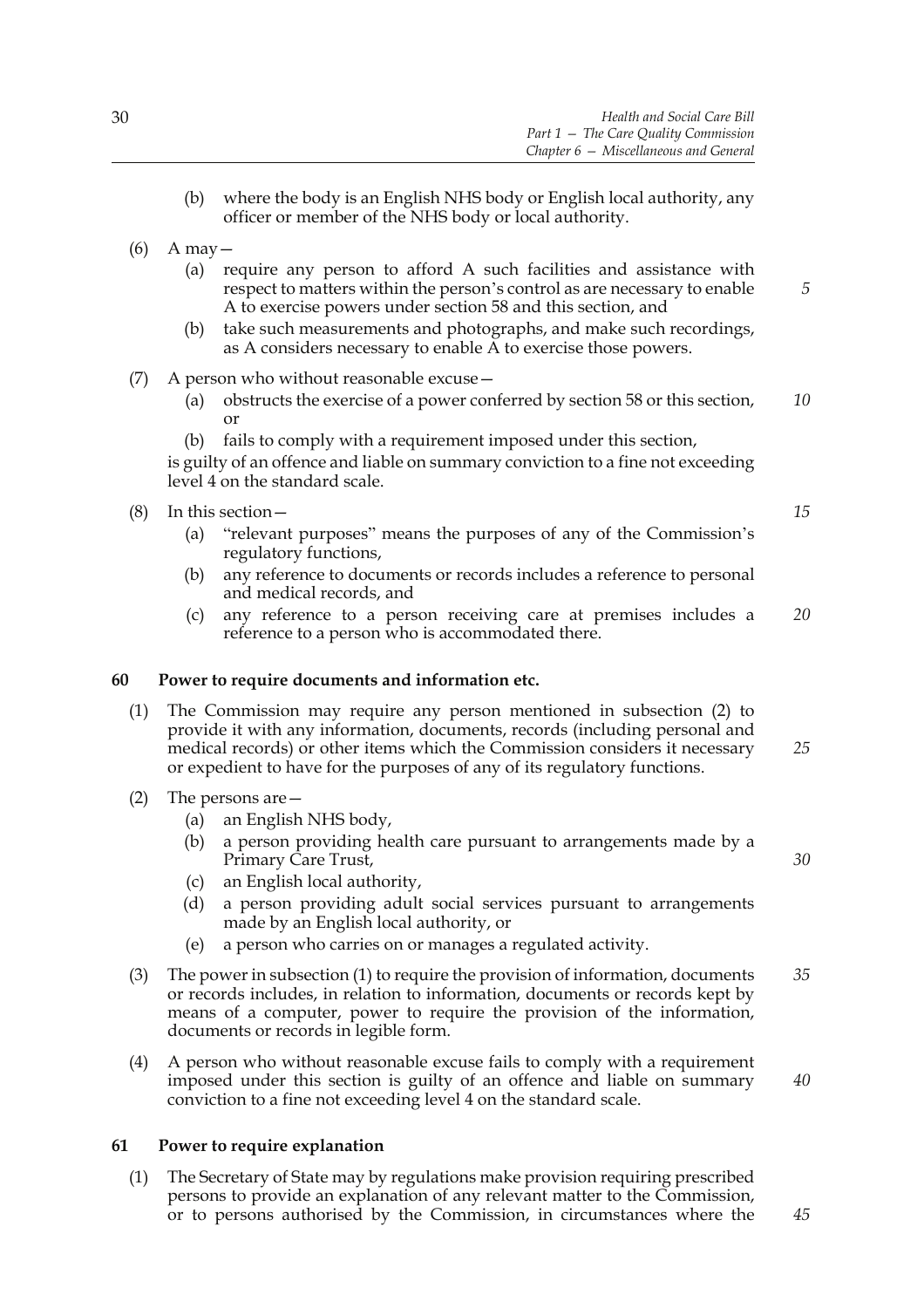Commission considers the explanation necessary or expedient for the purposes of any of its regulatory functions.

- (2) "Relevant matter" means—
	- (a) any documents, records or other items inspected, copied or provided under sections 58 to 60,
	- (b) any information provided under those sections,
	- (c) any documents, records, other items or information otherwise provided to the Commission by any person for the purposes of the Commission's regulatory functions, or
	- (d) any matters which are the subject of the exercise of any such functions. *10*
- (3) Regulations under subsection (1) may require explanations to be provided at such times and places as may be specified by the Commission.
- (4) A person who without reasonable excuse fails to comply with a requirement imposed by virtue of this section is guilty of an offence and liable on summary conviction to a fine not exceeding level 4 on the standard scale.

#### *Interaction with other authorities*

## **62 Interaction with other authorities**

Schedule 4 (interaction with other authorities) has effect.

#### **63 Co-ordination of reviews or assessments**

The Commission must promote the effective co-ordination of reviews or assessments carried out by public bodies or other persons in relation to the carrying on of regulated activities. *20*

#### **64 Avoidance of unreasonable burdens in exercise of regulatory powers**

- (1) The Secretary of State may publish guidance about steps which regulatory authorities may take in exercising relevant powers with a view to avoiding the imposition of unreasonable burdens on those in respect of whom the powers are exercisable.
- (2) "Regulatory authorities" means—
	- (a) the Commission, and
	- (b) such other bodies as may be prescribed.
- (3) A body may not be prescribed under subsection (2)(b) unless it has functions relating to the provision of health or social care.
- (4) "Relevant powers" means powers conferred by or under an enactment to—
	- (a) carry out inspections, or
	- (b) require the provision of information,

but, in relation to a body prescribed under subsection (2)(b), such powers are "relevant powers" only so far as they are exercisable in respect of a person in respect of whom the Commission has relevant powers.

- (5) The steps mentioned in subsection (1) might include for example—
	- (a) co-operating with other regulatory authorities and co-ordinating the exercise of relevant powers, *40*

*5*

*15*

*30*

*25*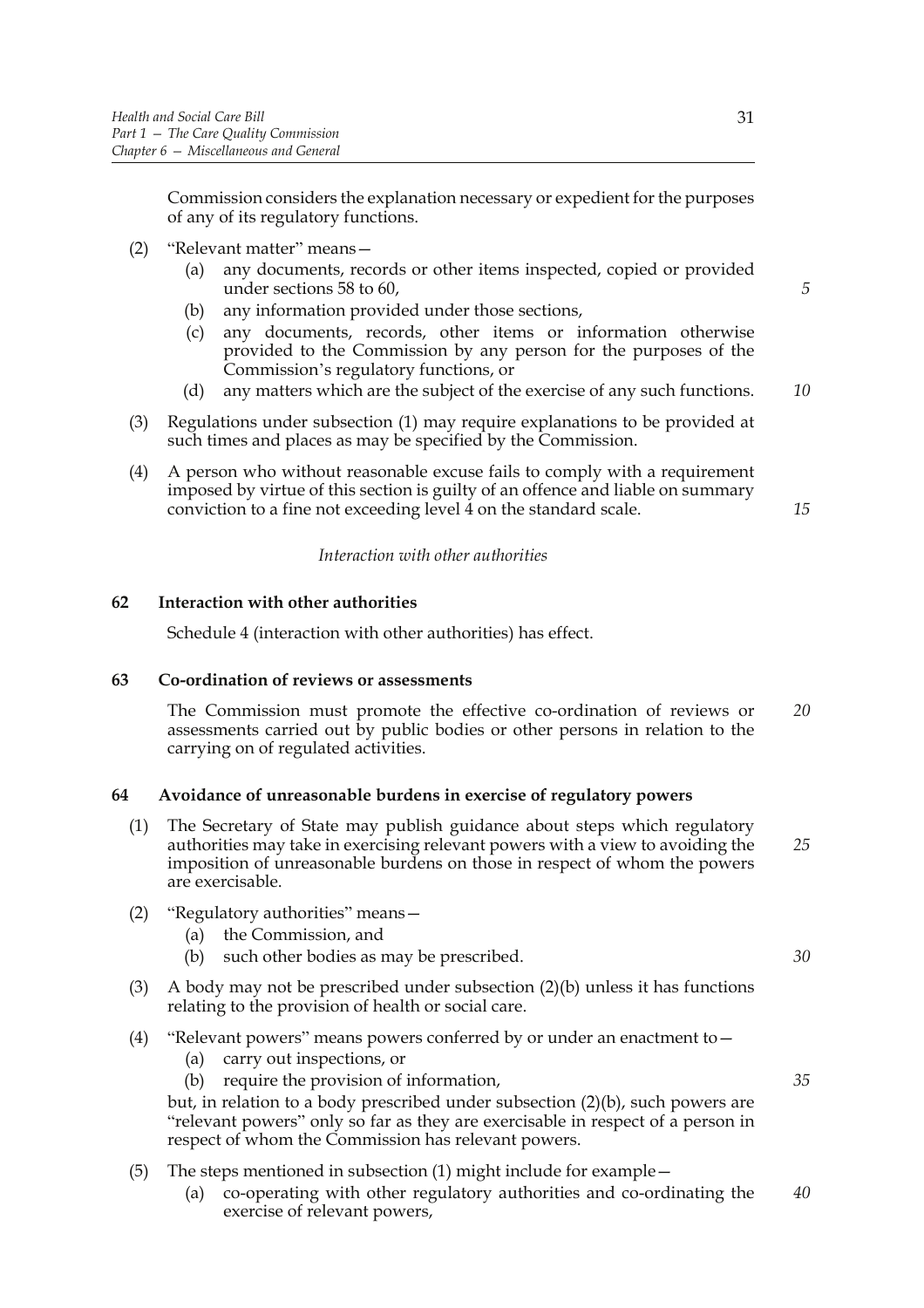- (b) sharing information or the results of inspections, and
- (c) seeking to obtain information from other sources before exercising a relevant power to require the provision of that information.
- (6) In exercising relevant powers, regulatory authorities must have regard to any guidance published under subsection (1).
- (7) Nothing in this section is intended to limit the scope of a relevant power or affect a person's obligation to comply with a requirement imposed in the exercise of such a power.
- (8) In this section—
	- (a) "inspections" includes inspections of persons, premises or the carrying on of activities, *10*
	- (b) a reference to a power to carry out inspections includes a reference to any power which is ancillary to that power (such as a power to enter premises or to require assistance), and
	- (c) a reference to a power to require the provision of information includes a reference to a power to require the production of documents, records or other items, a power to require the making of reports and a power to require explanations. *15*

### **65 Co-operation between the Commission and Welsh Ministers**

- (1) The Commission and the Welsh Ministers must co-operate with each other for the efficient and effective discharge of their corresponding functions. *20*
- (2) Their corresponding functions are—
	- (a) the Commission's functions, and
	- (b) any functions of the Welsh Ministers exercisable in or in relation to Wales which correspond or are similar to any of the Commission's functions. *25*

#### **66 Co-operation between the Commission and the Independent Regulator of NHS Foundation Trusts**

- (1) The Commission and the Independent Regulator of NHS Foundation Trusts must co-operate with each other in the exercise of their respective functions.
- (2) In particular—
	- (a) the Commission must keep the Independent Regulator informed about the provision of health care by NHS foundation trusts, and
	- (b) the Independent Regulator must give the Commission any information the Independent Regulator has about the provision of health care by an NHS foundation trust which the Independent Regulator or the Commission considers would assist the Commission in the exercise of the Commission's functions. *35*
- (3) Without prejudice to subsection (2)(a) the Commission must, on request, provide the Independent Regulator with any material relevant to—
	- (a) a review under section 42 or 45,
	- (b) a review or investigation under section 44, or
	- a study promoted, or undertaken, by the Commission under section 50,
	- so far as the material relates to the provision of health care by an NHS foundation trust.

*45*

*40*

*30*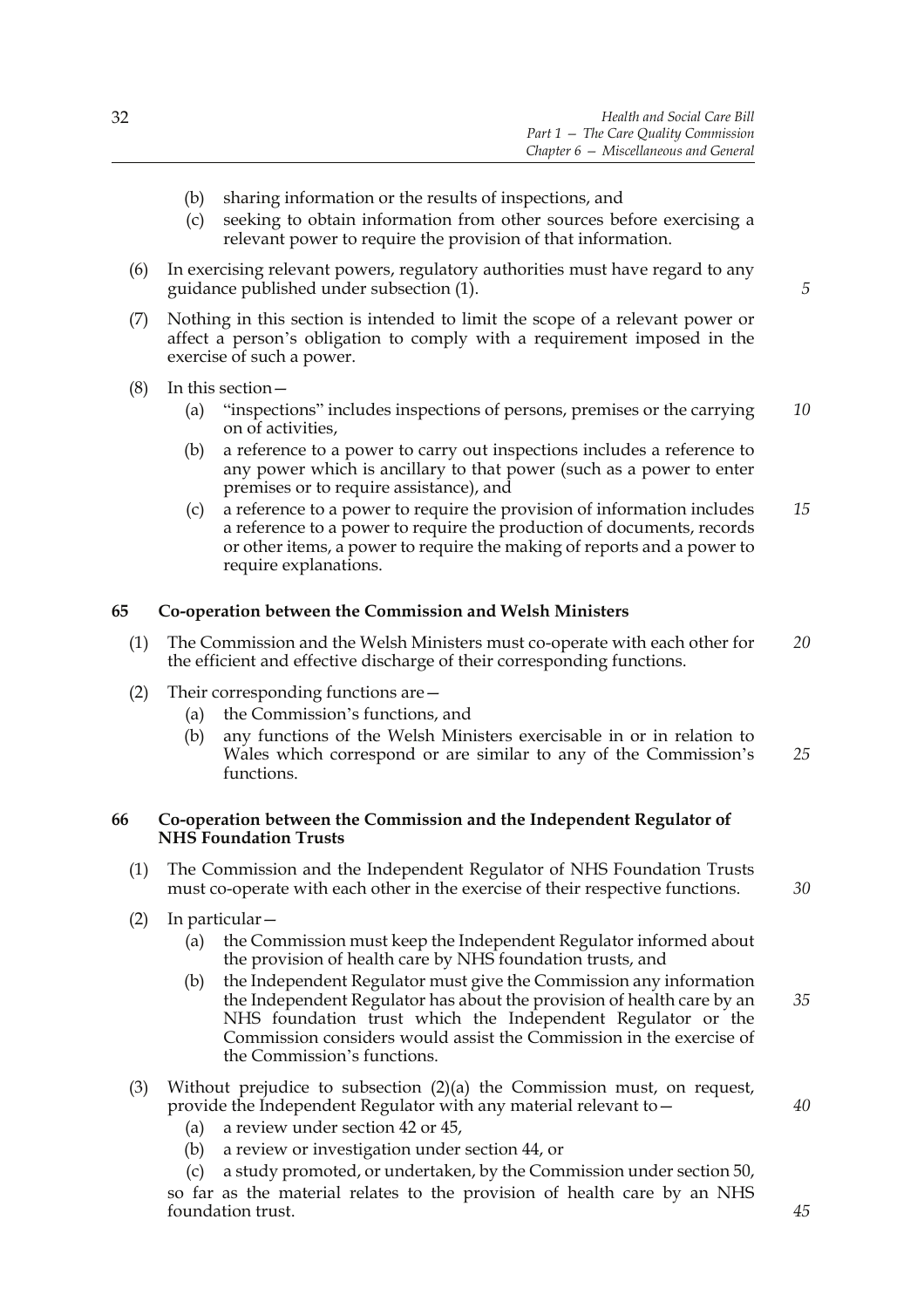## **67 Provision of information by Auditor General for Wales**

- (1) The Auditor General for Wales must, on request, provide the Commission with any information it may reasonably require for the purpose of making comparisons, in the exercise of its functions under section 50 so far as relating to health care or English NHS bodies, between English NHS bodies and Welsh NHS bodies.
- (2) In this section "Welsh NHS body" has the same meaning as in Part 3 of the Public Audit (Wales) Act 2004 (c. 23).

## **68 Provision of material to the Comptroller and Auditor General**

The Commission must, on request, provide the Comptroller and Auditor General with any material relevant to— *10*

- (a) a review under section 42 or 45 in respect of an English NHS body,
- (b) a review or investigation under section 44 in respect of such a body, or
- (c) a study promoted, or undertaken, by the Commission under section 50.

## **69 Arrangements with Ministers**

- (1) The Commission and a Minister of the Crown may make arrangements for the Commission to—
	- (a) perform any of its functions in relation to a prescribed health scheme, or a prescribed social care scheme, for which the Minister has responsibility;
	- (b) provide services or facilities insofar as they are required by the Minister in connection with such a scheme.
- (2) Arrangements under this section may be made on such terms and conditions as may be agreed between the parties to the arrangements.
- (3) Those terms and conditions may include provision with respect to the making of payments to the Commission in respect of the cost to it of giving effect to the arrangements. *25*
- (4) In this section—

"health scheme" means a scheme which appears to the Secretary of State to be a health or medical scheme paid for out of public funds;

"social care scheme" means a scheme which appears to the Secretary of State to be a social care scheme paid for out of public funds.

## **70 Arrangements with Northern Ireland Ministers**

- (1) The Commission and a Northern Ireland Minister may make arrangements for the Commission to—
	- (a) exercise on behalf of the Minister any function of the Minister which corresponds to a function of the Commission and relates to the Northern Ireland health service;
	- (b) provide services or facilities insofar as they are required by the Minister in connection with the exercise by the Minister of any such functions.
- (2) Arrangements under this section may be made on such terms and conditions as may be agreed between the parties to the arrangements.

*5*

*15*

*20*

*30*

*35*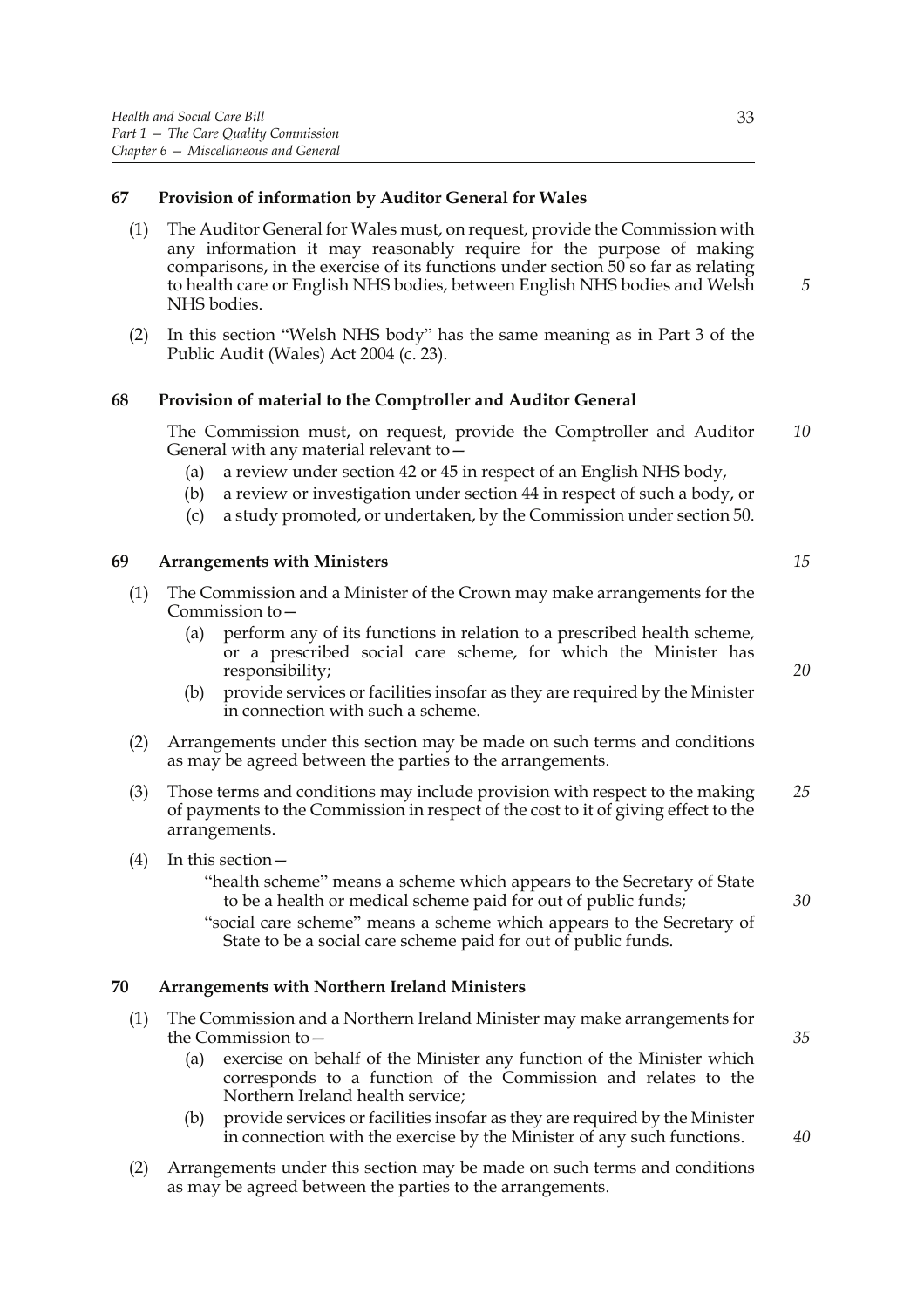- (3) Those terms and conditions may include provision with respect to the making of payments to the Commission in respect of the cost to it of giving effect to the arrangements.
- (4) Any arrangements under subsection  $(1)(a)$  are not to affect the responsibility of the Minister on whose behalf the function is exercised.
- (5) In this section—
	- "Northern Ireland Minister" includes the First Minister, the deputy First Minister and a Northern Ireland department;
	- "Northern Ireland health service" means any of the health services under any enactment which extends to Northern Ireland and which corresponds to section 1(1) of the National Health Service Act 2006  $(c. 41)$ .

#### *Inquiries*

#### **71 Inquiries**

- (1) The Secretary of State may cause an inquiry to be held into any matter connected with the exercise by the Commission of any of its functions. *15*
- (2) Before an inquiry is begun, the Secretary of State may give a direction that it be held in private.
- (3) Where no such direction has been given, the person holding the inquiry may decide to hold it, or any part of it, in private.
- (4) Subsections (2) to (5) of section 250 of the Local Government Act 1972 (c. 70) (powers in relation to local inquiries) apply in relation to an inquiry under this section as they apply in relation to a local inquiry under that section.
- (5) The report of the person holding the inquiry is to be published, unless the Secretary of State considers that there are exceptional circumstances which make publication inappropriate. *25*
- (6) Publication is to be in such manner as the Secretary of State considers appropriate.

#### *Information*

#### **72 Disclosure of confidential personal information: offence**

- (1) This section applies to information which—
	- (a) has been obtained by the Commission on terms or in circumstances requiring it to be held in confidence, and
	- (b) relates to and identifies an individual.
- (2) A person is guilty of an offence if the person knowingly or recklessly discloses information to which this section applies during the lifetime of the individual. *35*
- (3) A person guilty of an offence under this section is liable—
	- (a) on summary conviction, to imprisonment for a term not exceeding 12 months, or to a fine not exceeding the statutory maximum, or to both,
	- (b) on conviction on indictment, to imprisonment for a term not exceeding two years, or to a fine, or to both. *40*

*20*

*5*

*10*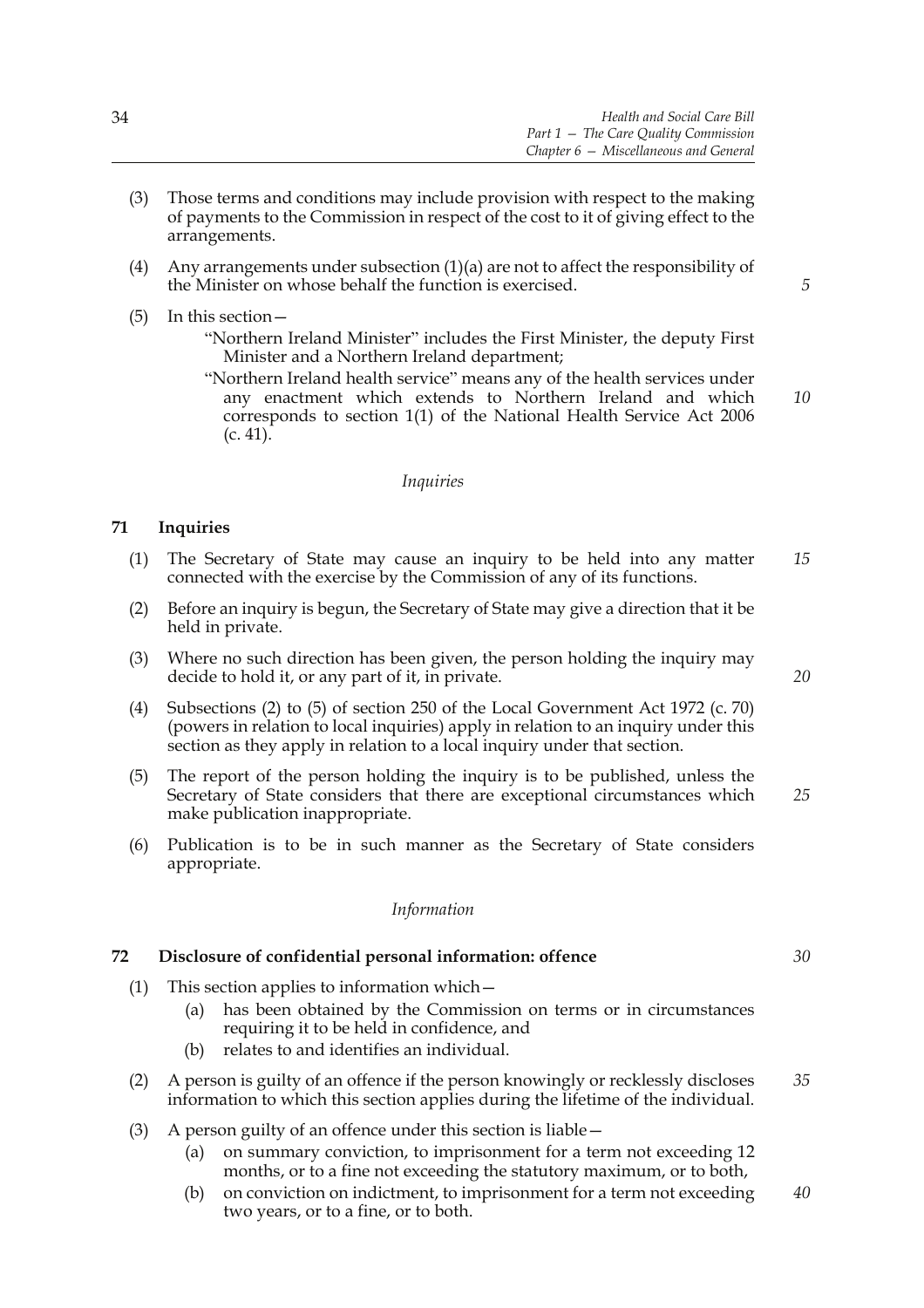- (4) In relation to an offence committed before the commencement of section 154(1) of the Criminal Justice Act 2003 (c. 44), the reference in subsection (3)(a) to 12 months is to be read as a reference to 6 months.
- (5) For the purposes of subsection (1)(b), information obtained by the Commission is to be treated as identifying an individual if the individual can be identified from a combination of—
	- (a) that information, and
	- (b) other information obtained by the Commission.
- (6) Reference in this section and in sections 73 to 76 to information obtained or disclosed by the Commission includes information obtained or disclosed by a person authorised by the Commission. *10*

### **73 Defence**

- (1) It is a defence for a person charged with an offence under section 72 to prove that at the time of the alleged offence—
	- (a) any of the circumstances in subsection (2) applied in relation to the disclosure, or *15*
	- (b) the person reasonably believed that any of them so applied.
- (2) The circumstances are—
	- (a) that the disclosure was made in a form in which the individual to whom the information relates is not identified;
	- (b) that the disclosure was made with the consent of that individual;
	- (c) that the information disclosed had previously been lawfully disclosed to the public;
	- (d) that the disclosure was made under or pursuant to regulations under section 113 or 114 of the Health and Social Care (Community Health and Standards) Act 2003 (c. 43) (complaints about health care or social services); *25*
	- (e) that the disclosure was made in accordance with any enactment or court order;
	- (f) that the disclosure was necessary or expedient for the purposes of protecting the welfare of any individual; *30*
	- (g) that the disclosure was made to any person or body in circumstances where it was necessary or expedient for the person or body to have the information for the purpose of exercising functions of that person or body under any enactment.
- (3) It is also a defence for a person charged with an offence under section 72 to prove that the disclosure was made—
	- (a) for the purpose of facilitating the exercise of any of the Commission's functions,
	- (b) in connection with the investigation of a criminal offence (whether or not in the United Kingdom), or *40*
	- (c) for the purpose of criminal proceedings (whether or not in the United Kingdom).
- (4) If a person charged with an offence under section 72 relies on a defence in subsection (1) or (3), and evidence is adduced which is sufficient to raise an issue with respect to that defence, the court must assume that the defence is satisfied unless the prosecution proves beyond reasonable doubt that it is not. *45*

*5*

*35*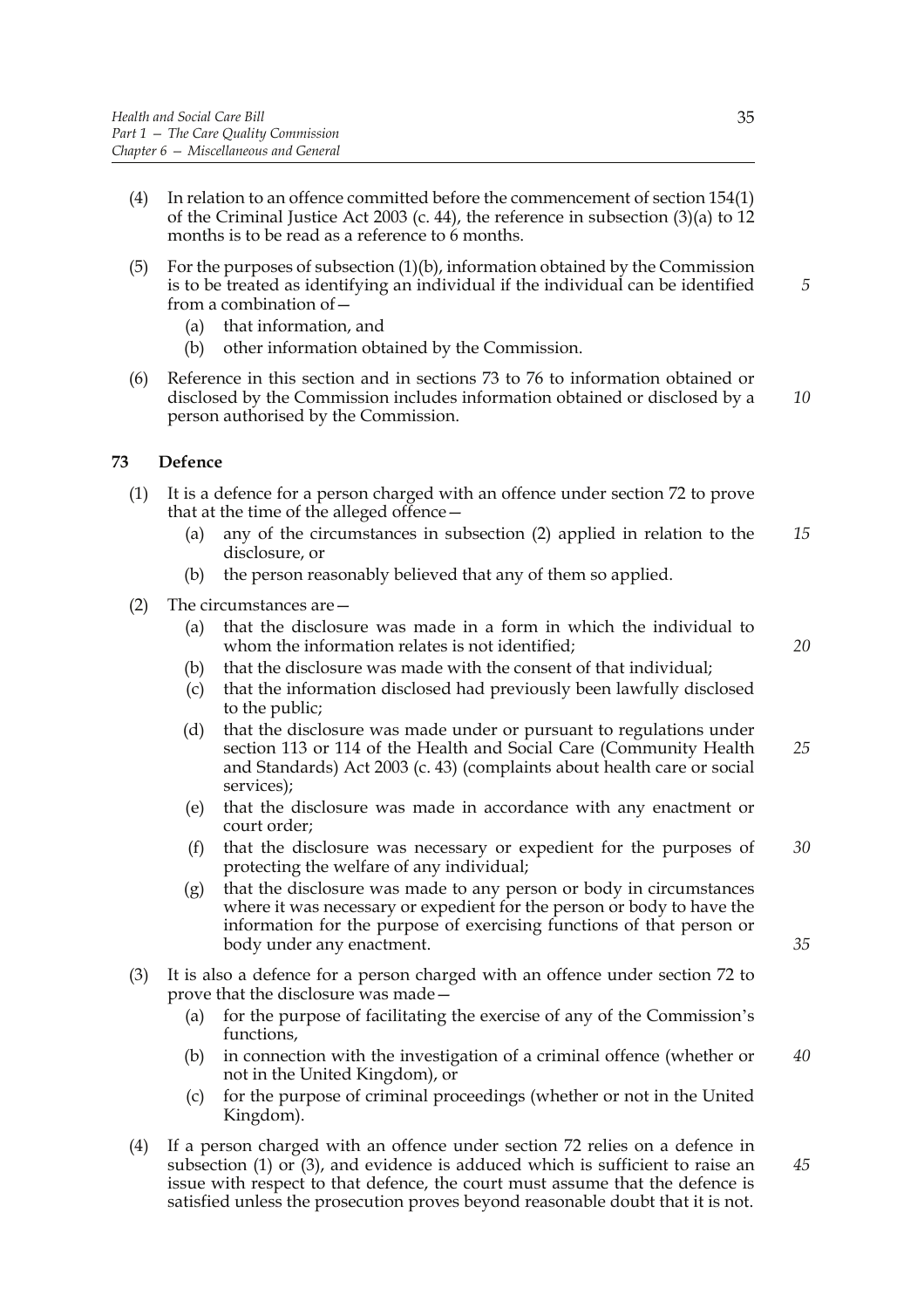- (5) For the purposes of subsection (2)(a), information disclosed by a person is to be treated as being in a form in which an individual is identified if the individual can be identified from a combination of—
	- (a) the information, and
	- (b) other information disclosed by the person or by the Commission.

## **74 Use of information etc.**

Information obtained by, or documents or records produced to, the Commission in connection with any of its functions may be used by the Commission in connection with any of its other functions.

### **75 Permitted disclosures**

- (1) Subsections (2) and (3) apply to any information obtained by the Commission in the course of exercising any of its functions.
- (2) In the case of information relating to an individual, the Commission may disclose the information if—
	- (a) the disclosure is made in a form in which the individual is not identified, or *15*
	- (b) the disclosure is made with the consent of the individual.
- (3) In all cases (whether or not relating to an individual), the Commission may disclose the information if—
	- (a) the information has previously been lawfully disclosed to the public, *20*
	- (b) the disclosure is made under or pursuant to regulations under section 113 or 114 of the Health and Social Care (Community Health and Standards) Act 2003 (c. 43) (complaints about health care or social services),
	- (c) the disclosure is made in accordance with any enactment or court order, *25*
	- (d) the disclosure is necessary or expedient for the purposes of protecting the welfare of any individual,
	- (e) the disclosure is made to any person or body in circumstances where it is necessary or expedient for the person or body to have the information for the purpose of exercising functions of that person or body under any enactment, *30*
	- (f) the disclosure is made for the purpose of facilitating the exercise of any of the Commission's functions,
	- (g) the disclosure is made in connection with the investigation of a criminal offence (whether or not in the United Kingdom), or *35*
	- (h) the disclosure is made for the purpose of criminal proceedings (whether or not in the United Kingdom).
- (4) Subsections (2) and (3) have effect notwithstanding any rule of common law which would otherwise prohibit or restrict the disclosure.
- (5) For the purposes of subsection (2)(a), information disclosed by the Commission is to be treated as being in a form in which an individual is identified if the individual can be identified from a combination of—
	- (a) the information, and
	- (b) other information disclosed by the Commission.

*10*

*5*

*40*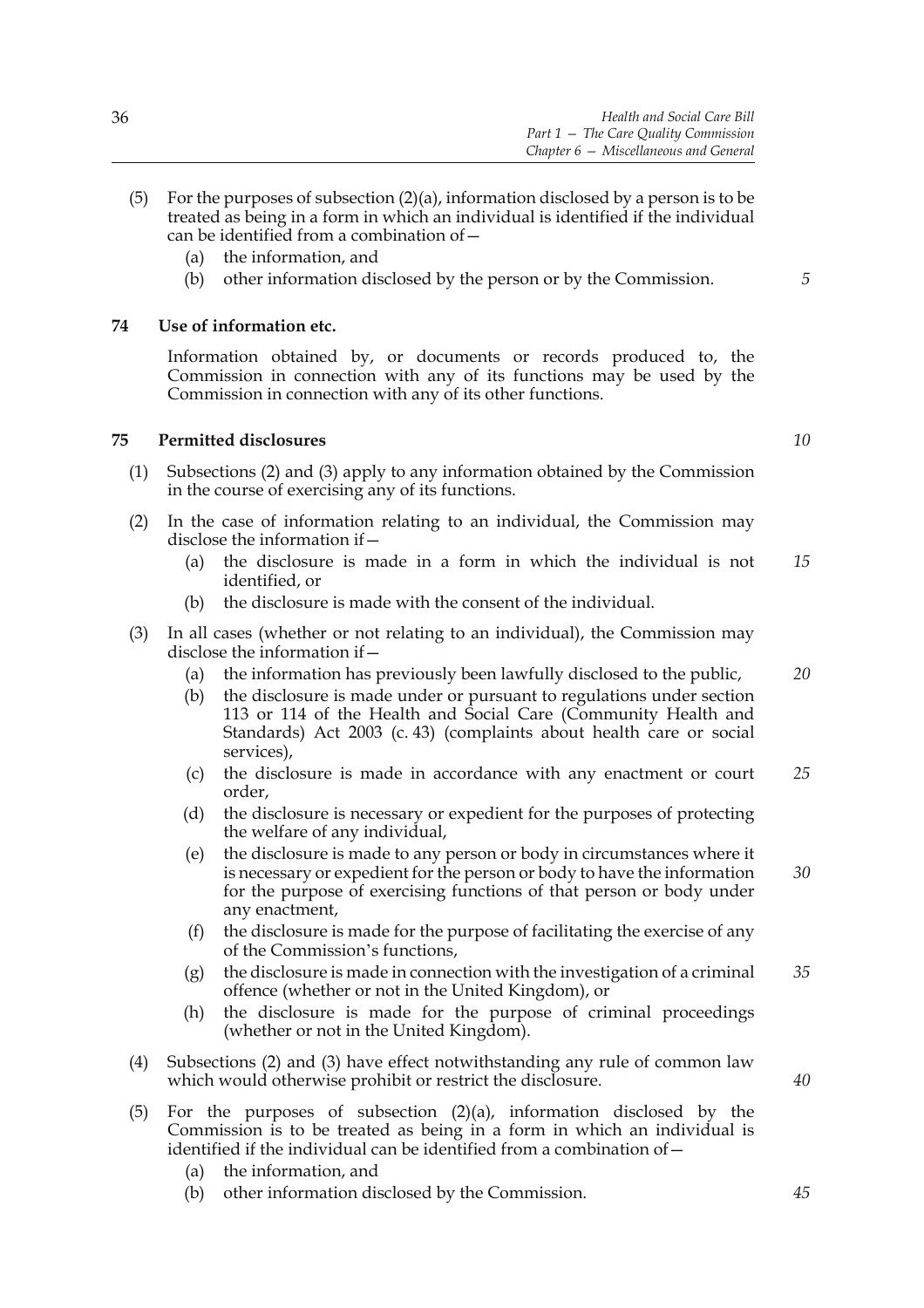# **76 Code of practice on confidential personal information**

- (1) The Commission must prepare and publish a code in respect of the practice it proposes to follow in relation to confidential personal information.
- (2) The code must in particular make provision—
	- (a) about the obtaining by the Commission of information which, once obtained, will be confidential personal information, and *5*
	- (b) about the handling, use and disclosure by the Commission of confidential personal information.
- (3) Before publishing the code, the Commission must consult—
	- (a) the National Information Governance Board for Health and Social Care, and *10*
	- (b) such other persons as it considers appropriate.
- (4) The Commission must keep the code under review and, if it considers it appropriate, from time to time publish a revised code (and references in this section to the code include any revised code).
- (5) In this section "confidential personal information" means information which—
	- (a) is obtained by the Commission on terms or in circumstances requiring it to be held in confidence, and
	- (b) relates to and identifies an individual.
- (6) For the purposes of subsection (5)(b), information obtained by the Commission is to be treated as identifying an individual if the individual can be identified from a combination of— *20*
	- (a) the information, and
	- (b) other information obtained by the Commission.
		- *Further provisions about functions of Commission*

*25*

*30*

*35*

*15*

## **77 Publication of programme of reviews etc.**

- (1) The Commission must from time to time, or at such times as the Secretary of State may specify by order, prepare and publish a document setting out—
	- (a) the special reviews and investigations that it proposes to conduct under section 44,
	- (b) the studies that it proposes to undertake under section 50, and
	- (c) the reviews that it proposes to conduct under section 53.
- (2) Before preparing a document under subsection (1) the Commission must consult—
	- (a) the Secretary of State, and
	- (b) any other person or body specified by an order made by the Secretary of State,

and it must send each of those persons or bodies a copy of the document once it is prepared.

(3) The Commission may determine that any document or combination of documents prepared for the purposes of any other enactment or enactments is to be treated as a document prepared for the purposes of subsection (1) (so long as the requirements of subsection (2) are complied with in relation to the document or documents concerned). *40*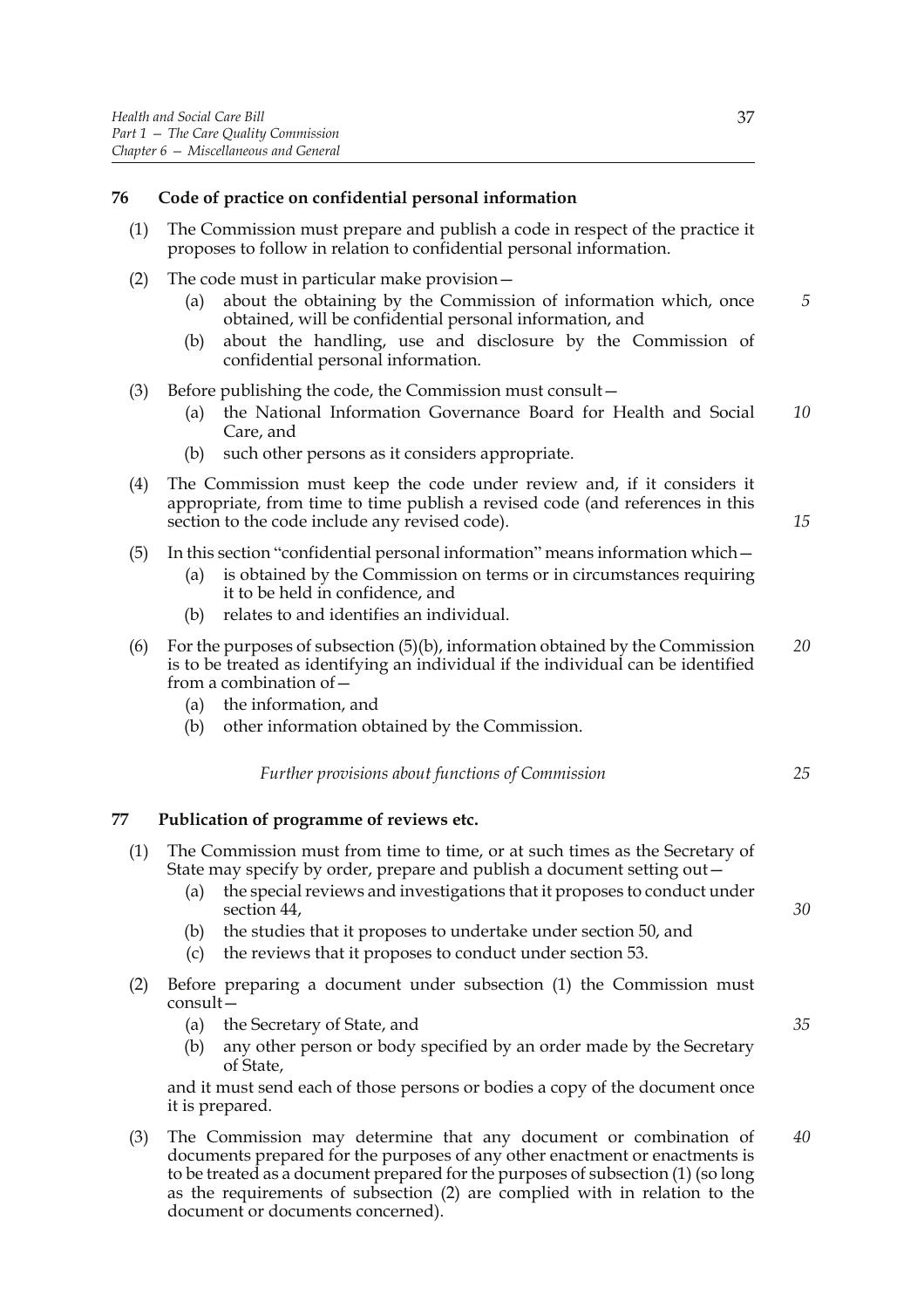| (4) | Nothing in a document published under subsection (1) is to be regarded –<br>as affecting any power of the Secretary of State to require a review or<br>(a)<br>investigation to be conducted or a study to be undertaken, or<br>as preventing the Commission from conducting an investigation under<br>(b)<br>section 44 where the Commission considers there to be a risk to the<br>health, safety or welfare of persons receiving health or social care. | 5  |
|-----|-----------------------------------------------------------------------------------------------------------------------------------------------------------------------------------------------------------------------------------------------------------------------------------------------------------------------------------------------------------------------------------------------------------------------------------------------------------|----|
| 78  | Failure by the Commission in discharge of its functions                                                                                                                                                                                                                                                                                                                                                                                                   |    |
| (1) | The Secretary of State may give a direction to the Commission if the Secretary<br>of State considers that the Commission-<br>is failing or has failed to discharge any of its functions, or<br>(a)<br>is failing or has failed properly to discharge any of its functions.<br>(b)                                                                                                                                                                         | 10 |
| (2) | A direction under subsection (1) may direct the Commission to discharge such<br>of those functions, and in such manner and within such period or periods, as<br>may be specified in the direction.                                                                                                                                                                                                                                                        |    |
| (3) | If the Commission fails to comply with a direction under subsection (1), the<br>Secretary of State may -<br>discharge the functions to which the direction relates, or<br>(a)<br>make arrangements for any other person to discharge them on the<br>(b)<br>Secretary of State's behalf.                                                                                                                                                                   | 15 |
| 79  | Reports for each financial year etc.                                                                                                                                                                                                                                                                                                                                                                                                                      | 20 |
| (1) | As soon as possible after the end of each financial year, the Commission must<br>make a report on each of the following matters -<br>the way in which it has exercised its functions during the year,<br>(a)<br>the provision of NHS care during the year,<br>(b)<br>the provision of adult social services during the year, and<br>(c)<br>the carrying on of regulated activities during the year.<br>(d)                                                | 25 |
| (2) | The Commission may comply with subsection (1) by preparing a single<br>document or separate documents on each of the matters mentioned there.                                                                                                                                                                                                                                                                                                             |    |
| (3) | If the Secretary of State so directs, a report under subsection (1) must include<br>separate reports on such aspects of the matters mentioned in that subsection as<br>may be specified in the direction.                                                                                                                                                                                                                                                 |    |
| (4) | The Commission must-<br>lay before Parliament a copy of each report made under subsection (1),<br>(a)<br>and<br>send a copy of each such report to the Secretary of State.<br>(b)                                                                                                                                                                                                                                                                         | 35 |

- (5) The Commission must also provide the Secretary of State with such reports and information relating to the exercise of its functions as the Secretary of State may from time to time request.
- (6) Subsection (1)(a) does not apply to the Commission's functions under the Mental Health Act 1983 (c. 20).
- (7) In this section, "financial year" means—
	- (a) the period beginning with the date on which the Commission is established and ending with the next 31 March following that date, and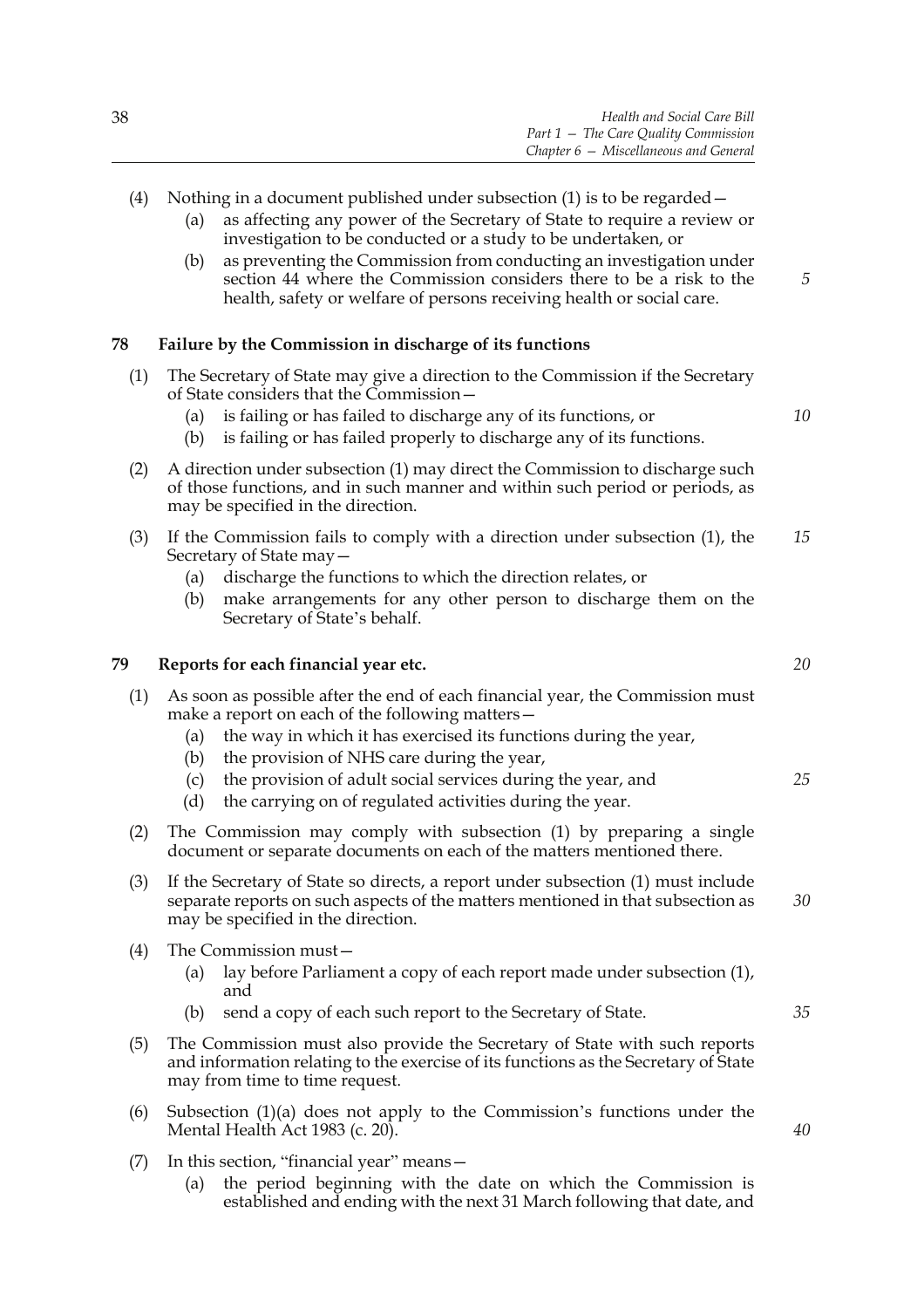(b) each successive period of 12 months ending with 31 March.

### **80 Reports and information**

- (1) Subsections (2) and (3) apply to a report published by the Commission under any provision of this Part or of the Mental Health Act 1983 (c. 20).
- (2) The Commission must make copies of the report available for inspection at its offices by any person at any reasonable time. *5*
- (3) Any person who requests a copy of the report is entitled to have one on payment of such reasonable fee (if any) as the Commission considers appropriate.
- (4) The Commission may charge a person such reasonable fee as it considers appropriate where it provides the person, on request, with any other information relevant to the exercise of the Commission's functions under this Part. *10*

*Fees*

#### **81 Fees**

- (1) The Commission may with the consent of the Secretary of State from time to time make and publish provision—
	- (a) requiring a fee to be paid in respect of  $-$ 
		- (i) an application for registration as a service provider or manager under Chapter 2,
		- (ii) the grant or subsistence of any such registration, or
		- (iii) an application under section  $15(1)$ ;
	- (b) requiring English NHS bodies, English local authorities, persons registered under Chapter 2 and such other persons as may be prescribed to pay a fee in respect of the exercise by the Commission of such of its other functions under this Part as may be prescribed. *25*
- (2) The amount of a fee payable under provision under subsection (1) is to be such as may be specified in, or calculated or determined under, the provision.
- (3) Provision under subsection (1) may include provision—
	- (a) for different fees to be paid in different cases,
	- (b) for different fees to be paid by persons of different descriptions,
	- (c) for the amount of a fee to be determined by the Commission in accordance with specified factors, and
	- (d) for determining the time by which a fee is to be payable.
- (4) Before making provision under subsection (1) the Commission must consult such persons as it thinks appropriate. *35*
- (5) The Secretary of State may by regulations make provision as to  $-$ 
	- (a) the manner in which provision under subsection (1) is to be made and published;
	- (b) the matters to be taken into account by the Commission before making provision under that subsection. *40*

*15*

*20*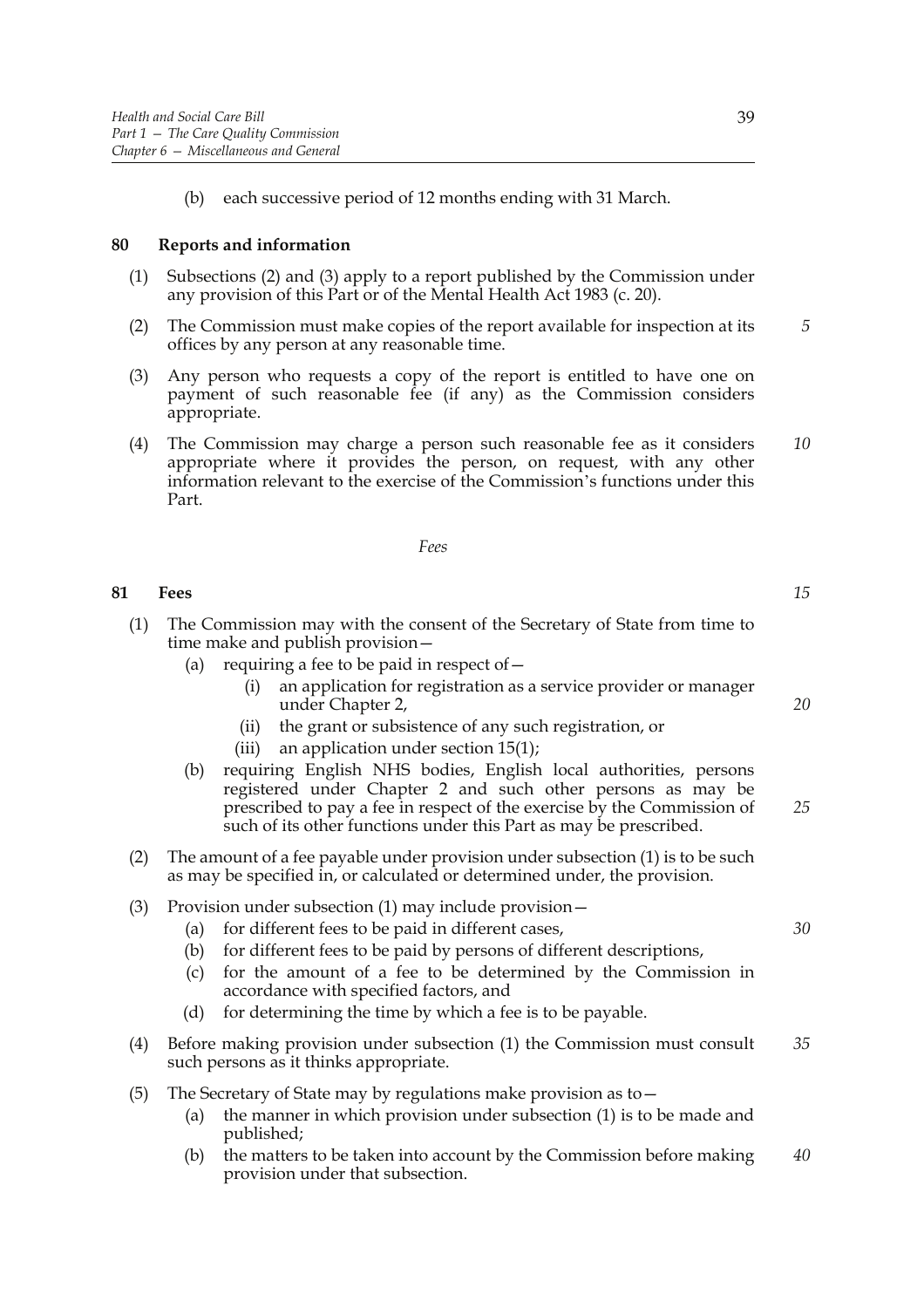- (6) If the Secretary of State considers it necessary or desirable to do so, the Secretary of State may by regulations make provision determining the amount of a fee payable to the Commission by virtue of this section, and the time at which it is payable, instead of those matters being determined in accordance with provision made under subsection (1).
- (7) Before making any regulations under this section, the Secretary of State must consult the Commission and such other persons as the Secretary of State thinks appropriate.
- (8) For the purpose of determining the fee payable by a person by virtue of this section, the person must provide the Commission with such information, in such form, as the Commission may require.
- (9) A fee payable by virtue of this section may, without prejudice to any other method of recovery, be recovered summarily as a civil debt.

#### *Enforcement*

## **82 Penalty notices**

- (1) Where the Commission is satisfied that a person has committed a fixed penalty offence, the Commission may give the person a penalty notice in respect of the offence.
- (2) A fixed penalty offence is any Part 1 offence that is prescribed for the purposes of this section.
- (3) A penalty notice is a notice offering the person the opportunity of discharging any liability to conviction for the offence to which the notice relates by payment of a penalty in accordance with the notice.
- (4) Where a person is given a penalty notice, proceedings for the offence to which the notice relates may not be instituted before the end of such period as may be prescribed. *25*
- (5) Where a person is given a penalty notice, the person cannot be convicted of the offence to which the notice relates if the person pays a penalty in accordance with the notice.
- (6) Penalties under this section are payable to the Commission.
- (7) Penalties received by the Commission under this section must be paid to the Secretary of State.

#### **83 Penalty notices: supplementary provision**

- (1) Regulations may make—
	- (a) provision as to the form and content of penalty notices,
	- (b) provision as to the monetary amount of the penalty and the time by which it is to be paid,
	- (c) provision determining the methods by which penalties may be paid,
	- (d) provision as to the records to be kept in relation to penalty notices,
	- (e) provision for or in connection with the withdrawal, in prescribed circumstances, of a penalty notice, including— *40*

*20*

*15*

*5*

*10*

*30*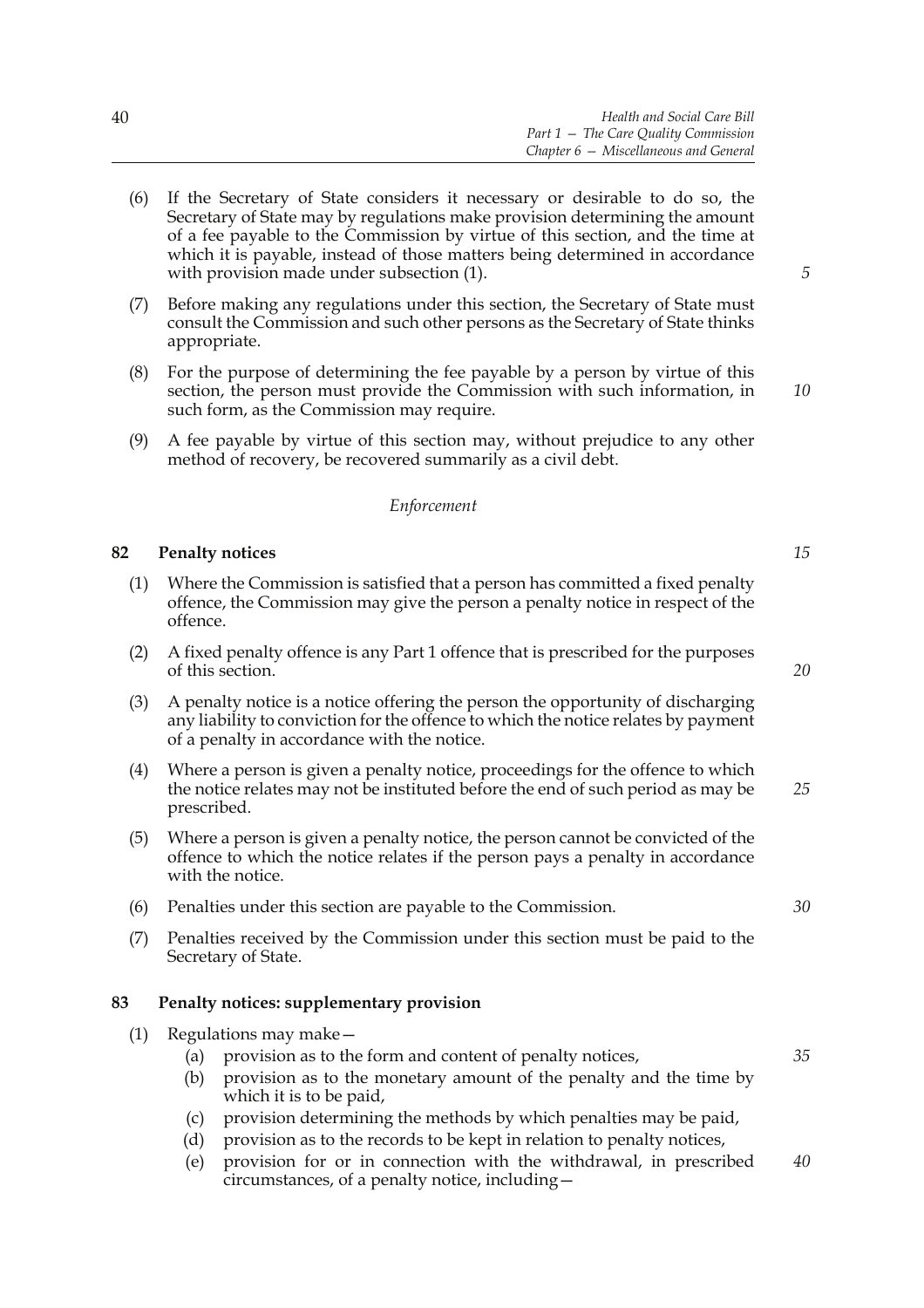|     | repayment of any amount paid by way of penalty under a<br>(i)<br>penalty notice which is withdrawn, and                                                                                                                                 |    |
|-----|-----------------------------------------------------------------------------------------------------------------------------------------------------------------------------------------------------------------------------------------|----|
|     | prohibition of the institution or continuation of proceedings for<br>(ii)<br>the offence to which the withdrawn notice relates,                                                                                                         |    |
|     | (f)<br>provision for a certificate -                                                                                                                                                                                                    | 5  |
|     | purporting to be signed by or on behalf of a prescribed person,<br>(i)<br>and                                                                                                                                                           |    |
|     | stating that payment of any amount paid by way of penalty was<br>(ii)<br>or, as the case may be, was not received on or before a date<br>specified in the certificate,                                                                  | 10 |
|     | to be received in evidence of the matters so stated,                                                                                                                                                                                    |    |
|     | provision as to the action to be taken if a penalty is not paid in<br>(g)<br>accordance with a penalty notice, and                                                                                                                      |    |
|     | such other provision in relation to penalties or penalty notices as the<br>(h)<br>Secretary of State thinks necessary or expedient.                                                                                                     | 15 |
| (2) | Regulations under subsection $(1)(b)$ –                                                                                                                                                                                                 |    |
|     | may make provision for penalties of different amounts to be payable in<br>(a)<br>different cases, including provision for the penalty payable under a<br>penalty notice to differ according to the time by which it is paid, but        |    |
|     | must secure that the amount of any penalty payable in respect of any<br>(b)<br>offence does not exceed one half of the maximum amount of the fine to<br>which a person committing the offence would be liable on summary<br>conviction. | 20 |
| (3) | In this section-                                                                                                                                                                                                                        |    |
|     | "penalty" means a penalty under a penalty notice;                                                                                                                                                                                       | 25 |
|     | "penalty notice" has the meaning given by section 82(3).                                                                                                                                                                                |    |
| 84  | Guidance by the Commission in relation to enforcement action                                                                                                                                                                            |    |
| (1) | The Commission must issue guidance about how it will exercise its functions<br>under any of the following provisions of this Part-                                                                                                      |    |
|     | section $8(5)$ , so far as relating to the variation of a condition or the<br>(a)<br>imposition of additional conditions,                                                                                                               | 30 |
|     | (b)<br>section $11(5)$ , so far as relating to the variation of a condition or the<br>imposition of additional conditions,                                                                                                              |    |
|     | sections 13 and 14 (cancellation or suspension of registration),<br>(c)                                                                                                                                                                 |    |
|     | section 25 (warning notice),<br>(d)                                                                                                                                                                                                     | 35 |
|     | section 82 (penalty notices), and<br>(e)<br>section 85 (publication of information).<br>(f)                                                                                                                                             |    |
| (2) | The guidance may also include guidance, in relation to any Part 1 offence, as to<br>the circumstances in which the Commission is likely to take criminal                                                                                |    |
|     | proceedings for the offence.                                                                                                                                                                                                            | 40 |
| (3) | The Commission may from time to time revise guidance published by it under<br>this section and issue the revised guidance.                                                                                                              |    |
| (4) | Before issuing any guidance or revised guidance under this section, the<br>Commission must consult-                                                                                                                                     |    |
|     | such persons as may be prescribed, and<br>(a)                                                                                                                                                                                           | 45 |

(b) such other persons as the Commission considers appropriate.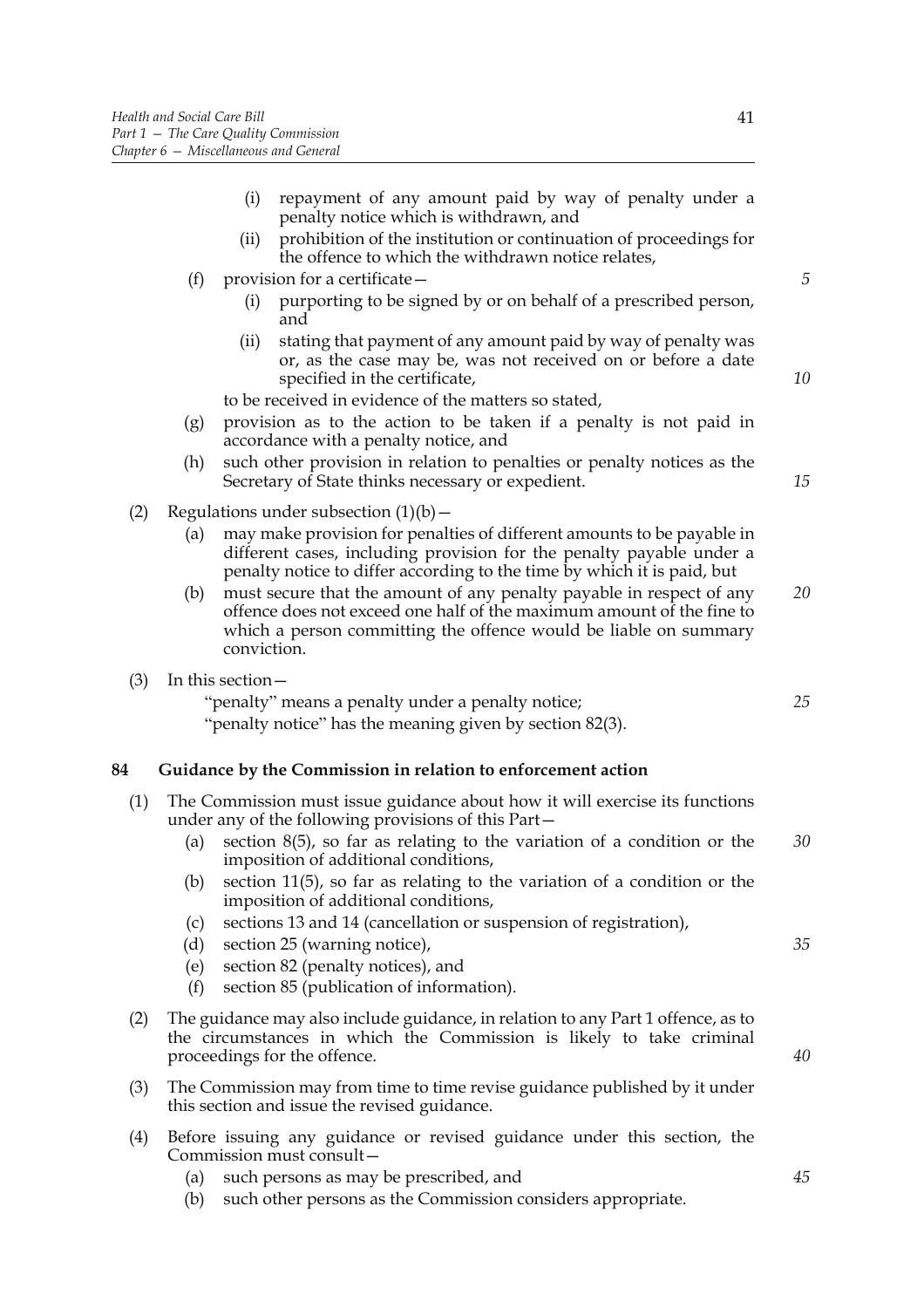# **85 Publication of information relating to enforcement action etc.**

- (1) Regulations may authorise or require the publication by the Commission of prescribed information relating to—
	- (a) the cancellation or suspension of a person's registration under Chapter 2;
	- (b) the conviction of any person in respect of a Part 1 offence and the penalty imposed;
	- (c) the variation or removal under section  $8(5)(a)$  or  $11(5)(a)$  of any condition for the time being in force in relation to a person's registration;
	- (d) the imposition under section  $8(5)(b)$  or  $11(5)(b)$  of any additional condition;
	- (e) a warning notice under section 25;
	- (f) the payment by any person of a penalty in accordance with a penalty notice issued under section 82, and the offence to which the notice relates. *15*
- (2) Any regulations made by virtue of subsection (1)(e) must require the Commission, before publishing information relating to a warning notice under section 25, to provide the person to whom the notice was given with an opportunity to make representations to the Commission relating to the matters dealt with in the notice.
- (3) The regulations may prescribe the time when, and manner in which, any information is to be published.

#### **86 Proceedings for offences**

- (1) Proceedings in respect of a Part 1 offence may not, without the written consent of the Attorney General, be taken by any person other than— *25*
	- (a) the Commission, or
	- (b) in relation to any functions of the Commission which the Secretary of State is for the time being discharging by virtue of section 78, the Secretary of State.
- (2) Proceedings for a Part 1 offence may be brought within a period of 12 months from the date on which evidence sufficient in the opinion of the prosecutor to warrant the proceedings came to the prosecutor's knowledge; but no such proceedings are to be brought by virtue of this subsection more than 3 years after the commission of the offence.

# **87 Offences by bodies corporate**

- (1) This section applies where a Part 1 offence is committed by a body corporate.
- (2) If the offence is proved to have been committed by, or with the consent or connivance of, or to be attributable to any neglect on the part of  $-$ 
	- (a) any director, manager or secretary of the body corporate, or
	- (b) any person who was purporting to act in any such capacity,

that director, manager, secretary or person purporting to act as such (as well as the body corporate) is guilty of the offence and liable to be proceeded against and punished accordingly.

*10*

*5*

*20*

*30*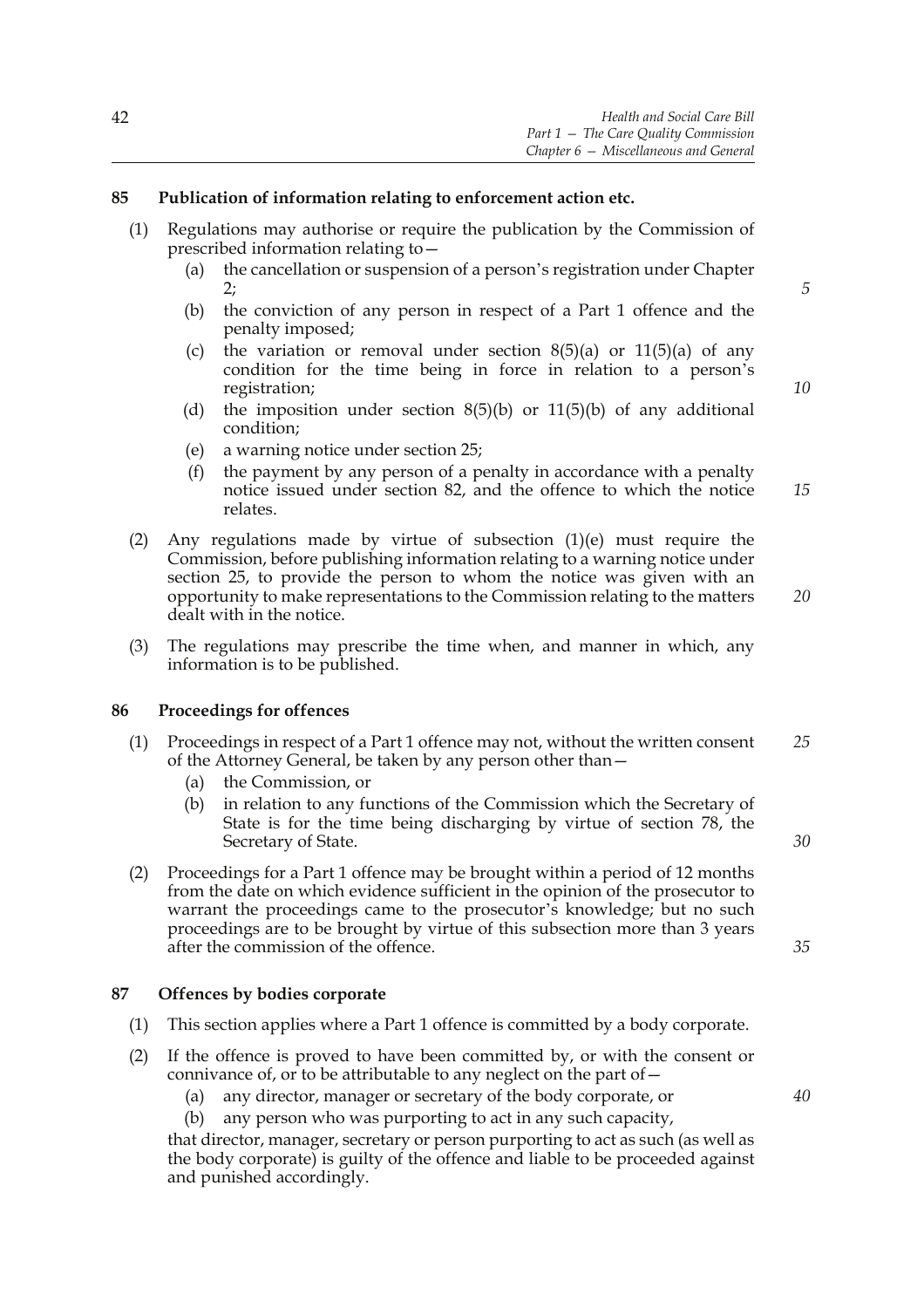- (3) The reference in subsection (2) to a director, manager or secretary of a body corporate includes a reference—
	- (a) to any other similar officer of the body, and
	- (b) where the body is an English NHS body or English local authority, to any officer or member of the NHS body or local authority.

#### **88 Unincorporated associations**

- (1) Proceedings for a Part 1 offence alleged to have been committed by an unincorporated association are to be brought in the name of the association (and not in that of any of the members).
- (2) Rules of court relating to the service of documents have effect as if the unincorporated association were a body corporate. *10*
- (3) In proceedings for a Part 1 offence brought against an unincorporated association, section 33 of the Criminal Justice Act 1925 (c. 86) and Schedule 3 to the Magistrates' Courts Act 1980 (c. 43) apply as they apply in relation to a body corporate.
- (4) A fine imposed on an unincorporated association on its conviction for a Part 1 offence is to be paid out of the funds of the association.
- (5) If a Part 1 offence committed by an unincorporated association is proved—
	- (a) to have been committed with the consent or connivance of an officer of the association or a member of its governing body, or
	- (b) to be attributable to any neglect on the part of such an officer or member,

the officer or member (as well as the association) is guilty of the offence and liable to be proceeded against and punished accordingly.

*Service of documents*

#### **89 Service of documents**

- (1) Any notice required under this Part to be given to a person ("R") may be given to R—
	- (a) by being delivered personally to R,
	- (b) by being sent to  $R-$ 
		- (i) by a registered post service, as defined by section 125(1) of the Postal Services Act 2000 (c. 26), or
		- (ii) by a postal service which provides for the delivery of the document to be recorded, or
	- (c) subject to section 90, by being sent to R by an electronic communication. *35*
- (2) Where a notice is given as mentioned in subsection  $(1)(b)$ , it is, unless the contrary is proved, to be taken to have been received on the third day after the day on which it is sent.
- (3) Any notice required under this Part to be given to a body corporate or firm is duly given if it is given to the secretary or clerk of that body or a partner of that firm.
- (4) For the purposes of section 7 of the Interpretation Act 1978 (c. 30) in its application to this section, the proper address of a person is—

*5*

*15*

*20*

*25*

*30*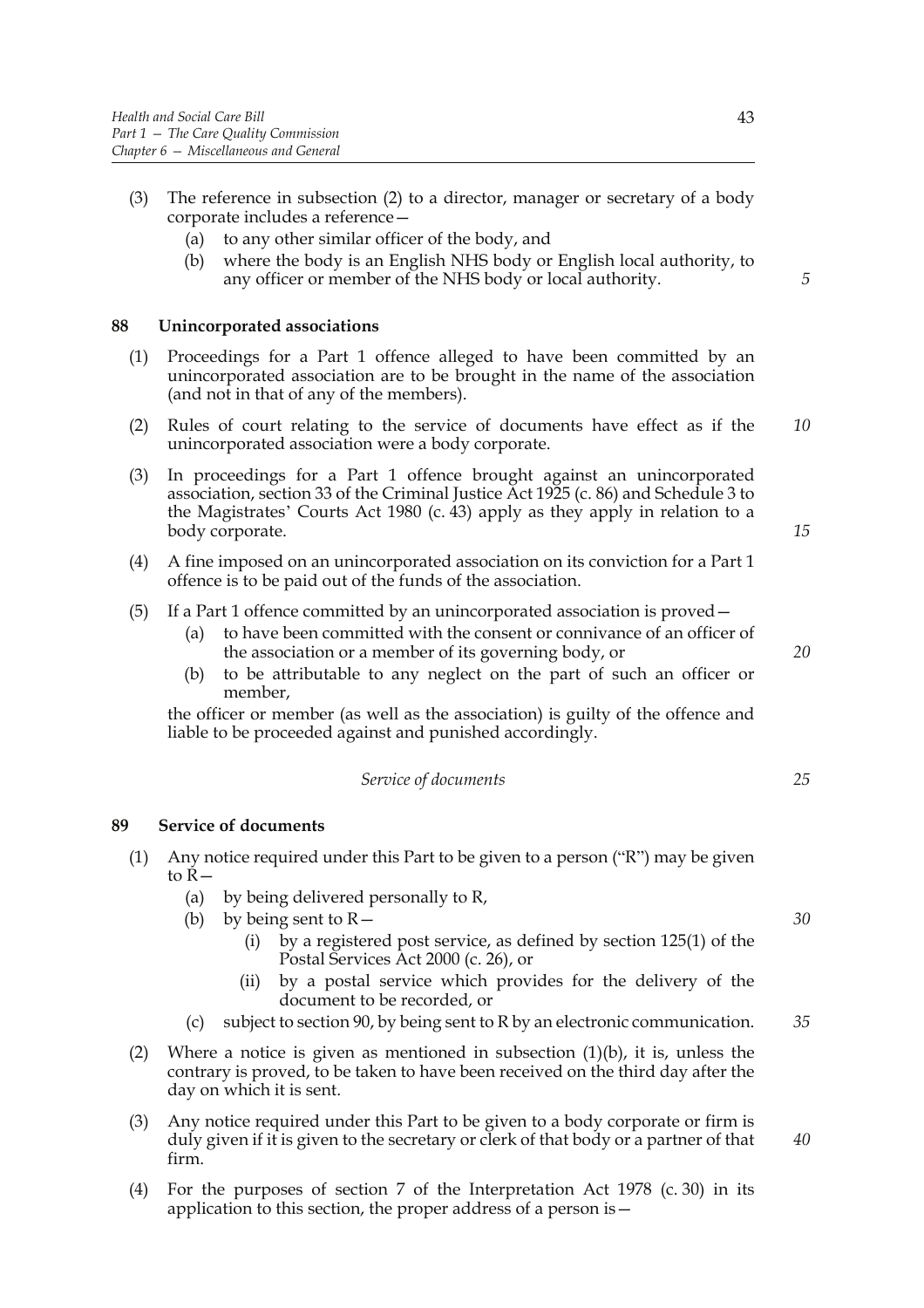- (b) in any other case, the address determined in accordance with subsection (5).
- (5) That address is—
	- (a) in the case of a secretary or clerk of a body corporate, the address of the registered or principal office of the body,
	- (b) in the case of a partner of a firm, the address of the principal office of the firm, and
	- (c) in any other case, the last known address of the person.
- (6) In this section and in section 90—
	- (a) "electronic communication" has the same meaning as in the Electronic Communications Act 2000 (c. 7),
	- (b) "notice" includes any other document, and
	- (c) a reference to a notice being given by or to a person includes a reference to a notice being served by or on a person.

### **90 Electronic communications**

- (1) If a notice required or authorised under this Part to be given by or to a person is sent by an electronic communication, it is to be treated as given only if the requirements of subsection (2) or (3) are met.
- (2) If the person required or authorised to give the notice is the Commission—
	- (a) the person to whom the notice is required or authorised to be given must have indicated to the Commission the person's willingness to receive notices by an electronic communication and provided an address suitable for that purpose, and *25*
	- (b) the notice must be sent to the address provided by that person.
- (3) If the person required or authorised to give the notice is not the Commission, the notice must be sent in such manner as the Commission may require.
- (4) An indication given for the purposes of subsection (2) may be given generally for the purposes of notices required or authorised to be given by the Commission under this Part or may be limited to notices of a particular description. *30*
- (5) A requirement imposed by the Commission under subsection (3) must be published in such manner as the Commission thinks appropriate for the purpose of bringing it to the attention of persons who are likely to be affected by it. *35*

#### *Further amendments*

#### **91 Further amendments relating to Part 1**

Schedule 5 (which contains further amendments relating to the provisions of this Part) has effect. *40*

*15*

*20*

*10*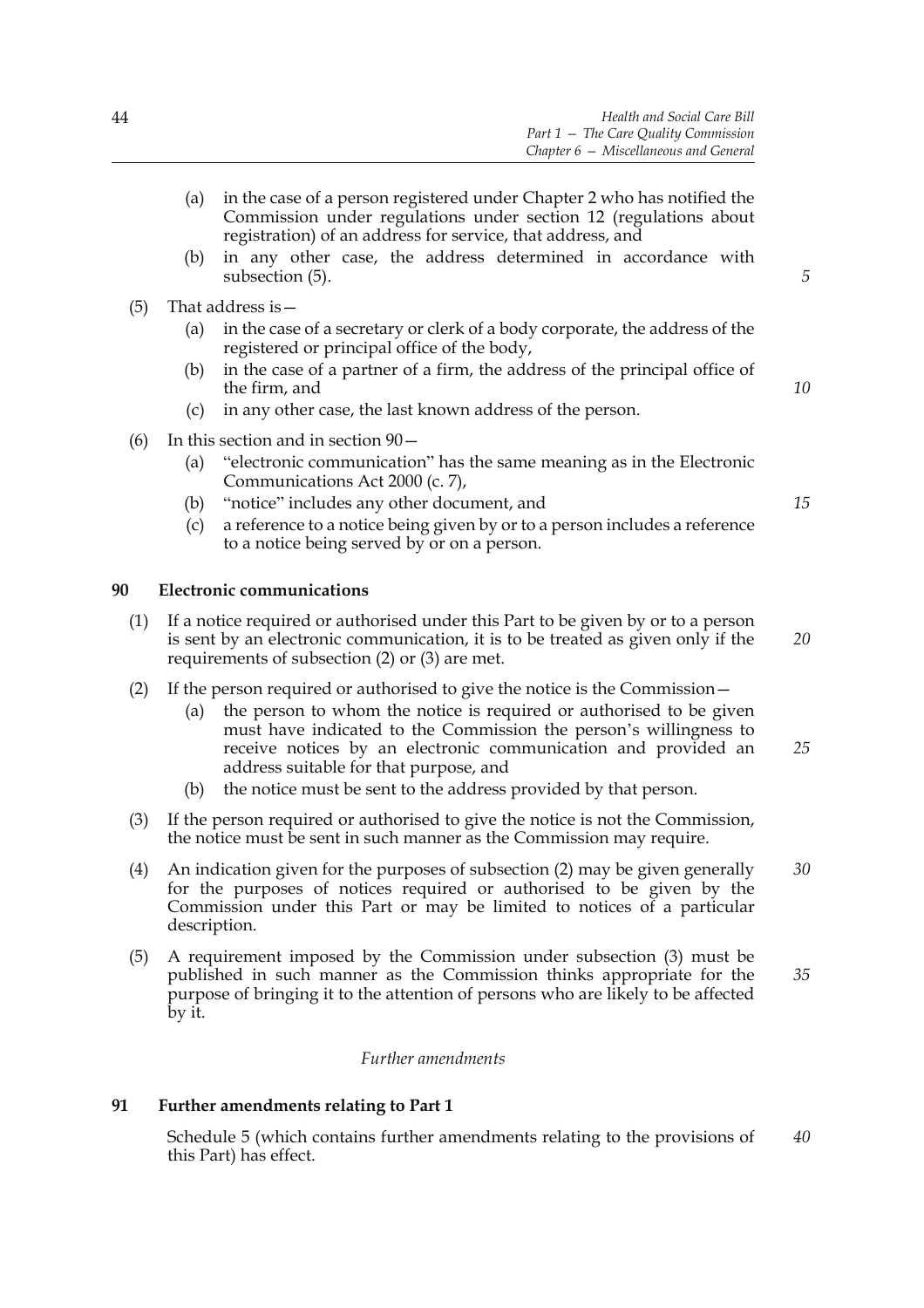#### *Interpretation*

### **92 General interpretation of Part 1**

(1) In this Part—

"adult social services" means—

- (a) services which are provided by or pursuant to arrangements made by an English local authority in the exercise of its adult social services functions, and *5*
- (b) services which are provided by or pursuant to arrangements made by an English local authority under section 2(1)(b) of the Local Government Act 2000 (c. 22) and which are similar in nature to a service which could be provided by the authority in the exercise of any of its adult social services functions; *10*

"adult social services functions" means social services functions (within the meaning of the Local Authority Social Services Act 1970 (c. 42)) so far as relating to persons aged 18 or over, excluding any function to which Chapter 4 of Part 8 of the Education and Inspections Act 2006 (c. 40) applies;

"the Commission" means the Care Quality Commission;

"cross-border Special Health Authority" means a Special Health Authority not performing functions only or mainly in respect of England or only or mainly in respect of Wales; *20*

"enactment" includes an enactment comprised in subordinate legislation (within the meaning of the Interpretation Act 1978 (c. 30));

"English local authority" means—

- (a) a county council in England, (b) a metropolitan district council, (c) a non-metropolitan district council for an area for which there is no county council, *25*
- (d) a London borough council,
- (e) the Common Council of the City of London, or *30*
- (f) the Council of the Isles of Scilly;

"English NHS body" means—

- (a) a Primary Care Trust,
- (b) a Strategic Health Authority,
- (c) a National Health Service trust all or most of whose hospitals, establishments and facilities are situated in England, *35*
- (d) an NHS foundation trust, or
- (e) a Special Health Authority performing functions only or mainly in respect of England;

"English NHS provider" means—

- (a) a Primary Care Trust,
- (b) a National Health Service trust all or most of whose hospitals, establishments and facilities are situated in England, or
- (c) an NHS foundation trust;
- "health care" has the meaning given by section 5(2) (but see subsection (2) below); *45*

"health or social care" has the meaning given by section 5(4);

*15*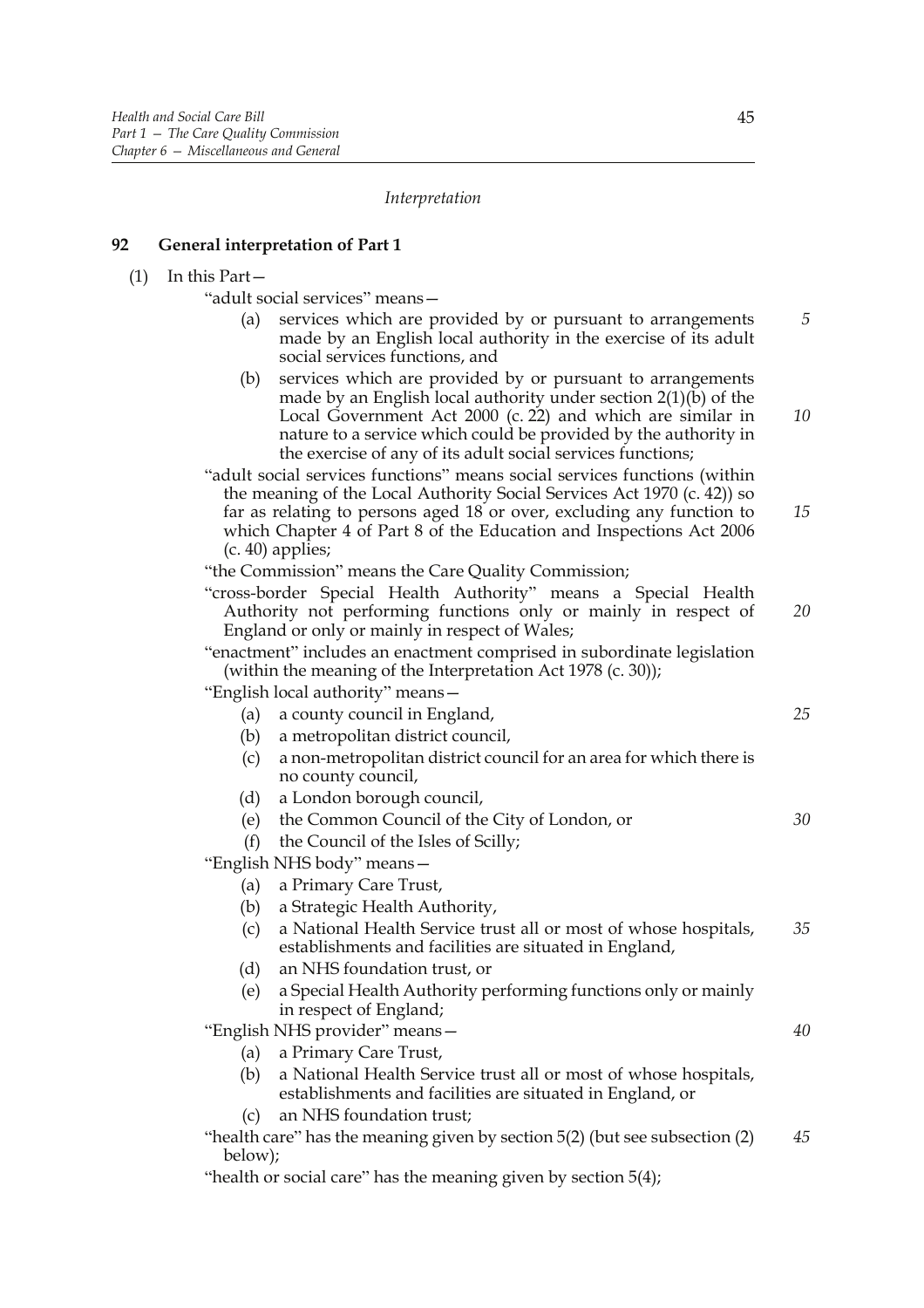|     | "Minister of the Crown" has the same meaning as in the Ministers of the<br>Crown Act 1975 (c. 26);                                                                                                                                                                                                  |    |
|-----|-----------------------------------------------------------------------------------------------------------------------------------------------------------------------------------------------------------------------------------------------------------------------------------------------------|----|
|     | "NHS care" means health care provided by Primary Care Trusts or by<br>other persons (whether other English NHS providers or not) pursuant<br>to arrangements made by Primary Care Trusts;                                                                                                           | 5  |
|     | "Part 1 offence" means an offence under this Part or under regulations<br>under this Part;<br>"prescribed" means prescribed by regulations;                                                                                                                                                         |    |
|     | "regulated activity" has the meaning given by section 4;<br>"regulations" means regulations made by the Secretary of State;<br>"regulatory functions", in relation to the Commission, is to be read in<br>accordance with section $56(2)$ ;<br>"social care" has the meaning given by section 5(3). | 10 |
| (2) | Except in Chapter 2, any reference in this Part to the provision of health care<br>includes a reference to -<br>the provision of services connected with the provision of health care,<br>(a)<br>and                                                                                                | 15 |
|     | the promotion and protection of public health.<br>(b)                                                                                                                                                                                                                                               |    |
| (3) | Any reference in this Part to a person who carries on a regulated activity<br>includes a reference to a person who carries it on otherwise than for profit.                                                                                                                                         | 20 |
| (4) | Any reference in this Part to the provision of health care, or adult social<br>services, by a person includes a reference to the provision of that care, or those<br>services, by that person's agent or sub-contractor.                                                                            |    |
| (5) | In its application to a function conferred on the Commission by regulations<br>under section $55(1)(b)$ , Chapter 6 has effect as if any reference in Chapter 6 to<br>an English NHS body included a reference to a cross-border Special Health<br>Authority.                                       | 25 |
|     | PART <sub>2</sub>                                                                                                                                                                                                                                                                                   |    |
|     | REGULATION OF HEALTH PROFESSIONS AND HEALTH AND SOCIAL CARE WORKFORCE                                                                                                                                                                                                                               |    |
|     | The Office of the Health Professions Adjudicator                                                                                                                                                                                                                                                    | 30 |
| 93  | The Office of the Health Professions Adjudicator                                                                                                                                                                                                                                                    |    |
|     | $(1)$ There is to be a body corporate known as the Office of the Health Professions                                                                                                                                                                                                                 |    |

- (1) There is to be a body corporate known as the Office of the Health Professions Adjudicator (referred to in this Part as "the OHPA").
- (2) The OHPA is to have functions in relation to the professions regulated by  $-$ 
	- (a) the Medical Act 1983 (c. 54), and
	- (b) the Opticians Act 1989 (c. 44).
- (3) Schedule 6 (which makes further provision about the OHPA) has effect.

# **94 Functions under Medical Act 1983 and Opticians Act 1989**

Schedule 7 (which contains amendments of the Medical Act 1983 and the Opticians Act 1989 providing for certain functions under those Acts relating to adjudication to be exercisable by the OHPA) has effect.

*40*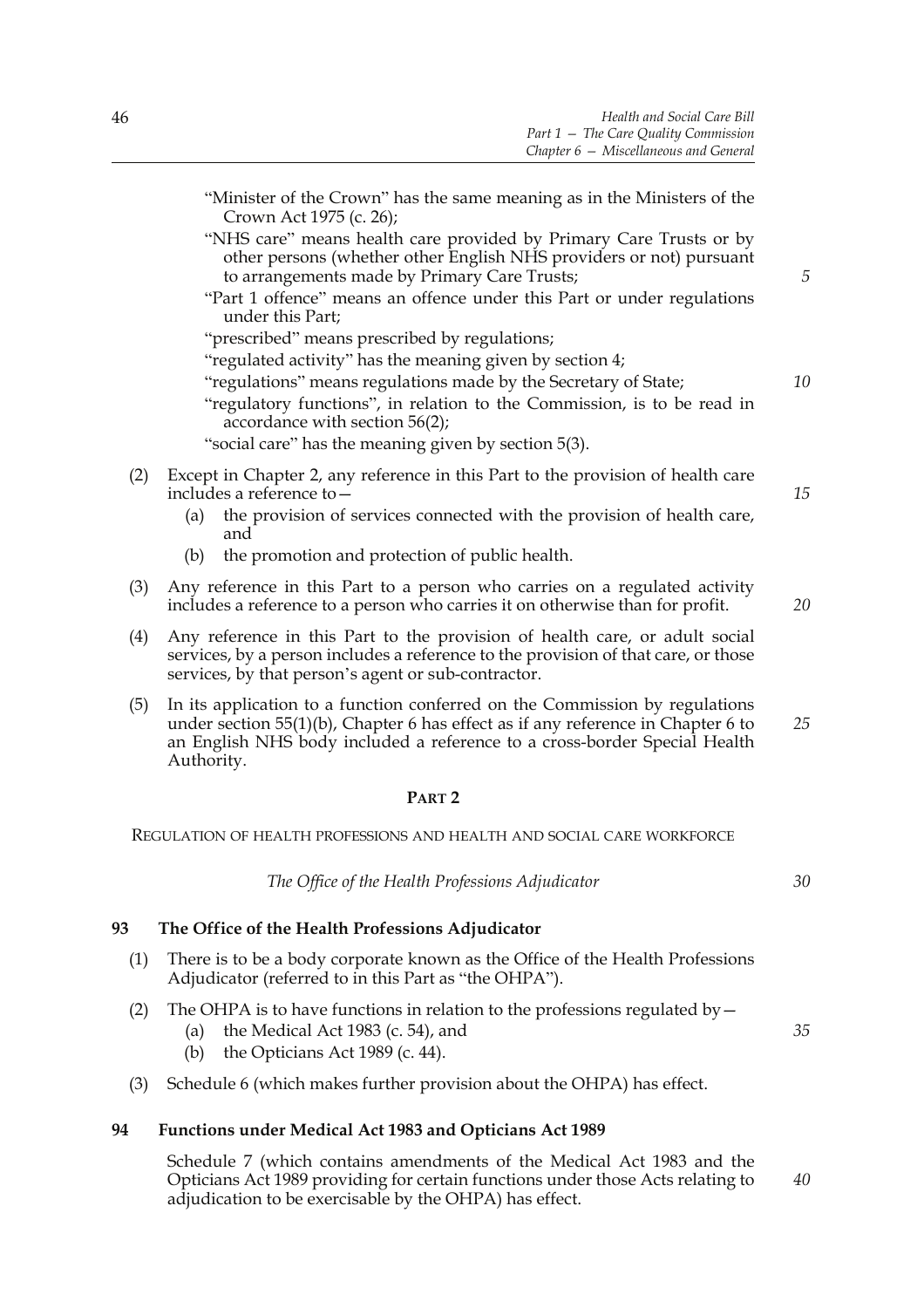### **95 Fitness to practise panels**

- (1) The functions which the OHPA has under the Medical Act 1983 (c. 54) and the Opticians Act 1989 (c. 44) are to be discharged by fitness to practise panels constituted in accordance with this section.
- (2) A fitness to practise panel is to consist of  $-$ 
	- (a) a chair selected from the lay members list or the professionally qualified members list,
	- (b) a lay member selected from the lay members list,
	- (c) a professionally qualified member selected from the professionally qualified members list, and
	- (d) such additional members (if any) selected from the lay members list or the professionally qualified members list as may be required by rules.

"professionally qualified members list" means the list of persons eligible to serve as professionally qualified members provided for by section

(3) Rules may make further provision about the selection of fitness to practise panels in relation to any proceedings.

(4) In this section—

 $96(1)(b)$ ;

- "lay members list" means the list of persons eligible to serve as lay *15*
	-

*5*

*10*

*20*

*25*

"rules" means rules made by the OHPA.

members provided for by section 96(1)(a);

## **96 Lists of persons eligible for membership of fitness to practise panels**

- (1) For the purposes of section 95, the OHPA must appoint, or arrange for the appointment of, persons to lists of—
	- (a) persons eligible to serve as lay members, and
	- (b) persons eligible to serve as professionally qualified members.
- (2) Rules may make provision about the keeping of the lists including provision about—
	- (a) the division of a list into parts, and
	- (b) the information which is to appear on a list in relation to a person appointed to that list. *30*
- (3) No person may be appointed to a list unless the person satisfies such requirements as may be prescribed by rules.
- (4) A member of the OHPA may not be appointed to a list.
- (5) A person appointed to a list holds and vacates office in accordance with the terms of the person's appointment. *35*
- (6) In this section "rules" means rules made by the OHPA.

### **97 Further provisions about listed persons**

- (1) The OHPA may pay to any person included on a list such fees, allowances and expenses as it may determine.
- (2) The OHPA must provide, or arrange for the provision of, such training for persons included on a list as it may determine.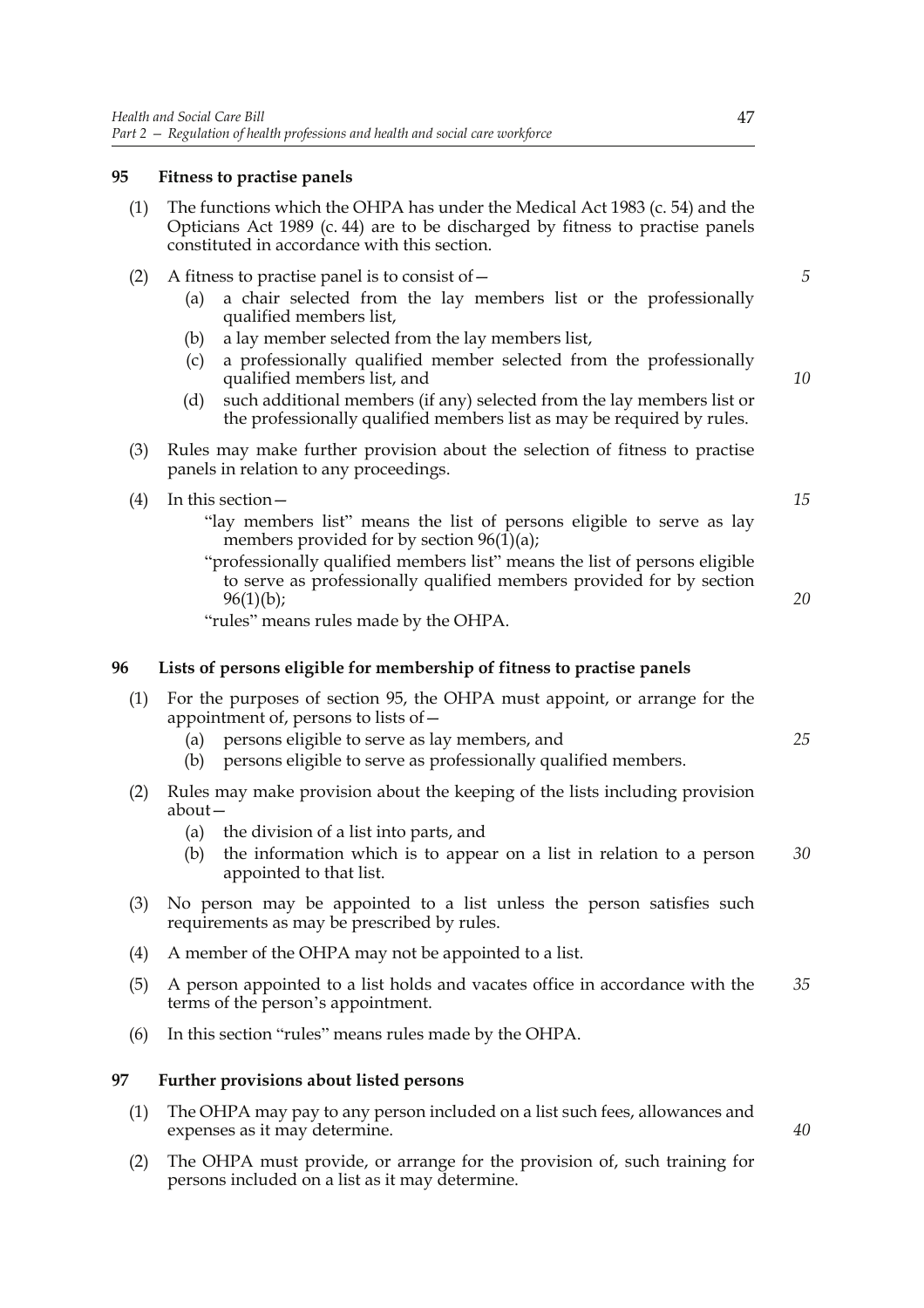- (3) The OHPA must—
	- (a) establish and maintain a system for the declaration and registration of private interests of persons included on a list, and
	- (b) publish entries recorded in that register of interests.
- (4) In this section "list" means either of the lists kept under section 96(1).

### **98 Legal assessors**

- (1) The OHPA must appoint, or arrange for the appointment of, persons to be legal assessors.
- (2) The legal assessors are appointed for the purpose of giving advice to the OHPA's fitness to practise panels on questions of law arising in proceedings before them. *10*
- (3) To be eligible for appointment as a legal assessor a person must have such qualifications and satisfy such other conditions as are specified by rules.
- (4) A legal assessor appointed under this section—
	- (a) may be appointed either generally or for any particular proceedings or class of proceedings, and *15*
	- (b) holds and vacates office in accordance with the terms of the assessor's appointment.
- (5) The OHPA may pay such fees, allowances and expenses to a legal assessor appointed under this section as it may determine.
- (6) Rules may make provision about the functions of legal assessors appointed under this section.
- (7) In this section "rules" means rules made by the OHPA.

### **99 Clinical and other specialist advisers**

- (1) The OHPA may appoint, or arrange for the appointment of, persons to be clinical advisers. *25*
- (2) Any clinical advisers are appointed for the purpose of giving advice to the OHPA's fitness to practise panels on issues relating to health that arise in proceedings before them.
- (3) The OHPA may also appoint, or arrange for the appointment of, persons to act as specialist advisers on issues on which the OHPA considers that specialist knowledge is required. *30*
- (4) Any specialist advisers are appointed for the purpose of giving advice to the OHPA's fitness to practise panels on issues falling within the advisers' speciality arising in proceedings before them.
- (5) To be eligible for appointment as a clinical adviser or specialist adviser a person must have such qualifications and satisfy such other conditions as are specified by rules.
- (6) An adviser appointed under subsection  $(1)$  or  $(3)$  -
	- (a) may be appointed either generally or for any particular proceedings or class of proceedings, and *40*

*20*

*35*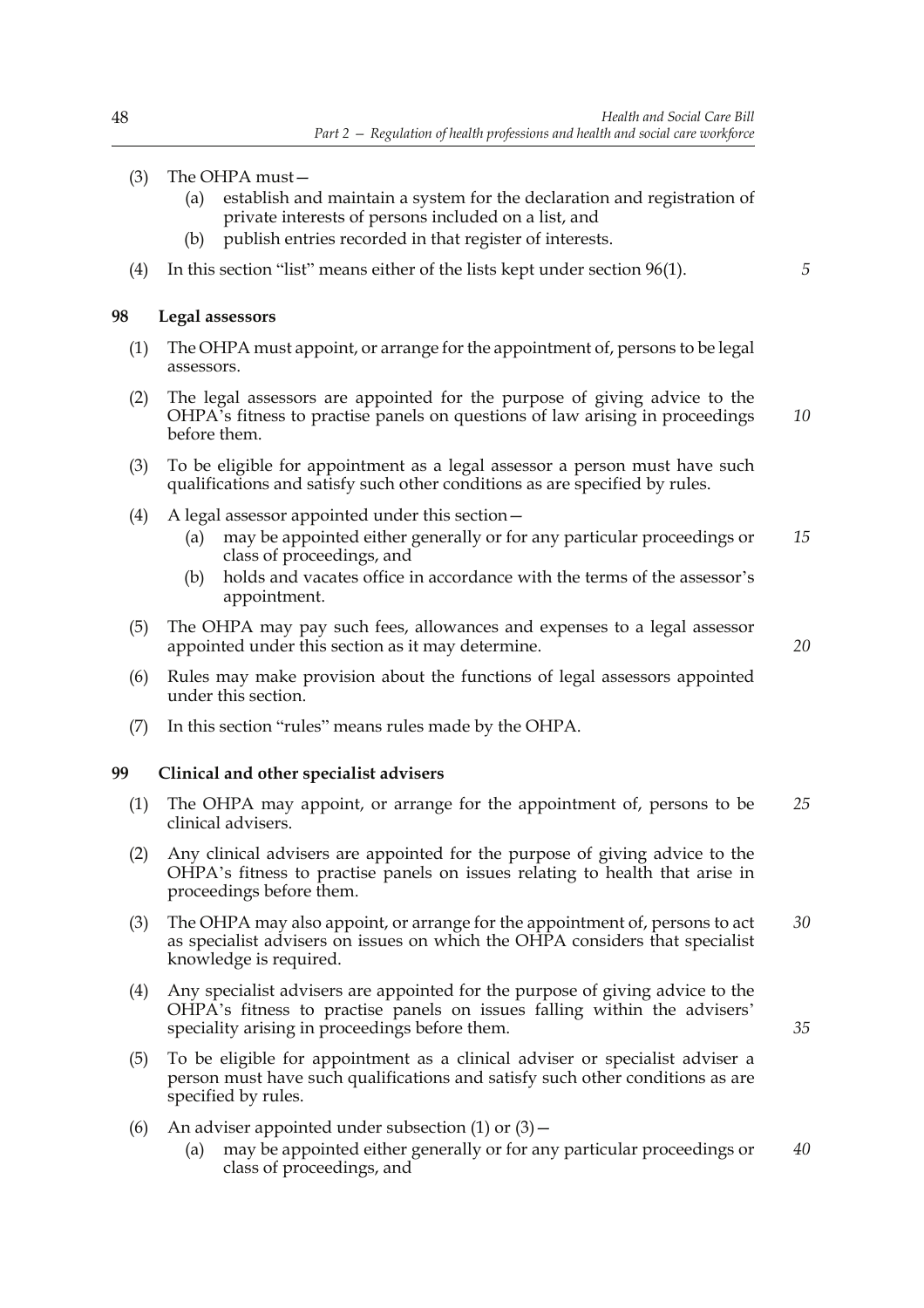- (b) holds and vacates office in accordance with the terms of the adviser's appointment.
- (7) The OHPA may pay such fees, allowances and expenses to an adviser appointed under subsection (1) or (3) as it may determine.
- (8) Rules may make provision about the functions of advisers appointed under subsection  $(1)$  or  $(3)$ . *5*
- (9) In this section "rules" means rules made by the OHPA.

## **100 Procedural rules**

- (1) The OHPA must make rules about—
	- (a) the procedure to be followed in connection with the making of referrals to the OHPA under the Medical Act 1983 (c. 54) or the Opticians Act 1989 (c. 44), and *10*
	- (b) the procedure to be followed, and the rules of evidence to be observed, in proceedings before the OHPA's fitness to practise panels.
- (2) Subject to subsection (4), rules under this section may make such provision as the OHPA considers appropriate including provision about— *15*
	- (a) preliminary hearings,
	- (b) the giving of directions to parties as to the conduct of proceedings and the consequences of failure to comply with such directions,
	- (c) a fitness to practise panel taking account of undertakings given by the person to whom the proceedings relate, *20*
	- (d) voting by fitness to practise panels, including the taking of decisions by majority and the conferral of a casting vote on the chair,
	- (e) the award and assessment of costs and expenses, and
	- (f) the circumstances in which fitness to practise panels may review their own decisions. *25*
- (3) Rules about the award and assessment of costs and expenses may—
	- (a) require that regard be had to a person's ability to pay when considering the making of an award against that person,
	- (b) include provision for all or part of the costs or expenses of the representative of a party to proceedings to be disallowed by reason of that representative's conduct of the proceedings, and *30*
	- (c) provide for an award in respect of costs and expenses to be recoverable as if it had been adjudged to be paid by court order.
- (4) Rules under this section must make—
	- (a) provision for securing that—
		- (i) notice that proceedings are to be brought is given to the person to whom the proceedings relate, and
		- (ii) notice of any decision of a fitness to practise panel is given to the parties to the proceedings and to the registrar of the regulatory body which regulates the profession of which the person to whom the proceedings relate is a member,

within such time and in such manner as is specified in the rules,

(b) provision giving each party to proceedings the opportunity, if the party so requests, to put the party's case at a hearing,

*35*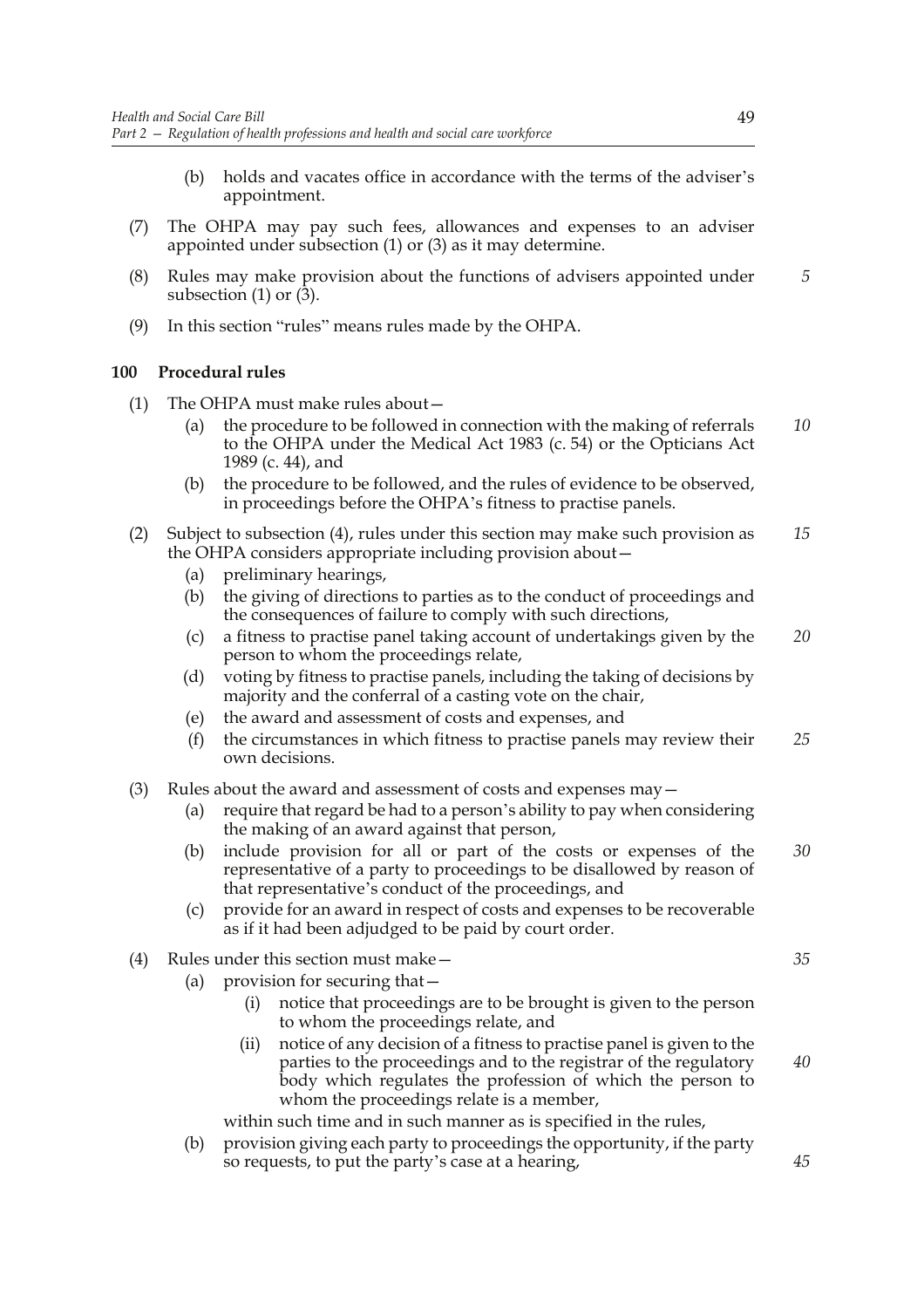- (c) provision entitling each party to be represented at any hearing by a person falling within a description of persons specified in the rules, and
- (d) provision for proceedings to be held in public except and to the extent that the rules provide otherwise.

## **101 Administration of oaths and issuing of witness summonses etc.**

- (1) For the purpose of proceedings before a fitness to practise panel of the OHPA in England and Wales or in Northern Ireland—
	- (a) the panel may administer oaths, and
	- (b) any party to the proceedings may apply for the issue of a witness summons directing a person to attend the panel in order to give evidence or to produce a document.
- (2) No person shall be compelled under any such summons to give any evidence or produce any document which that person could not be compelled to give or produce on the trial of an action.
- (3) Section 36 of the Supreme Court Act 1981 (c. 54) and section 67 of the Judicature (Northern Ireland) Act 1978 (c. 23) (which provide a special procedure for the issue of such a summons so as to be in force throughout the United Kingdom) apply in relation to proceedings before a fitness to practise panel in England and Wales or, as the case may be, in Northern Ireland as those provisions apply in relation to causes or matters in the High Court. *15*
- (4) For the purpose of proceedings before a fitness to practise panel of the OHPA in Scotland—
	- (a) the panel may administer oaths, and
	- (b) the Court of Session, on the application of any party to the proceedings, has the like power as in any action in that court—
		- (i) to grant warrant for the citation of witnesses and havers to give evidence or to produce documents before the panel and for the issue of letters of second diligence against any witness or haver failing to appear after due citation,
		- (ii) to grant warrant for the recovery of documents, and
		- (iii) to grant commissions to persons to take the evidence of witnesses or to examine havers and receive their exhibits and productions.

## **102 Duty to inform the public**

- (1) For the purpose of ensuring that members of the public are informed about the OHPA and the exercise by it of its functions, the OHPA must publish or provide in such manner as it thinks fit information about the OHPA and the exercise of its functions. *35*
- (2) Without prejudice to the generality of subsection (1), the OHPA must publish in such manner as it thinks fit, and within such time as may be specified in rules, decisions of its fitness to practise panels. *40*
- (3) But the OHPA may withhold from publication—
	- (a) information concerning the physical or mental health of a person which the OHPA considers to be confidential, and
	- (b) other information which is of a description specified in rules.

*10*

*5*

*20*

*25*

*30*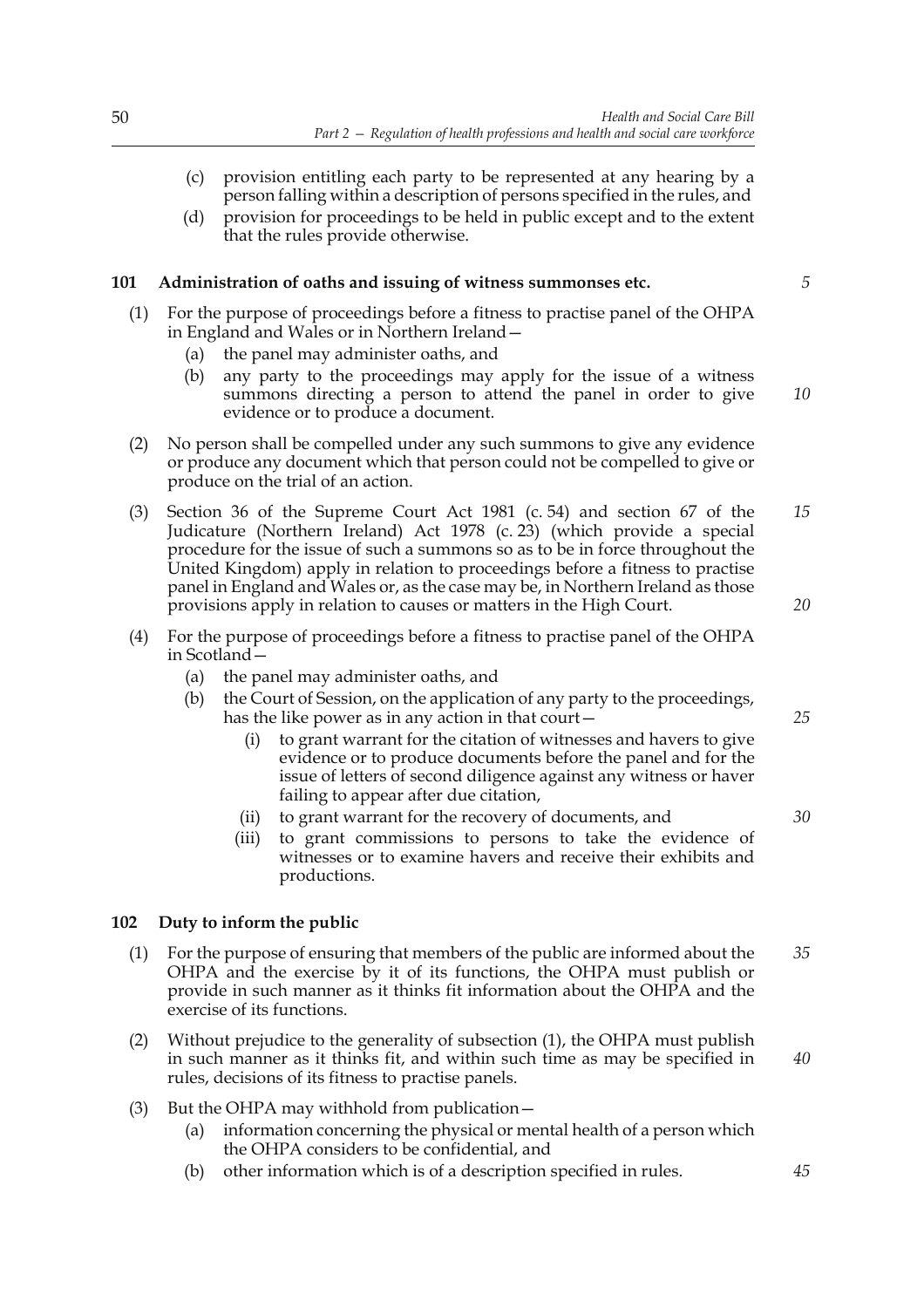- (a) is prohibited by any enactment, or
- (b) would constitute or be punishable as a contempt of court.
- (5) In this section "rules" means rules made by the OHPA.

## **103 Duty to consult**

The OHPA must from time to time seek the views of—

- (a) members of the public,
- (b) bodies which appear to the OHPA to represent the interests of patients,
- (c) the General Medical Council and the General Optical Council, and
- (d) any other bodies which appear to the OHPA to represent the professions regulated by the Medical Act 1983 (c. 54) or the Opticians Act 1989 (c. 44),

on matters relevant to the exercise by it of its functions.

### **104 OHPA rules: supplementary**

- (1) This section applies to the power of the OHPA to make rules under any of sections 95, 96, 98, 99, 100 and 102.
- (2) The power may be exercised—
	- (a) so as to make different provision for different cases or different classes of case or different provision in respect of the same case or class of case for different purposes of this Act,
	- (b) either in relation to all cases to which the power extends, or in relation to all those cases subject to specified exceptions, or
	- (c) so as to make any supplementary, incidental, consequential, transitional, transitory or saving provision which the OHPA considers necessary or expedient. *25*
- (3) Before making rules the OHPA must consult—
	- (a) the Council for Healthcare Regulatory Excellence,
	- (b) if the rules affect the profession regulated by the Medical Act 1983, the General Medical Council and any other bodies which appear to the OHPA to represent that profession, *30*
	- (c) if the rules affect the professions regulated by the Opticians Act 1989, the General Optical Council and any other bodies which appear to the OHPA to represent those professions,
	- (d) bodies which appear to the OHPA to represent the interests of patients, and *35*
	- (e) such other persons as the OHPA considers appropriate.
- (4) Rules do not come into force until they have been approved by order of the Privy Council.
- (5) The Privy Council may approve rules—
	- (a) as submitted to them, or
	- (b) subject to such modifications as appear to them to be necessary.
- (6) Where the Privy Council propose to approve rules subject to modifications, they must—

*15*

*20*

*40*

*10*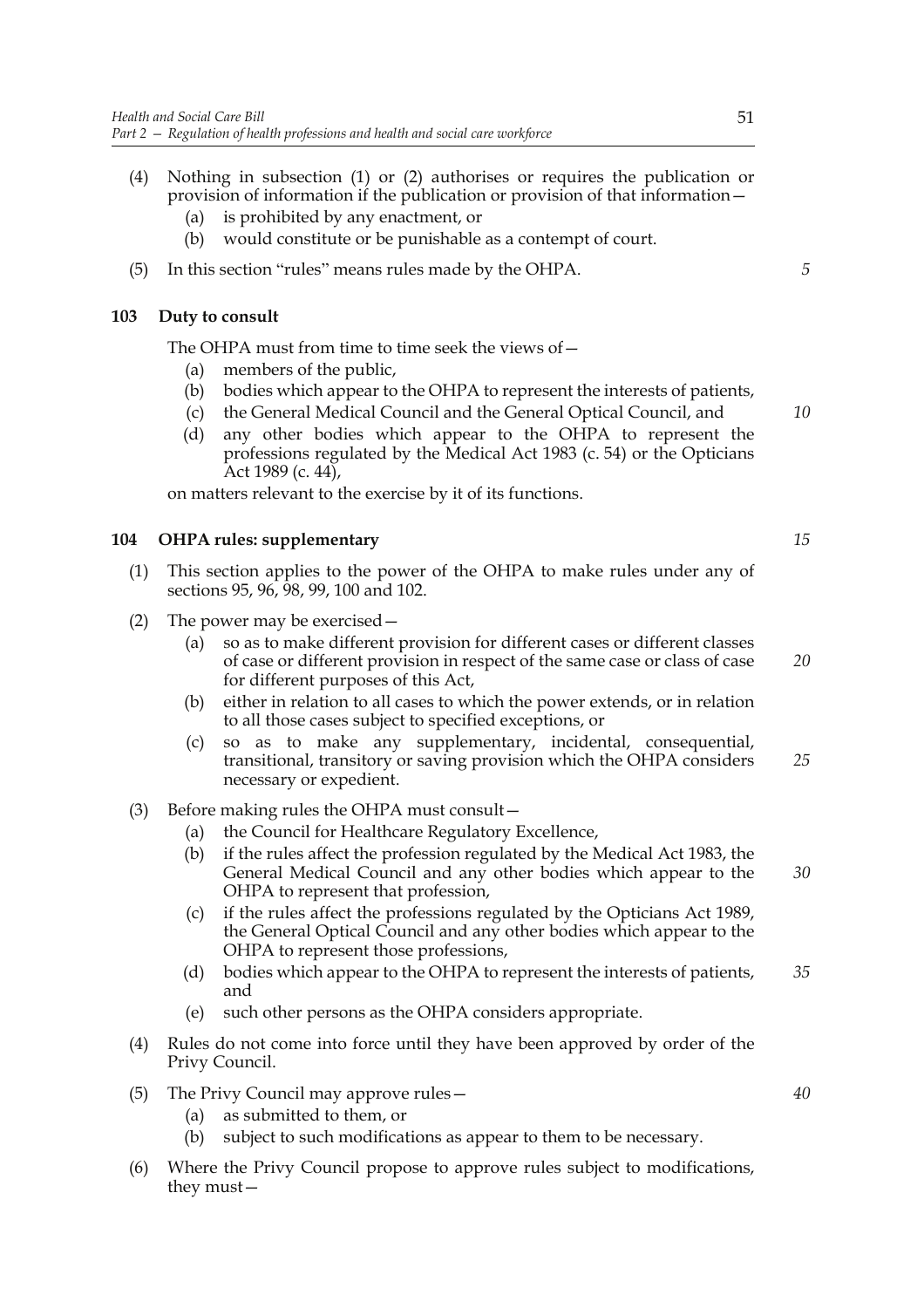- (a) notify the OHPA of the modifications they propose to make, and
- (b) consider any observations which the OHPA may make on the modifications.

# **105 Fees payable by General Medical Council and General Optical Council**

- (1) The Secretary of State must with the approval of the Treasury make regulations requiring each of the regulatory bodies to pay to the OHPA periodic fees in respect of the discharge by the OHPA of its functions. *5*
- (2) The regulations must provide for the amount of the fees to be determined by the OHPA in accordance with the regulations.
- (3) The regulations must require the OHPA to exercise its powers under the regulations with a view to ensuring that its chargeable costs are met by fees payable under the regulations and, accordingly, that the fees payable by each regulatory body cover— *10*
	- (a) so much of the OHPA's chargeable costs as are treated by the regulations as being attributable to the OHPA's functions under the relevant regulatory Act, and *15*
	- (b) an apportionment between the regulatory bodies of so much of the OHPA's chargeable costs as are not treated by the regulations as being attributable to the OHPA's functions under that Act or the other relevant regulatory Act.
- (4) For the purposes of subsection (3), the OHPA's "chargeable costs" are the costs incurred by the OHPA under or for the purposes of this Act or any other enactment, other than costs—
	- (a) incurred before such day as may be specified in the regulations, or
	- (b) incurred for a purpose specified in the regulations.
- (5) The regulations must provide that no fee is to be payable unless the OHPA has—
	- (a) notified the regulatory bodies of its proposed determination as to the amount of the fees payable by them,
	- (b) considered any representations made by the regulatory bodies in relation to the proposed determination, and *30*
	- (c) notified each of the regulatory bodies of the OHPA's determination of the amount payable by that body (which may be more or less than the amount proposed).
- (6) The regulations may require the OHPA to obtain the approval of the Treasury in relation to the amount of any fee. *35*
- (7) The regulations may—
	- (a) make provision as to the times at which fees are to be paid;
	- (b) enable a determination to be varied, replaced or revoked;
	- (c) provide that if the whole or any part of a fee payable under the regulations is not paid by the time when it is required to be paid under the regulations, the unpaid balance from that time carries interest at the rate determined by or in accordance with the regulations; *40*
	- (d) make provision as to the recovery of fees.

*25*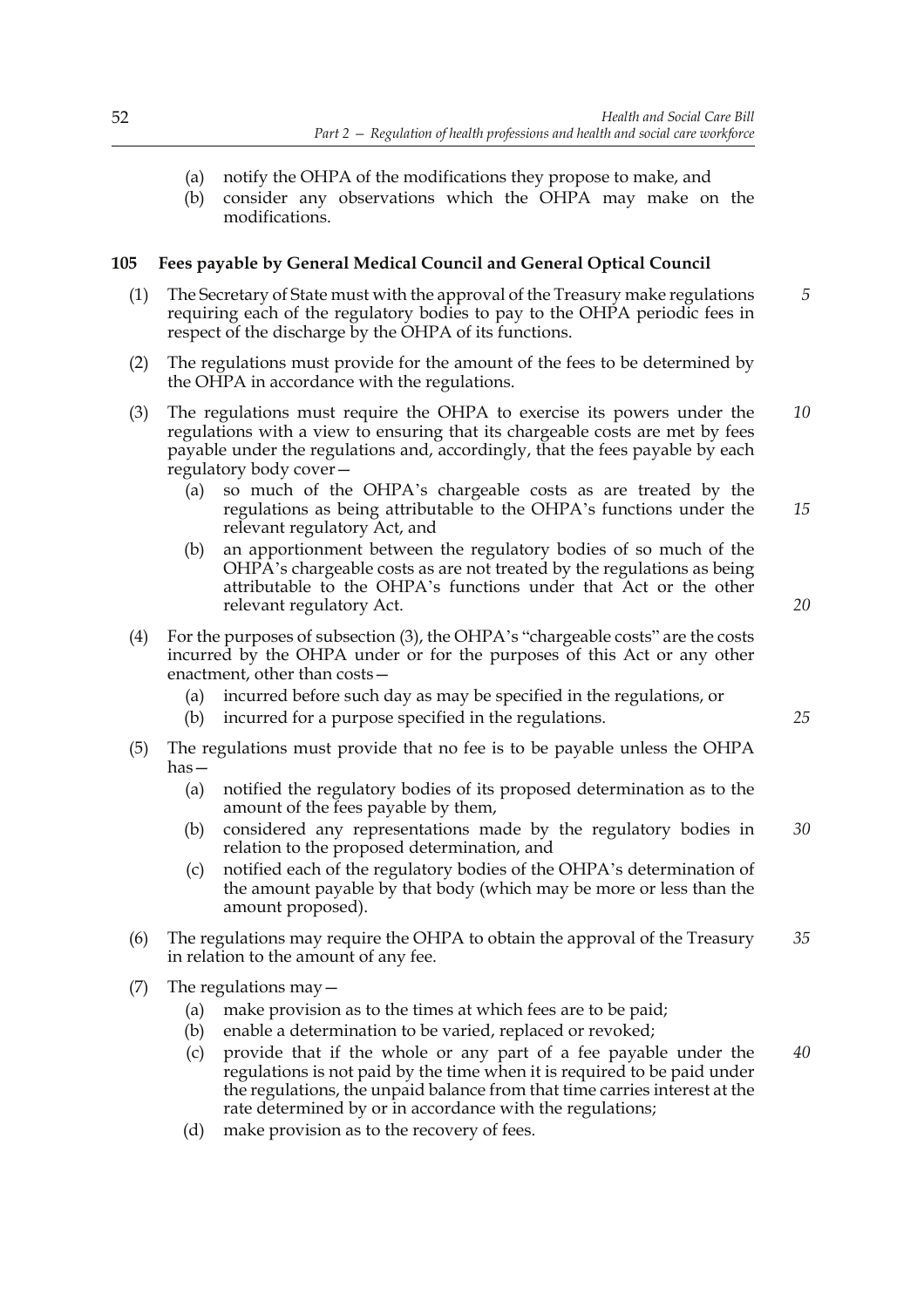- (8) Before making regulations under this section, the Secretary of State must consult the regulatory bodies and such other persons as the Secretary of State considers appropriate.
- (9) In this section—
	- "regulatory body" means the General Medical Council or the General Optical Council; *5*

"relevant regulatory Act" means—

- (a) in relation to the General Medical Council, the Medical Act 1983 (c. 54), and
- (b) in relation to the General Optical Council, the Opticians Act 1989 (c. 44). *10*

*Amendments of Part 3 of Health Act 1999*

## **106 Extension of powers under s. 60 of Health Act 1999**

Schedule 8 (which contains amendments of section 60 of, and Schedule 3 to, the 1999 Act) has effect.

*15*

*20*

*30*

### **107 Standard of proof in fitness to practise proceedings**

After section 60 of the 1999 Act insert—

### **"60A Standard of proof in fitness to practise proceedings**

(1) The standard of proof applicable to any proceedings to which this subsection applies is that applicable to civil proceedings.

### (2) Subsection (1) applies to any proceedings before—

- (a) the Office of the Health Professions Adjudicator, or
- (b) a committee of a regulatory body, a regulatory body itself or any officer of a regulatory body,

which relate to a person's fitness to practise a profession to which section 60(2) applies. *25*

(3) In subsection (2) "regulatory body" means the body (or main body) responsible for the regulation of a profession to which section 60(2) applies.

#### (4) An Order in Council under section 60 may not—

- (a) amend this section, or
- (b) make any provision that is inconsistent with subsection (1)."

*The Council for Healthcare Regulatory Excellence*

#### **108 The Council for Healthcare Regulatory Excellence**

- (1) The Council for the Regulation of Health Care Professionals is to be known instead as the Council for Healthcare Regulatory Excellence. *35*
- (2) Accordingly, in section 25 of the 2002 Act (which establishes the Council), in subsection (1), for "the Council for the Regulation of Health Care Professionals" substitute "the Council for Healthcare Regulatory Excellence".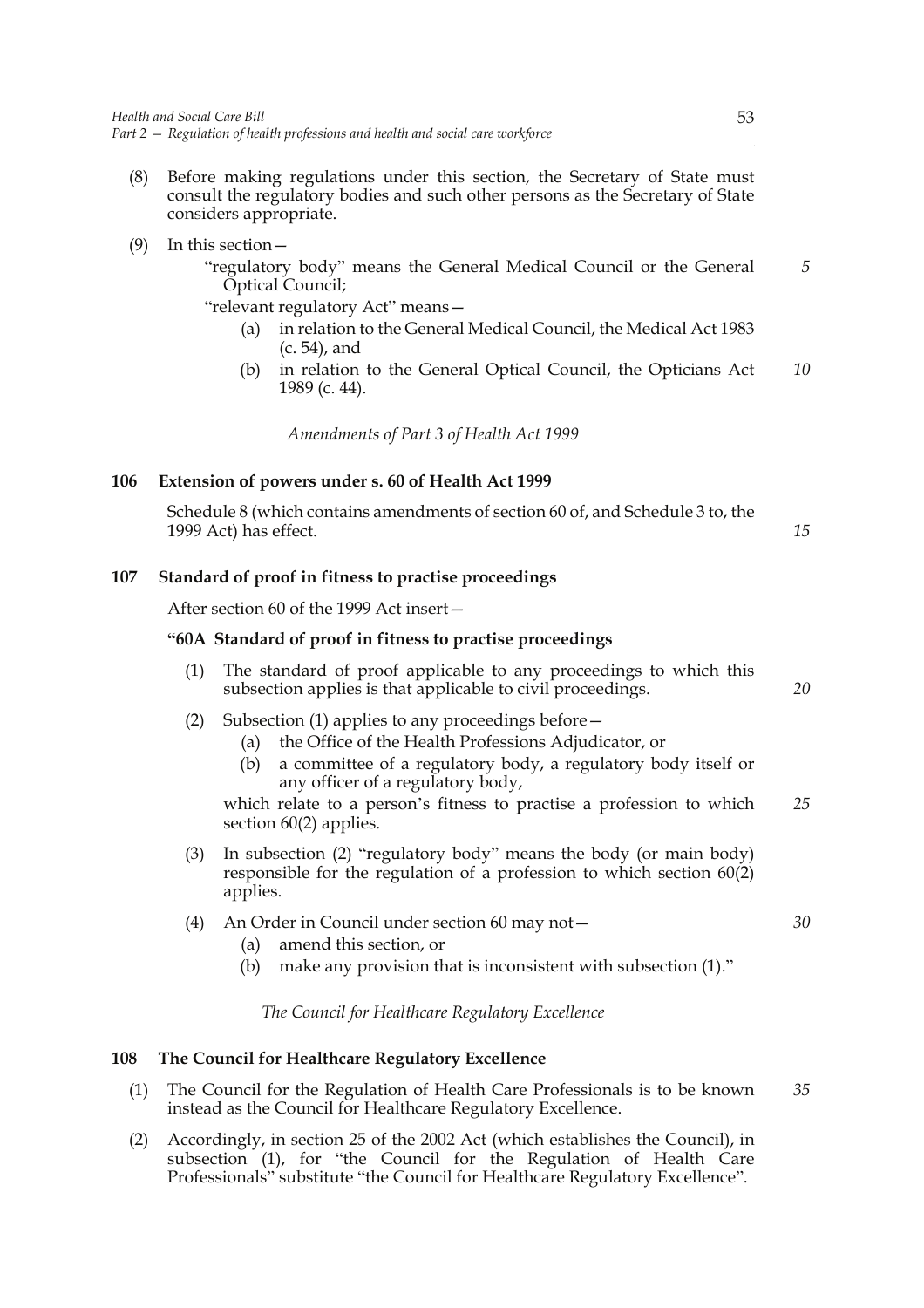- (3) After subsection (2) of that section insert—
	- "(2A) The main objective of the Council in exercising its functions under subsection (2)(b) to (d) is to promote the health, safety and well-being of patients and other members of the public."

#### **109 Constitution etc. of Council**

- (1) Schedule 7 to the 2002 Act (which contains provisions relating to the Council) is amended as follows.
- (2) For paragraph 4 substitute—
	- "4 The Council is to consist of—
		- (a) a chair appointed by the Privy Council,
		- (b) one non-executive member appointed by the Scottish Ministers,
		- (c) one non-executive member appointed by the Welsh Ministers,
		- (d) one non-executive member appointed by the Department of Health, Social Services and Public Safety in Northern Ireland, *15*
		- (e) three non-executive members appointed by the Secretary of State, and
		- (f) two executive members appointed in accordance with paragraph 11."
- (3) In paragraph 6—
	- (a) for paragraph (a) substitute  $-$ 
		- "(a) the conditions to be fulfilled for appointment as chair or other member of the Council,",
	- (b) in paragraph (b), for "chairman and other members" substitute "chair and non-executive members", and *25*
	- (c) before the "and" at the end of paragraph (b) insert—
		- "(ba) the appointment of a member as deputy chair and the circumstances in which that member ceases to hold, or may be removed from, office as deputy chair,".
- (4) In paragraph 10, for "chairman" (wherever occurring) substitute "chair".
- (5) For paragraph 11 substitute—
	- "11 (1) The Council may appoint the executive members referred to in paragraph 4(f) on such terms and conditions as the Council may determine.
		- (2) The executive members must be employees of the Council.
		- (3) Any decision of the Council under sub-paragraph (1) must be taken by the members appointed under paragraph 4(a) to (e).
		- (4) The Council may appoint such other employees as it considers appropriate on such terms and conditions as it may determine."
- (6) In paragraph 16 after sub-paragraph (1) insert—
	- "(1A) The report must state  $-$

*5*

*10*

*20*

*30*

*35*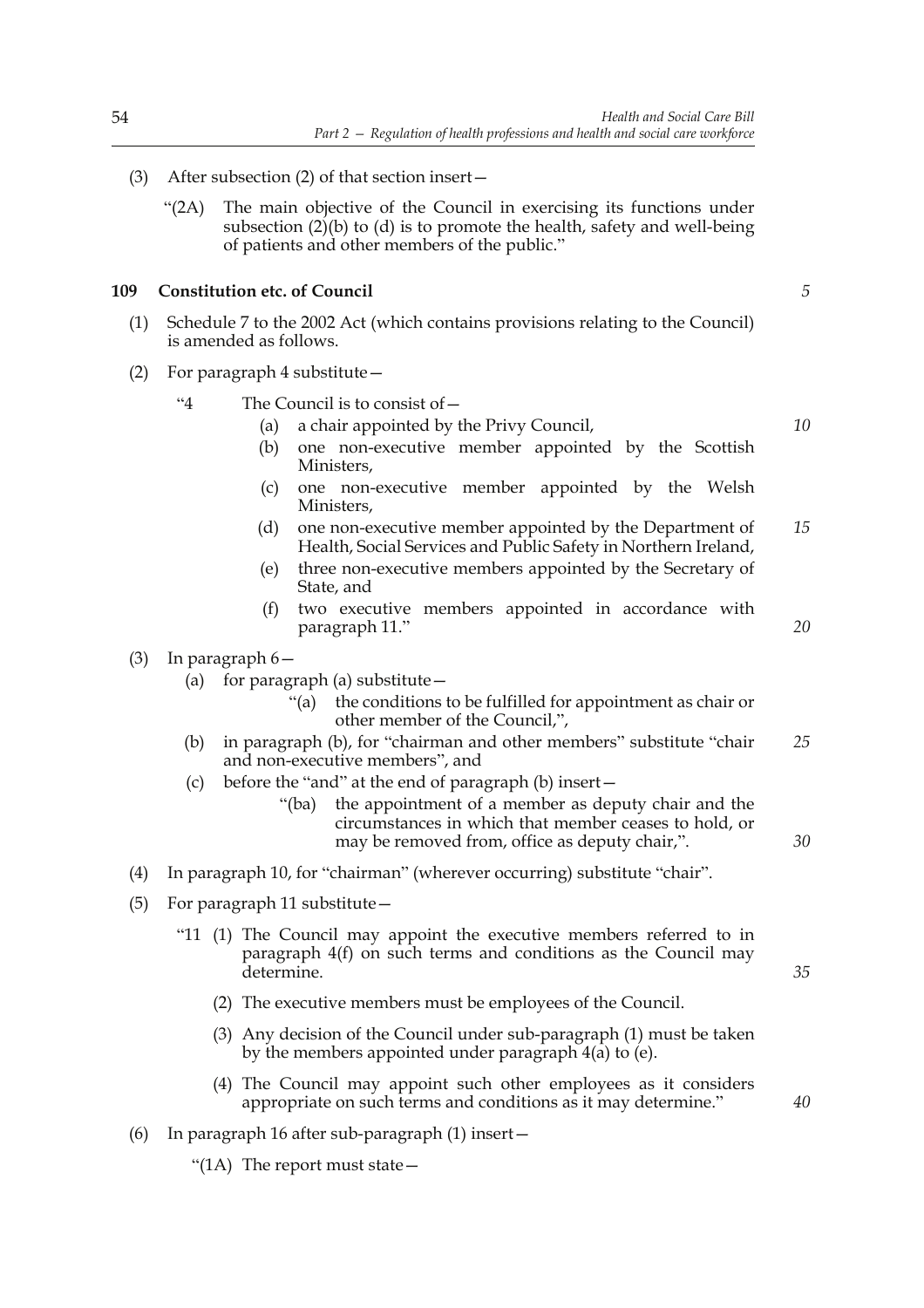- (a) how the Council, in exercising its functions, has promoted the health, safety and well-being of patients and other members of the public, and
- (b) how far, in the opinion of the Council, each regulatory body has complied with any duty imposed on it to promote the health, safety and well-being of such persons."

## **110 Powers and duties of Council**

In section 26 of the 2002 Act (powers and duties of the Council: general), for subsection (4) substitute—

#### "(4) Subsection (3) does not prevent the Council from—

- (a) taking action under section 28,
- (b) taking action under section 29 after the regulatory body's proceedings have ended, or
- (c) investigating particular cases with a view to making general reports on the performance by the regulatory body of its functions or making general recommendations affecting future cases." *15*

#### **111 Powers of Secretary of State and devolved administrations**

(1) After section 26 of the 2002 Act insert—

#### **"26A Powers of Secretary of State and devolved administrations**

- (1) The Secretary of State, the Welsh Ministers, the Scottish Ministers or the relevant Northern Ireland department may request the Council for advice on any matter connected with a profession appearing to the person making the request to be a health care profession; and the Council must comply with such a request.
- (2) The Secretary of State, the Welsh Ministers, the Scottish Ministers or the relevant Northern Ireland department may require the Council to investigate and report on a particular matter in respect of which the Council's functions are exercisable.
- (3) The Secretary of State may give directions to the Council as to the manner in which the Council exercises its functions. *30*
- (4) Before giving any directions under subsection (3), the Secretary of State must consult the Welsh Ministers, the Scottish Ministers, the relevant Northern Ireland department and the Council.
- (5) In this section "the relevant Northern Ireland department" means the Department of Health, Social Services and Public Safety in Northern Ireland." *35*
- (2) In section 26 of the 2002 Act (powers and duties of the Council: general), omit subsections (7) and (8) (which are superseded by subsection (1) of this section).

*5*

*10*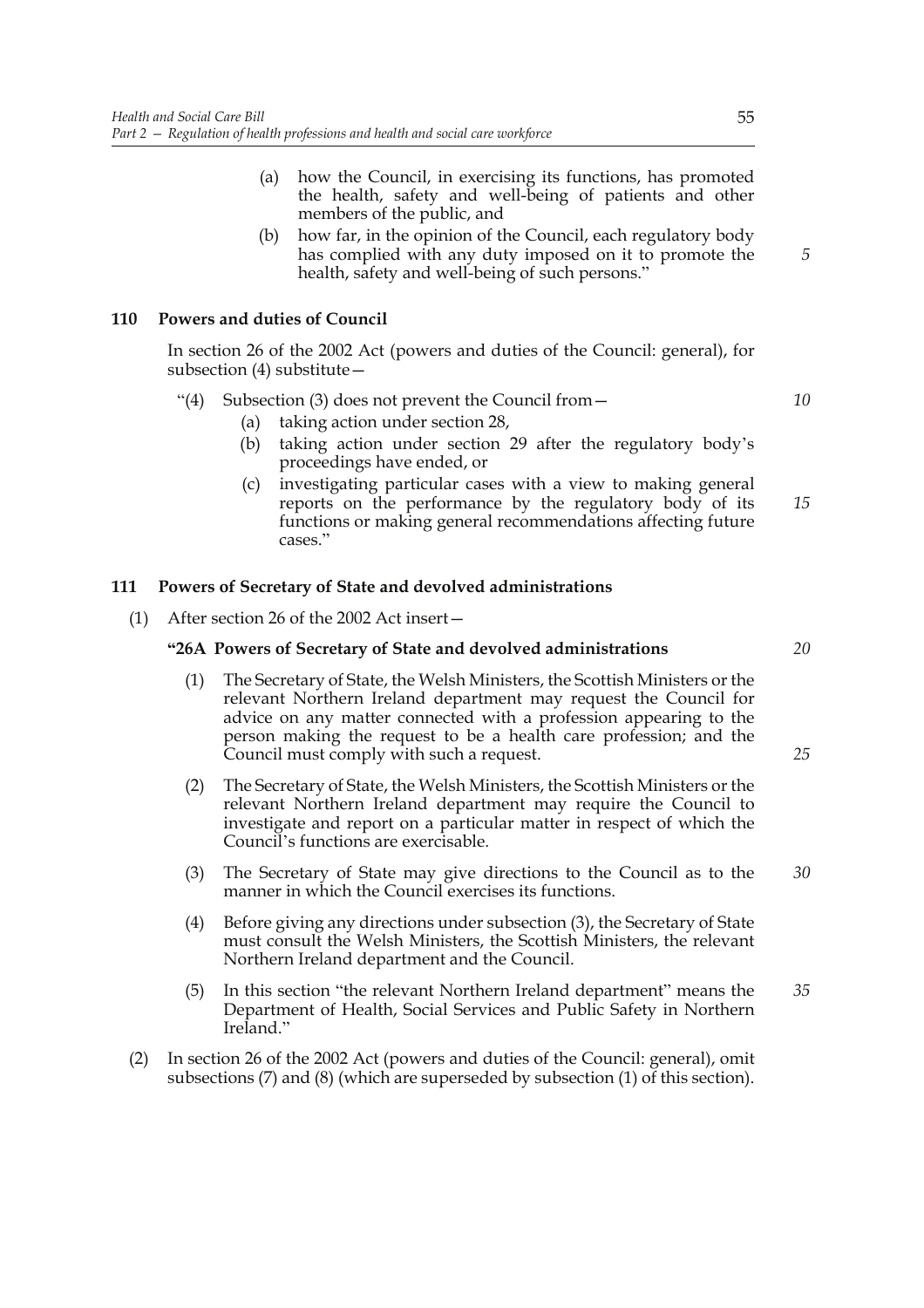### **112 Duty to inform and consult the public**

After section 26A of the 2002 Act insert—

#### **"26B Duty to inform and consult the public**

- (1) For the purpose of ensuring that members of the public are informed about the Council and the exercise by it of its functions, the Council must publish or provide in such manner as it thinks fit information about the Council and the exercise of its functions.
- (2) Nothing in subsection (1) authorises or requires the publication or provision of information if the publication or provision of that information—
	- (a) is prohibited by any enactment, or
	- (b) would constitute or be punishable as a contempt of court.
- (3) In subsection (2) "enactment" has the same meaning as in Part 2 of the Health and Social Care Act 2008.
- (4) The Council must from time to time seek the views of—
	- (a) members of the public, and
	- (b) bodies which appear to the Council to represent the interests of patients,

on matters relevant to the exercise by it of its functions."

#### **113 Reference of cases by Council to court**

- (1) Section 29 of the 2002 Act (reference of disciplinary cases by Council to court) is amended as follows.
- (2) In subsection  $(1)$ 
	- (a) for paragraph (a) substitute—
		- "(a) a direction of—
			- (i) the Health Committee of the Royal Pharmaceutical Society of Great Britain under article 51 of the Pharmacists and Pharmacy Technicians Order 2007 (powers concerning registration), or
			- (ii) the Disciplinary Committee of that Society under article 52 of that Order (powers concerning registration) or under section 80 of the Medicines Act 1968 (power to disqualify and direct removal from register),",
	- (b) omit paragraph (c),
	- (c) in paragraph (e) omit the words from "(other than a determination" to the end,
	- (d) omit paragraph (f),
	- (e) for paragraph (g) substitute—
		- "(g) any step taken—
			- (i) by the Professional Conduct Committee of the General Osteopathic Council under section 22 of the Osteopaths Act 1993 (which relates to action to be taken in cases of allegations referred to the Professional Conduct Committee), or

*40*

*45*

*35*

*30*

*5*

*10*

*15*

*20*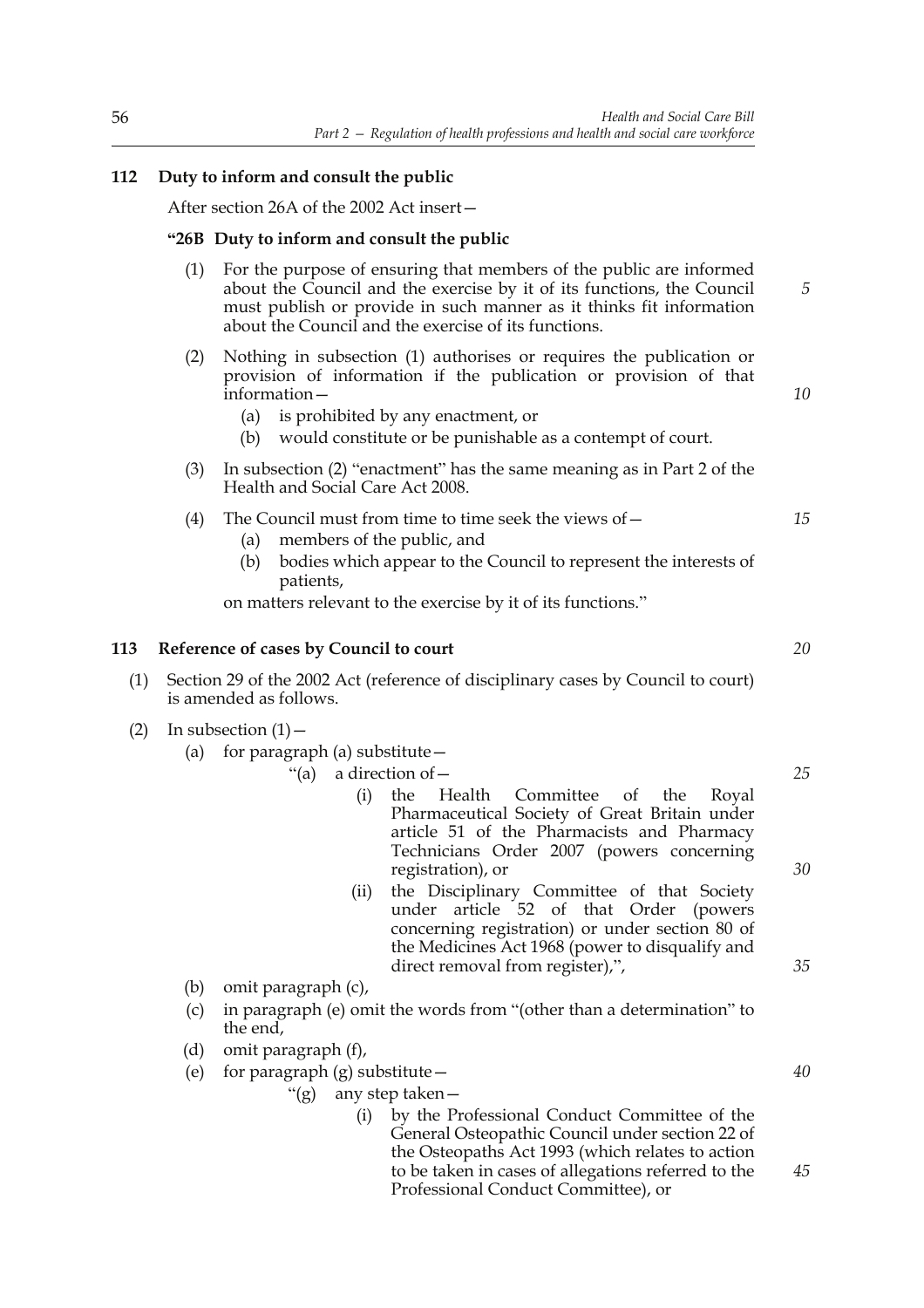- (ii) by the Health Committee of the General Osteopathic Council under section 23 of that Act (which relates to action to be taken in cases of allegations referred to the Health Committee),",
- (f) for paragraph (h) substitute  $-$ 
	- "(h) any step taken—
		- (i) by the Professional Conduct Committee of the General Chiropractic Council under section 22 of the Chiropractors Act 1994 (which relates to action to be taken in cases of allegations referred to the Professional Conduct Committee), or
		- (ii) by the Health Committee of the General Chiropractic Council under section 23 of that Act (which relates to action to be taken in cases of allegations referred to the Health Committee),", and
- (g) for paragraph (j) substitute  $-$ 
	- "(j) any corresponding measure taken in relation to a member of a profession regulated by the Health Professions Order 2001, under that Order."
- (3) For subsection (5) substitute—
	- "(5) In subsection (4), the "relevant court"  $-$ 
		- (a) in the case of a person who (in accordance with the rules applying to the body making the relevant decision) was, or was required to be, notified of the relevant decision at an address in Scotland, means the Court of Session,
		- (b) in the case of a person who (in accordance with the rules applying to the body making the relevant decision) was, or was required to be, notified of the relevant decision at an address in Northern Ireland, means the High Court of Justice in Northern Ireland, and *30*
		- (c) in the case of any other person, means the High Court of Justice in England and Wales."
- (4) In subsection (6) for the words from "four weeks beginning with the last date" to the end substitute "40 days beginning with the day which is the last day on which the practitioner concerned can appeal against the relevant decision".
- (5) Section 29(1)(c) of the 2002 Act has effect until the coming into force of the repeal of that provision by this Act as if the words "otherwise than by reason of his physical or mental health" were omitted.
- (6) Section 29(1)(f) of the 2002 Act has effect until the coming into force of the repeal of that provision by this Act as if the words from ", other than a direction" to the end were omitted. *40*

*5*

*10*

*15*

*20*

*25*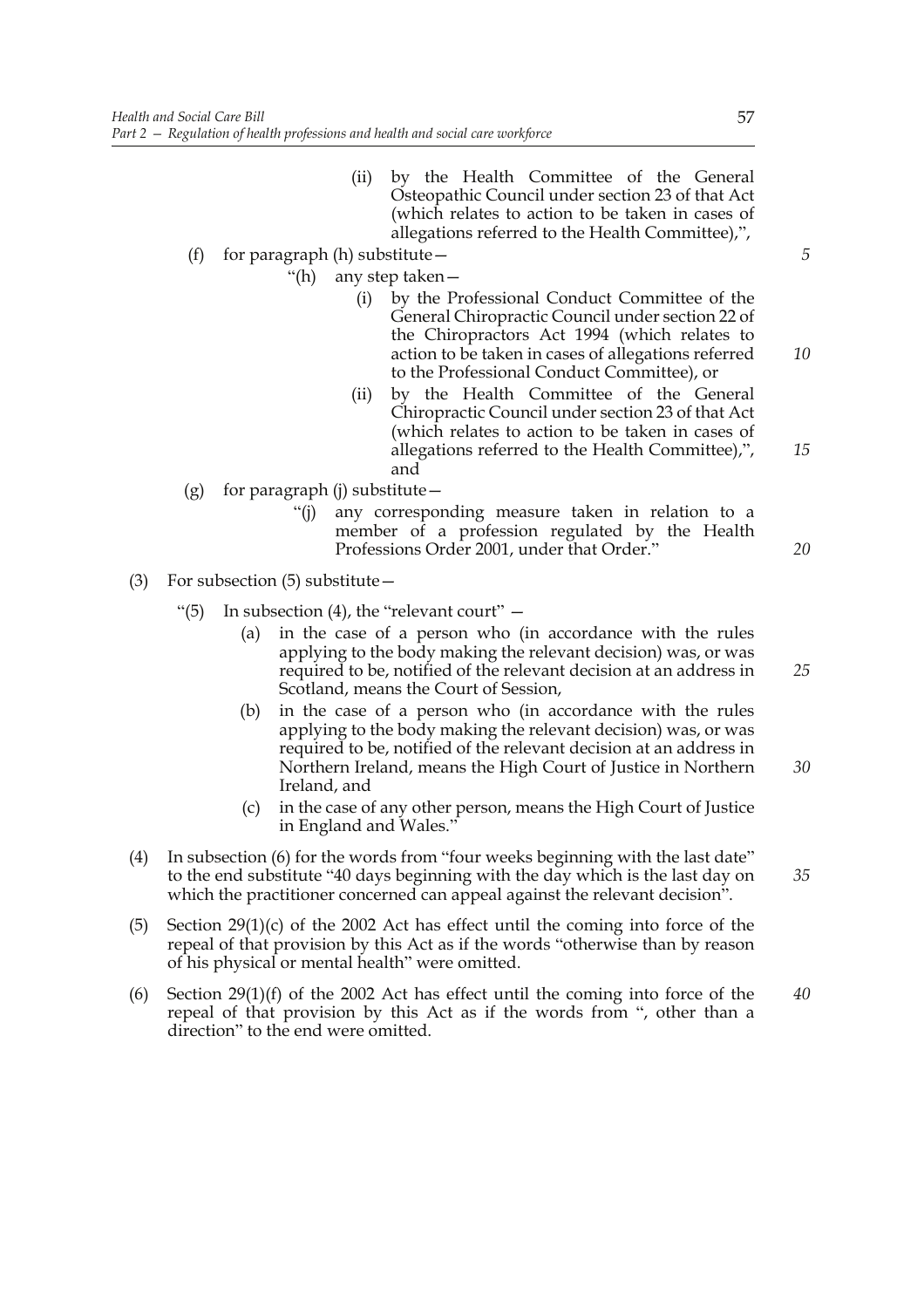*Conduct and performance of medical practitioners and other health care workers*

### **114 Responsible officers and their duties relating to medical profession**

After Part 5 of the Medical Act 1983 (c. 54) insert—

"PART 5A

#### RESPONSIBLE OFFICERS

#### **45A Requirement to nominate or appoint responsible officer**

- (1) The appropriate authority may by regulations make provision for or in connection with requiring designated bodies to nominate or appoint persons who are to have such responsibilities as may be conferred on them by virtue of section 45B.
- (2) A person who is so nominated or appointed by a designated body is to be known as its responsible officer (but this is subject to any provision made by virtue of subsection (5)(e)).
- (3) In this Part "designated body" means—
	- (a) a body falling within any description of bodies prescribed for the purposes of this section, or *15*
	- (b) any other body prescribed for those purposes.
- (4) The descriptions of bodies, or particular bodies, that may be so prescribed are descriptions of bodies, or particular bodies, appearing to the appropriate authority—
	- (a) to provide, or arrange for the provision of, health care, or
	- (b) to employ or contract with medical practitioners.
- (5) Regulations under this section may make provision—
	- (a) for conditions that must be satisfied in relation to a person if that person is to be nominated or appointed as, or remain as, a responsible officer of a designated body, *25*
	- (b) authorising or requiring a designated body to nominate or appoint more than one responsible officer,
	- (c) for a single person to be nominated or appointed as the responsible officer for each of two or more designated bodies where those bodies are satisfied as to the prescribed matters,
	- (d) requiring a designated body that has a responsible officer to provide to the officer, or, if that designated body does not employ the officer, to the employer of the officer, funds and other resources necessary for enabling the officer to discharge the officer's prescribed responsibilities as a responsible officer for the designated body, *35*
	- (e) for the persons nominated or appointed as mentioned in subsection (1) to be known by such name as is prescribed, and
	- $(f)$  for making such amendments of any enactment as appear to the appropriate authority to be required in connection with any provision made by virtue of paragraph (e).
- (6) The conditions imposed under subsection (5)(a) may in particular include a requirement for the designated body to consult the General

*10*

*5*

*20*

*30*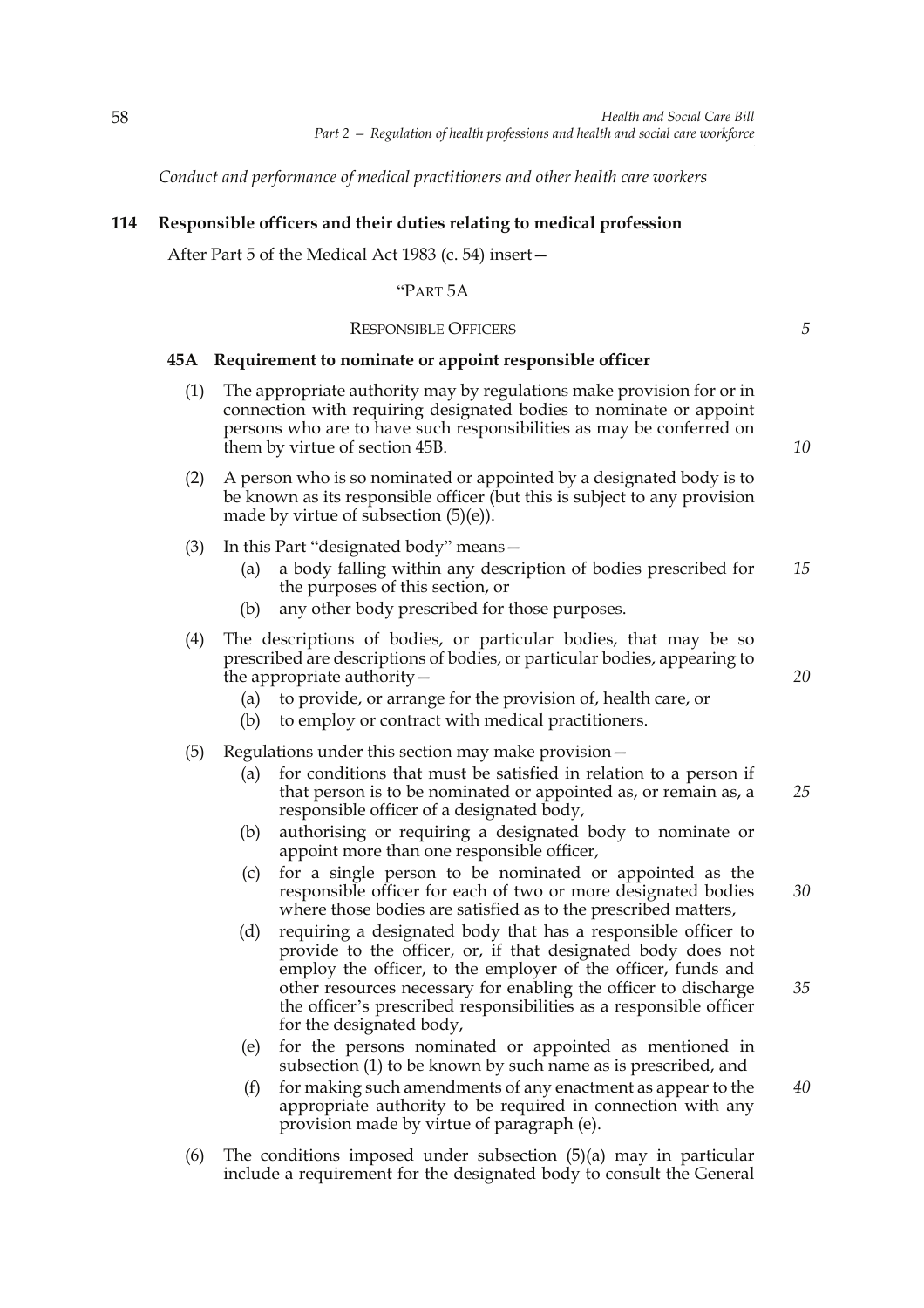Council before nominating or appointing any person as a responsible officer for the body.

- (7) Regulations under this section may in prescribed cases provide that a responsible officer for a designated body is to be nominated by the appropriate authority instead of the designated body.
- (8) In this section—
	- "enactment" includes any provision of, or any instrument made under, Northern Ireland legislation;
	- "health care" means services provided to individuals for or in connection with the prevention, diagnosis or treatment of illness; *10*
	- "illness" has the same meaning as in section 25(1) of the Health Act 2006.

# **45B Responsibilities of responsible officer**

- (1) Regulations under section 45A may make provision for or in connection with— *15*
	- (a) conferring on the responsible officer or officers for a designated body responsibilities relating to the evaluation of the fitness to practise of medical practitioners having a prescribed connection with that body, and
	- (b) requiring a responsible officer for a designated body to cooperate with the General Council, any of its committees, or any persons authorised by the General Council, in connection with the exercise by any of them of functions under Part 3A or 5 of this Act.
- (2) Where a designated body has more than one responsible officer, regulations under section 45A may make provision for or in connection with the division of prescribed responsibilities among those officers, including provision for the division to be determined by the designated body.
- (3) The power by virtue of subsection  $(1)(a)$  to prescribe the connection between a medical practitioner and a designated body includes, in particular, power to prescribe a connection based on any of the following circumstances—
	- (a) the practitioner being employed by the designated body,
	- (b) the practitioner providing services to the designated body,
	- (c) the practitioner being employed by a person who provides services to the designated body,
	- (d) the practitioner providing services in the geographical area in relation to which the designated body exercises functions in relation to the provision of the health service, or
	- (e) the practitioner being employed by or providing services to, or pursuant to arrangements made by, a body which is located in the geographical area in relation to which the designated body exercises functions in relation to the provision of the health service but is not itself a designated body.
- (4) A designated body may confer on any of its responsible officers such powers as it considers appropriate to enable the officer to discharge any

*25*

*20*

*5*

*30*

*35*

*40*

*45*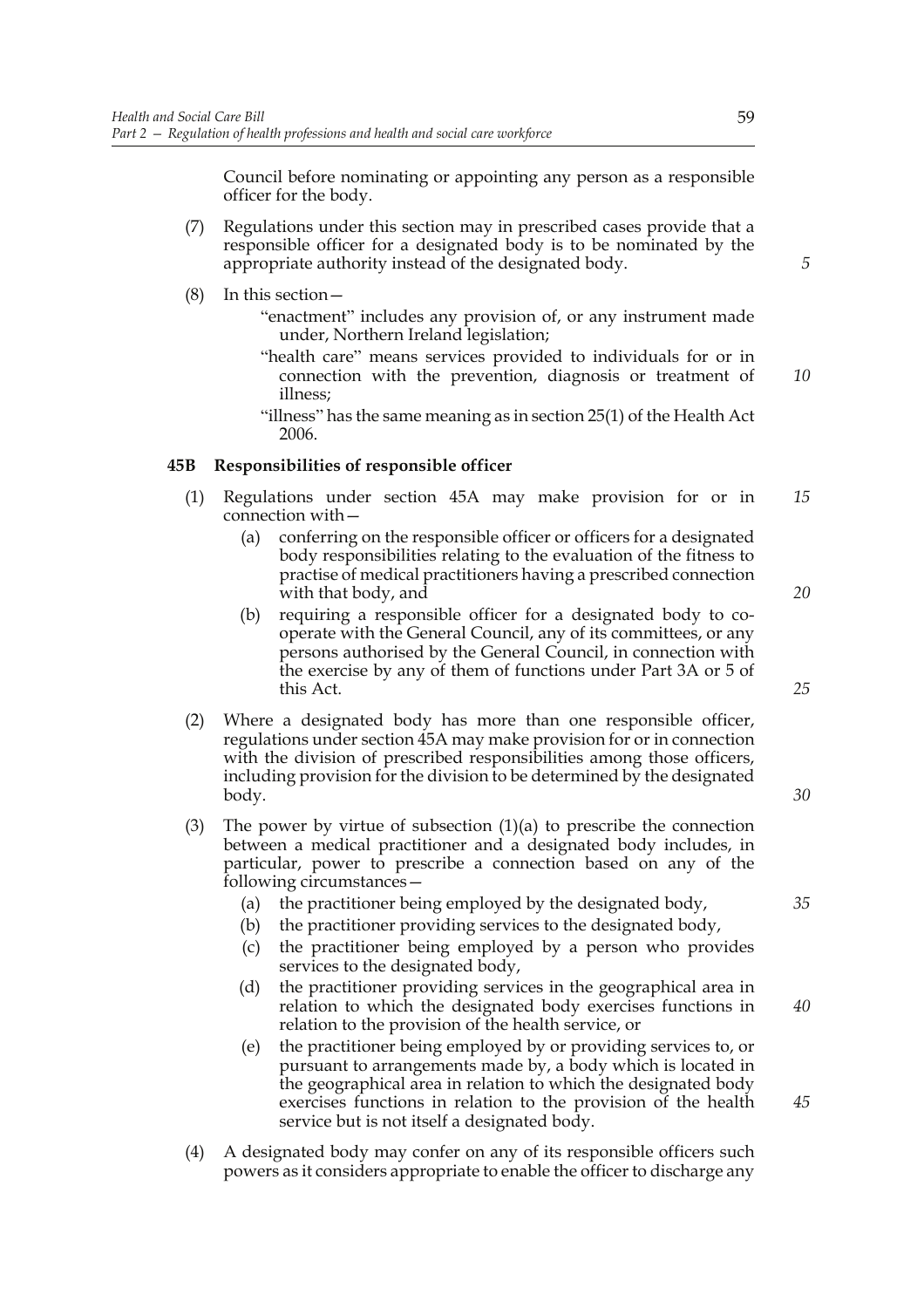of the officer's prescribed responsibilities as a responsible officer for the body.

- (5) If a designated body requires any of its responsible officers to carry out any functions other than the officer's prescribed responsibilities, it must in doing so have regard to the officer's prescribed responsibilities.
- (6) In this section "the health service" means—
	- (a) the health service as defined by section 275(1) of the National Health Service Act 2006 or section 206(1) of the National Health Service (Wales) Act 2006,
	- (b) the health service as defined by section 108(1) of the National Health Service (Scotland) Act 1978, or *10*
	- (c) any of the health services under any enactment which extends to Northern Ireland and which corresponds to section 1(1) of the National Health Service Act 2006.

### **45C Regulations under section 45A: further provisions**

- (1) Regulations under section 45A may—
	- (a) create offences punishable on summary conviction by a fine not exceeding level 5 on the standard scale, and
	- (b) create other procedures for enforcing any provisions of the regulations.
- (2) Regulations under section 45A may require a designated body or a responsible officer to have regard to any guidance given from time to time by the appropriate authority or any other prescribed person in relation to the nomination or appointment of responsible officers or their prescribed responsibilities.

## (3) Regulations under section 45A may make provision requiring—

- (a) a body which employs, or is provided with services by, a medical practitioner, or which arranges for others to be provided with services by a medical practitioner, but which is not a designated body, or
- (b) a medical practitioner,

to provide, to the responsible officer with prescribed responsibilities relating to that medical practitioner or to the designated body for which the officer is a responsible officer or, if that designated body does not employ the responsible officer, to the employer of the officer, funds and other resources necessary for enabling the responsible officer to discharge the officer's prescribed responsibilities relating to that medical practitioner.

(4) Regulations under section 45A may make provision for or in connection with requiring prescribed persons to supply information or produce documents to a responsible officer in connection with the discharge of the prescribed responsibilities of the responsible officer.

#### **45D Crown application**

- (1) This Part binds the Crown.
- (2) No contravention by the Crown of any provision of this Part or regulations made under this Part makes the Crown criminally liable; but the High Court (or, in Scotland, the Court of Session) may declare *45*

*25*

*20*

*15*

*5*

*30*

*35*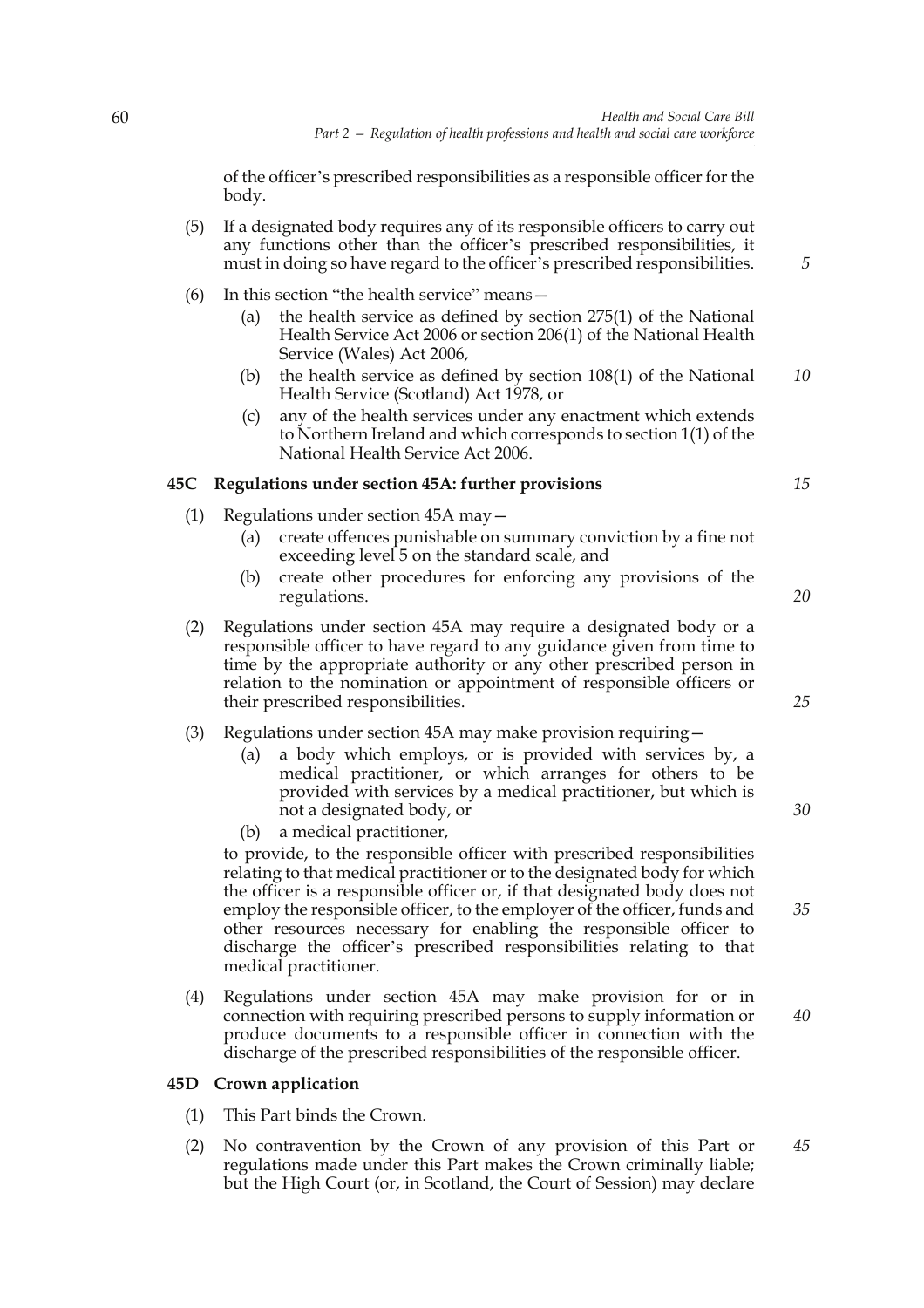unlawful any act or omission of the Crown which constitutes such a contravention.

- (3) The provisions of this Part apply to persons in the service of the Crown as they apply to other persons.
- (4) Nothing in this section affects Her Majesty in her private capacity; and this subsection is to be read as if section 38(3) of the Crown Proceedings Act 1947 (meaning of Her Majesty in her private capacity) were contained in this Act. *5*

### **45E Regulations under section 45A: supplementary provisions**

- (1) The power of the Secretary of State to make regulations under section 45A is exercisable by statutory instrument. *10*
- (2) Before making any regulations under section 45A, the Secretary of State must consult—
	- (a) the Scottish Ministers, if the regulations extend to Scotland, and
	- (b) the Welsh Ministers, if the regulations apply to Wales.
- (3) A statutory instrument containing regulations made by the Secretary of State under section 45A is subject to annulment in pursuance of a resolution of either House of Parliament.
- (4) The power of the Department of Health, Social Services and Public Safety in Northern Ireland to make regulations under section 45A is exercisable by statutory rule for the purposes of the Statutory Rules (Northern Ireland) Order 1979.
- (5) A statutory rule containing regulations made by the Department of Health, Social Services and Public Safety in Northern Ireland under section 45A is subject to negative resolution within the meaning of section 41(6) of the Interpretation Act (Northern Ireland) 1954.
- (6) Regulations under section 45A may make different provision for different cases.

#### **45F Interpretation of Part 5A**

In this Part—

"the appropriate authority" means—

- (a) in relation to England and Wales or Scotland, the Secretary of State, or
- (b) in relation to Northern Ireland, the Department of Health, Social Services and Public Safety in Northern Ireland; *35*

"designated body" has the meaning given by section 45A(3);

"prescribed" means prescribed by regulations under section 45A."

### **115 Additional responsibilities of responsible officers: England and Wales and Northern Ireland**

- *40*
- (1) Regulations under this section may confer on a responsible officer nominated or appointed for the purposes of regulations under section 45A of the Medical Act 1983 (c. 54) (requirement to nominate or appoint responsible officer) additional responsibilities that relate to—

*30*

*15*

*20*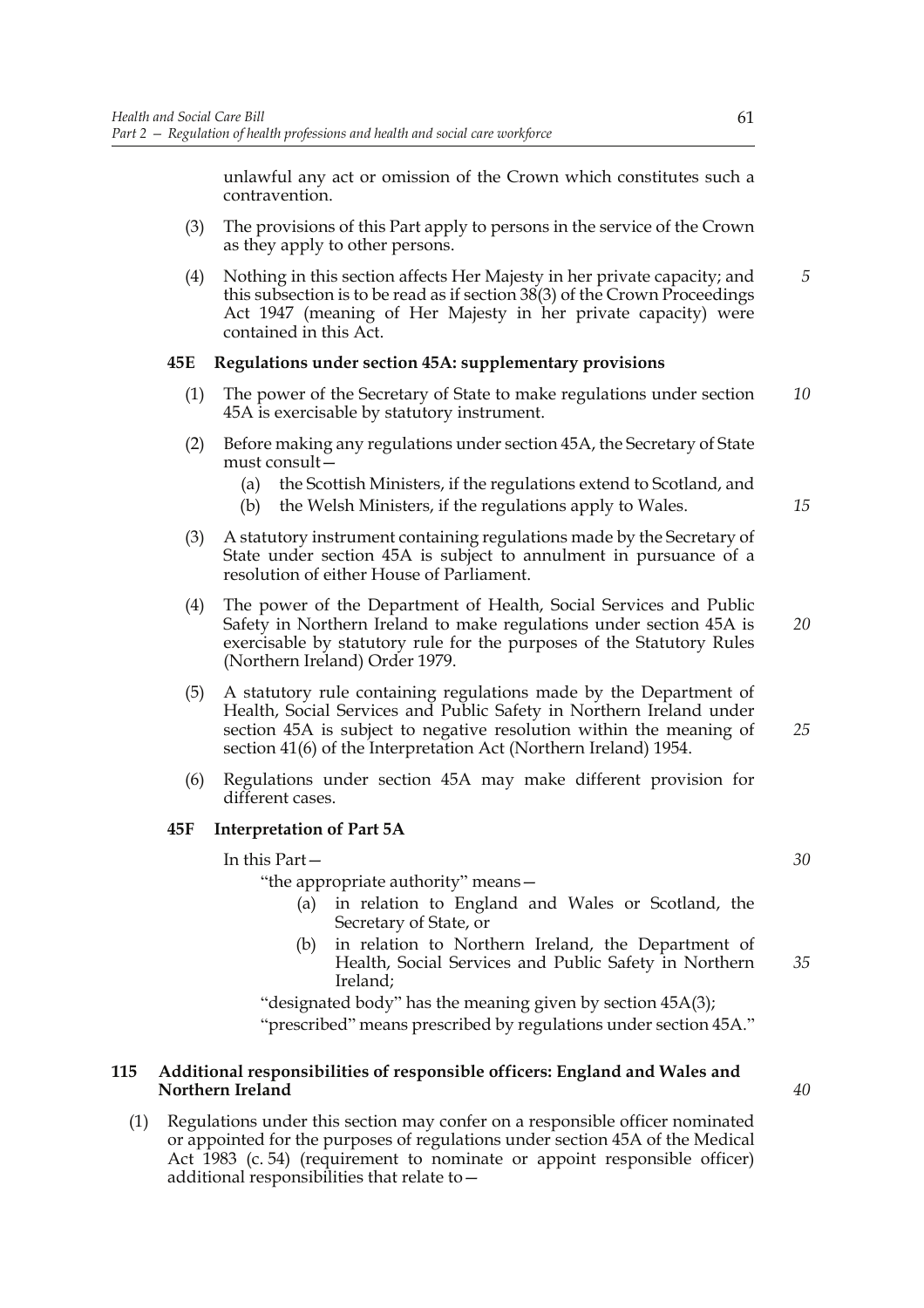- (a) the entry by the designated body into contracts of employment with medical practitioners or into contracts for the provision of services by such practitioners,
- (b) the monitoring of the conduct or performance of medical practitioners who have a prescribed connection with the designated body, or
- (c) ensuring that appropriate action is taken in response to concerns about such conduct or performance,

but do not relate to the regulation under that Act of the medical profession.

- (2) Subject to subsection (3), the power to make regulations under this section is exercisable—
	- (a) in relation to England, by the Secretary of State,
	- (b) in relation to Wales, by the Welsh Ministers, or
	- (c) in relation to Northern Ireland, by the Department of Health, Social Services and Public Safety in Northern Ireland.
- (3) In relation to cross-border bodies, the power to make regulations under this section is exercisable by the Secretary of State after consultation with the Welsh Ministers. *15*
- (4) For the purposes of this section a "cross-border body" is a body which—
	- (a) performs (and only performs) functions in respect of England and Wales, and
	- (b) does not perform functions mainly in respect of England or mainly in respect of Wales.
- (5) Sections 45A(5)(d), 45B(2) to (5) and 45C(1), (3) and (4) of the Medical Act 1983 (c. 54) (provisions that may be included in regulations under section 45A of that Act and responsibilities of responsible officers) apply in relation to regulations under this section as they apply in relation to regulations under section 45A of that Act but as if—
	- (a) references to prescribed responsibilities were references to responsibilities conferred by regulations under this section,
	- (b) the reference in section 45B(2) to regulations under section 45A were a reference to regulations under this section, and *30*
	- (c) the reference in section 45B(3) to subsection  $(1)(a)$  of that section were a reference to subsection (1)(b) of this section.
- (6) Subject to subsection (7), regulations under this section may require a designated body or a responsible officer to have regard to any guidance given from time to time by the Secretary of State, the Welsh Ministers or the Department of Health, Social Services and Public Safety in Northern Ireland (as the case may be), or by any other person prescribed by the regulations, in relation to responsibilities conferred on responsible officers by the regulations. *35*
- (7) In relation to cross-border bodies, the reference in subsection (6) to the Secretary of State is to be read as a reference to the Secretary of State after consultation with the Welsh Ministers. *40*
- (8) Expressions used in this section and in Part 5A of the Medical Act 1983 (responsible officers) have the same meaning in this section as in that Part.

*5*

*10*

*20*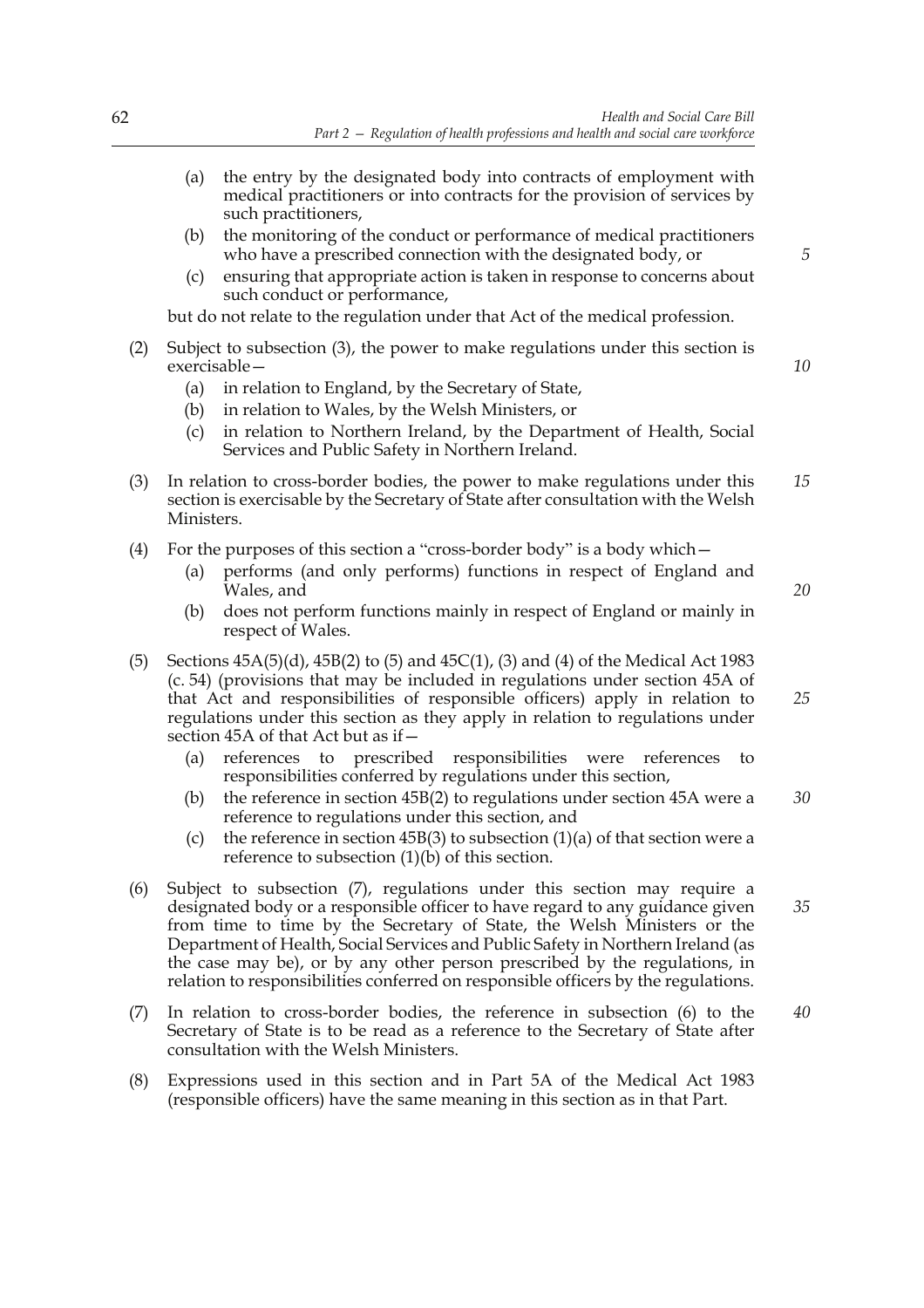### **116 Co-operation between prescribed bodies**

- (1) The appropriate Minister may by regulations make provision for or in connection with requiring a designated body to co-operate with any other designated body in connection with—
	- (a) the sharing of information which relates to the conduct or performance of any health care worker and which may show that that worker is likely to constitute a threat to the health and safety of patients,
	- (b) the provision of information in response to requests for information from any other designated body about the conduct or performance of any health care worker,
	- (c) the consideration of any issues which arise as a result of the acts mentioned in paragraphs (a) and (b), and
	- (d) the taking of any prescribed steps following such consideration.
- (2) Regulations under this section may make provision requiring a designated body to disclose the information referred to in subsection  $(1)(a)$  and any information disclosed under subsection (1)(b) to any other designated body in prescribed circumstances, or in circumstances where it appears to that body that the prescribed conditions are satisfied, whether or not the disclosure of information has been requested. *15*
- (3) Regulations under this section may—
	- (a) create offences punishable on summary conviction by a fine not exceeding level 5 on the standard scale, and
	- (b) create other procedures for enforcing any provisions of the regulations.
- (4) Regulations under this section may require a designated body to have regard to any guidance given from time to time by the appropriate Minister or any other prescribed person. *25*
- (5) In this section—

"the appropriate Minister" means the Secretary of State except that, in relation to co-operation by a Welsh health body or a Welsh social services body, it means the Welsh Ministers;

"designated body" means—

- any body which is a designated body for the purposes of Part 5A of the Medical Act 1983, and
- (b) any other body prescribed for the purposes of this section;

"health care" has the meaning given by section 45A(8) of the Medical Act 1983 (c. 54); *35*

"health care worker" means—

- (a) any person who is a member of a prescribed profession concerned with the physical or mental health of individuals, or
- (b) any person who—
	- (i) is employed by a designated body,
	- (ii) provides services to a designated body, or
	- (iii) is employed by a person who provides services to a designated body,
- for purposes connected with the provision of health care; "prescribed" means prescribed by regulations under this section; "Welsh health body" means—

*10*

*5*

*20*

*30*

*40*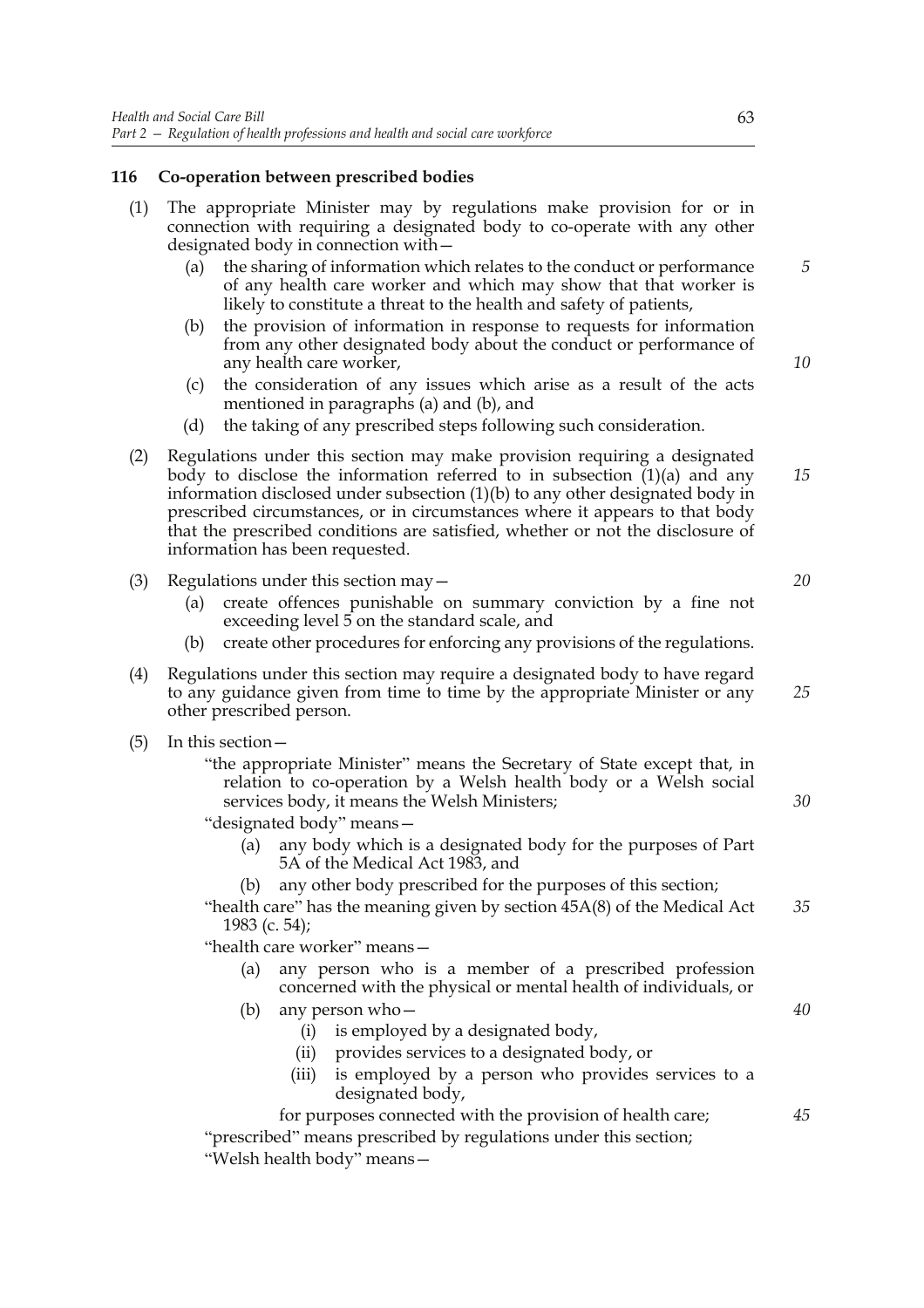- (a) a Welsh NHS body, as defined by section 148 of the Health and Social Care (Community Health and Standards) Act 2003 (c. 43), or
- (b) any other person providing or arranging for the provision of health care in Wales;

"Welsh social services body" means—

- (a) the council of a county or county borough in Wales, or
- (b) a body engaged in the provision of Welsh local authority social services, as defined by section 148 of the Health and Social Care (Community Health and Standards) Act 2003.

### **117 Ss. 115 and 116: Crown application**

- (1) Sections 115 and 116 bind the Crown.
- (2) No contravention by the Crown of any provision of either of those sections or regulations made under them makes the Crown criminally liable; but the High Court may declare unlawful any act or omission of the Crown which constitutes such a contravention. *15*
- (3) The provisions of those sections apply to persons in the service of the Crown as they apply to other persons.
- (4) Nothing in this section affects Her Majesty in her private capacity; and this subsection is to be read as if section 38(3) of the Crown Proceedings Act 1947 (c. 44) (meaning of Her Majesty in her private capacity) were contained in this Act. *20*

#### *Regulation of social care workforce*

#### **118 Regulation of social care workers**

- (1) The appropriate Minister may by regulations make provision modifying the regulation of social care workers, so far as appears to the appropriate Minister to be necessary or expedient for the purpose of securing or improving their regulation or the services which they provide or to which they contribute. *25*
- (2) Schedule 9 (which makes further provision about regulations under this section) has effect.
- (3) In this section and that Schedule—
	- "the appropriate Minister" means—
		- (a) in relation to England, the Secretary of State, and
		- (b) in relation to Wales, the Welsh Ministers;
	- "social care worker" means a person who falls within any of paragraphs (a) to (d) of subsection (2) of, or paragraphs (a) to (g) of subsection  $(3)$ of, section 55 of the Care Standards Act 2000 (c. 14) (which sets out the persons who are, or may by virtue of regulations be treated as, social care workers for the purposes of Part 4 of that Act). *35*
- (4) The references in subsection (1) to the regulation of social care workers include references to— *40*
	- (a) the regulation of social care workers of a description in relation to which no provision for registration for the time being applies,

*5*

*10*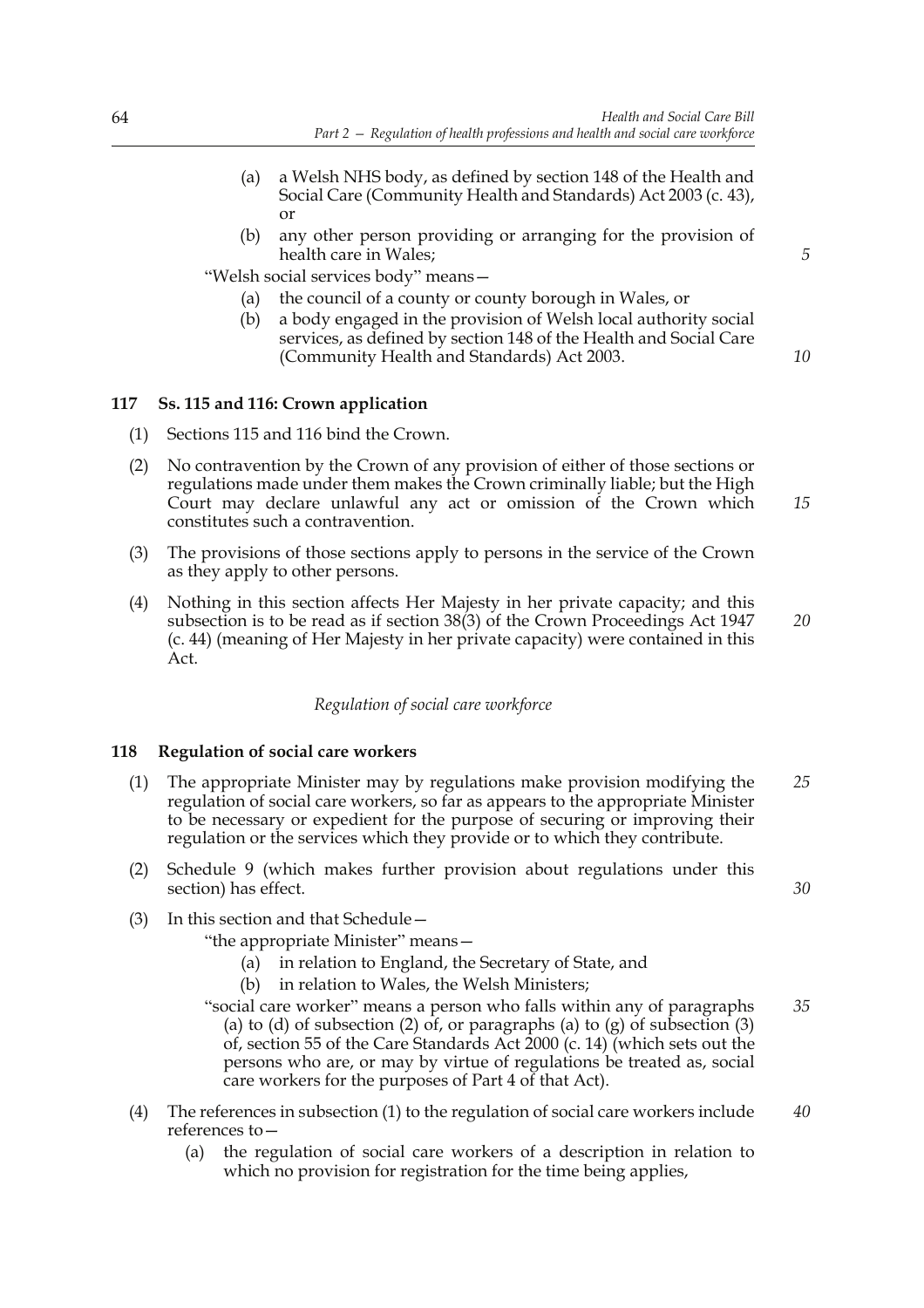- (b) the regulation of those seeking registration as social care workers of any description or of persons who were, but are no longer, registered as social care workers of any description, and
- (c) the regulation of activities carried on by persons who are not social care workers but which are carried on in connection with the activities carried on by social care workers.

# **119 Standard of proof in proceedings relating to registration of social care worker**

- (1) The standard of proof applicable to any proceedings to which this subsection applies is that applicable to civil proceedings.
- (2) Subsection (1) applies to any proceedings before a committee of a Council, a Council itself or any officer of a Council which relate to a person's suitability to be or remain registered as a social care worker of any description. *10*
- (3) In subsection  $(2)$ 
	- (a) references to a Council are references to the General Social Care Council or the Care Council for Wales, and
	- (b) "social care worker" has the same meaning as in section 118.
- (4) Regulations under section 118 may not—
	- (a) amend this section, or
	- (b) make any provision that is inconsistent with subsection (1).

*Approved mental health professionals*

# **120 Education and training of approved mental health professionals**

- (1) The appropriate Minister may by regulations make provision modifying the functions of the General Social Care Council or the Care Council for Wales in relation to the education and training of persons who are or wish to become approved mental health professionals.
- (2) The power to make regulations under subsection (1) may be exercised by amending, repealing or applying (with or without modifications) any provision of any enactment and any other instrument or document.
- (3) Paragraphs 4 to 6 and 9 and 10 of Schedule 9 apply to the making of regulations under subsection (1) as they apply to the making of regulations under section 118 but as if the references in paragraphs 9 and 10 to social care workers were references to approved mental health professionals. *30*

(4) In this section—

"the appropriate Minister" means—

- (a) in relation to the General Social Care Council, the Secretary of State, and *35*
- (b) in relation to the Care Council for Wales, the Welsh Ministers;
- "approved mental health professional" has the same meaning as in section 114 of the Mental Health Act 1983 (c. 20);

"functions" includes powers and duties.

*5*

*20*

*15*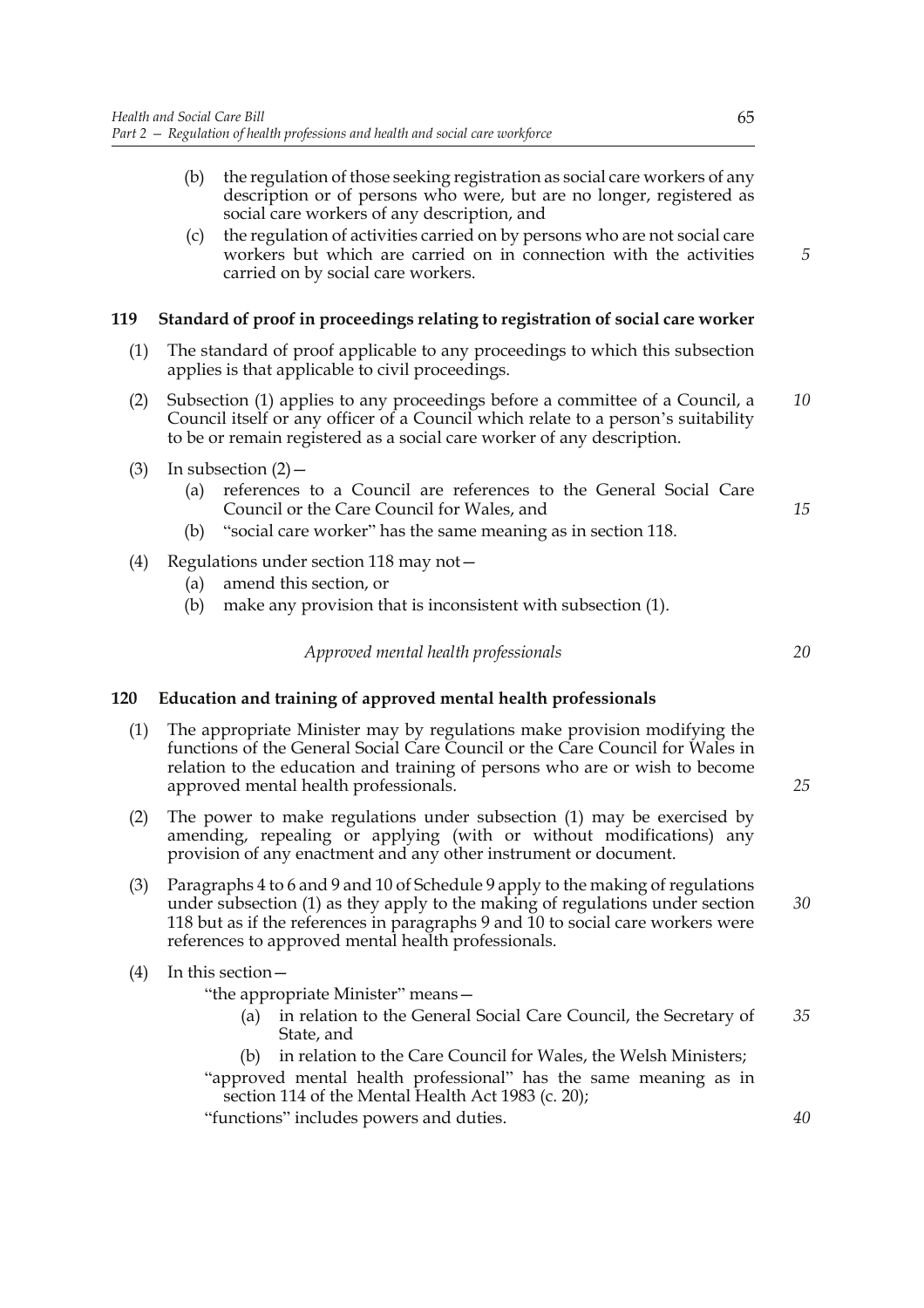### *General*

# **121 Further amendments relating to Part 2**

Schedule 10 (which contains further amendments relating to this Part) has effect.

# **122 Interpretation of Part 2**

In this Part—

"the 1999 Act" means the Health Act 1999 (c. 8);

"the 2002 Act" means the National Health Service Reform and Health Care Professions Act 2002 (c. 17);

"enactment" means an enactment contained in, or in an instrument made under— *10*

- (a) an Act of Parliament,
- (b) an Act of the Scottish Parliament,
- (c) a Measure or Act of the National Assembly for Wales, or
- (d) Northern Ireland legislation;

"the OHPA" means the Office of the Health Professions Adjudicator.

# **PART 3**

### PUBLIC HEALTH PROTECTION

#### **123 Public health protection**

Before Part 3 of the Public Health (Control of Disease) Act 1984 (c. 22) insert— *20*

# **"PART 2A**

# PUBLIC HEALTH PROTECTION

#### *Introductory*

# **45A Infection or contamination**

- (1) The following provisions have effect for the interpretation of this Part. *25*
- (2) "Contamination" includes radiation.
- (3) Any reference to infection or contamination is a reference to infection or contamination which presents or could present significant harm to human health.
- (4) Any reference to the spread of contamination includes a reference to the spread of any source of contamination. *30*
- (5) Any reference to disinfection or decontamination includes a reference to the removal of any vector, agent or source of the infection or contamination.
- (6) Related expressions are to be read accordingly.

*5*

*15*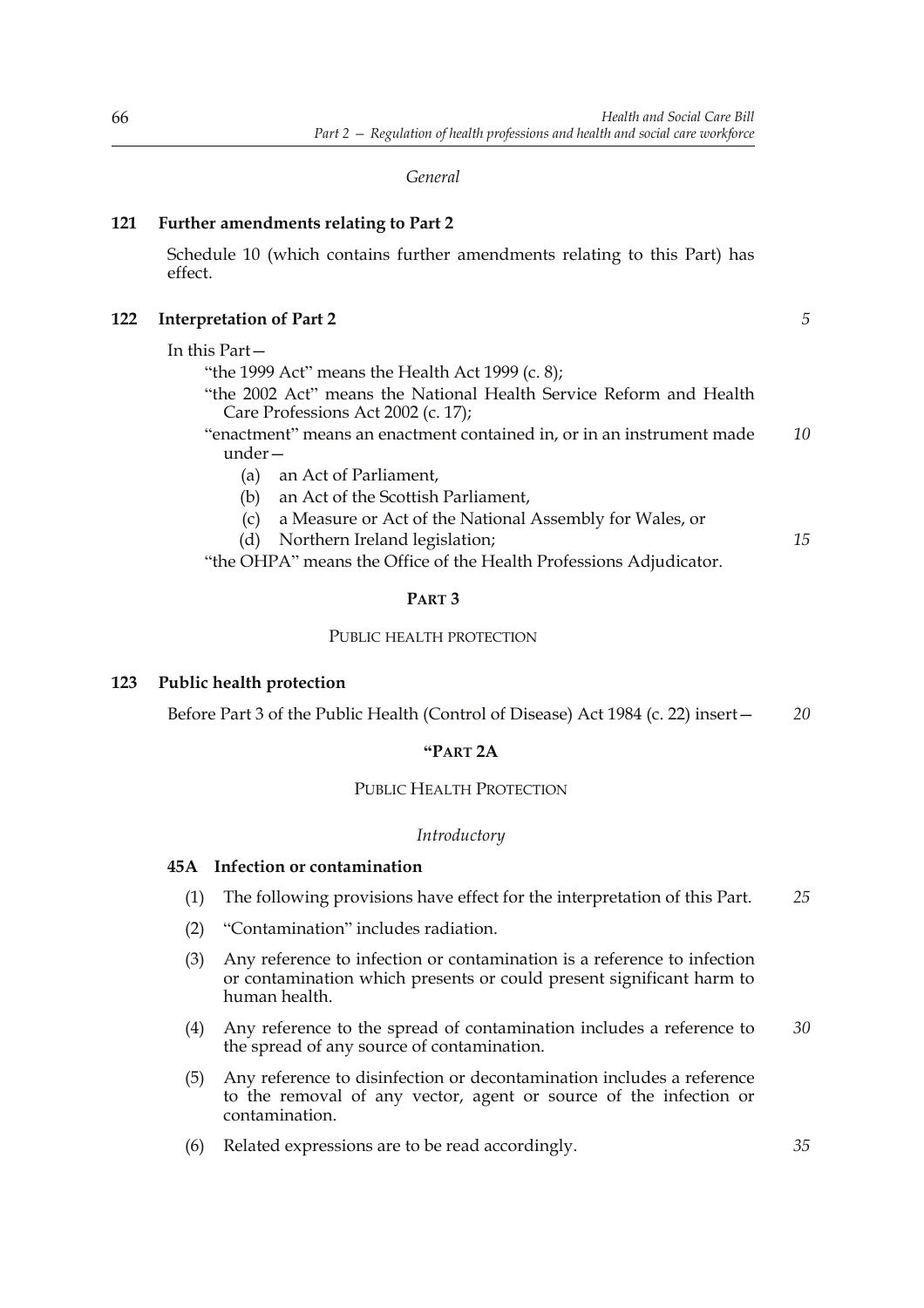# *Power to make regulations*

### **45B Health protection regulations: international travel etc.**

- (1) The appropriate Minister may by regulations make provision—
	- (a) for preventing danger to public health from vessels, aircraft, trains or other conveyances arriving at any place,
	- (b) for preventing the spread of infection or contamination by means of any vessel, aircraft, train or other conveyance leaving any place, and
	- (c) for giving effect to any international agreement or arrangement relating to the spread of infection or contamination.

#### (2) Regulations under subsection (1) may in particular include provision—

- (a) for the detention of conveyances,
- (b) for the medical examination, detention, isolation or quarantine of persons,
- (c) for the inspection, analysis, retention, isolation, quarantine or destruction of things, *15*
- (d) for the disinfection or decontamination of conveyances, persons or things or the application of other sanitary measures,
- (e) for prohibiting or regulating the arrival or departure of conveyances and the entry or exit of persons or things,
- (f) imposing duties on masters, pilots, train managers and other persons on board conveyances and on owners and managers of ports, airports and other points of entry, and
- (g) requiring persons to provide information or answer questions (including information or questions relating to their health).

#### **45C Health protection regulations: domestic**

- (1) The appropriate Minister may by regulations make provision for the purpose of preventing, protecting against, controlling or providing a public health response to the incidence or spread of infection or contamination in England and Wales (whether from risks originating there or elsewhere).
- (2) The power in subsection (1) may be exercised—
	- (a) in relation to infection or contamination generally or in relation to particular forms of infection or contamination, and
	- (b) so as to make provision of a general nature, to make contingent provision or to make specific provision in response to a particular set of circumstances.
- (3) Regulations under subsection (1) may in particular include provision—
	- (a) imposing duties on registered medical practitioners or other persons to record and notify cases or suspected cases of infection or contamination,
	- (b) conferring on local authorities or other persons functions in relation to the monitoring of public health risks, and
	- (c) imposing or enabling the imposition of restrictions or requirements on or in relation to persons, things or premises in the event of, or in response to, a threat to public health.

*5*

*10*

*20*

*25*

*30*

*35*

*45*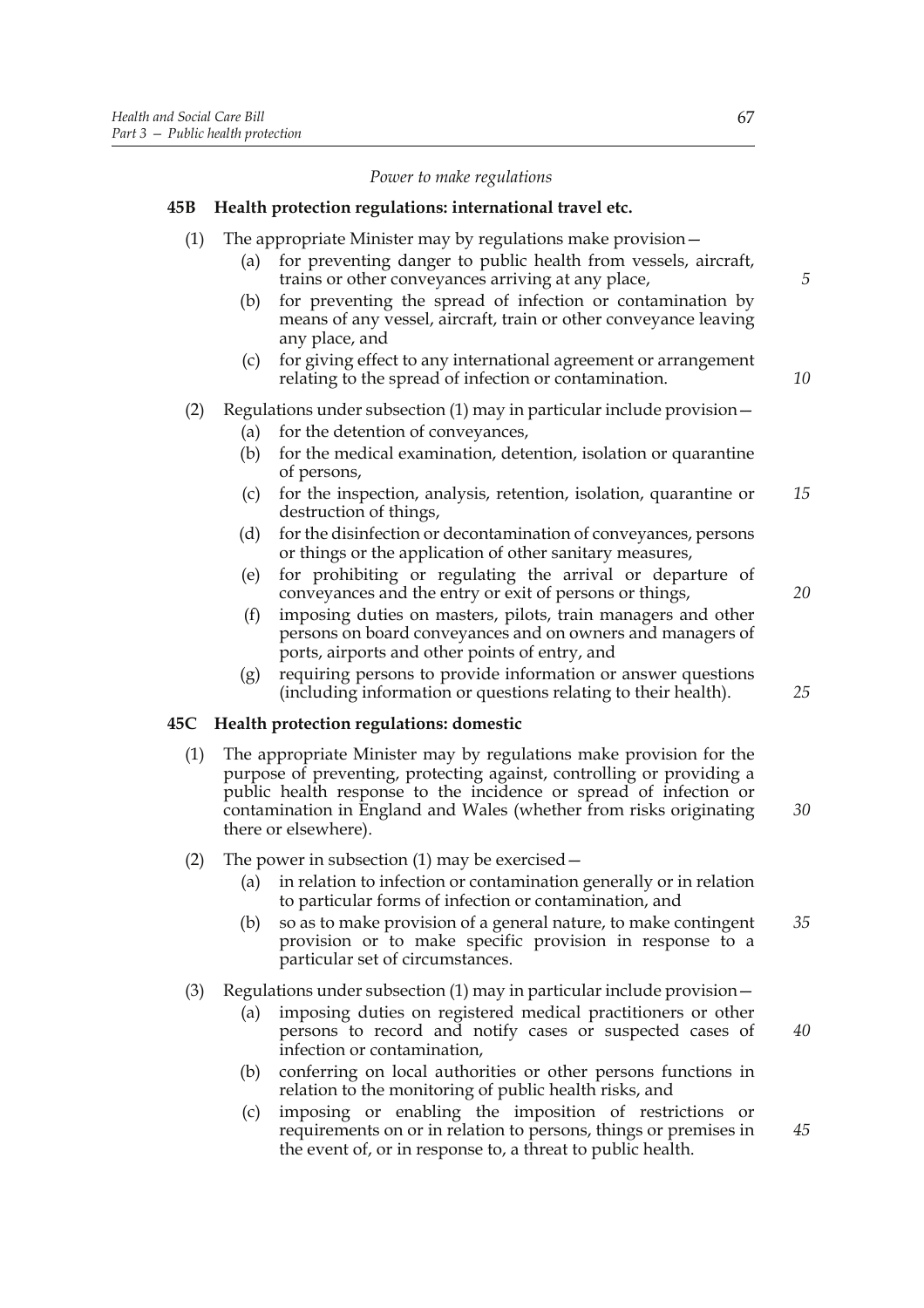- (4) The restrictions or requirements mentioned in subsection (3)(c) include in particular—
	- (a) a requirement that a child is to be kept away from school,
	- (b) a prohibition or restriction relating to the holding of an event or gathering,
	- (c) a restriction or requirement relating to the handling, transport or disposal of dead bodies or human remains, and
	- (d) a special restriction or requirement.
- (5) The power in subsection (1) is subject to section 45D.
- (6) For the purposes of this Part—
	- (a) a "special restriction or requirement" means a restriction or requirement which can be imposed by a justice of the peace by virtue of section  $45G(2)$ ,  $45H(2)$  or  $45I(2)$ , but
	- (b) a restriction or requirement mentioned in subsection  $(4)(a)$ ,  $(b)$ or (c) is not to be regarded as a special restriction or requirement. *15*

### **45D Restrictions on power to make regulations under section 45C**

- (1) Regulations under section 45C may not include provision imposing a restriction or requirement by virtue of subsection (3)(c) of that section unless the appropriate Minister considers, when making the regulations, that the restriction or requirement is proportionate to what is sought to be achieved by imposing it.
- (2) Regulations under section 45C may not include provision enabling the imposition of a restriction or requirement by virtue of subsection  $(3)(c)$ of that section unless the regulations provide that a decision to impose such a restriction or requirement may only be taken if the person taking it considers, when taking the decision, that the restriction or requirement is proportionate to what is sought to be achieved by imposing it. *25*
- (3) Regulations under section 45C may not include provision imposing a special restriction or requirement mentioned in section 45G(2)(a), (b), (c) or (d). *30*
- (4) Regulations under section 45C may not include provision enabling the imposition of a special restriction or requirement unless—
	- (a) the regulations are made in response to a serious and imminent threat to public health, or *35*
	- (b) imposition of the restriction or requirement is expressed to be contingent on there being such a threat at the time when it is imposed.
- (5) For the purposes of this section—
	- (a) regulations "enable the imposition of a restriction or requirement" if the restriction or requirement is imposed by virtue of a decision taken under the regulations by the appropriate Minister, a local authority or other person;
	- (b) regulations "impose a restriction or requirement" if the restriction or requirement is imposed without any such decision.

*5*

*10*

*20*

*40*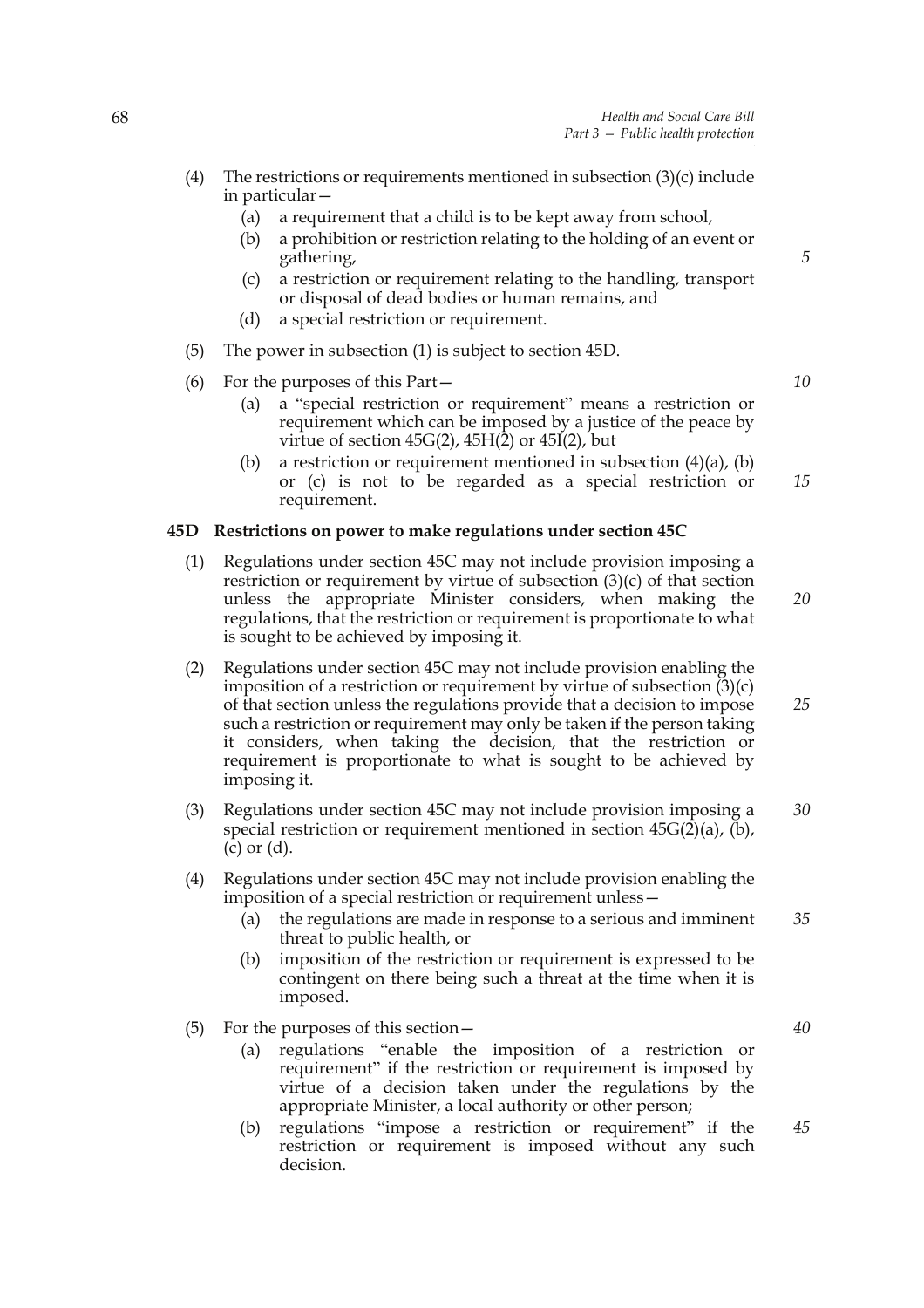# **45E Medical treatment**

- (1) Regulations under section 45B or 45C may not include provision requiring a person to undergo medical treatment.
- (2) "Medical treatment" includes vaccination and other prophylactic treatment.

### **45F Health protection regulations: supplementary**

(1) This section makes further provision about regulations under section 45B or 45C ("health protection regulations").

### (2) Health protection regulations may—

- (a) confer functions on local authorities and other persons;
- (b) create offences;
- (c) enable a court to order a person convicted of any such offence to take or pay for remedial action in appropriate circumstances;
- (d) provide for the execution and enforcement of restrictions and requirements imposed by or under the regulations;
- (e) provide for appeals from and reviews of decisions taken under the regulations;
- (f) permit or prohibit the levy of charges;
- (g) permit or require the payment of incentive payments, compensation and expenses;
- (h) provide for the resolution of disputes.
- (3) Health protection regulations may, for the purposes of giving effect to an international agreement or arrangement, amend any enactment.
- (4) Health protection regulations may not confer functions on officers of Revenue and Customs unless the regulations are made with the consent of the Commissioners for Her Majesty's Revenue and Customs. *25*
- (5) Health protection regulations may not create an offence triable on indictment or punishable with—
	- (a) imprisonment,
	- (b) a fine exceeding £20,000, or
	- (c) a further fine exceeding an amount equal to 2% of level 5 on the standard scale for each day on which the default continues after conviction.
- (6) Regulations under section 45C must provide for a right of appeal to a magistrates' court against any decision taken under the regulations by virtue of which a special restriction or requirement is imposed on or in relation to a person, thing or premises. *35*
- (7) Regulations under section 45C must also provide for a right of periodic review in respect of the continuation of a special restriction or requirement imposed by virtue of a decision taken under the regulations on or in relation to a person, thing or premises.

*5*

*10*

*15*

*20*

*40*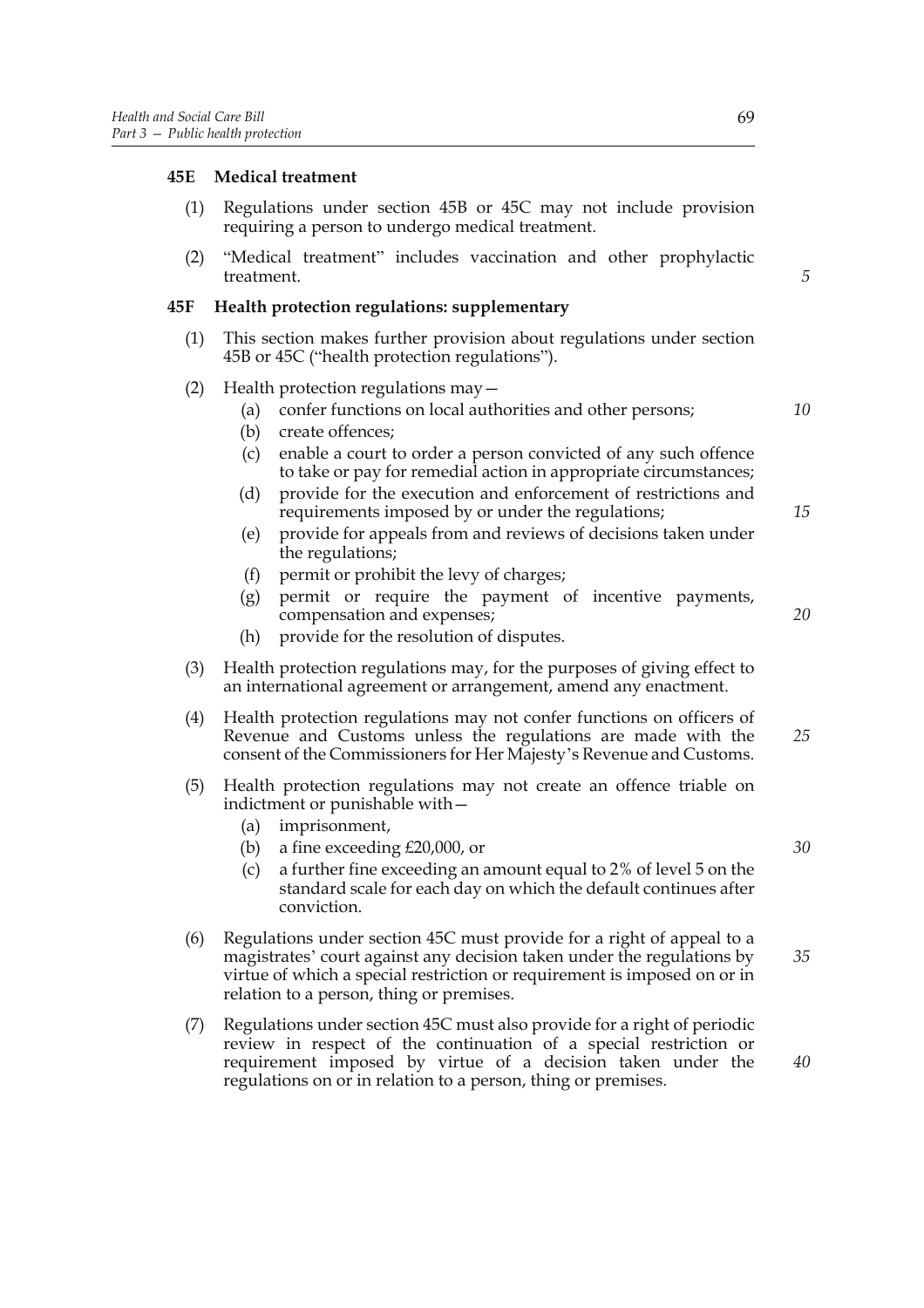*Orders that may be made by justice of the peace*

# **45G Power to order health measures in relation to persons**

| (1) | A justice of the peace may make an order under subsection (2) in<br>relation to a person ("P") if the justice is satisfied that -<br>P is or may be infected or contaminated,                                                                                                                                      | 5  |
|-----|--------------------------------------------------------------------------------------------------------------------------------------------------------------------------------------------------------------------------------------------------------------------------------------------------------------------|----|
|     | (a)<br>the infection or contamination is one which presents or could<br>(b)<br>present significant harm to human health,                                                                                                                                                                                           |    |
|     | there is a risk that P might infect or contaminate others, and<br>(c)<br>it is necessary to make the order in order to remove or reduce<br>(d)<br>that risk.                                                                                                                                                       | 10 |
| (2) | The order may impose on or in relation to $P$ one or more of the<br>following restrictions or requirements-<br>that P submit to medical examination;<br>(a)<br>that P be removed to a hospital or other suitable establishment;<br>(b)<br>that P be detained in a hospital or other suitable establishment;<br>(c) | 15 |
|     | that P be kept in isolation or quarantine;<br>(d)<br>that P be disinfected or decontaminated;<br>(e)<br>(f)<br>that P wear protective clothing;                                                                                                                                                                    |    |
|     | that P provide information or answer questions about P's health<br>(g)<br>or other circumstances;<br>(h)<br>that P's health be monitored and the results reported;                                                                                                                                                 | 20 |
|     | that P attend training or advice sessions on how to reduce the<br>(i)<br>risk of infecting or contaminating others;<br>that P be subject to restrictions on where P goes or with whom<br>(i)<br>P has contact;                                                                                                     | 25 |
|     | that P abstain from working or trading.<br>(k)                                                                                                                                                                                                                                                                     |    |
| (3) | A justice of the peace may make an order under subsection (4) in<br>relation to a person ("P") if the justice is satisfied that $-$                                                                                                                                                                                |    |
|     | P is or may be infected or contaminated,<br>(a)<br>the infection or contamination is one which presents or could<br>(b)<br>present significant harm to human health,<br>there is a risk that a related party might infect or contaminate<br>(c)                                                                    | 30 |
|     | others, and<br>it is necessary to make the order in order to remove or reduce<br>(d)<br>that risk.                                                                                                                                                                                                                 | 35 |
| (4) | The order may impose on or in relation to $P$ a requirement that $P$<br>provide information or answer questions about P's health or other<br>circumstances (including, in particular, information or questions about<br>the identity of a related party).                                                          |    |
| (5) | "Related party" means -<br>a person who has or may have infected or contaminated P, or<br>(a)<br>(b)<br>a person whom P has or may have infected or contaminated.                                                                                                                                                  | 40 |
| (6) | An order under this section may also order a person with parental<br>responsibility (within the meaning of the Children Act 1989) for P to                                                                                                                                                                         |    |

secure that P submits to or complies with the restrictions or

requirements imposed by the order.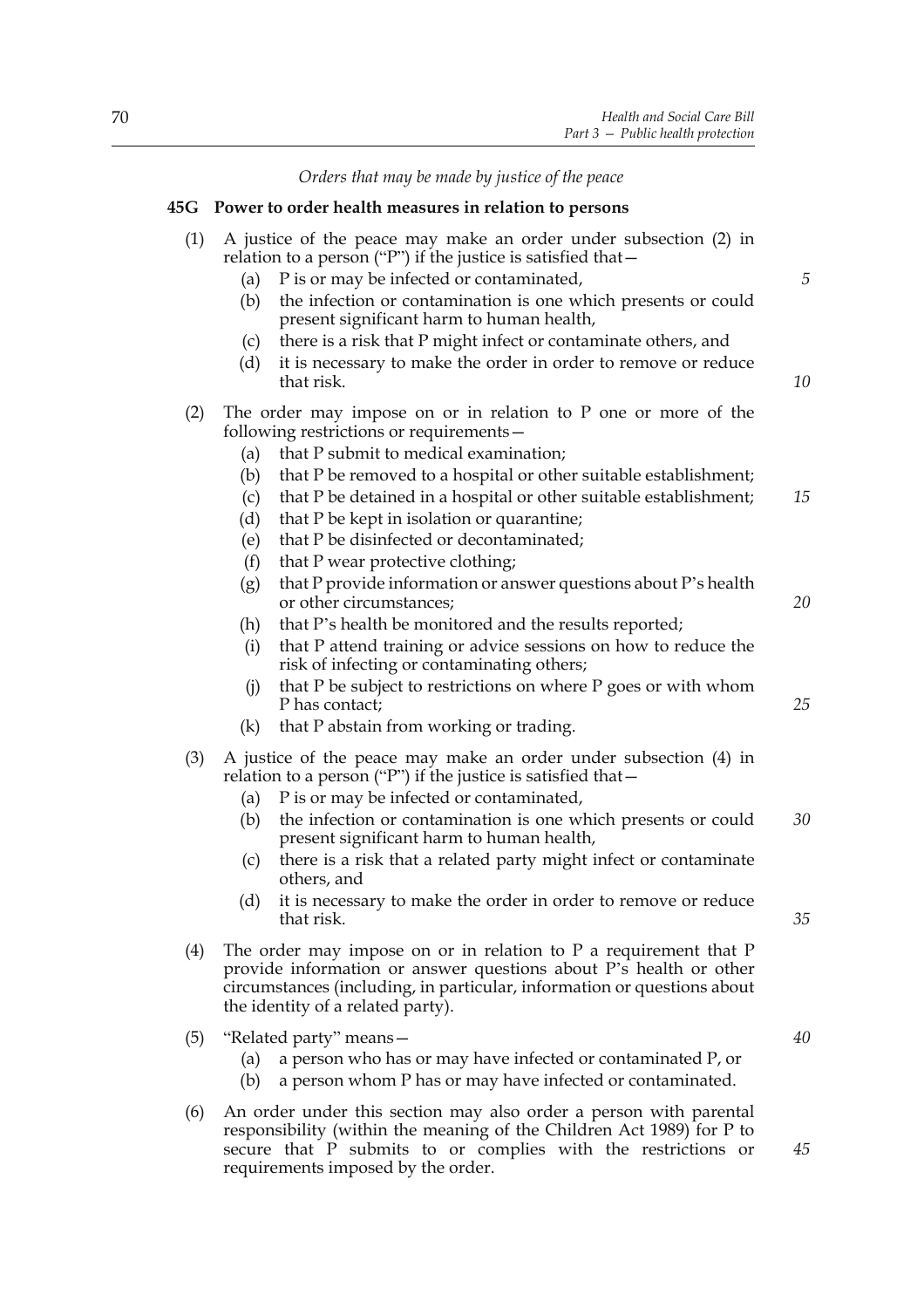- (7) The appropriate Minister must by regulations make provision about the evidence that must be available to a justice of the peace before the justice can be satisfied as mentioned in subsection (1) or (3).
- (8) Any reference in this section to a person who is infected or contaminated includes a reference to a person who carries the source of an infection or contamination, and any reference to infecting or contaminating others includes a reference to passing that source to others.

# **45H Power to order health measures in relation to things**

- (1) A justice of the peace may make an order under subsection (2) in relation to a thing if the justice is satisfied that— *10*
	- (a) the thing is or may be infected or contaminated,
	- (b) the infection or contamination is one which presents or could present significant harm to human health,
	- (c) there is a risk that the thing might infect or contaminate humans, and *15*
	- (d) it is necessary to make the order in order to remove or reduce that risk.
- (2) The order may impose in relation to the thing one or more of the following restrictions or requirements— *20*
	- (a) that the thing be seized or retained;
	- (b) that the thing be kept in isolation or quarantine;
	- (c) that the thing be disinfected or decontaminated;
	- (d) that the thing be destroyed.
- (3) A justice of the peace may make an order under subsection (4) in relation to a thing if the justice is satisfied that— *25*
	- (a) the thing is or may be infected or contaminated,
	- (b) the infection or contamination is one which presents or could present significant harm to human health,
	- (c) there is a risk that a related person or related thing might infect or contaminate humans, and *30*
	- (d) it is necessary to make the order in order to remove or reduce that risk.
- (4) The order may require—
	- (a) the owner of the thing, or

(b) any person who has or has had custody or control of the thing, to provide information or answer questions about the thing (including, in particular, information or questions about where the thing has been or about the identity of any related person or the whereabouts of any related thing).

- (5) "Related person" means—
	- (a) a person who has or may have infected or contaminated the thing mentioned in subsection (3)(a), or
	- (b) a person whom the thing has or may have infected or contaminated.
- (6) "Related thing" means—

*5*

*35*

*40*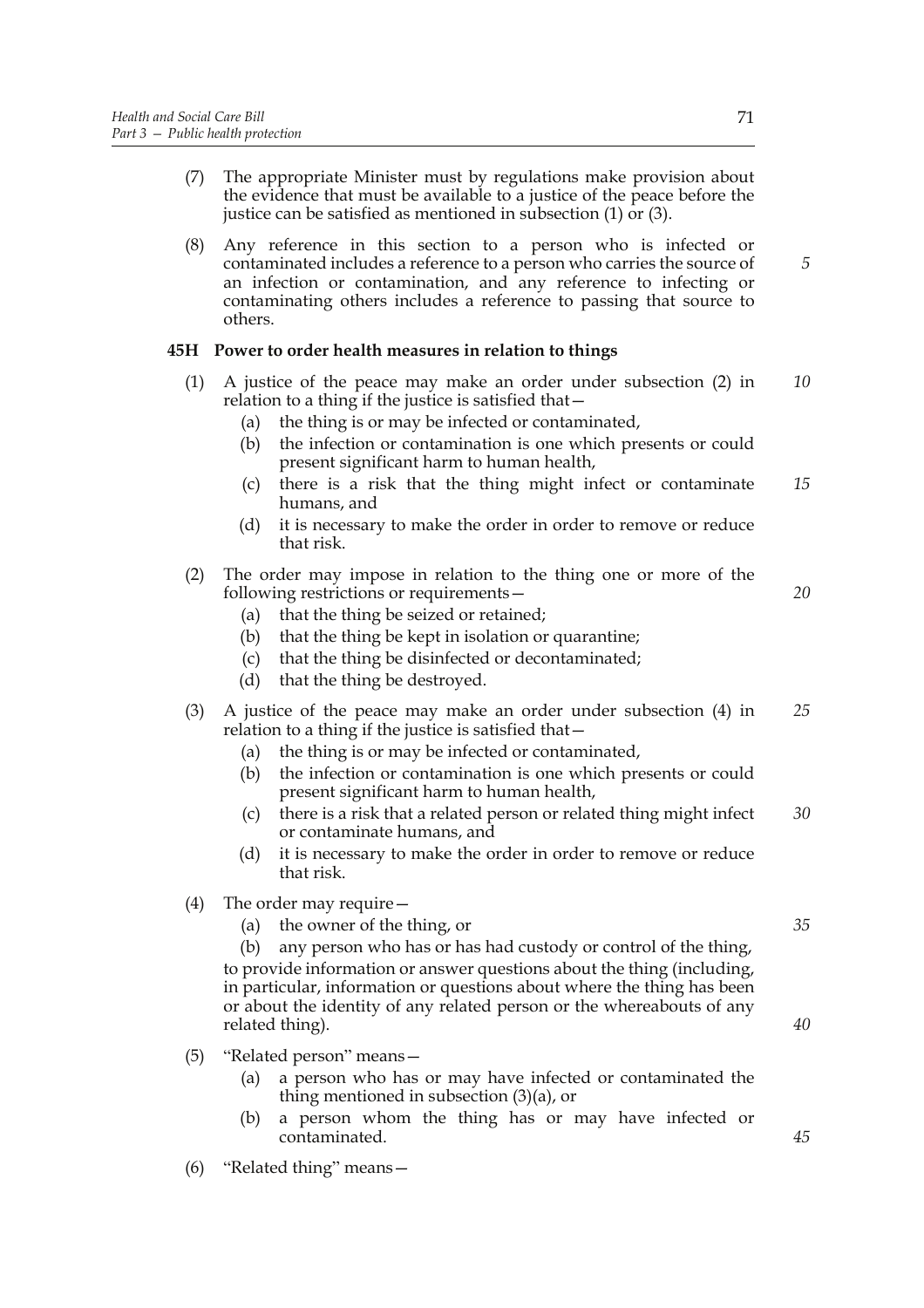|     | (a)<br>(b)                                                                                                                                                                                                      | a thing which has or may have infected or contaminated the<br>thing mentioned in subsection $(3)(a)$ , or<br>a thing which the thing mentioned in subsection $(3)(a)$ has or<br>may have infected or contaminated. |    |  |  |
|-----|-----------------------------------------------------------------------------------------------------------------------------------------------------------------------------------------------------------------|--------------------------------------------------------------------------------------------------------------------------------------------------------------------------------------------------------------------|----|--|--|
| (7) | The appropriate Minister may by regulations make provision about the<br>evidence that must be available to a justice of the peace before the<br>justice can be satisfied as mentioned in subsection (1) or (3). |                                                                                                                                                                                                                    |    |  |  |
| (8) |                                                                                                                                                                                                                 | In this section $-$                                                                                                                                                                                                |    |  |  |
|     | (a)                                                                                                                                                                                                             | any reference to being infected or contaminated includes a<br>reference to carrying the source of an infection or<br>contamination, and                                                                            | 10 |  |  |
|     | (b)                                                                                                                                                                                                             | any reference to infecting or contaminating humans, or a person<br>or thing, includes a reference to passing the source of an<br>infection or contamination to humans, or to the person or thing.                  |    |  |  |
| 45I |                                                                                                                                                                                                                 | Power to order health measures in relation to premises                                                                                                                                                             | 15 |  |  |
| (1) | A justice of the peace may make an order under subsection (2) in<br>relation to premises if the justice is satisfied that-                                                                                      |                                                                                                                                                                                                                    |    |  |  |
|     | (a)                                                                                                                                                                                                             | the premises are or may be infected or contaminated,                                                                                                                                                               |    |  |  |
|     | (b)                                                                                                                                                                                                             | the infection or contamination is one which presents or could<br>present significant harm to human health,                                                                                                         | 20 |  |  |
|     | (c)                                                                                                                                                                                                             | there is a risk that the premises might infect or contaminate<br>humans, and                                                                                                                                       |    |  |  |
|     | (d)                                                                                                                                                                                                             | it is necessary to make the order in order to remove or reduce<br>that risk.                                                                                                                                       |    |  |  |
| (2) | The order may impose in relation to the premises one or more of the<br>following restrictions or requirements-                                                                                                  |                                                                                                                                                                                                                    |    |  |  |
|     | (a)                                                                                                                                                                                                             | that the premises be closed;                                                                                                                                                                                       |    |  |  |
|     | (b)                                                                                                                                                                                                             | that, in the case of a conveyance or movable structure, the<br>conveyance or structure be detained;                                                                                                                |    |  |  |
|     | (c)                                                                                                                                                                                                             | that the premises be disinfected or decontaminated;                                                                                                                                                                | 30 |  |  |
|     | (d)                                                                                                                                                                                                             | that, in the case of a building, conveyance or structure, the<br>premises be destroyed.                                                                                                                            |    |  |  |
| (3) |                                                                                                                                                                                                                 | A justice of the peace may make an order under subsection (4) in<br>relation to premises if the justice is satisfied that-                                                                                         |    |  |  |
|     | (a)                                                                                                                                                                                                             | the premises are or may be infected or contaminated or are or<br>may be a place where infection or contamination was spread<br>between persons or things,                                                          | 35 |  |  |
|     | (b)                                                                                                                                                                                                             | the infection or contamination is one which presents or could<br>present significant harm to human health,                                                                                                         |    |  |  |
|     | (c)                                                                                                                                                                                                             | there is a risk that a related person or related thing might infect<br>or contaminate humans, and                                                                                                                  | 40 |  |  |
|     | (d)                                                                                                                                                                                                             | it is necessary to make the order in order to remove or reduce<br>that risk.                                                                                                                                       |    |  |  |
|     |                                                                                                                                                                                                                 |                                                                                                                                                                                                                    |    |  |  |

(4) The order may require the owner or any occupier of the premises to provide information or answer questions about the premises (including, in particular, information about the identity of any related person or the whereabouts of any related thing). *45*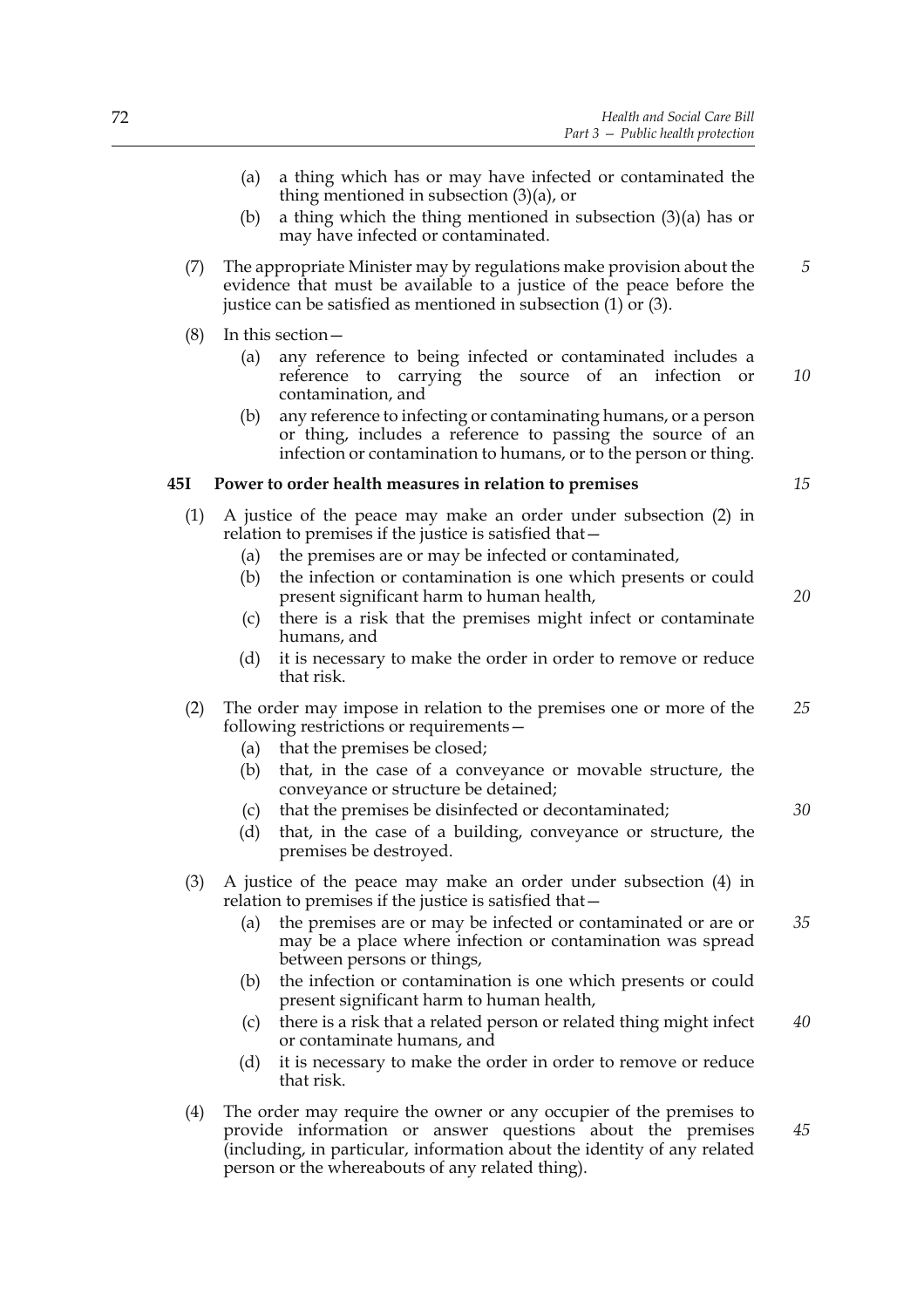- (5) "Related person" means—
	- (a) a person who has or may have infected or contaminated the premises,
	- (b) a person who has or may have infected or contaminated a person who or thing which is or has been on the premises,
	- (c) a person whom the premises have or may have infected or contaminated, or
	- (d) a person who has or may have been infected or contaminated by a person who or thing which is or has been on the premises.
- (6) "Related thing" means—
	- (a) a thing which has or may have infected or contaminated the premises,
	- (b) a thing which has or may have infected or contaminated a person who or thing which is or has been on the premises,
	- (c) a thing which the premises have or may have infected or contaminated, or *15*
	- (d) a thing which has or may have been infected or contaminated by a person who or thing which is or has been on the premises.
- (7) The appropriate Minister may by regulations make provision about the evidence that must be available to a justice of the peace before the justice can be satisfied as mentioned in subsection (1) or (3). *20*
- (8) In this section—
	- (a) any reference to being infected or contaminated includes a reference to carrying the source of an infection or contamination, and
	- (b) any reference to infecting or contaminating humans, or a person, thing or premises, includes a reference to passing the source of an infection or contamination to humans, or to the person, thing or premises.

### **45J Orders in respect of groups**

- (1) The powers in sections 45G, 45H and 45I include power to make an order in relation to a group of persons, things or premises.
- (2) For those purposes, the sections have effect as follows.
- (3) In section 45G—
	- (a) in subsection (1)(a) and (c) and (3)(a), the reference to P is a reference to each person in the group, and *35*
	- (b) in subsections (2) and (4), any reference to P is a reference to any one or more of the persons in the group.
- (4) In section 45H—
	- (a) in subsection  $(1)(a)$  and  $(c)$  and  $(3)(a)$ , the reference to the thing is a reference to each thing in the group, and *40*
	- (b) in subsection (2) and (4) any reference to the thing is a reference to any one or more of the things in the group.
- (5) In section 45I—
	- (a) in subsection  $(1)(a)$  and  $(c)$  and  $(3)(a)$ , the reference to the premises is a reference to each set of premises in the group, and *45*

*5*

*10*

*25*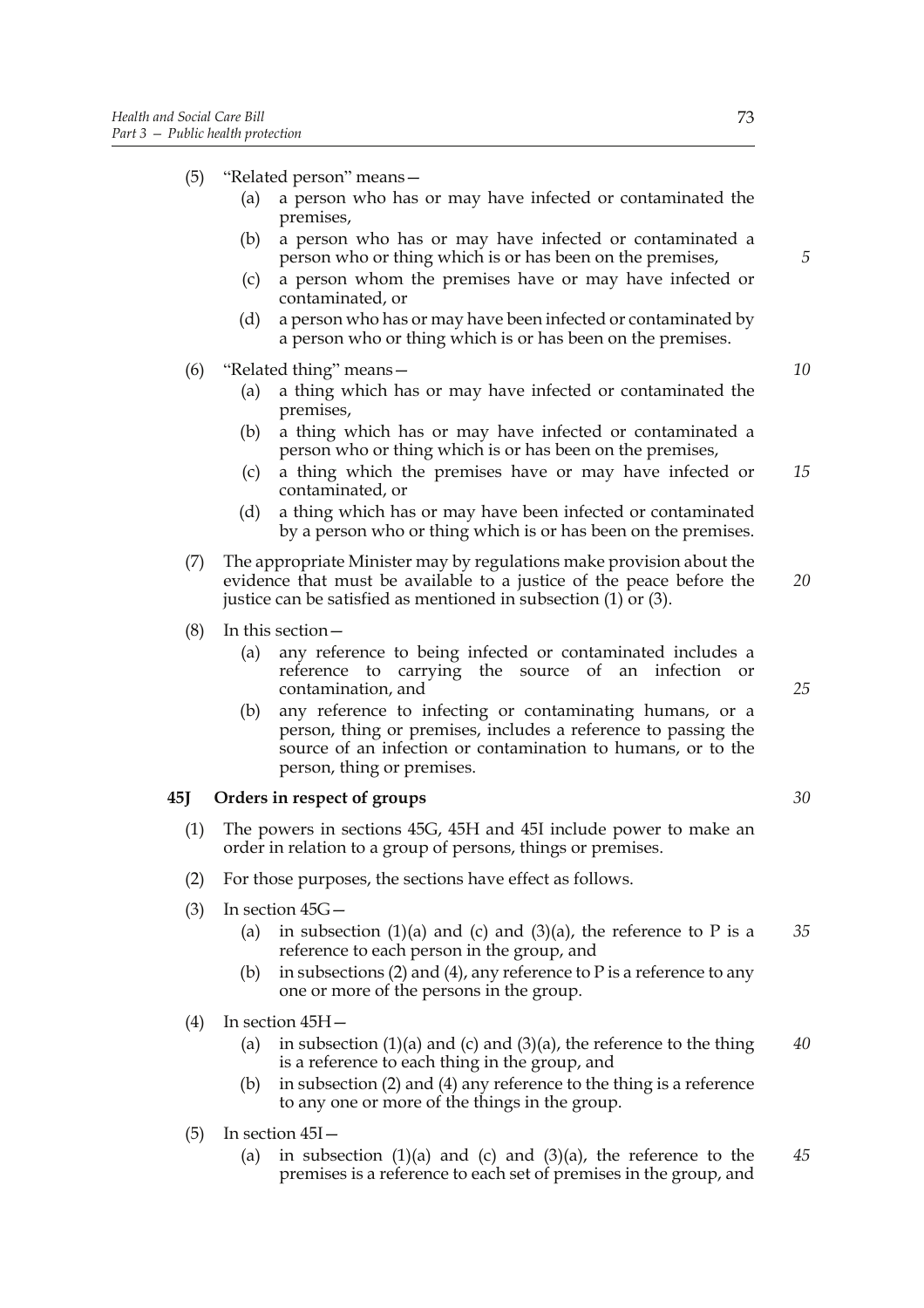(b) in subsections (2) and (4), any reference to the premises is a reference to any one or more of the sets of premises in the group.

### **45K Part 2A orders: supplementary**

- (1) This section makes further provision about orders under sections 45G, 45H and 45I (referred to in this Part as "Part 2A orders").
- (2) A Part 2A order may include, in addition to the restrictions or requirements mentioned in the provision under which it is made, such other restrictions or requirements as the justice considers necessary for the purpose of reducing or removing the risk in question.
- (3) A restriction or requirement contained in a Part 2A order may be expressed to take effect subject to conditions specified in the order. *10*
- (4) Two or more Part 2A orders may be combined in a single order.
- (5) A Part 2A order may contain such directions as the justice considers appropriate to give effect to it.
- (6) Without prejudice to subsection  $(5)$ 
	- (a) a Part 2A order may, if the justice is satisfied as mentioned in subsection (4) of section 61, authorise anything which may be authorised by warrant under subsection (3) of that section, and
	- (b) if the order does so, section  $62(1)$  and  $(1)$  have effect as if  $-$ 
		- (i) the order were a warrant issued under section 61, and
		- (ii) the person so authorised were a proper officer.
- (7) A Part 2A order may order the payment of compensation or expenses in connection with the taking of measures pursuant to the order.
- (8) A Part 2A order is authority for those persons to whom it is addressed to do such things as may be necessary to give effect to it.

#### **45L Period for which Part 2A order may be in force**

- (1) A Part 2A order must specify the period for which any restriction or requirement imposed by or under the order is to remain in force.
- (2) That period may be extended by further order of a justice of the peace.
- (3) In relation to restrictions or requirements mentioned in section  $45G(2)(c)$  or (d), the period specified under subsection (1) must not exceed 28 days. *30*
- (4) The appropriate Minister may by regulations prescribe—
	- (a) in relation to restrictions or requirements mentioned in section  $45G(2)(c)$  or (d), the maximum period of any extension under subsection (2), and *35*
	- (b) in relation to any other restrictions or requirements, the maximum period which may be specified under subsection (1) and the maximum period of any extension under subsection (2).

#### **45M Procedure for making, varying and revoking Part 2A orders**

(1) The power of a justice of the peace to make a Part 2A order is exercisable on the application of a local authority.

*40*

*5*

*15*

*20*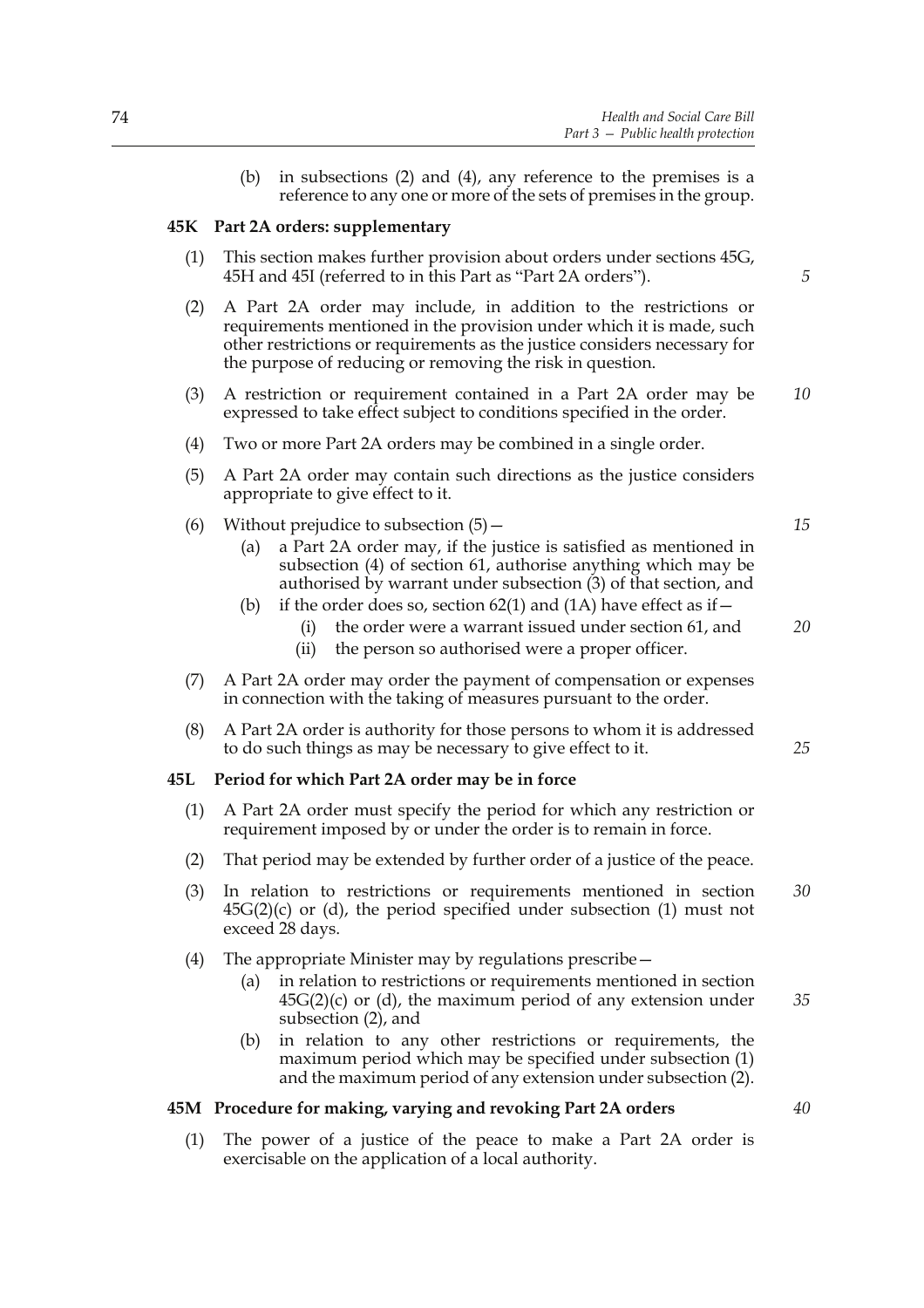- (2) Local authorities must co-operate with each other in deciding which of them should apply for a Part 2A order in any particular case.
- (3) If a justice of the peace considers it necessary to do so, the justice may make a Part 2A order without a person having been given such notice as is otherwise required to be given to that person under rules of court.
- (4) A Part 2A order may be varied or revoked by a justice of the peace on the application of—
	- (a) an affected person,
	- (b) a local authority, or
	- (c) any other authority with the function of executing or enforcing the order in question. *10*
- (5) In the case of an order under section 45G, the following persons are affected persons—
	- $(a)$   $P$ ,
	- (b) a person with parental responsibility (within the meaning of the Children Act 1989) for P, *15*
	- (c) P's husband, wife or civil partner,
	- (d) a person living with P as P's husband, wife or civil partner,
	- (e) such other persons as may be prescribed by regulations.
- (6) In the case of an order under section 45H(2), the following persons are affected persons— *20*
	- (a) the owner of the thing,
	- (b) any person with custody or control of the thing, and
	- (c) such other persons as may be prescribed by regulations.
- (7) In the case of an order under section 45I(2), the following persons are affected persons— *25*
	- (a) the owner of the premises,
	- (b) any occupier of the premises, and
	- (c) such other persons as may be prescribed by regulations.
- (8) In the case of an order under section 45H(4) or 45I(4), the person required to provide information or answer questions and such other persons as may be prescribed by regulations are affected persons. *30*
- (9) Variation or revocation of a Part 2A order does not invalidate anything done under the order prior to the variation or revocation.
- (10) In this section "regulations" means regulations made by the appropriate Minister. *35*

### **45N Power to make further provision by regulations**

- (1) The appropriate Minister may by regulations make provision about the taking of measures pursuant to Part 2A orders.
- (2) The regulations may in particular make provision about—
	- (a) the type of investigation which may be carried out as part of a medical examination;
	- (b) the manner in which measures are to be taken;
	- (c) who is to be responsible for executing and enforcing measures;
	- (d) who is to be liable for the costs of measures;

*5*

*40*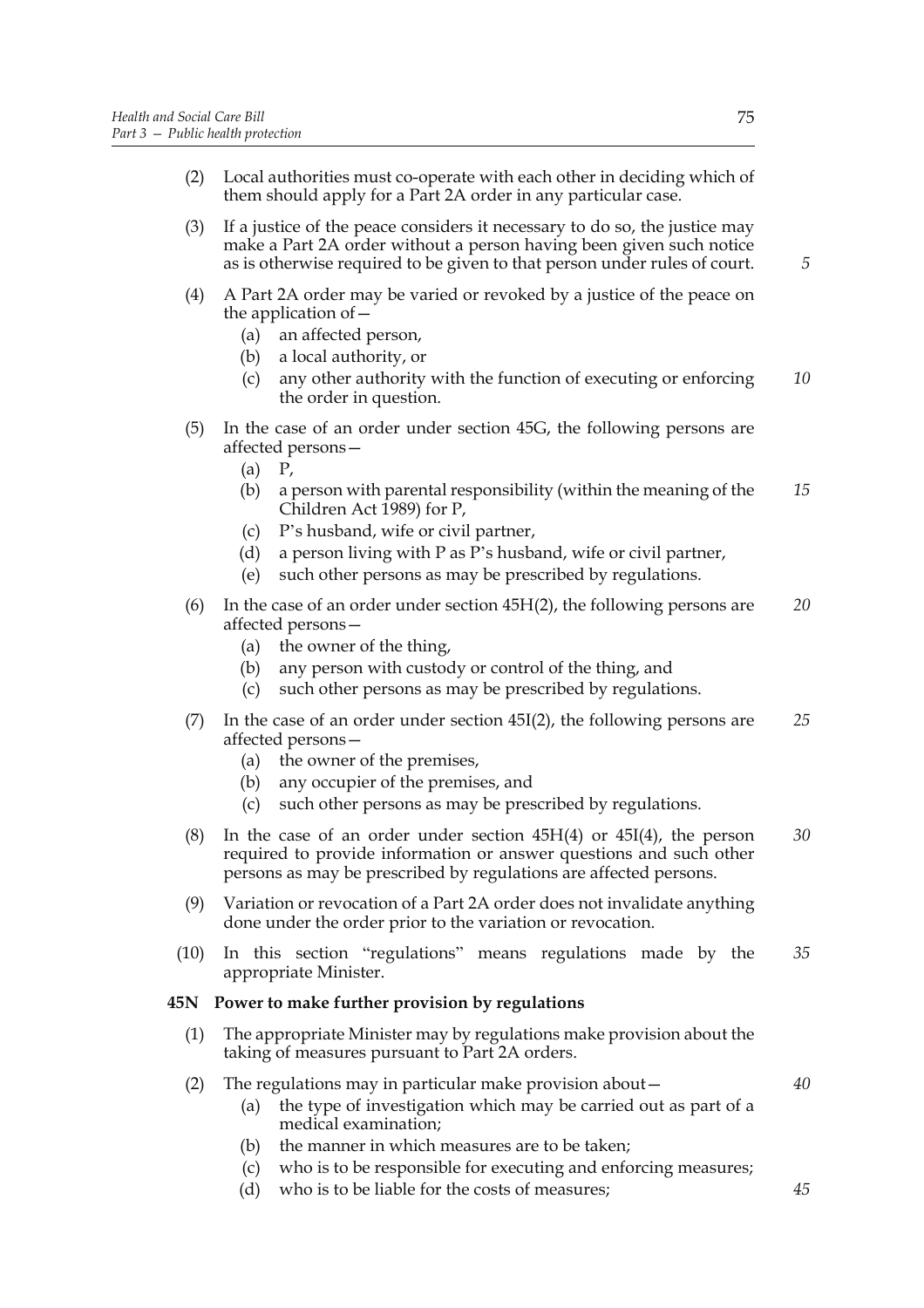- (e) the payment of compensation or expenses in connection with the taking of measures.
- (3) But the regulations may not confer functions on officers of Revenue and Customs to execute or enforce Part 2A orders unless the regulations are made with the consent of the Commissioners for Her Majesty's Revenue and Customs.

### **45O Enforcement of Part 2A orders**

- (1) A person commits an offence if the person—
	- (a) fails without reasonable excuse to comply with a restriction or requirement imposed by or under a Part 2A order, or
	- (b) wilfully obstructs anyone acting in the execution of a Part 2A order.
- (2) A person guilty of an offence under subsection (1) is liable on summary conviction to a fine not exceeding £20,000.
- $(3)$  If
	- (a) a person is convicted of an offence under subsection (1), and
	- (b) the court by which the person is convicted is satisfied that the failure or wilful obstruction constituting the offence has caused premises or things to become infected or contaminated or otherwise damaged them in a material way,

the court may, if it considers it appropriate to do so, order the person to take or pay for such remedial action as may be specified in the order.

- (4) Subsection (5) applies if  $-$ 
	- (a) a Part 2A order imposes a requirement that a person be detained or kept in isolation or quarantine in a place, and
	- (b) the person leaves that place contrary to the requirement.
- (5) A constable may take the person into custody and return the person to that place.
- (6) But a person may not be taken into custody under subsection (5) after expiry of the period for which the requirement is in force.

*Regulations under Part 2A: general*

### **45P General provision about regulations**

- (1) A power to make regulations under this Part is exercisable by statutory instrument.
- (2) A power to make regulations under this Part includes power to make different provision for different cases or different areas. *35*

### **45Q Parliamentary control**

- (1) An instrument containing regulations under this Part, except one to which subsection (4) applies, is subject to annulment—
	- (a) in the case of English regulations, in pursuance of a resolution of either House of Parliament, *40*
	- (b) in the case of Welsh regulations, in pursuance of a resolution of the National Assembly for Wales.

*20*

*25*

*30*

*15*

*5*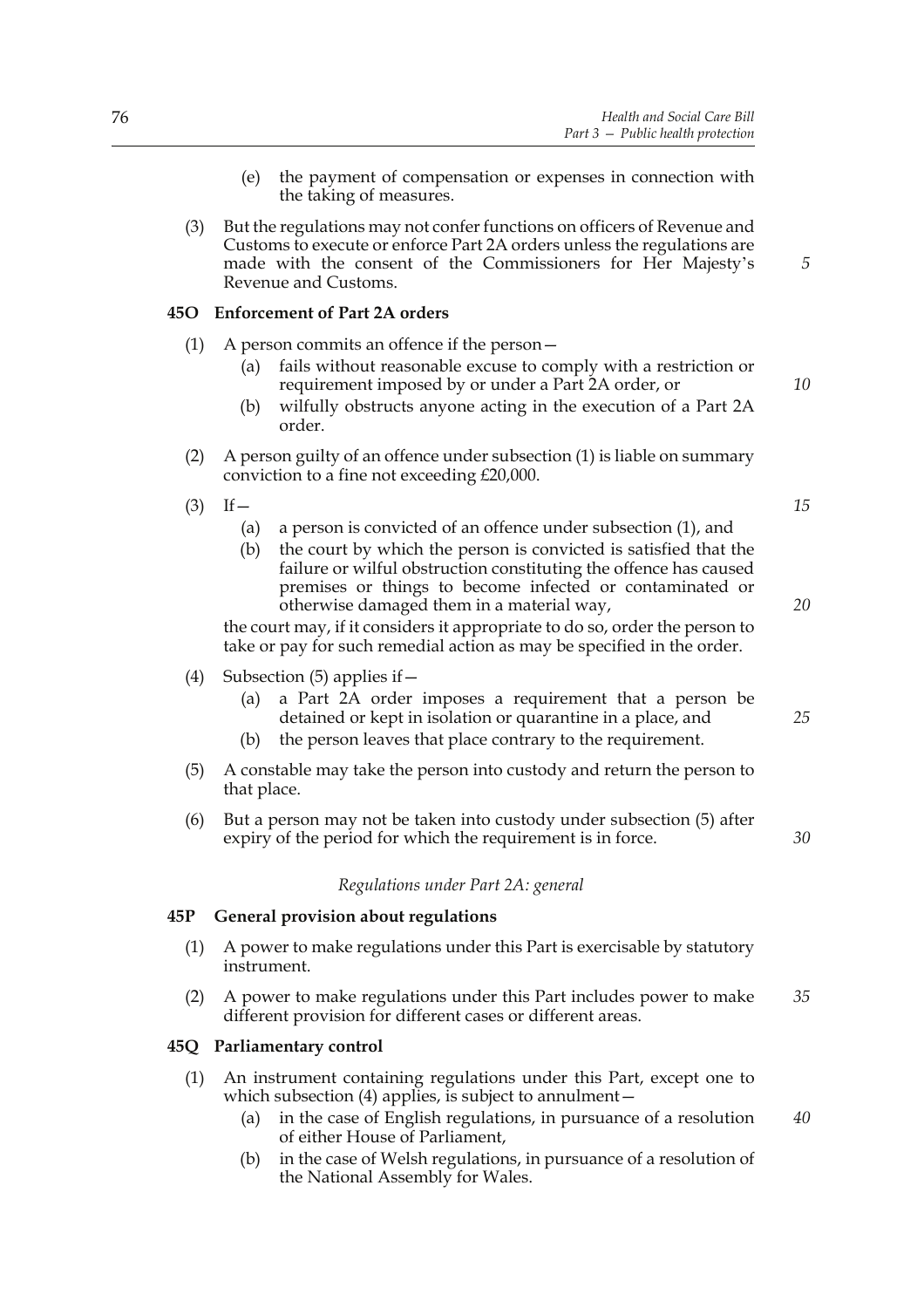- (2) Subject to subsection (3), subsection (4) applies to an instrument containing (whether alone or with other provisions)—
	- (a) regulations under section 45C,
	- (b) regulations which amend an enactment pursuant to section 45F(3), or
	- (c) the first regulations to be made under section 45G(7).
- (3) Subsection (4) does not apply by virtue of subsection (2)(a) if the instrument contains a declaration that the person making it is of the opinion that the instrument does not contain any provision made by virtue of section  $45C(3)(c)$  which imposes or enables the imposition  $of$ *10*
	- (a) a special restriction or requirement, or
	- (b) any other restriction or requirement which has or would have a significant effect on a person's rights.
- (4) Subject to section 45R, an instrument to which this subsection applies may not be made unless— *15*
	- (a) in the case of English regulations, a draft of the instrument has been laid before, and approved by a resolution of, each House of Parliament,
	- (b) in the case of Welsh regulations, a draft of the instrument has been laid before, and approved by a resolution of, the National Assembly for Wales. *20*
- (5) If a draft of an instrument containing regulations under section 45B or 45C would, apart from this subsection, be treated for the purposes of the Standing Orders of either House of Parliament as a hybrid instrument, it is to proceed in that House as if it were not such an instrument.
- (6) In this section—
	- (a) "English regulations" means regulations made by the Secretary of State,
	- (b) "Welsh regulations" means regulations made by the Welsh Ministers.

### **45R Emergency procedure**

- (1) This section applies to an instrument to which subsection (4) of section 45Q applies by virtue of subsection (2)(a) or (b) of that section.
- (2) The instrument may be made without a draft having been laid and approved as mentioned in subsection (4) of that section if the instrument contains a declaration that the person making it is of the opinion that, by reason of urgency, it is necessary to make the order without a draft being so laid and approved.
- (3) After an instrument is made in accordance with subsection (2), it must be laid—
	- (a) in the case of English regulations, before each House of Parliament,
	- (b) in the case of Welsh regulations, before the National Assembly for Wales. *45*

*5*

*35*

*25*

*30*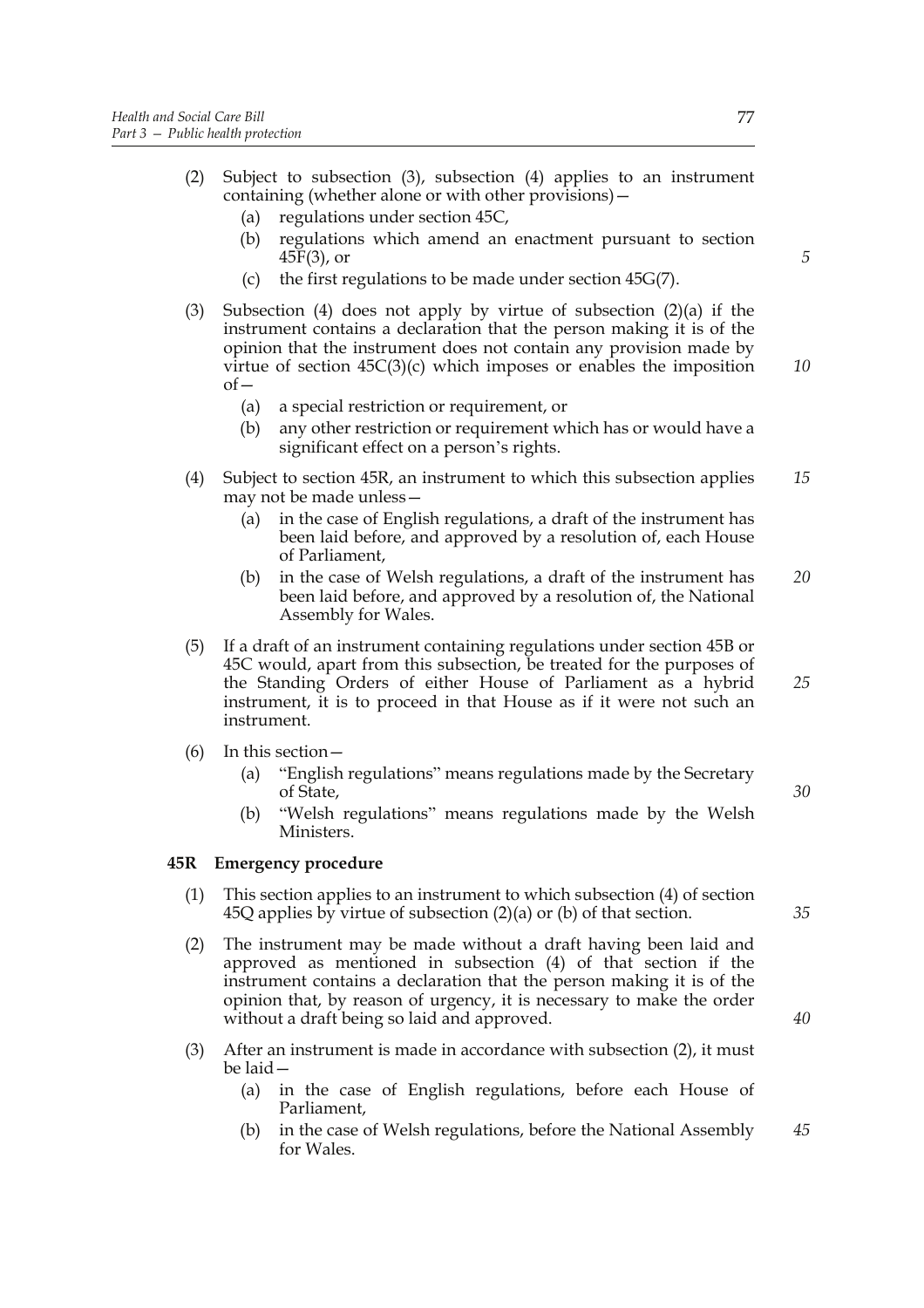| (4) | Regulations contained in an instrument made in accordance with<br>subsection (2) cease to have effect at the end of the period of 28 days<br>beginning with the day on which the instrument is made unless, during<br>that period, the instrument is approved –<br>in the case of English regulations, by a resolution of each House<br>(a)                                                                          |          |  |  |  |
|-----|----------------------------------------------------------------------------------------------------------------------------------------------------------------------------------------------------------------------------------------------------------------------------------------------------------------------------------------------------------------------------------------------------------------------|----------|--|--|--|
|     | of Parliament,<br>in the case of Welsh regulations, by a resolution of the National<br>(b)<br>Assembly for Wales.                                                                                                                                                                                                                                                                                                    |          |  |  |  |
| (5) | But if on any day during that period, on proceedings on a motion that<br>(or to the effect that) the instrument be so approved, either House of<br>Parliament or, as the case may be, the National Assembly for Wales<br>comes to a decision rejecting the instrument, the regulations cease to<br>have effect at the end of that day instead.                                                                       |          |  |  |  |
| (6) | In reckoning any such period of 28 days, no account is to be taken –<br>in the case of English regulations, of any time during which<br>(a)<br>Parliament is prorogued or dissolved or during which both<br>Houses are adjourned for more than 4 days,<br>in the case of Welsh regulations, of any time during which the<br>(b)<br>National Assembly for Wales is dissolved or is in recess for<br>more than 4 days. | 15<br>20 |  |  |  |
| (7) | Subsections $(4)$ and $(5)$ do not $-$<br>affect anything done in reliance on the regulations before they<br>(a)<br>ceased to have effect, or<br>prevent the making of new regulations.<br>(b)                                                                                                                                                                                                                       |          |  |  |  |
| (8) | In this section "English regulations" and "Welsh regulations" have the<br>same meaning as in section 45Q.                                                                                                                                                                                                                                                                                                            |          |  |  |  |
|     | General                                                                                                                                                                                                                                                                                                                                                                                                              |          |  |  |  |
| 45S | Application to territorial sea                                                                                                                                                                                                                                                                                                                                                                                       |          |  |  |  |
|     | The provisions of this Part have effect in relation to the territorial sea<br>adjacent to England or Wales.                                                                                                                                                                                                                                                                                                          | 30       |  |  |  |
| 45T | Part 2A: further definitions                                                                                                                                                                                                                                                                                                                                                                                         |          |  |  |  |
| (1) | This Part is to be read in accordance with this section.                                                                                                                                                                                                                                                                                                                                                             |          |  |  |  |
| (2) | "Enactment" means an enactment whenever passed or made, and<br>includes an enactment comprised in subordinate legislation (within the<br>meaning of the Interpretation Act 1978).                                                                                                                                                                                                                                    |          |  |  |  |
| (3) | "Medical examination" includes microbiological, radiological and<br>toxicological tests.                                                                                                                                                                                                                                                                                                                             |          |  |  |  |
| (4) | "Special restriction or requirement" has the meaning given by section<br>$45C(6)$ .                                                                                                                                                                                                                                                                                                                                  |          |  |  |  |
| (5) | "Thing" includes -<br>human tissue,<br>(a)<br>a dead body or human remains,<br>(b)<br>(c)<br>animals, and                                                                                                                                                                                                                                                                                                            | 40       |  |  |  |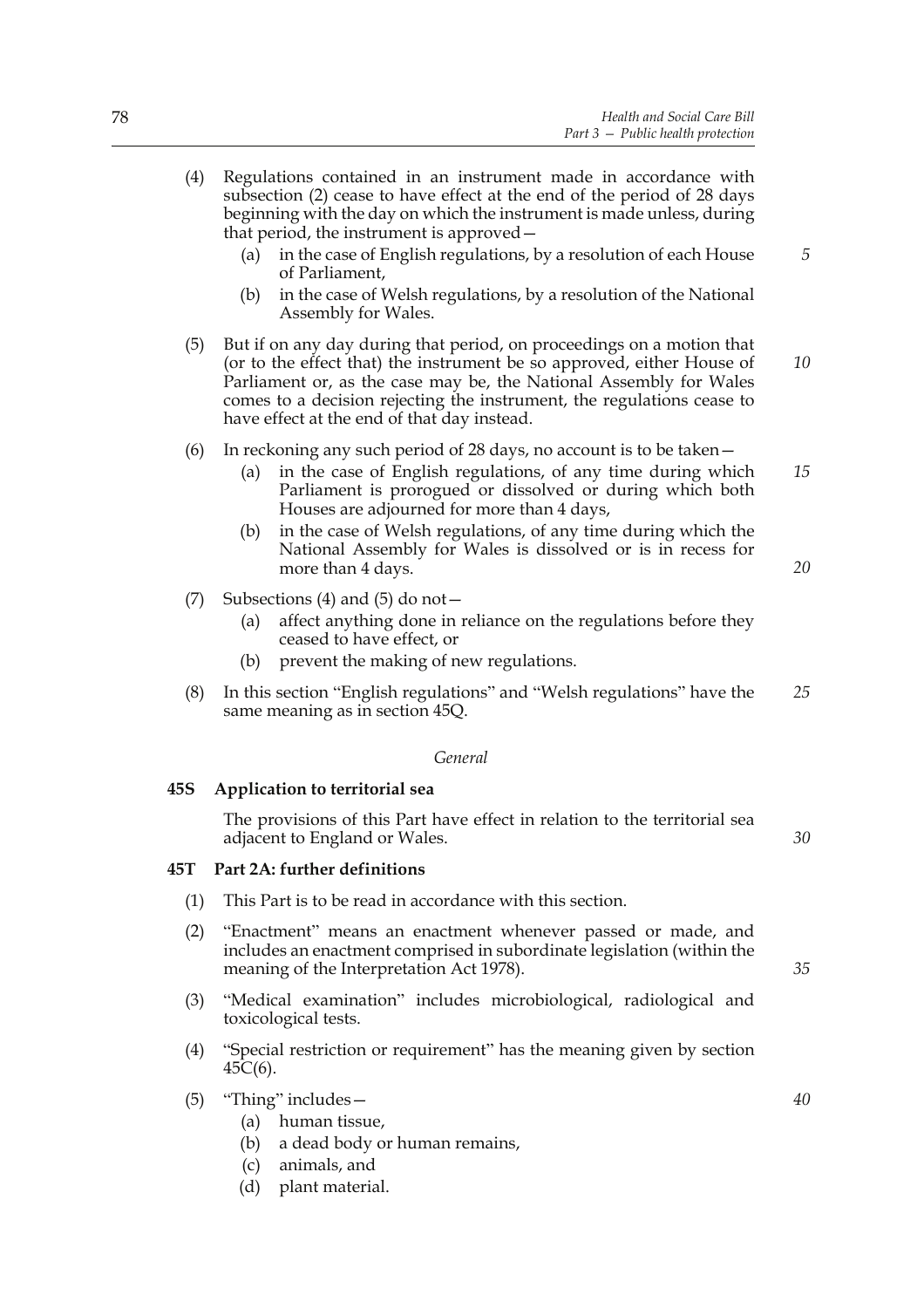- (6) "The appropriate Minister" means—
	- (a) the Secretary of State, as respects England (including the sea adjacent to England out as far as the seaward boundary of the territorial sea),
	- (b) the Welsh Ministers, as respects Wales (including the sea adjacent to Wales out as far as that boundary).
- (7) An order made under section 158(3) of the Government of Wales Act 2006 (orders to determine boundary of the sea adjacent to Wales) applies for the purposes of subsection (6) as it applies for the purposes of that Act.
- (8) Any reference to amending an enactment includes a reference to repealing, revoking or modifying the application of an enactment, and "amendment" is to be read accordingly.
- (9) Any reference to giving effect to an international agreement or arrangement includes a reference to giving effect to a recommendation issued under such an agreement or arrangement." *15*

### **124 Further amendments relating to public health protection**

- (1) Part 2 of the Public Health (Control of Disease) Act 1984 (c. 22) (which is superseded by the new Part 2A inserted by section 123) ceases to have effect.
- (2) Schedule 11 (which contains further amendments of that Act and other Acts) has effect. *20*

# **PART 4**

### HEALTH IN PREGNANCY GRANT

#### *England, Wales and Scotland*

# **125 Entitlement: Great Britain**

After Part 8 of the Social Security Contributions and Benefits Act 1992 (c. 4) insert—

#### **"PART 8A**

#### HEALTH IN PREGNANCY GRANT

### **140A Entitlement**

- (1) A woman who satisfies prescribed conditions in relation to a pregnancy of hers is entitled to payment of a lump sum (to be known as "health in pregnancy grant").
- (2) A condition prescribed under subsection (1) may, in particular, require a woman to have reached a specified stage of her pregnancy.
- (3) A woman is not entitled to health in pregnancy grant unless  $-$ 
	- (a) she has received advice on matters relating to maternal health from a health professional;

*5*

*10*

*30*

*25*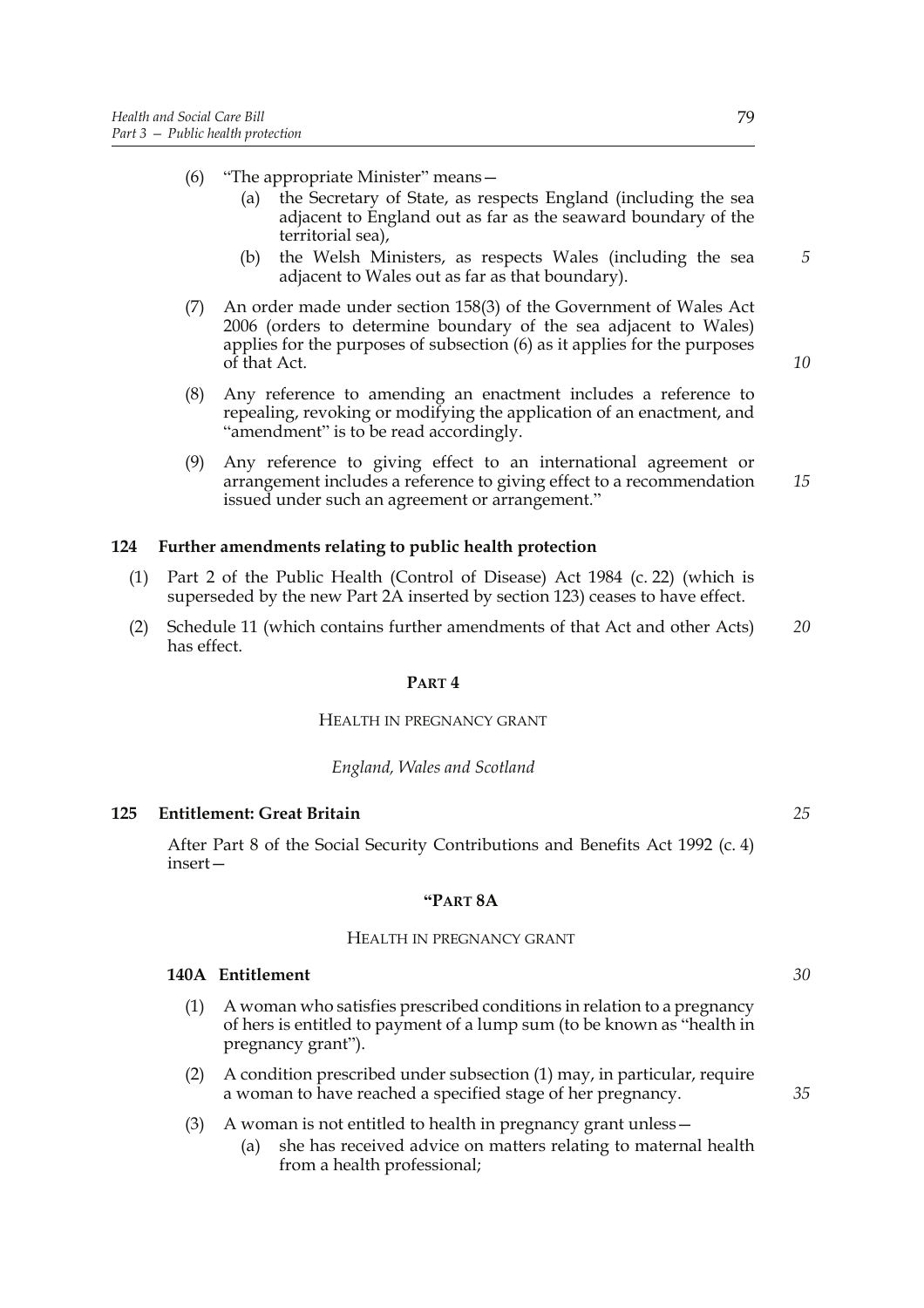- (b) she is in Great Britain at the time she makes a claim for the grant in accordance with the Administration Act.
- (4) Circumstances may be prescribed in which a woman is to be treated for the purposes of subsection (3)(b) as being, or as not being, in Great Britain.
- (5) In this section—

"health professional" has such meaning as may be prescribed, "prescribed" means prescribed by regulations, and "woman" means a female of any age.

(6) The power to make regulations under this section is exercisable by the Treasury. *10*

### **140B Amount**

- (1) Health in pregnancy grant is to be of an amount prescribed by regulations made by the Treasury.
- (2) Different amounts may be prescribed in relation to different cases." *15*

# **126 Administration: Great Britain**

- (1) In section 5 of the Social Security Administration Act 1992 (c. 5) (claims and payments regulations), in subsection (2), after paragraph (f), insert— "(fa) health in pregnancy grant;".
- (2) The power to make regulations under that section in relation to health in pregnancy grant is exercisable by the Commissioners for Her Majesty's Revenue and Customs. *20*
- (3) After section 12 of that Act insert—

### *"Health in pregnancy grant*

### **12A Necessity of application for health in pregnancy grant**

- (1) No person is entitled to health in pregnancy grant unless she claims it in the manner, and within the time, prescribed in relation to health in pregnancy grant by regulations under section 5.
- (2) No person is entitled to health in pregnancy grant unless subsection (3) or  $(\hat{4})$  is satisfied in relation to her.
- (3) This subsection is satisfied in relation to a person if her claim for health in pregnancy grant is accompanied by—
	- (a) a statement of her national insurance number and information or evidence establishing that that number has been allocated to her; or
	- (b) information or evidence enabling the national insurance number that has been allocated to her to be ascertained.
- (4) This subsection is satisfied in relation to a person if she makes an application for a national insurance number to be allocated to her which is accompanied by information or evidence enabling a national insurance number to be allocated to her.

*30*

*25*

*40*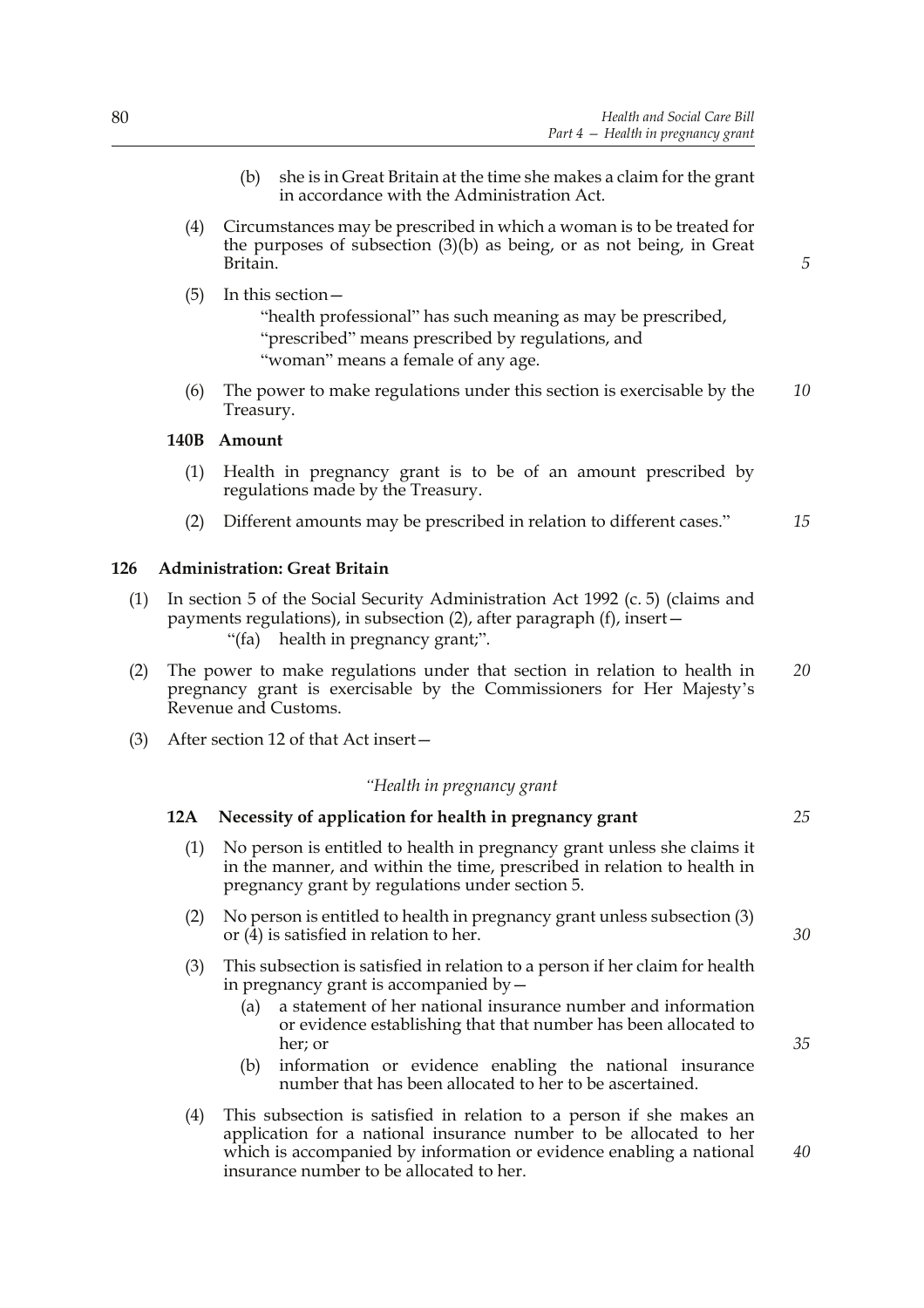- (5) The Commissioners for Her Majesty's Revenue and Customs may by regulations make provision disapplying subsection (2) in the case of prescribed descriptions of persons making a claim."
- (4) In section 71 of that Act (benefits in relation to which overpayments may be recovered), in subsection (11), after paragraph (e), insert— "(ea) health in pregnancy grant; and".
- (5) In the application of that section in relation to health in pregnancy grant, references to the Secretary of State are to be read as references to the Commissioners for Her Majesty's Revenue and Customs.
- (6) In section 122 of that Act (supply of information), after subsection (2) insert— *10*
	- "(2A) The purposes for which health in pregnancy grant information may be used in accordance with subsection  $(2)(b)$  include the purpose of determining whether conditions of entitlement to payments made out of the social fund to meet maternity expenses have been satisfied.
		- (2B) In subsection (2A), "health in pregnancy grant information" means information held by the Commissioners for Her Majesty's Revenue and Customs in connection with the exercise of their functions relating to health in pregnancy grant." *15*
- (7) Chapter 2 of Part 1 of the Social Security Act 1998 (c. 14) (decisions and appeals) is to have effect as if health in pregnancy grant were a relevant benefit for the purposes of that Chapter; and the functions of the Secretary of State under that Act are, in relation to that grant, exercisable by the Commissioners for Her Majesty's Revenue and Customs. *20*

# **127 Penalty: Great Britain**

(1) After section 113B of the Social Security Administration Act 1992 (c. 5) insert— *25*

# **"113C Health in pregnancy grant: civil penalty for fraud, etc.**

Schedule 3A (health in pregnancy grant: civil penalty for fraud, etc.) has effect."

(2) Before Schedule 4 to that Act, insert—

### "SCHEDULE 3A

### HEALTH IN PREGNANCY GRANT: CIVIL PENALTY FOR FRAUD, ETC.

### *Penalty*

- 1 (1) This paragraph applies where a person fraudulently or negligently—
	- (a) makes an incorrect statement or declaration in or in connection with a claim for health in pregnancy grant, or
	- (b) gives incorrect information or evidence in response to a requirement imposed on the person by virtue of section 5.
	- (2) The Commissioners for Her Majesty's Revenue and Customs may make a determination imposing a penalty on the person.
	- (3) The amount of a penalty imposed under this paragraph—
		- (a) is to be determined by the Commissioners, but

*5*

*30*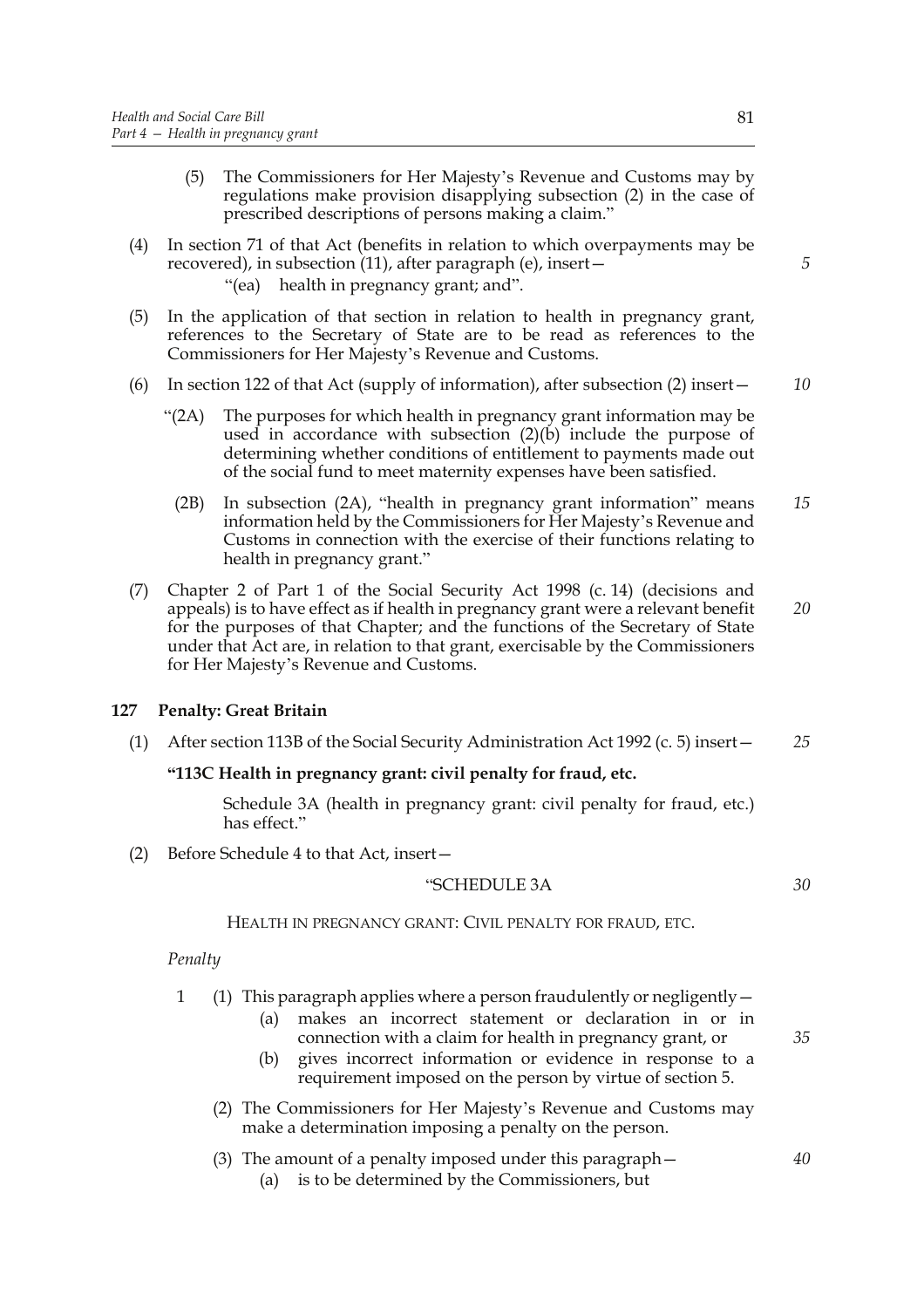- (b) may not exceed the amount of the grant.
- (4) A penalty imposed under this paragraph becomes payable at the end of the period of 30 days beginning with the date on which the notice is given.
- (5) The Commissioners must give notice of a determination imposing a penalty under this paragraph to the person on whom it is imposed. *5*
- (6) The notice must—
	- (a) state the date on which the notice is given,
	- (b) state the date on or before which payment is due in accordance with sub-paragraph (4), and
	- (c) give details of the right to appeal under paragraph 2.

### *Appeal*

- 2 (1) A person on whom a penalty is imposed under paragraph 1 may appeal to an appeal tribunal against the determination imposing it.
	- (2) On an appeal under sub-paragraph (1), an appeal tribunal may— *15*
		- (a) set the determination aside,
		- (b) confirm the determination,
		- (c) reduce the amount of the penalty, or
		- (d) increase the amount of it (but not so as to exceed the amount of the grant).
	- (3) An appeal lies to a Commissioner from a decision of an appeal tribunal under sub-paragraph (2).
	- (4) On an appeal under sub-paragraph (3), a Commissioner has a similar jurisdiction to that conferred on an appeal tribunal by sub-paragraph  $(2).$
	- (5) In sub-paragraphs (1) to (4), "appeal tribunal" and "Commissioner" have the same meaning as in Chapter 2 of Part 1 of the Social Security Act 1998 (decisions, etc.).
	- (6) The Commissioners for Her Majesty's Revenue and Customs may by regulations apply provision contained in that Act in relation to an appeal under this paragraph (with such modifications as are prescribed). *30*

#### *Mitigation*

3 The Commissioners for Her Majesty's Revenue and Customs may mitigate or entirely remit a penalty under this Schedule.

### *Time limit*

4 (1) The Commissioners for Her Majesty's Revenue and Customs may make a determination imposing a penalty under paragraph 1 at any time before the end of the period of two years beginning with the relevant day.

*40*

*35*

*10*

*20*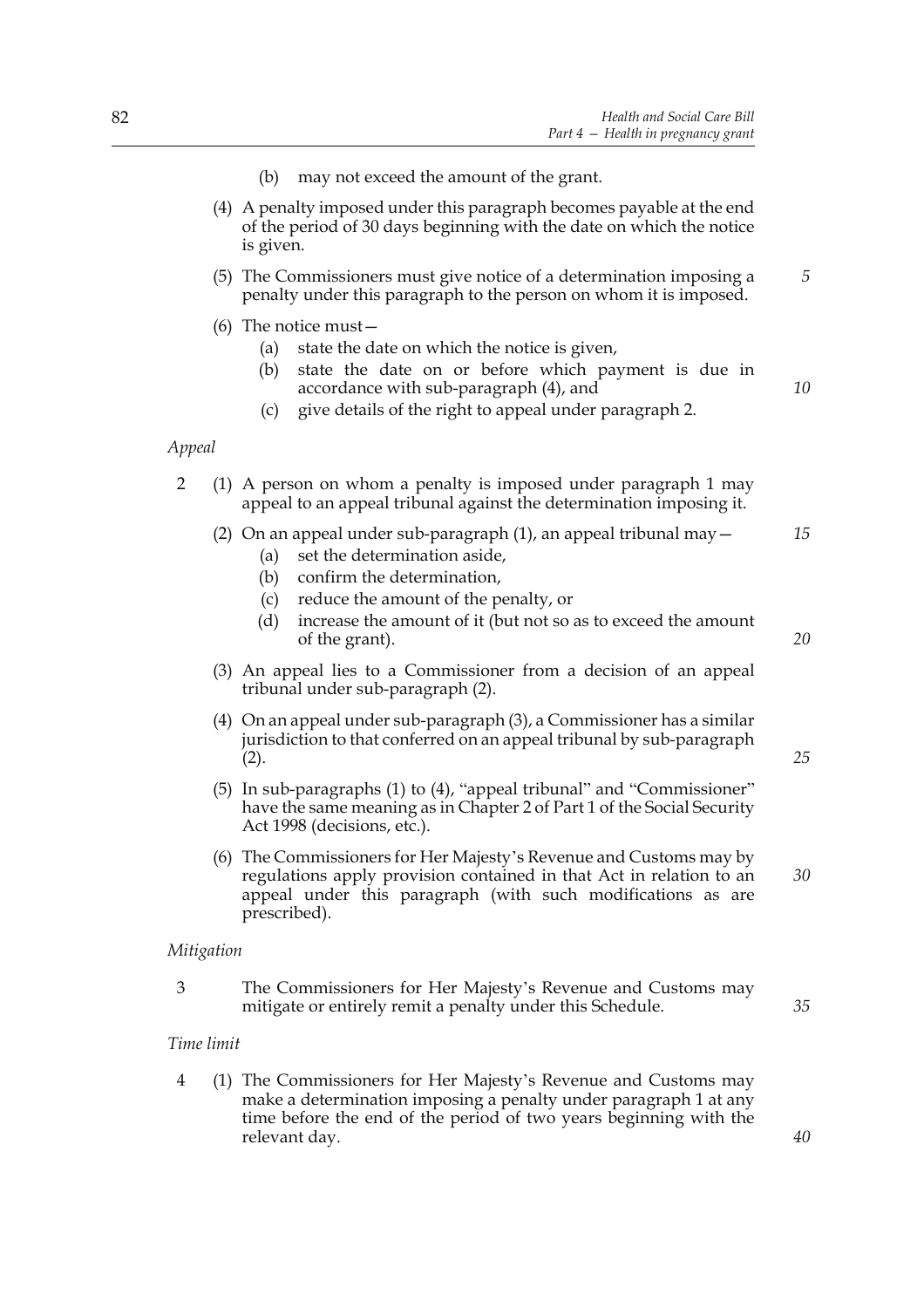(2) In sub-paragraph (1), the "relevant day" is the day on which the statement or declaration, or information or evidence, referred to in paragraph 1(1) is made or given.

### *Recovery*

5 A penalty payable under this Schedule is to be treated for the purposes of Part 6 of the Taxes Management Act 1970 (collection and recovery) as if it were tax charged in an assessment and due and payable." *5*

### *Northern Ireland*

# **128 Entitlement: Northern Ireland**

After Part 8 of the Social Security Contributions and Benefits (Northern Ireland) Act 1992 (c. 7) insert—

# **"PART 8A**

#### HEALTH IN PREGNANCY GRANT

#### **136A Entitlement**

- (1) A woman who satisfies prescribed conditions in relation to a pregnancy of hers is entitled to payment of a lump sum (to be known as "health in pregnancy grant").
- (2) A condition prescribed under subsection (1) may, in particular, require a woman to have reached a specified stage of her pregnancy.
- (3) A woman is not entitled to health in pregnancy grant unless—
	- (a) she has received advice on matters relating to maternal health from a health professional;
	- (b) she is in Northern Ireland at the time she makes a claim for the grant in accordance with the Administration Act.
- (4) Circumstances may be prescribed in which a woman is to be treated for the purposes of subsection (3)(b) as being, or as not being, in Northern Ireland.
- (5) In this section— "health professional" has such meaning as may be prescribed, "prescribed" means prescribed by regulations, and "woman" means a female of any age. *30*
- (6) The power to make regulations under this section is exercisable by the Treasury.

# **136B Amount**

- (1) Health in pregnancy grant is to be of an amount prescribed by regulations made by the Treasury.
- (2) Different amounts may be prescribed in relation to different cases."

*35*

*10*

*15*

*20*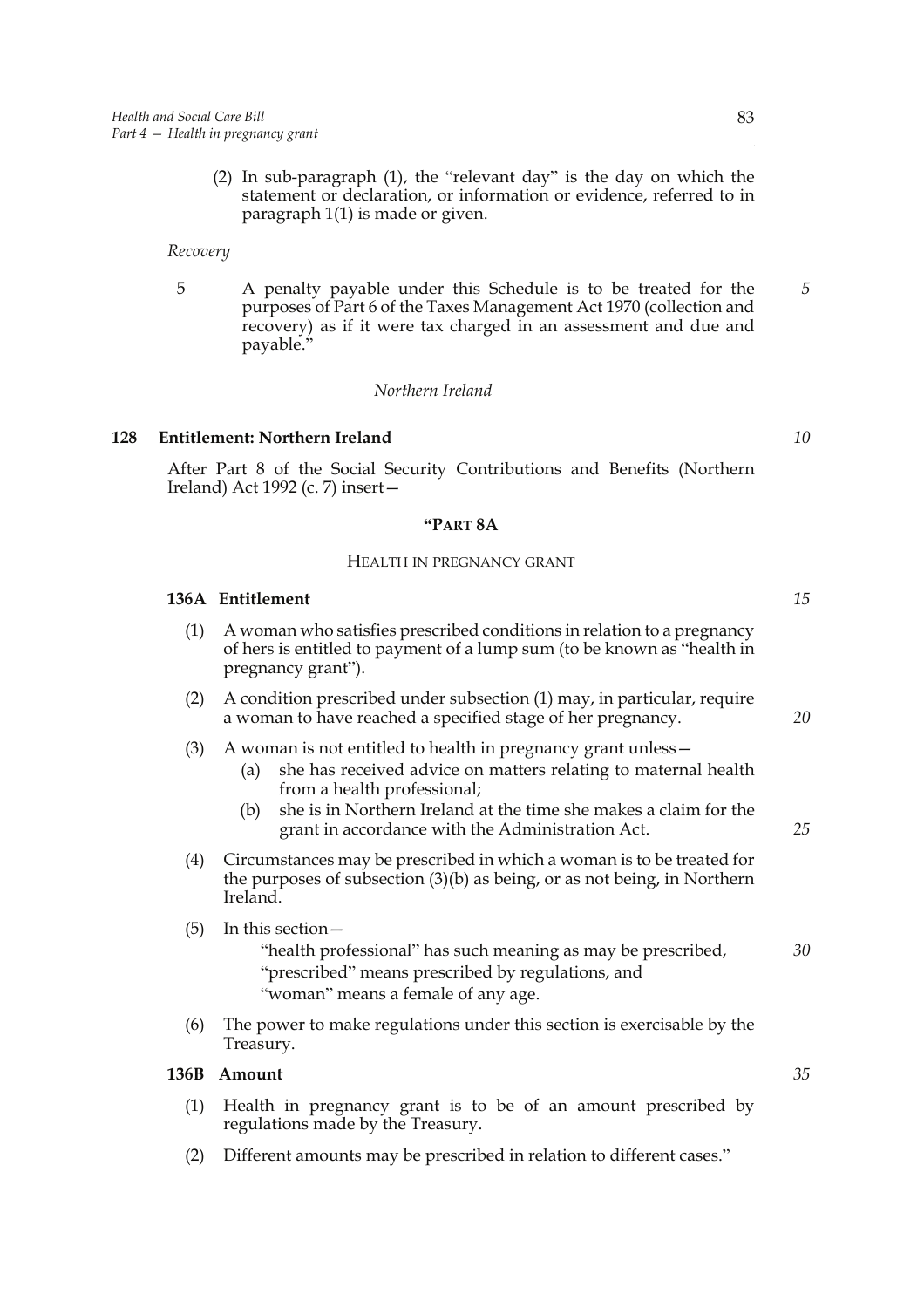# **129 Administration: Northern Ireland**

- (1) In section 5 of the Social Security Administration (Northern Ireland) Act 1992  $(c. 8)$  (claims and payments regulations), in subsection  $(2)$ , after paragraph  $(f)$ , insert—
	- "(fa) health in pregnancy grant;".
- (2) The power to make regulations under that section in relation to health in pregnancy grant is exercisable by the Commissioners for Her Majesty's Revenue and Customs.
- (3) After section 10 of that Act insert—

#### *"Health in pregnancy grant*

*10*

*30*

*40*

*5*

# **10A Necessity of application for health in pregnancy grant**

- (1) No person is entitled to health in pregnancy grant unless she claims it in the manner, and within the time, prescribed in relation to health in pregnancy grant by regulations under section 5.
- (2) No person is entitled to health in pregnancy grant unless subsection (3) or (4) is satisfied in relation to her. *15*
- (3) This subsection is satisfied in relation to a person if her claim for health in pregnancy grant is accompanied by—
	- (a) a statement of her national insurance number and information or evidence establishing that that number has been allocated to her; or *20*
	- (b) information or evidence enabling the national insurance number that has been allocated to her to be ascertained.
- (4) This subsection is satisfied in relation to a person if she makes an application for a national insurance number to be allocated to her which is accompanied by information or evidence enabling a national insurance number to be allocated to her. *25*
- (5) The Commissioners for Her Majesty's Revenue and Customs may by regulations make provision disapplying subsection (2) in the case of prescribed descriptions of persons making a claim."
- (4) In section 69 of that Act (benefits in relation to which overpayments may be recovered), in subsection (11), after paragraph (e), insert—
	- "(ea) health in pregnancy grant; and".
- (5) In the application of that section in relation to health in pregnancy grant, references to the Northern Ireland Department are to be read as references to the Commissioners for Her Majesty's Revenue and Customs. *35*
- (6) In section 116 of that Act (supply of information), after subsection (2) insert—
	- "(2A) The purposes for which health in pregnancy grant information may be used in accordance with subsection (2)(b) include the purpose of determining whether conditions of entitlement to payments made out of the social fund to meet maternity expenses have been satisfied.
		- (2B) In subsection (2A), "health in pregnancy grant information" means information held by the Commissioners for Her Majesty's Revenue and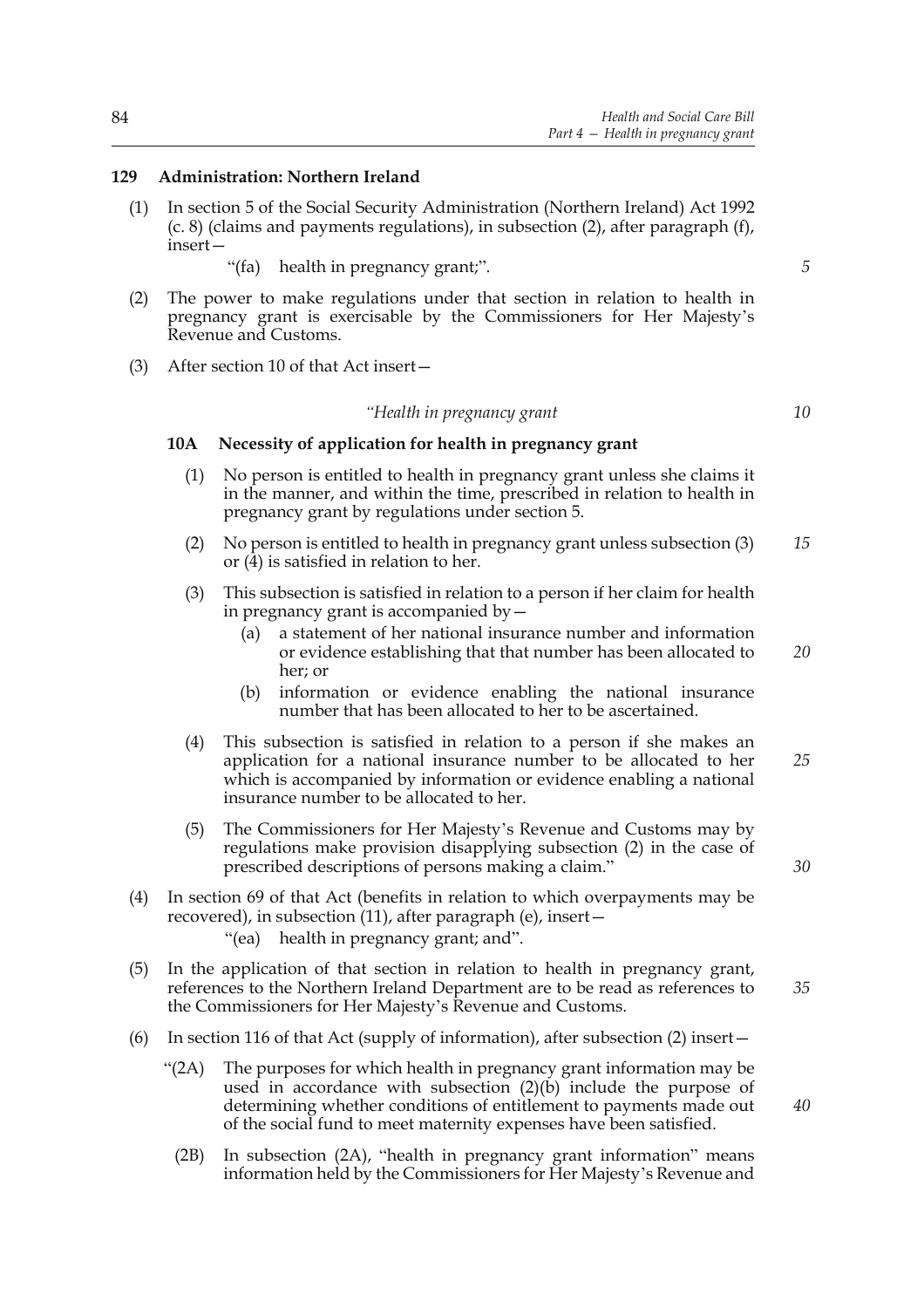Customs in connection with the exercise of their functions relating to health in pregnancy grant."

- (7) Chapter 2 of Part 2 of the Social Security (Northern Ireland) Order 1998 (S.I. 1998/1506 (NI 10)) (decisions and appeals) is to have effect as if health in pregnancy grant were a relevant benefit for the purposes of that Chapter; and the functions of the Northern Ireland Department under that Order are, in relation to that grant, exercisable by the Commissioners for Her Majesty's Revenue and Customs.
- (8) In subsections (5) and (7), "the Northern Ireland Department" means the Department for Social Development in Northern Ireland.

# **130 Penalty: Northern Ireland**

(1) After section 107B of the Social Security Administration (Northern Ireland) Act 1992 (c. 8) insert—

### **"107C Health in pregnancy grant: civil penalty for fraud, etc.**

Schedule 3A (health in pregnancy grant: civil penalty for fraud, etc.) has effect." *15*

(2) Before Schedule 4 to that Act, insert—

# "SCHEDULE 3A

# HEALTH IN PREGNANCY GRANT: CIVIL PENALTY FOR FRAUD, ETC.

#### *Penalty*

- 1 (1) This paragraph applies where a person fraudulently or negligently—
	- (a) makes an incorrect statement or declaration in or in connection with a claim for health in pregnancy grant, or
	- (b) gives incorrect information or evidence in response to a requirement imposed on the person by virtue of section 5.
	- (2) The Commissioners for Her Majesty's Revenue and Customs may make a determination imposing a penalty on the person.
	- (3) The amount of a penalty imposed under this paragraph—
		- (a) is to be determined by the Commissioners, but
		- (b) may not exceed the amount of the grant.
	- (4) A penalty imposed under this paragraph becomes payable at the end of the period of 30 days beginning with the date on which the notice is given.
	- (5) The Commissioners must give notice of a determination imposing a penalty under this paragraph to the person on whom it is imposed.
	- (6) The notice must—
		- (a) state the date on which the notice is given,
		- (b) state the date on or before which payment is due in accordance with sub-paragraph (4), and
		- (c) give details of the right to appeal under paragraph 2.

*5*

*10*

*20*

*25*

*35*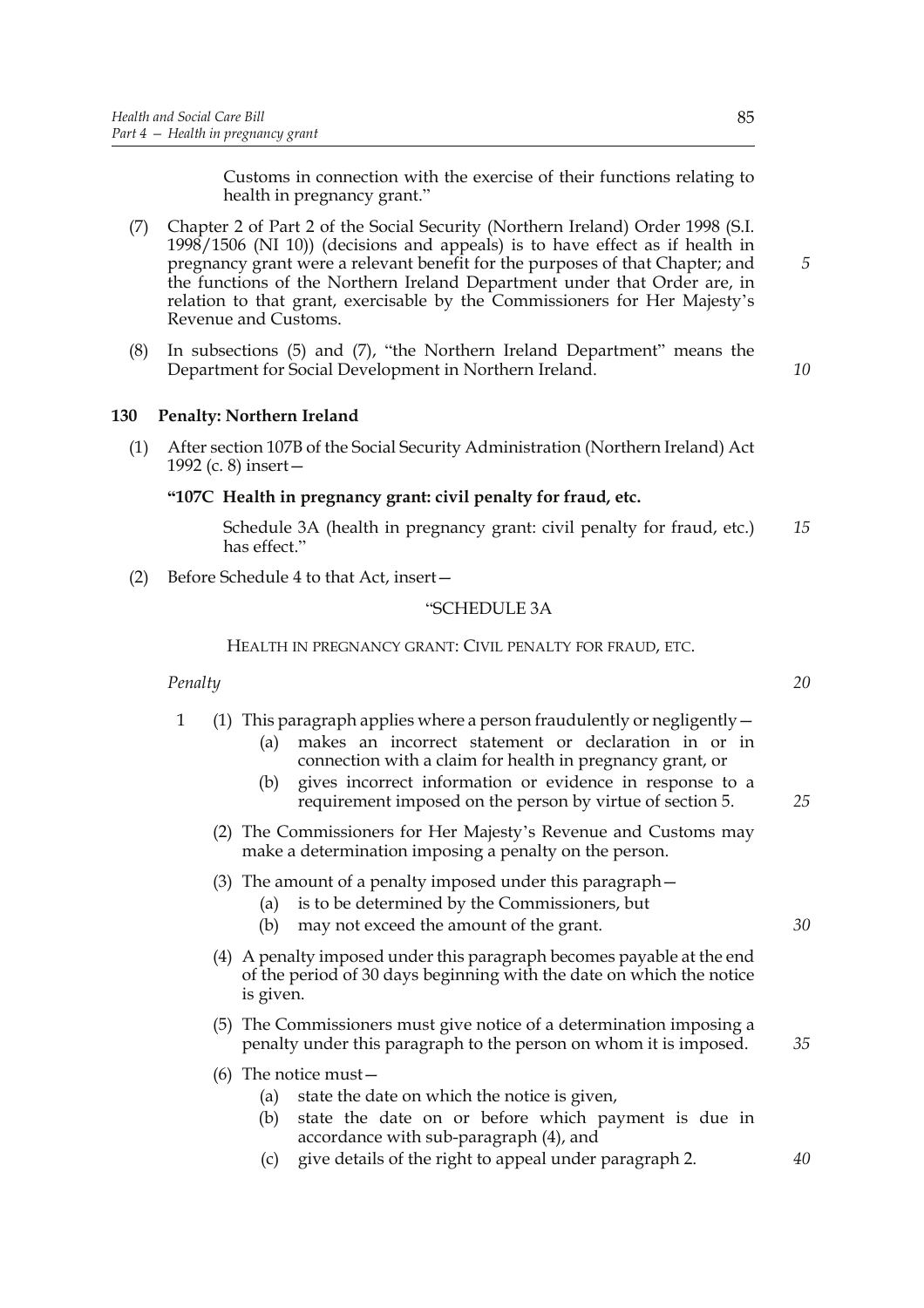### *Appeal*

2 (1) A person on whom a penalty is imposed under paragraph 1 may appeal to an appeal tribunal against the determination imposing it.

# (2) On an appeal under sub-paragraph  $(1)$ , an appeal tribunal may  $-$

- (a) set the determination aside,
- (b) confirm the determination,
- (c) reduce the amount of the penalty, or
- (d) increase the amount of it (but not so as to exceed the amount of the grant).
- (3) An appeal lies to a Commissioner from a decision of an appeal tribunal under sub-paragraph (2). *10*
- (4) On an appeal under sub-paragraph (3), a Commissioner has a similar jurisdiction to that conferred on an appeal tribunal by sub-paragraph  $(2).$
- (5) In sub-paragraphs (1) to (4), "appeal tribunal" has the same meaning as in Chapter 2 of Part 2 of the Social Security (Northern Ireland) Order 1998 (decisions, etc.). *15*
- (6) The Commissioners for Her Majesty's Revenue and Customs may by regulations apply provision contained in that Order in relation to an appeal under this paragraph (with such modifications as are prescribed). *20*

# *Mitigation*

3 The Commissioners for Her Majesty's Revenue and Customs may mitigate or entirely remit a penalty under this Schedule.

### *Time limit*

- 4 (1) The Commissioners for Her Majesty's Revenue and Customs may make a determination imposing a penalty under paragraph 1 at any time before the end of the period of two years beginning with the relevant day.
	- (2) In sub-paragraph (1), the "relevant day" is the day on which the statement or declaration, or information or evidence, referred to in paragraph 1(1) is made or given. *30*

### *Recovery*

5 A penalty payable under this Schedule is to be treated for the purposes of Part 6 of the Taxes Management Act 1970 (collection and recovery) as if it were tax charged in an assessment and due and payable." *35*

### **131 Northern Ireland: health in pregnancy grant to be excepted matter**

In Schedule 2 to the Northern Ireland Act 1998 (c. 47) (excepted matters), at the beginning of paragraph 10B insert "Health in pregnancy grant,".

*25*

*40*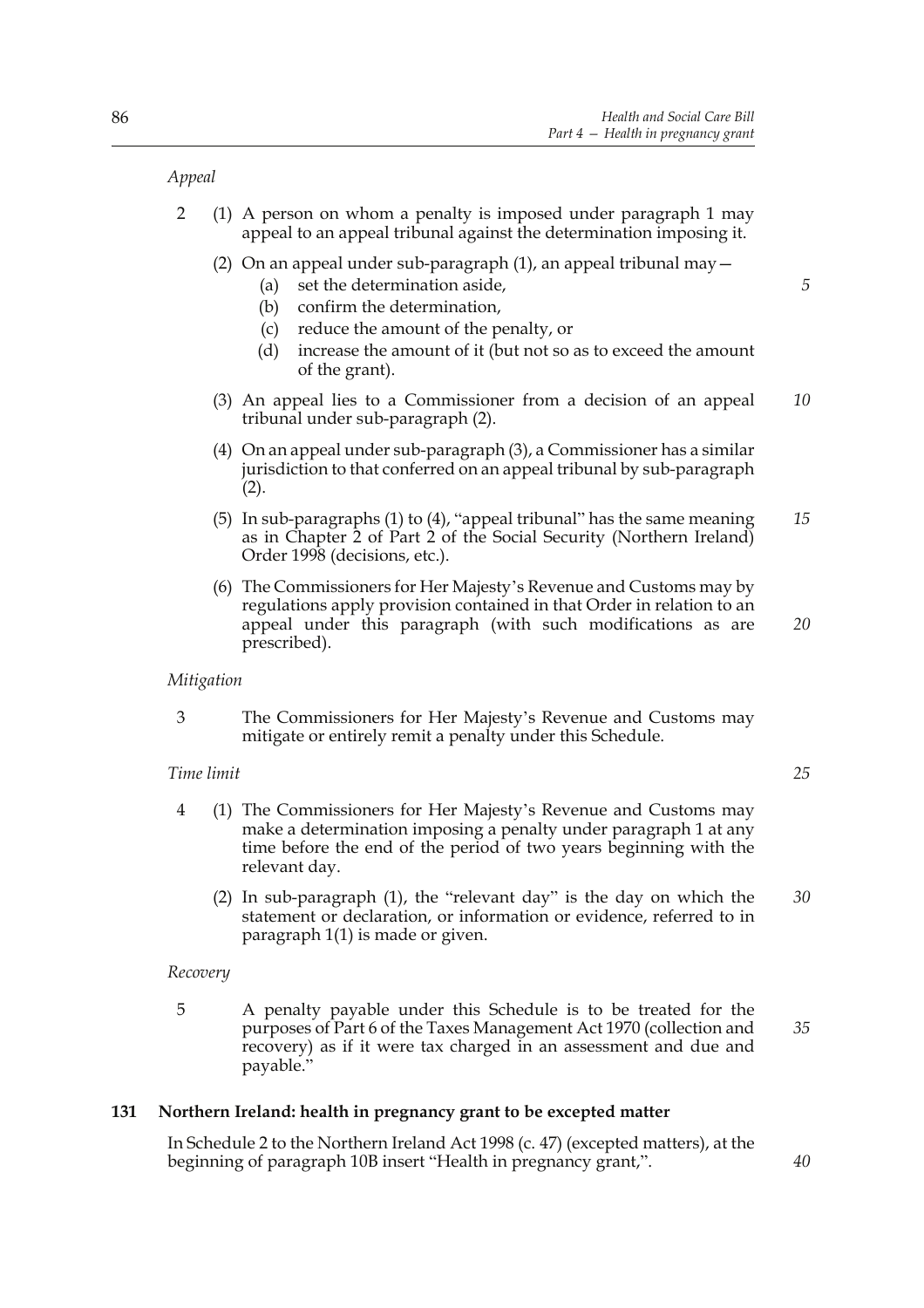# *General and supplementary*

# **132 General and supplementary**

- (1) The Commissioners for Her Majesty's Revenue and Customs are responsible for the payment and management of health in pregnancy grant.
- (2) In section 115 of the Immigration and Asylum Act 1999 (c. 33) (exclusion from entitlement to benefits), in subsection (1), after paragraph (h), insert-"(ha) health in pregnancy grant,". *5*
- (3) In subsections (5) and (6) of that section, before "child benefit" insert "health in pregnancy grant or".
- (4) In section 677(1) of the Income Tax (Earnings and Pensions) Act 2003 (c. 1) (benefits wholly exempt from income tax), in Part 1 of Table B, at the appropriate place insert— *10*

|       |  | "Health in pregnancy SSCBA 1992 | Section 140A |
|-------|--|---------------------------------|--------------|
| grant |  | SSCB(NI)A 1992 Section 136A".   |              |

# **PART 5**

### **MISCELLANEOUS**

*Amendments relating to National Health Service*

# **133 Duty of Primary Care Trusts**

After section 23 of the National Health Service Act 2006 (c. 41) insert—

### **"23A Arrangements for improving quality of health care**

- (1) Each Primary Care Trust must make arrangements to secure continuous improvement in the quality of health care provided by it and by other persons pursuant to arrangements made by it.
- (2) In discharging its duty under subsection (1) a Primary Care Trust must have regard to the standards set out in statements under section 41 of the Health and Social Care Act 2008. *25*
- (3) "Health care" means—
	- (a) services provided to individuals for or in connection with the prevention, diagnosis or treatment of illness, and
	- (b) the promotion and protection of public health."

# **134 Pharmaceutical services**

Schedule 12 (which contains amendments of the National Health Service Act 2006 and the National Health Service (Wales) Act 2006 (c. 42) relating to expenditure in connection with the provision of pharmaceutical services) has effect.

*20*

*15*

*35*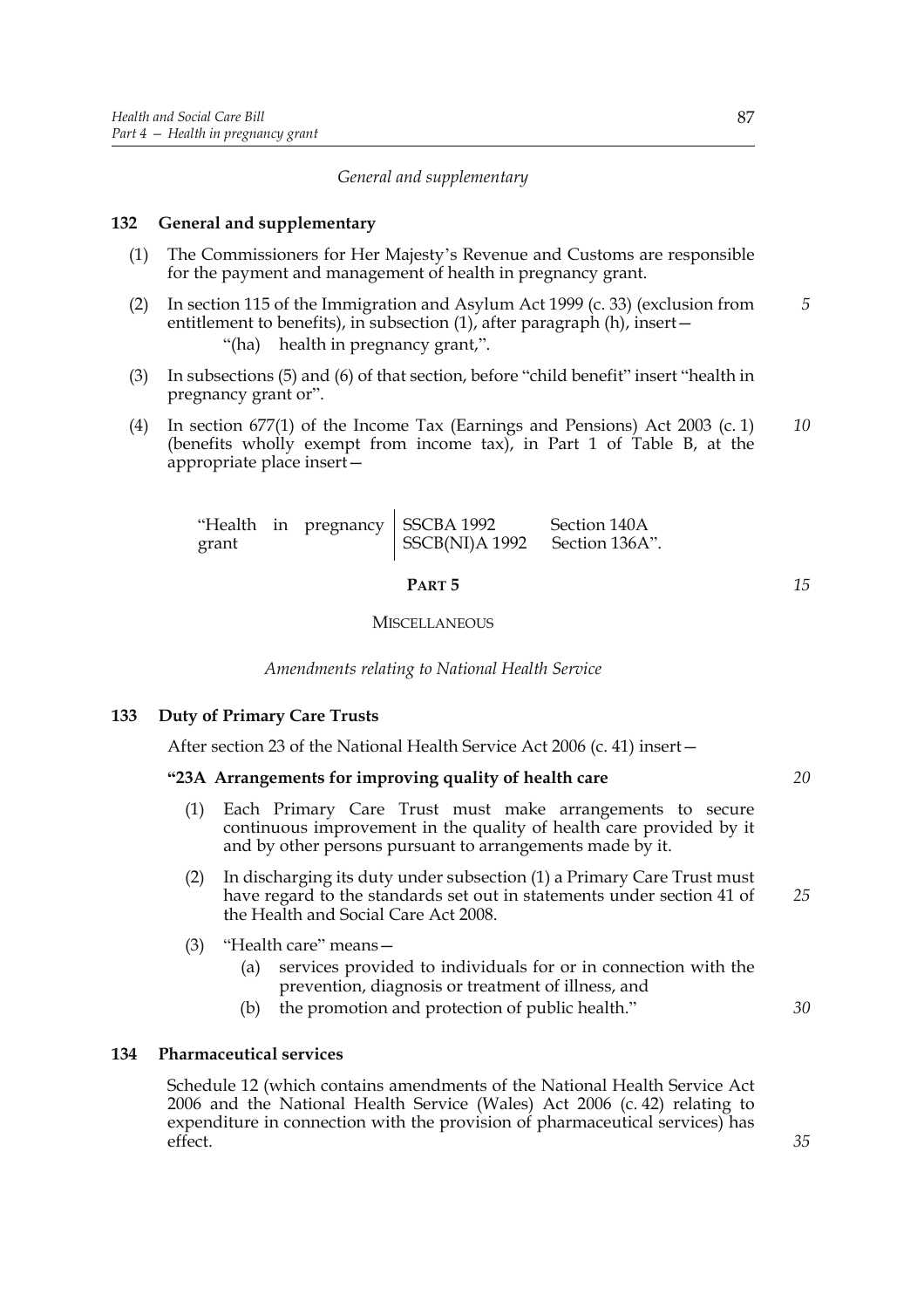# **135 Indemnity schemes in connection with provision of health services**

- (1) Section 71 of the National Health Service Act 2006 (c. 41) (schemes for meeting losses and liabilities of health service bodies) is amended as follows.
- (2) In subsection (1), after "the bodies" (in each place) insert "or other persons".
- (3) In subsection  $(2)$ 
	- (a) after "The bodies" insert "and other persons",
	- (b) after paragraph (g) insert—
		- "(h) the Secretary of State, and
			- (i) a body or other person (other than a body or other person within any of paragraphs (a) to (h)) providing, or arranging the provision of, health services whose provision is the subject of arrangements with a body or other person within any of paragraphs (a) to (h),", and *10*
	- (c) after "bodies which" insert ", or other persons who,".
- (4) After subsection (2) insert—
	- " $(2A)$  In subsection  $(1)(b)$  "functions"
		- (a) in relation to the Secretary of State, means the Secretary of State's functions in connection with the health service;
		- (b) in relation to a body or other person within paragraph (i) of subsection (2), means the body's or person's functions of providing, or arranging the provision of, health services whose provision is the subject of arrangements with a body or other person within any of paragraphs (a) to (h) of that subsection." *20*
- (5) In subsection  $(3)$  -
	- (a) in paragraph (b), after "body which" insert ", or other person who,", and *25*
	- (b) in paragraph (c), after "Secretary of State" insert "(whether or not a participator in the scheme and, if a participator, whether or not required to make payments as a participator)".
- (6) For subsection  $(5)$  substitute  $-$ 
	- "(5) The Secretary of State may make a direction under subsection (4) in respect of a body only if the body is within any of paragraphs (a) to (d), (f) and  $(g)$  of subsection  $(2)$ ."
- (7) After subsection (8) insert—
	- $(9)$  In subsection (2)(i), the reference to a person providing health services does not include a person providing health services under a contract of employment. *35*
	- (10) In this section "health services" means services provided as part of the health service."

*Weighing and measuring of children*

*30*

# **136 Weighing and measuring of children: England**

(1) In Schedule 1 to the National Health Service Act 2006 (further provision about

*15*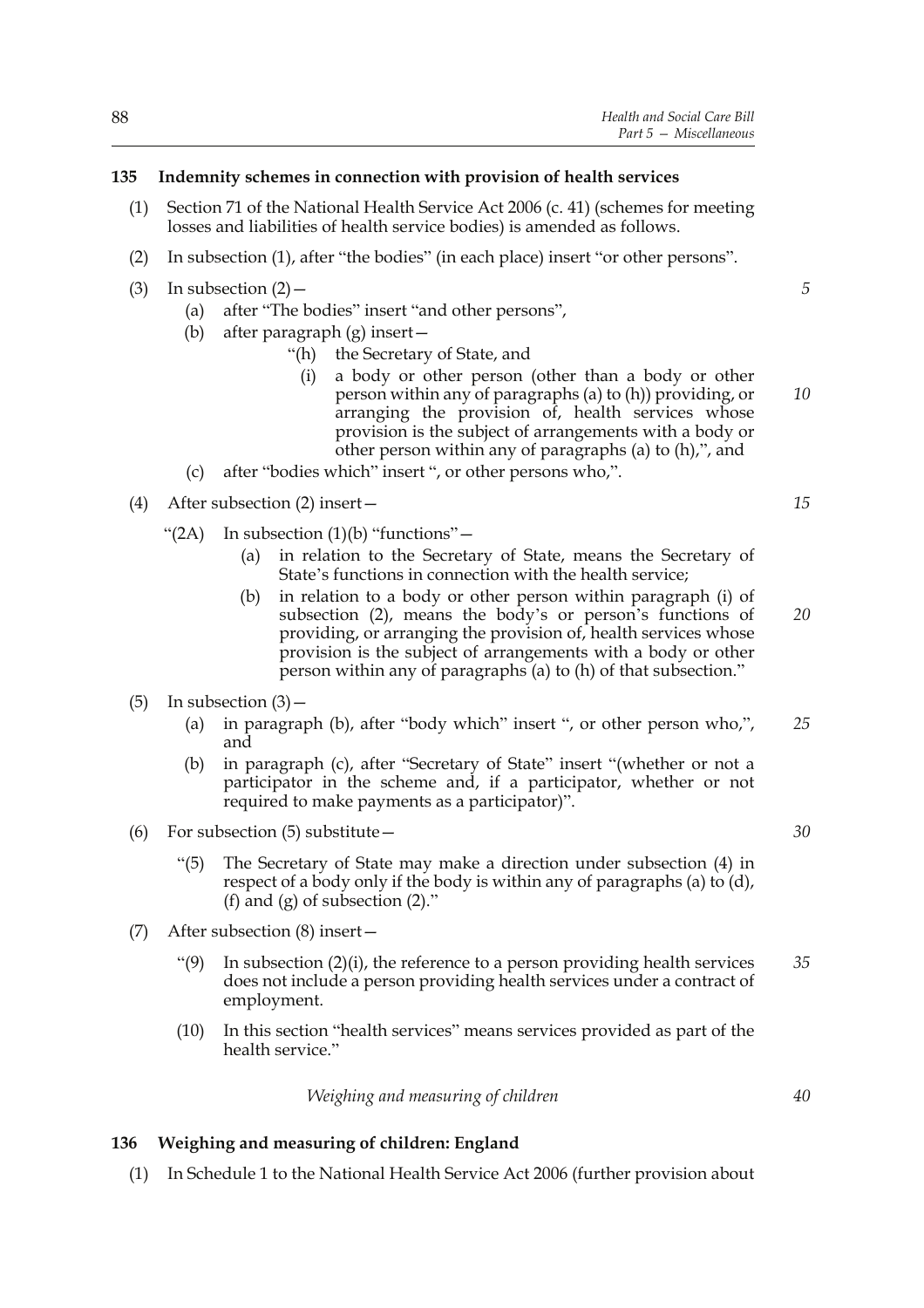the Secretary of State and services under that Act) after paragraph 7 insert—

*"Weighing and measuring of children*

- 7A (1) The Secretary of State may, by arrangement with any local education authority, provide for the weighing and measuring of junior pupils in attendance at any school which is maintained by the authority.
	- (2) The Secretary of State may, by arrangement with the proprietor of any school which is not maintained by a local education authority, provide for the weighing and measuring of junior pupils in attendance at that school.
	- (3) The Secretary of State may, by arrangement with any person who is registered under Chapter 2 of Part 3 of the Childcare Act 2006 in respect of early years provision, provide for the weighing and measuring of young children for whom childcare is provided by that person. *10*
	- (4) In sub-paragraphs (1) and (2) any expression to which a meaning is given for the purposes of the Education Act 1996 or the School Standards and Framework Act 1998 has the same meaning as in that Act; and in sub-paragraph (3) any expression to which a meaning is given for the purposes of Part 3 of the Childcare Act 2006 has the same meaning as in that Part. *15 20*

# 7B (1) The Secretary of State may by regulations—

- (a) authorise the disclosure by any person with whom arrangements under paragraph 7A are made, to any person carrying out the weighing or measuring, of prescribed information relating to the children concerned,
- (b) require any weighing and measuring provided for by the Secretary of State under paragraph 7A to be carried out in a prescribed manner and after compliance with any prescribed requirements,
- (c) make provision authorising any resulting information relating to a child, together with any advisory material authorised by or under the regulations, to be communicated in a prescribed manner to a person who is, or is treated by the regulations as being, a parent of the child, and *30*
- (d) make other provision regulating the processing of information resulting from any weighing or measuring provided for by the Secretary of State under paragraph 7A. *35*
- (2) Regulations made under sub-paragraph (1) may require any person exercising functions in relation to any weighing or measuring to which the regulations apply or in relation to information resulting from such weighing or measuring to have regard to any guidance given from time to time by the Secretary of State.
- (3) In sub-paragraph (1)(d), "processing", in relation to information, has the same meaning as in the Data Protection Act 1998.
- (4) Regulations under this paragraph cannot include provision by virtue of section 272(8)(a) amending or repealing an Act." *45*

89

*5*

*25*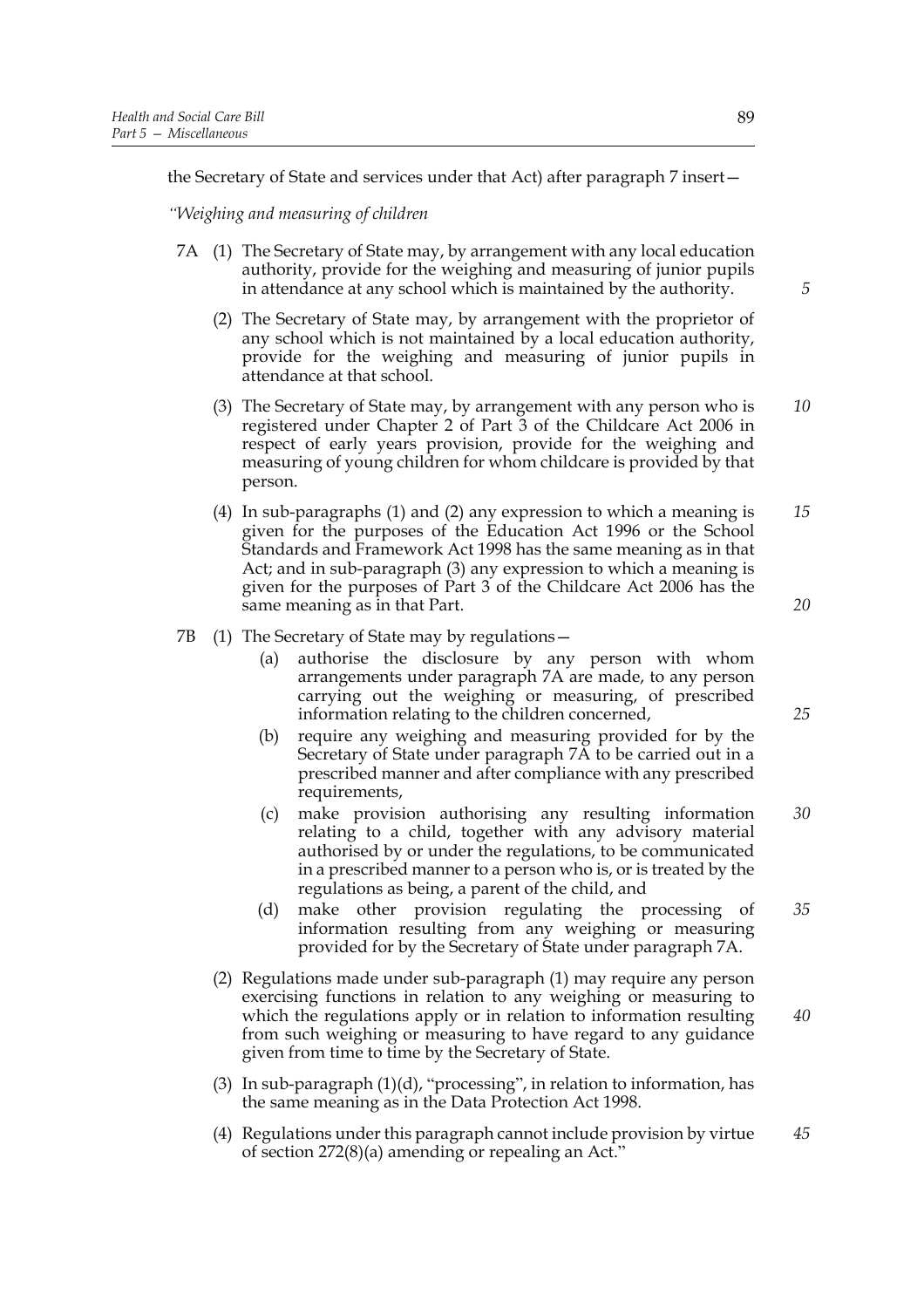(2) Until the commencement of Chapter 2 of Part 3 of the Childcare Act 2006 (c. 21), the reference in paragraph 7A(3) of Schedule 1 to the National Health Service Act 2006 (c. 41) (as inserted by subsection (1) of this section) to a person registered under Chapter 2 of Part 3 of the Childcare Act 2006 in respect of early years provision is to be read as a reference to a person registered under Part 10A of the Children Act 1989 (c. 41) in respect of child minding or the provision of day care (within the meaning of that Part).

# **137 Weighing and measuring of children: Wales**

In Schedule 1 to the National Health Service (Wales) Act 2006 (c. 42) (further provision about the Welsh Ministers and services under that Act) after paragraph 7 insert—

*"Weighing and measuring of children*

- 7A (1) The Welsh Ministers may, by arrangement with any local education authority, provide for the weighing and measuring of junior pupils in attendance at any school which is maintained by the authority.
	- (2) The Welsh Ministers may, by arrangement with the proprietor of any school which is not maintained by a local education authority, provide for the weighing and measuring of junior pupils in attendance at that school.
	- (3) The Welsh Ministers may, by arrangement with any person who is registered under Part 10A of the Children Act 1989 (child minding and day care for children in Wales) in respect of child minding or the provision of day care, provide for the weighing and measuring of children looked after by that person.
	- (4) In sub-paragraphs (1) and (2) any expression to which a meaning is given for the purposes of the Education Act 1996 or the School Standards and Framework Act 1998 has the same meaning as in that Act; and in sub-paragraph (3) any expression to which a meaning is given for the purposes of Part 10A of the Children Act 1989 has the same meaning as in that Part. *25*
- 7B (1) The Welsh Ministers may by regulations—
	- (a) authorise the disclosure by any person with whom arrangements under paragraph 7A are made, to any person carrying out the weighing or measuring, of prescribed information relating to the children concerned,
	- (b) require any weighing and measuring provided for by the Welsh Ministers under paragraph 7A to be carried out in a prescribed manner and after compliance with any prescribed requirements,
	- (c) make provision authorising any resulting information relating to a child, together with any advisory material authorised by or under the regulations, to be communicated in a prescribed manner to a person who is, or is treated by the regulations as being, a parent of the child, and
	- (d) make other provision regulating the processing of information resulting from any weighing or measuring provided for by the Welsh Ministers under paragraph 7A. *45*

*5*

*10*

*15*

*20*

*30*

*40*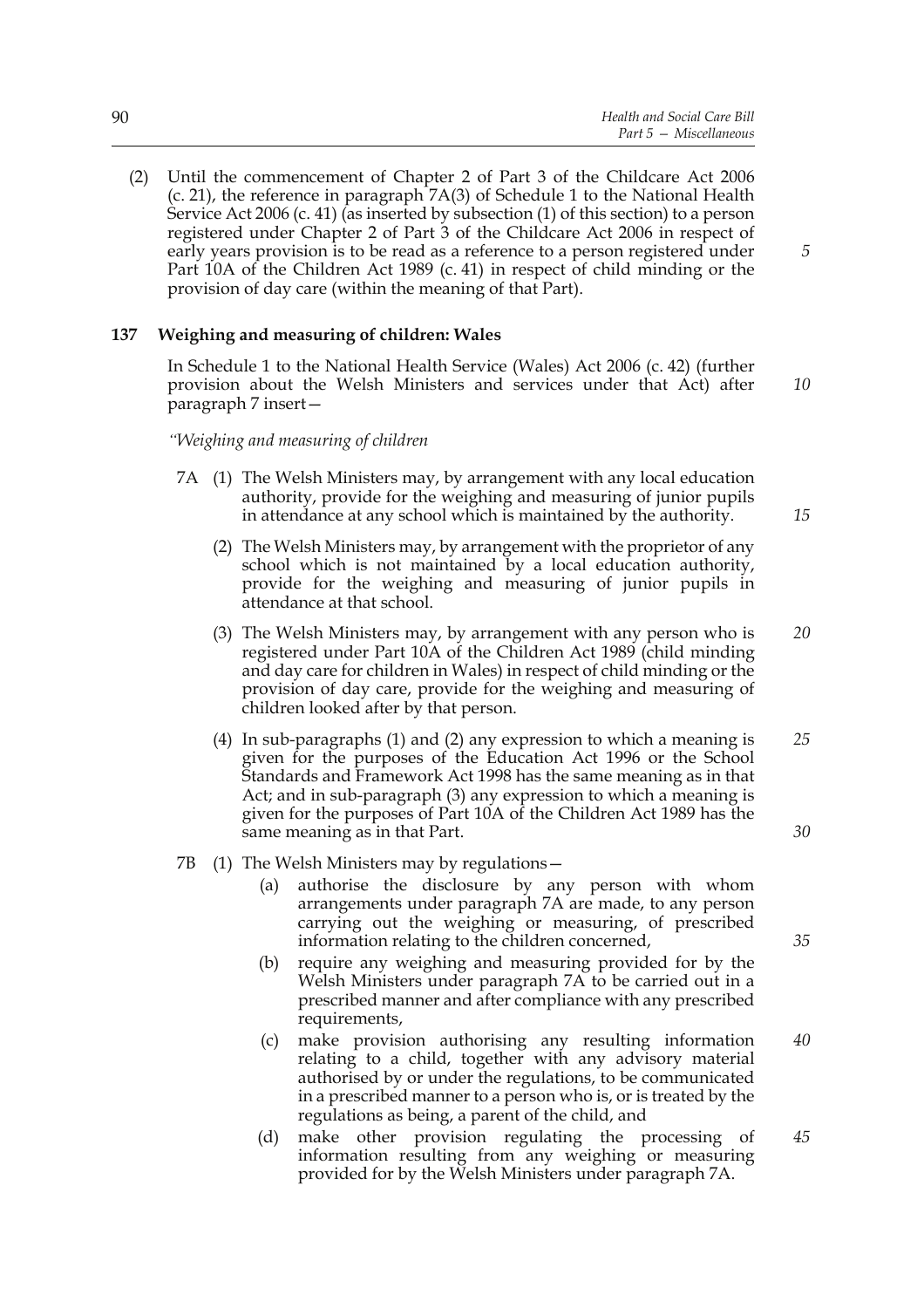- (2) Regulations made under sub-paragraph (1) may require any person exercising functions in relation to any weighing or measuring to which the regulations apply or in relation to information resulting from such weighing or measuring to have regard to any guidance given from time to time by the Welsh Ministers.
- (3) In sub-paragraph (1)(d), "processing", in relation to information, has the same meaning as in the Data Protection Act 1998.
- (4) Regulations under this paragraph cannot include provision by virtue of section 203(10)(a) amending or repealing an Act."

*Social care*

*10*

*15*

*5*

# **138 Direct payments in lieu of provision of care services**

- (1) Section 57 of the Health and Social Care Act 2001 (c. 15) (regulations may require or authorise direct payments to a person, with the person's consent, in respect of the person securing the provision to the person of certain care services) is amended as follows.
- (2) After subsection (1) insert—
	- "(1A) Regulations may make provision for and in connection with requiring or authorising the responsible authority in the case of a person ("P") of a prescribed description—
		- (a) who falls within subsection  $(2)(a)$ , and
		- (b) who falls within subsection (5A) or is reasonably believed by the authority to fall within that subsection,

to make, with the requisite consent, such payments as the authority may determine in accordance with the regulations to a suitable person other than P in respect of the other person's securing the provision for P of the service mentioned in subsection (2)(a). *25*

- (1B) In subsection (1A) "the requisite consent" means  $-$ 
	- (a) the consent of the other person; and
	- (b) where the other person is not a surrogate of P but there is at least one person who is a surrogate of P, the consent also of a surrogate of P.
- (1C) For the purposes of subsection (1A), a person (whether or not an individual) is "suitable" if—
	- (a) that person is a representative of  $P_i$ ;
	- (b) that person is not a representative of  $P$  (or there is no-one who is a representative of  $P$ ), but  $-$ *35*
		- (i) a surrogate of P, and
		- (ii) the responsible authority,

consider that person to be a suitable person to receive the payments for the purpose of securing provision for P of the service concerned; or *40*

(c) that person is not a representative of  $P$  (or there is no-one who is a representative of P), and there is no-one who is a surrogate of P, but the responsible authority considers that person to be a suitable person to receive the payments for that purpose."

*45*

*20*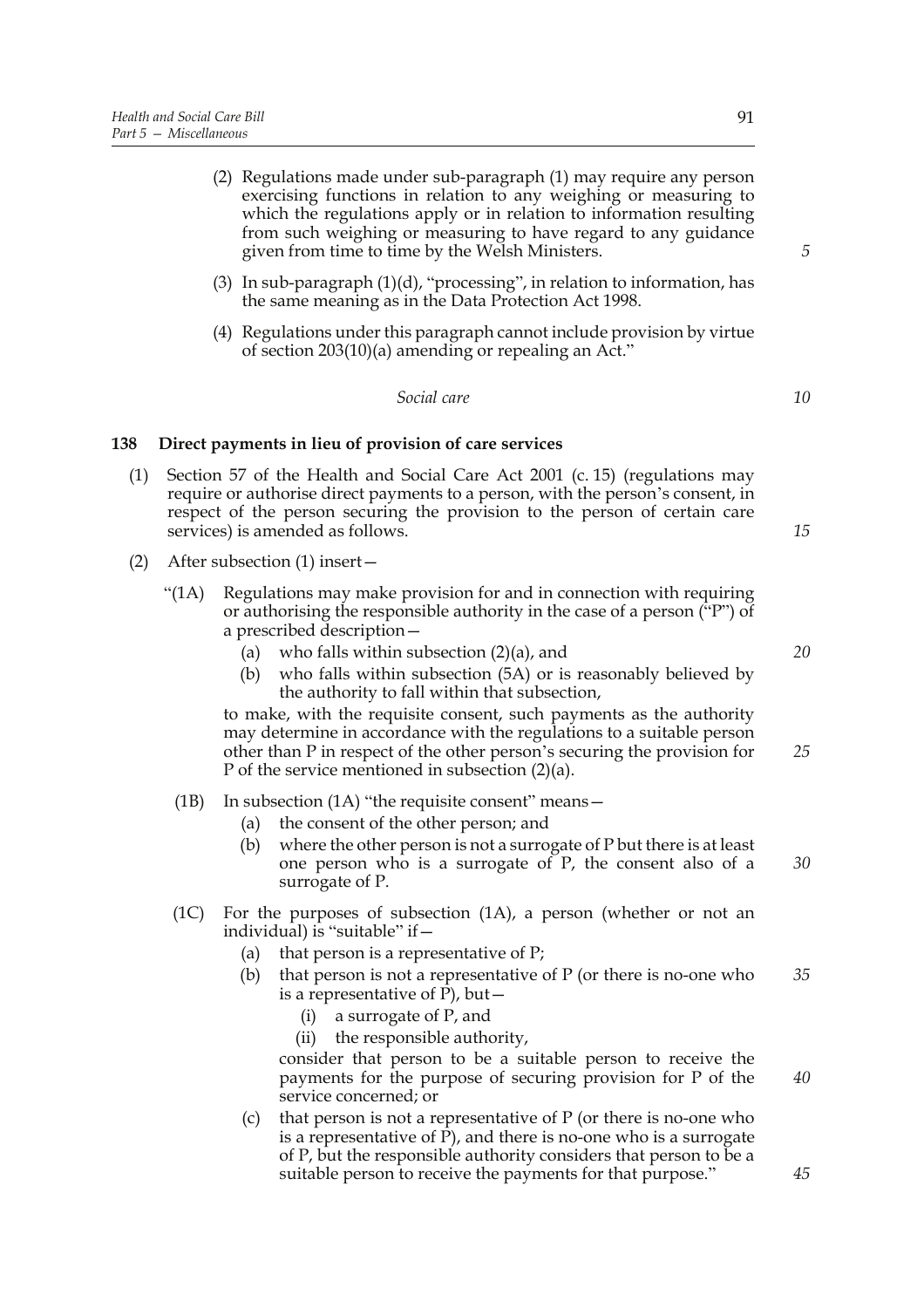- (a) in paragraph (a) (provision as to circumstances in which payments not to be made), after "to a person" insert "or in respect of a person",
- (b) in paragraph (c)(i) (provision about determination of payee's means), after "the payee's means" insert "in the case of direct payments under subsection (1) or, in the case of direct payments under subsection (1A), the means of the person ("the beneficiary") in respect of whom the payments are required or authorised to be made",
- (c) in each of paragraphs (d) and (e)(ii) (provision as to conditions to be complied with by payee, and provision as to repayments by payee or otherwise), after "payee" insert "in the case of direct payments under subsection (1), or by the payee or by the beneficiary in the case of direct payments under subsection (1A)," and *10*
- (d) after paragraph (h) insert—
	- "(j) as to matters to which the responsible authority must, or may, have regard when making a decision for the purposes of a provision of the regulations;
	- (k) as to steps which the responsible authority must, or may, take before, or after, the authority makes a decision for the purposes of a provision of the regulations; *20*
	- (l) specifying circumstances in which a person who has fallen within subsection (5A) but no longer does so (whether because of fluctuating capacity, or regaining or gaining of capacity) is to be treated, or may be treated, as falling within subsection (5A) for purposes of this section or for purposes of regulations under this section."
- (4) In subsection (4)(b) (gross payments: condition that payee pays amounts by way of reimbursement), after "payee" insert "in the case of direct payments under subsection (1), or the beneficiary in the case of direct payments under subsection (1A),". *30*
- (5) In subsection (5) (payments made net on basis that payee will contribute to cost of service)—
	- (a) in paragraph (a), after "the payee will himself" insert "in the case of direct payments under subsection (1), or the beneficiary will in the case of direct payments under subsection (1A)," and *35*
	- (b) in paragraph (b), after "payee" insert "or (as the case may be) the beneficiary".
- (6) After subsection (5) insert—
	- " $(5A)$  A person falls within this subsection if the person lacks capacity, within the meaning of the Mental Capacity Act 2005, to consent to the making of direct payments.
		- (5B) In this section "representative", in relation to a person, means such other person (whether or not an individual) as may be prescribed.
	- (5C) In this section "surrogate", in relation to a person, means—
		- (a) a deputy appointed for the person by the Court of Protection under section 16(2)(b) of the Mental Capacity Act 2005, or
		- (b) a donee of a lasting power of attorney created by the person,

*40*

*45*

*15*

*25*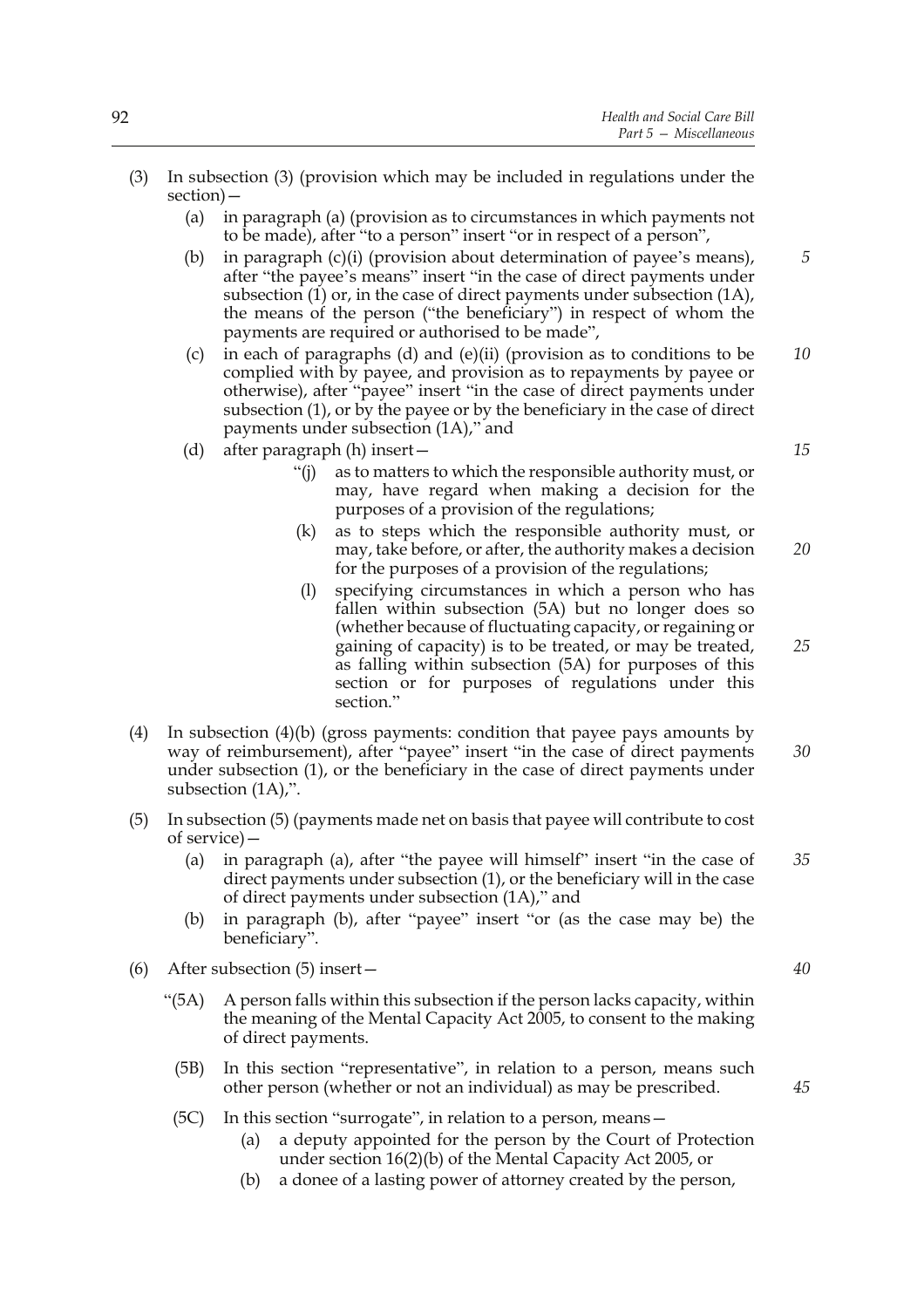whose powers, as deputy or donee, consist of or include such powers as may be prescribed."

- (7) After subsection (7) insert—
	- " $(7A)$  For the purposes of subsection  $(3)(d)$ , the conditions that are to be taken to be conditions in relation to direct payments include, in particular, conditions in relation to—
		- (a) the securing of the provision of the service concerned,
		- (b) the provider of the service,
		- (c) the person to whom payments are made in respect of the provision of the service, or
		- (d) the provision of the service."
- (8) In section 64 of the Health and Social Care Act 2001 (c. 15) (regulations and orders), after subsection (4) insert—

# "(4A) A statutory instrument containing—

- (a) regulations made by the Welsh Ministers under section 57, or *15*
- (b) regulations made by the Welsh Ministers under section 65 that make provision for the purposes of, in consequence of or for giving full effect to section 57,

is subject to annulment in pursuance of a resolution of the National Assembly for Wales."

# **139 Abolition of maintenance liability of relatives**

- (1) The following provisions cease to have effect—
	- (a) section 43 of the National Assistance Act 1948 (c. 29) (recovery from liable relative of local authority's costs of assistance),
	- (b) in section 47(9) of that Act (liability of maintained person, or person's relatives, for expenditure incurred under section  $4\overline{7}(8)$ , the words "or from any person who for the purposes of this Act is liable to maintain that person", *25*
	- (c) in section 48(3) of that Act (liability of person in hospital etc., or person's relatives, for costs of protecting person's property), the words ", or from any person who for the purposes of this Act is liable to maintain him,",
	- (d) in section 51(1) of that Act (offence where person fails to maintain himself or any person he is liable to maintain), the words "or any person whom he is liable to maintain for the purposes of this Act",
	- (e) in paragraph 19(1) of Schedule 6 to that Act (which ended a saved liability to maintain a person where there was no liability to maintain that person for the purposes of that Act), the words "whom he is not liable to maintain for the purposes of this Act",
	- (f) paragraph 19(2) of that Schedule (which gave continuing effect to certain saved liabilities not ended by paragraph 19(1)), and
	- (g) in section 46(5) of the Public Health (Control of Disease) Act 1984 (c. 22) (liability of person's estate, or person's relatives, for cost of burial or cremation under the section), the words "or from any person who for the purposes of the National Assistance Act 1948 was liable to maintain the deceased person immediately before his death".

*5*

*10*

*20*

*35*

*30*

*45*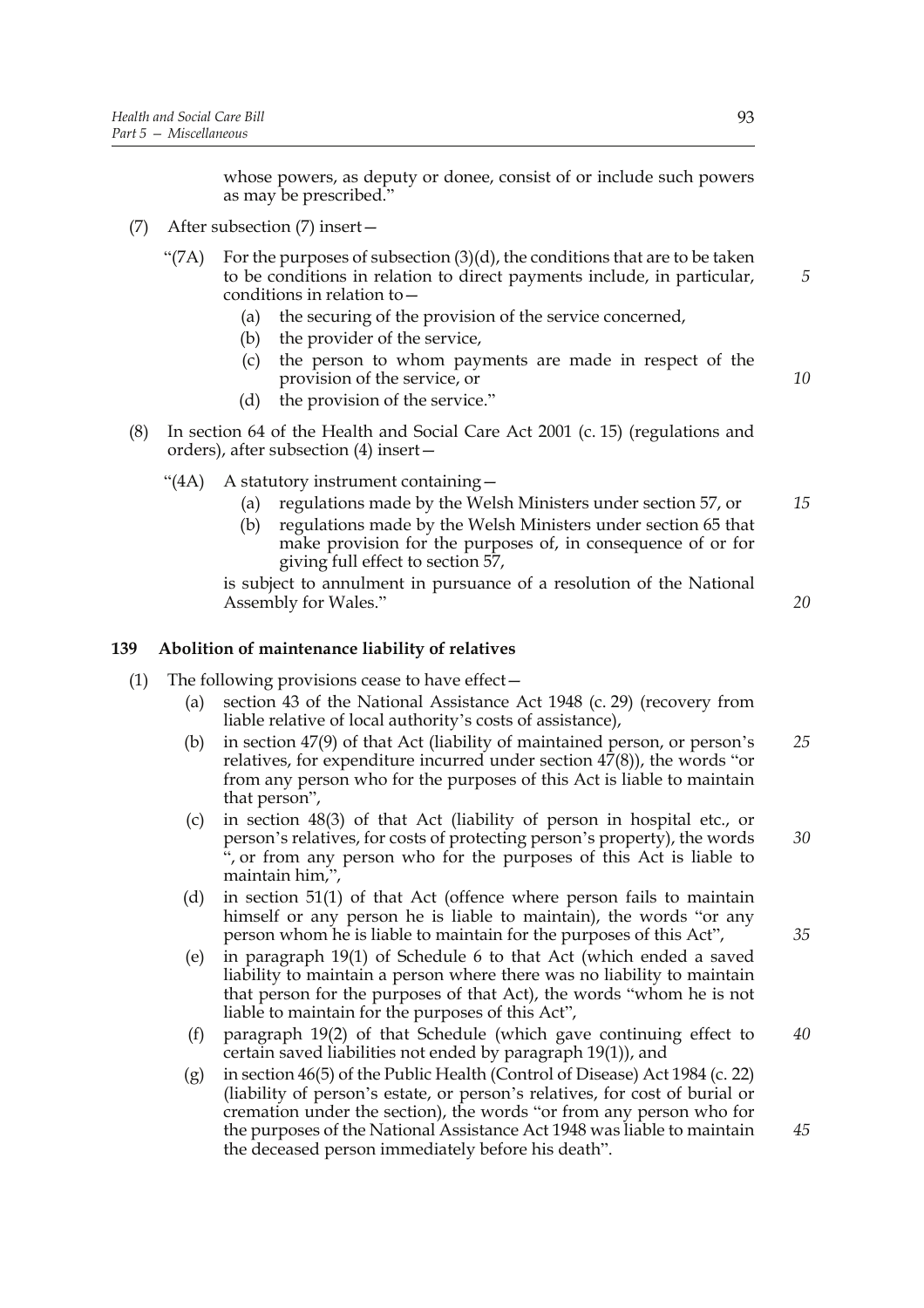- (2) In section 29(4A)(c) of the National Assistance Act 1948 (c. 29) (which provides for section 43 to apply where accommodation in a hostel is provided under section  $29(4)(c)$ , for "sections 32 and 43 shall apply as they apply" substitute "section 32 shall apply as it applies".
- (3) In section 51(1) of that Act, for ", himself or any other person" substitute "him".
- (4) In section 87(3) of the Social Work (Scotland) Act 1968 (c. 49) (provision of accommodation treated as being under Part 3 of the National Assistance Act 1948), for the words from "(as amended", where first occurring, to "etc.)" substitute "(as amended by any enactment within the meaning of the Scotland Act 1998 (c. 46)) of the said Act of 1948".
- (5) In Schedule 1 to the Local Authority Social Services Act 1970 (c. 42) (definition of "social services functions" for purposes of the 1970 Act), in the entry relating to sections 43 to 45 of the National Assistance Act 1948, for "Sections 43 to" substitute "Section".
- (6) The provisions of this section have effect subject to, and in accordance with, Schedule 13. *15*

# **140 Ordinary residence for certain purposes of National Assistance Act 1948 etc.**

- (1) In section 24 of the National Assistance Act 1948 (authority liable for provision of accommodation) for subsections (6) and (7) substitute—
	- "(6) For the purposes of the provision of residential accommodation under this Part, a patient ("P") for whom NHS accommodation is provided shall be deemed to be ordinarily resident in the area, if any, in which P was resident before the NHS accommodation was provided for P, whether or not P in fact continues to be ordinarily resident in that area. *20*
	- (6A) In subsection (6) "NHS accommodation" means—
		- (a) accommodation (at a hospital or elsewhere) provided under the National Health Service Act 2006 or the National Health Service (Wales) Act 2006, or
		- (b) accommodation provided under section 117 of the Mental Health Act 1983 by a Primary Care Trust or Local Health Board, other than accommodation so provided jointly with a local authority."
- (2) In section 32 of that Act (adjustments between authority providing accommodation, etc., and authority of area of residence) for subsection  $(3)$ substitute—
	- "(3) Any question arising under this Part as to a person's ordinary residence shall be determined by the Secretary of State or by the Welsh Ministers.
	- (4) The Secretary of State and the Welsh Ministers shall make and publish arrangements for determining which cases are to be dealt with by the Secretary of State and which are to be dealt with by the Welsh Ministers.
	- (5) Those arrangements may include provision for the Secretary of State and the Welsh Ministers to agree, in relation to any question that has arisen, which of them is to deal with the case."
- (3) In section 2 of the Chronically Sick and Disabled Persons Act 1970 (c. 44) *45*

*10*

*5*

*25*

*30*

*40*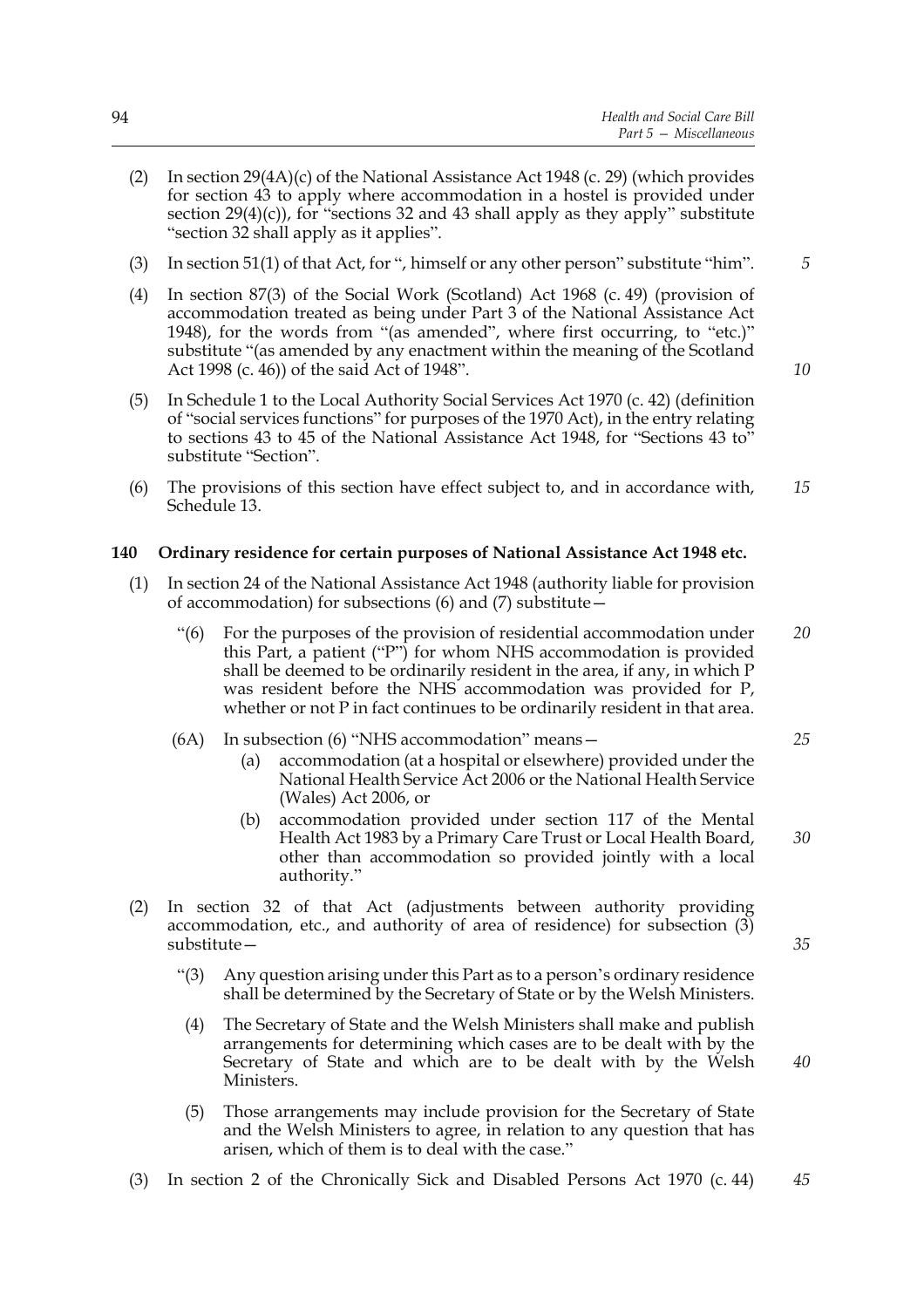(provision of welfare services) after subsection (1) insert—

"(1A) Subsections (3) to (5) of section 32 of the National Assistance Act 1948 (which relate to the determination of any question arising under Part 3 of that Act as to a person's ordinary residence) apply in relation to any question arising under this section as to a person's ordinary residence as they apply in relation to such a question arising under Part 3 of that Act."

*Financial assistance related to provision of health or social care services*

# **141 Power of Secretary of State to give financial assistance**

- (1) The Secretary of State may give financial assistance to qualifying bodies which are engaged in— *10*
	- (a) the provision in England of health services or of social care services, or
	- (b) the provision to other persons of services that are connected with the provision in England by those other persons of health services or of social care services.
- (2) The Secretary of State may also give financial assistance to persons for the purposes of the establishment by them of qualifying bodies which satisfy any conditions prescribed for the purposes of this subsection and which are to be engaged in—
	- (a) the provision in England of health services or of social care services, or *20*
	- (b) the provision to other persons of services that will be connected with the provision in England by those other persons of health services or of social care services.

# **142 Qualifying bodies**

# (1) A body is a qualifying body for the purposes of this group of sections if—

- (a) a reasonable person might consider that its activities are being carried on for the benefit of the community in England,
- (b) except in the case of a body of a prescribed kind, it satisfies prescribed conditions relating to the distribution of its profits,
- (c) it is carrying on a business, and
- (d) it satisfies such other conditions as may be prescribed.
- (2) Regulations may provide that—
	- (a) a body may only be a qualifying body if it is of a prescribed kind;
	- (b) activities of a prescribed description are to be treated as being, or as not being, activities which a reasonable person might consider are activities carried on for the benefit of the community in England. *35*
- (3) "Community" includes a section of the community; and regulations may make provision about what does, does not or may constitute a section of the community.

# **143 Forms of assistance under s. 141**

(1) Subject to subsection (3), financial assistance under section 141 may be given in any form.

*5*

*15*

*25*

*30*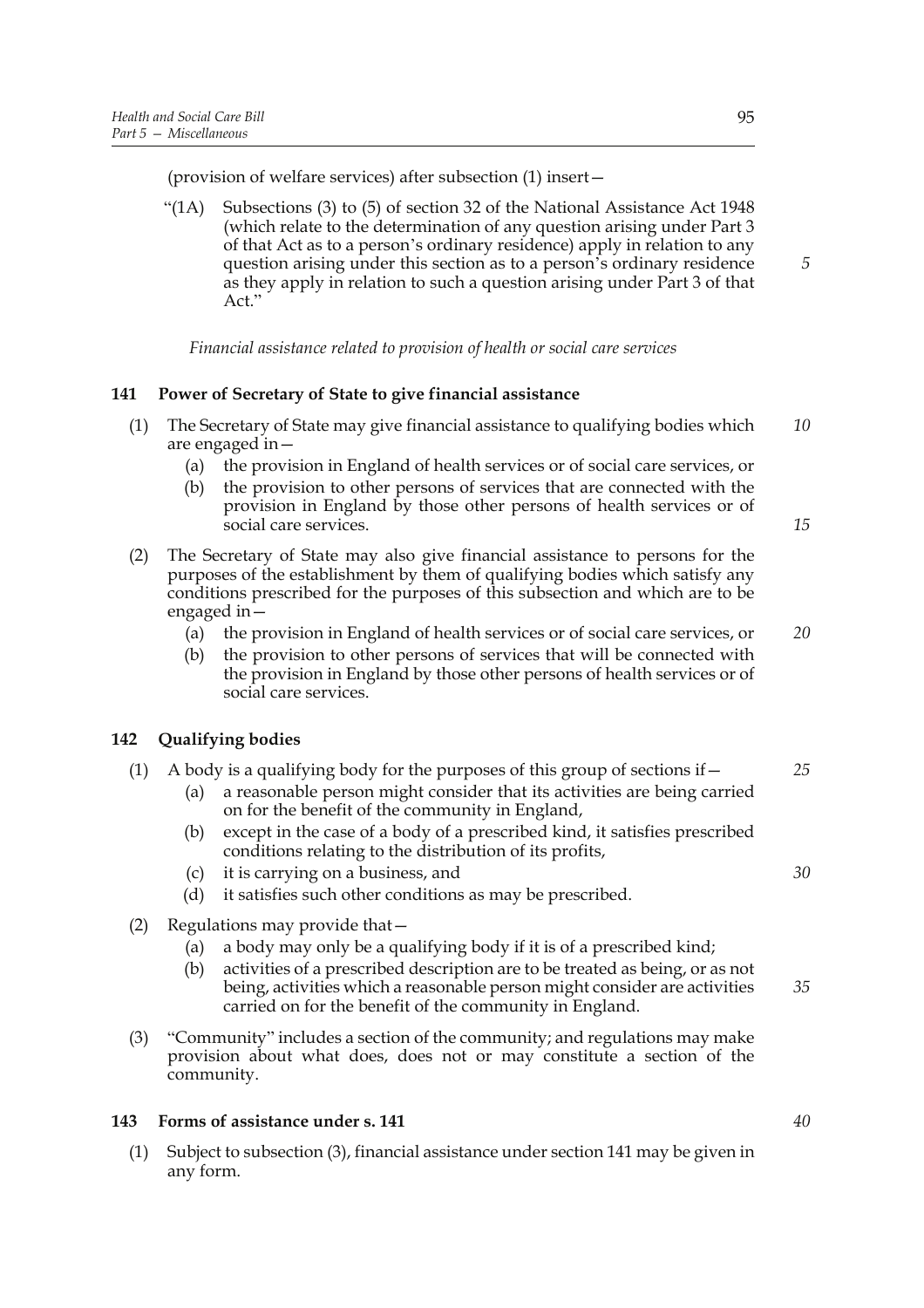- (2) Assistance may, in particular, be given by way of  $-$ 
	- (a) grants,
	- (b) loans,
	- (c) guarantees, or
	- (d) in the case of assistance under section 141(1) given to a company, purchasing share capital of the company.
- (3) Financial assistance under section 141(2) given to a company may not be given by way of purchasing share capital of the company.

# **144 Terms on which assistance under s. 141 is given**

- (1) Financial assistance under section 141 may be given on such terms as the Secretary of State considers appropriate. *10*
- (2) The terms may, in particular, include provisions as to  $-$ 
	- (a) circumstances in which the assistance is to be repaid, or otherwise made good, to the Secretary of State, and the manner in which that is to be done;
	- (b) the keeping, and making available for inspection, of accounts and other records.
- (3) The person receiving assistance under section 141 must comply with the terms on which it is given, and compliance may be enforced by the Secretary of State.

# **145 Directions to certain NHS bodies**

- (1) The Secretary of State may direct—
	- (a) a Primary Care Trust,
	- (b) a Strategic Health Authority,
	- (c) a National Health Service trust all or most of whose hospitals, establishments and facilities are situated in England, or
	- (d) a Special Health Authority performing functions only or mainly in respect of England,

to exercise any functions of the Secretary of State in relation to financial assistance under section 141.

(2) The Secretary of State may give directions to any of the bodies mentioned in subsection (1) about the exercise by it of any function of the Secretary of State which it exercises by virtue of that subsection. *30*

# **146 Arrangements with other third parties**

- (1) The Secretary of State may make arrangements for—
	- (a) financial assistance under section 141 to be given, or
	- (b) other functions relating to such assistance to be exercised,

by a person other than a body mentioned in section 145(1) or an English local authority.

- (2) A person with whom the Secretary of State makes arrangements under subsection (1) is referred to in this section as P.
- (3) Arrangements under subsection (1) may provide for the functions concerned to be exercised by P—

*20*

*15*

*5*

*25*

*35*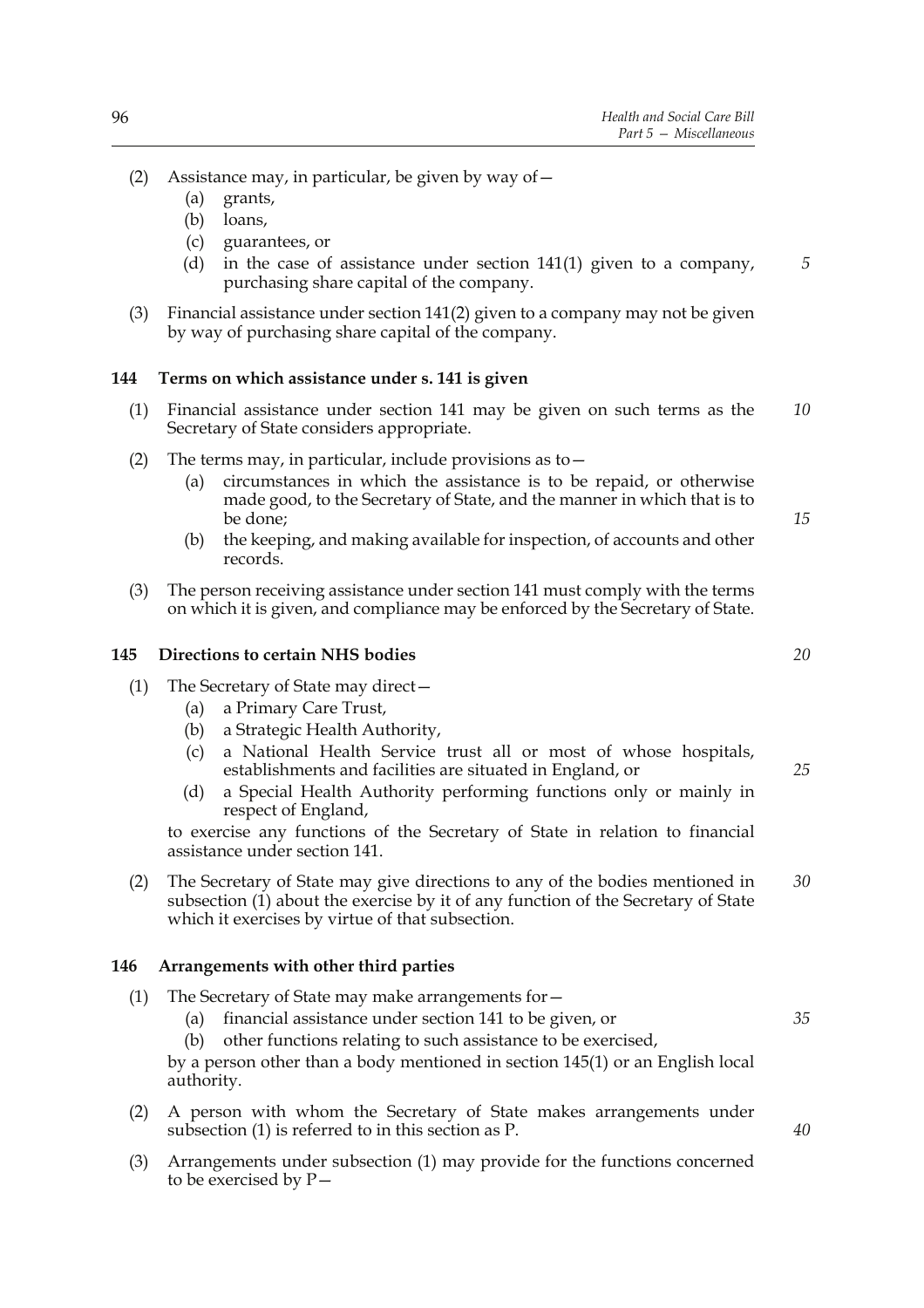- (a) either wholly or to such extent as may be specified in the arrangements, and
- (b) either generally or in such cases or circumstances as may be so specified.
- (4) Arrangements under subsection (1) may make provision—
	- (a) subject to section 143(3), as to the forms of financial assistance which may be given by P, and
	- (b) as to the terms on which financial assistance may be given by P.
- (5) Arrangements under subsection (1) may—
	- (a) provide for the Secretary of State to make payments to P, and
	- (b) make provision as to the circumstances in which any such payments are to be repaid to the Secretary of State.
- (6) In subsection (1) "English local authority" includes a non-metropolitan district council for an area for which there is a county council.

# **147 Power to form company**

The Secretary of State may form, or participate in forming, one or more companies with a view to making arrangements under section 146(1) with the companies for financial assistance under section 141 to be given, or other functions relating to such assistance to be exercised, by the company.

### **148 Interpretation of group of sections**

- (1) In this section and sections 141 to 147 "this group of sections" means this section and those sections.
- (2) In this group of sections—
	- "company" means a company as defined by section 1 of the Companies Act 2006 (c. 46);

"English local authority" means—

- (a) a county council in England,
- (b) a metropolitan district council,
- (c) a non-metropolitan district council for an area for which there is no county council,
- (d) a London borough council,
- (e) the Common Council of the City of London, or
- (f) the Council of the Isles of Scilly;
- "health services" means services which must or may be provided for the purposes of the health service continued under section 1(1) of the National Health Service Act 2006 (c. 41) or services which are similar to such services; *35*
- "prescribed" means prescribed by regulations;

"qualifying body" has the meaning given by section 142;

"regulations" means regulations made by the Secretary of State;

"social care services" means services which an English local authority must or may provide or arrange to be provided under any of the following provisions—

(a) Part 3 of the National Assistance Act 1948 (c. 29),

*20*

*15*

*5*

*10*

*25*

*30*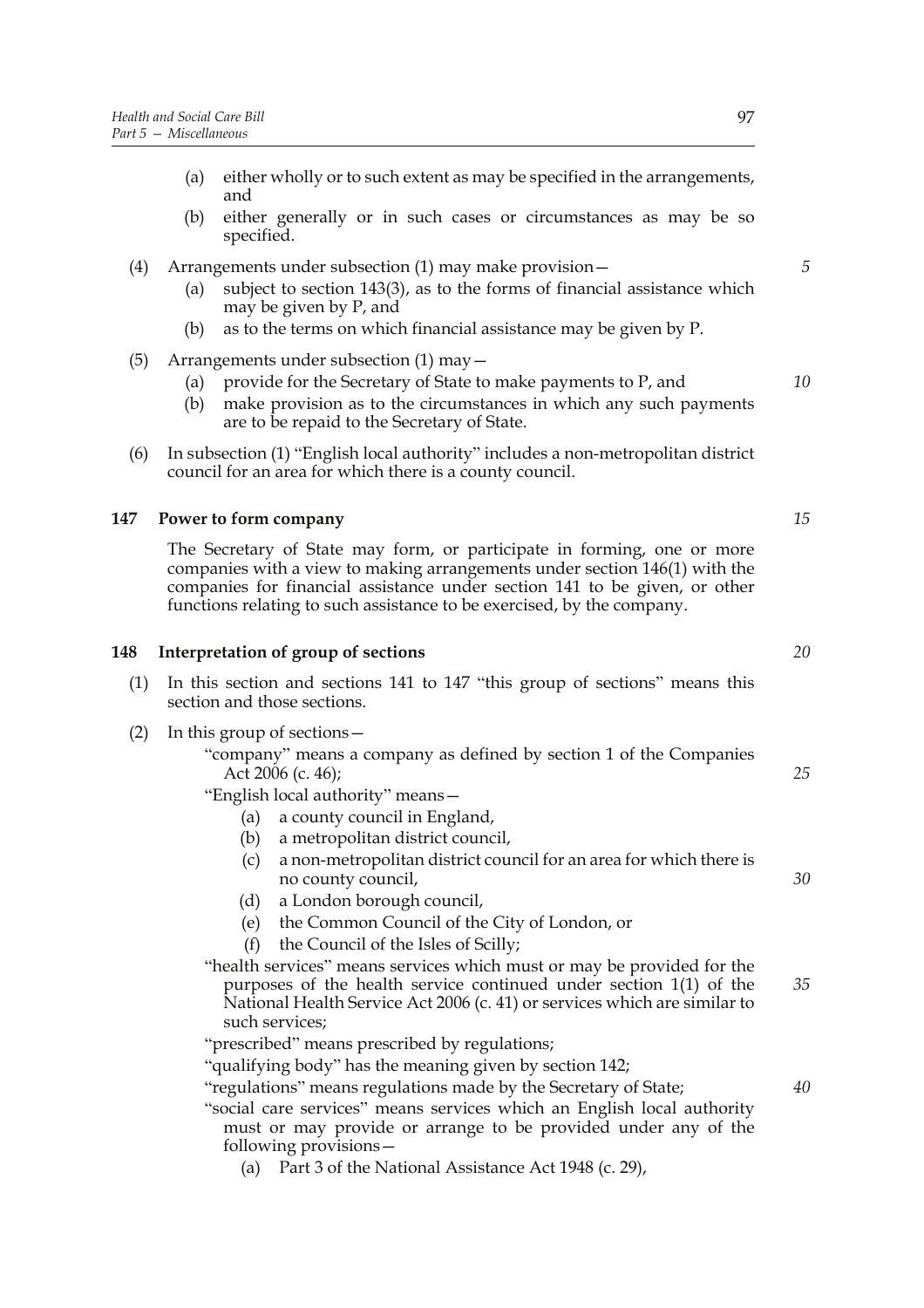- (b) section 45 of the Health Services and Public Health Act 1968 (c. 46),
- (c) section 117 of the Mental Health Act 1983 (c. 20), and
- (d) section 254 of, and Schedule 20 to, the National Health Service Act 2006 (c. 41),

or services which are similar to such services.

*National Information Governance Board for Health and Social Care*

#### **149 National Information Governance Board for Health and Social Care**

(1) After section 250 of the National Health Service Act 2006 insert—

*"The National Information Governance Board for Health and Social Care*

### **250A National Information Governance Board: functions**

- (1) There is to be a board known as the National Information Governance Board for Health and Social Care.
- (2) The functions of the Board are—
	- (a) to monitor the practice followed by relevant bodies in relation to the processing of relevant information, *15*
	- (b) to keep the Secretary of State, and such bodies as the Secretary of State may designate by direction, informed about the practice being followed by relevant bodies in relation to the processing of relevant information,
	- (c) to publish guidance on the practice to be followed in relation to the processing of relevant information,
	- (d) to advise the Secretary of State on particular matters relating to the processing of relevant information by any person, and
	- (e) to advise persons who process relevant information on such matters relating to the processing of relevant information by them as the Secretary of State may from time to time designate by direction. *25*
- (3) The Board must, in exercising its functions, seek to improve the practice followed by relevant bodies in relation to the processing of relevant information. *30*
- (4) In this section "relevant information" means
	- (a) patient information,
	- (b) any other information obtained or generated in the course of the provision of the health service, and
	- (c) any information obtained or generated in the course of the exercise by a local social services authority in England of its adult social services functions.
- (5) In subsection (4) "patient information" means—
	- (a) information (however recorded) which relates to the physical or mental health or condition of an individual ("P"), to the diagnosis of P's condition or to P's care or treatment, and
	- (b) information (however recorded) which is to any extent derived, directly or indirectly, from that information,

*35*

*5*

*10*

*20*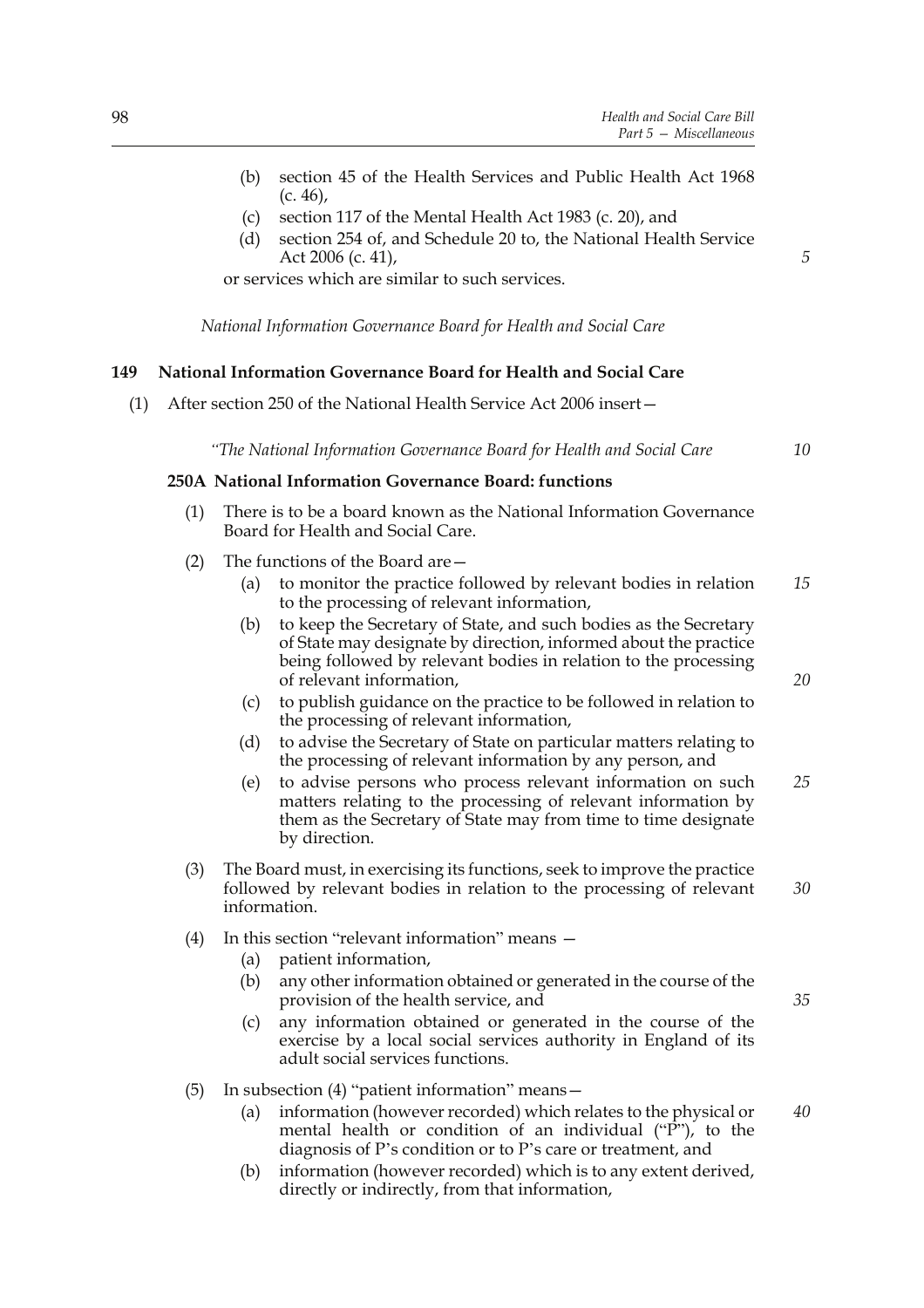whether or not the identity of the individual in question is ascertainable from the information.

- (6) The Board must provide advice under subsection (2)(d) if requested to do so by the Secretary of State; and may provide advice under subsection (2)(d) or (e) without being requested to do so by the person to whom the advice is to be provided.
- (7) A relevant body must have regard to any guidance published under subsection  $(2)(c)$  and any advice given to it under subsection  $(2)(e)$ ; and the Secretary of State must have regard to any advice given under subsection (2)(d).
- (8) The Board may request any relevant body to provide the Board with specified information for the purpose of enabling the Board to ascertain whether the relevant body has had proper regard to—
	- (a) guidance given under subsection  $(2)(c)$ ,
	- (b) advice given under subsection (2)(e), and
	- (c) any advice given to the relevant body by the Secretary of State.
- (9) In this section—
	- "adult social services functions", in relation to a local social services authority, means the authority's social services functions (within the meaning of the Local Authority Social Services Act 1970), other than those for which the authority's director of children's services is responsible under section 18 of the Children Act 2004;
	- "processing", in relation to information, has the same meaning as in the Data Protection Act 1998;

"relevant body" means—

- (a) any body or person engaged in the provision of the health service, including a body or person so engaged under contract, or
- (b) any body or person providing social care services;
- "social care services" means services provided by a local social services authority in England in the exercise of its adult social services functions.

### **250B National Information Governance Board: Wales**

- (1) The functions of the National Information Governance Board for Health and Social Care, except— *35*
	- (a) its functions under section 252 in relation to regulations under section 251, and
	- (b) its functions under subsection (2),

are exercisable only in relation to England.

(2) In relation to Wales, the Secretary of State may seek the views of the Board on such matters concerned with the processing of information falling within section  $250A(4)(a)$  or (b) as the Secretary of State considers appropriate.

# **250C National Information Governance Board: further provisions.**

(1) The Secretary of State may by regulations make provision about the National Information Governance Board for Health and Social Care.

*25*

*20*

*5*

*10*

*15*

*30*

*40*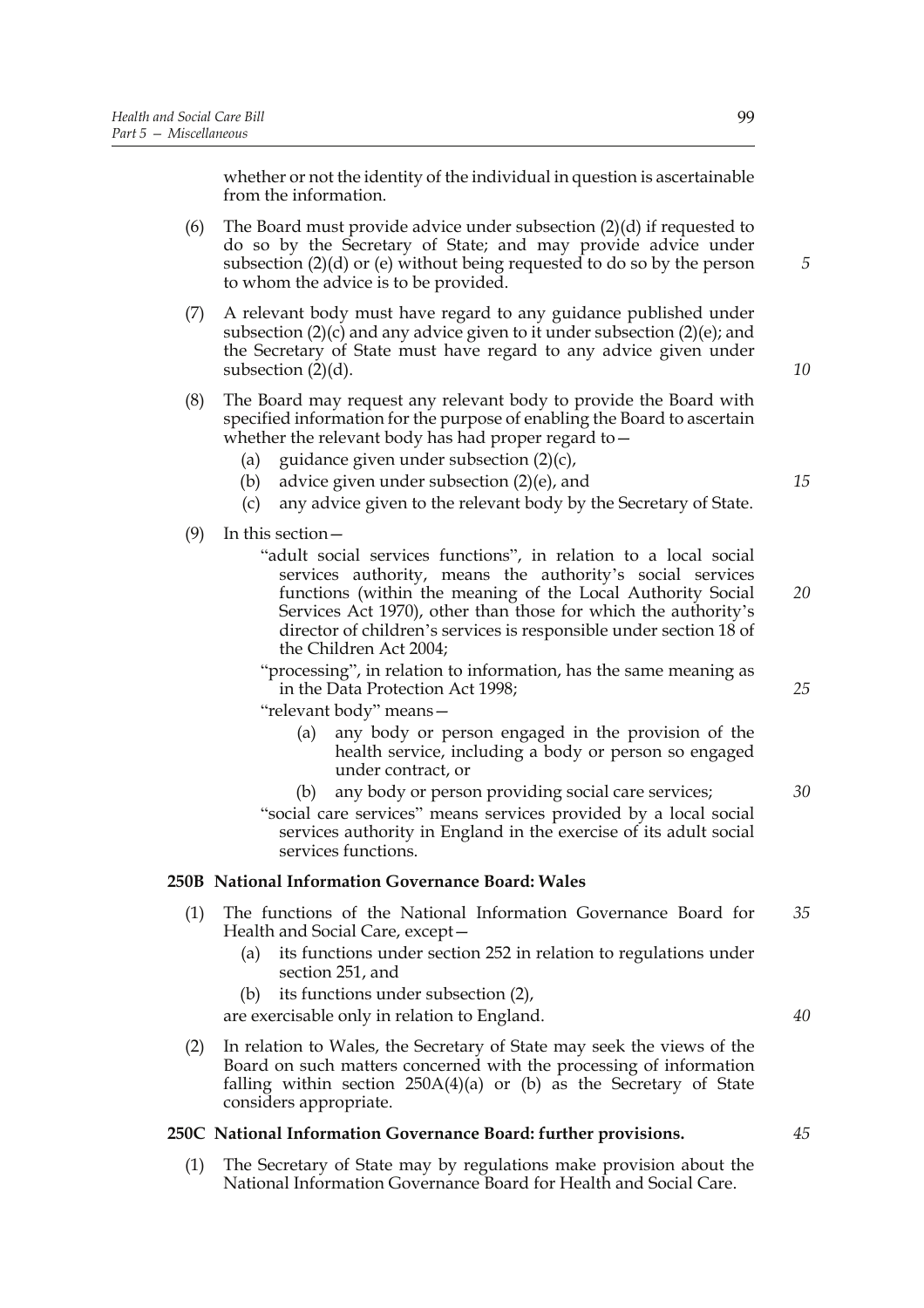|  | (2) The regulations may, in particular, make provision as to $-$ |  |  |  |
|--|------------------------------------------------------------------|--|--|--|
|  |                                                                  |  |  |  |

- (a) the appointment of the chair and other members of the Board by the Secretary of State or such other person as may be prescribed,
- (b) the terms of appointment of members,
- (c) the establishment and membership of committees or subcommittees of the Board,
- (d) the delegation by the Board of its functions, and
- (e) the proceedings of the Board.
- (3) The regulations may make provision as to the payment by the Secretary of State of such expenses incurred by the Board or any committee or sub-committee of the Board as the Secretary of State may determine. *10*
- (4) The regulations may also make provision for the payment to members of the Board or any committee or sub-committee of the Board of such remuneration or allowances as the Secretary of State may determine.
- (5) Regulations under this section cannot include provision by virtue of section 272(8)(a) amending or repealing an Act. *15*

# **250D National Information Governance Board: annual reports**

- (1) The National Information Governance Board for Health and Social Care must, not later than 3 months after the end of each reporting year—
	- (a) prepare a report on its activities during the year, and
	- (b) send a copy of the report to the Secretary of State.
- (2) In subsection (1) "reporting year" means—
	- (a) such period of not more than 12 months beginning with the day on which the Board is first established as the Board may determine, and *25*
	- (b) each successive period of 12 months."
- (2) The Patient Information Advisory Group (as continued by section 252 of the National Health Service Act 2006 (c. 41)) is abolished.

#### **150 Duty to consult Board in relation to regulations about patient information** *30*

For section 252 of the National Health Service Act 2006 substitute—

# **"252 Consultation with National Information Governance Board**

- (1) Before laying before Parliament a draft of any statutory instrument containing regulations under section 251(1), or making any regulations pursuant to section 251(5)(b), the Secretary of State must seek and have regard to the views of the National Information Governance Board for Health and Social Care on the proposed regulations. *35*
- (2) The Secretary of State must publish, in such manner as the Secretary of State considers appropriate, any views received from the Board on the proposed regulations."

*20*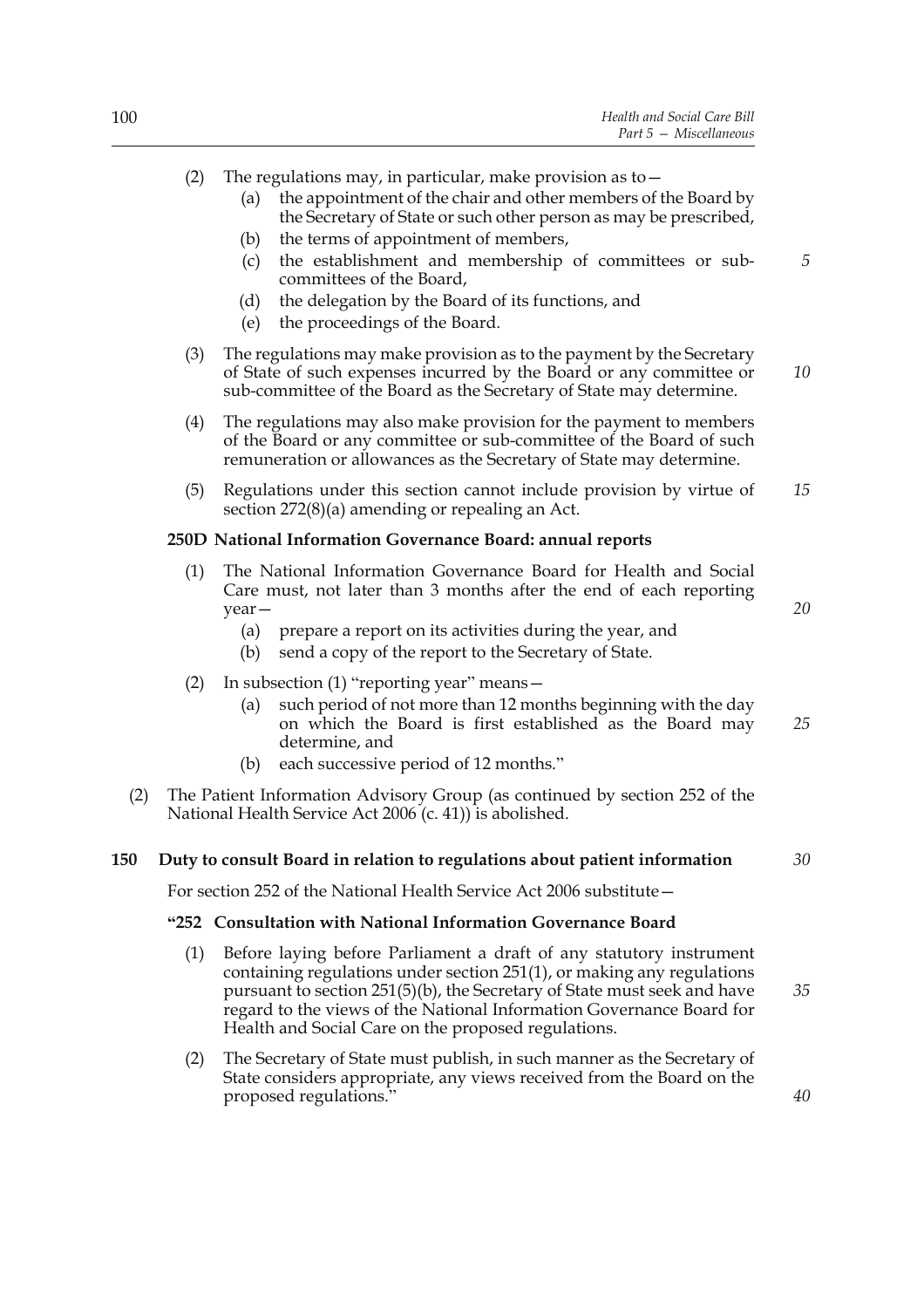*Functions of Health Protection Agency in relation to biological substances*

## **151 Functions of Health Protection Agency in relation to biological substances**

- (1) The National Biological Standards Board is abolished (and, accordingly, the Biological Standards Act 1975 (c. 4) ceases to have effect).
- (2) The Health Protection Agency Act 2004 (c. 17) is amended as follows.
- (3) After section 2 insert—

## **"2A Functions in relation to biological substances**

- (1) The Agency has such functions in relation to a matter specified in subsection (2) as the relevant authority directs.
- (2) Those matters are—
	- (a) the establishment of standards for biological substances;
	- (b) the preparation, approval and provision of standard preparations of biological substances;
	- (c) the testing of biological substances.
- (3) The relevant authority shall be deemed to have directed under subsection (1) that the Agency is to have the functions specified in paragraphs (a) to (f) of Article 2 of the 1976 Order (the pre-abolition functions of the National Biological Standards Board). *15*
- (4) The direction under subsection  $(3)$ 
	- (a) shall be deemed to have been given on the commencement of that subsection; *20*
	- (b) may be varied in the same way as any other direction under subsection (1);
	- (c) is not affected by the repeal of the Biological Standards Act 1975 or by the 1976 Order ceasing to have effect as a result of that repeal. *25*
- (5) In this section—
	- "biological substance" means a substance whose purity or potency cannot, in the opinion of the Secretary of State, be adequately tested by chemical means;

"the relevant authority" means—

- (a) the Secretary of State, and
- (b) the Department of Health, Social Services and Public Safety in Northern Ireland,

acting jointly;

- "the 1976 Order" means the National Biological Standards Board (Functions) Order 1976.
- (6) The generality of section 2(1) is to be taken not to be prejudiced by this section; and the generality of subsections (1) to (4) is to be taken not to be prejudiced by section 2."
- (4) In section 6 (meaning of "appropriate authority"), after subsection (5) insert—
	- "(6) Subsections (2) to (5) do not apply in relation to biological-substances functions.

*5*

*10*

*35*

*30*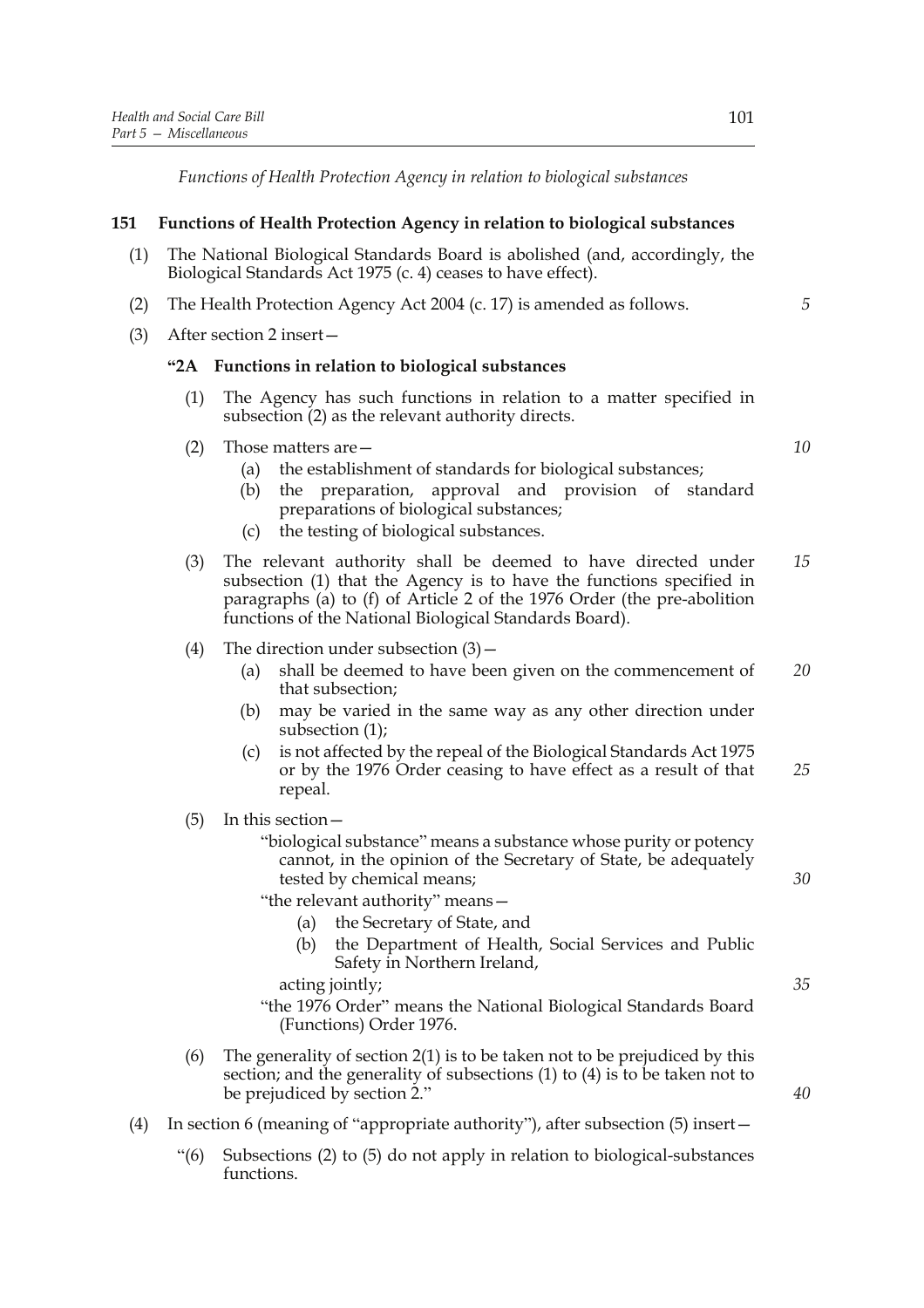- (7) In relation to any biological-substances function, the appropriate authority is— (a) the Secretary of State, and (b) the Department of Health, Social Services and Public Safety in Northern Ireland, acting jointly. (8) In subsections (6) and (7) "biological-substances function" means— (a) a function of the Agency under section 2A, or (b) a function of the Agency under section  $2(1)$ ,  $(2)(a)$  or  $(b)$ ,  $(3)$ ,  $(4)$ or (10) that is a function in relation to a matter specified in section 2A(2)." *10*
- (5) In section 8 (power to make transfer schemes)—
	- (a) after subsection (4) insert—
		- "(4A) The Secretary of State and the Department of Health, Social Services and Public Safety in Northern Ireland, acting jointly, may make a scheme for the transfer of property, rights and liabilities of the National Biological Standards Board to the Agency.", and *15*
	- (b) in subsection (7), after "section 2" insert ", 2A".
- (6) In section 9 (directions)—
	- (a) in subsection (2) (certain directions to be given in regulations made by statutory instrument), after "section  $2(2)$ ,  $(3)$  or  $(4)$ " insert "or  $2A(1)$ ,"; and
	- (b) in subsection (3) (certain statutory instruments making regulations giving directions to be subject to annulment), after "section 2(2)(a) or  $(3)$ " insert "or 2A(1)". *25*

## *Further amendments*

## **152 Minor and consequential amendments relating to Part 5**

Schedule 14 (which contains further amendments related to the provisions of this Part) has effect.

#### **PART 6**

### GENERAL

## **153 Orders, regulations and directions: general provisions**

- (1) Orders and regulations made under this Act by the Secretary of State, the Treasury, the Privy Council or the Welsh Ministers are to be made by statutory instrument.
- (2) Regulations made by the Department of Health, Social Services and Public Safety in Northern Ireland under section 115 and orders made by that Department under section 162(2) are to be made by statutory rule for the purposes of the Statutory Rules (Northern Ireland) Order 1979 (SI 1979/1573 (N.I. 12)).

*35*

*20*

*30*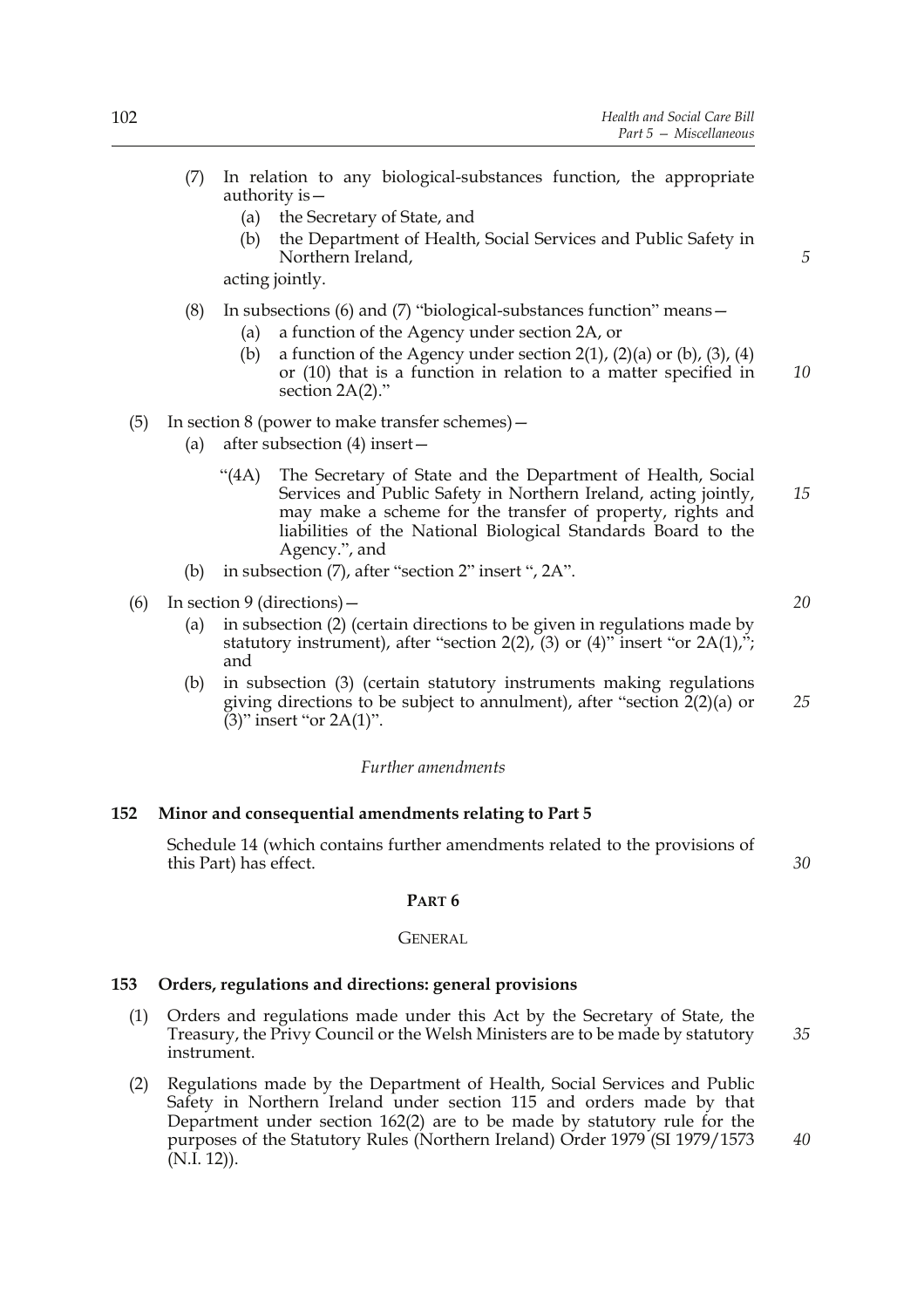- (a) may be exercised either in relation to all cases to which the power extends, or in relation to all cases subject to specified exceptions, or in relation to any specified cases or classes of case,
- (b) may be exercised so as to make, as respects the cases in relation to which it is exercised—
	- (i) the full provision to which the power extends or any less provision (whether by way of exception or otherwise),
	- (ii) the same provision for all cases in relation to which the power is exercised, or different provision for different cases or different classes of case, or different provision as respects the same case or class of case for different purposes of this Act, *10*
	- (iii) any such provision either unconditionally or subject to any specified condition, and
- (c) may, in particular, be exercised so as to make different provision for different areas.
- (4) Any such power includes power—
	- (a) to make such supplementary, incidental, consequential or transitional provision or savings as the person exercising the power considers to be appropriate, and *20*
	- (b) to provide for a person to exercise a discretion in dealing with any matter.

# **154 Orders and regulations: Parliamentary control**

- (1) Subject to subsection (2), a statutory instrument containing—
	- (a) an order or regulations made by the Secretary of State under this Act, (b) an order made by the Privy Council under section 104 (rules of Office of the Health Professions Adjudicator), or
	- (c) regulations made by the Privy Council under Schedule 6 (Office of the Health Professions Adjudicator),

is subject to annulment in pursuance of a resolution of either House of Parliament.

- (2) Subsection (1) does not apply to—
	- (a) a statutory instrument to which subsection (3) applies, or
	- (b) a statutory instrument containing an order made only under section 162(2) (commencement). *35*
- (3) The Secretary of State may not make a statutory instrument containing (whether alone or with other provision)—
	- (a) regulations under section 4(1) (regulated activities),
	- (b) regulations under section 39 (power to modify Chapter 2 of Part 1 in relation to newly regulated activities), *40*
	- (c) regulations under section 118 (regulation of social care workers) or section 120 (education and training of approved mental health professionals), or
	- (d) an order under section 159 which amends or repeals any provision of an Act of Parliament, *45*

unless a draft of the instrument has been laid before, and approved by a resolution of, each House of Parliament.

*15*

*5*

*25*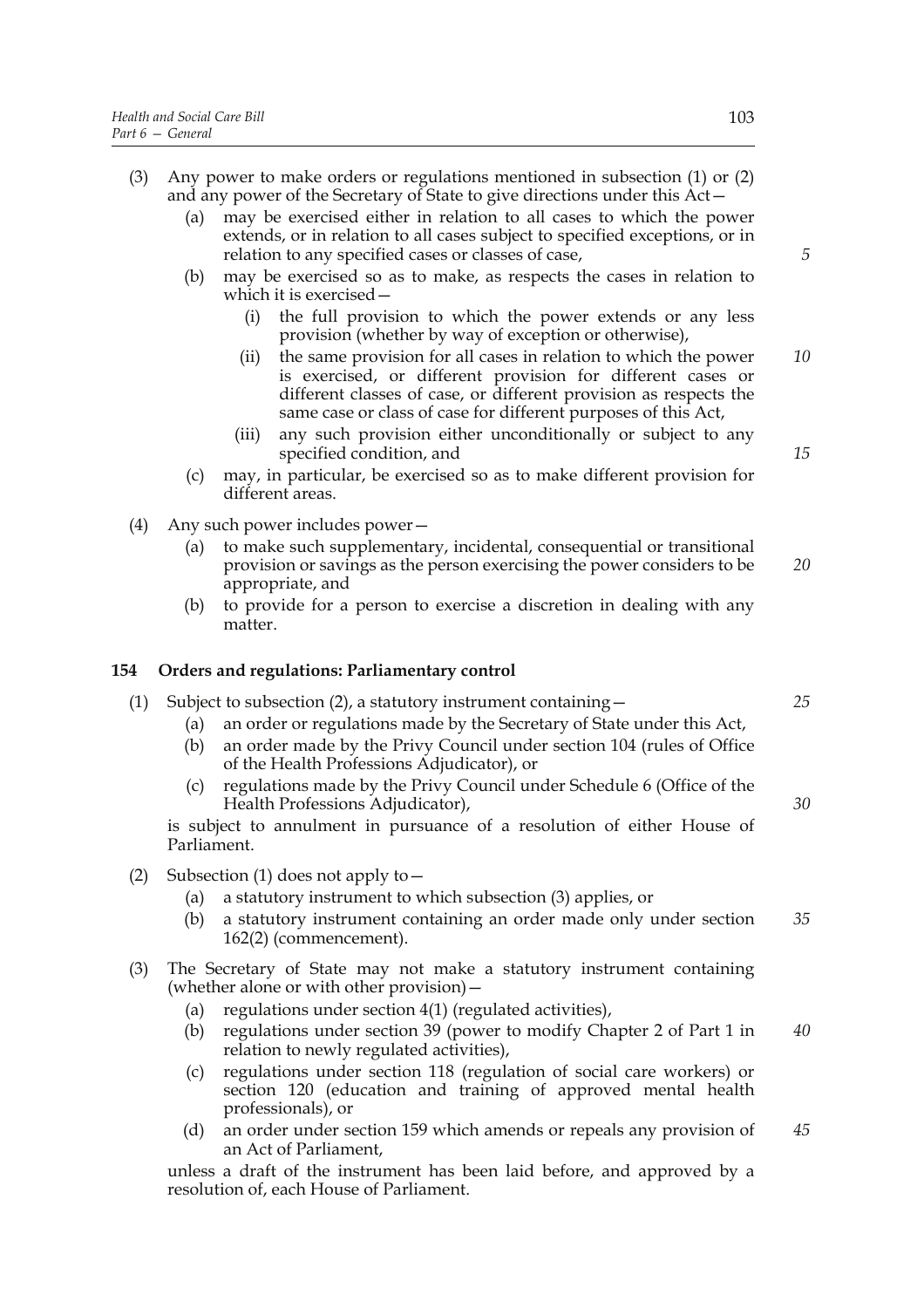## **155 Orders and regulations: control by National Assembly for Wales**

- (1) Subject to subsection (2), a statutory instrument containing—
	- (a) regulations made under this Act by the Welsh Ministers, or
	- (b) an order under section 159(2) (transitional provision etc.) made by the Welsh Ministers,

is subject to annulment in pursuance of a resolution of the National Assembly for Wales.

- (2) Subsection (1) does not apply to a statutory instrument to which subsection (3) applies.
- (3) The Welsh Ministers may not make a statutory instrument containing (whether alone or with other provision) regulations under section 118 (regulation of social care workers) or section 120 (education and training of approved mental health professionals) unless a draft of the instrument has been laid before, and approved by a resolution of, the National Assembly for Wales. *10*

## **156 Regulations: control by Northern Ireland Assembly**

A statutory rule containing regulations made by the Department of Health, Social Services and Public Safety in Northern Ireland under section 115 (responsible officers) is subject to negative resolution within the meaning of section 41(6) of the Interpretation Act (Northern Ireland) 1954 (c. 33 (N.I.)).

## **157 Directions**

- (1) Any power of the Secretary of State or the Privy Council to give directions under this Act includes power to vary or revoke the directions by subsequent directions.
- (2) A direction under this Act by the Secretary of State or the Privy Council must be given by an instrument in writing.

## **158 Repeals**

The enactments mentioned in Schedule 15 are repealed to the extent specified.

## **159 Power to make transitional and consequential provision etc.**

- (1) The Secretary of State may by order make—
	- (a) such transitional or transitory provisions or savings as the Secretary of State considers appropriate in connection with the coming into force of any provision of this Act in relation to which the Secretary of State is the appropriate authority for the purposes of section 162(2), and *30*
	- (b) such supplementary, incidental or consequential provision as the Secretary of State considers appropriate for the purposes of, in consequence of, or for giving full effect to, any provision of this Act.
- (2) The Welsh Ministers may by order make such transitional or transitory provisions or savings as the Welsh Ministers consider appropriate in connection with the coming into force of any provision of this Act in relation to which the Welsh Ministers are the appropriate authority for the purposes of section 162(2).

*15*

*5*

*20*

*35*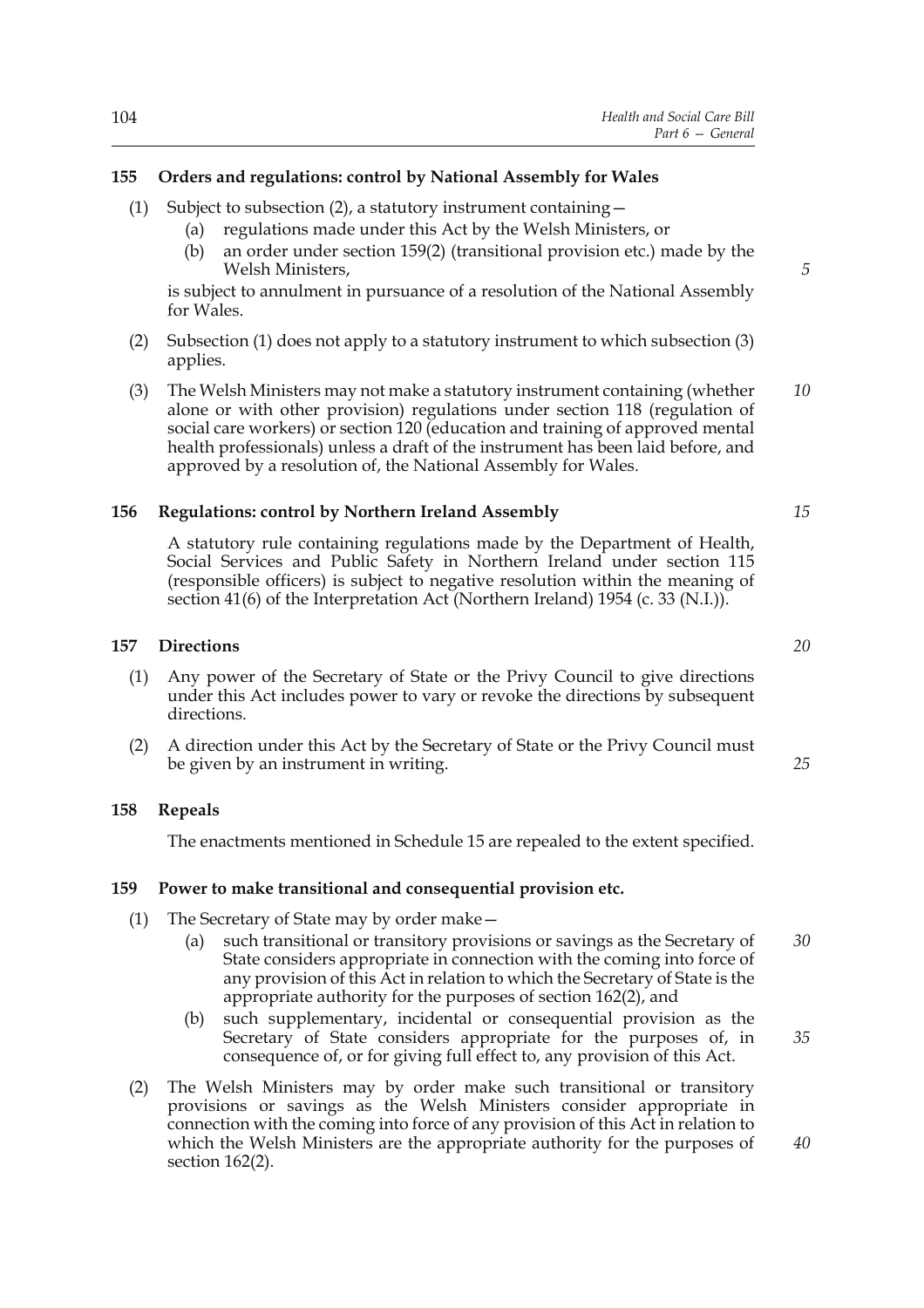- (3) An order under this section may amend, repeal, revoke or otherwise modify any enactment.
- (4) An order under this section may, in particular, provide for any provision of this Act which comes into force before another such provision has come into force to have effect, until that other provision has come into force, with such modifications as are specified in the order.
- (5) Before making an order under this section containing provision which would, if included in an Act of the Scottish Parliament, fall within the legislative competence of that Parliament, the Secretary of State must consult the Scottish Ministers.
- (6) The power under this section is not restricted by any other provision of this Act.
- (7) In this section "enactment" means an enactment contained in, or in an instrument made under—
	- (a) an Act of Parliament,
	- (b) an Act of the Scottish Parliament,
	- (c) a Measure or Act of the National Assembly for Wales, or
	- (d) Northern Ireland legislation.

## **160 Financial provisions**

- (1) There is to be paid out of money provided by Parliament—
	- (a) any expenditure incurred by virtue of this Act by a Minister of the Crown or government department, and
	- (b) any increase attributable to this Act in the sums payable under any other Act out of money so provided.
- (2) There are to be paid into the Consolidated Fund sums received by a Minister of the Crown or government department by virtue of this Act. *25*

## **161 Extent**

- (1) Subject to the following provisions of this section, this Act extends to England and Wales only.
- (2) The following provisions extend to England and Wales, Scotland and Northern Ireland— *30*
	- (a) section 69 (arrangements between Care Quality Commission and Ministers),
	- (b) section 92 (general interpretation of Part 1),
	- (c) sections 93 to 114, 121 and 122 and Schedules 6, 7, 8 and 10 (regulation of the health professions), *35*
	- (d) sections 131 and 132 (health in pregnancy grant),
	- (e) section 151 (functions of Health Protection Agency in relation to biological substances), and
	- (f) sections 153, 154, 157, 159, 160, this section and sections 162 to 165 (general provisions). *40*
- (3) The following provisions extend to England and Wales and Scotland only  $-$ 
	- (a) sections 125 to 127 (health in pregnancy grant: Great Britain),

*15*

*5*

*10*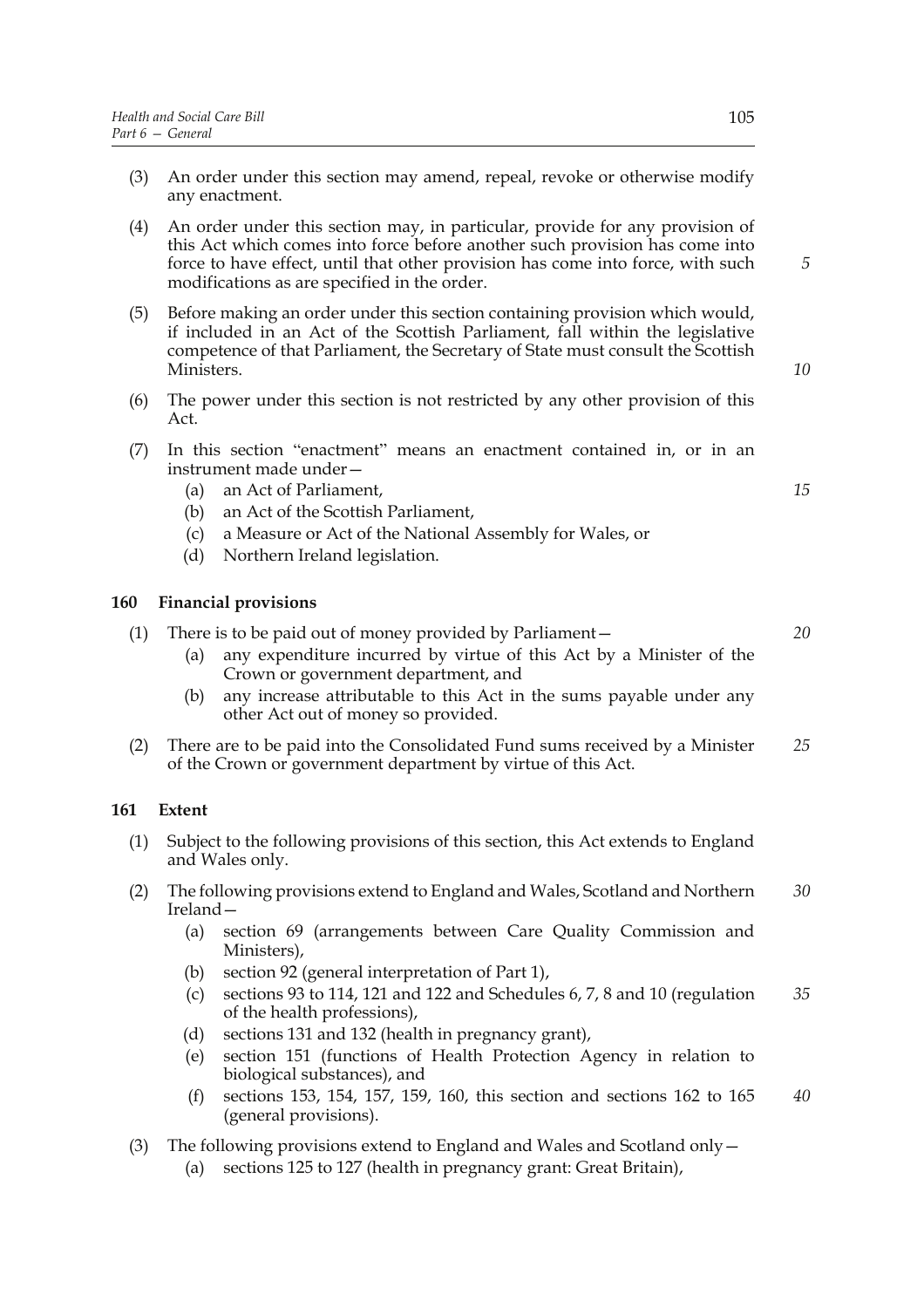- (b) the repeal effected by this Act in section  $16(2)(a)(v)$  of the Maintenance Orders Act 1950 (c. 37), and
- (c) section 139(6), and Schedule 13, so far as relating to that repeal.
- (4) The following provisions extend to England and Wales and Northern Ireland only—
	- (a) section 70 (arrangements between Care Quality Commission and Northern Ireland Ministers), and
	- (b) section 115 (additional responsibilities of responsible officers: England and Wales and Northern Ireland) and section 117 (Crown application) so far as relating to that section.
- (5) The following provisions extend to Northern Ireland only—
	- (a) sections 128 to 130 (health in pregnancy grant: Northern Ireland), and
	- (b) section 156 (regulations: control by Northern Ireland Assembly).
- (6) The amendment, repeal or revocation by this Act of any enactment has the same extent as the enactment amended, revoked or repealed, but subject to subsection (7).
- (7) Subsection (6) does not apply to the repeals in Part 5 of Schedule 15; and accordingly those repeals, apart from the repeal mentioned in subsection (3)(b), extend to England and Wales only.

## **162 Commencement**

- (1) The following provisions come into force on the day on which this Act is passed—
	- (a) the provisions of this Part, except section 158 and Schedule 15 (repeals), and
	- (b) any other provision of this Act—
		- (i) so far as is necessary for enabling the exercise on or after the day on which this Act is passed of any power to make orders or regulations that is conferred by the provision or by any amendment made by the provision, or
		- (ii) so far as the provision, or any amendment made by the provision, defines any expression relevant to the exercise of any such power. *30*
- (2) Except as provided by subsection (1), the provisions of this Act come into force on such day as the appropriate authority (as determined by section 163) may by order appoint.
- (3) Different days may be appointed under subsection (2) for different purposes.

## **163 The appropriate authority by whom commencement order is made**

- (1) This section has effect to determine who is the appropriate authority for the purposes of section 162(2).
- (2) Except as provided by subsections (3) to (5), the appropriate authority is the Secretary of State. *40*
- (3) In relation to sections 114, 115 and 117 (responsible officers), so far as they relate to Northern Ireland, the appropriate authority is the Department of Health, Social Services and Public Safety in Northern Ireland.

*20*

*5*

*10*

*15*

*25*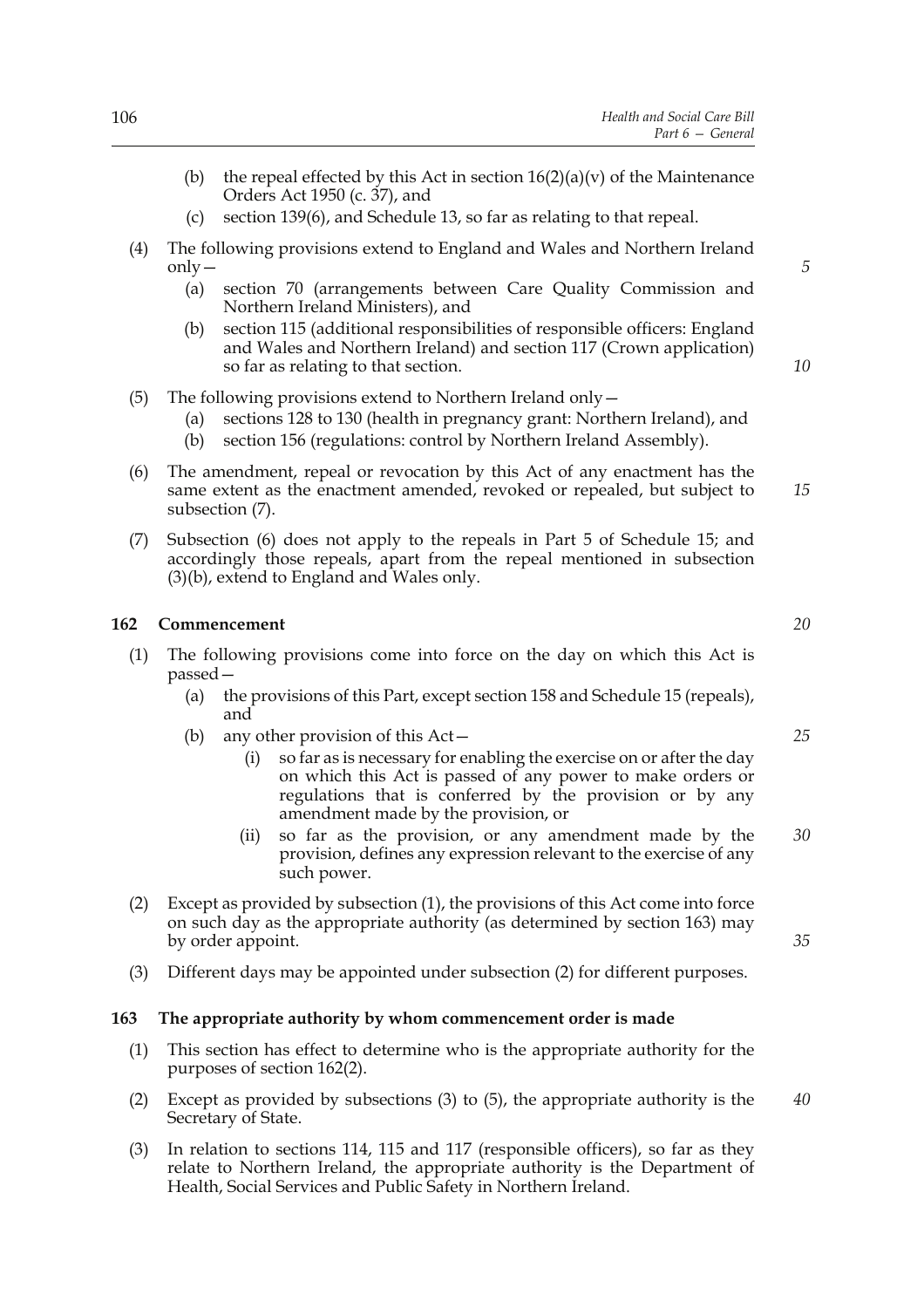- (4) In relation to the following provisions—
	- (a) Part 3 (public health protection), including Schedule 11, and Part 3 of Schedule 15 so far as they relate to Wales (and section 158 so far as it relates to that Part of Schedule 15 in its application to Wales),
	- (b) section 134 (pharmaceutical services), so far as relating to Part 2 of Schedule 12, together with that Part of that Schedule and the repeals in the National Health Service (Wales) Act 2006 (c. 42) in Part 4 of Schedule 15 (and section 158 so far as relating to those repeals),
	- (c) section 137 (weighing and measuring of children: Wales),
	- (d) subsections (1) to (7) of section 138 (direct payments in lieu of provision of care services), so far as they relate to Wales, *10*
	- (e) subsection (8) of that section,
	- (f) section 139 (abolition of maintenance liability of relatives), Schedule 13 and Part 5 of Schedule 15, so far as they relate to local authorities in Wales (and section 158 so far as relating to Part 5 of Schedule 15 in its application to local authorities in Wales), and *15*
	- (g) section 140 (ordinary residence for certain purposes of National Assistance Act 1948 (c. 29) etc.), so far as relating to Wales,

the appropriate authority is the Welsh Ministers.

(5) In relation to Part 4 (health in pregnancy grant), the appropriate authority is the Treasury. *20*

## **164 Consultation in relation to commencement**

- (1) Before making a commencement order relating to—
	- (a) section 106 and Schedule 8 (extension of powers under section 60 of the Health Act 1999 (c. 8)) so far as relating to  $-$ 
		- (i) subsection (2A) of section 60 of the Health Act 1999,
		- (ii) the repeal of paragraph 7(3) of Schedule 3 to that Act,
		- (iii) the amendments of paragraphs 8 and 9 of Schedule 3 to that Act, so far as relating to a profession that is not a reserved profession for Scotland, or
		- (iv) the meaning of "enactment" for the purposes of Schedule 3 to that Act,
	- (b) section 107 (standard of proof in fitness to practise proceedings) so far as relating to a profession that is not a reserved profession for Scotland, or
	- (c) section 111 (powers of Secretary of State and devolved administrations), so far as relating to the functions of the Scottish Ministers,

the Secretary of State must consult the Scottish Ministers.

- (2) For the purposes of subsection  $(1)(a)(iii)$  and  $(b)$ , a profession is a reserved profession for Scotland if it falls within Section G2 (health professions) of Part 2 of Schedule 5 to the Scotland Act 1998 (c. 46). *40*
- (3) Before making a commencement order relating to—
	- (a) paragraph 13, 14(a), (b)(i) or (c), 16, 17, 18, 19, 20, 22, 23, 24(b) or (c), 25, 26, 32 or 33 of Schedule 5,
	- (b) section 91 so far as relating to those paragraphs, or
	- (c) Part 1 of Schedule 15 so far as relating to those paragraphs (or section 158 so far as relating to that Part of that Schedule),

*5*

*35*

*25*

*30*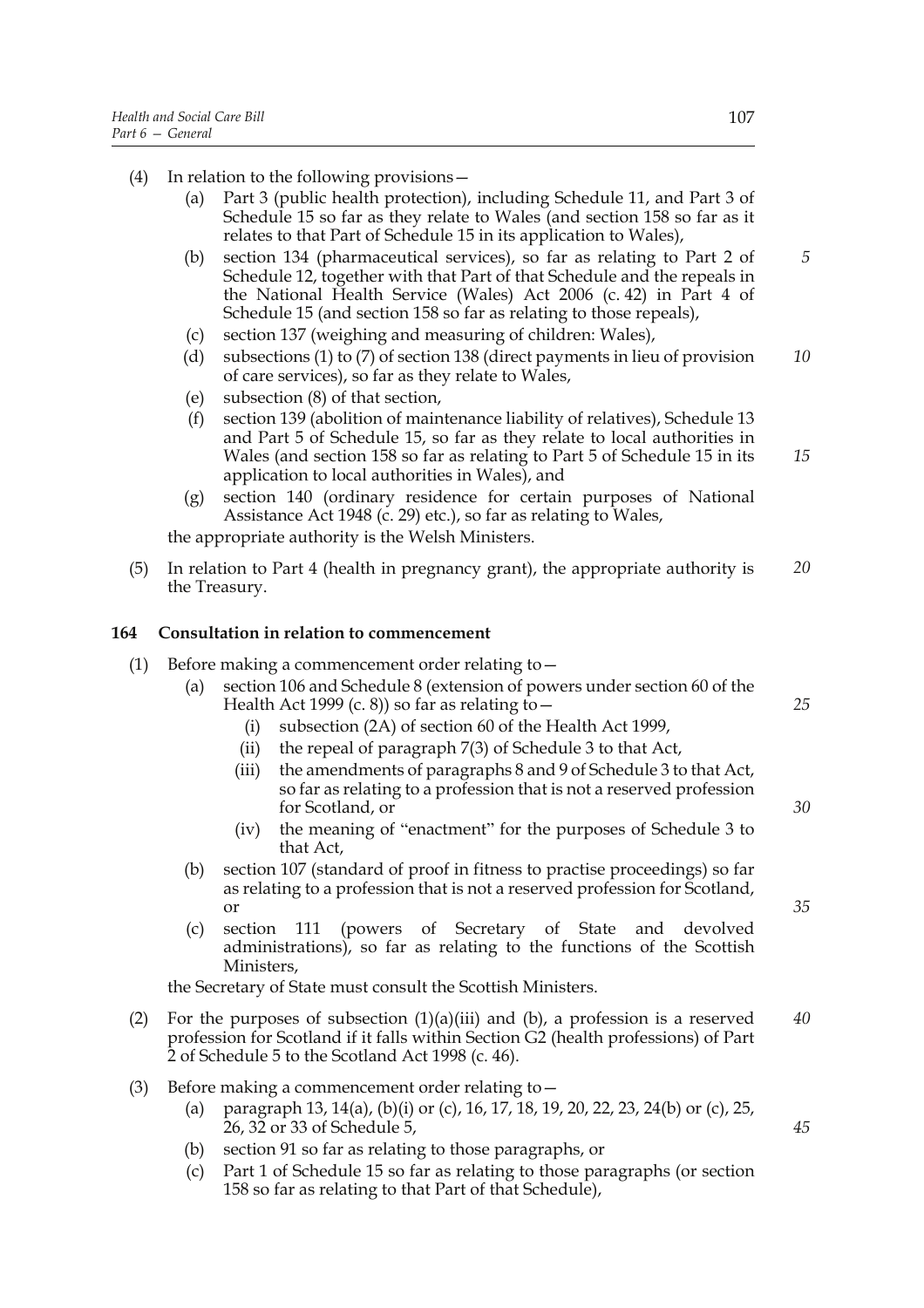the Secretary of State must consult the Welsh Ministers.

- (4) Before making a commencement order relating to section 140 (ordinary residence for certain purposes of National Assistance Act 1948 (c. 29) etc.) in relation to England, the Secretary of State must consult the Welsh Ministers; and, before making a commencement order relating to that section in relation to Wales, the Welsh Ministers must consult the Secretary of State.
- (5) Before making a commencement order relating to—
	- (a) section 151 (functions of Health Protection Agency in relation to biological substances), or
	- (b) Part 7 of Schedule 15 (or section 158 so far as relating to that Part of that Schedule), *10*

the Secretary of State must consult the Department of Health, Social Services and Public Safety in Northern Ireland.

(6) In this section "commencement order" means an order under section 162(2).

## **165 Short title**

This Act may be cited as the Health and Social Care Act 2008.

*15*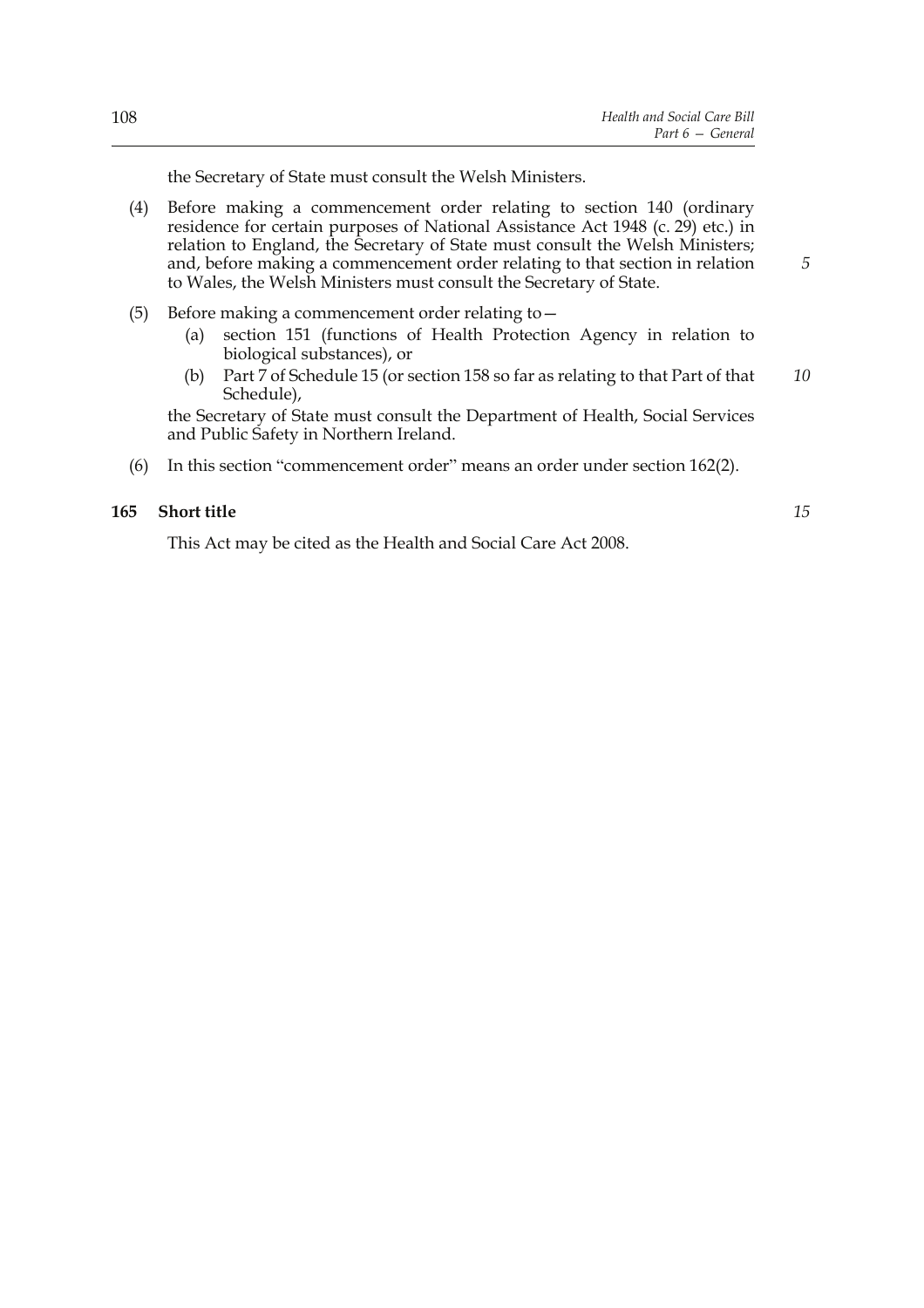# SCHEDULES

# SCHEDULE 1 Section 1

# THE CARE QUALITY COMMISSION

# *Status*

| $\mathbf{1}$   | (1) The Commission is not to be regarded as the servant or agent of the Crown<br>or as enjoying any status, immunity or privilege of the Crown.                                                                                                                                                                                                                                                                      | 5        |
|----------------|----------------------------------------------------------------------------------------------------------------------------------------------------------------------------------------------------------------------------------------------------------------------------------------------------------------------------------------------------------------------------------------------------------------------|----------|
|                | (2) The Commission's property is not to be regarded as property of, or property<br>held on behalf of, the Crown.                                                                                                                                                                                                                                                                                                     |          |
|                | General powers and duties                                                                                                                                                                                                                                                                                                                                                                                            |          |
| $\overline{2}$ | (1) The Commission may do anything which appears to it to be necessary or<br>expedient for the purposes of, or in connection with, the exercise of its<br>functions.                                                                                                                                                                                                                                                 | 10       |
|                | $(2)$ This includes, in particular $-$<br>co-operating with other public authorities in the United Kingdom,<br>(a)<br>acquiring and disposing of land and other property,<br>(b)<br>entering into contracts,<br>(c)<br>providing training, and<br>(d)<br>doing things outside (as well as within) the United Kingdom.<br>(e)                                                                                         | 15       |
|                | (3) It is the duty of the Commission to carry out its functions effectively,<br>efficiently and economically.                                                                                                                                                                                                                                                                                                        | 20       |
| Membership     |                                                                                                                                                                                                                                                                                                                                                                                                                      |          |
| 3              | (1) The Commission is to consist of $-$<br>a chair appointed by the Secretary of State, and<br>(a)<br>other members so appointed.<br>(b)                                                                                                                                                                                                                                                                             |          |
|                | (2) The Secretary of State may, in the prescribed manner, remove the chair or<br>any other member from office if (but only if) the Secretary of State is satisfied<br>that the person $-$<br>is unable or unfit to carry out the duties of that office,<br>(a)<br>is failing to carry out those duties, or<br>(b)<br>is disqualified from holding office (or was disqualified at the time of<br>(c)<br>appointment). | 25<br>30 |
|                | (3) The Secretary of State may by regulations make provision as to $-$                                                                                                                                                                                                                                                                                                                                               |          |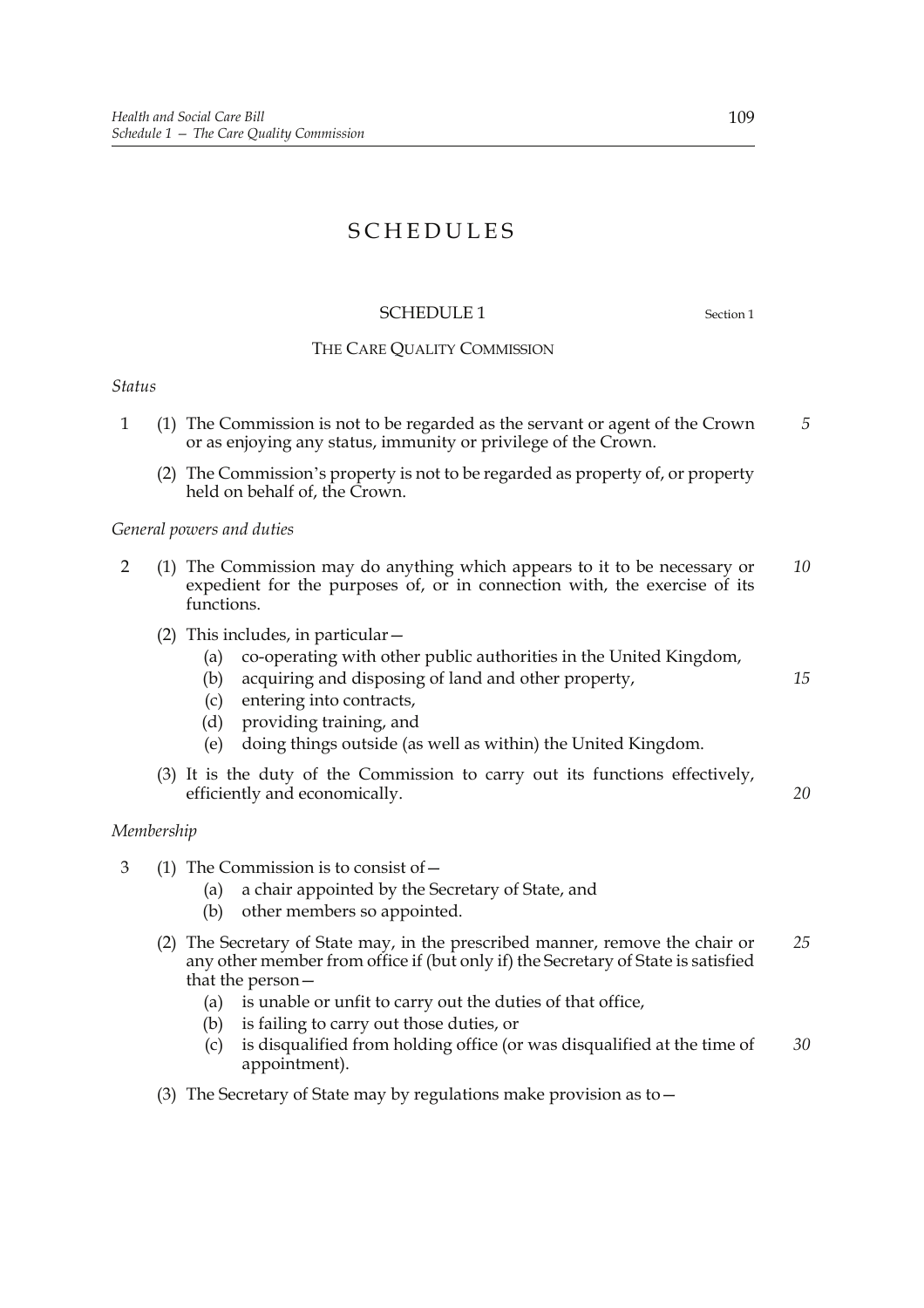- (a) the appointment of the chair and other members (including the number, or limits on the number, of members who may be appointed and any conditions to be fulfilled for appointment), and
- (b) subject to this paragraph of this Schedule, the tenure of office of the chair and other members (including the circumstances in which they are to cease to hold office, are disqualified from holding office or may be suspended from office).
- (4) Regulations under sub-paragraph (3)(b) relating to the suspension of a person from office may only provide for suspension where it appears to the Secretary of State that one of the conditions in sub-paragraph  $(2)$  is or may be satisfied in relation to that person.

## *Remuneration and allowances*

- 4 (1) The Commission must pay to its chair, or to any other member, such remuneration and allowances as the Secretary of State may determine.
	- (2) If the Secretary of State so determines, the Commission must pay or make provision for the payment of such pension, allowances or gratuities as the Secretary of State may determine to or in respect of a person who is or has been the chair or any other member of the Commission. *15*
	- (3) If the Secretary of State determines that there are special circumstances that make it right for a person ceasing to hold office as chair of the Commission to receive compensation, the Commission must— *20*
		- (a) pay to that person, or
		- (b) make provision for the payment to that person of,

such compensation as the Secretary of State may determine.

## *Employees*

- 5 (1) The Commission must appoint a chief executive, who is to be an employee of the Commission.
	- (2) The Commission may appoint such other employees as it considers appropriate.
	- (3) Employees of the Commission are to be appointed on such terms and conditions as the Commission may determine. *30*
	- (4) Without prejudice to its other powers, the Commission may pay, or make provision for the payment of—
		- (a) pensions, allowances and gratuities, or
		- (b) compensation for loss of employment or reduction of remuneration, to or in respect of its employees. *35*

## *Procedure*

- 6 (1) The Commission must appoint an advisory committee ("the advisory committee") for the purpose of giving advice or information to it about matters connected with its functions.
	- (2) In considering how to exercise its functions, the Commission must have regard to relevant advice and information given to it by the advisory committee (whether or not given at its request).

*25*

*5*

*10*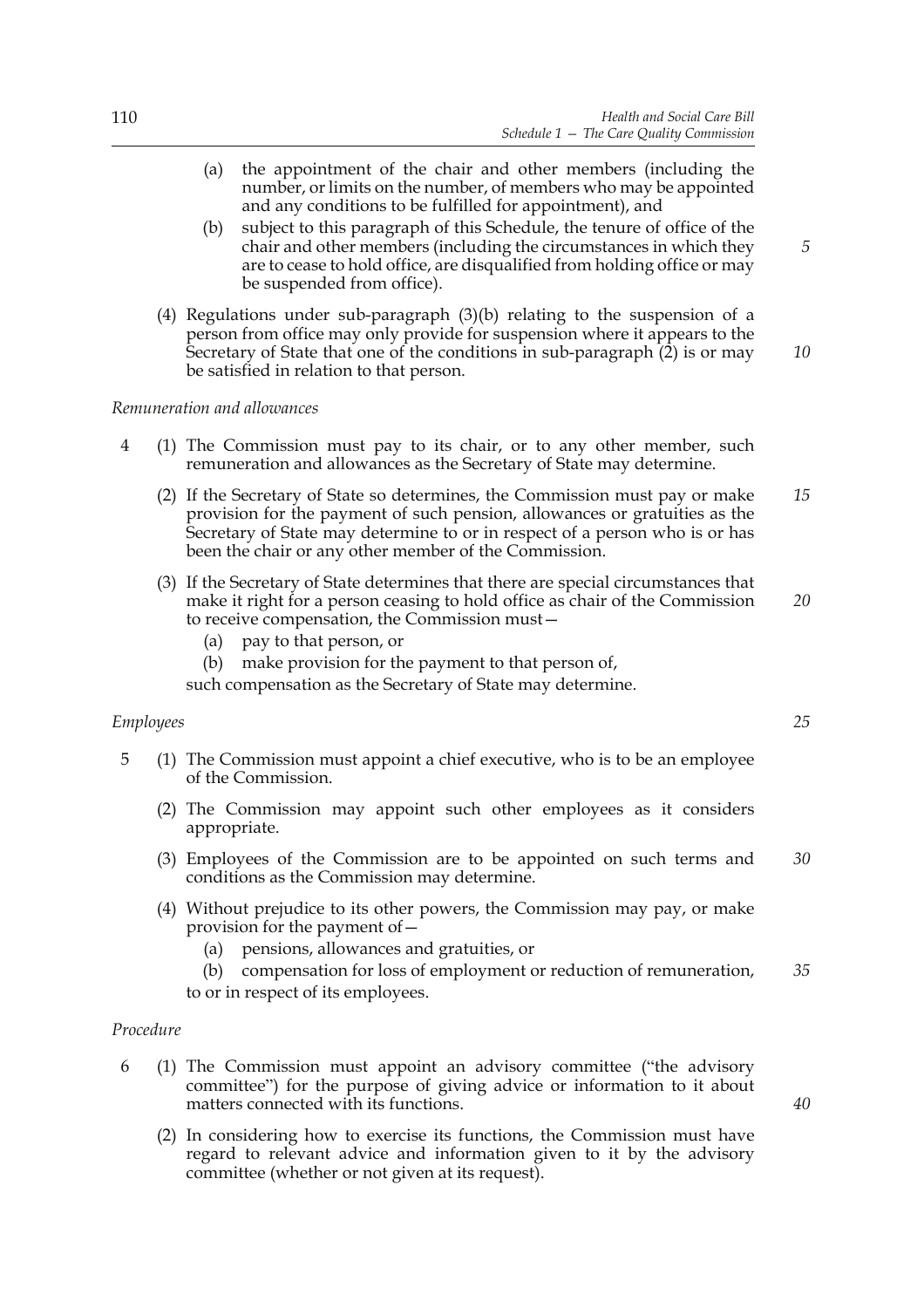- (3) The Commission may appoint such other committees and sub-committees as it thinks fit.
- (4) The advisory committee and any committee or sub-committee appointed under sub-paragraph (3) may consist of or include persons who are not members of the Commission.
- (5) The advisory committee must include persons of a prescribed description.
- (6) The Commission may pay such remuneration and allowances as it thinks fit to persons who—
	- (a) are members of its committees and sub-committees, but
	- (b) are not members of the Commission.
- (7) The Commission may in all other respects regulate its own procedure.
- (8) The validity of proceedings of the Commission is not affected—
	- (a) by any vacancy in its membership,
	- (b) by any defect in the appointment of a member, or
	- (c) by any person—
		- (i) acting as a member even though ineligible for appointment when purportedly appointed, or
		- (ii) acting as a member after having ceased to be a member.

## *Exercise of functions*

|            |     | (1) The Commission may arrange for $-$                                                                                                                                                                                                                             | 20 |
|------------|-----|--------------------------------------------------------------------------------------------------------------------------------------------------------------------------------------------------------------------------------------------------------------------|----|
|            |     | any of its committees, sub-committees, members or employees, or<br>(a)                                                                                                                                                                                             |    |
|            |     | any other person,<br>(b)                                                                                                                                                                                                                                           |    |
|            |     | to exercise any of its functions on its behalf.                                                                                                                                                                                                                    |    |
|            |     | (2) If the Commission arranges for the exercise of any function as mentioned in<br>sub-paragraph $(1)(b)$ , the arrangements may include provision with respect<br>to the payment of remuneration and allowances to, or amounts in respect of,<br>any such person. | 25 |
|            |     | (3) The reference in sub-paragraph (1) to any of the Commission's committees<br>does not include the advisory committee.                                                                                                                                           |    |
| Assistance |     |                                                                                                                                                                                                                                                                    | 30 |
|            | (1) | The Commission may arrange for such persons as it thinks fit to assist it in                                                                                                                                                                                       |    |

- the exercise of any of its functions in relation to—
	- (a) a particular case, or
	- (b) cases of a particular description.
	- (2) Such arrangements may include provision with respect to the payment of remuneration and allowances to, or amounts in respect of, such persons. *35*

## *Payments and loans to the Commission*

9 (1) The Secretary of State may make payments to the Commission of such amounts, at such times and on such conditions (if any) as the Secretary of State considers appropriate.

*5*

*10*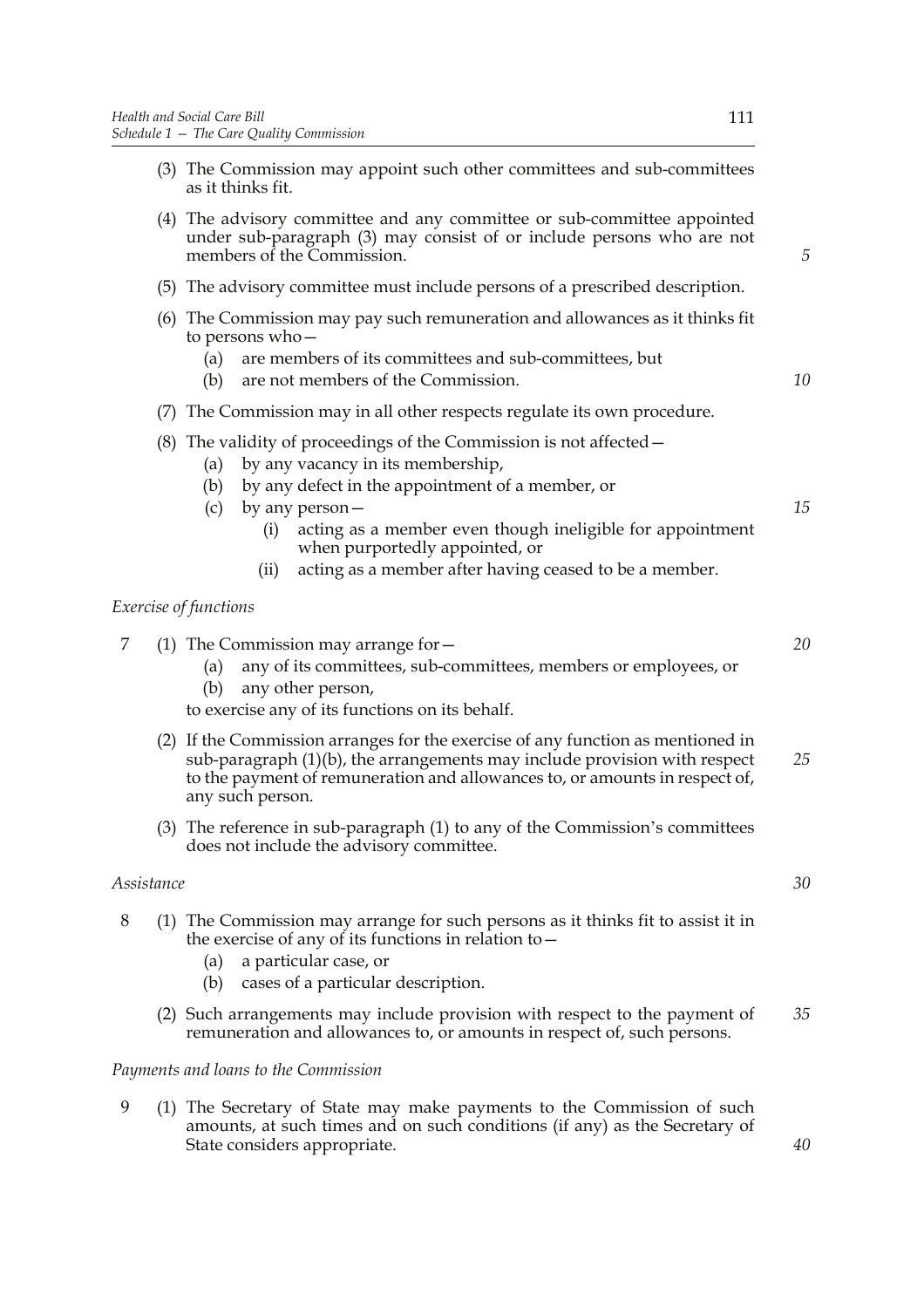- (2) The Secretary of State may, with the approval of the Treasury, lend money to the Commission on such terms (including terms as to repayment and interest) as the Secretary of State may determine.
- (3) Except as provided by sub-paragraph (2), the Commission has no power to borrow money.

## *5*

*10*

*15*

## *Accounts*

- 10 (1) The Commission must keep accounts in such form as the Secretary of State may determine.
	- (2) The Commission must prepare annual accounts in respect of each financial year in such form as the Secretary of State may determine.
	- (3) The Commission must send copies of the annual accounts to—
		- (a) the Secretary of State, and
		- (b) the Comptroller and Auditor General,

within such period after the end of the financial year to which the accounts relate as the Secretary of State may determine.

- (4) The Comptroller and Auditor General must examine, certify and report on the annual accounts and must lay copies of the accounts, and of the report on them, before Parliament.
- (5) In this paragraph "financial year" means—
	- (a) the period beginning with the day on which the Commission is established and ending with the next 31 March following that day, and *20*
	- (b) each successive period of 12 months ending with 31 March.

## *Seal and evidence*

- 11 The application of the seal of the Commission must be authenticated by the signature— *25*
	- (a) of any member of the Commission, or
	- (b) of any other person who has been authorised by the Commission (whether generally or specifically) for that purpose.

## 12 A document—

- (a) purporting to be duly executed under the seal of the Commission, or
- (b) purporting to be signed on behalf of the Commission,

is to be received in evidence and, unless the contrary is proved, taken to be so executed or signed.

## SCHEDULE 2 Section 3

## TRANSFERS OF PROPERTY AND STAFF ETC.

## *Transfer schemes*

1 (1) The Secretary of State may make one or more transfer schemes for—

*30*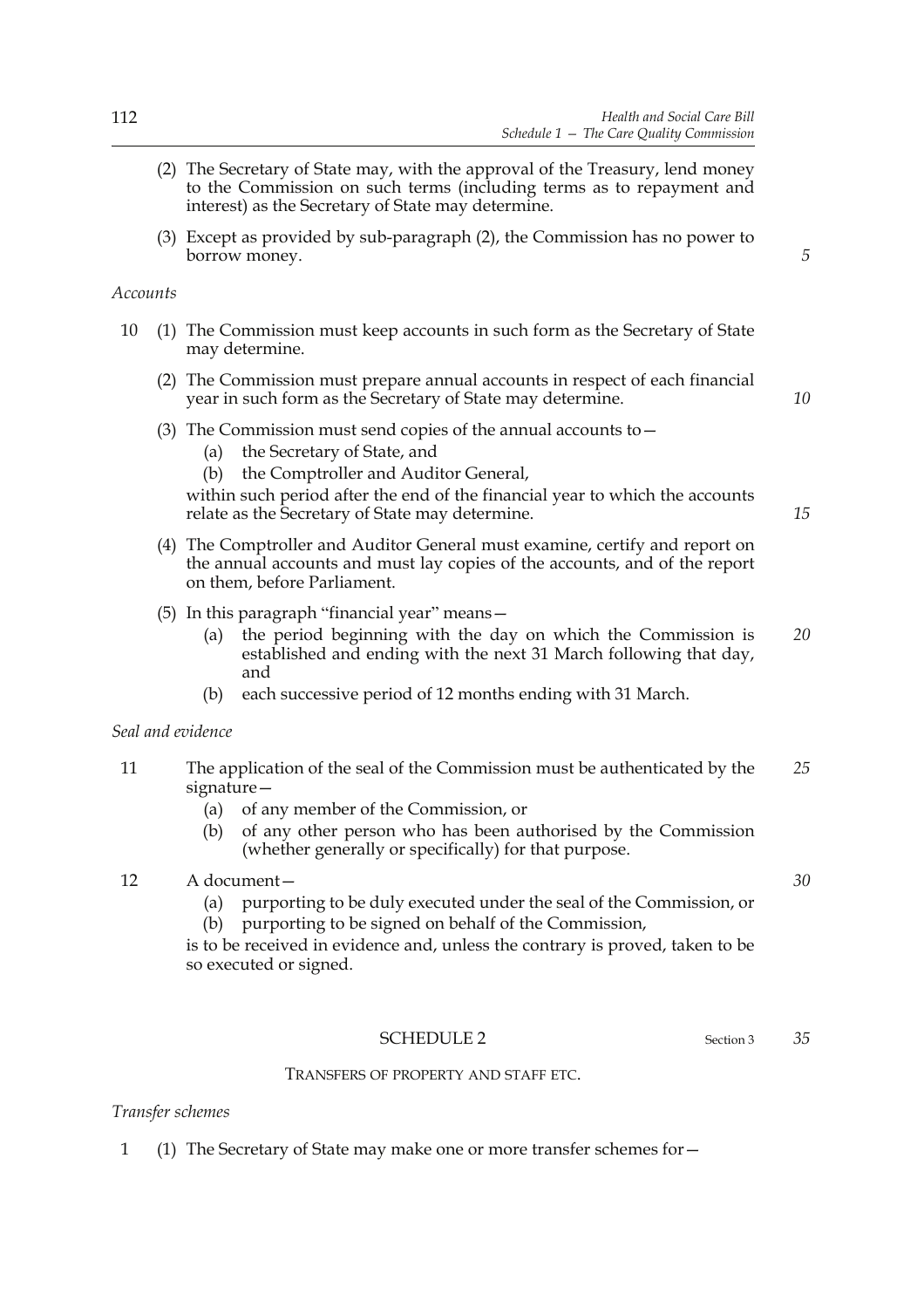- (a) the transfer of property, rights and liabilities of the Commission for Healthcare Audit and Inspection to the Care Quality Commission or the Crown;
- (b) the transfer of property, rights and liabilities of the Commission for Social Care Inspection to the Care Quality Commission or the Crown;
- (c) the transfer of property, rights and liabilities of the Mental Health Act Commission—
	- (i) to the Care Quality Commission or the Welsh Ministers, or
	- (ii) to the Crown;
- (d) the transfer of property, rights and liabilities of the Crown to the Care Quality Commission.
- (2) The property, rights and liabilities which may be the subject of a scheme include—
	- (a) any that would otherwise be incapable of being transferred or assigned,
	- (b) rights and liabilities under a contract of employment, and
	- (c) criminal liabilities.
- (3) A scheme under this paragraph may define the property, rights and liabilities to be transferred by specifying or describing them (including describing them by reference to a specified part of the transferor's undertaking). *20*
- (4) A scheme under this paragraph may contain provision for the payment of compensation by the Secretary of State to any person or body (other than one mentioned in sub-paragraph (1)) whose interests are adversely affected by the scheme.
- (5) A scheme under this paragraph may include supplementary, incidental, transitional and consequential provision.
- (6) The Secretary of State may not make a scheme under this paragraph for the transfer of property, rights or liabilities to the Welsh Ministers unless the scheme is made with the consent of the Welsh Ministers. *30*

## *Transfer*

2 The property, rights and liabilities which are the subject of a scheme under paragraph 1 are, by virtue of this paragraph, transferred on the day appointed by the scheme in accordance with the provisions of the scheme.

## *Employment*

- 3 The transfer by paragraph 2 of the rights and liabilities relating to an individual's contract of employment does not break the continuity of the individual's employment and, accordingly—
	- (a) the individual is not to be regarded for the purposes of Part 2 of the Employment Rights Act 1996 (c. 18) as having been dismissed by virtue of the transfer, and
	- (b) the individual's period of employment with the transferor counts as a period of employment with the transferee for the purposes of that Act.

*10*

*5*

*25*

*35*

*40*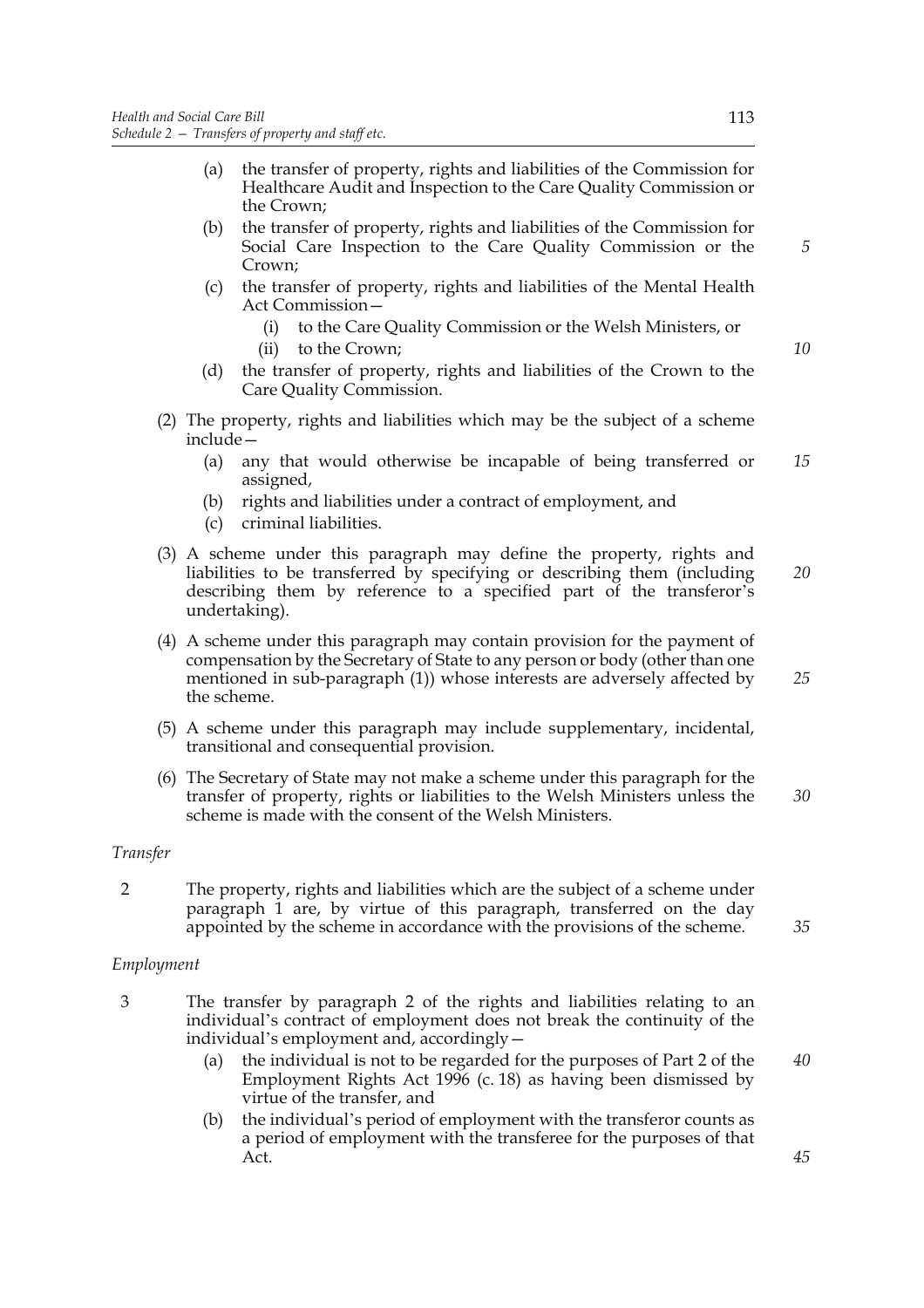- 4 (1) Paragraph 2 does not operate to transfer the rights and liabilities under an individual's contract of employment if, before the transfer takes effect, the individual informs the transferor or transferee that the individual objects to the transfer.
	- (2) Where an individual does inform the transferor or transferee as specified in sub-paragraph (1), the individual's contract of employment with the transferor is terminated immediately before the date on which the transfer would occur; but the individual is not, for any purpose, to be regarded as having been dismissed by the transferor. *5*
	- (3) This paragraph is without prejudice to any right of an individual employed by a transferor to terminate the individual's contract of employment if (apart from the change of employer) a substantial change is made to the individual's detriment in the individual's working conditions. *10*

## *Transitional*

- 5 (1) Anything done by or in relation to the transferor for the purposes of or in connection with anything transferred by paragraph 2 which is in effect immediately before it is transferred is to be treated as if done by or in relation to the transferee. *15*
	- (2) There may be continued by or in relation to the transferee anything (including legal proceedings) relating to anything so transferred which is in the process of being done by or in relation to the transferor immediately before it is transferred.
	- (3) A reference to the transferor in any document relating to anything so transferred is to be taken (so far as necessary for the purposes of or in consequence of the transfer) as a reference to the transferee.
	- (4) A transfer under paragraph 2 does not affect the validity of anything done by or in relation to the transferor before the transfer takes effect.

## SCHEDULE 3 Section 48

## AMENDMENTS OF MENTAL HEALTH ACT 1983

- 1 In this Schedule "the MHA" means the Mental Health Act 1983 (c. 20).
- 2 In section 57 of the MHA (treatment requiring consent and a second opinion), in subsection (2)(a), for "the Secretary of State" (in both places) substitute "the regulatory authority".
- 3 In section 58 of the MHA (treatment requiring consent or a second opinion), in subsection (3)(a), for "the Secretary of State" substitute "the regulatory authority". *35*
- 4 (1) Section 61 of the MHA (review of treatment) is amended as follows.
	- (2) For "the Secretary of State" (wherever occurring) substitute "the regulatory authority".
	- (3) In subsection (3), after "to him" insert "(whether in England or Wales)".

*25*

*20*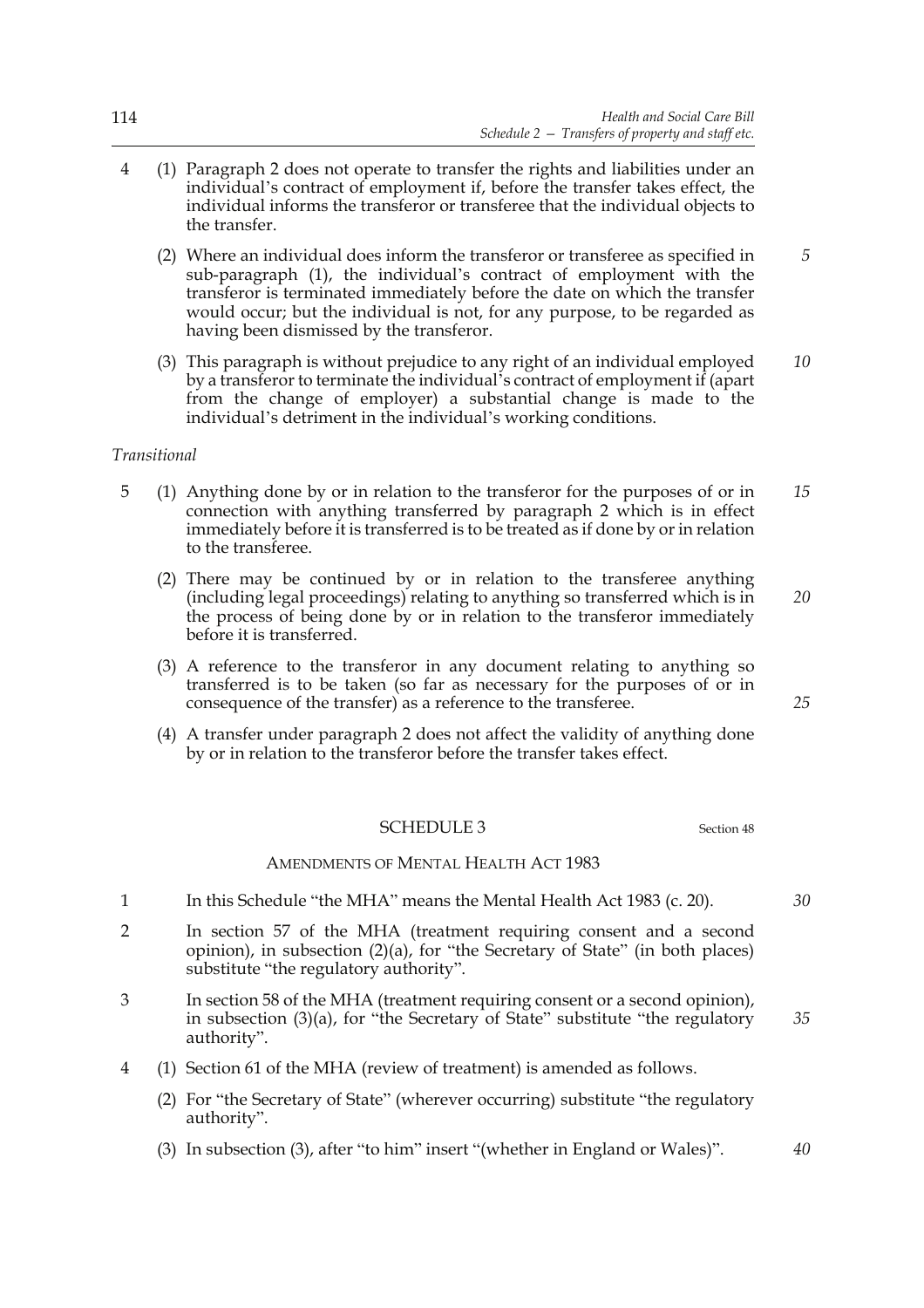- 5 In section 64H of the MHA (certificates: supplementary provision), in subsections (4) and (5), for "appropriate national authority" substitute "regulatory authority".
- 6 (1) Section 118 of the MHA (code of practice) is amended as follows.
	- (2) In subsection (2), for "appointed for the purposes of this section by the Secretary of State" substitute "appointed for the purposes of this section by the regulatory authority".
	- (3) After subsection (6) insert—
		- "(7) The Care Quality Commission may at any time make proposals to the Secretary of State as to the content of the code of practice which the Secretary of State must prepare, and from time to time revise, under this section in relation to England." *10*
- 7 (1) Section 119 of the MHA (practitioners approved for Part 4 and section 118) is amended as follows.
	- (2) In subsection  $(1)$  -
		- (a) for "The Secretary of State" substitute "The regulatory authority",
		- (b) for "he" substitute "it", and
		- (c) for "by him" substitute "by the authority".
	- (3) In subsection (2), omit "by the Secretary of State".

## 8 For section 120 of the MHA substitute—

## **"120 General protection of relevant patients**

- (1) The regulatory authority must keep under review and, where appropriate, investigate the exercise of the powers and the discharge of the duties conferred or imposed by this Act so far as relating to the detention of patients or their reception into guardianship or to relevant patients. *25*
- (2) Relevant patients are—
	- (a) patients liable to be detained under this Act,
	- (b) community patients, and
	- (c) patients subject to guardianship.
- (3) The regulatory authority must make arrangements for persons authorised by it to visit and interview relevant patients in private—
	- (a) in the case of relevant patients detained under this Act, in the place where they are detained, and
	- (b) in the case of other relevant patients, in hospitals and regulated establishments and, if access is granted, other places. *35*
- (4) The regulatory authority must also make arrangements for persons authorised by it to investigate any complaint as to the exercise of the powers or the discharge of the duties conferred or imposed by this Act in respect of a patient who is or has been detained under this Act or who is or has been a relevant patient.
- (5) The arrangements made under subsection  $(4)$  -

*40*

*15*

*5*

*20*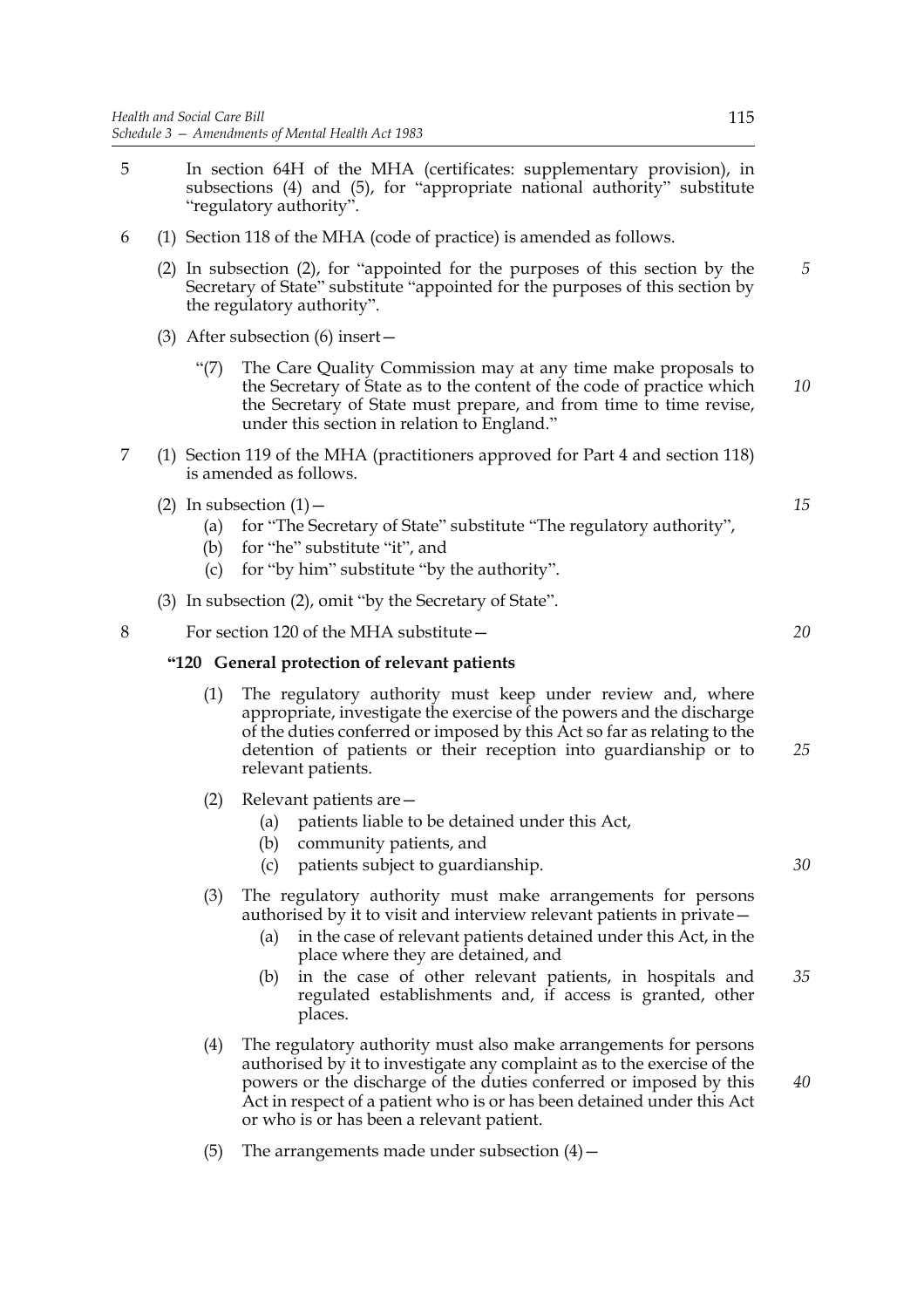- (a) may exclude matters from investigation in specified circumstances, and
- (b) do not require any person exercising functions under the arrangements to undertake or continue with any investigation where the person does not consider it appropriate to do so.
- (6) Where any such complaint as is mentioned in subsection (4) is made by a Member of Parliament or a member of the National Assembly for Wales, the results of the investigation must be reported to the Member of Parliament or member of the Assembly.
- (7) For the purposes of a review or investigation under subsection (1) or the exercise of functions under arrangements made under this section, a person authorised by the regulatory authority may at any reasonable time—
	- (a) visit and interview in private any patient in a hospital or regulated establishment, *15*
	- (b) if the authorised person is a registered medical practitioner or approved clinician, examine the patient in private there, and
	- (c) require the production of and inspect any records relating to the detention or treatment of any person who is or has been detained under this Act or who is or has been a community patient or a patient subject to guardianship.
- (8) The regulatory authority may make provision for the payment of remuneration, allowances, pensions or gratuities to or in respect of persons exercising functions in relation to any review or investigation for which it is responsible under subsection (1) or functions under arrangements made by it under this section.
- (9) In this section "regulated establishment" means—
	- (a) an establishment in respect of which a person is registered under Part 2 of the Care Standards Act 2000, or
	- (b) premises used for the carrying on of a regulated activity (within the meaning of Part 1 of the Health and Social Care Act 2008) in respect of which a person is registered under Chapter 2 of that Part."

9 After section 120 of the MHA insert—

## **"120A Investigation reports**

- (1) The regulatory authority may publish a report of a review or investigation carried out by it under section 120(1).
- (2) The Secretary of State may by regulations make provision as to the procedure to be followed in respect of the making of representations to the Care Quality Commission before the publication of a report by the Commission under subsection (1).
- (3) The Secretary of State must consult the Care Quality Commission before making any such regulations.
- (4) The Welsh Ministers may by regulations make provision as to the procedure to be followed in respect of the making of representations *45*

*10*

*5*

*20*

*25*

*30*

*35*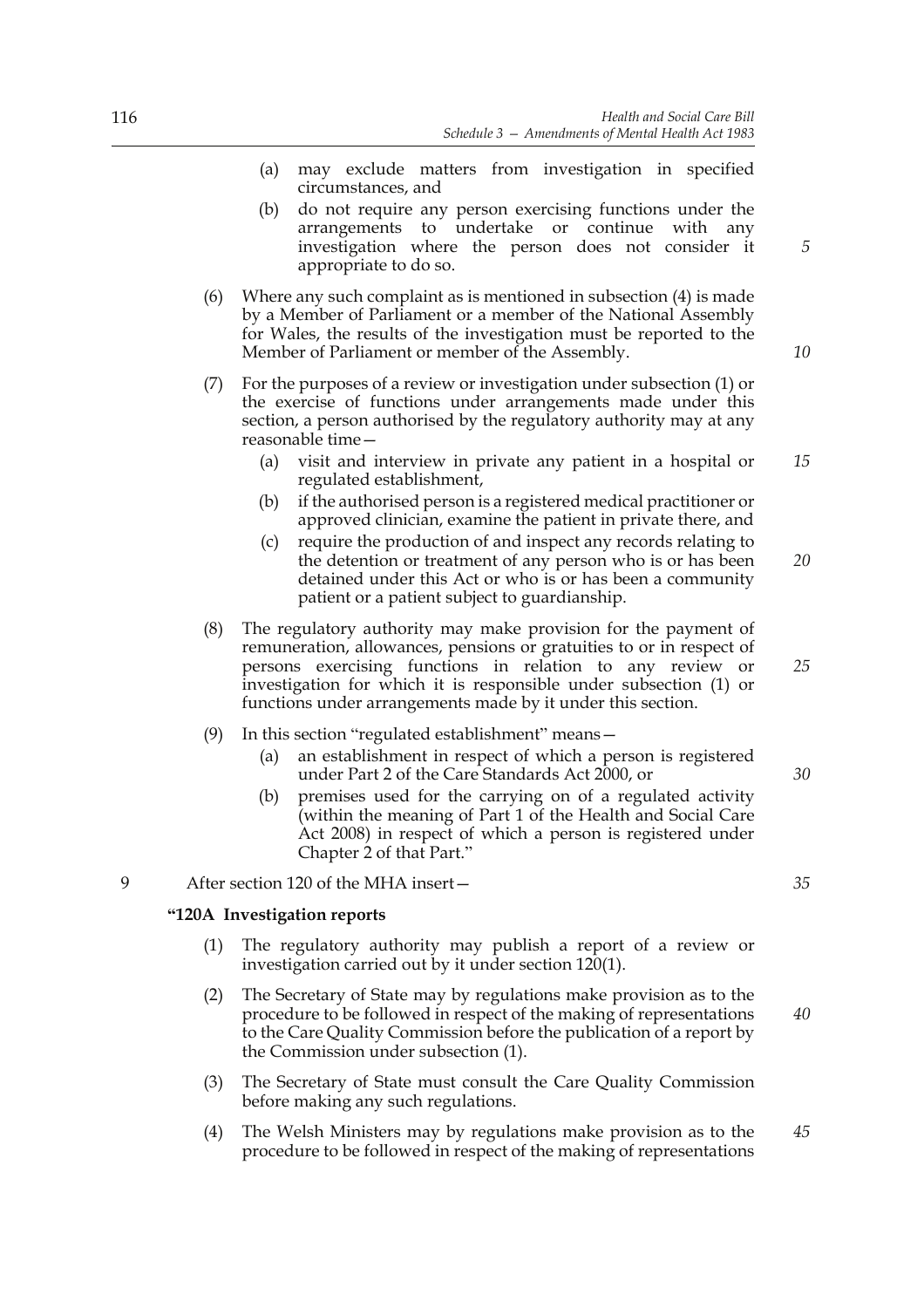to them before the publication of a report by them under subsection (1).

## **120B Action statements**

- (1) The regulatory authority may direct a person mentioned in subsection (2) to publish a statement as to the action the person proposes to take as a result of a review or investigation under section  $\overline{1}20(1)$ .
- (2) The persons are—
	- (a) the managers of a hospital within the meaning of Part 2 of this Act;
	- (b) a local social services authority;
	- (c) persons of any other description prescribed in regulations.
- (3) Regulations may make further provision about the content and publication of statements under this section.
- (4) "Regulations" means regulations made—
	- (a) by the Secretary of State, in relation to England;
	- (b) by the Welsh Ministers, in relation to Wales.

## **120C Provision of information**

- (1) This section applies to the following persons—
	- (a) the managers of a hospital within the meaning of Part 2 of this Act; *20*
	- (b) a local social services authority;
	- (c) persons of any other description prescribed in regulations.
- (2) A person to whom this section applies must provide the regulatory authority with such information as the authority may reasonably request for or in connection with the exercise of its functions under section 120. *25*
- (3) A person to whom this section applies must provide a person authorised under section 120 with such information as the person so authorised may reasonably request for or in connection with the exercise of functions under arrangements made under that section.
- (4) This section is in addition to the requirements of section  $120(7)(c)$ .
- (5) "Information" includes documents and records.
- (6) "Regulations" means regulations made—
	- (a) by the Secretary of State, in relation to England;
	- (b) by the Welsh Ministers, in relation to Wales.

## **120D Annual reports**

- (1) The regulatory authority must publish an annual report on its activities in the exercise of its functions under this Act.
- (2) The report must be published as soon as possible after the end of each financial year. *40*
- (3) The Care Quality Commission must send a copy of its annual report to the Secretary of State who must lay the copy before Parliament.

*5*

*10*

*15*

*30*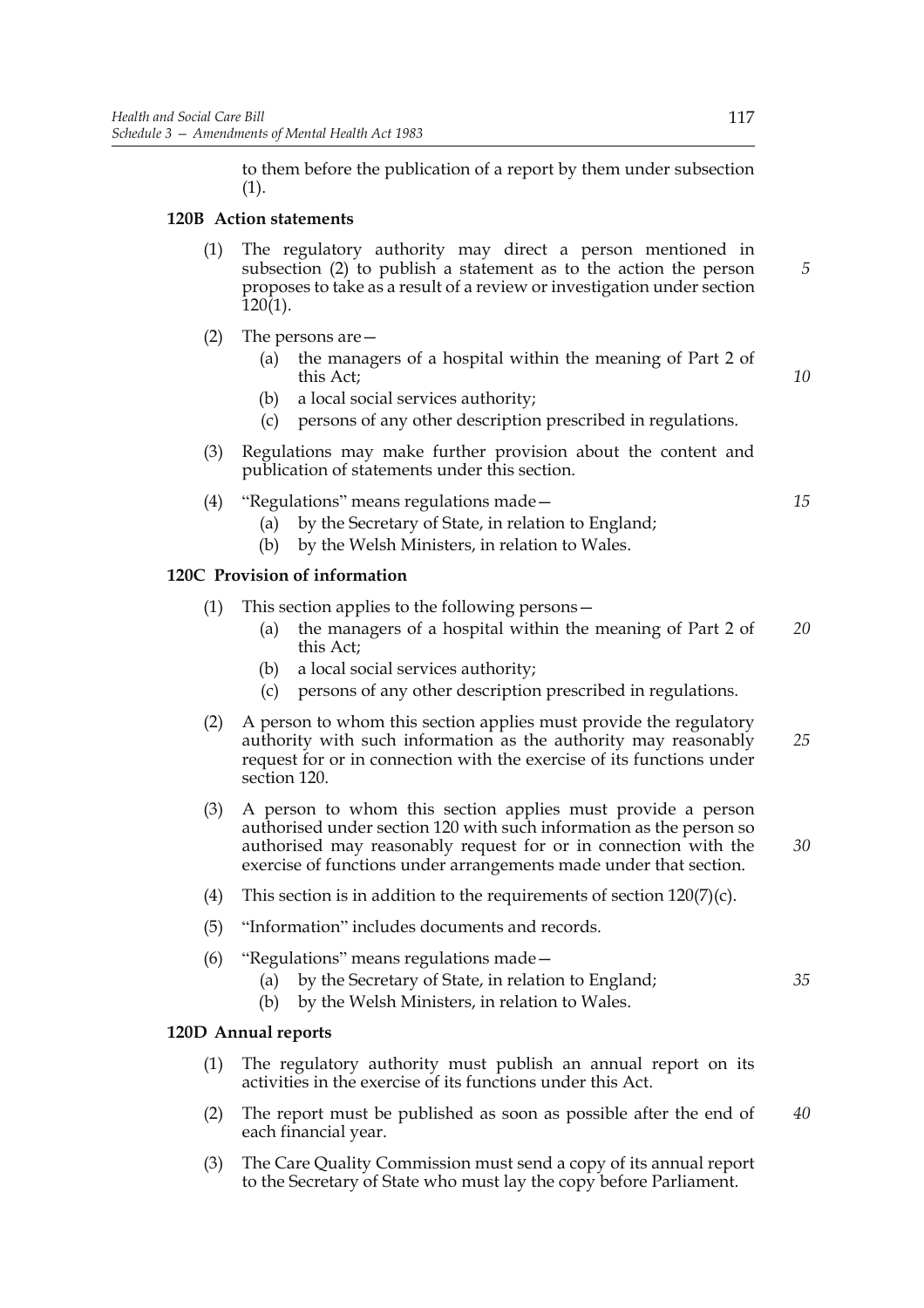- (4) The Welsh Ministers must lay a copy of their annual report before the National Assembly for Wales.
- (5) In this section "financial year" means—
	- (a) the period beginning with the date on which section 48 of the Health and Social Care Act 2008 comes into force and ending with the next 31 March following that date, and
	- (b) each successive period of 12 months ending with 31 March."
- 10 In section 129 of the MHA (obstruction), in subsection (1), after paragraph (c) insert—
	- "(ca) fails to comply with a request made under section 120C; or". *10*
- 11 (1) Section 134 of the MHA (correspondence of patients) is amended as follows.
	- (2) In subsection (3), after paragraph (c) insert— "(ca) the Care Quality Commission;".
	- (3) In subsection (9), after "this section" insert "and section 134A".
- 12 After section 134 of the MHA insert—

## **"134A Review of decisions to withhold correspondence**

- (1) The regulatory authority must review any decision to withhold a postal packet (or anything contained in it) under subsection (1)(b) or (2) of section 134 if an application for a review of the decision is made—
	- (a) in a case under subsection  $(1)(b)$  of that section, by the patient; or
	- (b) in a case under subsection (2) of that section, either by the patient or by the person by whom the postal packet was sent.
- (2) An application under subsection (1) must be made within 6 months of receipt by the applicant of the notice referred to in section 134(6). *25*
- (3) On an application under subsection (1), the regulatory authority may direct that the postal packet (or anything contained in it) is not to be withheld.
- (4) The managers of the hospital concerned must comply with any such direction. *30*
- (5) The Secretary of State may by regulations make provision in connection with the making to and determination by the Care Quality Commission of applications under subsection (1), including provision for the production to the Commission of any postal packet which is the subject of such an application.
- (6) The Welsh Ministers may by regulations make provision in connection with the making to them of applications under subsection (1), including provision for the production to them of any postal packet which is the subject of such an application."
- 13 In section 145 of the MHA (general interpretation), in subsection (1), insert at the appropriate place—

" "the regulatory authority" means—

(a) in relation to England, the Care Quality Commission;

*20*

*15*

*5*

*35*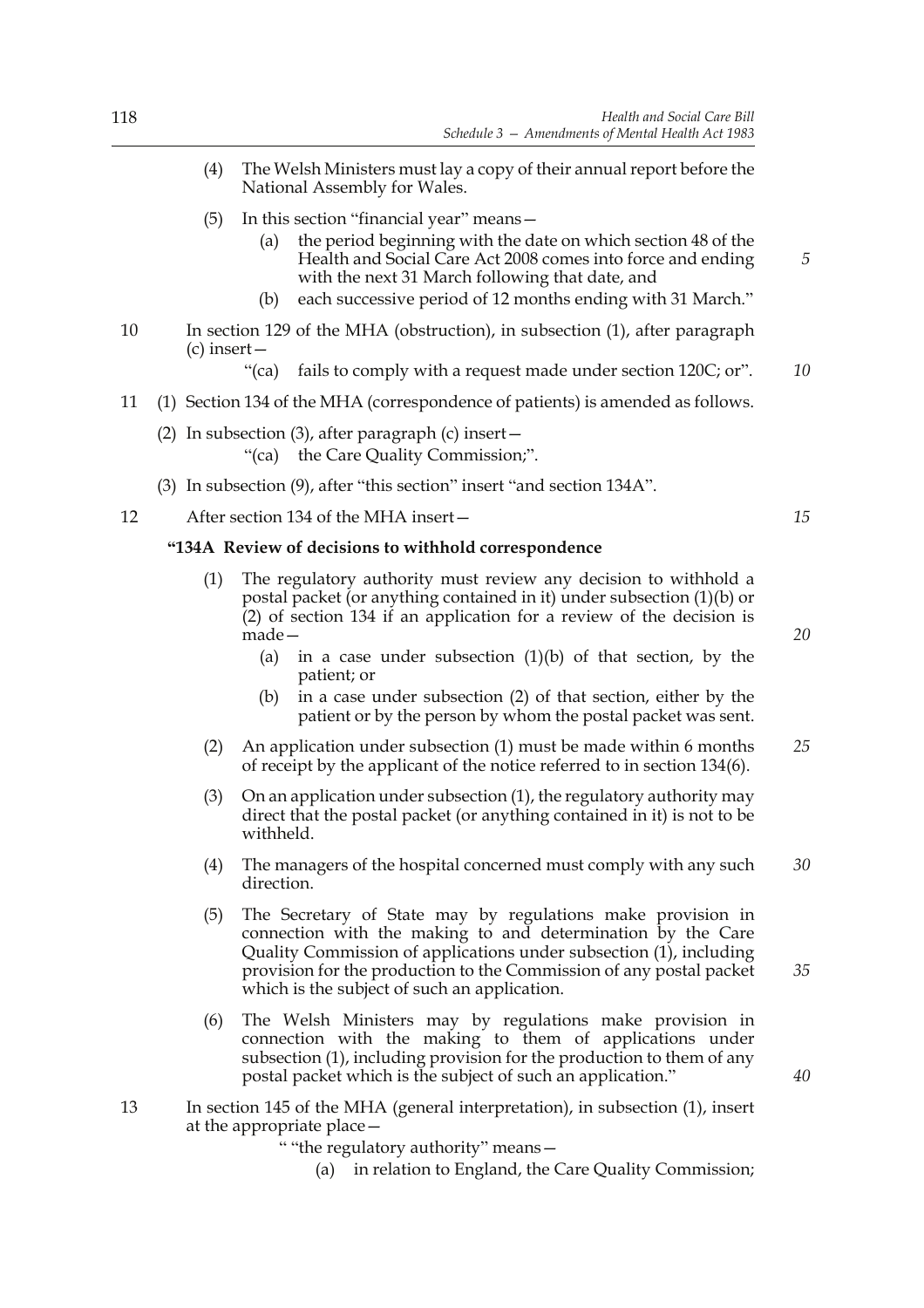(b) in relation to Wales, the Welsh Ministers;".

|                |                          | <b>SCHEDULE 4</b>                                                                                                                                                                                                                                                                                                    | Section 62 |  |
|----------------|--------------------------|----------------------------------------------------------------------------------------------------------------------------------------------------------------------------------------------------------------------------------------------------------------------------------------------------------------------|------------|--|
|                |                          | INTERACTION WITH OTHER AUTHORITIES                                                                                                                                                                                                                                                                                   |            |  |
|                |                          | PART <sub>1</sub>                                                                                                                                                                                                                                                                                                    |            |  |
|                |                          | <b>INTERPRETATION</b>                                                                                                                                                                                                                                                                                                | 5          |  |
|                | Inspection authorities   |                                                                                                                                                                                                                                                                                                                      |            |  |
| $\mathbf{1}$   |                          | (1) In this Schedule references to inspection authorities are to be read in<br>accordance with sub-paragraph $(2)$ or $(3)$ , as the case may be.                                                                                                                                                                    |            |  |
|                | (a)<br>(b)<br>(c)<br>(d) | (2) For the purposes of paragraph 5 or 6 the inspection authorities are $-$<br>Her Majesty's Chief Inspector of Prisons,<br>Her Majesty's Chief Inspector of Constabulary,<br>Her Majesty's Chief Inspector of the Crown Prosecution Service,<br>Her Majesty's Chief Inspector of the National Probation Service for | 10         |  |
|                | (e)<br>(f)<br>(g)        | England and Wales,<br>Her Majesty's Chief Inspector of Court Administration,<br>Her Majesty's Chief Inspector of Education, Children's Services and<br>Skills, and<br>the Audit Commission for Local Authorities and the National Health<br>Service in England.                                                      | 15         |  |
|                | (a)<br>(b)               | (3) For the purposes of paragraph 7 the inspection authorities are $-$<br>Her Majesty's Chief Inspector of Prisons,<br>Her Majesty's Inspectors of Constabulary,                                                                                                                                                     | 20         |  |
|                | (c)<br>(d)               | Her Majesty's Chief Inspector of the Crown Prosecution Service,<br>Her Majesty's Inspectorate of the National Probation Service for<br>England and Wales,                                                                                                                                                            | 25         |  |
|                | (e)<br>(f)               | Her Majesty's Inspectorate of Court Administration,<br>Her Majesty's Chief Inspector of Education, Children's Services and<br>Skills, and                                                                                                                                                                            |            |  |
|                | (g)                      | the Audit Commission for Local Authorities and the National Health<br>Service in England.                                                                                                                                                                                                                            | 30         |  |
|                | Inspection functions     |                                                                                                                                                                                                                                                                                                                      |            |  |
| $\overline{2}$ | 56.                      | In this Schedule "inspection functions" means functions relating to, or<br>connected with, inspections carried out by the Commission under section                                                                                                                                                                   |            |  |
|                | Public authorities       |                                                                                                                                                                                                                                                                                                                      | 35         |  |

- 3 (1) In this Schedule "public authority"—
	- (a) includes any person certain of whose functions are functions of a public nature, but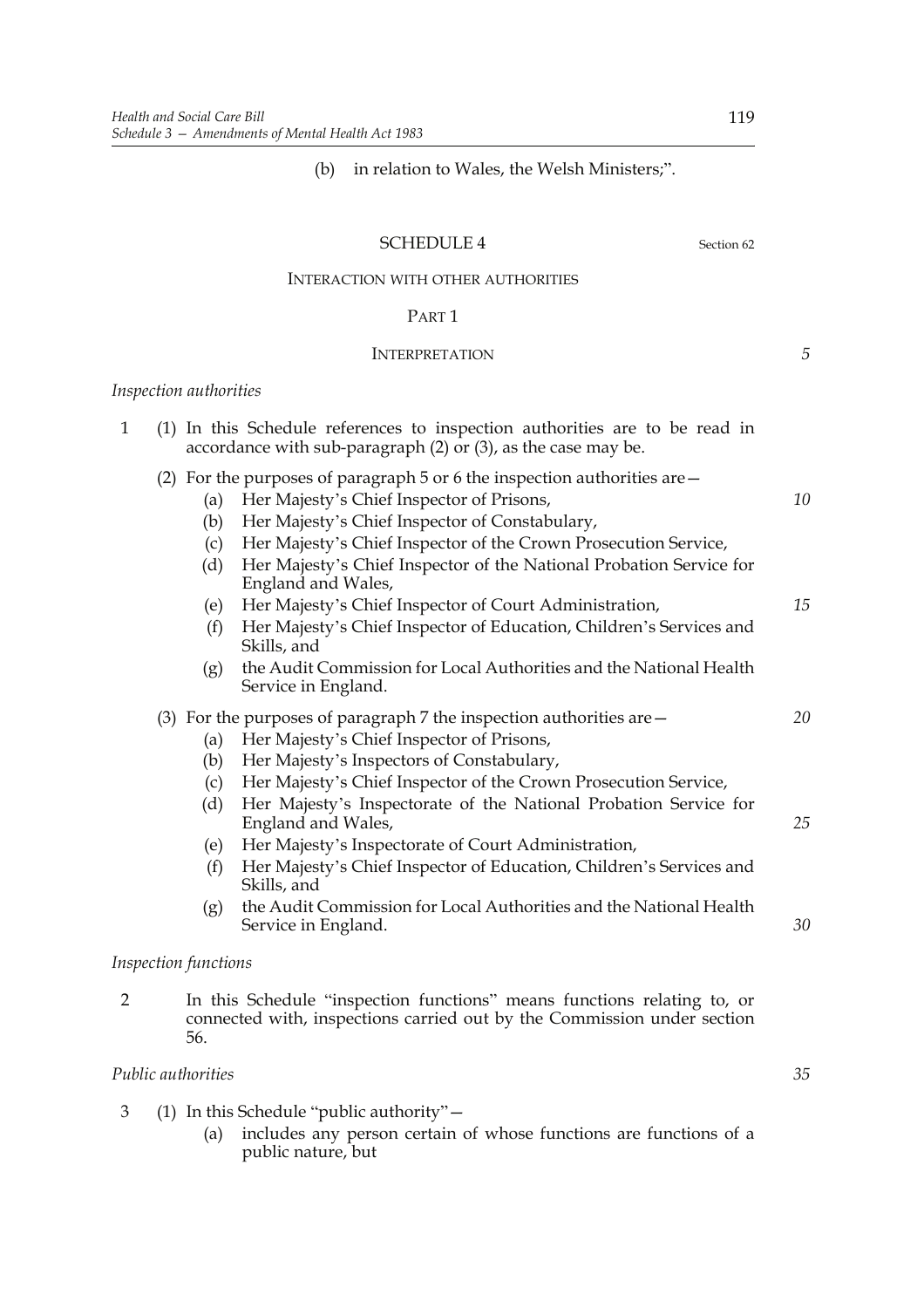- (b) does not include either House of Parliament or a person exercising functions in connection with proceedings in Parliament.
- (2) Subject to paragraph 9(3), references in this Schedule to a public authority do not include a public authority outside the United Kingdom.
- (3) In relation to a particular act, a person is not a public authority by virtue of sub-paragraph  $(1)$  if the nature of the act is private. *5*

## PART 2

## EXERCISE OF FUNCTIONS

*Delegation of inspection functions to public authorities*

- 4 (1) The Commission may delegate any of its inspection functions (to such extent as it may determine) to another public authority. *10*
	- (2) If the carrying out of an inspection is delegated under sub-paragraph (1) it is nevertheless to be regarded for the purposes of any enactment as carried out by the Commission.

## *Inspection programmes and inspection frameworks*

- 5 (1) The Commission must from time to time, or at such times as the Secretary of State may specify by order, prepare—
	- (a) a document setting out what inspections it proposes to carry out (an "inspection programme"), and
	- (b) a document setting out the manner in which it proposes to exercise its functions of inspecting and reporting (an "inspection framework"). *20*
	- (2) Before preparing an inspection programme or an inspection framework the Commission must consult—
		- (a) the Secretary of State,
		- (b) the inspection authorities, and
		- (c) any other person or body specified by an order made by the Secretary of State,

and it must send to each of those persons or bodies a copy of each programme or framework once it is prepared.

- (3) The Secretary of State may by order specify the form that inspection programmes or inspection frameworks are to take.
- (4) The Commission may determine that any document or combination of documents prepared for the purposes of any other enactment or enactments is to be treated as a document prepared for the purposes of sub-paragraph (1)(b) (so long as any requirements applying under or by virtue of this paragraph are complied with in relation to the document or documents concerned).
- (5) Nothing in any inspection programme or inspection framework is to be read as preventing the Commission from making visits without notice.

*30*

*25*

*35*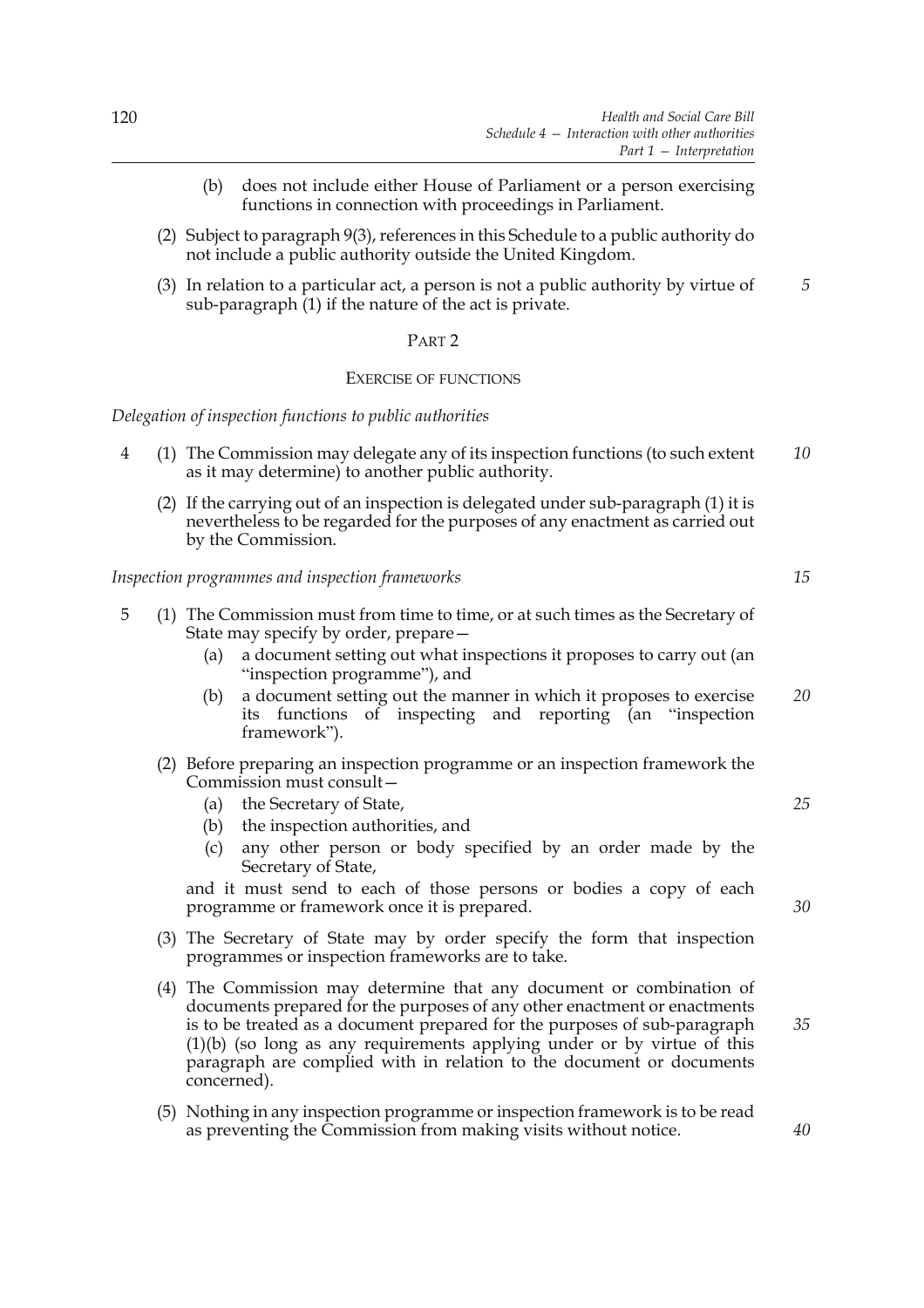*Inspections by other inspectors of activities within Commission's remit*

- 6 (1) If  $-$ 
	- (a) a specified inspector is proposing to carry out an inspection that would involve inspecting a specified organisation, and
	- (b) the Commission considers that the proposed inspection would impose an unreasonable burden on the specified organisation, or would do so if carried out in a particular way, *5*

the Commission must, subject to sub-paragraph (6), give a notice to the specified inspector requiring the inspector not to carry out the proposed inspection, or not to carry it out in that way.

- (2) In this paragraph "specified inspector" means—
	- (a) an inspection authority, or
	- (b) any other person or body specified by order made by the Secretary of State.
- (3) In this paragraph "specified organisation" means a person or body specified by order made by the Secretary of State. *15*
- (4) A person or body may be specified under sub-paragraph (3) in relation to particular functions or particular activities.
- (5) In the case of a person or body so specified, sub-paragraph  $(1)(a)$  is to be read as referring to an inspection that would involve inspecting the discharge by that person or body of any of the functions, or the carrying on by that person or body of any of the activities, in relation to which it is specified.
- (6) The Secretary of State may by order specify cases or circumstances in which a notice need not, or may not, be given under this paragraph.
- (7) Where a notice is given under this paragraph, the proposed inspection is not to be carried out, or (as the case may be) is not to be carried out in the manner mentioned in the notice; but this is subject to sub-paragraph (8). *25*
- (8) The Secretary of State, if satisfied that the proposed inspection—
	- (a) would not impose an unreasonable burden on the specified organisation in question, or
	- would not do so if carried out in a particular manner,

may give consent to the inspection being carried out, or being carried out in that manner.

## (9) The Secretary of State may by order make provision supplementing that made by this paragraph, including in particular—

- (a) provision about the form of notices;
- (b) provision prescribing the period within which notices are to be given;
- (c) provision prescribing circumstances in which notices are, or are not, to be made public;
- (d) provision for revising or withdrawing notices;
- (e) provision for setting aside notices not validly given.

## *Co-operation*

7 The Commission must co-operate with—

*10*

*20*

*30*

*35*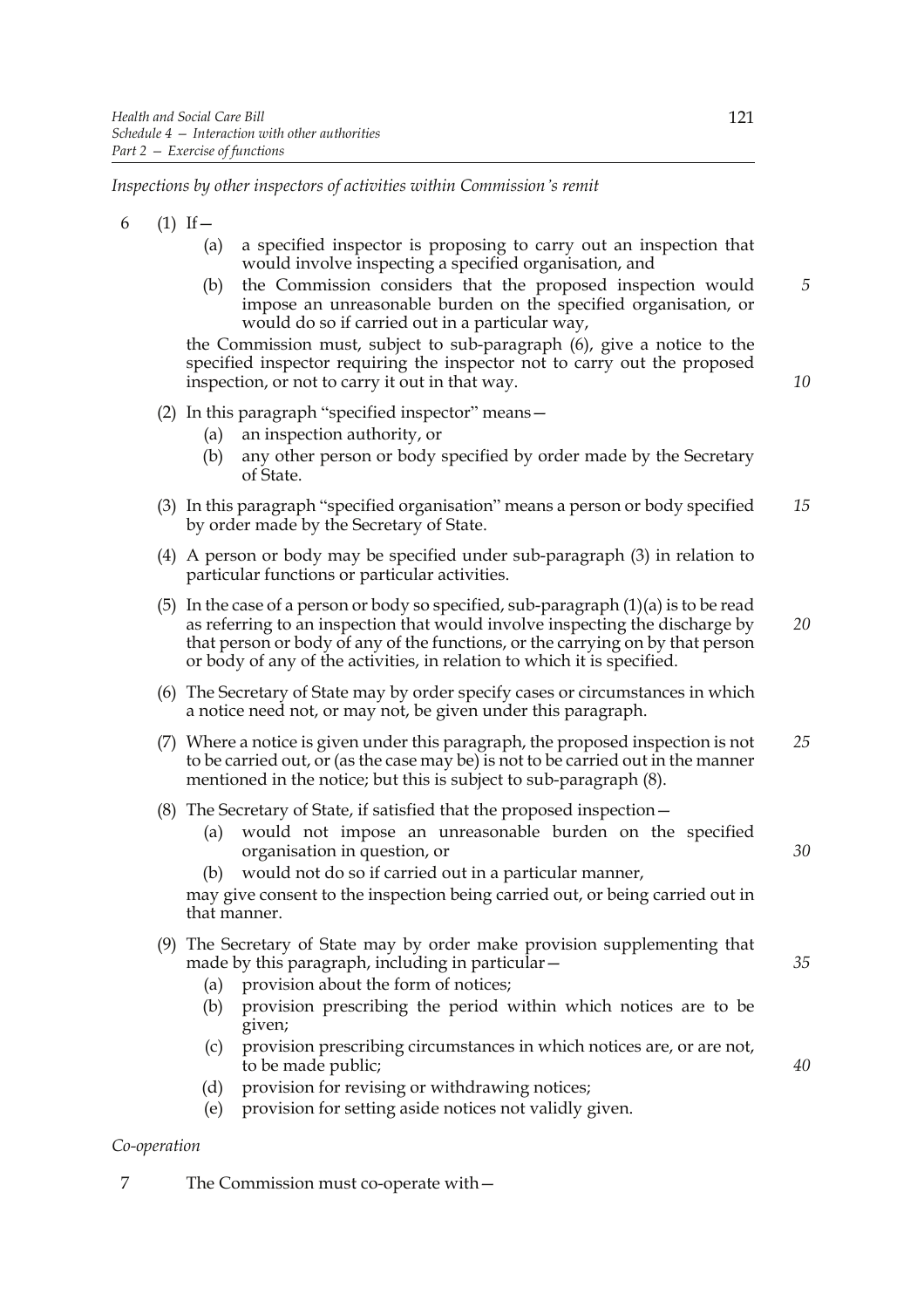- (a) the inspection authorities, and
- (b) any other public authority specified by order made by the Secretary of State,

where it is appropriate to do so for the efficient and effective exercise of the Commission's functions.

## *Joint action*

- 8 (1) The Commission may act jointly with another public authority where it is appropriate to do so for the efficient and effective exercise of the Commission's functions.
	- (2) Sub-paragraph (1) is without prejudice to any other power the Commission may have to act jointly with another public authority. *10*

## *Advice or assistance for other public authorities*

- 9 (1) The Commission may, if it thinks it appropriate to do so, provide advice or assistance to another public authority for the purpose of the exercise by that authority of that authority's functions.
	- (2) Advice or assistance under this paragraph may be provided on such terms, including terms as to payment, as the Commission thinks fit.
	- (3) In this paragraph the reference to another public authority includes a public authority in the Channel Islands or the Isle of Man.

## *Inspections carried out under arrangements*

- 10 (1) The Commission may make arrangements with—
	- (a) an inspection authority, or
	- (b) any other public authority specified by order made by the Secretary of State,

to carry out, on behalf of the authority, inspections in England of any institution or matter which the Commission is not required or authorised to carry out by virtue of any other enactment. *25*

(2) Inspections under this paragraph may be carried out on such terms, including terms as to payment, as the Commission thinks fit.

## SCHEDULE 5 Section 91

## FURTHER AMENDMENTS RELATING TO PART 1

## PART 1

## AMENDMENTS OF CARE STANDARDS ACT 2000

- 1 In this Part of this Schedule "the 2000 Act" means the Care Standards Act 2000 (c. 14).
- 2 (1) Section 1 of the 2000 Act (children's homes) is amended as follows.
	- (2) In subsection (4), after "establishment" insert "in Wales".

*20*

*15*

*5*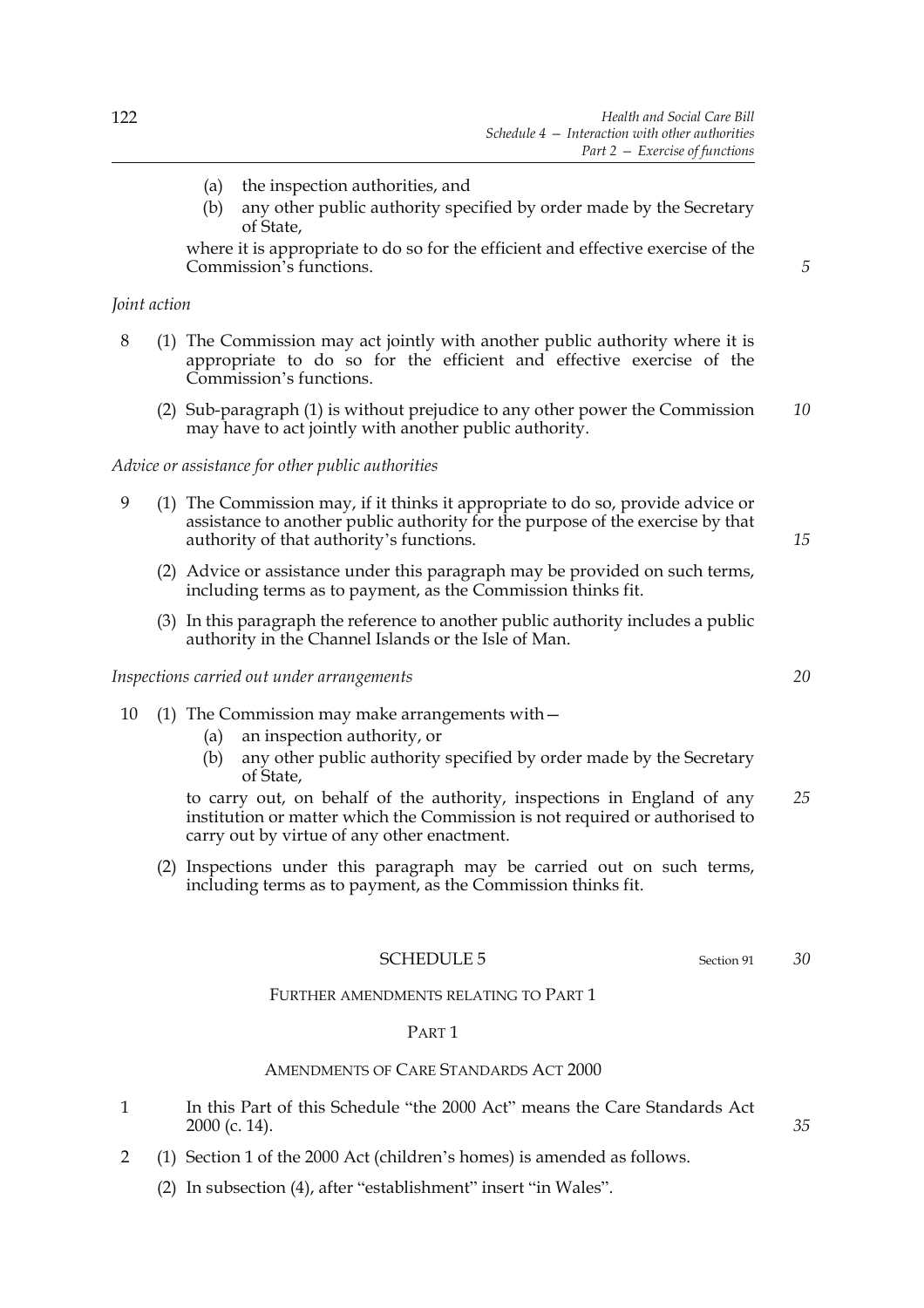|   | $(3)$ After that subsection insert $-$                                                                                                                                                                                                                                                                                                                                               |    |
|---|--------------------------------------------------------------------------------------------------------------------------------------------------------------------------------------------------------------------------------------------------------------------------------------------------------------------------------------------------------------------------------------|----|
|   | An establishment in England is not a children's home if it is -<br>"(4A)<br>a hospital (within the meaning of the National Health Service<br>(a)<br>Act 2006); or                                                                                                                                                                                                                    |    |
|   | a residential family centre,<br>(b)<br>or if it is of a description excepted by regulations."                                                                                                                                                                                                                                                                                        | 5  |
| 3 | In section 2 of the 2000 Act (independent hospitals etc), in subsection (1),<br>after "this Act" insert "as it applies in relation to Wales".                                                                                                                                                                                                                                        |    |
| 4 | (1) Section 3 of the 2000 Act (care homes) is amended as follows.                                                                                                                                                                                                                                                                                                                    |    |
|   | (2) In subsection (3), after "establishment" insert "in Wales".                                                                                                                                                                                                                                                                                                                      | 10 |
|   | $(3)$ After that subsection insert $-$                                                                                                                                                                                                                                                                                                                                               |    |
|   | And an establishment in England is not a care home if it is -<br>(4)<br>a hospital (within the meaning of the National Health Service<br>(a)<br>Act 2006); or<br>a children's home,<br>(b)<br>or if it is of a description excepted by regulations."                                                                                                                                 | 15 |
| 5 | (1) Section 4 of the 2000 Act (other basic definitions) is amended as follows.                                                                                                                                                                                                                                                                                                       |    |
|   | (2) In subsection (8), for paragraph (a) substitute $-$<br>any reference to a description of establishment is a reference<br>"(a)<br>$to-$<br>a children's home,<br>(i)<br>(ii)<br>a children's home providing accommodation for the<br>purpose of restricting liberty,<br>an independent hospital in Wales,<br>(iii)                                                                | 20 |
|   | an independent hospital in Wales in which treatment<br>(iv)<br>or nursing (or both) are provided for persons liable to<br>be detained under the Mental Health Act 1983,<br>an independent clinic in Wales,<br>(v)<br>a care home in Wales, or<br>(vi)                                                                                                                                | 25 |
|   | (vii) a residential family centre;".                                                                                                                                                                                                                                                                                                                                                 | 30 |
|   | (3) For subsection $(9)$ substitute $-$                                                                                                                                                                                                                                                                                                                                              |    |
|   | ``(9)<br>Below in this $Act-$<br>any reference to a description of agency is a reference to $-$<br>(a)<br>an independent medical agency in Wales or, where<br>(i)<br>the activities of an independent medical agency are<br>carried on from two or more branches, a branch in<br>Wales of an independent medical agency,<br>a domiciliary care agency in Wales or, where the<br>(ii) | 35 |

- activities of a domiciliary care agency are carried on from two or more branches, a branch in Wales of a domiciliary care agency, (iii) a nurses agency in Wales or, where the activities of a
- nurses agency are carried on from two or more branches, a branch in Wales of a nurses agency,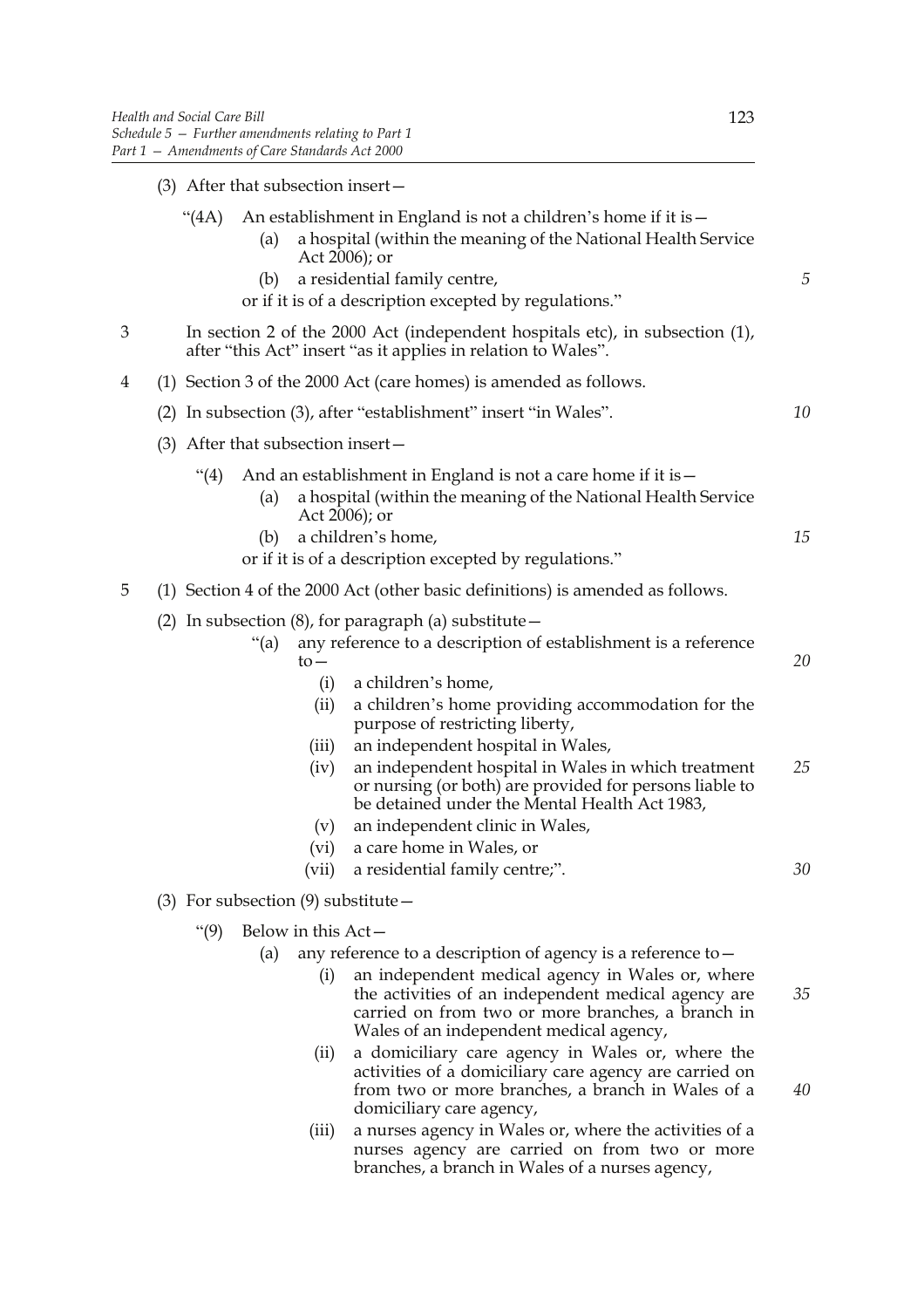- (iv) a fostering agency or, where the activities of a fostering agency are carried on from two or more branches, a branch of a fostering agency,
- (v) a voluntary adoption agency, or
- (vi) an adoption support agency or, where the activities of an adoption support agency are carried on from two or more branches, a branch of an adoption support agency;
- (b) a reference to any agency is a reference to an agency or branch of any of those descriptions."
- 6 (1) Section 5 of the 2000 Act (registration authorities) is amended as follows.
	- (2) In subsection  $(1)$ 
		- (a) for paragraph (a) substitute  $-$ 
			- "(a) the registration authority in the case of establishments and agencies mentioned in subsection (1A) is Her Majesty's Chief Inspector of Education, Children's Services and Skills (referred to in this Act as "the CIECSS");", and *15*
		- (b) in paragraph (b) for "in relation to Wales" substitute "in any other case".
	- (3) After subsection (1) insert—
		- " $(1)$  The establishments and agencies are  $-$ 
			- (a) children's homes in England,
			- (b) residential family centres in England,
			- (c) fostering agencies in England or, where the activities of a fostering agency are carried on from two or more branches, the branches in England, *25*
			- (d) voluntary adoption agencies whose principal office is in England, and
			- (e) adoption support agencies in England or, where the activities of an adoption support agency are carried on from two or more branches, the branches in England." *30*
- 7 Omit section 5A (general duties of Commission for Healthcare Audit and Inspection) and section 5B (general duties of Commission for Social Care Inspection) of the 2000 Act.
- 8 (1) Section 8 of the 2000 Act (general functions of the Welsh Ministers) is amended as follows.
	- (2) For subsection (3A) substitute—
		- "(3A) But the functions which may be so specified do not include functions of making, confirming or approving subordinate legislation (as defined by section 158(1) of the Government of Wales Act 2006)."
	- (3) In subsection  $(6)(b)(i)$ , for "the CSCI" substitute "the Care Quality" Commission".
	- (4) In subsection (7), omit the words from ", other than" to the end.
- 9 In section 10 of the 2000 Act (inquiries), omit subsection (6).

*35*

*5*

*10*

*20*

*45*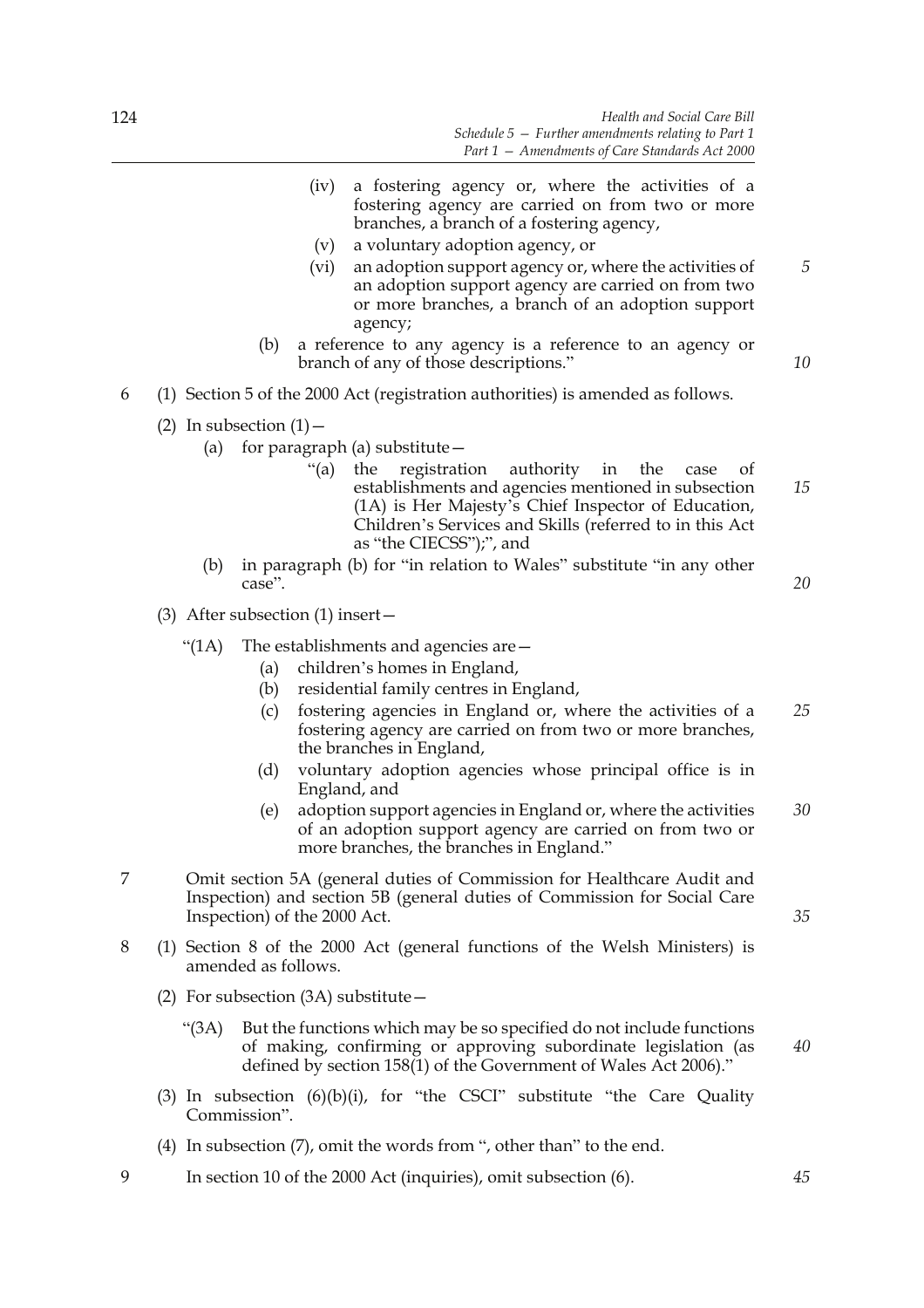- 10 In section 11 of the 2000 Act (requirement to register)
	- (a) omit subsection (2),
	- (b) in subsection (3), for "subsections (1) and (2)" substitute "subsection (1)", and
	- (c) in subsection (4), omit "the CHAI, the CSCI or".
- 11 In section 12 of the 2000 Act (applications for registration), in subsection (2), for the words from "the amount determined" to the end substitute "the prescribed amount".
- 12 In section 14 of the 2000 Act (cancellation of registration), in subsection (2), after paragraph (e) insert—
	- "(f) an offence under Part 1 of the Health and Social Care Act 2008 or regulations made under that Part."
- 13 After section 14 of the 2000 Act insert—

## **"14A Suspension of registration**

- (1) The Welsh Ministers may at any time suspend for a specified period the registration of a person in respect of an establishment or agency for which the Welsh Ministers are the registration authority. *15*
- (2) Except where the Welsh Ministers give notice under section 20B, the power conferred by subsection (1) is exercisable only on the ground that the establishment or agency is being, or has at any time been, carried on otherwise than in accordance with the relevant requirements.
- (3) The suspension of a person's registration does not affect the continuation of the registration (but see sections 24A and 26 as to offences).
- (4) A period of suspension may be extended under subsection (1) on one or more occasions.
- (5) Reference in this Part to the suspension of a person's registration is to suspension under this section, and related expressions are to be read accordingly.
- (6) In this section "relevant requirements" has the same meaning as in section 14."

14 In section 15 of the 2000 Act (applications by registered persons)—

- (a) in subsection (1), at the end of paragraph (b) insert "or  $-$ 
	- (c) for the cancellation of, or the variation of the period of, any suspension of the registration.", *35*
- (b) in subsection  $(3)$ 
	- (i) after "(a)" insert "or (c)", and
	- (ii) for the words from "a fee of  $-$ " to the end substitute "a fee of the prescribed amount",
- (c) after subsection (4) insert—
	- "(4A) If the Welsh Ministers decide to grant an application under subsection  $(1)(c)$ , they must serve notice in writing of their decision on the applicant (stating, where applicable, the period as varied).", and

*5*

*10*

*30*

*20*

*25*

*40*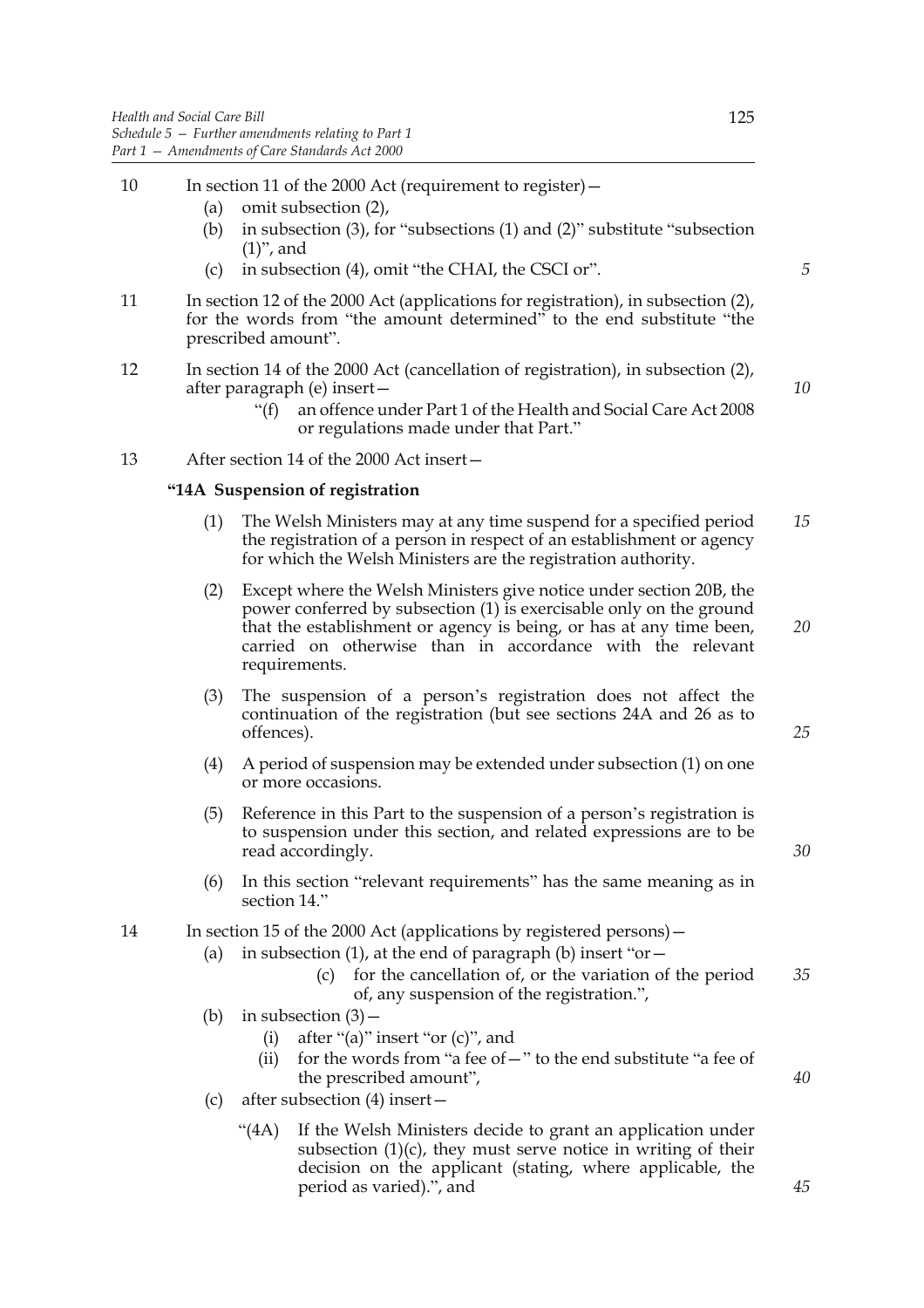- (d) for subsection  $(5)$  substitute  $-$ 
	- "(5) If different amounts are prescribed under subsection (3), the regulations may provide for the appropriate Minister to determine which amount is payable in a particular case."
- 15 In section 16 of the 2000 Act (regulations about registration), in subsection (3), for the words from "an annual fee—" to the end substitute "an annual fee of the prescribed amount". *5*
- 16 In section 17 of the 2000 Act (notice of proposals)
	- (a) in subsection (4), after "section 20" insert "or 20A or gives notice under section 20B",
	- (b) after paragraph (a) of that subsection insert—
		- "(aa) to suspend the registration or extend a period of suspension;", and
	- (c) in subsection  $(5)$ , after " $(a)$ " insert "or  $(c)$ ".

#### 17 In section 19 of the 2000 Act (notice of decisions), in subsection (4) – *15*

- (a) omit the word "and" at the end of paragraph (b), and
- (b) after that paragraph insert—
	- "(ba) in the case of a decision to adopt a proposal under section 17(4)(aa), state the period (or extended period) of suspension; and".
- 18 (1) Section 20 of the 2000 Act (urgent procedure for cancellation etc) is amended as follows.
	- (2) In subsection  $(1)$  -
		- (a) after "If" insert "in respect of an establishment or agency for which the CIECSS is the registration authority",
		- (b) in paragraph (a), for "the registration authority" substitute "the CIECSS", and
		- (c) in sub-paragraph (i) of that paragraph, for "an" substitute "the".
	- (3) In subsection (3), for "the registration authority" substitute "the CIECSS".
	- (4) In subsection (5), for "the registration authority" substitute "the CIECSS". *30*
	- (5) For subsection (6) substitute—
		- "(6) For the purposes of this section the appropriate authorities are  $-$ 
			- (a) the local authority in whose area the establishment or agency is situated; and
			- (b) any other statutory authority whom the CIECSS thinks it appropriate to notify." *35*
	- (6) Accordingly, for the heading of section 20 substitute "**Urgent procedure for cancellation, variation etc: England**".
- 19 After section 20 of the 2000 Act insert—

## **"20A Urgent procedure for cancellation: Wales**

- *40*
- (1) If in respect of an establishment or agency for which the Welsh Ministers are the registration authority—

*25*

*20*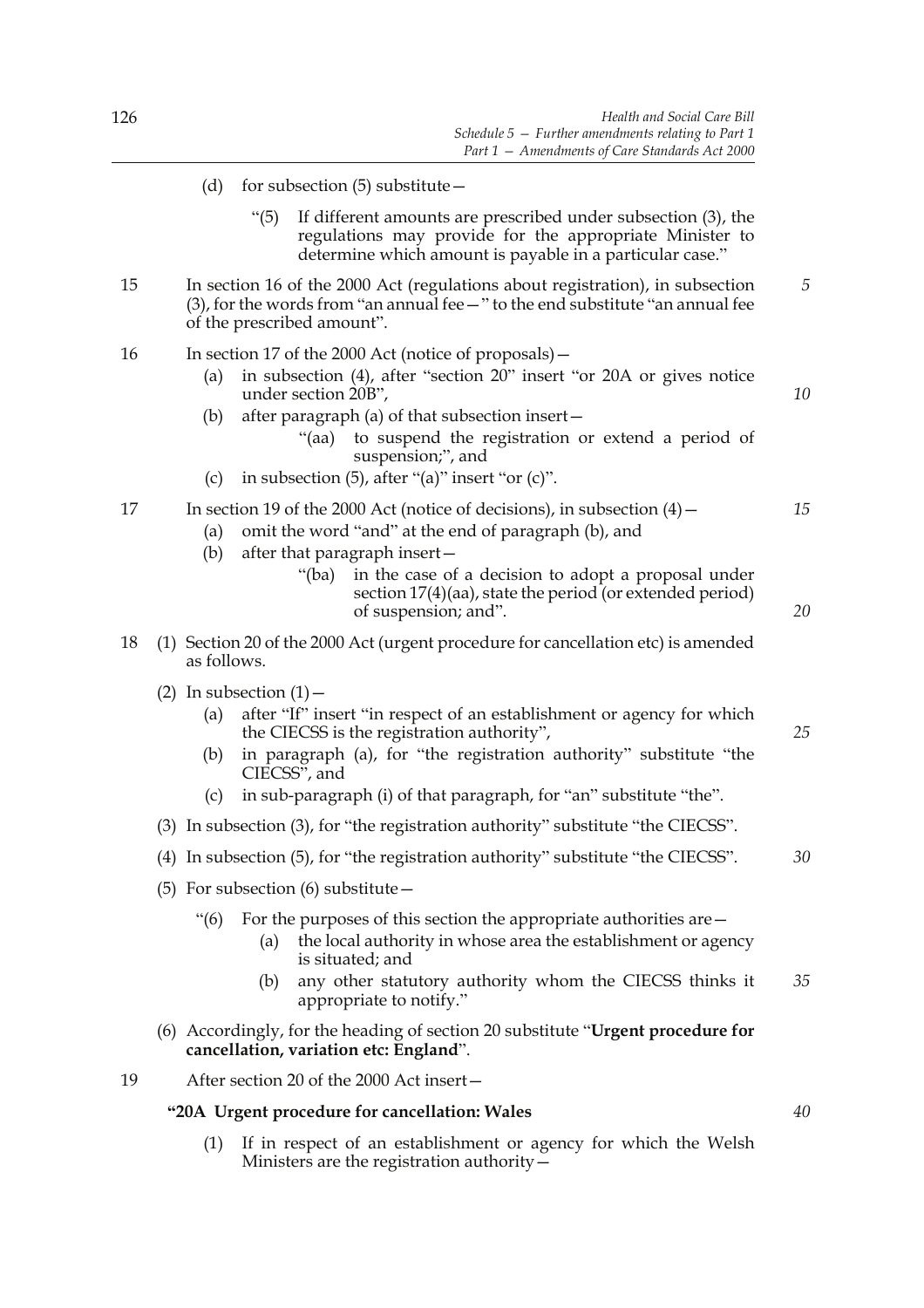- (a) the Welsh Ministers apply to a justice of the peace for an order cancelling the registration of a person in respect of the establishment or agency, and
- (b) it appears to the justice that, unless the order is made, there will be a serious risk to a person's life, health or well-being, the justice may make the order, and the cancellation has effect from

the time when the order is made.

- (2) An application under subsection (1) may, if the justice thinks fit, be made without notice.
- (3) As soon as practicable after the making of an application under this section, the Welsh Ministers must notify the appropriate authorities of the making of the application. *10*
- (4) An order under subsection (1) is to be in writing.
- (5) Where such an order is made, the Welsh Ministers must, as soon as practicable after the making of the order, serve on the person registered in respect of the establishment or agency— *15*
	- (a) a copy of the order, and
	- (b) notice of the right of appeal conferred by section 21.
- (6) For the purposes of this section the appropriate authorities are  $-$ 
	- (a) the local authority in whose area the establishment or agency is situated, *20*
	- (b) the Local Health Board in whose area the establishment or agency is situated, and
	- (c) any statutory authority not falling within paragraph (a) or (b) whom the Welsh Ministers think it appropriate to notify.
- (7) In this section "statutory authority" has the same meaning as in section 20.

## **20B Urgent procedure for suspension or variation etc: Wales**

- (1) Subsection (2) applies where—
	- (a) a person is registered under this Part in respect of an establishment or agency for which the Welsh Ministers are the registration authority, and *30*
	- (b) the Welsh Ministers have reasonable cause to believe that unless they act under this section any person will or may be exposed to the risk of harm.
- (2) Where this subsection applies, the Welsh Ministers may, by giving notice in writing under this section to the person registered in respect of the establishment or agency, provide for any decision of the Welsh Ministers that is mentioned in subsection (3) to take effect from the time when the notice is given.
- (3) Those decisions are—
	- (a) a decision under section 13(5) to vary or remove a condition for the time being in force in relation to the registration or to impose an additional condition;
	- (b) a decision under section 14A to suspend the registration or extend the period of suspension. *45*

*5*

*25*

*40*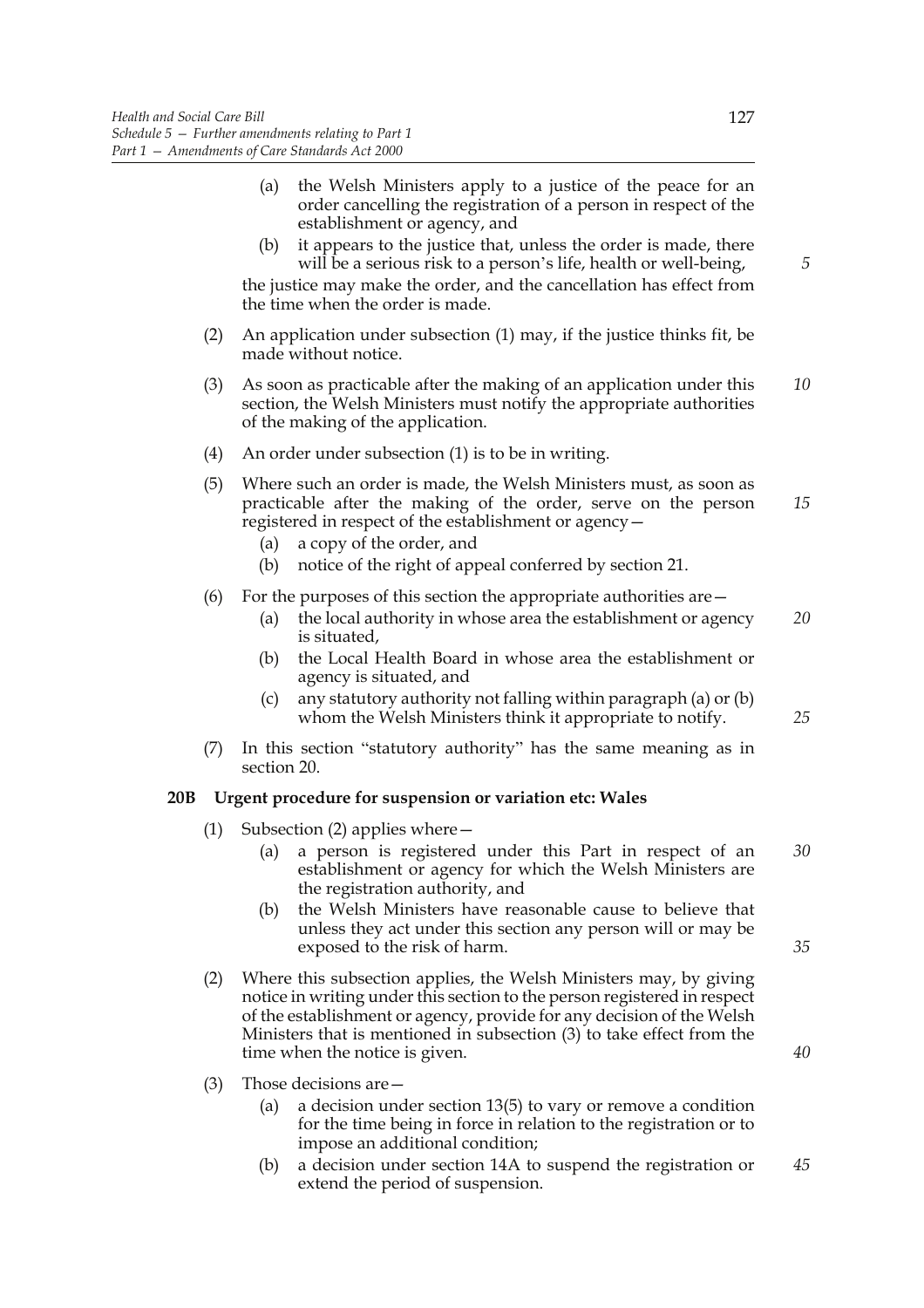- (4) The notice must—
	- (a) state that it is given under this section,
	- (b) state the Welsh Ministers' reasons for believing that the circumstances fall within subsection (1)(b),
	- (c) specify the condition as varied, removed or imposed or the period (or extended period) of suspension, and *5*
	- (d) explain the right of appeal conferred by section 21."
- 20 (1) Section 21 of the 2000 Act (appeals to the Tribunal) is amended as follows.
	- (2) In subsection  $(1)(b)$ , after "20" insert "or 20A".
	- (3) In subsection (3), after "authority" insert ", other than a decision to which a notice under section 20B relates,". *10*
	- (4) After subsection (4) insert—
		- "(4ZA) On an appeal against a decision to which a notice under section 20B relates, the Tribunal may confirm the decision or direct that it shall cease to have effect."
	- (5) In subsection  $(5)$  -
		- (a) omit the word "or" at the end of paragraph (b), and
		- (b) after paragraph (c) insert "; or (d) to vary the period of any suspension."
	- (6) After subsection (5) insert—
		- "(6) Subsection (1) does not apply to a decision of the Welsh Ministers under section 30ZA (penalty notices)."
- 21 In section 22 of the 2000 Act (regulation of establishments and agencies), in subsection  $(7)(i)$ , for the words from "a fee of  $-$ " to the end substitute "a fee of the prescribed amount;".

## 22 After section 24 of the 2000 Act insert—

## **"24A Offences relating to suspension**

- (1) If a person who is registered under this Part in respect of an establishment or agency carries on or (as the case may be) manages the establishment or agency while the person's registration is suspended, the person is guilty of an offence.
- (2) A person guilty of an offence under subsection (1) is liable on summary conviction to a fine not exceeding level 5 on the standard scale."
- 23 In section 26 of the 2000 Act (false descriptions of establishments and agencies), after subsection (1) insert— *35*
	- "(1A) If a person's registration under this Part has been suspended, the registration is to be treated for the purposes of subsection (1) as if it had not been effected."
- 24 In section 29 of the 2000 Act (proceedings for offences)—

*20*

*15*

*25*

*30*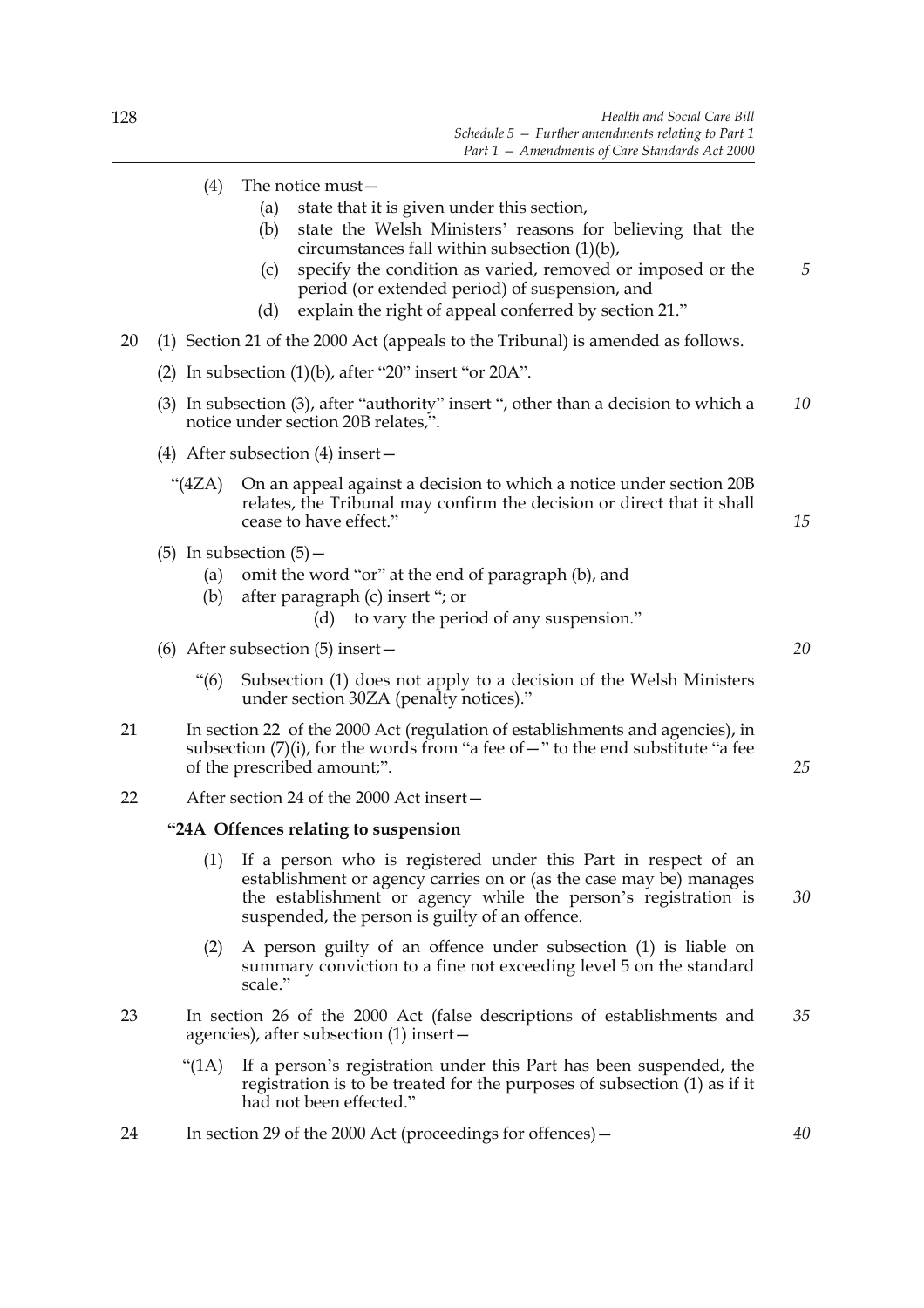- (a) for subsection  $(1)$  substitute  $-$ 
	- "(1) Proceedings in respect of an offence under this Part or regulations made under it shall not, without the written consent of the Attorney General, be taken by any person other than the CIECSS or the Welsh Ministers.",
- (b) in subsection (2), for "a period of six months" substitute "the permitted period", and
- (c) after subsection (2) insert—
	- "(3) "The permitted period" means—
		- (a) in the case of proceedings brought by the Welsh Ministers, a period of 12 months; *10*
		- (b) in any other case, a period of 6 months."
- 25 After section 30 of the 2000 Act insert—

#### *"Penalty notices*

## **30ZA Penalty notices**

- (1) Where the Welsh Ministers are satisfied that a person has committed a fixed penalty offence, they may give the person a penalty notice in respect of the offence.
- (2) A fixed penalty offence is any relevant offence which—
	- (a) relates to an establishment or agency for which the Welsh Ministers are the registration authority, and *20*
	- (b) is prescribed for the purposes of this section.
- (3) A relevant offence is—
	- (a) an offence under this Part or under regulations made under this Part, or
	- (b) an offence under regulations made under section 9 of the Adoption and Children Act 2002.
- (4) A penalty notice is a notice offering the person the opportunity of discharging any liability to conviction for the offence to which the notice relates by payment of a penalty in accordance with the notice.
- (5) Where a person is given a penalty notice, proceedings for the offence to which the notice relates may not be instituted before the end of such period as may be prescribed.
- (6) Where a person is given a penalty notice, the person cannot be convicted of the offence to which the notice relates if the person pays the penalty in accordance with the notice. *35*
- (7) Penalties under this section are payable to the Welsh Ministers.
- (8) In this section "prescribed" means prescribed by regulations made by the Welsh Ministers.

## **30ZB Penalty notices: supplementary provision**

- (1) The Welsh Ministers may by regulations make—
	- (a) provision as to the form and content of penalty notices,

*15*

*25*

*30*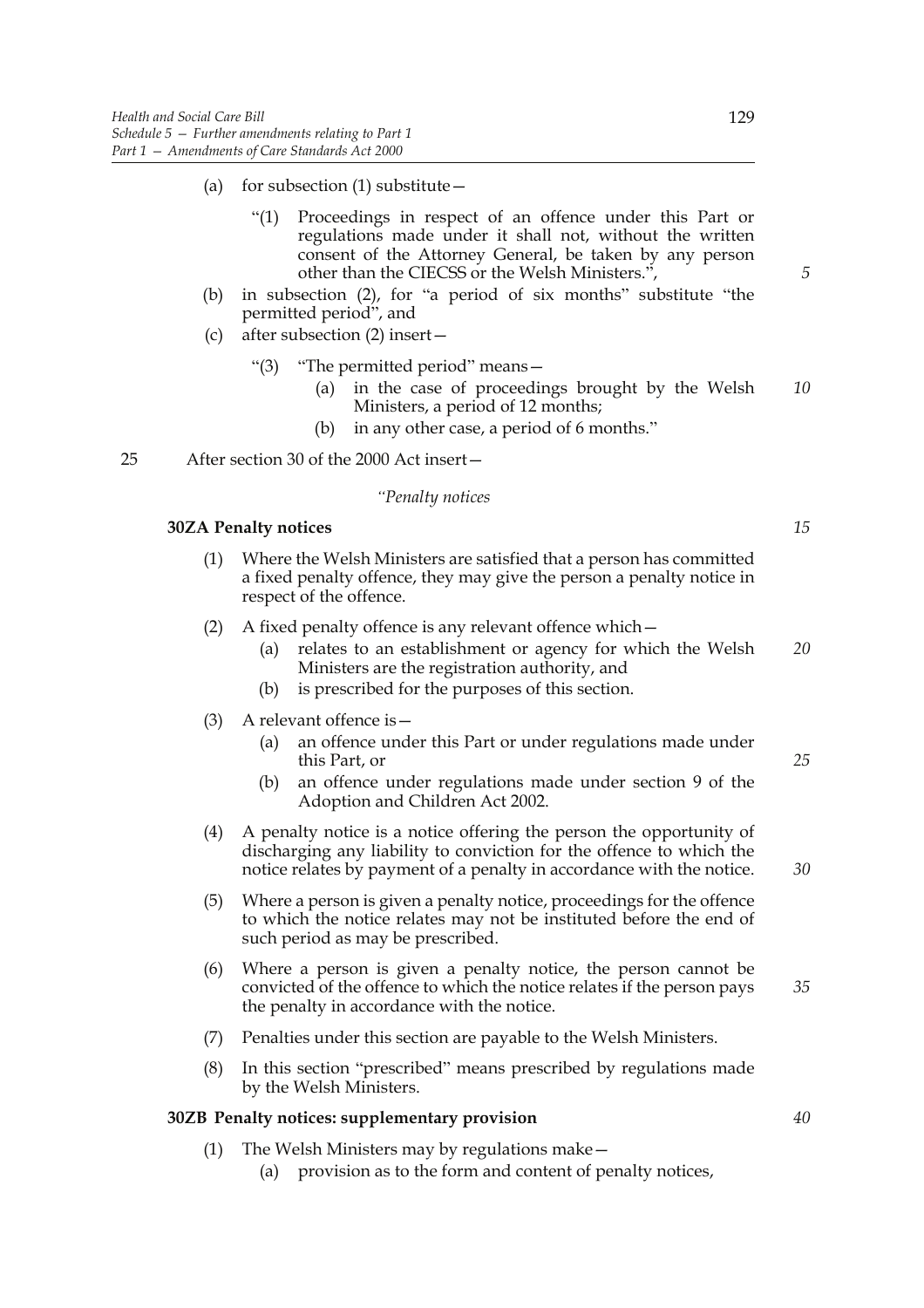- (b) provision as to the monetary amount of the penalty and time by which it is to be paid, (c) provision determining the methods by which penalties may be paid, (d) provision as to the records to be kept in relation to penalty notices, (e) provision for or in connection with the withdrawal, in prescribed circumstances, of a penalty notice, including— (i) repayment of any amount paid by way of penalty under a penalty notice which is withdrawn, and (ii) prohibition of the institution or continuation of proceedings for the offence to which the withdrawn notice relates, (f) provision for a certificate— (i) purporting to be signed by or on behalf of a prescribed person, and (ii) stating that payment of any amount paid by way of penalty was or, as the case may be, was not received on or before a date specified in the certificate, to be received in evidence of the matters so stated, (g) provision as to action to be taken if a penalty is not paid in accordance with a penalty notice, and (h) such other provision in relation to penalties or penalty notices as the Welsh Ministers think necessary or expedient. (2) Regulations under subsection  $(1)(b)$  – (a) may make provision for penalties of different amounts to be payable in different cases, including provision for the penalty payable under a penalty notice to differ according to the time by which it is paid, but (b) must secure that the amount of any penalty payable in respect of any offence does not exceed one half of the maximum amount of the fine to which a person committing the offence would be liable on summary conviction. (3) In this section— "penalty" means a penalty under a penalty notice; "penalty notice" has the meaning given by section 30ZA(4)." 26 (1) In section 30A of the 2000 Act (notification of matters relating to persons carrying on or managing certain establishments or agencies), inserted by section 25 of the Children and Young Persons Act 2008, subsection (2) is amended as follows. (2) After paragraph (a) insert— "(aa) has decided to adopt a proposal under section 17(4)(aa) to suspend the registration of  $\overline{P}$  in respect of the establishment or agency or to extend any such suspension, (ab) has given a notice under section 20B to suspend the registration of P in respect of the establishment or agency or *5 10 15 20 30 35 40 45*
	- (3) Omit the word "or" at the end of paragraph (b).

to extend any such suspension,".

- 
- *25*
-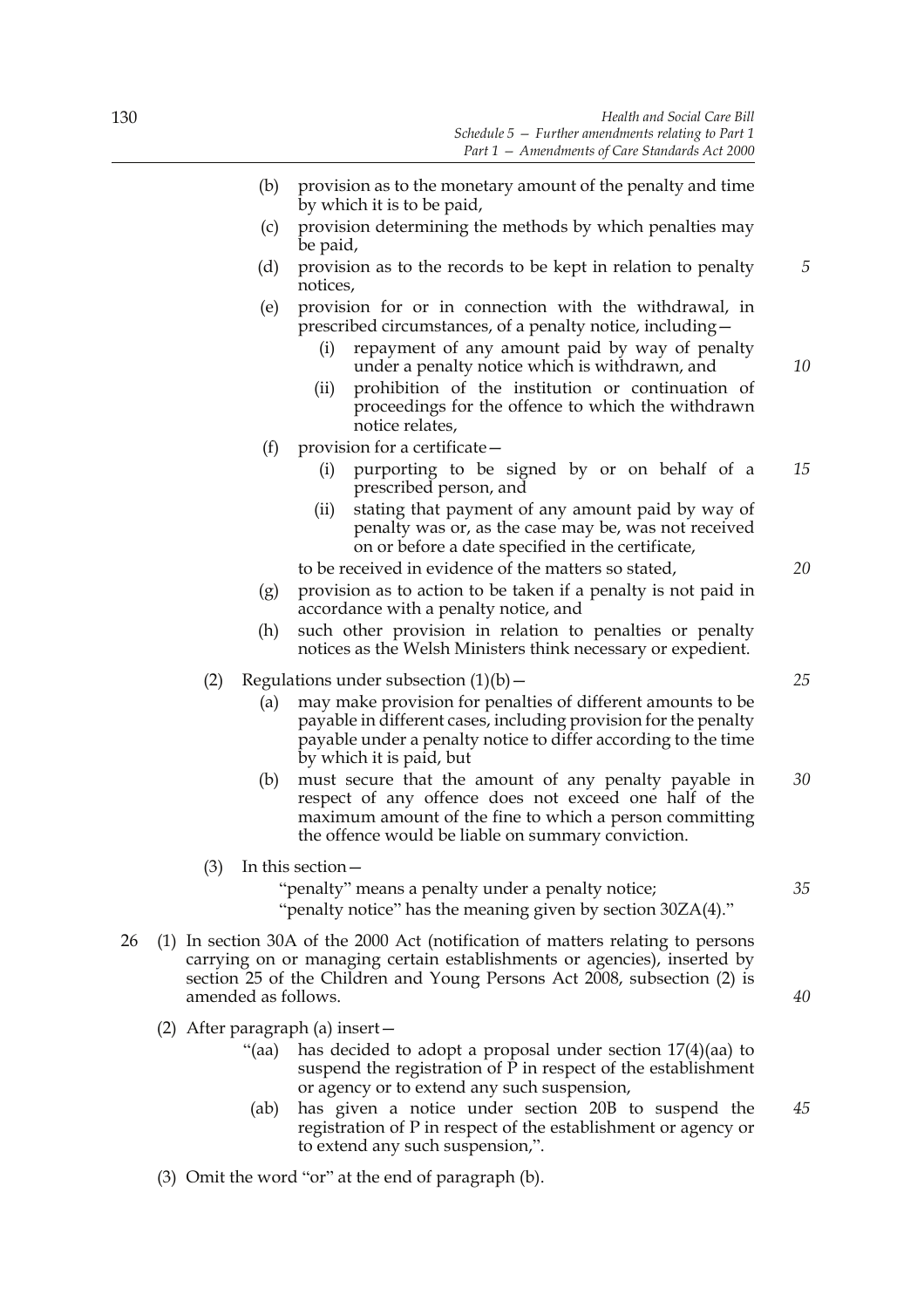- (4) At the end of paragraph (c) insert "or  $-$ 
	- (d) has given P a penalty notice under section 30ZA in respect of an offence which it alleges P committed in relation to the establishment or agency and P has paid the penalty in accordance with the notice,".
- 27 In section 31 of the 2000 Act (inspections by persons authorised by registration authority), in subsection (7), for the words from "require" to "the CIECSS" substitute "require the CIECSS".
- 28 (1) Section 42 of the 2000 Act (power to extend the application of Part 2) is amended as follows.
	- (2) In subsection (1), after " $(2)$ " insert ",  $(2A)$ ".
	- (3) For subsection (2) substitute—
		- "(2) This subsection applies to  $-$ 
			- (a) Welsh local authorities providing services in the exercise of their social services functions, and
			- (b) persons who provide services which are similar to services which—
				- (i) may or must be so provided by Welsh local authorities, or
				- (ii) may or must be provided by Welsh NHS bodies.
		- $(2A)$  This subsection applies to  $-$ 
			- (a) English local authorities providing services in the exercise of their social services functions so far as relating to persons aged under 18, and
			- (b) persons who provide services which are similar to services which may or must be so provided by English local authorities." *25*
	- (4) In subsection (4), after " $(2)$ " insert "or  $(2A)$ ".
	- (5) Omit subsection (5).
	- (6) After subsection (5) insert—
		- "(6) For the purposes of this section, functions mentioned in section 135(1)(e) of the Education and Inspections Act 2006 are taken to be social services functions relating to persons aged under 18.
		- (7) In this section—
			- "cross-border Special Health Authorities" means Special Health Authorities not performing functions only or mainly in respect of England or only or mainly in respect of Wales, "English local authorities" means local authorities in England, "Welsh local authorities" means local authorities in Wales, and "Welsh NHS bodies" means— *35 40*
				- (a) Local Health Boards,
				- (b) National Health Service trusts all or most of whose hospitals, establishments and facilities are situated in Wales,

*5*

*10*

*15*

*20*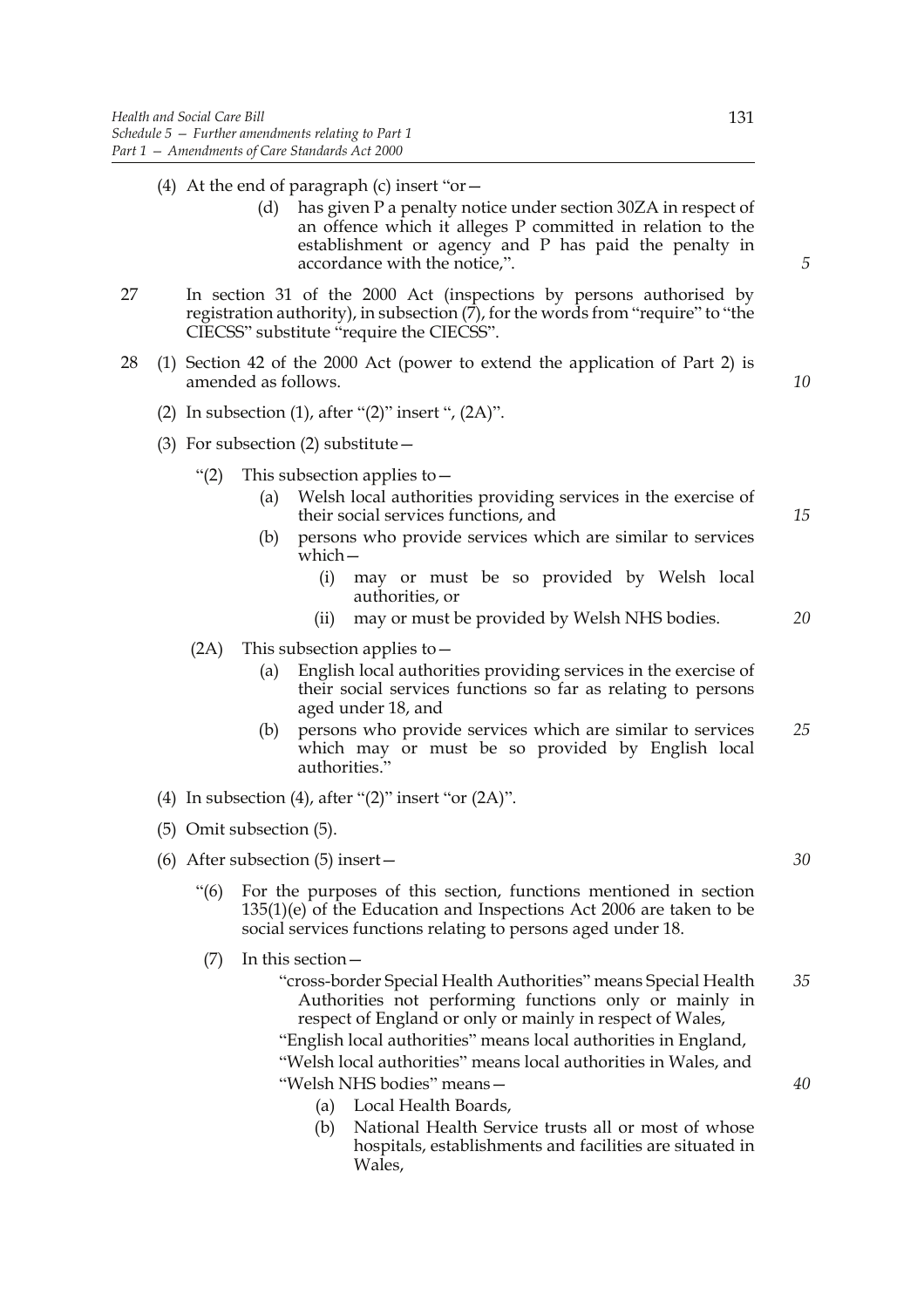- (c) Special Health Authorities performing functions only or mainly in respect of Wales, and
- (d) cross-border Special Health Authorities but only so far as their functions are performed in respect of Wales."
- 29 (1) Section 55 of the 2000 Act (interpretation of Part 4) is amended as follows.
	- (2) In subsection  $(2)(c)$ , for "an establishment, or an agency, of a description" substitute "a home, centre or agency of a kind".
	- (3) In subsection  $(3)$ 
		- (a) in paragraph (e) omit "the CSCI,", and
		- (b) after that paragraph insert—
			- "(ea) staff of the Care Quality Commission who inspect premises under Part 1 of the Health and Social Care Act 2008 used for or in connection with the provision of social care (within the meaning of that Part) or who are responsible for persons who do so;". *15*
- 30 In section 113 of the 2000 Act (default powers of appropriate Minister) omit subsection (1A).
- 31 Omit section 113A of the 2000 Act (fees payable under Part 2).
- 32 After section 118 of the 2000 Act insert—

## **"118A Regulations: Wales**

- (1) This section has effect where a power to make regulations under this Act is conferred on the Welsh Ministers other than by or by virtue of the Government of Wales Act 2006.
- (2) Subsections (1) and (5) to (7) of section 118 apply to the exercise of that power as they apply to the exercise of a power conferred on the Welsh Ministers by or by virtue of that Act. *25*
- (3) A statutory instrument containing regulations made in the exercise of that power is subject to annulment in pursuance of a resolution of the Assembly."
- 33 In section 120 of the 2000 Act (Wales) omit subsection (1).
- 34 In section 121 of the 2000 Act (general interpretation etc), in the Table in subsection (13), omit the entries for the expressions "CHAI" and "CSCI".

## PART 2

#### AMENDMENTS OF HEALTH AND SOCIAL CARE (COMMUNITY HEALTH AND STANDARDS) ACT 2003 *35*

- 35 In this Part of this Schedule "the 2003 Act" means the Health and Social Care (Community Health and Standards) Act 2003 (c. 43).
- 36 Omit sections 41 to 44 of the 2003 Act (regulatory bodies).
- 37 In section 45 of the 2003 Act (quality in health care), in subsection (1), after "each" insert "Welsh". *40*

*20*

*5*

*10*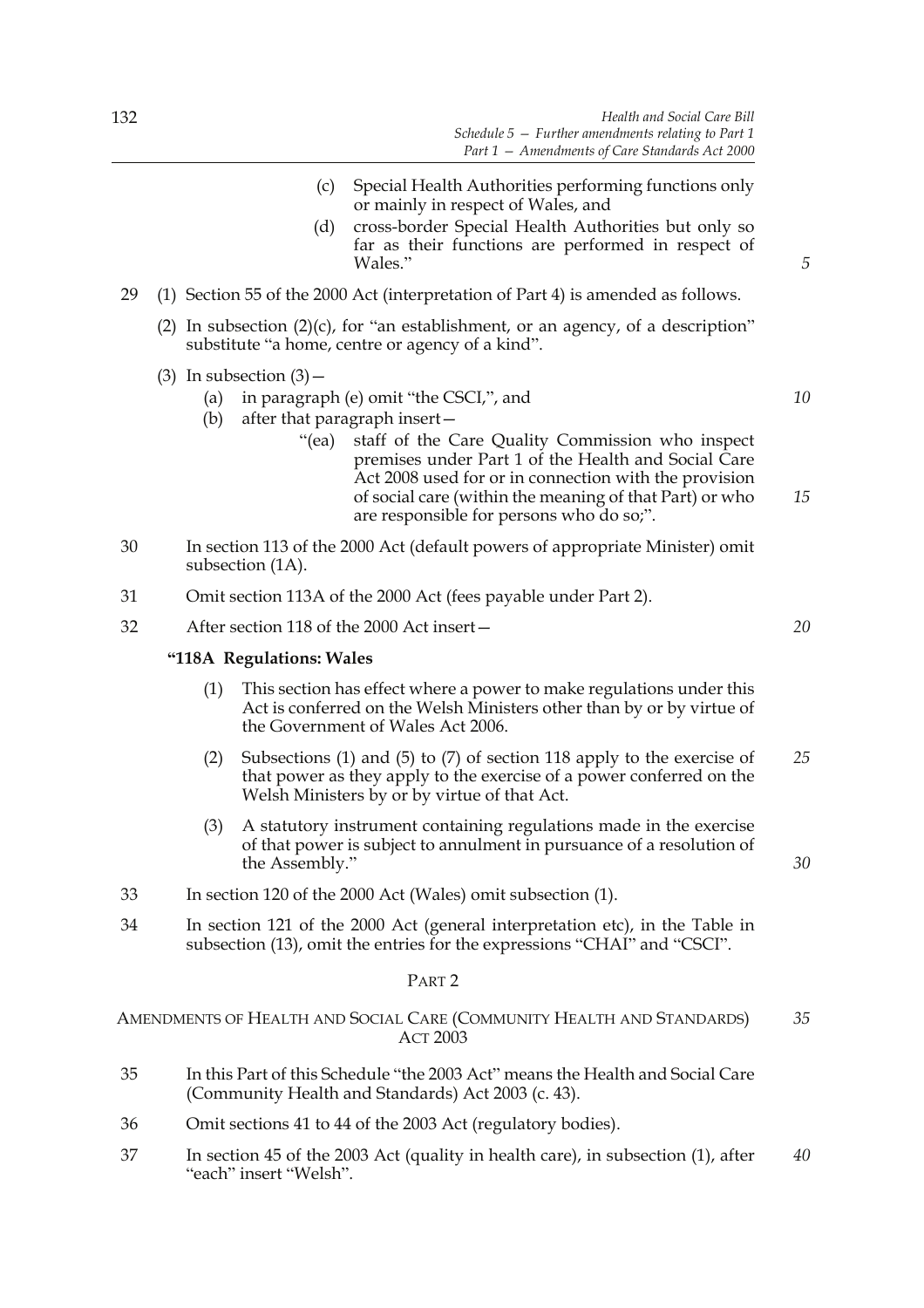| 38                | Omit section 46 of the 2003 Act (standards set by Secretary of State).                                                                                                                                                                                 |            |  |
|-------------------|--------------------------------------------------------------------------------------------------------------------------------------------------------------------------------------------------------------------------------------------------------|------------|--|
| 39                | Omit sections 47A to 47C of the 2003 Act (code of practice relating to health<br>care associated infections).                                                                                                                                          |            |  |
| 40                | Omit sections 48 to 69A of the 2003 Act (NHS health care: functions of<br>CHAI).                                                                                                                                                                       | $\sqrt{5}$ |  |
| 41                | Omit sections 76 to 91 of the 2003 Act (social services: functions of CSCI).                                                                                                                                                                           |            |  |
| 42                | In section 96 of the 2003 Act (additional functions of Welsh Ministers), in<br>subsection $(2)$ , for paragraph $(a)$ substitute $-$<br>functions of the Care Quality Commission under Part 1 of the<br>"(a)<br>Health and Social Care Act 2008, and". | 10         |  |
| 43                | In section 100 of the 2003 Act (power of Welsh Ministers to require<br>information), in subsection $(2)(c)$ , for "NHS body" substitute "Welsh NHS<br>body or cross-border SHA".                                                                       |            |  |
| 44                | Omit sections 102 to 104 of the 2003 Act (functions of CHAI and CSCI under<br>Care Standards Act).                                                                                                                                                     | 15         |  |
| 45                | In section 113 of the 2003 Act (complaints about health care), in subsection<br>$(3)$ , omit paragraph $(b)$ .                                                                                                                                         |            |  |
| 46                | In section 114 of the 2003 Act (complaints about social services), in<br>subsection (2), omit paragraph (b).                                                                                                                                           |            |  |
| 47                | Omit sections 120 to 141 of the 2003 Act (supplementary provision about<br>CHAI and CSCI).                                                                                                                                                             | 20         |  |
| 48                | In section 143 of the 2003 Act (use by Welsh Ministers of information), in<br>subsection $(2)$ , after paragraph $(d)$ insert $-$<br>its functions under section 120 of the Mental Health Act<br>" $(e)$<br>1983."                                     | 25         |  |
| 49                | Omit section 144 of the 2003 Act (inquiries: Wales).                                                                                                                                                                                                   |            |  |
| 50                | Omit sections 145 and 145A of the 2003 Act (CHAI duties to co-operate).                                                                                                                                                                                |            |  |
| 51                | In section 148 of the 2003 Act (interpretation of Part 2), omit the following<br>definitions-<br>"the CHAI",<br>(a)<br>"the CSCI",<br>(b)<br>"financial year", and<br>(c)<br>"Minister of the Crown".<br>(d)                                           | 30         |  |
| 52                | Omit Schedules 6 to 8 to the 2003 Act (supplementary provision about CHAI<br>and CSCI).                                                                                                                                                                | 35         |  |
| PART <sub>3</sub> |                                                                                                                                                                                                                                                        |            |  |

# AMENDMENTS OF OTHER ACTS

*Prison Act 1952 (c. 52)*

53 (1) Schedule A1 to the Prison Act 1952 (further provision about Her Majesty's Chief Inspector of Prisons) is amended as follows.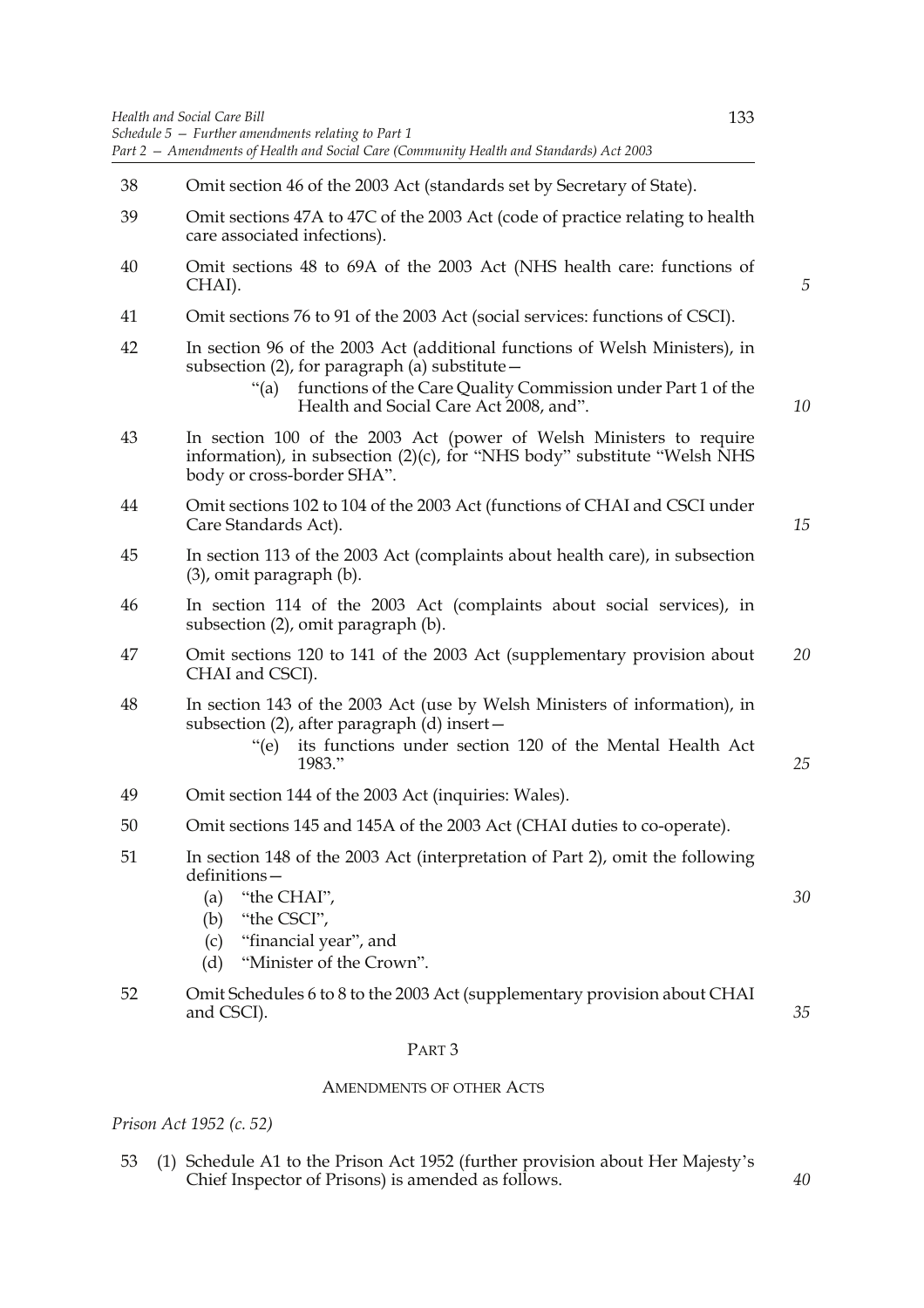- (2) In paragraph  $2(2)$  -
	- (a) omit paragraph (f), and
	- (b) for paragraph  $(g)$  substitute  $-$ 
		- "(g) the Care Quality Commission,".
- (3) In paragraph  $3(2)$  -
	- (a) omit paragraph (c), and
	- (b) for paragraph (d) substitute—
		- "(d) the Care Quality Commission;".

*Public Records Act 1958 (c. 51)*

- 54 In Schedule 1 to the Public Records Act 1958 (definition of public records), in Part 2 of the Table at the end of paragraph 3— *10*
	- (a) omit the entry for the Commission for Healthcare Audit and Inspection and the entry for the Commission for Social Care Inspection, and
	- (b) at the appropriate place insert— "the Care Quality Commission.".

*Public Bodies (Admission to Meetings) Act 1960 (c. 67)*

- 55 In paragraph 1 of the Schedule to the Public Bodies (Admission to Meetings) Act 1960 (bodies in England and Wales to which the Act applies)—
	- (a) omit paragraphs (bg) and (bh), and
	- (b) after paragraph (bh) insert—
		- "(bj) the Care Quality Commission;".

*Parliamentary Commissioner Act 1967 (c. 13)*

| 56 | In Schedule 2 to the Parliamentary Commissioner Act 1967 (departments etc. |
|----|----------------------------------------------------------------------------|
|    | subject to investigation) $-$                                              |

- (a) omit the entry for the Commission for Healthcare Audit and Inspection and the entry for the Commission for Social Care Inspection, and
- (b) at the appropriate place insert— "Care Quality Commission.".

*House of Commons Disqualification Act 1975 (c. 24)*

- 57 (1) Schedule 1 to the House of Commons Disqualification Act 1975 (offices disqualified for membership) is amended as follows.
	- (2) In Part 2 (bodies of which all members are disqualified)—
		- (a) omit the entry for the Commission for Healthcare Audit and Inspection and the entry for the Commission for Social Care Inspection, and *35*
		- (b) at the appropriate place insert—

"The Care Quality Commission."

(3) In Part 3 (other disqualifying offices), omit the entry for members of the Mental Health Act Commission in receipt of remuneration. *40*

*5*

*15*

*20*

*25*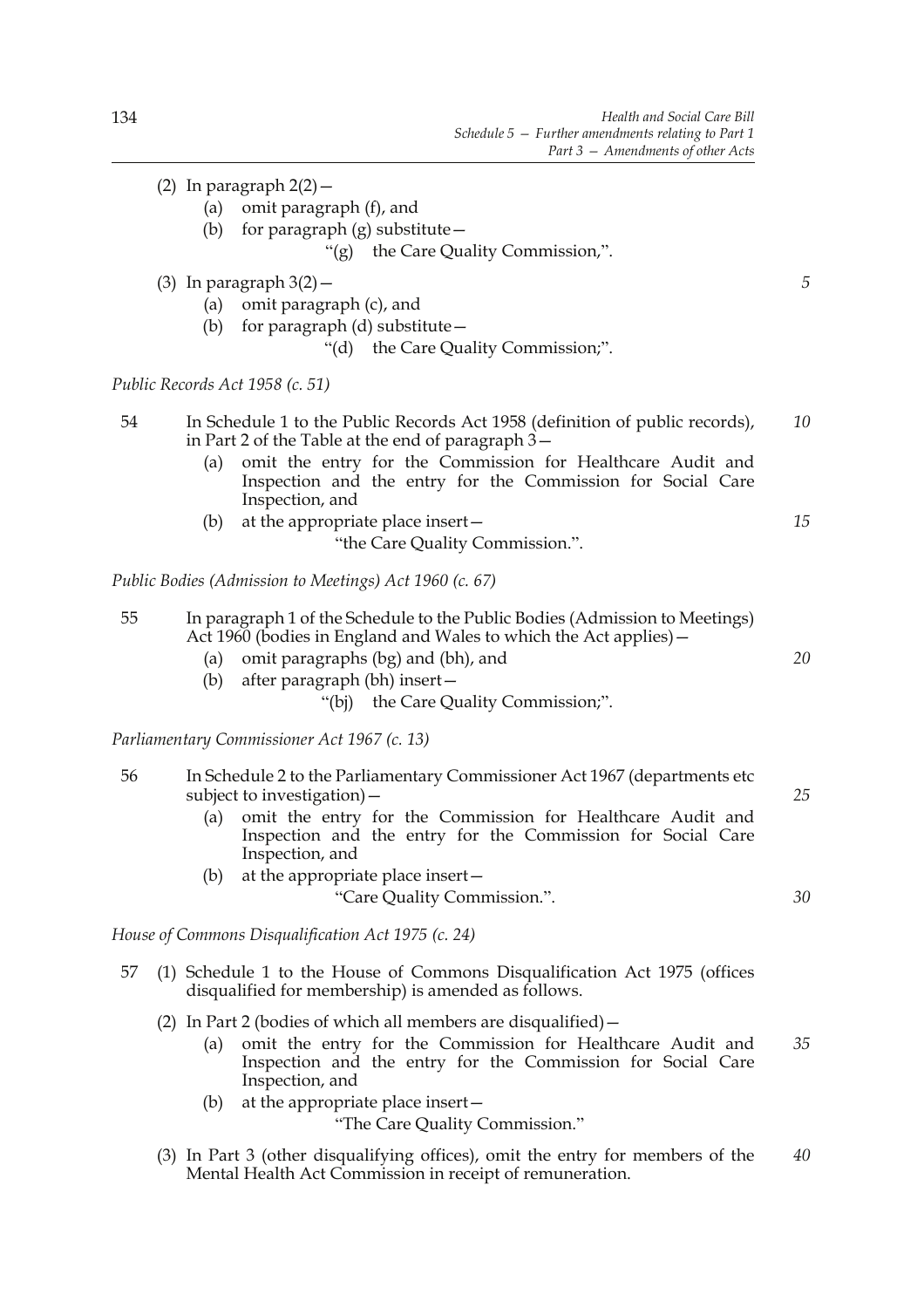*Northern Ireland Assembly Disqualification Act 1975 (c. 25)*

- 58 In Part 2 of Schedule 1 to the Northern Ireland Assembly Disqualification Act 1975 (bodies of which all members are disqualified)—
	- (a) omit the entry for the Commission for Healthcare Audit and Inspection and the entry for the Commission for Social Care Inspection, and
	- (b) at the appropriate place insert—

"The Care Quality Commission."

*Race Relations Act 1976 (c. 74)*

- 59 (1) Schedule 1A to the Race Relations Act 1976 (bodies and other persons subject to general statutory duty) is amended as follows. *10*
	- (2) In Part 2 (bodies and other persons added after commencement of duty)—
		- (a) omit the entry for the Commission for Healthcare Audit and Inspection and the entry for the Commission for Social Care Inspection, and
		- (b) at the appropriate place under the heading "Health" insert— "The Care Quality Commission."
	- (3) In Part 4 (bodies and other persons added on 31 December 2004), omit the entry for the Commission for Healthcare Audit and Inspection and the entry for the Commission for Social Care Inspection.

*Copyright, Designs and Patents Act 1988 (c. 48)*

60 In section 48(6) of the Copyright, Designs and Patents Act 1988 ("the Crown" includes certain bodies with health-related functions), for "the Commission for Healthcare Audit and Inspection, the Commission for Social Care Inspection" substitute "the Care Quality Commission".

*Road Traffic Act 1988 (c. 52)*

- 61 In section 144 of the Road Traffic Act 1988 (exceptions from requirement of third-party insurance or security), in subsection  $(2)$  -
	- (a) in paragraph (da) for the words from ", by a Local Health Board" to "Inspection" substitute "or by a Local Health Board established under section 11 of the National Health Service (Wales) Act 2006", and *30*
	- (b) in paragraph (g) for "the Commission for Social Care Inspection" substitute "the Care Quality Commission".

*Vehicle Excise and Registration Act 1994 (c. 22)*

- 62 In paragraph 7 of Schedule 2 to the Vehicle Excise and Registration Act 1994 (exempt health service vehicles)—
	- (a) omit paragraph (c) (together with the word "or" at the end of it), and
	- (b) for paragraph  $(f)$  substitute  $-$ 
		- "(f) the Care Quality Commission.".

*40*

*15*

*5*

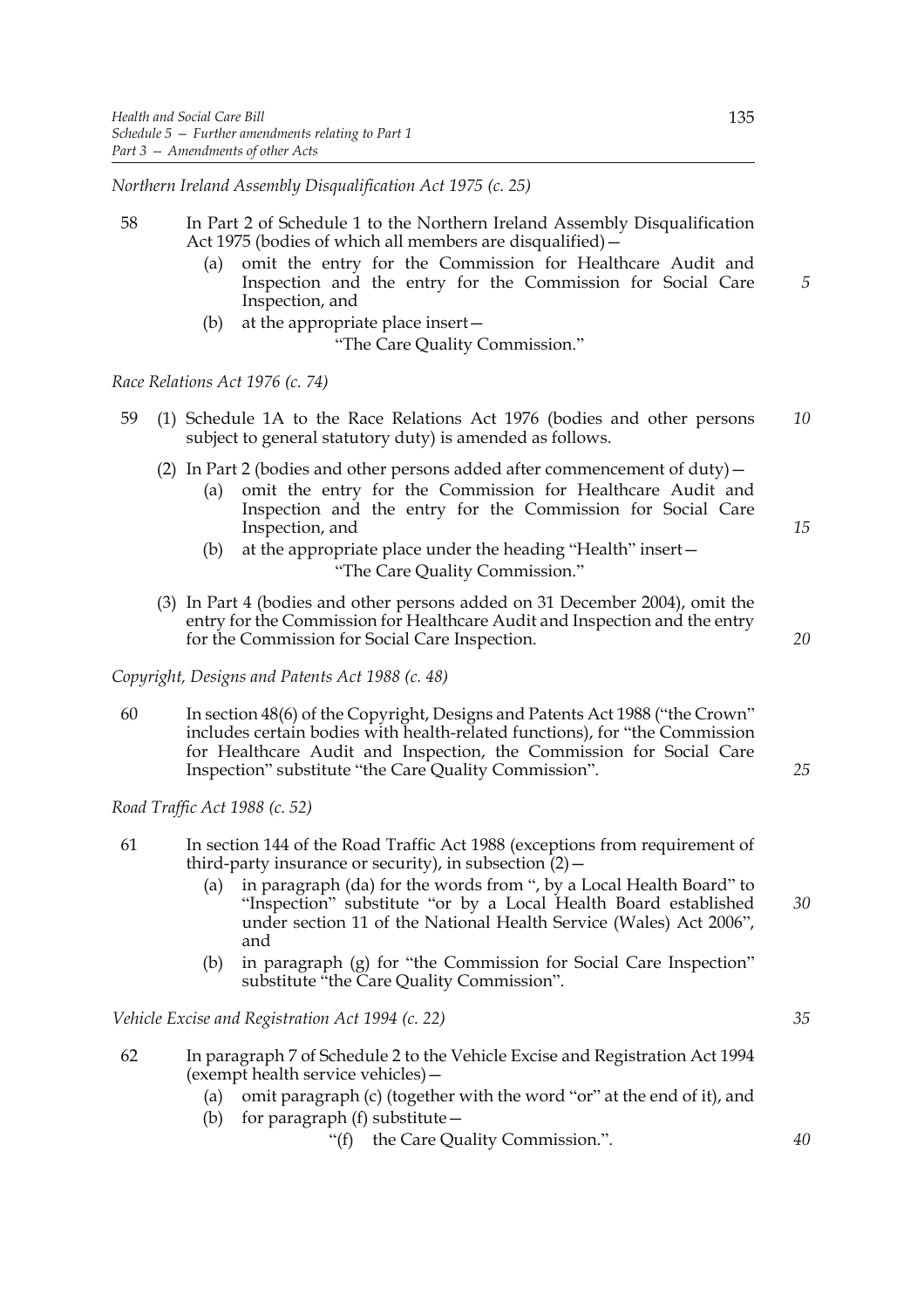*Police Act 1996 (c. 16)*

| 63 | (1) Schedule 4A to the Police Act 1996 (further provision about Her Majesty's<br>Inspectors of Constabulary) is amended as follows.                                                           |    |
|----|-----------------------------------------------------------------------------------------------------------------------------------------------------------------------------------------------|----|
|    | (2) In paragraph $2(2)$ –<br>omit paragraph (f), and<br>(a)<br>(b) for paragraph $(g)$ substitute -<br>"(g) the Care Quality Commission,".                                                    | 5  |
|    | (3) In paragraph $3(2)$ , for paragraph (d) substitute $-$<br>"(d) the Care Quality Commission;".                                                                                             |    |
|    | $(4)$ In paragraph $4-$<br>omit paragraph (f), and<br>(a)<br>(b) for paragraph $(g)$ substitute -<br>"(g) the Care Quality Commission,".                                                      | 10 |
|    | Crown Prosecution Service Inspectorate Act 2000 (c. 10)                                                                                                                                       |    |
| 64 | (1) The Schedule to the Crown Prosecution Service Inspectorate Act 2000<br>(further provision about Her Majesty's Chief Inspector of the Crown<br>Prosecution Service) is amended as follows. | 15 |
|    | (2) In paragraph $2(2)$ -<br>(a) omit paragraph (f), and<br>(b) for paragraph $(g)$ substitute $-$<br>"(g) the Care Quality Commission,".                                                     | 20 |
|    | $(3)$ In paragraph $4-$<br>omit paragraph (f), and<br>(a)<br>for paragraph (g) substitute -<br>(b)<br>"(g) the Care Quality Commission,".                                                     | 25 |
|    | Criminal Justice and Court Services Act 2000 (c. 43)                                                                                                                                          |    |
| 65 | (1) Schedule 1A to the Criminal Justice and Court Services Act 2000 (further<br>provision about the Inspectorate) is amended as follows.                                                      |    |
|    | (2) In paragraph $2(2)$ -<br>omit paragraph (f), and<br>(a)<br>for paragraph $(g)$ substitute $-$<br>(b)<br>"(g) the Care Quality Commission,".                                               | 30 |
|    | (3) In paragraph $3(2)$ -<br>(a) omit paragraph (c), and<br>for paragraph (d) substitute -<br>(b)<br>"(d) the Care Quality Commission;".                                                      | 35 |
|    | $(4)$ In paragraph $4-$<br>omit paragraph (f), and<br>(a)<br>for paragraph $(g)$ substitute $-$<br>(b)<br>"(g) the Care Quality Commission,".                                                 | 40 |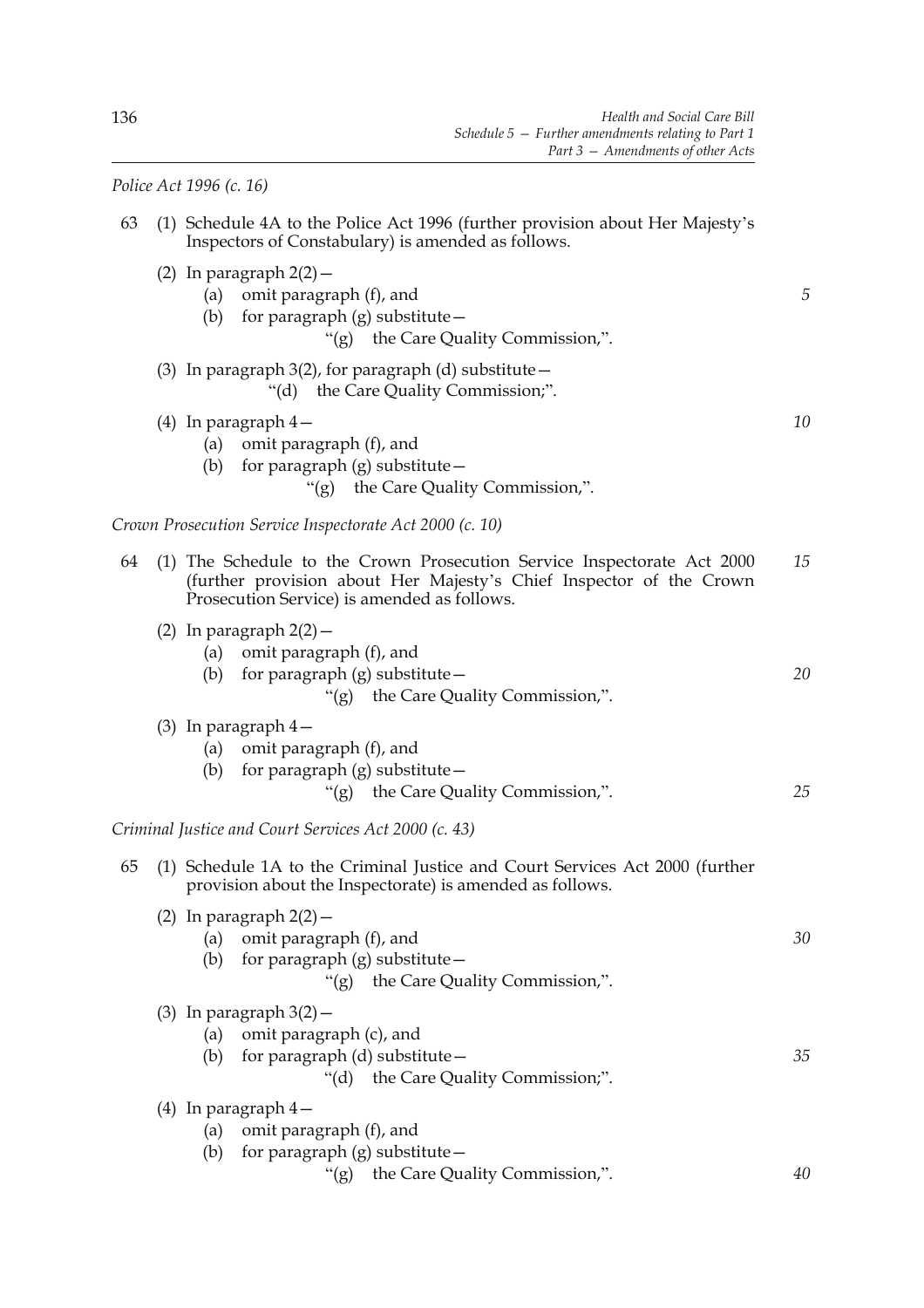*Courts Act 2003 (c. 39)*

- 66 (1) Schedule 3A to the Courts Act 2003 (further provision about the Inspectors of Court Administration) is amended as follows.
	- (2) In paragraph  $2(2)$  -
		- (a) omit paragraph (f), and
		- (b) for paragraph  $(g)$  substitute  $-$ 
			- "(g) the Care Quality Commission,".
	- (3) In paragraph 4—
		- (a) omit paragraph (f), and
		- (b) for paragraph  $(g)$  substitute  $-$ "(g) the Care Quality Commission,". *10*

# *Public Audit (Wales) Act 2004 (c. 23)*

- 67 In section 62 of the Public Audit (Wales) Act 2004 (co-operation), for paragraph (c) substitute—
	- "(c) the Care Quality Commission,".
- 68 In section 64 of the Public Audit (Wales) Act 2004 (provision of information by CHAI)—
	- (a) in subsection (1), for "The Commission for Healthcare Audit and Inspection" substitute "The Care Quality Commission",
	- (b) in subsection (2), for the words from "section 136" to the end substitute "section 72 of the Health and Social Care Act 2008 (disclosure of confidential personal information: offence).", and *20*
	- (c) for subsection (3) substitute  $-$ 
		- "(3) In this section—
			- "English NHS body" has the meaning given by subsection (1) of section 92 of that Act; and "cross-border SHA" means a cross-border Special *25*
				- Health Authority as defined by that subsection."

*Health Act 2006 (c. 28)*

- 69 In section 61 of the Health Act 2006 (Commission to exercise Welsh Ministers' appointment functions), omit "the Commission for Healthcare Audit and Inspection or". *30*
- 70 In Schedule 5 to the Health Act 2006 (list of statutory bodies referred to in section  $58(3)$ ) –
	- (a) omit the entry for the Commission for Healthcare Audit and Inspection and the entry for the Commission for Social Care Inspection, and *35*
	- (b) at the appropriate place insert—

"The Care Quality Commission."

*Education and Inspections Act 2006 (c. 40)*

71 (1) Paragraph 1 of Schedule 13 to the Education and Inspections Act 2006 (interaction with other authorities) is amended as follows.

*5*

*15*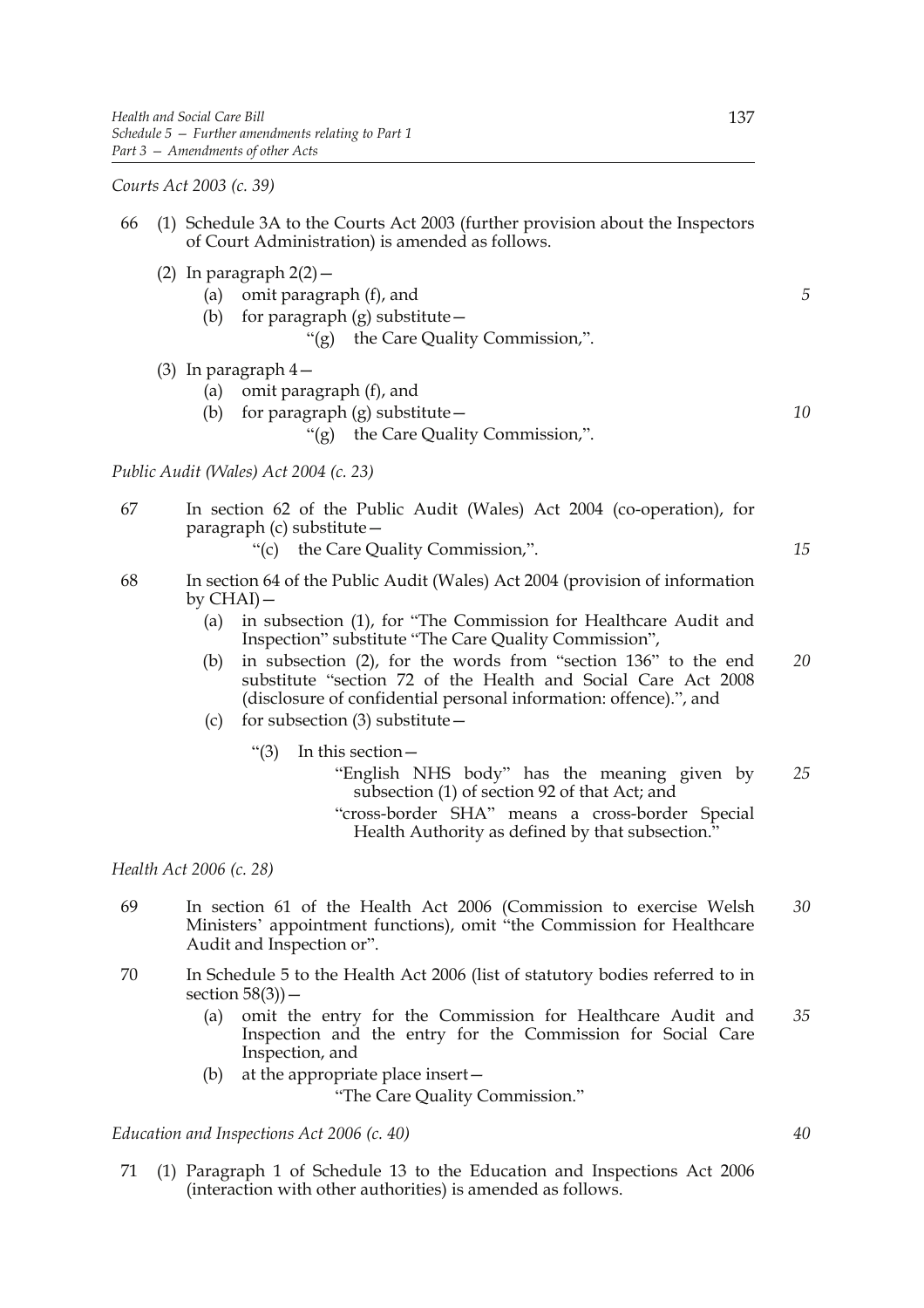- (2) In sub-paragraph  $(2)$  -
	- (a) omit paragraph (f), and
	- (b) for paragraph  $(g)$  substitute  $-$

"(g) the Care Quality Commission, and".

(3) In sub-paragraph  $(3)(f)$ , for " $(2)(f)$  to  $(h)$ " substitute " $(2)(g)$  and  $(h)$ ".

*NHS Redress Act 2006 (c. 44)*

- 72 In section 5 of the NHS Redress Act 2006 (duty to consider potential application of scheme), in subsection (2), for paragraph (b) substitute— "(b) the Care Quality Commission.".
- 73 In section 13 of the NHS Redress Act 2006 (duties of co-operation), in subsection (1), for "the Commission for Healthcare Audit and Inspection" substitute "the Care Quality Commission". *10*

## SCHEDULE 6 Section 93

### THE OFFICE OF THE HEALTH PROFESSIONS ADJUDICATOR

### *Interpretation*

1 In this Schedule "the relevant Northern Ireland department" means the Department of Health, Social Services and Public Safety in Northern Ireland.

# *Status*

- 2 (1) The OHPA is not to be regarded as the servant or agent of the Crown or as enjoying any status, immunity or privilege of the Crown.
	- (2) The OHPA's property is not to be regarded as property of, or property held on behalf of, the Crown.

#### *General powers*

- 3 (1) The OHPA may do anything which appears to it to be necessary or expedient for the purposes of, or in connection with, the exercise of its functions. *25*
	- (2) This includes, in particular, the power to  $-$ 
		- (a) acquire and dispose of land and other property, and
		- (b) enter into contracts.

### *Membership*

- 4 The OHPA is to consist of the following members—
	- (a) a chair appointed by the Privy Council,
	- (b) non-executive members appointed by the Privy Council, and
	- (c) executive members appointed in accordance with paragraph 8.

*5*

*20*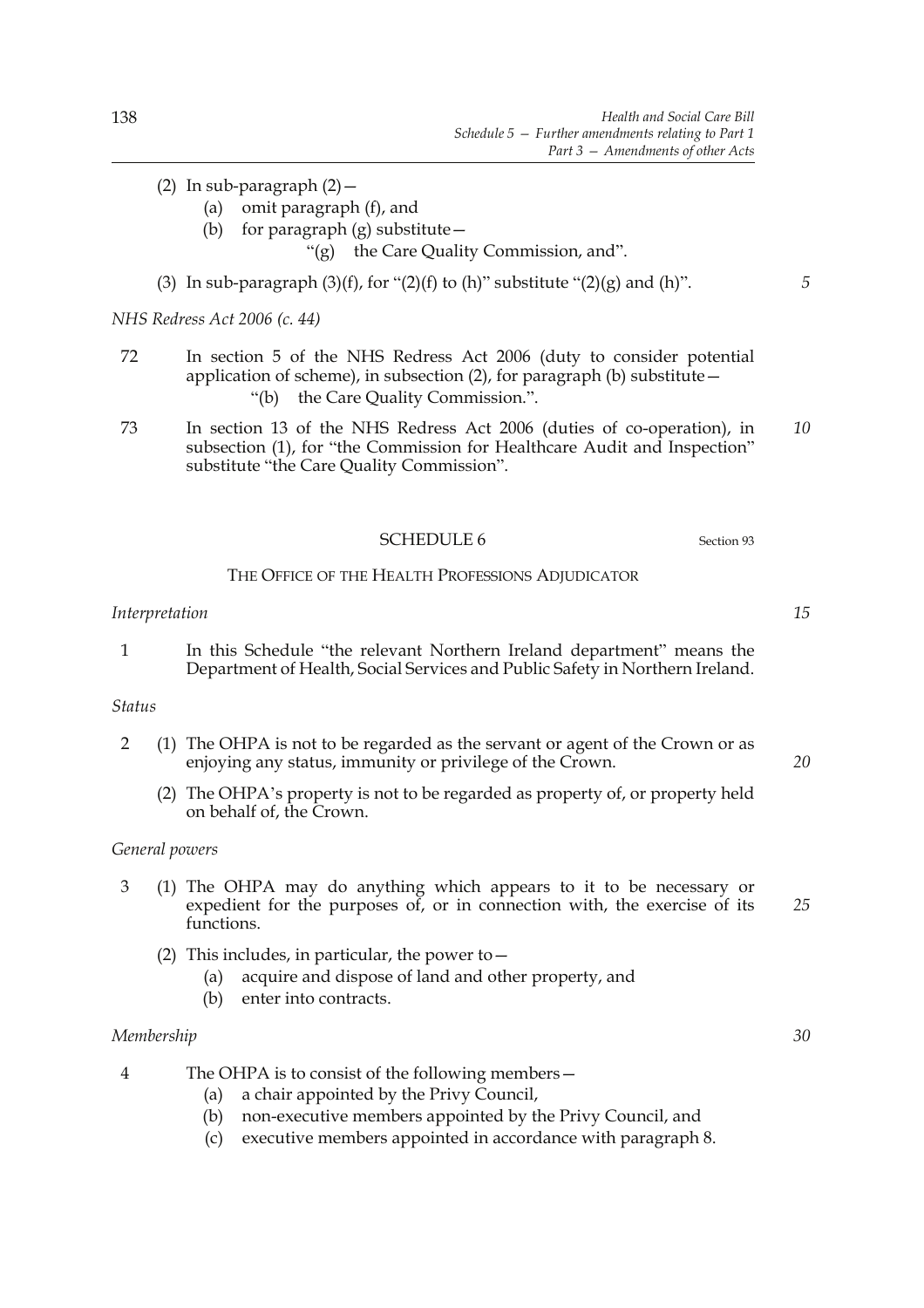5 No person may be appointed as a member unless the person satisfies such requirements as may be prescribed in regulations made by the Privy Council.

6 A person may be appointed as the chair only if the person (as well as satisfying any requirements prescribed under paragraph 5)—

- (a) has a 10 year general qualification within the meaning of section 71 of the Courts and Legal Services Act 1990 (c. 41),
- (b) is an advocate or solicitor in Scotland of at least 10 years' standing, or
- (c) is a member of the Bar of Northern Ireland, or a solicitor of the Court of Judicature of Northern Ireland, of at least 10 years' standing.
- 7 (1) The Privy Council must by regulations make provision about the number of non-executive and executive members.
	- (2) The regulations must provide for there to be  $-$ 
		- (a) at least one but no more than three non-executive members, and
		- (b) at least one but no more than three executive members.
	- (3) The regulations may not provide for the number of executive members to be greater than the number of non-executive members.
- 8 (1) The first executive members are to be appointed by the Privy Council.
	- (2) Subsequent appointments of executive members are to be made by the OHPA.
	- (3) The executive members must be employees of the OHPA.
	- (4) Sub-paragraph (3) is to be taken to be complied with in relation to the first executive members appointed under sub-paragraph (1) if they are employed by the OHPA as soon as practicable after being appointed.
- 9 Each of the members mentioned in paragraph  $4(a)$  to  $(c)$ 
	- (a) holds and vacates office in accordance with the terms of the member's appointment, and
	- (b) may be removed from office by the Privy Council on the grounds of incapacity or misbehaviour.
- 10 (1) Subject to sub-paragraph (2), the terms of a member's appointment are to be determined by the person making the appointment. *30*
	- (2) The terms of appointment of an executive member appointed by the OHPA are to be determined by the Privy Council in so far as the terms relate to tenure of office or suspension from office.

## *Procedure*

- 11 The OHPA may regulate its own procedure.
- 12 The validity of proceedings of the OHPA is not affected—
	- (a) by any vacancy in its membership,
	- (b) by any defect in the appointment of a member, or
	- (c) by any person—
		- (i) acting as a member even though ineligible for appointment when purportedly appointed, or
		- (ii) acting as a member after having ceased to be a member.

*40*

*15*

*20*

*25*

*5*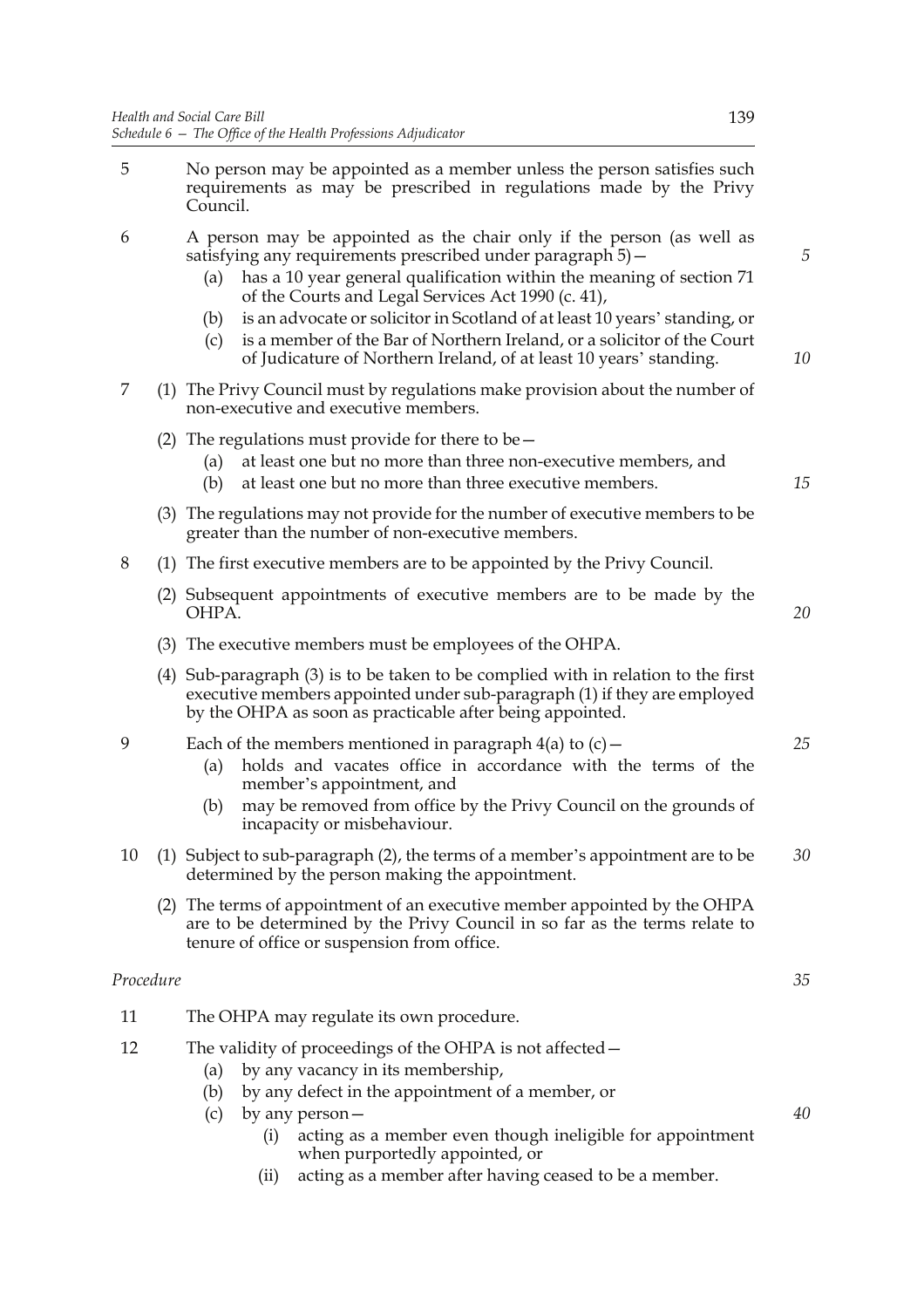*15*

*40*

*Members' interests*

- 13 (1) The OHPA must establish and maintain a system for the declaration and registration of private interests of its members.
	- (2) The OHPA must publish entries recorded in the register of members' interests.

*Remuneration and allowances*

- 14 (1) The OHPA must pay to its chair, or to any other member, such remuneration and allowances as the Secretary of State may determine.
	- (2) If the Secretary of State so determines, the OHPA must pay or make provision for the payment of such pension, allowances or gratuities as the Secretary of State may determine to or in respect of a person who is or has been the chair or any other member of the OHPA. *10*
	- (3) If the Secretary of State determines that there are special circumstances that make it right for a person ceasing to hold office as chair of the OHPA to receive compensation, the OHPA must—
		- (a) pay to that person, or
		- (b) make provision for the payment to that person of,

such compensation as the Secretary of State may determine.

*Amendment of Superannuation Act 1972 (c. 11)*

- 15 In Schedule 1 to the Superannuation Act 1972 (kinds of employment in relation to which pension schemes may be made), at the appropriate place in the list of "Other Bodies" insert the following entry— "The Office of the Health Professions Adjudicator." *20*
- 16 The OHPA must pay to the Minister for the Civil Service, at such times as the Minister may direct, such sums as the Minister may determine in respect of any increase attributable to paragraph 15 in the sums payable out of money provided by Parliament under the Superannuation Act 1972. *25*

# *Employees*

- 17 (1) The OHPA may appoint such employees (in addition to the executive members) as it considers appropriate on such terms and conditions as it may determine. *30*
	- (2) Without prejudice to its other powers, the OHPA may pay, or make provision for the payment of—
		- (a) pensions, allowances and gratuities, or
		- (b) compensation for loss of employment or reduction of remuneration, to or in respect of its employees. *35*

## *Payments and loans to the OHPA*

18 (1) The Secretary of State may make payments to the OHPA of such amounts, at such times and on such conditions (if any) as the Secretary of State considers appropriate.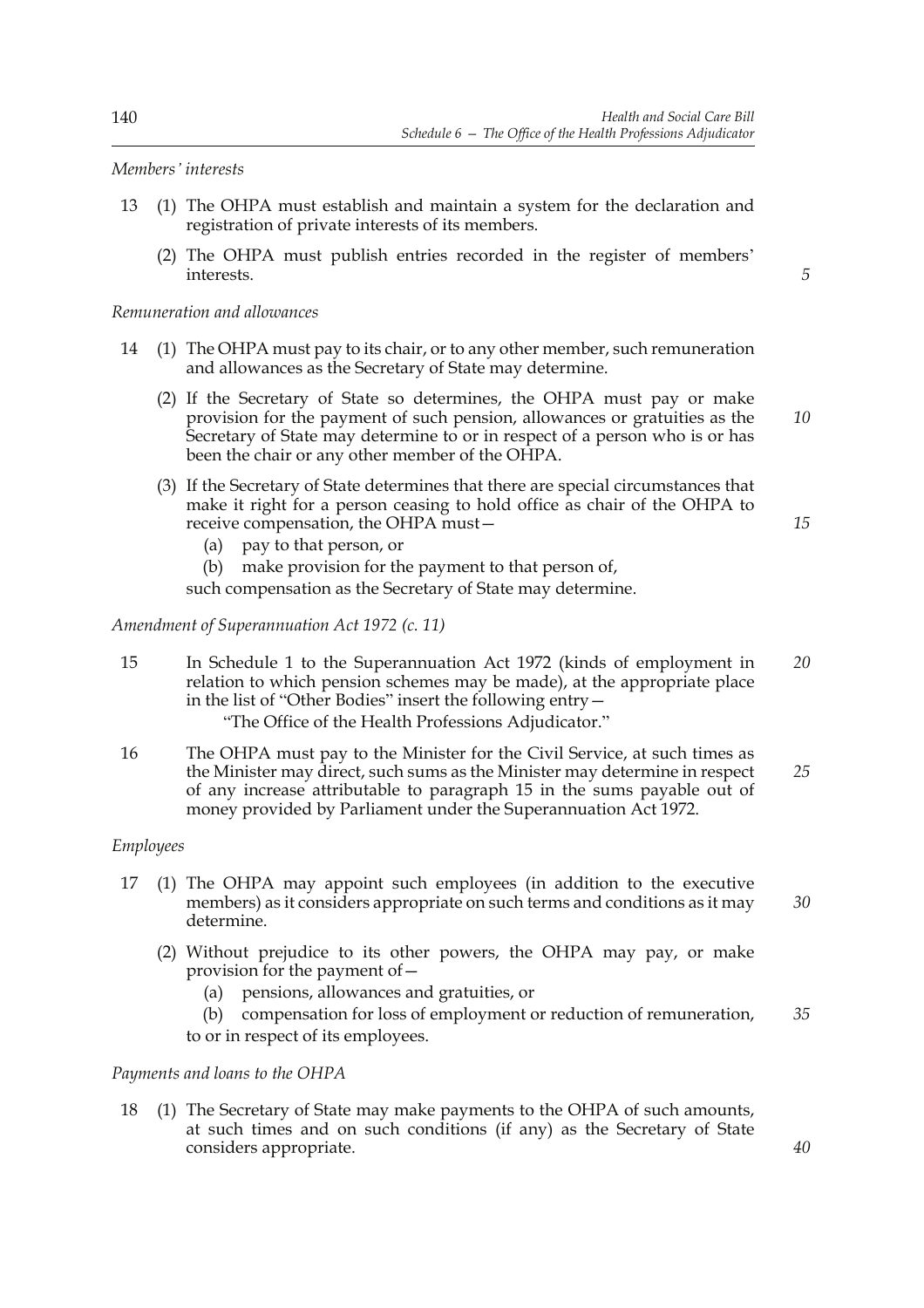- (2) The relevant Northern Ireland department may make payments to the OHPA of such amounts, at such times and on such conditions (if any) as it considers appropriate.
- (3) The Secretary of State may make loans to the OHPA on such terms (including terms as to repayment and interest) as the Secretary of State may determine.
- (4) The approval of the Treasury is required as to the amount and terms of any loan under sub-paragraph (3).
- (5) The relevant Northern Ireland department may make loans to the OHPA on such terms (including terms as to repayment and interest) as it may determine. *10*
- (6) The approval of the Department of Finance and Personnel in Northern Ireland is required as to the amount and terms of any loan under subparagraph (5).
- (7) Except as provided by sub-paragraphs (3) and (5), the OHPA has no power to borrow money. *15*
- (8) The Secretary of State may give directions to the OHPA as to the application of any sums received by it under sub-paragraph (1) or (3).
- (9) The relevant Northern Ireland department may give directions to the OHPA as to the application of any sums received by it under sub-paragraph (2) or (5). *20*
- (10) The OHPA must comply with any directions under sub-paragraph (8) or (9).

## *Accounts*

- 19 (1) The OHPA must keep accounts in such form as the Secretary of State may determine.
	- (2) The OHPA must prepare annual accounts in respect of each financial year in such form as the Secretary of State may determine.
	- (3) The OHPA must send copies of the annual accounts to—
		- (a) the Secretary of State, and
		- (b) the Comptroller and Auditor General,

within such period after the end of the financial year to which the accounts relate as the Secretary of State may determine.

- (4) Within that period the OHPA must also send copies of the annual accounts to the relevant Northern Ireland department.
- (5) The Comptroller and Auditor General must examine, certify and report on the annual accounts and must lay copies of the accounts, and of the report on them, before Parliament. *35*
- (6) A copy of the accounts must be laid before the Northern Ireland Assembly by the relevant Northern Ireland department.

|  |  |  | (7) In this paragraph and paragraph 20, "financial year" means - |
|--|--|--|------------------------------------------------------------------|
|--|--|--|------------------------------------------------------------------|

- (a) the period beginning with the day on which the OHPA is established and ending with the next 31 March following that day, and
- (b) each successive period of 12 months ending with 31 March.

*5*

*30*

*40*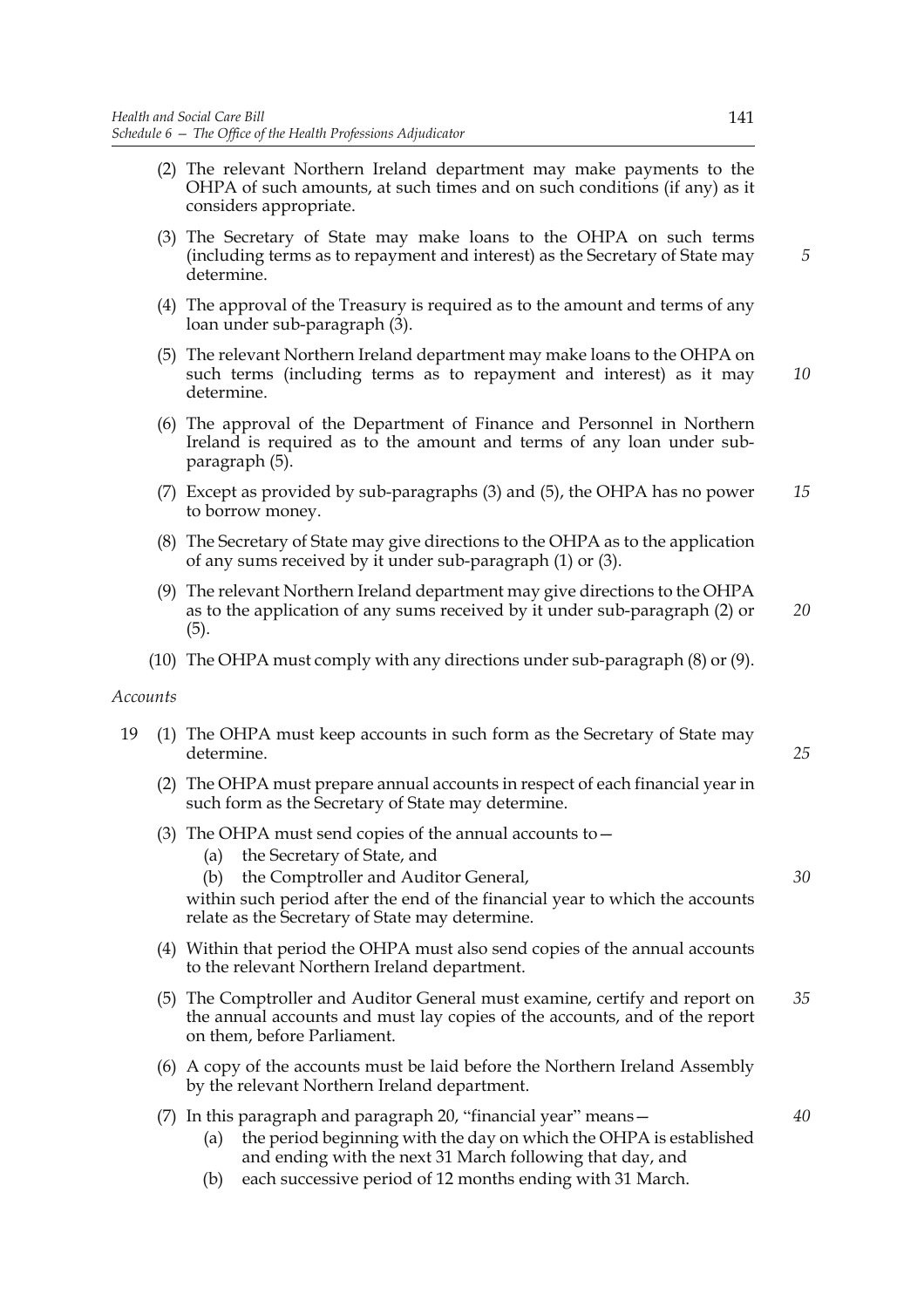*Reports*

- 20 (1) The OHPA must prepare a report on the exercise of its functions during each financial year.
	- (2) As soon as possible after the end of the financial year the OHPA must send copies of the report to—
		- (a) the Secretary of State, and
		- (b) the relevant Northern Ireland department.
	- (3) A copy of the report must be laid—
		- (a) before Parliament, by the Secretary of State, and
		- (b) before the Northern Ireland Assembly, by the relevant Northern Ireland department. *10*
	- (4) The Privy Council may give directions to the OHPA as to the matters to be dealt with in the report.

*Seal and evidence*

- 21 The application of the seal of the OHPA must be authenticated by the signature— *15*
	- (a) of any member of the OHPA, or
	- (b) of any other person who has been authorised by the OHPA (whether generally or specifically) for that purpose.
- 22 A document—
	- (a) purporting to be duly executed under the seal of the OHPA, or
	- (b) purporting to be signed on behalf of the OHPA,

is to be received in evidence and, unless the contrary is proved, taken to be so executed or signed.

SCHEDULE 7 Section 94

ADJUDICATION FUNCTIONS UNDER MEDICAL ACT 1983 AND OPTICIANS ACT 1989

# PART 1

## AMENDMENTS OF MEDICAL ACT 1983

- 1 In this Part of this Schedule "the 1983 Act" means the Medical Act 1983 (c. 54).
- 2 (1) Section 1 of the 1983 Act (the General Medical Council) is amended as follows.
	- (2) In subsection (3) omit paragraphs (b) and (f).
	- (3) In subsection  $(3A)$  for "(a) to  $(f)$ " substitute "(a),  $(c)$ ,  $(d)$  and  $(e)$ ".
- 3 In section 29C of the 1983 Act (referral to the Investigation Committee), in subsection (2)(b), for "a Fitness to Practise Panel, by such a Panel" substitute "the Adjudicator, by the Adjudicator". *35*

*20*

*25*

*5*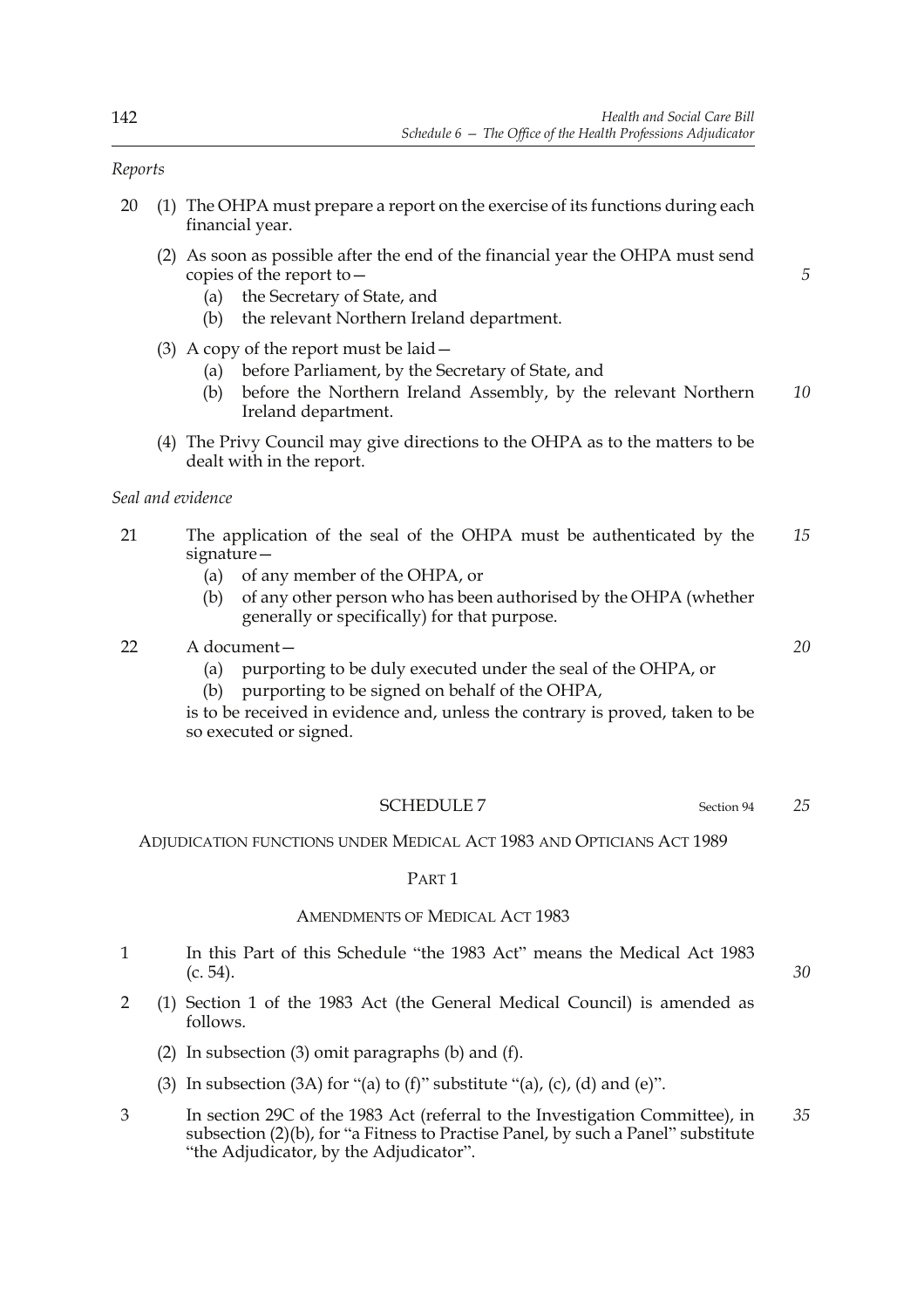# 4 After section 35 of the 1983 Act insert—

## **"35ZA Fitness to practise findings: guidance**

- (1) The General Council may publish guidance about factors which they consider to indicate that—
	- (a) a person ("D") whose fitness to practise is found to be impaired should or should not have— *5*
		- (i) D's name erased from the register;
		- (ii) D's registration suspended;
		- (iii) D's registration suspended forthwith in accordance with section 38;
		- (iv) D's registration made conditional;
		- (v) D's registration made conditional forthwith in accordance with section 38;
	- (b) a person whose fitness to practise is found not to be impaired should or should not be given a warning regarding the person's future conduct or performance;
	- (c) a person whose name has been erased from the register should or should not have the person's name restored to the register.
- (2) The General Council may also publish guidance about factors which they consider to indicate— *20*
	- (a) that requirements of a particular type should be imposed as conditions in the case of a person whose registration is to be made conditional;
	- (b) the period of time for which a person's registration should be suspended or made conditional. *25*
- (3) The Adjudicator must take account of guidance published under subsection (1) or (2) in exercising its functions under sections 35D, 38 and 41 and under paragraph 5A(3E) of Schedule 4."

#### 5 (1) In section 35B of the 1983 Act (notification and disclosure by the General Council), in subsection (4)— *30*

- (a) in paragraphs (a), (b) and (c) for "a Fitness to Practise Panel" substitute "the Adjudicator",
- (b) in paragraph (d) for "an Interim Orders Panel or a Fitness to Practise Panel" substitute "the Adjudicator",
- (c) after paragraph (d) insert—
	- "(da) decisions of the Adjudicator to make a direction under paragraph 5A(3E) of Schedule 4 to this Act and decisions of the Adjudicator under section 35D below that relate to such a direction;", and
- (d) in paragraph (e) for "a Fitness to Practise Panel" substitute "the Adjudicator".
- 6 (1) Section 35C of the 1983 Act (functions of the Investigation Committee) is amended as follows.
	- (2) In subsection (2)(e) after "social care profession" insert ", or by the Adjudicator,". *45*

*10*

*15*

*40*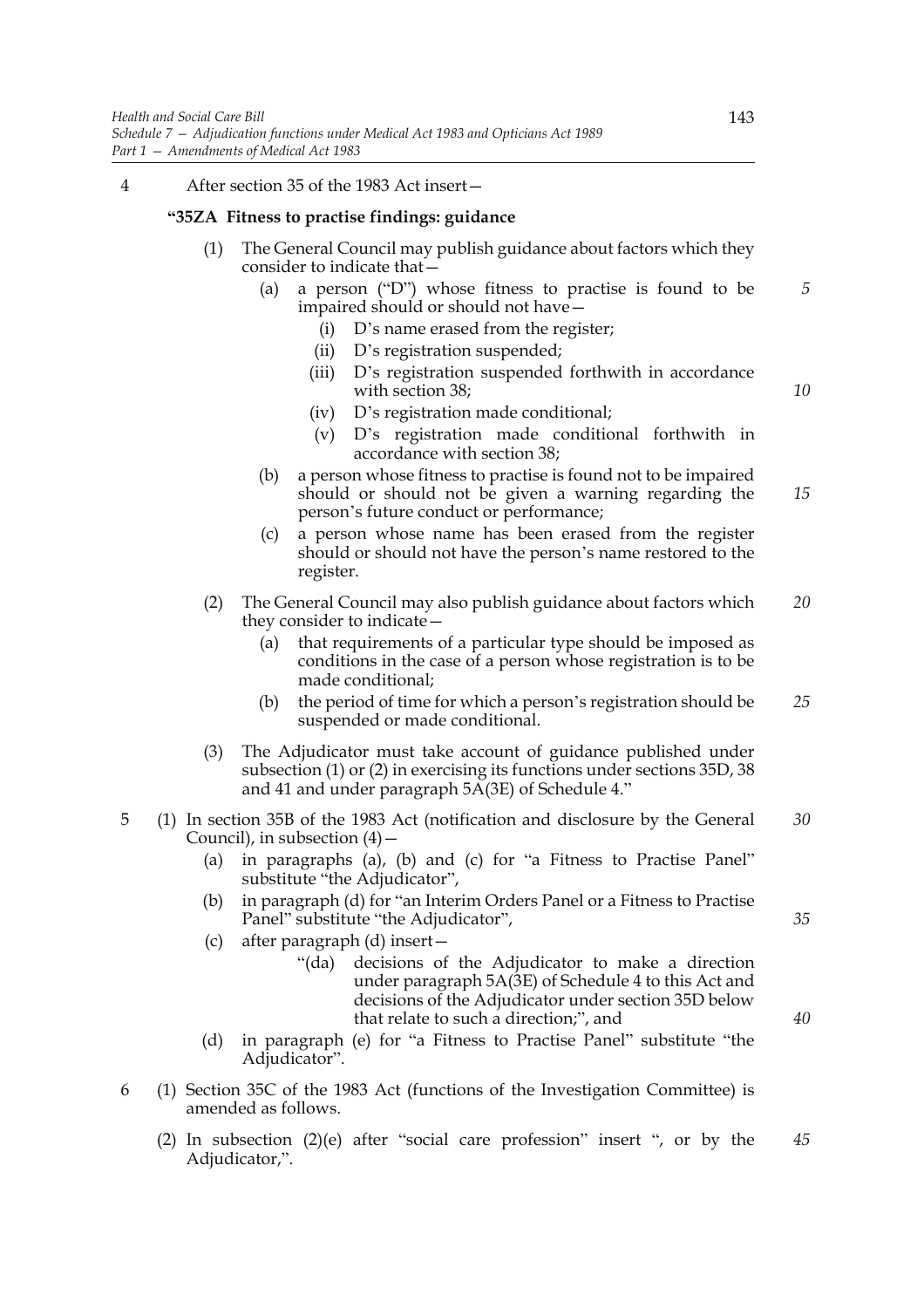- (3) In subsection (4) for "a Fitness to Practise Panel" substitute "the Adjudicator".
- (4) In subsection (5) for "a Fitness to Practise Panel" (in both places) substitute "the Adjudicator".
- (5) In subsections (6) and (7) for "a Fitness to Practise Panel" substitute "the Adjudicator". *5*
- (6) In subsection  $(8)$ 
	- (a) for "an Interim Orders Panel or a Fitness to Practise Panel should" substitute "the Adjudicator should", and
	- (b) in paragraph (b) for "an Interim Orders Panel or a Fitness to Practise Panel for the Panel" substitute "the Adjudicator for the Adjudicator". *10*
- 7 (1) Section 35D of the 1983 Act (functions of a Fitness to Practise Panel) is amended as follows.
	- (2) In the heading for "a Fitness to Practise Panel" substitute "the Adjudicator".
	- (3) In subsection  $(1)$  -
		- (a) after "section 35C above" insert "(other than under subsection (8) of that section)", and
		- (b) for "a Fitness to Practise Panel" substitute "the Adjudicator".
	- (4) In subsection  $(2)$  -
		- (a) for "Panel find" substitute "Adjudicator finds", (b) for "they may, if they think" substitute "the Adjudicator may, if it thinks", and *20*
		- (c) in paragraph (c) for "Panel think" substitute "Adjudicator thinks".
	- $(5)$  In subsection  $(3)$ 
		- (a) for "Panel find" substitute "Adjudicator finds", and *25*
		- (b) for "they" substitute "the Adjudicator".
	- (6) In subsection  $(4)$ 
		- (a) for "a Fitness to Practise Panel have" substitute "the Adjudicator has", and
		- (b) in paragraph (c) for "rules made by virtue of paragraph 5A(3)" substitute "paragraph 5A(3E)". *30*
	- (7) In subsection  $(5)$  -
		- (a) for "a Fitness to Practise Panel may, if they think" substitute "the Adjudicator may, if it thinks",
		- (b) in paragraph (c) for "Panel think" substitute "Adjudicator thinks", and *35*
		- (c) for "Panel shall" substitute "Adjudicator shall".
	- (8) In subsection (6) for "a Fitness to Practise Panel" substitute "the Adjudicator".
	- (9) In subsection  $(7)$ 
		- (a) for "a Fitness to Practise Panel have" substitute "the Adjudicator has",
		- (b) for "a Fitness to Practise Panel shall" substitute "the Adjudicator shall", and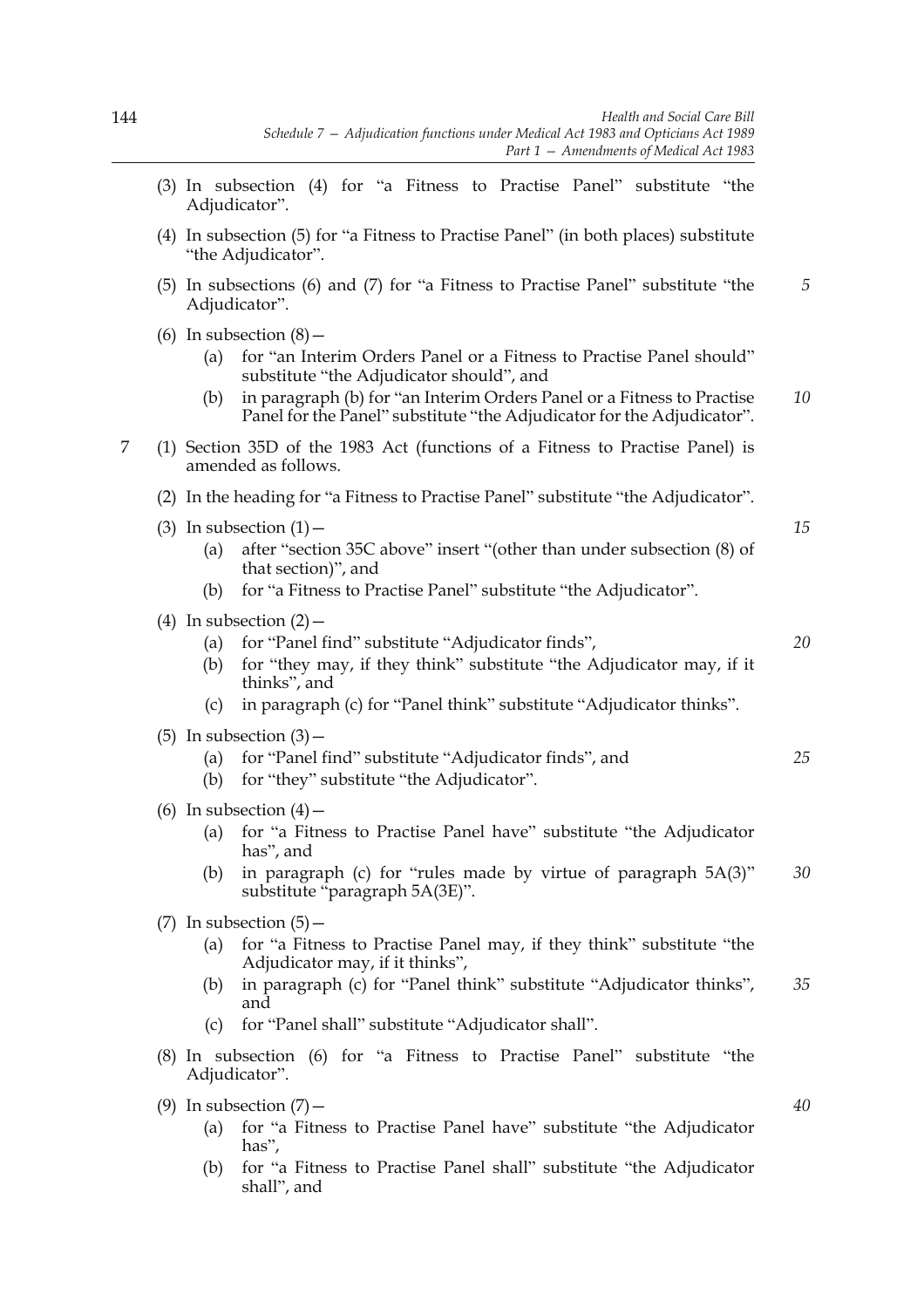- (c) in paragraph (a) for "them" substitute "the Adjudicator".
- (10) In subsection  $(8)$ 
	- (a) for "Panel" (where first occurring) substitute "Adjudicator", and
	- (b) in paragraph (c) for "Panel think" substitute "Adjudicator thinks".
- (11) In subsection  $(9)$ 
	- (a) in paragraph (a)(iii) for "rules made by virtue of paragraph  $5A(3)$ " substitute "paragraph 5A(3E)", and
	- (b) in paragraph (b) for "a Fitness to Practise Panel" substitute "the Adjudicator".
- (12) In subsection (10) for "Panel may, if they think" substitute "Adjudicator may, if it thinks". *10*
- (13) In subsection  $(11)(b)$  for "rules made by virtue of paragraph  $5A(3)$ " substitute "paragraph 5A(3E)".
- (14) In subsection  $(12)$  -
	- (a) for "a Fitness to Practise Panel may, if they think" substitute "the Adjudicator may, if it thinks", and *15*
	- (b) for "Panel shall" substitute "Adjudicator shall".
- 8 (1) Section 35E of the 1983 Act (provisions supplementary to section 35D) is amended as follows.
	- (2) In subsection  $(1)$  -
		- (a) for "a Fitness to Practise Panel" substitute "the Adjudicator",
		- (b) in paragraphs (a), (b) and (c) for "give" substitute "gives", and
		- (c) in paragraph (d) for "vary" substitute "varies".
	- (3) In subsection (4) for "a Fitness to Practise Panel" substitute "the Adjudicator". *25*
- 9 (1) Section 38 of the 1983 Act (power to order immediate suspension etc after a finding of impairment of fitness to practise) is amended as follows.
	- (2) In subsections (1) and  $(2)$  -
		- (a) for "rules made by virtue of paragraph  $5A(3)$ " substitute "paragraph 5A(3E)", and
		- (b) for "Fitness to Practise Panel" substitute "Adjudicator".
	- (3) In subsection  $(3)$ 
		- (a) in paragraph  $(a)$  -
			- (i) in sub-paragraph (i) after "10" insert "or 10A", and
				- (ii) omit sub-paragraph (ii), and
		- (b) in paragraph (b) for "paragraph 5A(4) of that Schedule" substitute "paragraph 5A(5) of Schedule 4 to this Act".
	- (4) In subsection (4) for "a Fitness to Practise Panel make" substitute "the Adjudicator makes".
- 10 (1) Section 40 of the 1983 Act (appeals) is amended as follows.
	- (2) In subsection  $(1)(a)$  and  $(b)$  for "a Fitness to Practise Panel" substitute "the Adjudicator".
	- (3) In subsection  $(7)$  -

*20*

*30*

*35*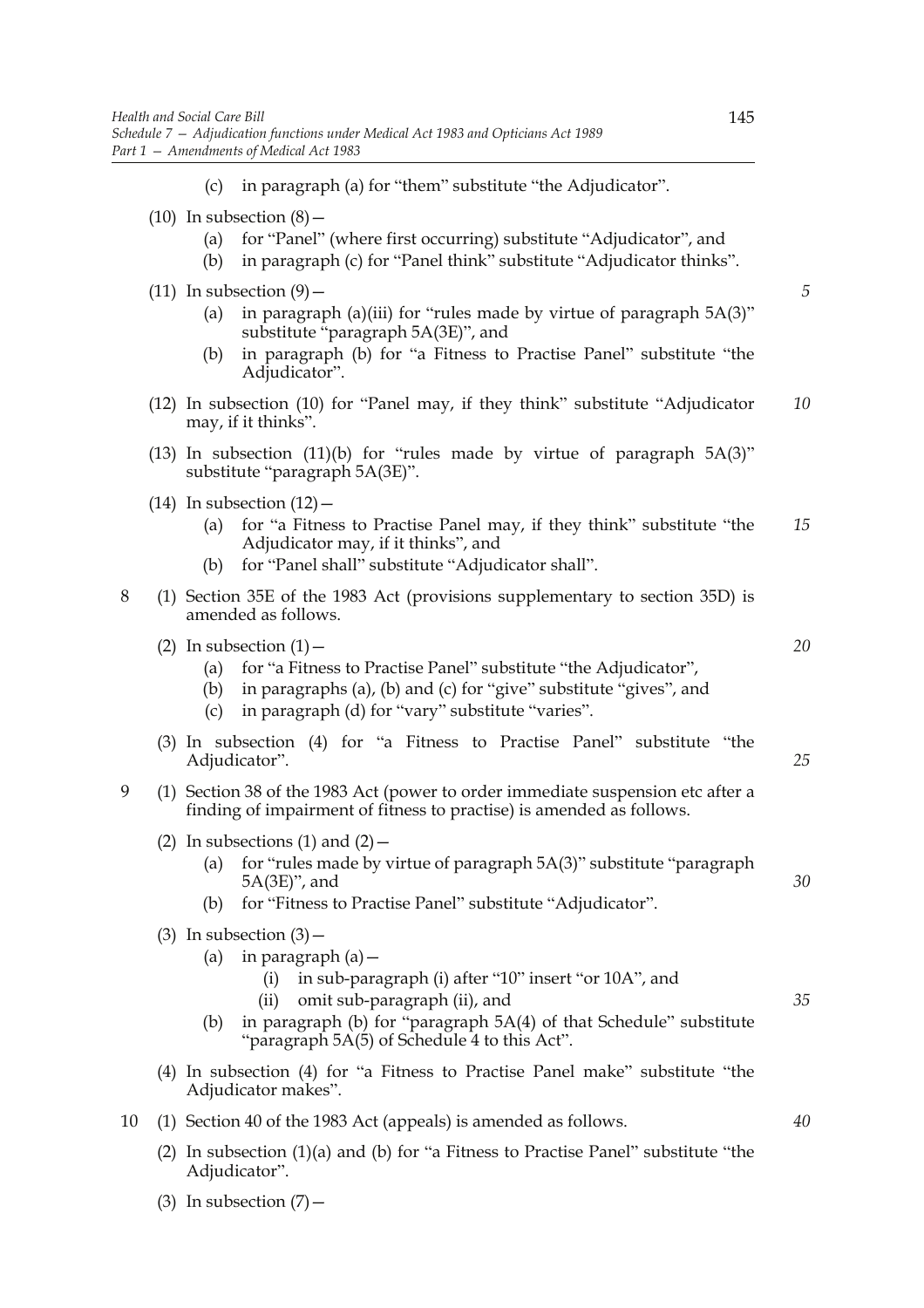- (a) for "a Fitness to Practise Panel" (where first occurring) substitute "the Adjudicator",
- (b) in paragraph (c) for "a Fitness to Practise Panel" substitute "the Adjudicator", and
- (c) in paragraph (d) for "Registrar for him to refer it to a Fitness to Practise Panel" substitute "Adjudicator".
- (4) In subsection (9) for "a Fitness to Practise Panel" substitute "the Adjudicator".
- 11 After section 40 of the 1983 Act insert—

# **"40A Reference of cases by General Council to court**

- (1) This section applies to  $-$ 
	- (a) a decision of the Adjudicator under section 35D giving—
		- (i) a direction for suspension, including a direction extending a period of suspension;
		- (ii) a direction for conditional registration, including a direction extending a period of conditional registration; *15*
		- (iii) a direction varying any of the conditions imposed by a direction for conditional registration; and
		- (b) a decision of the Adjudicator under paragraph 5A(3E) of Schedule 4 giving— *20*
			- (i) a direction for suspension;
			- (ii) a direction for conditional registration.
- (2) This section also applies to  $-$ 
	- (a) a decision of the Adjudicator under section 35D not to give a direction falling within subsection (1)(a) or a direction for erasure (whether because of a finding that the person's fitness to practise is not impaired or otherwise); *25*
	- (b) a decision of the Adjudicator under section 35D—
		- (i) giving a direction that a suspension be terminated;
		- (ii) revoking a direction for conditional registration or a condition imposed by such a direction;
	- (c) a decision of the Adjudicator under section 41 giving a direction that a person's name be restored to the register; and
	- (d) a decision of the Adjudicator under paragraph 5A(3E) of Schedule 4 not to give a direction falling within subsection  $(1)(b).$
- (3) The decisions to which this section applies are referred to below as "relevant decisions".
- (4) If the General Council consider that—
	- (a) a relevant decision falling within subsection (1) is unduly lenient, whether because the findings relating to fitness to practise are inadequate, or because the direction given does not adequately reflect the findings that have been made, or both; or
	- (b) a relevant decision falling within subsection (2) should not have been made,

*10*

*5*

*35*

*30*

*40*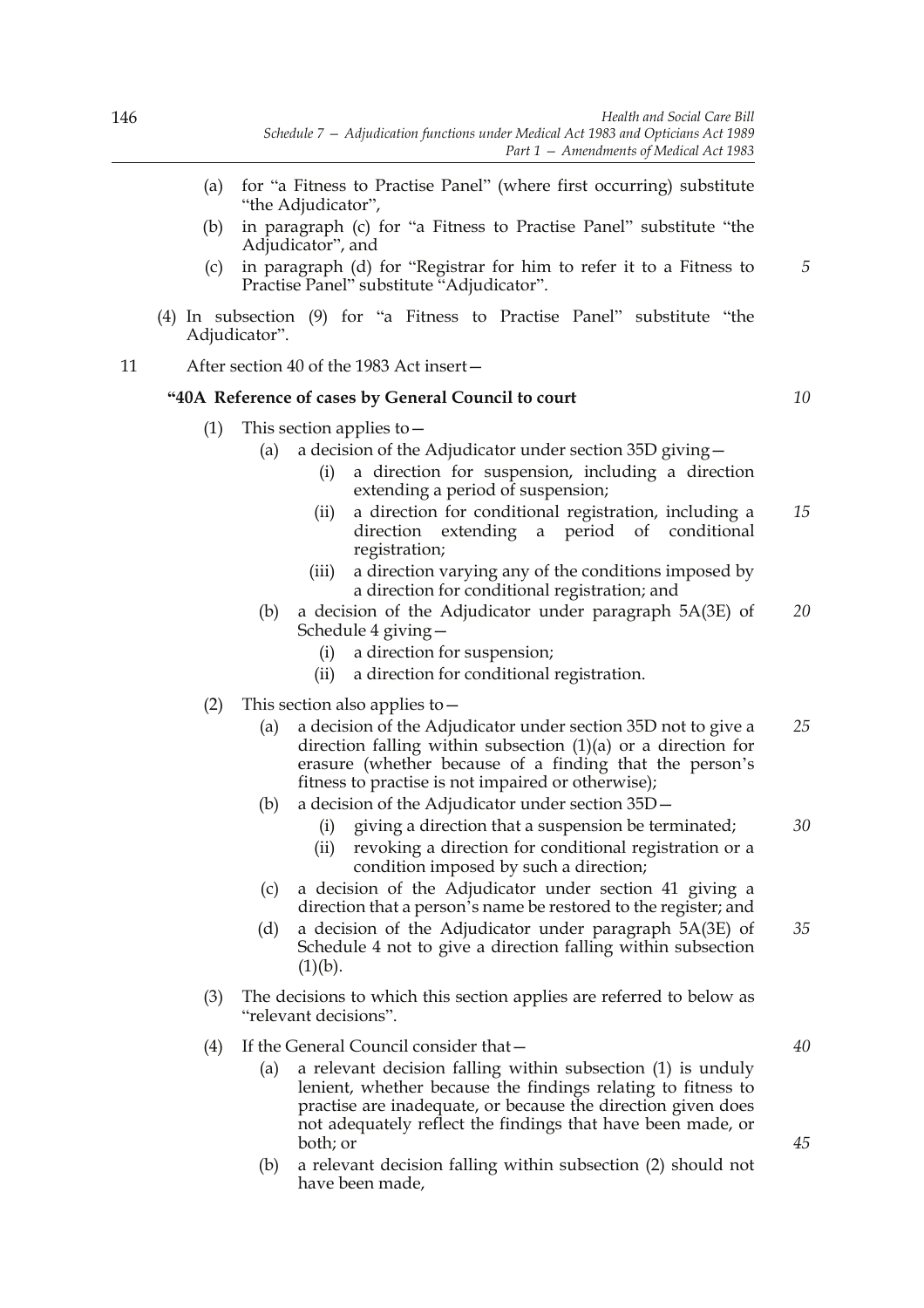and that it would be desirable for the protection of members of the public for the General Council to take action under this section, the General Council may refer the case to the relevant court.

- (5) In the case of a relevant decision falling within subsection (1), the General Council may not refer a case after the end of the period of 40 days beginning with the day which is the last day on which the person to whom the relevant decision relates can appeal against it.
- (6) In the case of a relevant decision falling within subsection (2), the General Council may not refer a case after the end of the period of 40 days beginning with the day on which the General Council receives notice of the relevant decision in accordance with rules made by the Adjudicator under section 100(4)(a)(ii) of the Health and Social Care Act 2008.
- (7) If the General Council do refer a case—
	- (a) the case is to be treated by the court to which it has been referred as an appeal by the General Council against the relevant decision; and *15*
	- (b) the Adjudicator is to be a respondent.
- (8) The court may—
	- (a) dismiss the appeal;
	- (b) allow the appeal and quash the relevant decision;
	- (c) substitute for the relevant decision any other decision which could have been made by the Adjudicator; or
	- (d) remit the case to the Adjudicator to dispose of the case in accordance with the directions of the court,

and may make such order as to costs (or, in Scotland, expenses) as it thinks fit.

- (9) If the General Council do refer a case, the Registrar must without delay serve on the person to whom the relevant decision relates notification of the reference of the case to the court.
- (10) In subsection (4) "relevant court" has the meaning given by section  $40(5)$ ."
- 12 (1) Section 41 of the 1983 Act (restoration of names to the register) is amended as follows.
	- (2) In subsection (1) for "a Fitness to Practise Panel may, if they think" substitute "the Adjudicator may, if it thinks". *35*
	- (3) In subsections (2) and (3) for "a Fitness to Practise Panel" substitute "the Adjudicator".
	- (4) In subsection  $(6)$  –

|  | (a) for "a Fitness to Practise Panel" substitute "the Adjudicator", |  |  |
|--|---------------------------------------------------------------------|--|--|
|--|---------------------------------------------------------------------|--|--|

- (b) for "they direct" substitute "the Adjudicator directs",
- (c) for "they shall" substitute "the Adjudicator shall", and
- (d) for "them" substitute "it".
- (5) In subsection  $(7)$  -
	- (a) for "A Fitness to Practise Panel" substitute "The Adjudicator",

*5*

*10*

*30*

*20*

*25*

*40*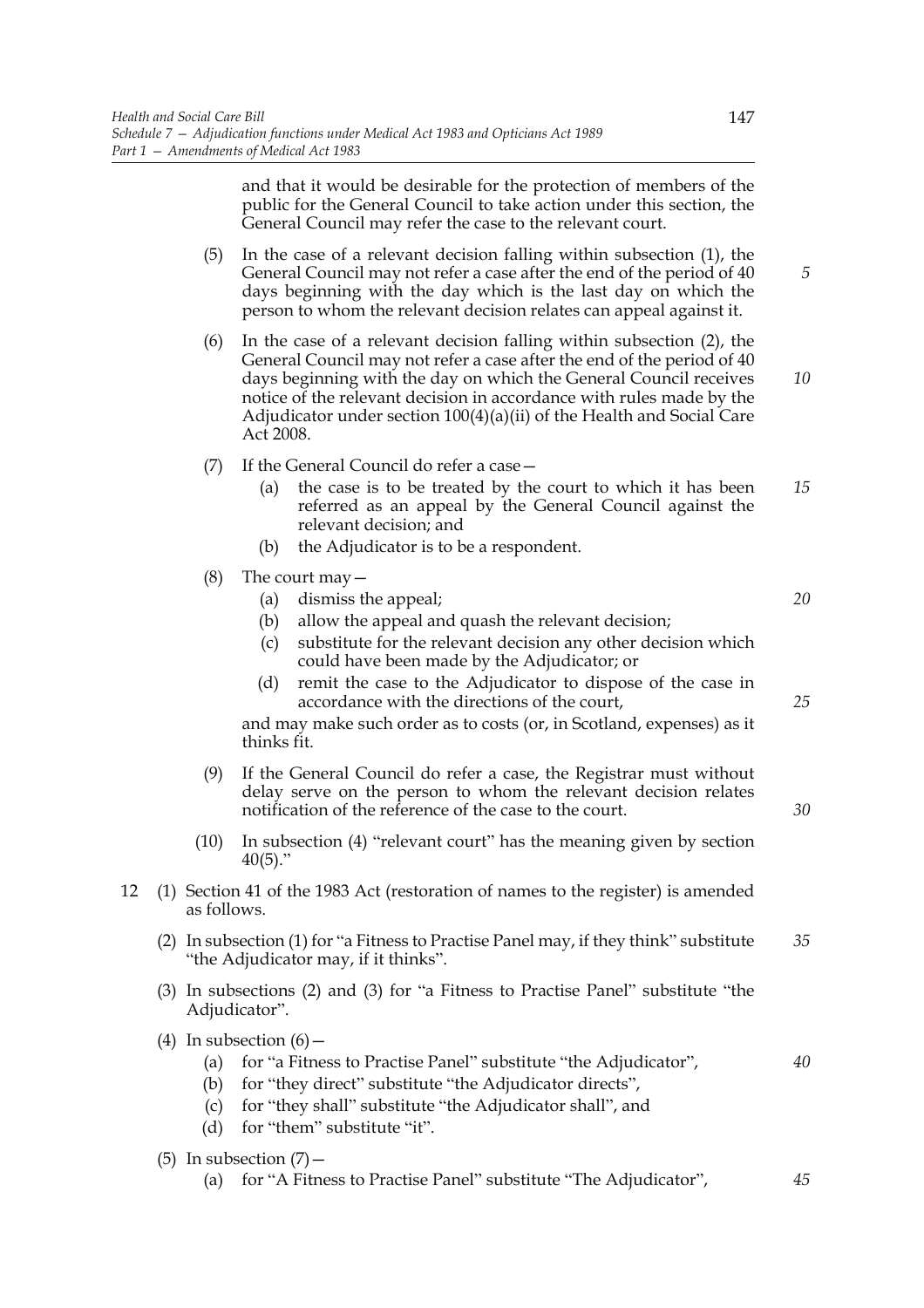- (b) omit "in accordance with regulations made by the General Council under this subsection,", and (c) for the words from "they direct" to the end substitute "the Adjudicator directs that the practitioner's licence to practise be restored.". (6) In subsection (9) for "a Fitness to Practise Panel" substitute "the Adjudicator". (7) In subsection (10) for "a Fitness to Practise Panel give" substitute "the Adjudicator gives". (8) In subsection (11) for "a Fitness to Practise Panel" substitute "the Adjudicator". 13 (1) Section 41A of the 1983 Act (interim orders) is amended as follows. (2) In subsection  $(1)$  – (a) for "an Interim Orders Panel or a Fitness to Practise Panel are" substitute "the Adjudicator is", (b) for "Panel may" substitute "Adjudicator may", and (c) in paragraph (b) for "Panel think" substitute "Adjudicator thinks". (3) In subsection  $(2)$  – (a) for "an Interim Orders Panel or a Fitness to Practise Panel have" substitute "the Adjudicator has", and (b) for "an Interim Orders Panel or a Fitness to Practise Panel—" substitute "the Adjudicator—". (4) In subsection (3) for "an Interim Orders Panel or a Fitness to Practise Panel" substitute "the Adjudicator". (5) In subsection  $(4)$  – (a) for "any Panel" substitute "the Adjudicator", (b) for "before the Panel" substitute "before the Adjudicator", and (c) omit the words from "; and for the purposes" to the end. (6) In subsection (6) for "an Interim Orders Panel or a Fitness to Practise Panel" substitute "the Adjudicator". (7) In subsection (9) for "an Interim Orders Panel or a Fitness to Practise Panel" (in both places) substitute "the Adjudicator". 14 In section 41C of the 1983 Act (effect of directions or orders on a licence to practise), in subsection (1), for "rules made by virtue of paragraph 5A(3)" substitute "paragraph 5A(3E)". 15 In section 43 of the 1983 Act (proceedings before the Investigation Committee, Interim Orders Panels and Fitness to Practise Panels), and in the heading, for ", Interim Orders Panels and Fitness to Practise Panels" substitute "and the Adjudicator". 16 In section 44 of the 1983 Act (effect of disqualification in another member State on registration in the United Kingdom), in subsection  $(5)$  -*5 10 15 20 25 40*
	- (a) in paragraph  $(a)$ 
		- (i) for "a Fitness to Practise Panel may direct that his" substitute "the Adjudicator may, if the matter is referred to it by the Registrar, direct that the person's",

*35*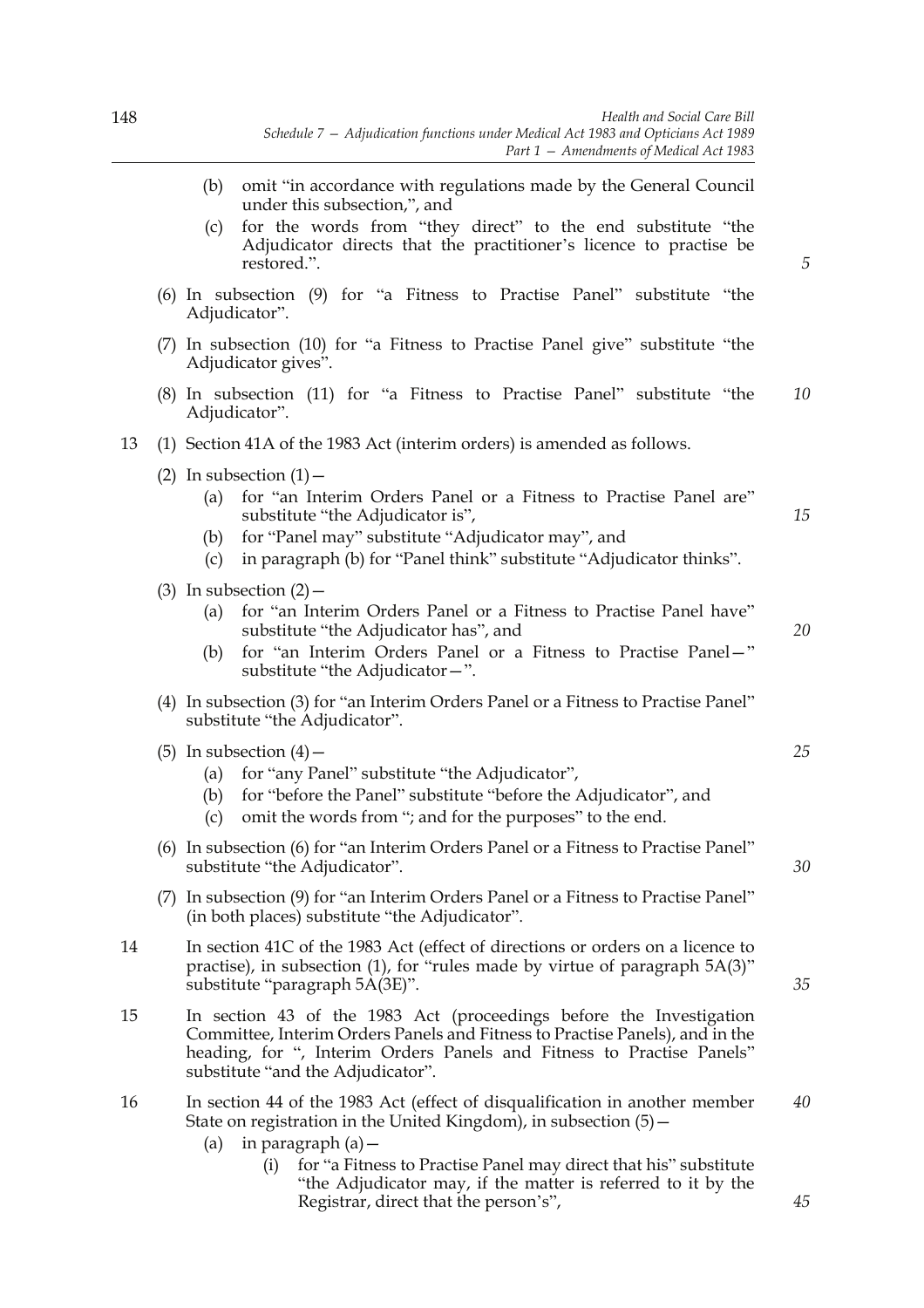- (ii) for "Panel think" substitute "Adjudicator thinks", and
- (iii) for "Panel's" substitute "Adjudicator's", and
- (b) in paragraph (b) for "1, 2, 8, 9, 10, 12 and 13" substitute "8, 9, 10 and  $12^{17}$ .

#### 17 In section 47 of the 1983 Act (appointments not to be held except by fully registered medical practitioners who hold licences to practise), in subsection  $(4)$  — *5*

- (a) in paragraph  $(a)$  -
	- (i) for "a Fitness to Practise Panel" substitute "the Adjudicator", and
	- (ii) in sub-paragraph (ii) for "rules made by virtue of paragraph 5A(3)" substitute "paragraph 5A(3E)",
- (b) in paragraph (b) for "a Fitness to Practise Panel" substitute "the Adjudicator", and
- (c) in paragraph (c) for "an Interim Orders Panel or a Fitness to Practise Panel" substitute "the Adjudicator". *15*
- 18 In section 53 of the 1983 Act (proof of certain instruments), omit subsection  $(2)(c).$
- 19 In section 55 of the 1983 Act (interpretation), in subsection (1), after the definition of "additional qualification" insert—

- 20 (1) Part 3 of Schedule 1 to the 1983 Act (committees of the General Medical Council) is amended as follows.
	- (2) Omit paragraph 19A and the heading before it.
	- (3) Omit paragraph 19E and the heading before it.
	- (4) In paragraph 23—
		- (a) for "paragraphs 19A, 19C and 19E" substitute "paragraph 19C",
		- (b) in paragraph (a) for "an Interim Orders Panel, a Registration Appeals Panel or a Fitness to Practise Panel" substitute "a Registration Appeals Panel", *30*
		- (c) omit paragraph (b), and
		- (d) in paragraph (c) for "an Interim Orders Panel, a Registration Appeals Panel or a Fitness to Practise Panel" substitute "a Registration Appeals Panel".
	- (5) In paragraphs 23B and 24 for "19A, 19B, 19C, 19D or 19E" substitute "19B, 19C or 19D".
- 21 In Schedule 3A to the 1983 Act (registration appeals), in paragraph 4(7), for "a Fitness to Practise Panel" substitute "the Investigation Committee (where, in the case of paragraph 7, the Committee is considering giving a warning to a person)".
- 22 In Schedule 3B to the 1983 Act (licence to practise and revalidation: appeals), in paragraph 3(4), for "a Fitness to Practise Panel" substitute "the Investigation Committee (where, in the case of paragraph 7, the Committee is considering giving a warning to a person)".

*10*

*20*

*25*

*40*

<sup>&</sup>quot; "the Adjudicator" means the Office of the Health Professions Adjudicator;".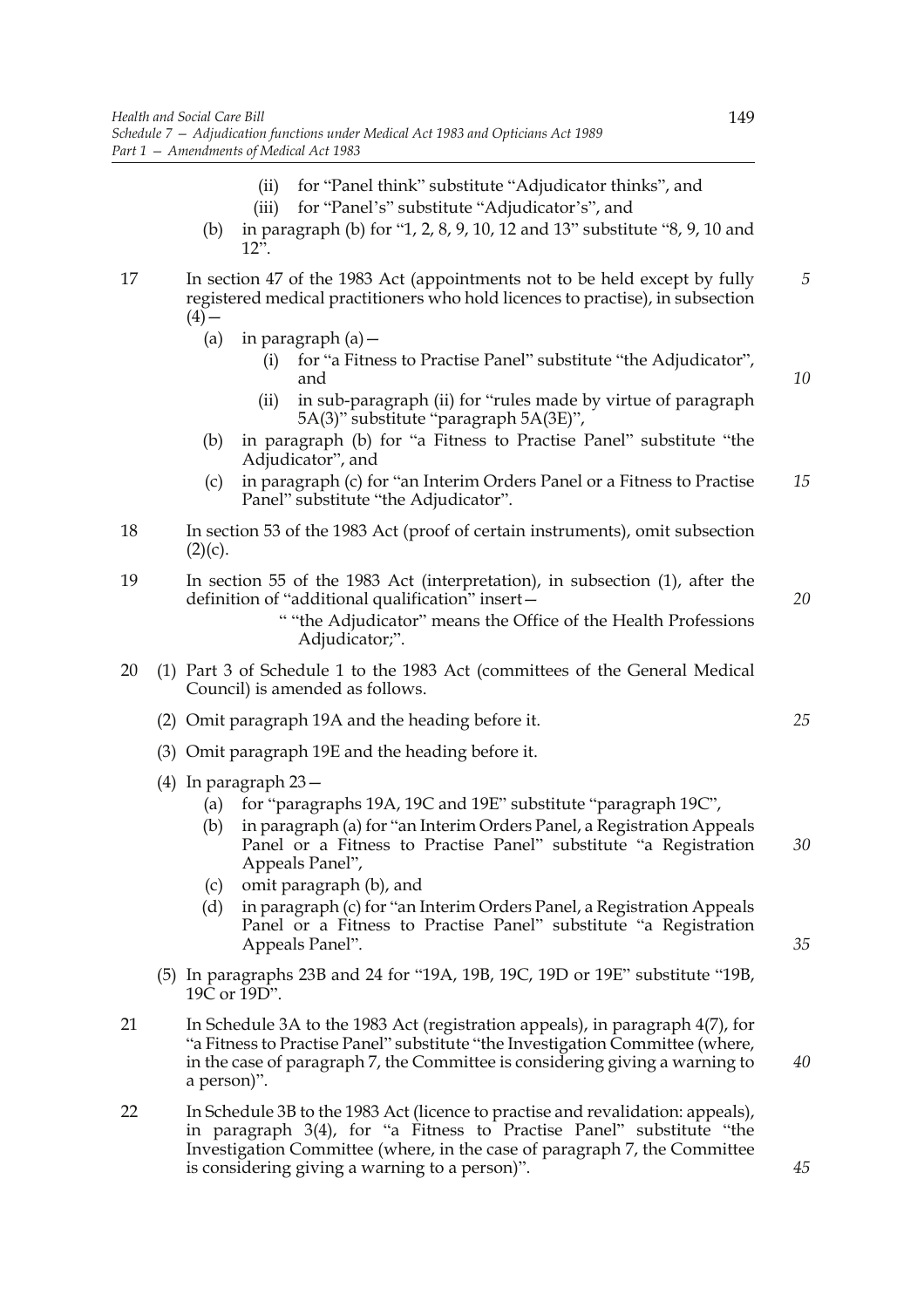- 23 (1) Schedule 4 to the 1983 Act (proceedings before the Investigation Committee, Interim Orders Panels and Fitness to Practise Panels) is amended as follows. (2) In the heading for ", INTERIM ORDERS PANELS AND FITNESS TO PRACTISE PANELS" substitute "AND THE ADJUDICATOR". (3) In the heading before paragraph 1 omit ", Interim Orders Panels and Fitness to Practise Panels". (4) In paragraph 1— (a) in sub-paragraph  $(1)$  -(i) omit ", Interim Orders Panels and Fitness to Practise Panels", (ii) in paragraph (a) omit ", an Interim Orders Panel or a Fitness to Practise Panel", and (iii) in paragraph (b) omit "or such a Panel", and (b) omit sub-paragraphs (3) and (4). (5) In paragraph 2— (a) in sub-paragraph  $(1)$  -(i) omit paragraphs (b) and (c), and (ii) omit "or Panel", (b) in sub-paragraph (2) omit ", an Interim Orders Panel or a Fitness to Practise Panel", and (c) in sub-paragraph  $(3)$  -(i) omit ", an Interim Orders Panel or a Fitness to Practise Panel", and (ii) omit "or Panel" (in both places). (6) In paragraph 3— (a) in paragraph  $(a)$  – (i) omit ", an Interim Orders Panel or a Fitness to Practise Panel", and (ii) omit ", a Panel", (b) in paragraph (b)— (i) omit "to a Fitness to Practise Panel or", and (ii) omit "the Panel or", and (c) for "Committee, Panel or Council" (wherever occurring) substitute "Committee or Council". (7) For paragraph 3A substitute— "3A (1) Where, in the course of any proceedings before the Adjudicator, the Adjudicator forms the opinion (on reasonable grounds) that there is a matter which ought to be investigated by the Investigation Committee— (a) the Adjudicator may notify the Registrar of that matter; and (b) on being so notified, the Registrar shall refer the matter to the Investigation Committee and the Investigation *5 10 15 20 25 30 35 40*
	- (2) Nothing in sub-paragraph (1) prevents the Adjudicator from considering the matter itself, whether or not it has reached a decision in the proceedings." *45*

Committee shall investigate the matter.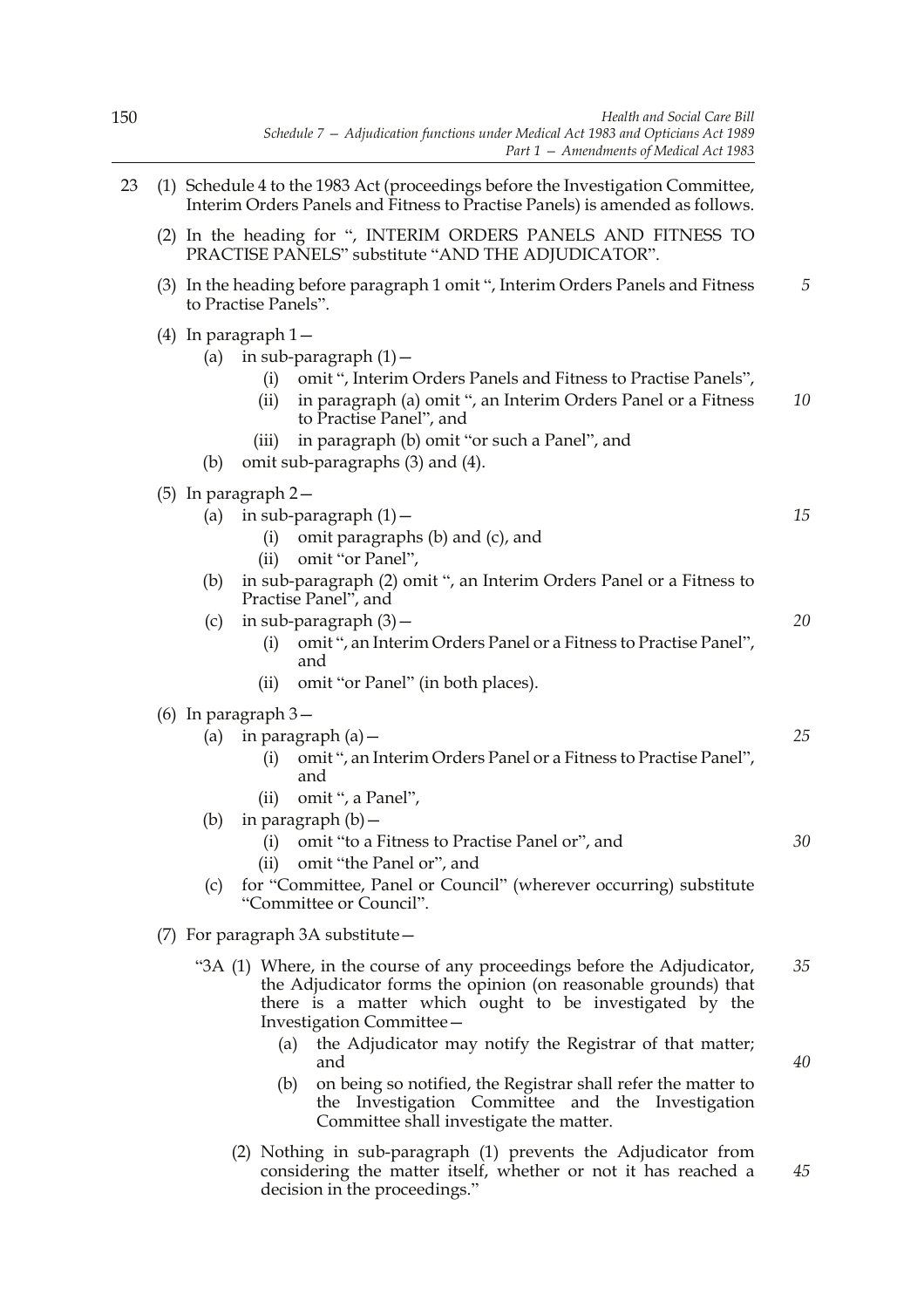- (8) In paragraph 5A—
	- (a) in sub-paragraph (1)(a) omit paragraph (ii),
	- (b) after sub-paragraph (1) insert—
		- "(1A) If the Adjudicator considers (on reasonable grounds) that it would be of assistance to it, in dealing with any proceedings before it, for there to be an assessment of the standard of professional performance of the person to whom the proceedings relate—
			- (a) the Adjudicator may request the Registrar to arrange for an assessment to be carried out; and
			- (b) on receipt of the request, the Registrar shall arrange for such an assessment to be carried out.",
	- (c) in sub-paragraph  $(2)$  -
		- (i) for "by virtue of this paragraph" substitute "by virtue of subparagraph  $(1)$  or  $(1A)$ ", and
		- (ii) after "in accordance with rules" insert "made by the General Council",
	- (d) omit sub-paragraphs (3) and (3A),
	- (e) after sub-paragraph (3A) insert—
		- "(3B) If the Registrar is of the opinion that a person who is the subject of an assessment of the standard of the person's professional performance— *20*
			- (a) has failed to submit to the assessment, or
			- (b) having submitted to the assessment, has failed to comply with reasonable requirements imposed by the Assessment Team, *25*

the Registrar may refer the matter to the Adjudicator.

- (3C) If the Investigation Committee are of the opinion that a person who is the subject of an assessment of the standard of the person's professional performance—
	- (a) has failed to submit to the assessment, or
	- (b) having submitted to the assessment, has failed to comply with reasonable requirements imposed by the Assessment Team,

the Investigation Committee may direct the Registrar to refer the matter to the Adjudicator and, on receipt of the direction, the Registrar shall make such a reference. *35*

- (3D) The Registrar shall without delay serve on the person who is the subject of the assessment notification of the making of a reference to the Adjudicator under sub-paragraph (3B) or (3C). *40*
- (3E) Where a matter is referred to the Adjudicator under subparagraph (3B) or (3C), the Adjudicator may, if it thinks fit—
	- (a) direct that the person's registration in the register shall be suspended (that is to say, shall not have effect) during such period not exceeding 12 months as may be specified in the direction; or *45*

*5*

*10*

*15*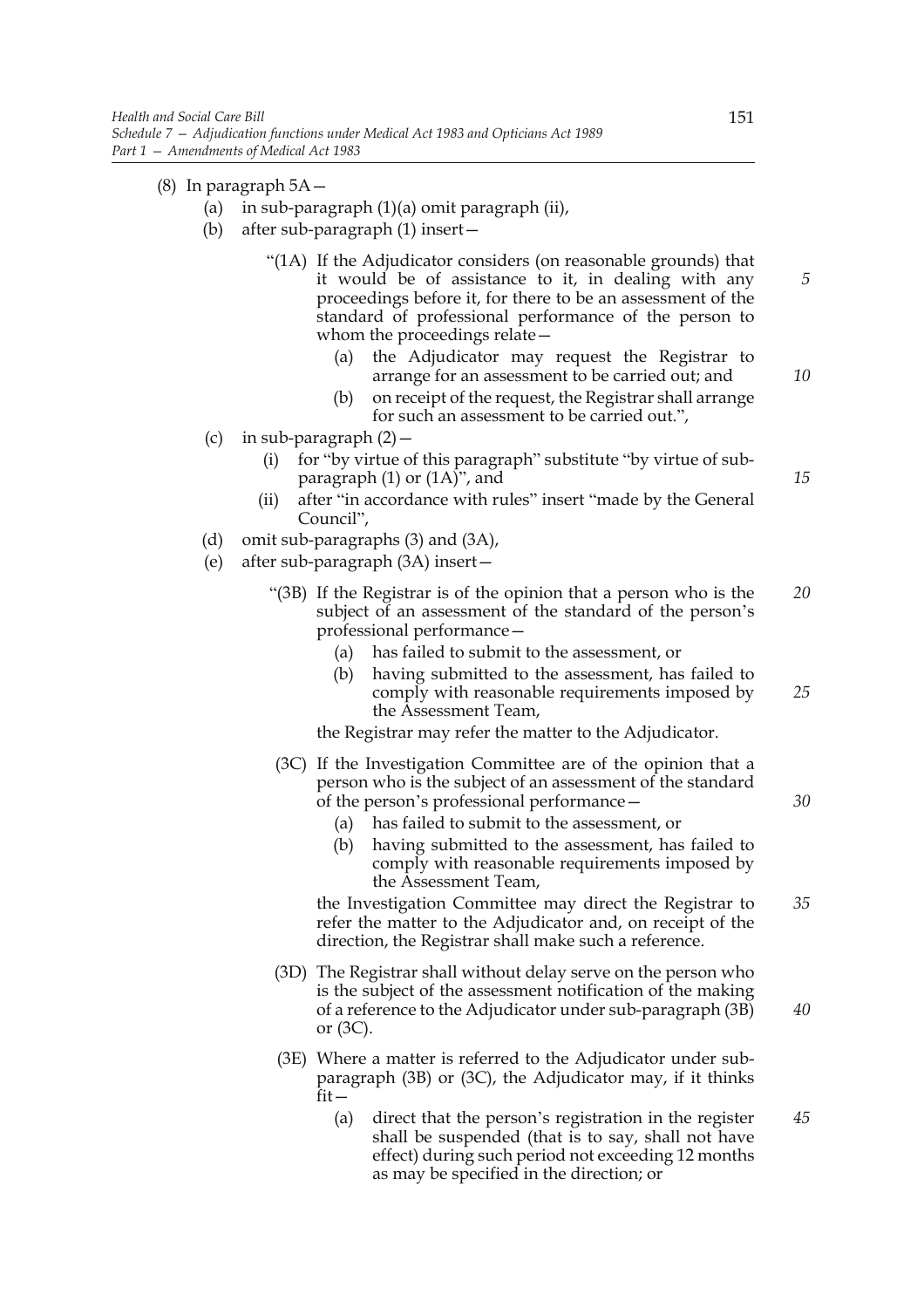| (b)                                             | direct that the person's registration shall be<br>conditional on the person's compliance, during<br>such period not exceeding 3 years as may be<br>specified in the direction, with such requirements<br>so specified as the Adjudicator thinks fit to impose<br>for the protection of members of the public or in the<br>person's interests. | 5  |
|-------------------------------------------------|-----------------------------------------------------------------------------------------------------------------------------------------------------------------------------------------------------------------------------------------------------------------------------------------------------------------------------------------------|----|
| (5).                                            | (3F) Where, under sub-paragraph (3E), the Adjudicator gives a<br>direction for suspension or a direction for conditional<br>registration the Registrar shall without delay serve on the<br>person concerned notification of the direction and of the<br>person's right to appeal against it under sub-paragraph                               | 10 |
| (a)                                             | (3G) While a person's registration in the register is suspended<br>by virtue of a direction under sub-paragraph $(3E)$ –<br>the person is to be treated as not being registered in<br>the register notwithstanding that the person's<br>name still appears in it, but                                                                         | 15 |
| (b)<br>(f)<br>in sub-paragraph $(5)$ —          | sections 31A, 35C, 35CC, 35D, 35E and 39 are to<br>continue to apply to the person.",                                                                                                                                                                                                                                                         | 20 |
| (i)                                             | for "a Fitness to Practise Panel" (where first occurring)<br>substitute "the Adjudicator",                                                                                                                                                                                                                                                    |    |
| (ii)<br>(iii)                                   | for "by virtue of sub-paragraph (3) above" substitute "under<br>sub-paragraph (3E)",<br>in paragraph (b) for "Panel" substitute "Adjudicator", and                                                                                                                                                                                            | 25 |
| (iv)<br>after sub-paragraph (5) insert –<br>(g) | in paragraph (c) for "a Fitness to Practise Panel" substitute<br>"the Adjudicator", and                                                                                                                                                                                                                                                       |    |
|                                                 | "(5A) Subject to paragraph 9 below, an appeal under sub-<br>paragraph (5) must be brought before the end of the period<br>of 28 days beginning with the date on which notification of<br>the direction was served under sub-paragraph (3F)."                                                                                                  | 30 |
|                                                 | (9) In paragraph 5B, in sub-paragraph (1), for "rules made under paragraph 5A<br>above" substitute "sub-paragraph (1) or (1A) of paragraph 5A".                                                                                                                                                                                               | 35 |
| $(10)$ In paragraph $7-$                        |                                                                                                                                                                                                                                                                                                                                               |    |
| in sub-paragraph $(1)$ -<br>(a)<br>(iii)        | (i) omit paragraphs $(b)$ and $(c)$ ,<br>(ii) for "them" substitute "the Committee", and<br>for "the Panel" substitute "the Committee", and                                                                                                                                                                                                   | 40 |
| in sub-paragraph $(4)$ –<br>(b)<br>(i)          | omit", an Interim Orders Panel or a Fitness to Practise Panel",<br>(ii) in paragraph (a) omit "or a Panel",                                                                                                                                                                                                                                   |    |
| (iv)                                            | (iii) in paragraph (a)(ii) omit "or the Panel", and<br>in paragraph (b) omit "or the Panel".                                                                                                                                                                                                                                                  | 45 |
| (11) In paragraph 8, in sub-paragraph $(1)$ –   |                                                                                                                                                                                                                                                                                                                                               |    |

- (a) after "39(2)," insert "40A(9),", and
- (b) after "this Act" insert "or paragraph 5A(3D) or (3F) above".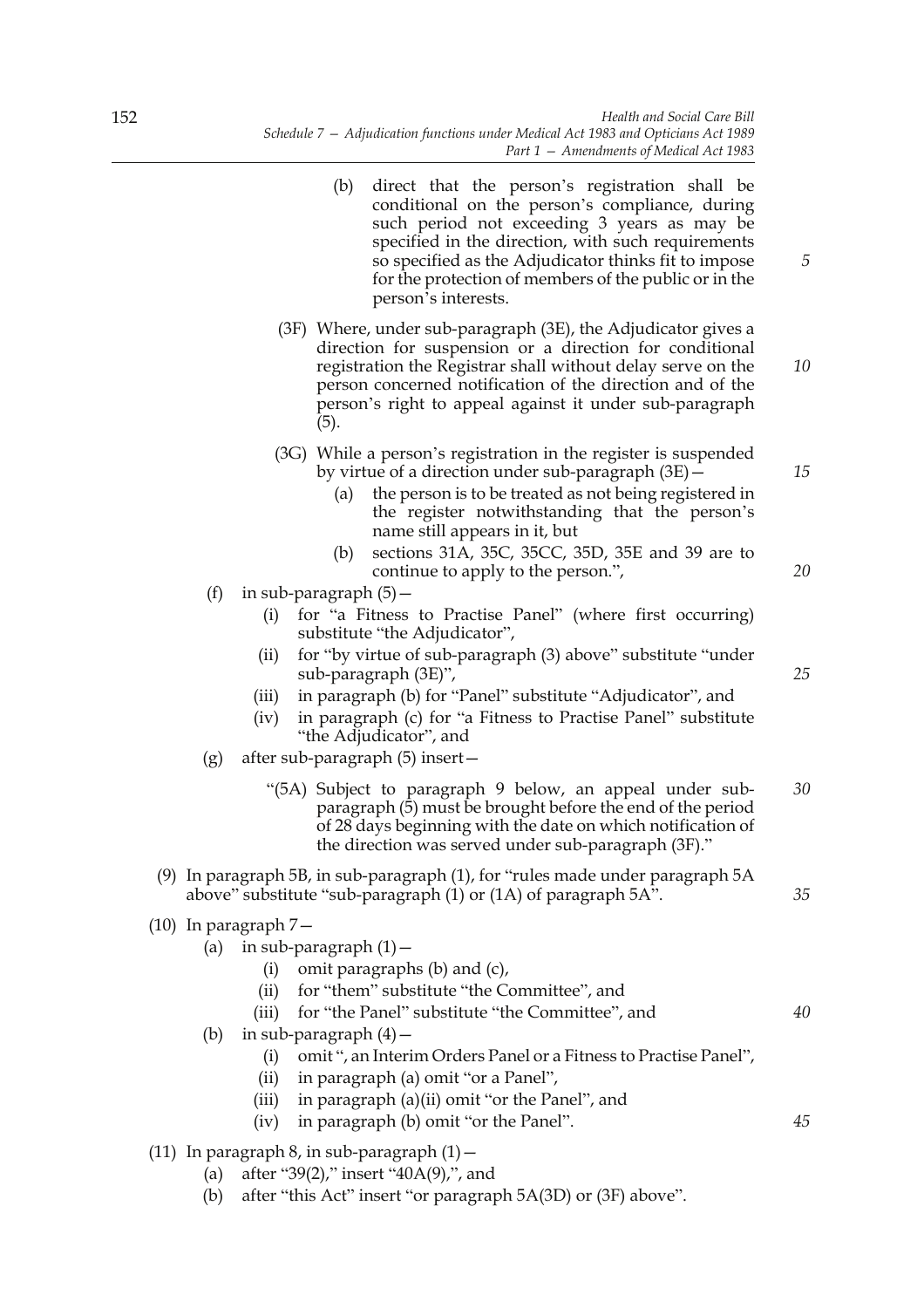- (12) In paragraph 9—
	- (a) in paragraph (a) after "this Act" insert "or paragraph 5A(3F) above", and
	- (b) after "section 40 of this Act" insert "or (as the case may be) paragraph 5A(5) above".
- (13) In paragraph 10, in sub-paragraph (1), for "a Fitness to Practise Panel" (in both places) substitute "the Adjudicator".
- (14) After paragraph 10 insert—
	- " $10A(1)$  A direction for suspension or for conditional registration given by the Adjudicator under paragraph 5A(3E) above shall take effect—
		- (a) where no appeal under paragraph 5A(5) above is brought against the direction within the time specified in paragraph 5A(5A) above, on the expiration of that time;
		- (b) where such an appeal is so brought but is withdrawn or dismissed for want of prosecution, on the withdrawal or dismissal of the appeal; *15*
		- (c) where such an appeal is so brought and is not withdrawn or dismissed for want of prosecution, if and when the appeal is dismissed.
		- (2) Where the time for appealing against a direction is extended by an authorisation under paragraph 9 above— *20*
			- (a) sub-paragraph (1) shall apply to the direction as if the reference in paragraph (a) to the time specified in paragraph 5A(5A) above were a reference to that time as so extended; and
			- (b) if the authorisation is given after the expiration of the time specified in paragraph 5A(5A) above, the direction shall be deemed not to have taken effect on the expiration of that time,

and any reference in this Act to the time when such a direction takes effect in accordance with this paragraph shall be construed accordingly." *30*

- (15) In paragraph 11, in sub-paragraphs  $(1)$  and  $(3)$  -
	- (a) after "section 35D(2) of this Act" insert "or paragraph 5A(3E) above", and
	- (b) for "that section" substitute "section 35D".
- (16) In paragraph 12 for "rules made by virtue of paragraph 5A(3) of this Schedule" substitute "paragraph 5A(3E) above".
- (17) In paragraph 13 omit ", an Interim Orders Panel or Fitness to Practise Panel".

#### PART 2

### AMENDMENTS OF OPTICIANS ACT 1989

24 In this Part of this Schedule "the 1989 Act" means the Opticians Act 1989  $(c. 44)$ .

*5*

*10*

*25*

*35*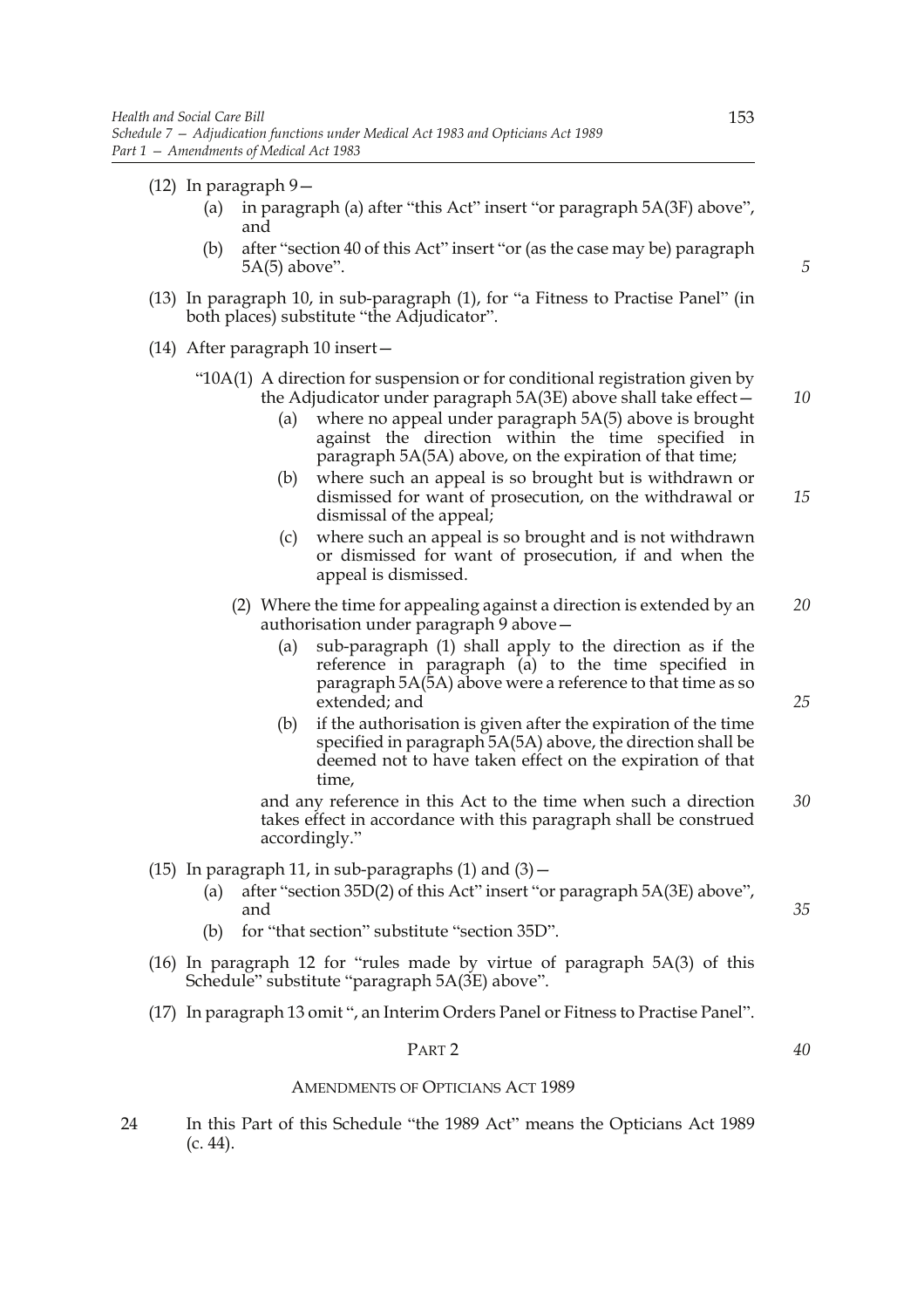- 25 In section 3 of the 1989 Act (the Companies Committee), in subsection (1), for ", the Registration Appeals Committee or the Fitness to Practise Committee" substitute "or the Registration Appeals Committee".
- 26 In section 4 of the 1989 Act (the Investigation Committee), in subsection (2), for "Fitness to Practise Committee" substitute "Adjudicator".
- 27 In section 5A of the 1989 Act (the Registration Appeals Committee), in subsection (1), for the words from "any decision of the registrar" to the end substitute "any decision which is an appealable registration decision for the purposes of Schedule 1A".
- 28 Omit section 5C of the 1989 Act (the Fitness to Practise Committee).
- 29 In section 5D of the 1989 Act (the Hearings Panel), in subsection (1), omit "the Fitness to Practise Committee and".
- 30 After section 13A of the 1989 Act insert—

# **"13AA Fitness to practise findings: guidance**

- (1) The Council may publish guidance about factors which they consider to indicate that -*15*
	- (a) a registrant ("R") whose fitness to practise, fitness to carry on business or (as the case may be) fitness to undertake training is found to be impaired should or should not have—
		- (i) R's name erased from the appropriate register;
		- (ii) R's registration suspended;
		- (iii) R's registration suspended forthwith in accordance with section 13I;
		- (iv) R's registration made conditional;
		- (v) R's registration made conditional forthwith in accordance with section 13I; *25*
		- (vi) a financial penalty order made against R;
	- (b) a registrant ("R") whose fitness to practise is found to be impaired on the ground of deficient professional performance should or should not have—
		- (i) an entry relating to a speciality or proficiency to the performance of which the deficiency relates removed from the appropriate register;
		- (ii) the entry relating to that speciality or proficiency removed from the appropriate register temporarily;
		- (iii) the entry relating to that speciality or proficiency removed forthwith in accordance with section 13I;
		- (iv) the entry relating to that speciality or proficiency made conditional;
		- (v) the entry relating to that speciality or proficiency made conditional forthwith in accordance with section 13I; *40*
	- (c) a registrant whose fitness to practise, fitness to carry on business or (as the case may be) fitness to undertake training is found not to be impaired should or should not be given a warning regarding the registrant's future conduct or performance;

*10*

*5*

*20*

*30*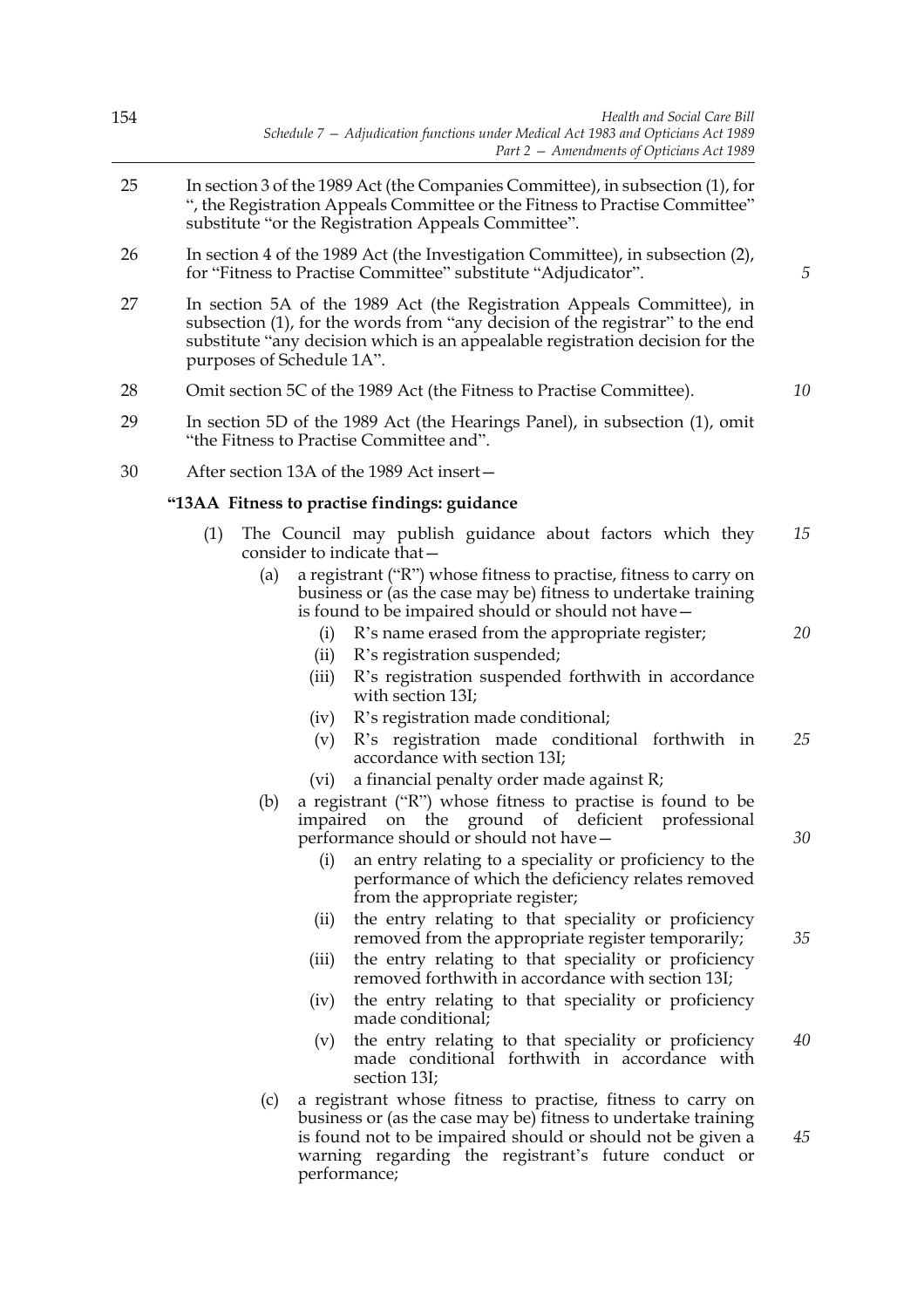|    | (d)<br>a person the entry of whose name in a register is found to<br>have been fraudulently procured or incorrectly made should<br>or should not have the person's name removed;                                                                                                  |     |    |
|----|-----------------------------------------------------------------------------------------------------------------------------------------------------------------------------------------------------------------------------------------------------------------------------------|-----|----|
| 5  | a person in respect of whom an entry relating to a speciality<br>(e)<br>or proficiency is found to have been fraudulently procured or<br>incorrectly made in a register should or should not have the<br>entry removed;                                                           |     |    |
| 10 | (f)<br>a person whose name has been erased from a register should<br>or should not have the person's name restored to the<br>appropriate register;                                                                                                                                |     |    |
|    | a person who has had an entry relating to a speciality or<br>(g)<br>proficiency removed from a register should or should not<br>have the entry restored to the appropriate register.                                                                                              |     |    |
| 15 | The Council may also publish guidance about factors which they<br>consider to indicate -                                                                                                                                                                                          | (2) |    |
| 20 | that requirements of a particular type should be imposed as<br>(a)<br>conditions in the case of a registrant whose registration is to<br>be made conditional or a registrant in respect of whom an<br>entry relating to a speciality or proficiency is to be made<br>conditional; |     |    |
|    | the period of time for which a registrant's registration should<br>(b)<br>be suspended or made conditional or an entry relating to a<br>speciality or proficiency of a registrant should be removed<br>from the appropriate register or made conditional.                         |     |    |
| 25 | The Adjudicator must take account of guidance published under<br>subsection $(1)$ or $(2)$ in exercising its functions under sections 13F,<br>13H, 13I, 13J and 13K."                                                                                                             | (3) |    |
|    | (1) Section 13D of the 1989 Act (allegations) is amended as follows.                                                                                                                                                                                                              |     | 31 |
| 30 | (2) In subsection $(2)(g)$ after "social care profession" insert ", or by the<br>Adjudicator,".                                                                                                                                                                                   |     |    |
|    | (3) In subsection $(3)(g)$ after "social care profession" insert ", or by the<br>Adjudicator,".                                                                                                                                                                                   |     |    |
|    | (4) In subsection (5) for "Fitness to Practise Committee" substitute<br>"Adjudicator".                                                                                                                                                                                            |     |    |
| 35 | (5) In subsection (6) for "Fitness to Practise Committee" (in both places)<br>substitute "Adjudicator".                                                                                                                                                                           |     |    |
|    | (6) In subsections (7) and (8) for "Fitness to Practise Committee" substitute<br>"Adjudicator".                                                                                                                                                                                   |     |    |
|    |                                                                                                                                                                                                                                                                                   |     |    |

- (7) In subsection  $(9)$ 
	- (a) for "Fitness to Practise Committee" (where first occurring) substitute "Adjudicator", and *40*
	- (b) in paragraph (b) for "Fitness to Practise Committee for the Committee" substitute "Adjudicator for the Adjudicator".
- 32 (1) Section 13F of the 1989 Act (powers of the Fitness to Practise Committee) is amended as follows.
	- (2) In the heading for "Fitness to Practise Committee" substitute "Adjudicator".

*30*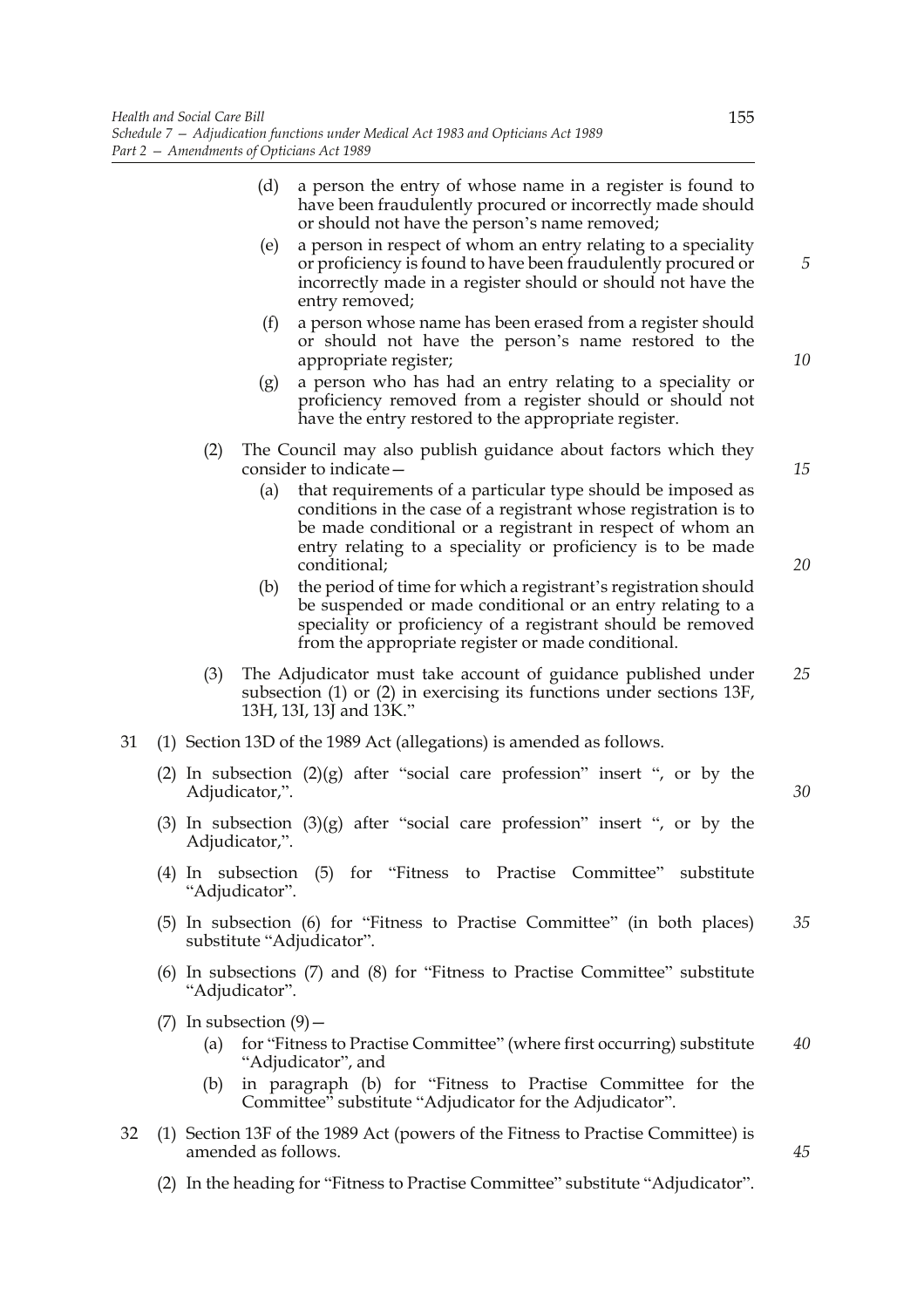- (3) In subsection (1) for "Fitness to Practise Committee" substitute "Adjudicator". (4) In subsection  $(2)$  – (a) for "Fitness to Practise Committee find" substitute "Adjudicator finds", and (b) for "they may if they think" substitute "the Adjudicator may if it thinks". (5) In subsection  $(3)(c)$  – (a) for "Committee see" substitute "Adjudicator sees", and (b) for "his or its interests" substitute "the registrant's interests". (6) In subsection  $(4)$  – (a) for "Fitness to Practise Committee find" substitute "Adjudicator finds", (b) for "Committee may" substitute "Adjudicator may", and (c) in paragraph  $(c)$  -(i) for "Committee see" substitute "Adjudicator sees", and (ii) for "his interests" substitute "the registrant's interests". (7) In subsection  $(5)$  -(a) for "Fitness to Practise Committee find" substitute "Adjudicator finds", and (b) for "they" substitute "the Adjudicator". (8) In subsection (6) for "Fitness to Practise Committee have" substitute "Adjudicator has". (9) In subsection  $(7)$  -(a) for "Fitness to Practise Committee may, if they think" substitute "Adjudicator may (whether or not of its own motion), if it thinks", (b) in paragraph  $(c)$  -(i) for "Committee think" substitute "Adjudicator thinks", and (ii) for "his or its interests" substitute "the registrant's interests", and (c) for "Committee shall" substitute "Adjudicator shall". (10) In subsection  $(8)$  – (a) in paragraph (a) for "Fitness to Practise Committee find" substitute "Adjudicator finds", and (b) for "they" substitute "the Adjudicator". (11) In subsection  $(10)$  -(a) for "Fitness to Practise Committee have" substitute "Adjudicator has", (b) for "Fitness to Practise Committee must" substitute "Adjudicator must", and (c) in paragraph (a) for "them" substitute "the Adjudicator". (12) In subsection  $(11)$  -(a) for "Fitness to Practise Committee" substitute "Adjudicator", and (b) in paragraph  $(c)$  – *5 10 15 20 25 30 35 40*
	- (i) for "Committee see" substitute "Adjudicator sees", and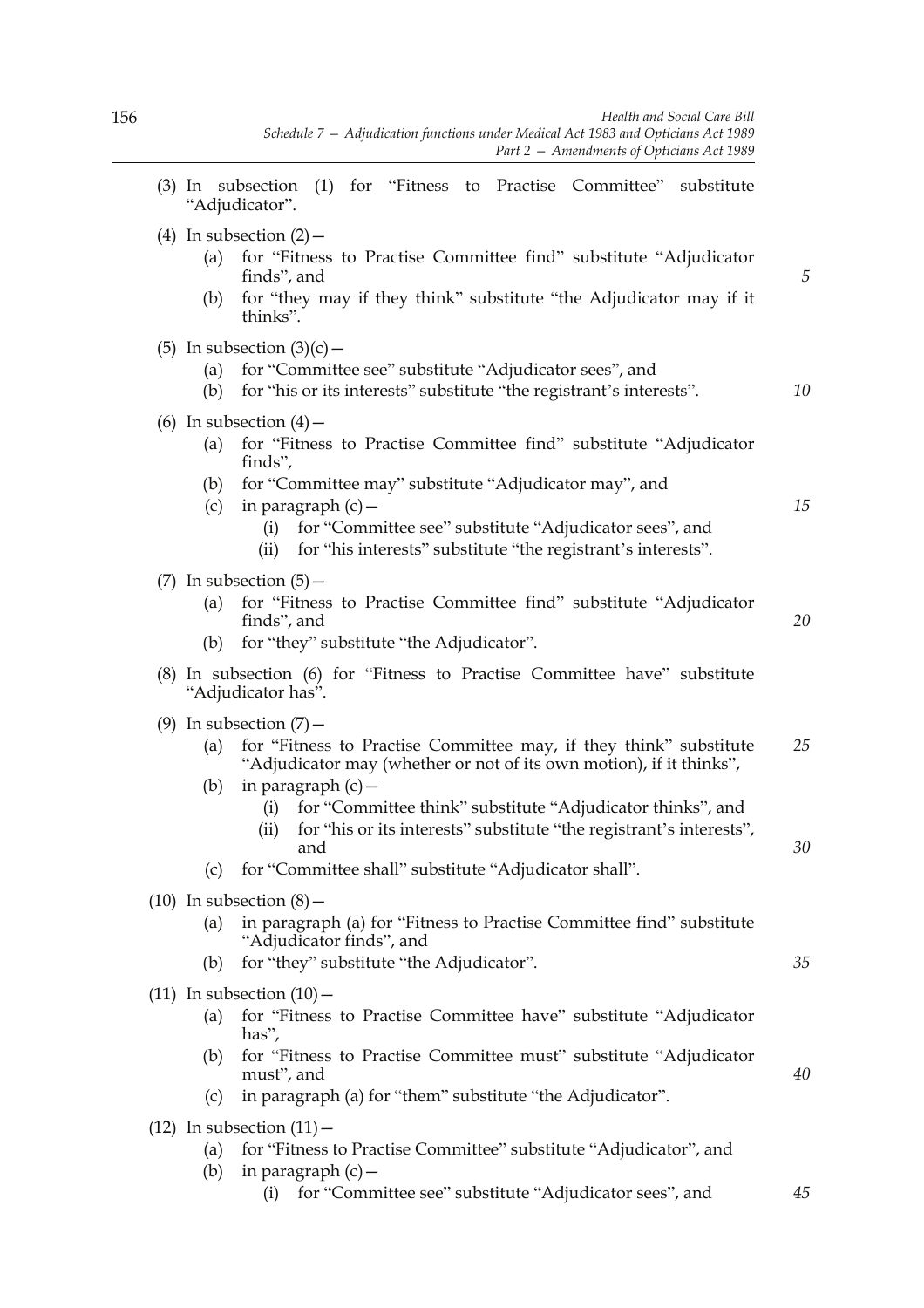(ii) for "his or its interests" substitute "the registrant's interests".

- (13) In subsection  $(13)$ 
	- (a) for the words from "Fitness to Practise Committee" to "they think" substitute "Adjudicator may (whether or not of its own motion), if it thinks", and
	- (b) for "Committee must" substitute "Adjudicator must".
- 33 (1) Section 13G of the 1989 Act (provisions supplementary to section 13F) is amended as follows.
	- (2) In subsection  $(1)$ 
		- (a) for "Fitness to Practise Committee" substitute "Adjudicator", *10*
		- (b) in paragraph (a) for "give" substitute "gives", and
		- (c) in paragraph (b) for "vary" substitute "varies".
	- (3) In subsection (6) for "Fitness to Practise Committee" substitute "Adjudicator".
- 34 In section 13H of the 1989 Act (financial penalty order), in subsection (1)— *15*
	- (a) for "Fitness to Practise Committee have" substitute "Adjudicator has", and
	- (b) for "they" substitute "the Adjudicator".
- 35 (1) Section 13I of the 1989 Act (power to order immediate suspension etc after a finding of impairment of fitness to practise) is amended as follows.
	- (2) In subsections (1) and (2) for "Fitness to Practise Committee" substitute "Adjudicator".
	- (3) In subsection (4) for "Fitness to Practise Committee make" substitute "Adjudicator makes".
- 36 (1) Section 13J of the 1989 Act (removal from a register on grounds of fraud or error) is amended as follows. *25*
	- (2) In subsection  $(1)$  -
		- (a) for "Fitness to Practise Committee" substitute "Adjudicator", and
		- (b) for "Committee may, if they think" substitute "Adjudicator may, if it thinks".
	- (3) In subsection (2) for "Fitness to Practise Committee direct" substitute "Adjudicator directs".
- 37 (1) Section 13K of the 1989 Act (restoration of names to a register) is amended as follows.
	- (2) In subsections (2) and (3) for "Registration Appeals Committee" substitute "Adjudicator". *35*
	- (3) In subsection  $(6)$ 
		- (a) for "Registration Appeals Committee may, if they think" substitute "Adjudicator may, if it thinks",
		- (b) for "direct the registrar to restore" substitute "direct that", and
		- (c) after "proficiency," insert "be restored".
	- (4) In subsection  $(7)$ 
		- (a) for "Registration Appeals Committee" substitute "Adjudicator",

*5*

*20*

*30*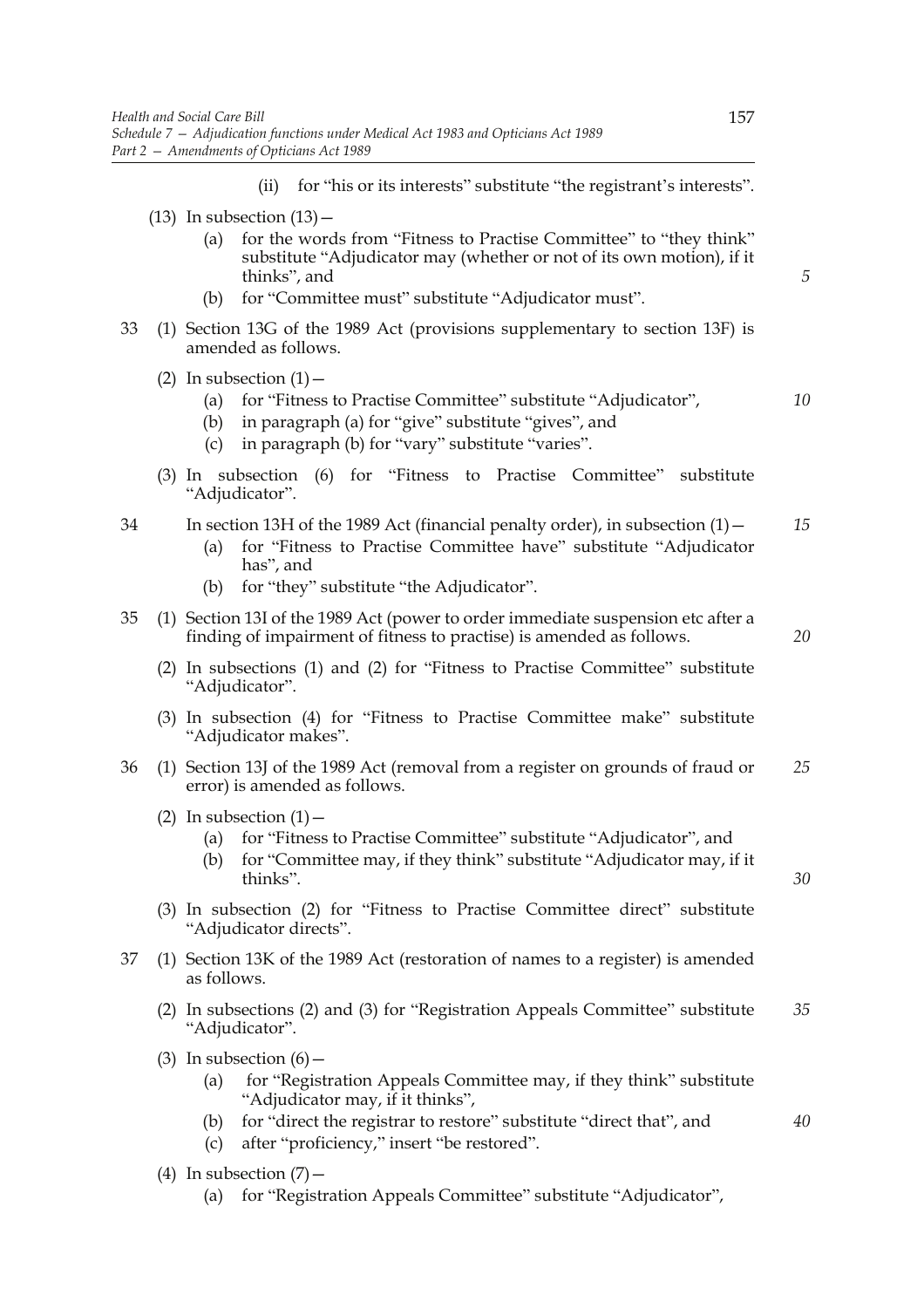*10*

*40*

- (b) for "they consider" substitute "the Adjudicator considers",
- (c) for "they must" substitute "the Adjudicator must", and
- (d) for "them" substitute "it".
- (5) In subsection (8) for "Registration Appeals Committee" substitute "Adjudicator".
- (6) In subsection (9) for "Registration Appeals Committee give" substitute "Adjudicator gives".
- (7) In subsection (10) for "Registration Appeals Committee" substitute "Adjudicator".
- 38 (1) Section 13L of the 1989 Act (interim orders) is amended as follows.
	- (2) In subsection  $(1)$ 
		- (a) for "Fitness to Practise Committee are" substitute "Adjudicator is", and
		- (b) for "the Committee" substitute "the Adjudicator".
	- (3) In subsection (2)(b) for "Committee think" substitute "Adjudicator thinks". *15*
	- (4) In subsection  $(3)$ 
		- (a) for "Fitness to Practise Committee make" substitute "Adjudicator makes", and
		- (b) for "the Committee" substitute "the Adjudicator".
	- (5) In subsections (4) and (6) for "Fitness to Practise Committee" substitute "Adjudicator". *20*
	- (6) In subsection (9) for "Fitness to Practise Committee" (in both places) substitute "Adjudicator".
	- (7) In subsection  $(11)$  -
		- (a) for "Fitness to Practise Committee" substitute "Adjudicator", *25*
		- (b) for "the Committee" substitute "the Adjudicator", and
		- (c) omit "and rules made under section 23C below".

# 39 After section 23A of the 1989 Act insert—

#### **"23AA References to Investigation Committee**

- (1) Where, in the course of any proceedings before the Adjudicator, the Adjudicator forms the opinion (on reasonable grounds) that there is a matter which ought to be investigated by the Investigation Committee— *30*
	- (a) the Adjudicator may notify the registrar of that matter; and
	- (b) on being so notified, the registrar shall refer the matter to the Investigation Committee and the Investigation Committee shall investigate the matter. *35*
- (2) Nothing in subsection (1) prevents the Adjudicator from considering the matter itself, whether or not it has reached a decision in the proceedings."
- 40 (1) Section 23B of the 1989 Act (procedure of Fitness to Practise Committee and Registration Appeals Committee) is amended as follows.
	- (2) In the heading omit "Fitness to Practise Committee and".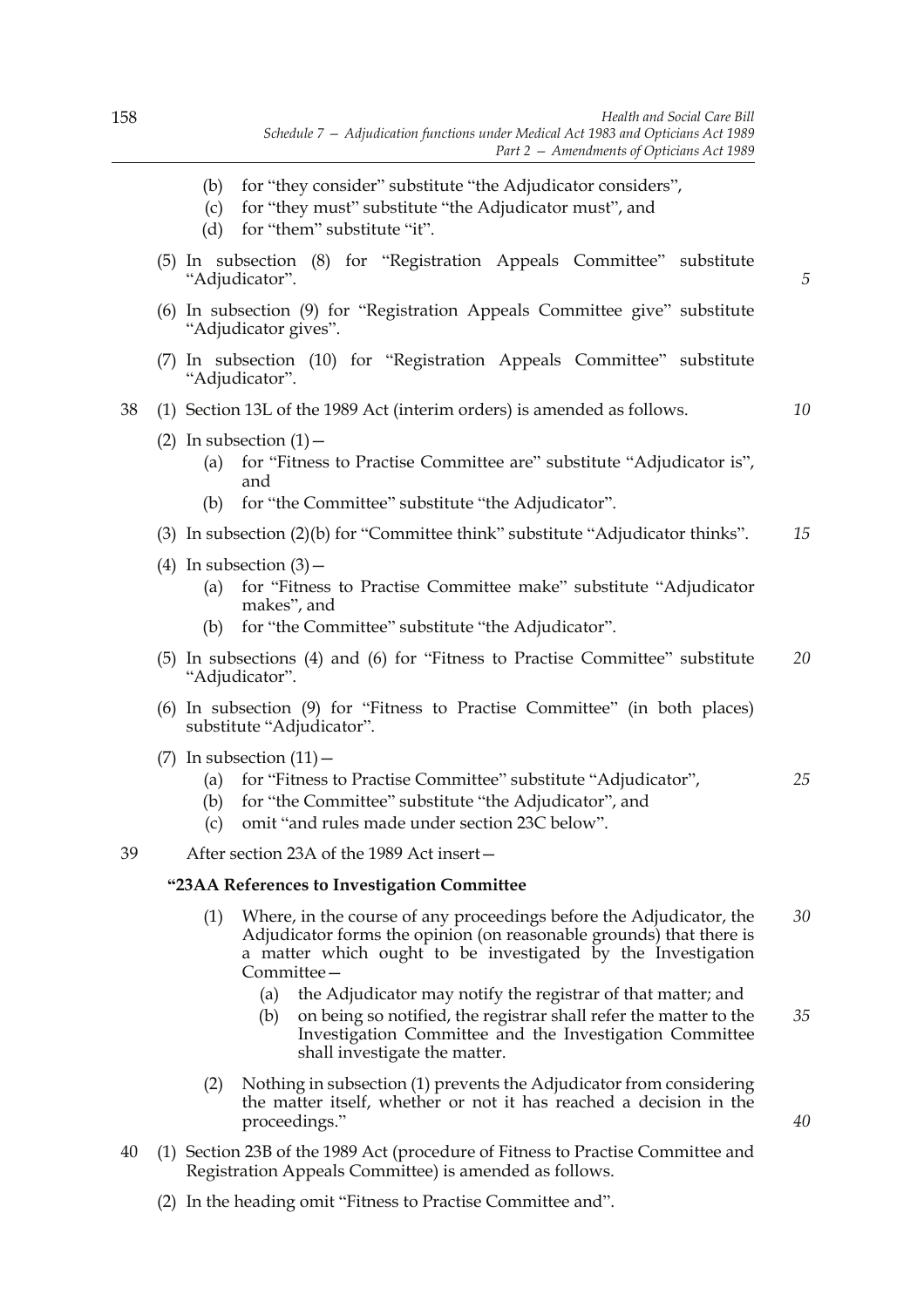- (3) Omit subsection  $(1)(a)$  and the word "or" following it.
- 41 (1) Section 23C of the 1989 Act (powers of the Council to make rules) is amended as follows.
	- (2) Omit subsection  $(1)(a)(i)$  and the word "and" following it.
	- (3) Omit subsection  $(2)(e)$  and  $(f)$ .
- 42 After section 23C of the 1989 Act insert—

## **"23CA Assessments**

- (1) If the Adjudicator considers (on reasonable grounds) that it would be of assistance to it, in dealing with any proceedings before it, for there to be an assessment of—
	- (a) the standard and quality of the work done or being done by the person to whom the proceedings relate ("P"); or
	- (b) the health, or specific aspects of the health, of P,

the Adjudicator may request the registrar to arrange for an assessor to be appointed to report on the standard and quality of P's work or (as the case may be) on P's health or specific aspects of P's health. *15*

- (2) On receipt of a request under subsection (1), the registrar shall arrange for one or more assessors to be appointed in accordance with rules made by the Council.
- (3) The Council may make rules about the carrying out of the assessment and the making of the report. *20*
- (4) If P fails to submit to, or co-operate with, the assessment the Adjudicator may draw such inferences from P's failure as it considers appropriate.
- (5) This section does not apply if the person to whom the proceedings relate is a body corporate." *25*
- 43 In section 23D of the 1989 Act (legal advisers) omit subsection (2)(a) and the word "and" following it.
- 44 In section 23E of the 1989 Act (other advisers), in subsections (3) and (4), omit "the Fitness to Practise Committee and".
- 45 (1) Section 23G of the 1989 Act (appeals from the Registration Appeals Committee and the Fitness to Practise Committee) is amended as follows.
	- (2) In the heading for "Fitness to Practise Committee" substitute "Adjudicator".
	- (3) In subsection  $(1)$ 
		- (a) in paragraphs (a) and (b) for "Fitness to Practise Committee" substitute "Adjudicator", and *35*
		- (b) in paragraph (d) for "Registration Appeals Committee" substitute "Adjudicator".
	- (4) In subsection  $(6)$ 
		- (a) for "Fitness to Practise Committee" (where first occurring) substitute "Adjudicator", *40*
		- (b) in paragraph (b) for "direction or variation or order" substitute "direction, variation, order or (as the case may be) determination",

*5*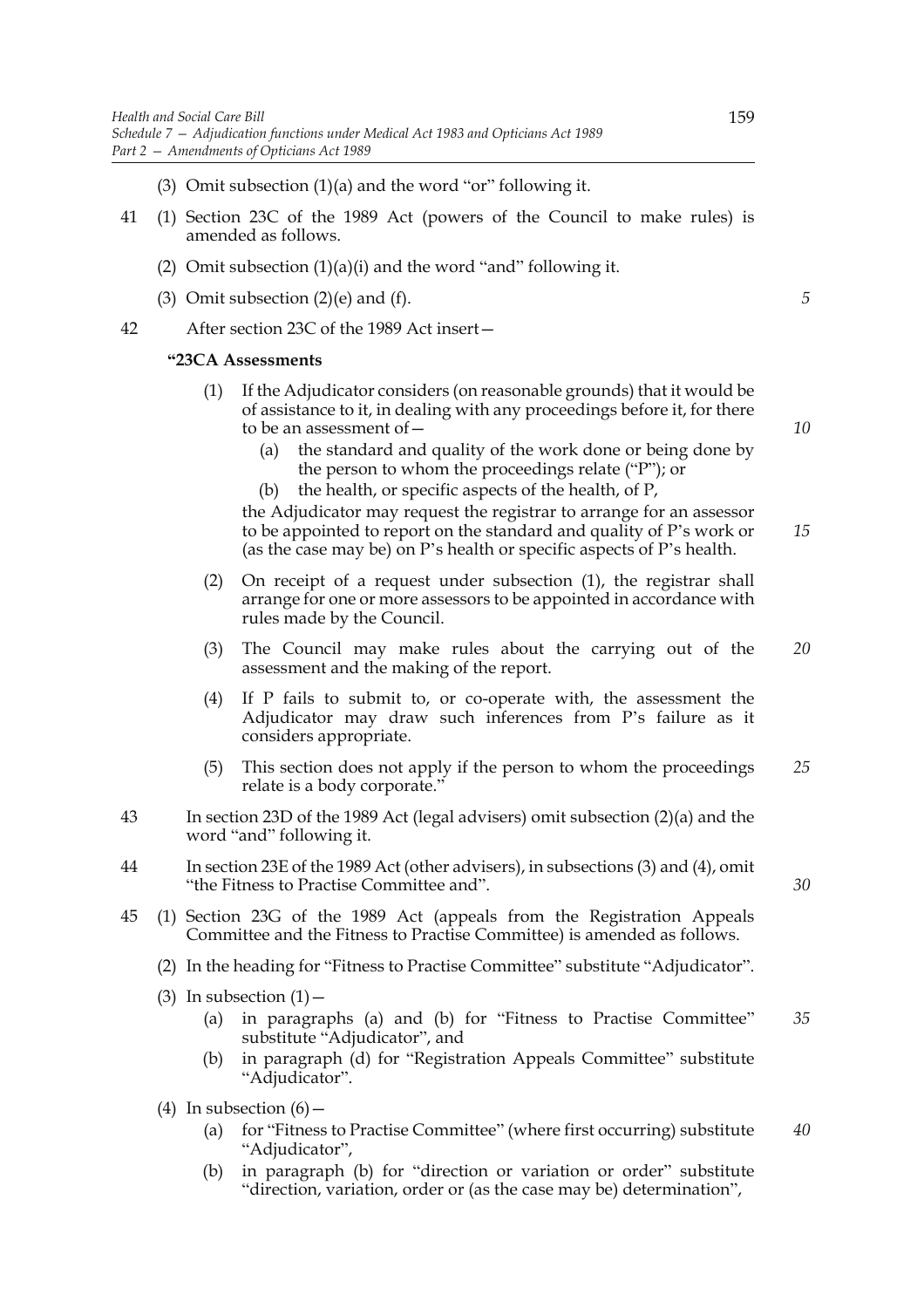- (c) in paragraph (c) for "Fitness to Practise Committee" substitute "Adjudicator", and
- (d) in paragraph (d) for "registrar for him to refer it to the Fitness to Practise Committee" substitute "Adjudicator".

46 After section 23H of the 1989 Act insert—

# **"23I Reference of cases by Council to court**

- (1) This section applies to—
	- (a) a decision of the Adjudicator under section 13F giving—
		- (i) a direction for suspension, including a direction extending a period of suspension;
		- (ii) a direction for temporary removal of an entry relating to a speciality or proficiency, including a direction extending a period of temporary removal;
		- (iii) a direction for conditional registration, including a direction extending a period of conditional registration; *15*
		- (iv) a direction for conditional inclusion of an entry relating to a speciality or proficiency, including a direction extending a period of conditional inclusion;
		- (v) a direction varying any of the conditions imposed by a direction for conditional registration; *20*
		- (vi) a direction varying any of the conditions imposed by a direction for conditional inclusion; and
	- (b) a decision of the Adjudicator under section 13H to impose a financial penalty order.
- (2) This section also applies to  $-$ 
	- (a) a decision of the Adjudicator under section 13F not to give
		- a direction falling within subsection  $(1)(a)$ ;
		- (ii) a direction for erasure;
		- (iii) a direction for removal (other than temporarily) of an entry relating to a speciality or proficiency; *30*
		- (iv) a direction for indefinite suspension,
		- (whether because of a finding that the registrant's fitness to practise, fitness to carry on business or (as the case may be) fitness to undertake training is not impaired or otherwise);
	- (b) a decision of the Adjudicator under section 13F—
		- (i) giving a direction that a suspension be terminated;
		- (ii) giving a direction that a temporary removal of an entry relating to a speciality or proficiency be terminated;
		- (iii) revoking a direction for conditional registration or a condition imposed by such a direction;
		- (iv) revoking a direction for conditional inclusion or a condition imposed by such a direction;
	- (c) a decision of the Adjudicator under section 13H not to impose a financial penalty order;
	- (d) a decision of the Adjudicator under section 13J not to give a direction that a person's name or an entry relating to a speciality or proficiency be removed; and

*10*

*25*

*5*

*40*

*45*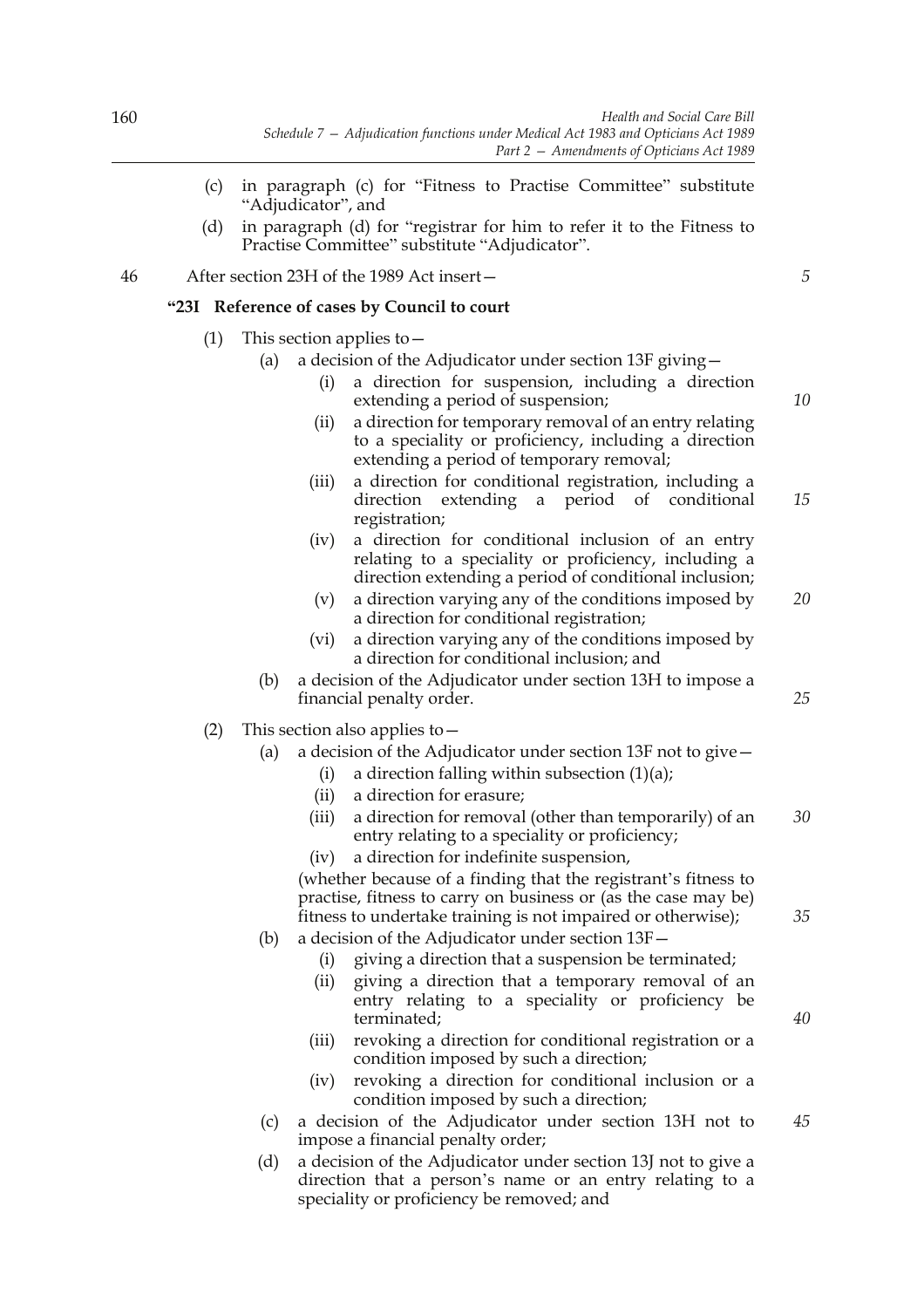- (e) a decision of the Adjudicator under section 13K giving a direction that a person's name or an entry relating to a speciality or proficiency be restored to the appropriate register.
- (3) The decisions to which this section applies are referred to below as "relevant decisions".
- (4) If the Council consider that—
	- (a) a relevant decision falling within subsection (1) is unduly lenient, whether because the findings relating to fitness to practise, fitness to carry on business or (as the case may be) fitness to carry on training are inadequate, or because the direction given or financial penalty order imposed does not adequately reflect the findings that have been made, or both; or
	- (b) a relevant decision falling within subsection (2) should not have been made, *15*

and that it would be desirable for the protection of members of the public for the Council to take action under this section, the Council may refer the case to the relevant court.

- (5) In the case of a relevant decision falling within subsection (1), the Council may not refer a case after the end of the period of 40 days beginning with the day which is the last day on which the person to whom the relevant decision relates can appeal against it. *20*
- (6) In the case of a relevant decision falling within subsection (2), the Council may not refer a case after the end of the period of 40 days beginning with the day on which the Council receives notice of the relevant decision in accordance with rules made by the Adjudicator under section 100(4)(a)(ii) of the Health and Social Care Act 2008. *25*
- (7) If the Council do refer a case—
	- (a) the case is to be treated by the court to which it has been referred as an appeal by the Council against the relevant decision; and *30*
	- (b) the Adjudicator is to be a respondent.
- (8) The court may—
	- (a) dismiss the appeal;
	- (b) allow the appeal and quash the relevant decision;
	- (c) substitute for the relevant decision any other decision which could have been made by the Adjudicator; or
	- (d) remit the case to the Adjudicator to dispose of the case in accordance with the directions of the court,

and may make such order as to costs (or, in Scotland, expenses) as it thinks fit.

- (9) If the Council do refer a case, the registrar must without delay serve on the person to whom the relevant decision relates notification of the reference of the case to the court.
- (10) In subsection (4) "relevant court" has the same meaning as in section  $23G(4)(a)$  except that where the reference is of a relevant decision

*5*

*10*

*40*

*35*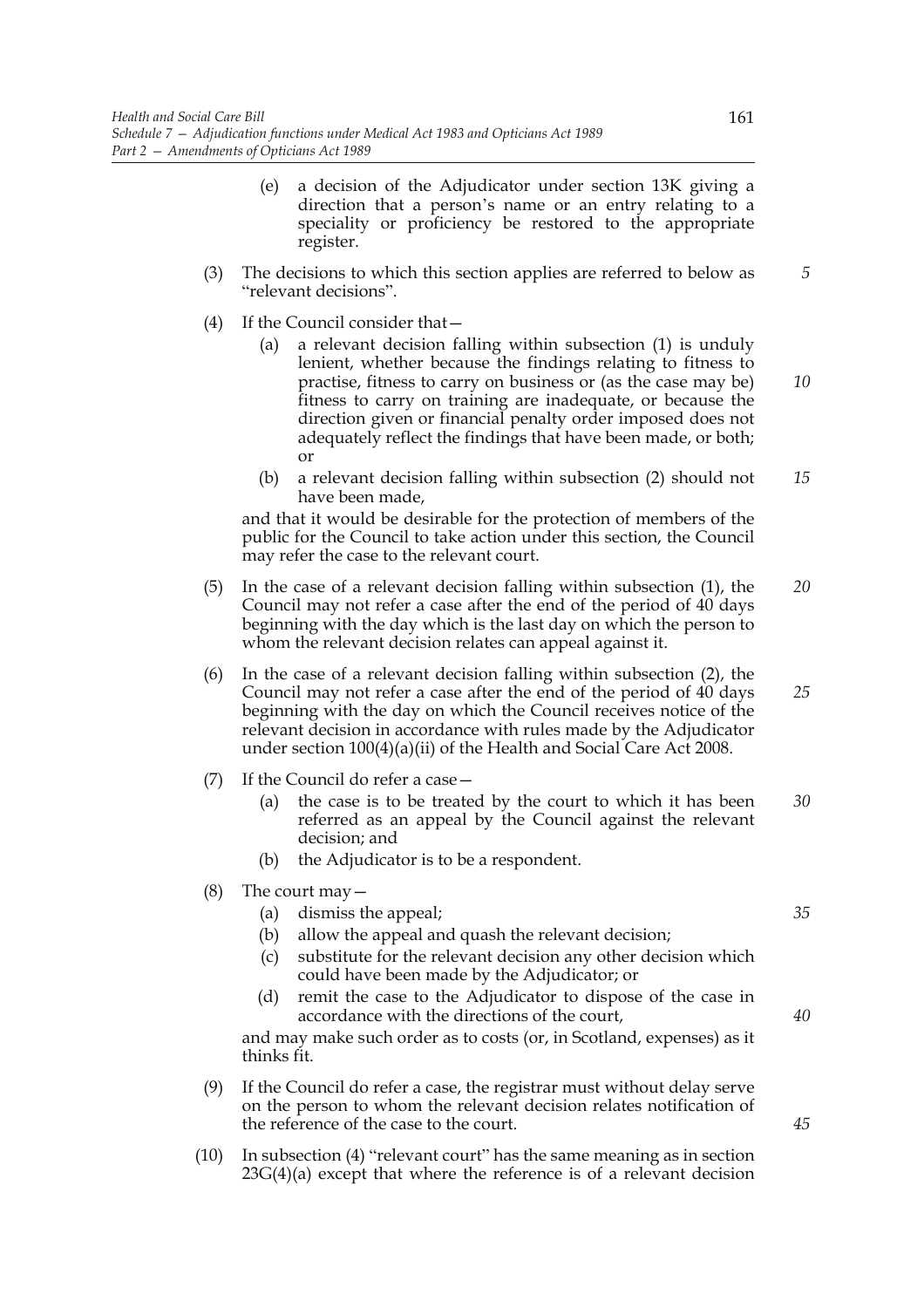falling within subsection  $(2)(d)$  or  $(e)$  "relevant court" has the same meaning as in section  $23G(4)(b)$  and (c)."

- 47 In section 29 of the 1989 Act (provision as to death or bankruptcy of registered optician), in subsection (3), for "Fitness to Practise Committee may, if they think" substitute "Adjudicator may, on the matter being referred to it by the registrar, if it thinks".
- 48 In section 33 of the 1989 Act (default powers of Privy Council), in subsection (3)(b), after "23C," insert "23CA,".
- 49 In section 34 of the 1989 Act (subordinate legislation procedure), in subsection (2), after "23C" insert "or 23CA".
- 50 In section 36 of the 1989 Act (interpretation), in subsection (1), before the definition of "approved training establishment" insert—
	- " "the Adjudicator" means the Office of the Health Professions Adjudicator;".
- 51 In Schedule 1 to the 1989 Act (constitution etc of General Optical Council), in paragraph 12, for ", the Registration Appeals Committee and the Fitness to Practise Committee" substitute "and the Registration Appeals Committee". *15*

# SCHEDULE 8 Section 106

# EXTENSION OF POWERS UNDER S. 60 OF HEALTH ACT 1999

- 1 (1) Section 60 of the 1999 Act (regulation of health care and associated professions) is amended as follows.
	- (2) In subsection (1), after paragraph (e) insert—
		- "(f) modifying the constitution, functions, powers or duties of the Office of the Health Professions Adjudicator.".
	- (3) In subsection  $(2)$ 
		- (a) in paragraph (a), omit "the Pharmacy Act 1954,", and
		- (b) after that paragraph insert—
			- "(aa) the professions regulated by the Pharmacists and Pharmacy Technicians Order 2007 and the Pharmacy (Northern Ireland) Order 1976,".
	- (4) After subsection (2) insert—
		- "(2A) Her Majesty may also by Order in Council make provision relating to, or connected with, the functions of the relevant regulatory body in relation to—
			- (a) the registration of premises under Part 4 of the Medicines Act 1968 (pharmacies),
			- (b) the regulation of the use of premises for the purposes of a retail pharmacy business, within the meaning of the Medicines Act 1968,
			- (c) compliance with the provisions of that Act,
			- (d) compliance with the provisions of the Poisons Act 1972 or the Poisons (Northern Ireland) Order 1976 by persons admitted

*10*

*5*

- *20*
- *25*

*30*

*35*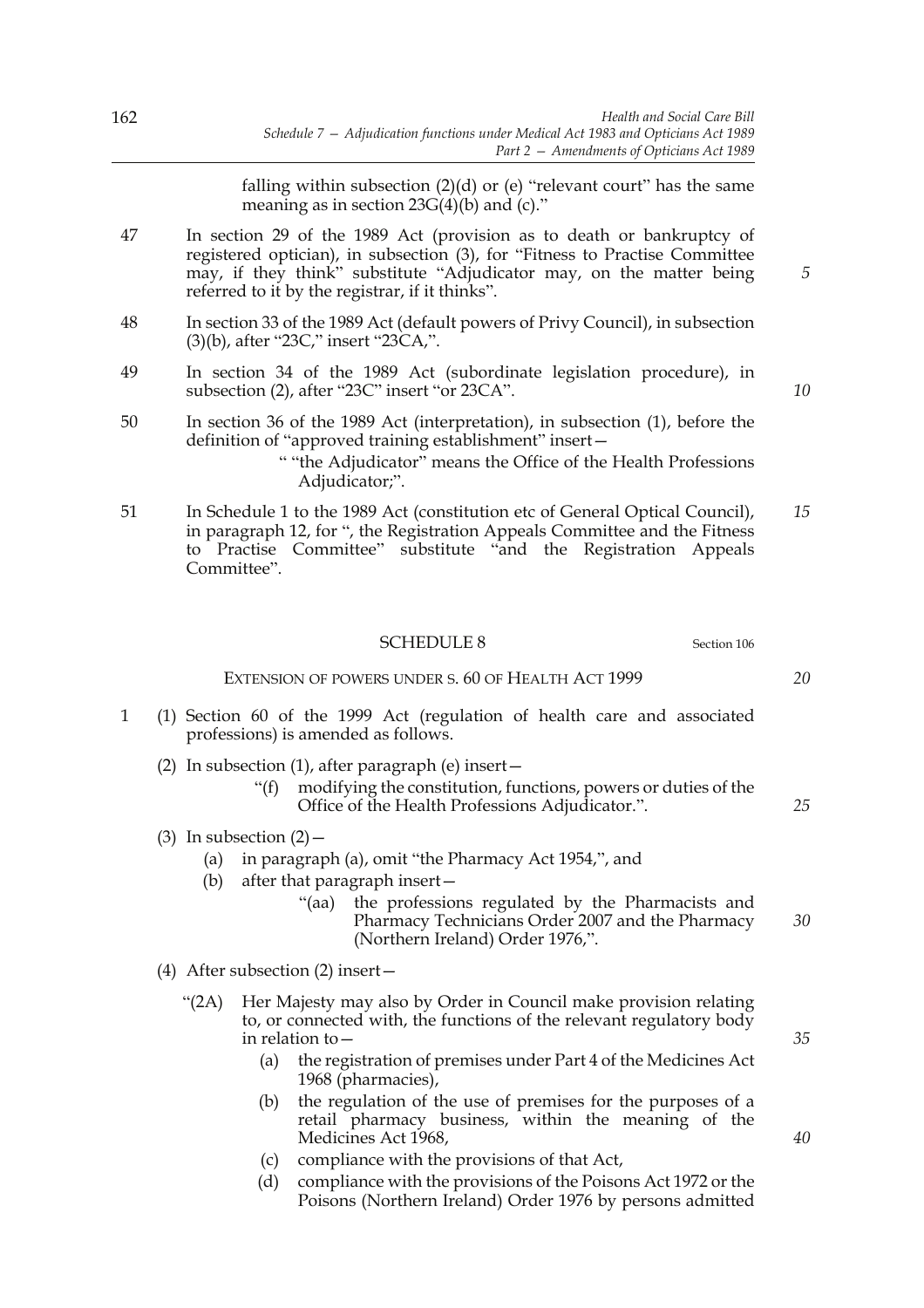to practice and persons carrying on a retail pharmacy business, and

- (e) the grant of authorisations under section 28 of the Regulation of Investigatory Powers Act 2000 (authorisation of directed surveillance).
- (2B) In subsection (2A) "the relevant regulatory body" means the body (or main body) responsible for the regulation of the professions referred to in subsection (2)(aa)."
- 2 In section 62 of the 1999 Act (regulations and orders), in subsection (10), after "that Parliament" insert "and is not merely incidental to, or consequential on, provision that (if so included) would be outside that competence". *10*
- 3 Schedule 3 to the 1999 Act (which relates to the power in section 60 of the Act) is amended as follows.
- 4 (1) Paragraph 7 (matters outside the scope of the Orders) is amended as follows.
	- (2) For sub-paragraph  $(1)$  substitute  $-$ 
		- "(1) An Order may not abolish—
			- (a) the regulatory body of any profession to which section  $60(2)(a)$  applies,
			- (b) the Royal Pharmaceutical Society of Great Britain or the Pharmaceutical Society of Northern Ireland,
			- (c) the Health Professions Council,
			- (d) the Nursing and Midwifery Council, or
			- (e) any other regulatory body established by an Order.
		- (1A) Sub-paragraph (1)(b) does not prevent an Order in Council from establishing a new regulatory body for the professions mentioned in section 60(2)(aa) and transferring to it any of the functions of the the Royal Pharmaceutical Society of Great Britain or the Pharmaceutical Society of Northern Ireland." *25*
	- (3) Omit sub-paragraph (2) (which prevents an Order in Council under section 60 of the 1999 Act from imposing a requirement which would have the effect that a majority of the members of the regulatory body of a profession would be persons not included in the register of members admitted to practice). *30*
	- (4) Omit sub-paragraph (3) (which prevents an Order in Council under section 60 of the 1999 Act from providing for a function conferred on the Privy Council, in relation to any profession to which subsection (2)(a) of that section applies, to be exercised by a different person).
- 5 (1) Paragraph 8 (other matters outside the scope of the Orders) is amended as follows.
	- (2) In sub-paragraph (2) omit paragraph (d).
	- (3) After that sub-paragraph insert—
		- "(2A) Where an enactment provides, in relation to any profession, for any function of administering procedures (including making rules) relating to misconduct, unfitness to practise and similar matters to be exercised by the regulatory body or any of its committees or officers, an Order may not provide for any person

*5*

*15*

*20*

*40*

*45*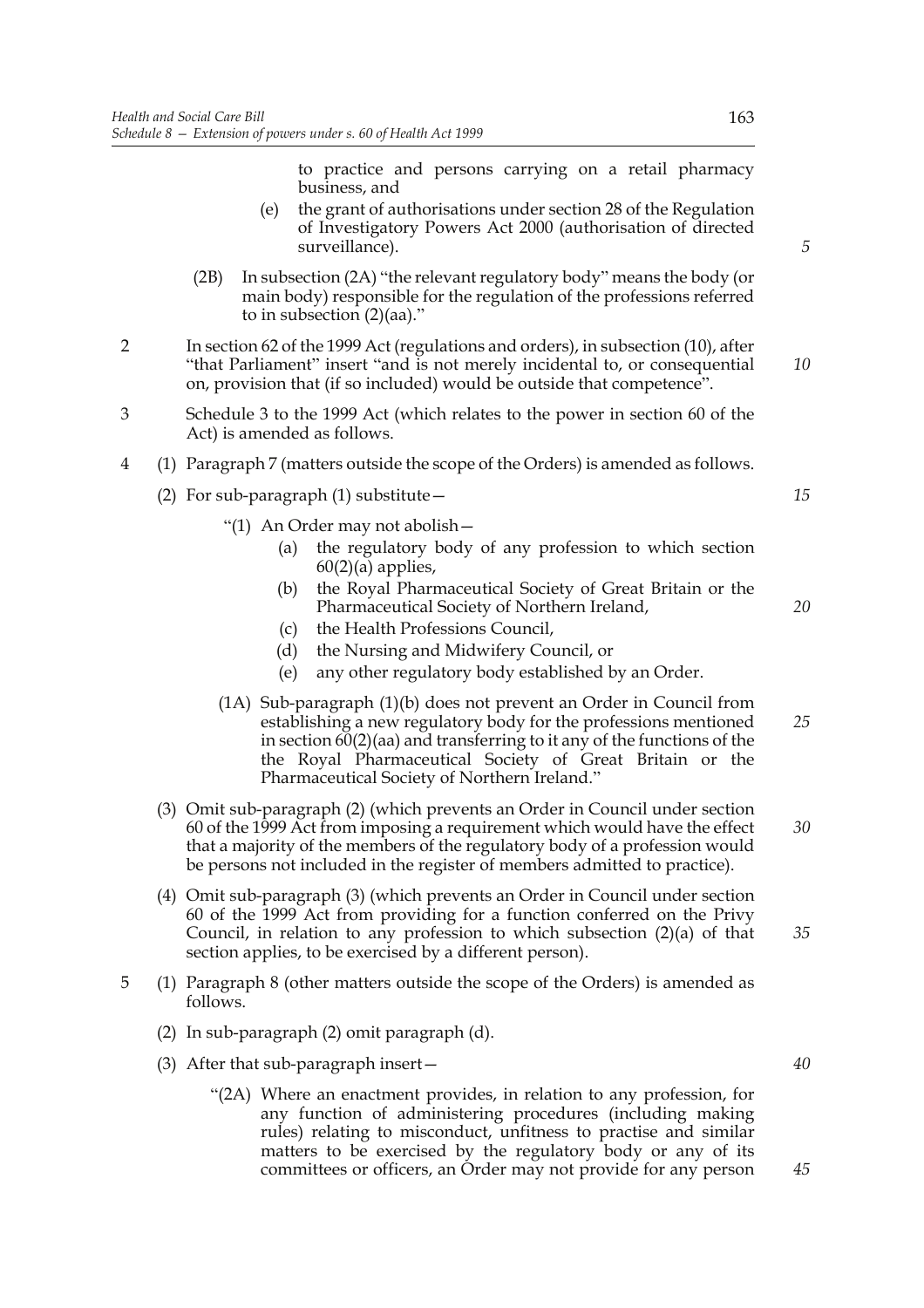other than that regulatory body or any of its committees or officers or the Office of the Health Professions Adjudicator to exercise that function.

- (2B) In sub-paragraphs (1) and (2A) references to a regulatory body do not include references to the Royal Pharmaceutical Society of Great Britain or the Pharmaceutical Society of Northern Ireland."
- 6 (1) Paragraph 9 (preliminary procedure for making Orders) is amended as follows.
	- (2) In sub-paragraph  $(1)(b)$  -
		- (a) for "the profession", where it first occurs, substitute "any profession", and *10*
		- (b) for "by the profession" substitute "by any profession to be regulated".
	- (3) After sub-paragraph (1) insert—

"(1A) In the case of a draft Order which amends or repeals—

- (a) an enactment contained in an Act of the Scottish Parliament or in an instrument made under such an Act, or
- (b) any other enactment that extends to Scotland and relates to matters falling within the legislative competence of the Scottish Parliament,

but does not contain provision of the kind mentioned in subparagraph (3), the persons consulted by the Secretary of State under sub-paragraph (1)(b) must include the Scottish Ministers."

- (4) In sub-paragraph (3) after "that Parliament" insert "and is not merely incidental to, or consequential on, provision that (if so included) would be outside that competence". *25*
- 7 In paragraph 10 (interpretation of the Schedule)—
	- (a) before the definition of "Order" insert—
		- " "dental practitioner" means a person registered in the dentists register under the Dentists Act 1984,
		- "enactment" means an enactment contained in, or in an instrument made under—
			- (a) an Act of Parliament,
			- (b) an Act of the Scottish Parliament,
			- (c) a Measure or Act of the National Assembly for Wales, or *35*
			- (d) Northern Ireland legislation,

"functions" includes powers and duties,

"medical practitioner" means a registered medical practitioner as defined by Schedule 1 to the Interpretation Act 1978,", and *40*

- (b) omit the words from "and other expressions" to the end.
- 8 In paragraph 11 (which contains further interpretative provisions), in subparagraph (2)—
	- (a) in paragraph (c), for "Part 1 of the 1977 Act" substitute "Part 4 of the National Health Service Act 2006 or Part 4 of the National Health Service (Wales) Act 2006", and *45*

*15*

*20*

*30*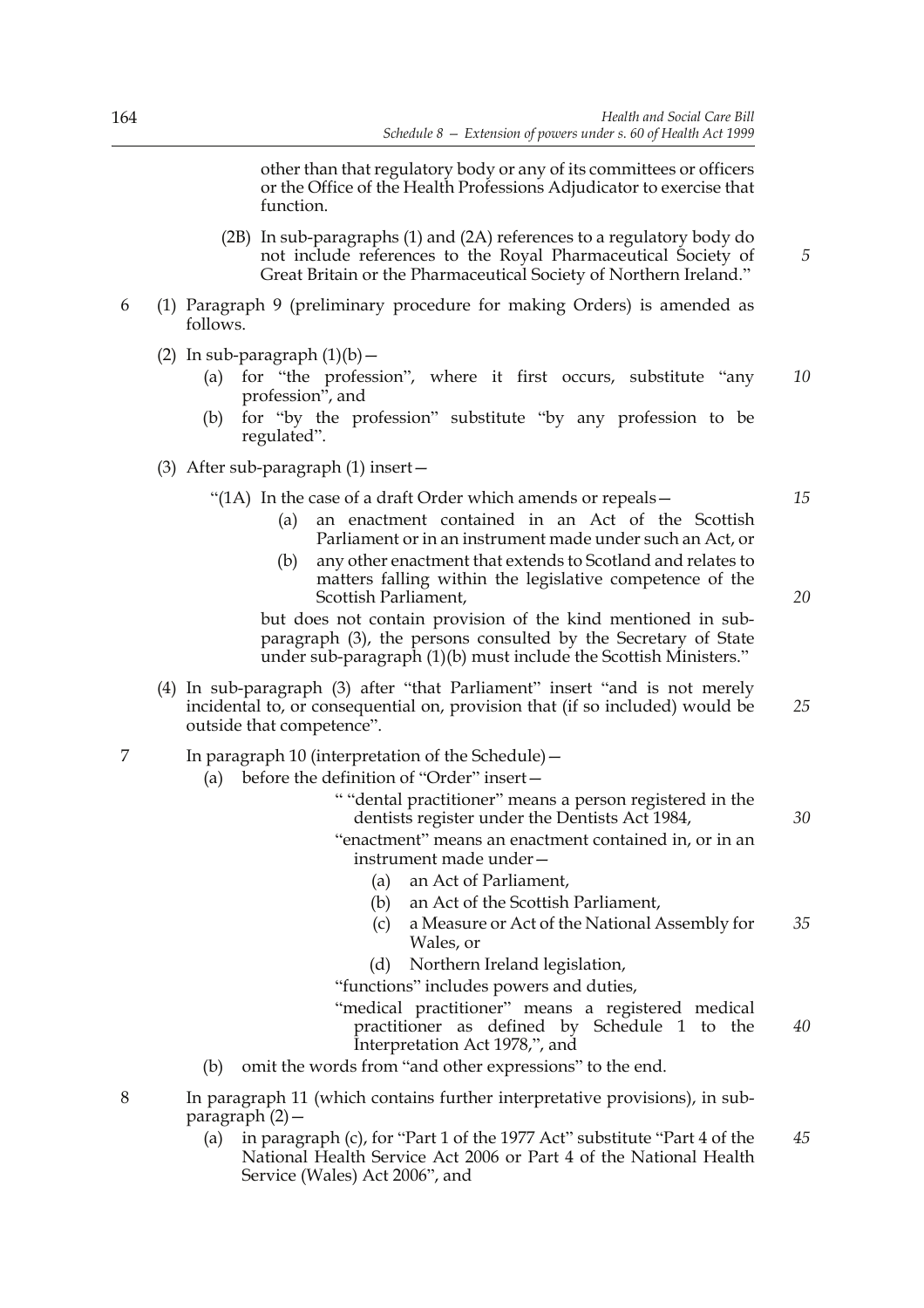- (b) in paragraph (d), for "Part 1 of the 1977 Act" substitute "Part 5 of the National Health Service Act 2006 or Part 5 of the National Health Service (Wales) Act 2006".
- 9 Omit paragraph 12 (which confers limited powers in relation to the profession regulated by the Pharmacy (Northern Ireland) Order 1976 (S. I. 1976/1213 (N. I. 22))).

# SCHEDULE 9 Section 118

# REGULATION OF SOCIAL CARE WORKERS

# *Interpretation*

1 In this Schedule—

"functions" includes powers and duties; "regulations" means regulations under section 118; "the appropriate Council" means— (a) in relation to regulations made by the Secretary of State, the General Social Care Council, and (b) in relation to regulations made by the Welsh Ministers, the Care Council for Wales. *Matters generally within the scope of the regulations* 2 Regulations may make provision for the following matters (among others)— (a) the functions of the appropriate Council; (b) the keeping of registers of any description of social care worker; (c) education and training; (d) privileges of registered persons; (e) standards of conduct and performance (including standards of conduct and performance of social care workers carrying out the functions of an approved mental health professional within the meaning of section 114 of the Mental Health Act 1983 (c. 20)); (f) discipline; (g) removal or suspension from registration or the imposition of conditions on registration; (h) investigation and enforcement by or on behalf of the appropriate Council; (i) appeals; (j) codes of practice or guidance for persons employing or seeking to employ social care workers. *15 25 30 35*

## *Manner of exercise of power*

3 The power to make regulations may be exercised by amending or repealing any provision (other than section 55) of the Care Standards Act 2000 (c. 14) and any other enactment and any other instrument or document.

*5*

*10*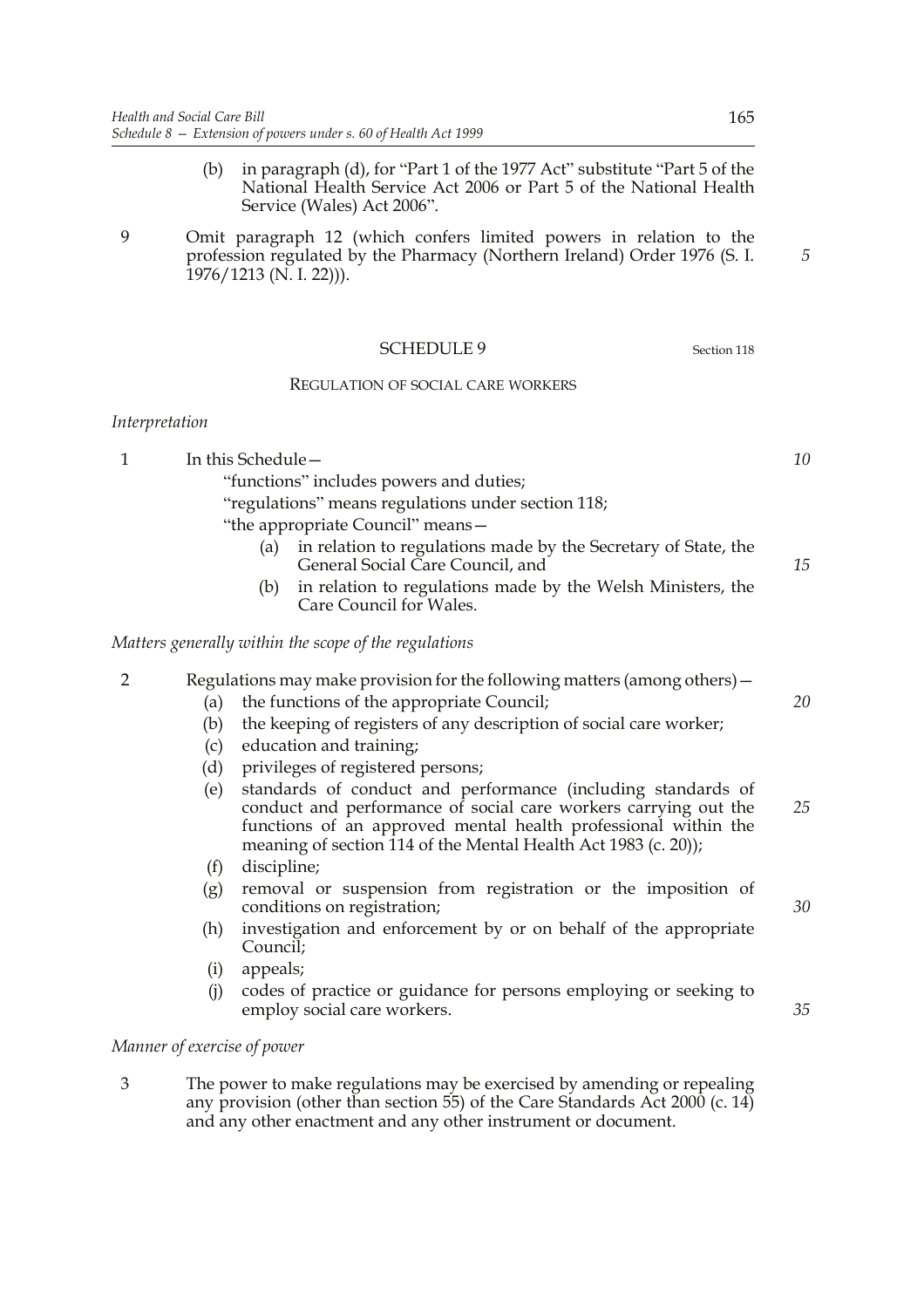- 4 The power may be exercised so as to make provision for the delegation of functions, including provision conferring power to make, confirm or approve subordinate legislation.
- 5 The power may be exercised so as to make provision—
	- (a) for the charging of fees, and
	- (b) for the making of payments by the appropriate Council.
- 6 The power may be exercised so as to—
	- (a) confer functions (including power to pay grants) on Ministers of the Crown or, in the case of regulations made by the Welsh Ministers, on the Welsh Ministers, or
	- (b) modify their functions.
- 7 The power may not be exercised so as to create any criminal offence, except an offence punishable on summary conviction with a fine not exceeding the amount specified as level 5 on the standard scale.

# *Matters outside the scope of regulations*

- 8 (1) Regulations may not abolish the General Social Care Council or the Care Council for Wales.
	- (2) Where the Care Standards Act 2000 (c. 14) provides for any function mentioned in sub-paragraph (3) to be exercised by either of those Councils or any of its committees or officers, regulations may not provide for any person other than that Council or any of its committees or officers to exercise that function.
	- (3) Those functions are—
		- (a) keeping the register of social care workers of any description,
		- (b) determining standards of education and training required as a condition of registration, *25*
		- (c) giving advice about standards of conduct and performance, and
		- (d) administering procedures (including making rules) relating to misconduct, removal from registration and similar matters.

# *Preliminary procedure for making regulations: England*

- 9 (1) If the Secretary of State proposes to lay a draft of regulations before Parliament, the Secretary of State must first-
	- (a) publish a draft of the regulations, and
	- (b) invite representations to be made to the Secretary of State about the draft by—
		- (i) persons appearing to the Secretary of State to represent social care workers affected by the regulations,
		- (ii) persons appearing to the Secretary of State appropriate to represent those provided with services by such social care workers, and
		- (iii) any other persons appearing to the Secretary of State appropriate to consult about the draft.
	- (2) After the end of the period of 3 months beginning with the publication of the draft, the Secretary of State may lay the draft as published, or that draft with

*5*

*10*

*15*

*20*

*30*

*40*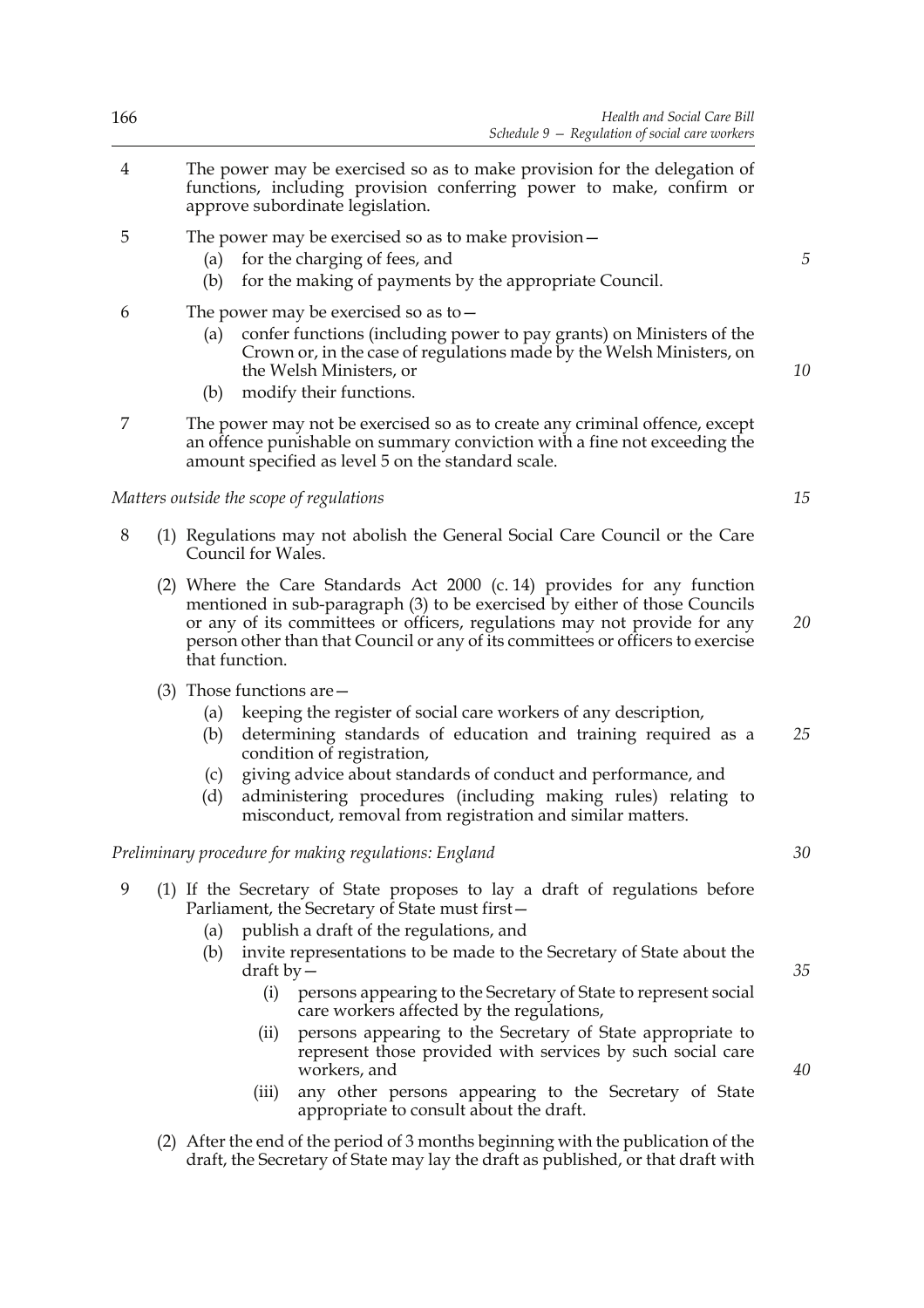any modifications the Secretary of State considers appropriate, together with a report about the consultation, before Parliament.

*Preliminary procedure for making regulations: Wales*

- 10 (1) If the Welsh Ministers propose to lay a draft of regulations before the National Assembly for Wales, the Welsh Ministers must first—
	- (a) publish a draft of the regulations, and
	- (b) invite representations to be made to the Welsh Ministers about the draft by—
		- (i) persons appearing to the Welsh Ministers to represent social care workers affected by the regulations,
		- (ii) persons appearing to the Welsh Ministers appropriate to represent those provided with services by such social care workers, and
		- (iii) any other persons appearing to the Welsh Ministers appropriate to consult about the draft.
	- (2) After the end of the period of 3 months beginning with the publication of the draft, the Welsh Ministers may lay the draft as published, or that draft with any modifications they consider appropriate, together with a report about the consultation, before the National Assembly for Wales.

# SCHEDULE 10 Section 121

# FURTHER AMENDMENTS RELATING TO PART 2

*Provision consequential on section 108(1)*

- 1 (1) Any reference in any instrument or document to the Council for the Regulation of Health Care Professionals is to be read, in relation to any time after the commencement of section 108(1), as a reference to the Council for Healthcare Regulatory Excellence. *25*
	- (2) Any reference in this Act or in any other enactment, instrument or document to the Council for Healthcare Regulatory Excellence is to be read, in relation to any time before the commencement of section 108(1), as a reference to the Council for the Regulation of Health Care Professionals.

*Public Records Act 1958 (c. 51)*

2 In Schedule 1 to the Public Records Act 1958 (definition of public records), in the table set out in paragraph 3 of that Schedule, for "Council for the Regulation of Health Care Professionals" substitute "Council for Healthcare Regulatory Excellence".

*Public Bodies (Admission to Meetings) Act 1960 (c. 67)*

3 In the Schedule to the Public Bodies (Admission to Meetings) Act 1960 (bodies in England and Wales to which Act applies), in paragraph 1 for the paragraph (bd) inserted by paragraph 21 of Schedule 7 to the 2002 Act substitute—

"(bca) the Council for Healthcare Regulatory Excellence".

*40*

*35*

*20*

*5*

*10*

*15*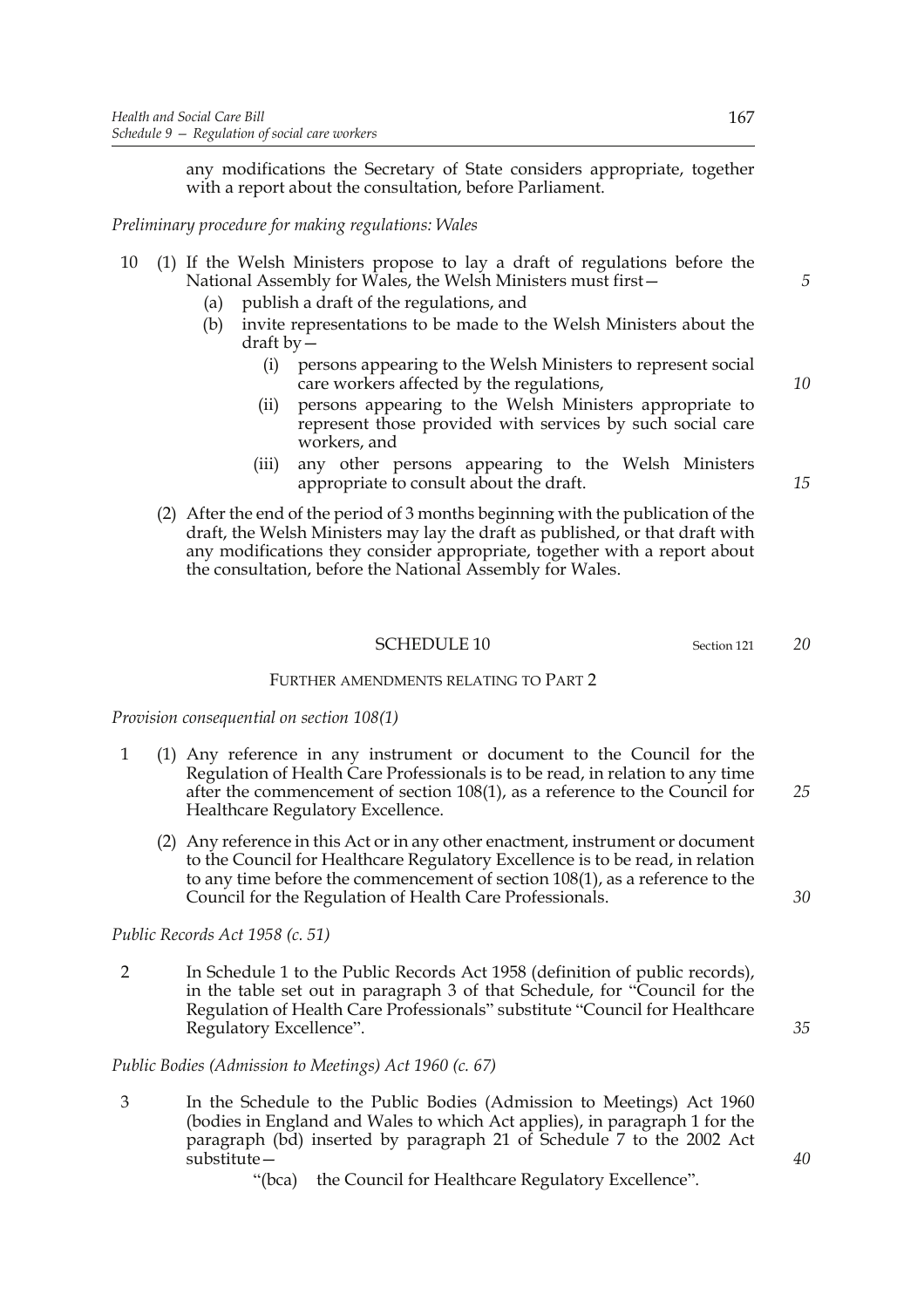*House of Commons Disqualification Act 1975 (c. 24)*

4 In Part 2 of Schedule 1 to the House of Commons Disqualification Act 1975 (bodies of which all members are disqualified), for "The Council for the Regulation of Health Care Professionals" substitute "The Council for Healthcare Regulatory Excellence".

*Northern Ireland Assembly Disqualification Act 1975 (c. 25)*

5 In Part 2 of Schedule 1 to the Northern Ireland Assembly Disqualification Act 1975 (bodies of which all members are disqualified), for "The Council for the Regulation of Health Care Professionals" substitute "The Council for Healthcare Regulatory Excellence".

*Race Relations Act 1976 (c. 74)*

6 In Part 3 of Schedule 1A to the Race Relations Act 1976 (bodies and other persons subject to general statutory duty), for "The Council for the Regulation of Health Care Professionals" substitute "The Council for Healthcare Regulatory Excellence".

*Dentists Act 1984 (c. 24)*

7 In section 36A of the Dentists Act 1984 (professions complementary to dentistry), in subsection (1)(b), for "the Council for the Regulation of Health Care Professionals" substitute "the Council for Healthcare Regulatory Excellence".

*Health Act 1999 (c. 8)*

- 8 In section 60 of the 1999 Act (regulation of health care and associated professions), in subsection  $(1)(c)$ , for "the Council for the Regulation of Health Care Professionals" substitute "the Council for Healthcare Regulatory Excellence".
- 9 In section 62 of the 1999 Act (regulations and orders), for subsection (4) substitute—

"(4) Any power under this Act to make Orders in Council or orders—

- (a) may be exercised either in relation to all cases to which the power extends, or in relation to all cases subject to specified exceptions, or in relation to any specified cases or classes of case, *30*
- (b) may be exercised so as to make, as respects the cases in relation to which it is exercised—
	- (i) the full provision to which the power extends or any less provision (whether by way of exception or otherwise), *35*
	- (ii) the same provision for all cases in relation to which the power is exercised, or different provision for different cases or different classes of case, or different provision as respects the same case or class of case for different purposes of this Act, *40*
	- (iii) any such provision either unconditionally or subject to any specified condition, and

*5*

*15*

*10*

*20*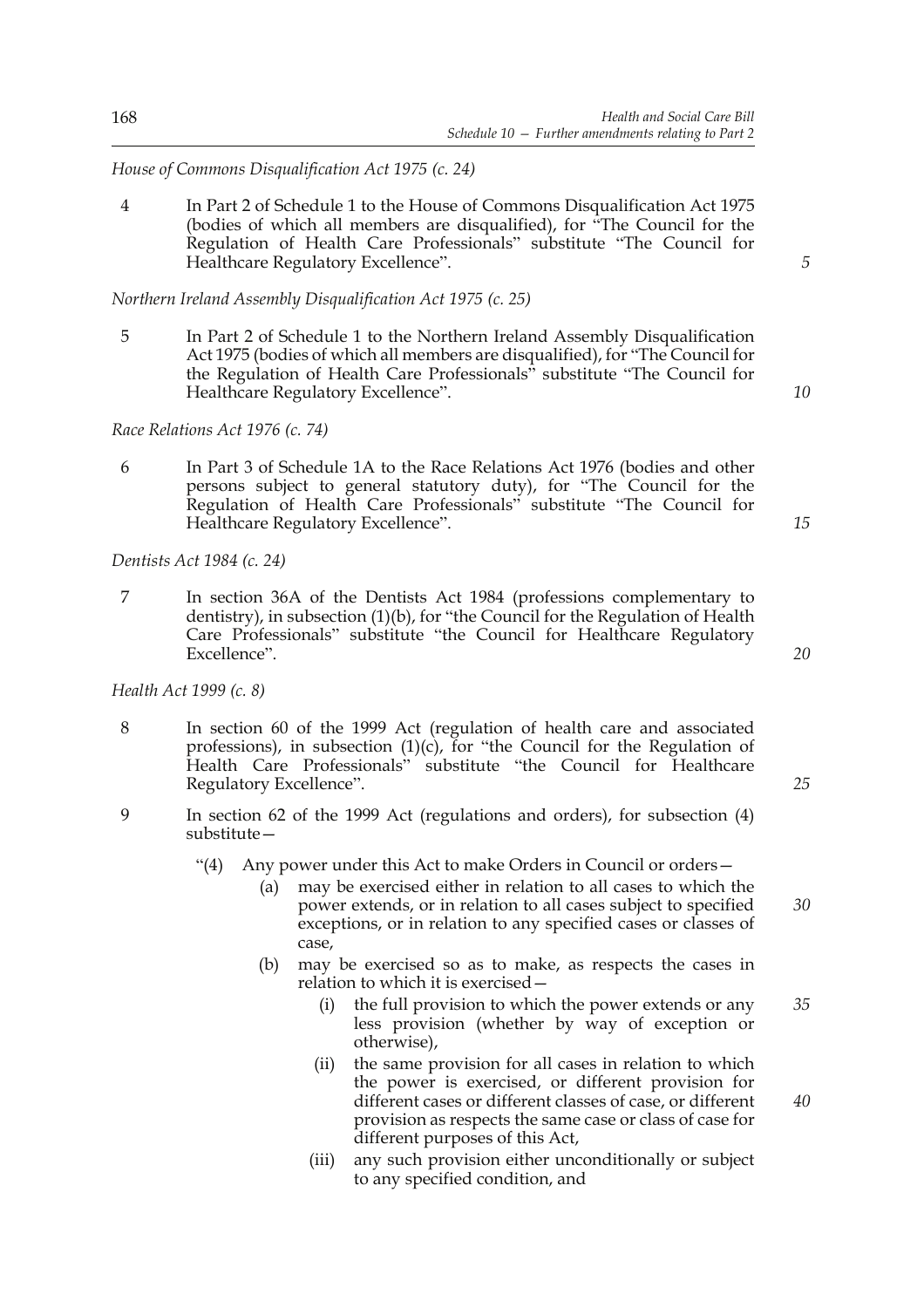- (c) may, in particular, be exercised so as to make different provision for different areas.
- (4A) Any such power includes power—
	- (a) to make such incidental, supplementary, consequential, saving or transitional provision (including provision amending, repealing or revoking enactments) as the person exercising the power considers to be expedient, and
	- (b) to provide for a person to exercise a discretion in dealing with any matter."
- 10 In Schedule 3 to the 1999 Act (regulation of health care and associated professions), in paragraph 7(4), for "the Council for the Regulation of Health Care Professionals" substitute "the Council for Healthcare Regulatory Excellence". *10*

*Freedom of Information Act 2000 (c. 36)*

11 In Part 6 of Schedule 1 to the Freedom of Information Act 2000 (public authorities), for "The Council for the Regulation of Health Care Professionals" substitute "The Council for Healthcare Regulatory Excellence". *15*

*National Health Service Reform and Health Care Professions Act 2002 (c. 17)*

- 12 For the title to section 25 of the 2002 Act, and for the heading immediately preceding the section, substitute "The Council for Healthcare Regulatory Excellence". *20*
- 13 (1) Section 25 of the 2002 Act is amended as follows.
	- (2) In subsection (3), for paragraphs (h) and (i) substitute  $-$ 
		- "(ga) the Nursing and Midwifery Council,
		- (gb) the Health Professions Council, and".
	- (3) In that subsection, for paragraph (j) substitute $-$ 
		- "(j) any other regulatory body (within the meaning of Schedule 3 to the 1999 Act) established by an Order in Council under section 60 of that Act."
	- (4) In subsection  $(6)$ , omit "and  $(3)$ ".
- 14 For the title to Schedule 7 to the 2002 Act substitute "The Council for Healthcare Regulatory Excellence".

*Health Act 2006 (c. 28)*

- 15 In section 58 of the Health Act 2006 (which enables the Secretary of State to arrange for appointment functions of the Secretary of State to be exercised by the Appointments Commission), in subsection (3), for the words from "chairmen" to the end substitute— *35*
	- "(a) chairmen and non-executive members of any of the statutory bodies listed in Schedule 5, and
	- (b) non-executive members of the Council for Healthcare Regulatory Excellence."
- 16 In section 60 of the Health Act 2006 (which enables the Privy Council to

*5*

*40*

*25*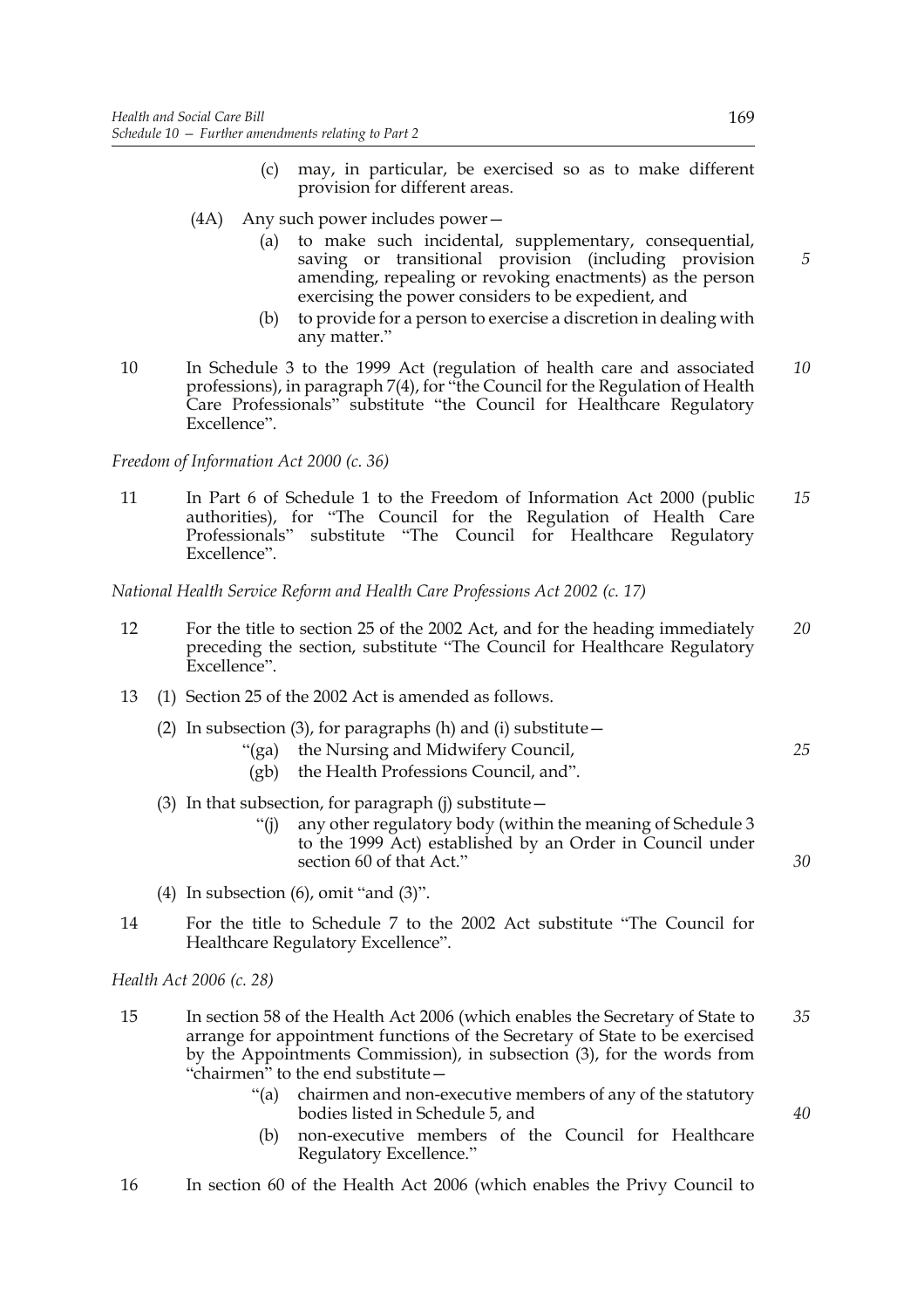arrange for its functions relating to the appointment of regulatory bodies to be exercised by the Appointments Commission), after subsection (2) insert—

- "(3) The Commission is to exercise so much of any function of the Privy Council relating to the appointment of—
	- (a) the chair of the Council for Healthcare Regulatory Excellence, or
	- (b) members of the Office of the Health Professions Adjudicator,
	- as may be specified in a direction given by the Privy Council."
- 17 In section 63 of the Health Act 2006 (Appointments Commission to assist other bodies with appointments), after subsection (6) insert—
	- "(6A) The Commission may enter into arrangements under subsection (6B) with the Office of the Health Professions Adjudicator.
		- (6B) Arrangements under this subsection are arrangements providing for the Commission to assist the Office of the Health Professions Adjudicator in connection with the exercise of its powers relating  $to-$ 
			- (a) the appointment of executive members of the Office of the Health Professions Adjudicator, or
			- (b) the appointment of persons to lists under section 96 of the Health and Social Care Act 2008 (lists of persons eligible for membership of the OHPA's fitness to practise panels)." *20*
- 18 In Schedule 5 to the Health Act 2006 (Appointments Commission: list of statutory bodies), omit the entry relating to the Council for the Regulation of Health Care Professionals.

*National Health Service Act 2006 (c. 41)*

19 In section 201 of the National Health Service Act 2006 (disclosure of information), in subsection (4)(b), for "Council for the Regulation of Health Care Professionals" substitute "Council for Healthcare Regulatory Excellence".

*National Health Service (Wales) Act 2006 (c. 42)*

20 In section 149 of the National Health Service (Wales) Act 2006 (disclosure of information), in subsection (4)(b), for "Council for the Regulation of Health Care Professionals" substitute "Council for Healthcare Regulatory Excellence".

## SCHEDULE 11 Section 124

### PUBLIC HEALTH PROTECTION: FURTHER AMENDMENTS

#### *Introductory*

1 In this Schedule "the 1984 Act" means the Public Health (Control of Disease) Act 1984 (c. 22).

*25*

*5*

*10*

*15*

*30*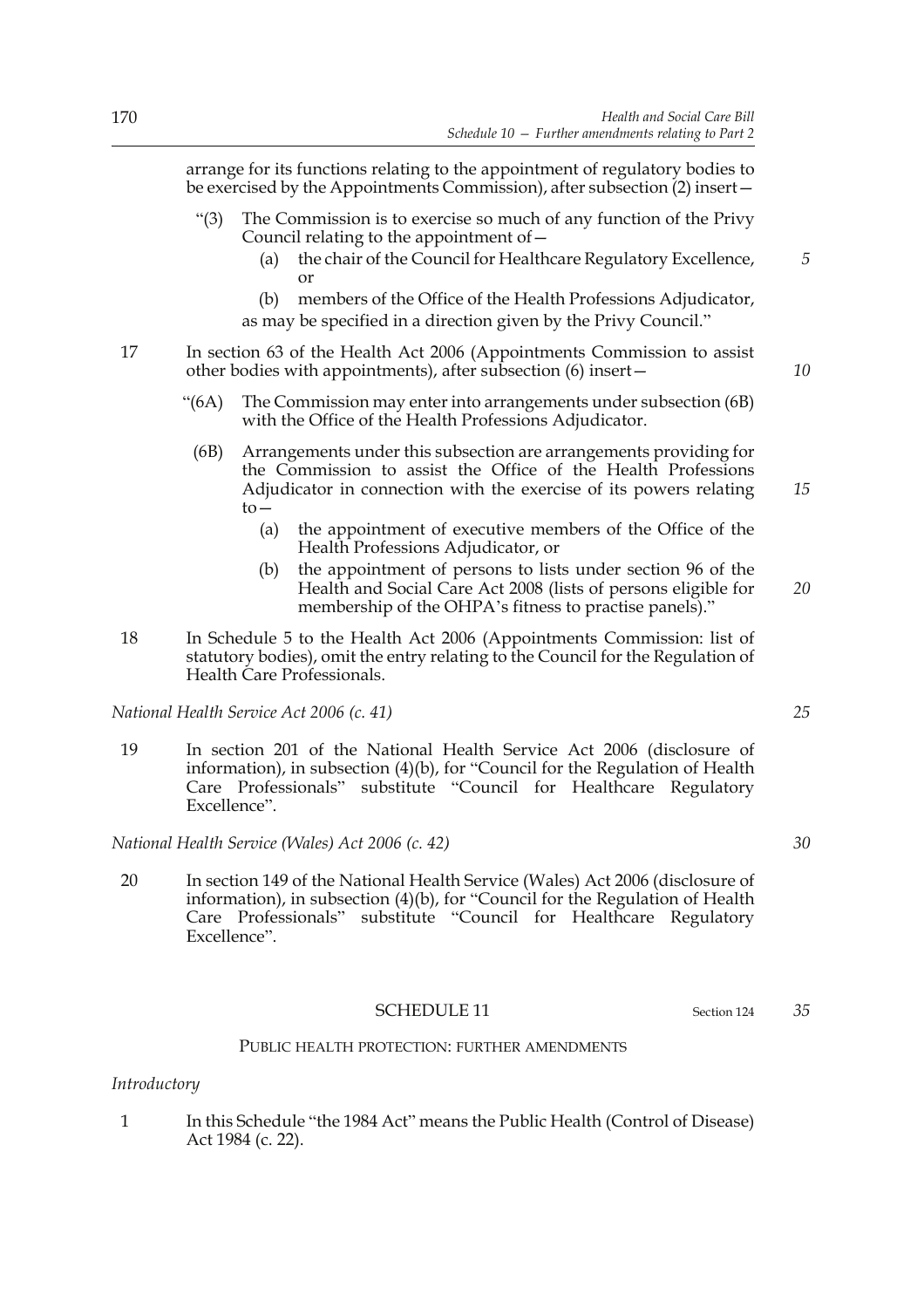*Local Government, Planning and Land Act 1980 (c. 65)*

2 In section 159 of the Local Government, Planning and Land Act 1980 (public health etc.), in subsection (1), omit paragraph (e) and the word "and" immediately preceding it.

*Public Health (Control of Disease) Act 1984 (c. 22)*

- 3 (1) Section 1 (authorities administering Act) of the 1984 Act is amended as follows.
	- (2) For subsection (1) substitute  $-$ 
		- "(1) In this Act "local authority" means any of the following—
			- (a) a district council;
			- (b) in England, a county council for an area for which there is no district council;
			- (c) in Wales, a county council or county borough council;
			- (d) a London borough council;
			- (e) the Common Council of the City of London; *15*
			- (f) the Sub-Treasurer of the Inner Temple and the Under Treasurer of the Middle Temple;
			- (g) the Council of the Isles of Scilly."

(3) Omit subsections (2) and (4).

- 4 (1) Section 5 of the 1984 Act (financial provisions as to port health authorities) is amended as follows. *20*
	- (2) In subsection (2), for the words from "shall" onwards substitute "shall be defrayed by the constituent districts in such proportions and in such manner as may be determined by or in accordance with the order."
	- (3) In subsection (3), omit "or rating districts".
- 5 In section 7 of the 1984 Act (port health district and authority for Port of London), in subsection (4), omit paragraphs (c) and (d).
- 6 Omit section 9 of the 1984 Act (vessels in inland or coastal waters).
- 7 In section 48 of the 1984 Act (removal of body to mortuary or for immediate burial), in subsection (1), for the words from "in any building" to "neighbouring building" substitute "in any place would endanger the health of any person". *30*
- 8 In section 49 of the 1984 Act (regulations as to canal boats), in subsection  $(1)$  —
	- (a) at the end of paragraph (a) insert "and",
	- (b) omit paragraph (c) and the word "and" immediately preceding it.
- 9 In section 50 of the 1984 Act (power to enter and inspect canal boats) in subsection (2)—
	- (a) omit paragraph (b) and the word "or" immediately preceding it, and
	- (b) omit "or any person on board suffering from an infectious disease".
- 10 In section 51 of the 1984 Act (duties of local authorities and port health authorities under Part 4)—

*5*

*10*

*40*

*35*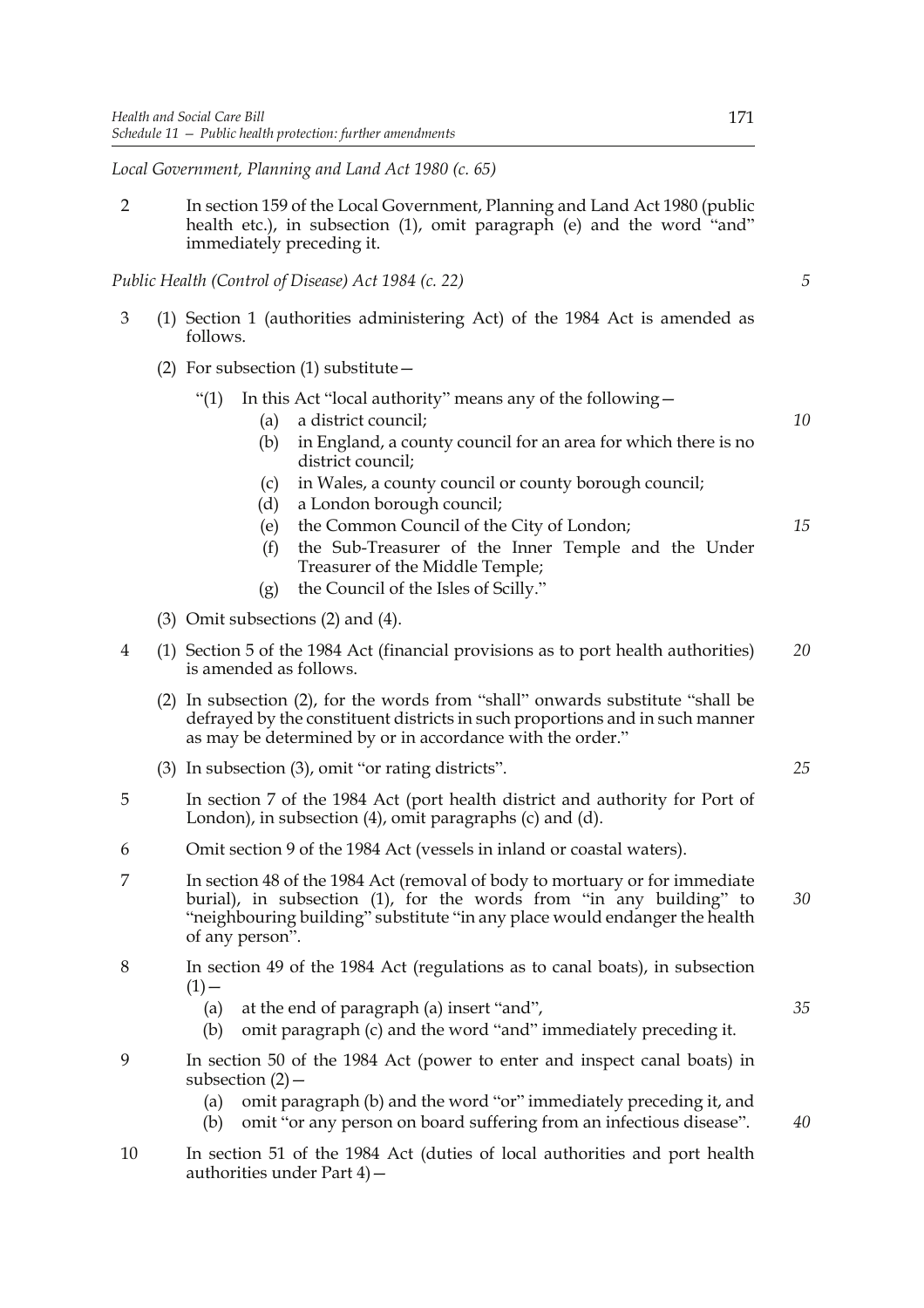- (a) omit subsection (1), and
- (b) in subsection (2) omit the words "the provisions of this Part of this Act and".
- 11 Omit section 52 of the 1984 Act (prosecution of offences under Part 4).
- 12 Omit sections 54 to 57 of the 1984 Act.
- 13 In section 58 of the 1984 Act (form of notices and other documents), in subsection (1) for "local authority" (in each place it occurs) substitute "relevant health protection authority".

# 14 In section 59 of the 1984 Act (authentication of documents)—

- (a) for "local authority" (wherever it occurs) substitute "relevant health protection authority", and *10*
- (b) in subsection (2) for "byelaws" substitute "regulations".
- 15 In section 60 of the 1984 Act (service of notices and other documents) for "made by this Act" substitute "made by or under this Act".

### 16 After section 60 of the 1984 Act insert—

# **"60A Electronic communications**

- (1) The appropriate Minister may by regulations make provision enabling notices, orders and other documents specified in the regulations to be given or served by an electronic communication.
- (2) Such provision must however secure that the notices, orders and other documents specified in the regulations may only be so given or served if— *20*
	- (a) the person to whom they are to be given or on whom they are to be served has consented in writing to the receipt of notices, orders and other documents by an electronic communication, and *25*
	- (b) the communication is sent to the number or address specified by that person when giving consent.
- (3) The power to make regulations under this section is exercisable by statutory instrument.
- (4) An instrument containing any such regulations is subject to annulment—
	- (a) in the case of regulations made by the Secretary of State, in pursuance of a resolution of either House of Parliament,
	- (b) in the case of regulations made by the Welsh Ministers, in pursuance of a resolution of the National Assembly for Wales. *35*
- (5) Sections 58 to 60 are to be read subject to any provision made in regulations under this section.
- (6) In this section— "electronic communication" has the same meaning as in the Electronic Communications Act 2000,
	- "notices, orders and other documents" means notices, orders and other documents authorised or required by or under this Act to be given or served, and

*40*

*30*

*15*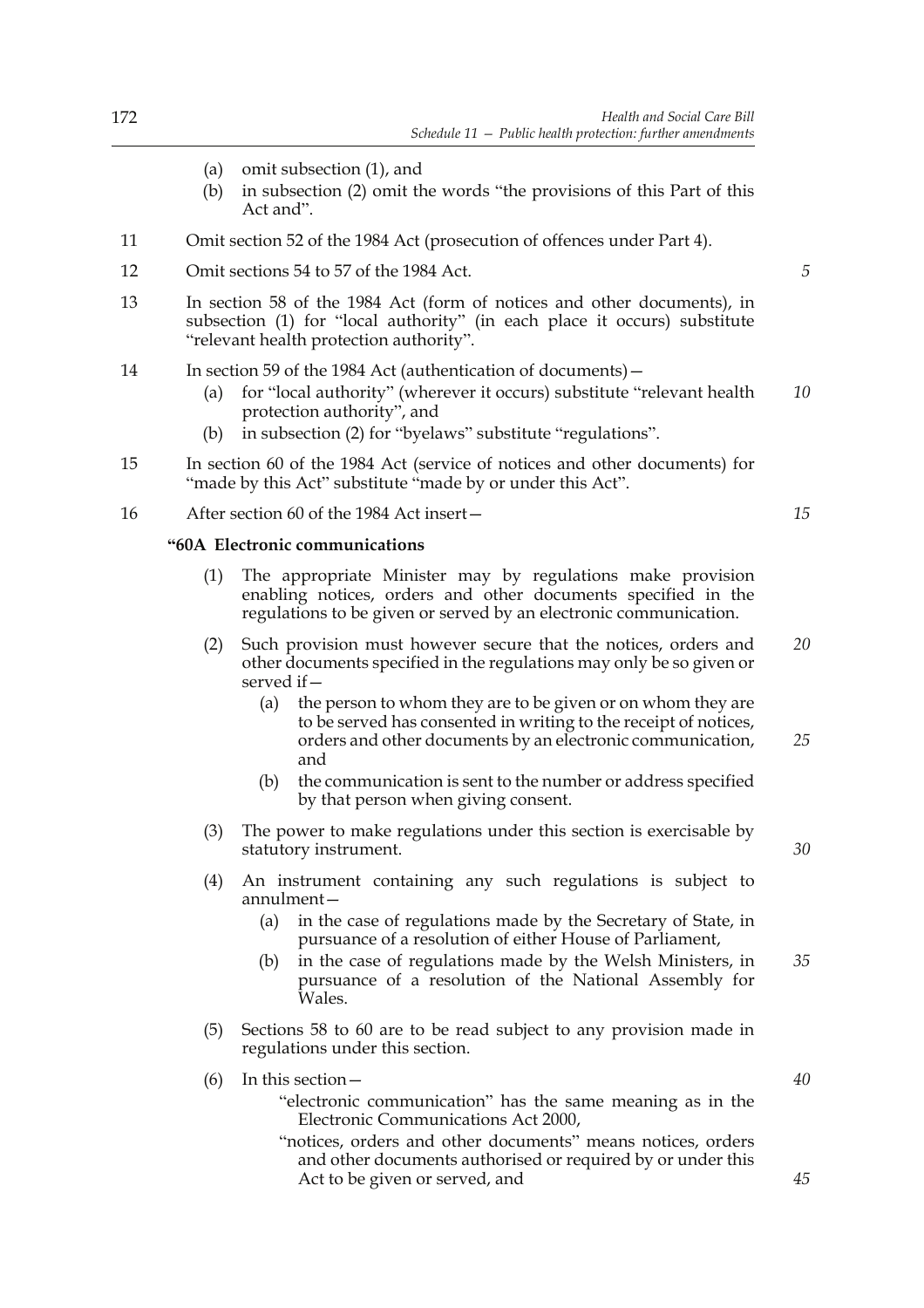"the appropriate Minister" means—

- (a) the Secretary of State, in relation to England;
- (b) the Welsh Ministers, in relation to Wales."
- 17 (1) Section 61 of the 1984 Act (power to enter premises) is amended as follows.
	- (2) In subsection  $(1)$ 
		- (a) for "authorised officer of a local authority" substitute "proper officer of a relevant health protection authority",
		- (b) for paragraph (a) substitute—
			- "(a) for the purposes of ascertaining whether there is, or has been, any contravention of a relevant provision of this Act, or of an order made by a justice of the peace under Part 2A of this Act, which it is the function of the relevant health protection authority to enforce,", and *10*
		- (c) in each of paragraphs (b), (c) and  $(d)$ 
			- (i) for "or such byelaws" substitute "or in relation to such an order", and
			- (ii) for "local authority" substitute "relevant health protection authority".
	- (3) In subsection (2) omit ", other than a factory or workplace,".
	- (4) After subsection (2) insert—
		- "(2A) Subsection (1) does not authorise entry to any part of premises which is used as a private dwelling (but this does not affect the power of a justice of the peace under subsection (3) to issue a warrant authorising entry to a private dwelling or to any part of premises used as a private dwelling)."
	- (5) In subsection (3), for "the local authority by any authorised officer" substitute "the relevant health protection authority by any proper officer".
- 18 (1) Section 62 of the 1984 Act (supplementary provisions as to entry) is amended as follows.
	- (2) In subsection  $(1)$ 
		- (a) for "An authorised officer" substitute "A proper officer ("the officer")", and
		- (b) after "other persons" insert "and such equipment and materials".
	- (3) After subsection (1) insert—

"(1A) The officer may for the purpose for which entry is authorised  $-$ 

- (a) search the premises,
- (b) carry out measurements and tests of the premises or of anything found on them,
- (c) take and retain samples of the premises or of anything found on them, *40*
- (d) inspect and take copies or extracts of any documents or records found on the premises,
- (e) require information stored in an electronic form and accessible from the premises to be produced in a form in which it can be taken away and in which it is visible and *45*

*5*

*15*

*20*

*25*

*35*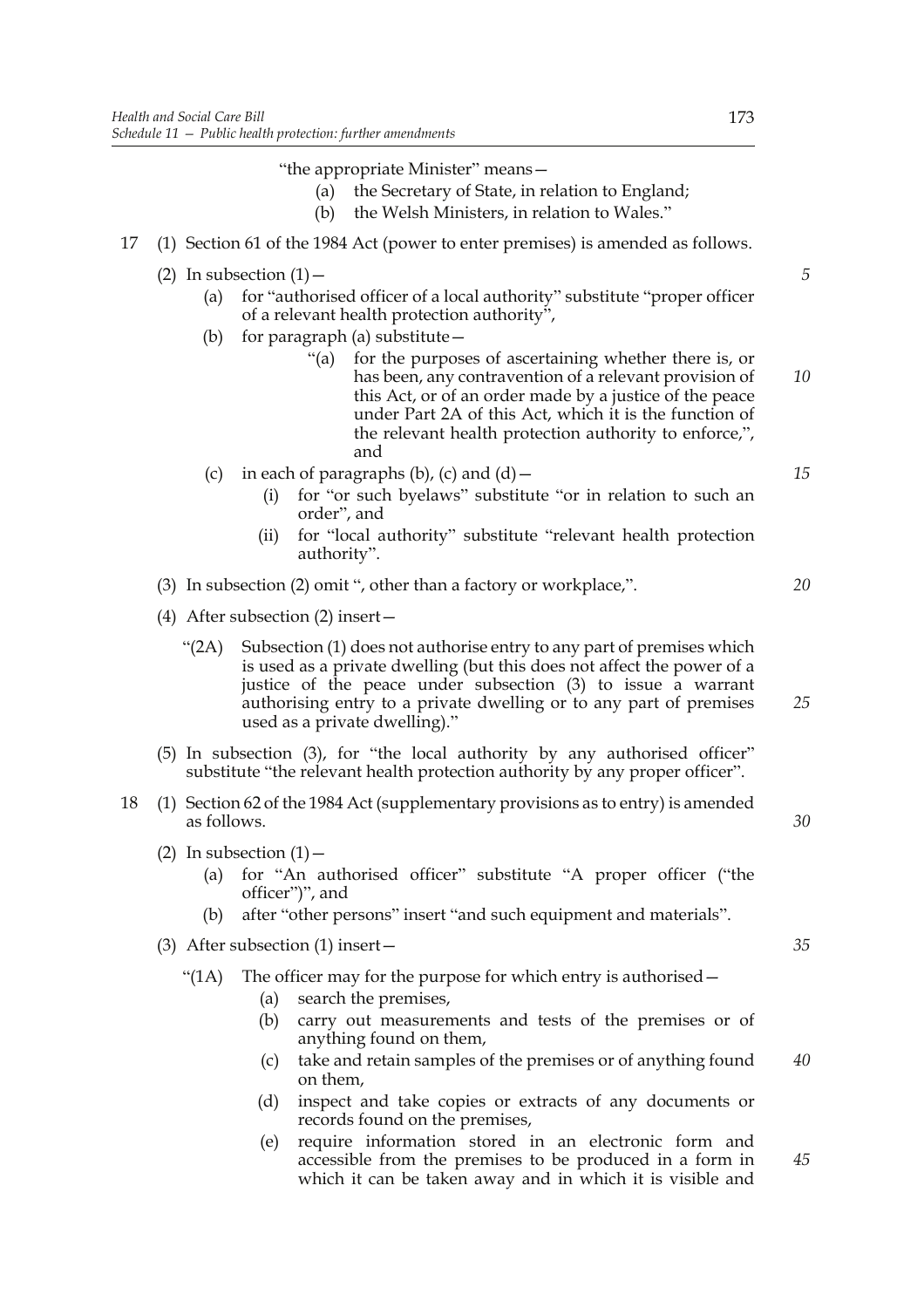legible or from which it can readily be produced in a visible and legible form, and

- (f) seize and detain or remove anything which the officer reasonably believes to be evidence of any contravention relevant to the purpose for which entry is authorised."
- (4) Omit subsection (3).
- (5) For subsection (4) substitute  $-$ 
	- "(4) Nothing in section 61 or this section limits the provisions of Parts 2A and 4, and of regulations made under Part 2A, with respect to entry into or upon, and inspection of, any premises."
- 19 For section 63 of the 1984 Act substitute—

#### **"63 Offence of wilful obstruction**

- (1) A person commits an offence if the person wilfully obstructs any person acting in the execution of a provision of Part 3 or 4 or this Part, or of any regulations, order or warrant made or issued under such a provision. *15*
- (2) A person guilty of an offence under subsection (1) is liable on summary conviction—
	- (a) in the case of an offence of wilfully obstructing a person in the execution of a provision of Part 4 or of any regulations made under a provision of that Part, to a fine not exceeding level 1 on the standard scale, and *20*
	- (b) in any other case, to a fine not exceeding £20,000."
- 20 After section 63 of the 1984 Act insert—

## **"63A Offences by bodies corporate**

- (1) If an offence created by or under this Act is committed by a body corporate and is proved—
	- (a) to have been committed with the consent or connivance of an officer, or
	- (b) to be attributable to any neglect on the part of an officer, the officer (as well as the body corporate) is guilty of the offence and liable to be proceeded against and punished accordingly.
- (2) "Officer", in relation to a body corporate, means a director, manager, secretary or other similar officer of the body, or a person purporting to act in any such capacity.
- (3) If the affairs of a body corporate are managed by its members, subsection (1) applies to the acts and defaults of a member in connection with the member's functions of management as if the member were a director of the body corporate.

#### **63B Unincorporated associations**

(1) Proceedings for an offence alleged to have been committed by an unincorporated association are to be brought in the name of the association (and not in that of any of the members).

*25*

*5*

*10*

*30*

*35*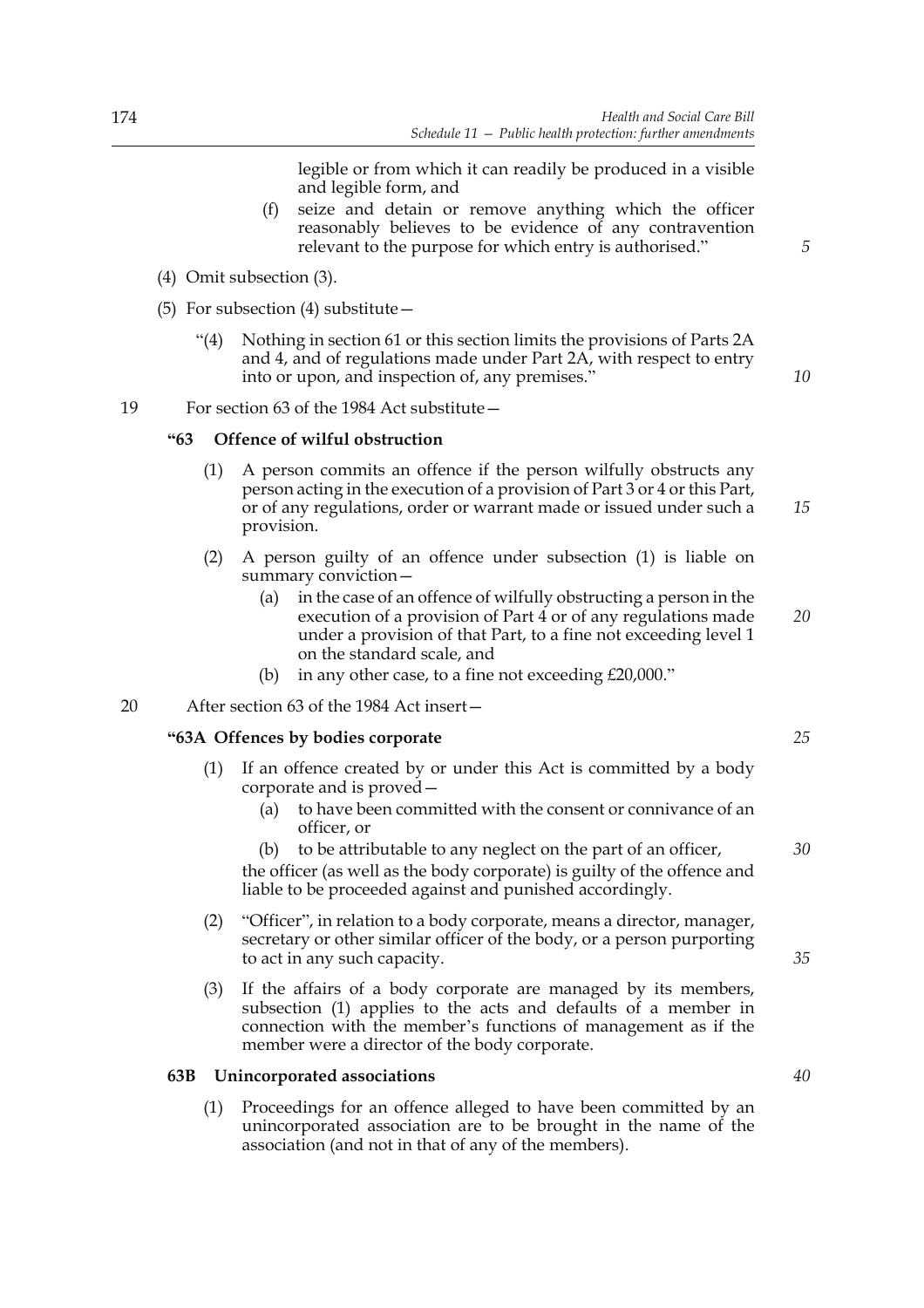- (2) Rules of court relating to the service of documents have effect as if the unincorporated association were a body corporate.
- (3) In proceedings for an offence brought against an unincorporated association, Schedule 3 to the Magistrates' Courts Act 1980 applies as it applies to a body corporate.
- (4) A fine imposed on an unincorporated association on its conviction for an offence is to be paid out of the funds of the association.
- (5) If an offence committed by an unincorporated association is proved—
	- (a) to have been committed with the consent or connivance of an officer of the association or a member of its governing body, or *10*
	- (b) to be attributable to any neglect on the part of such an officer or member,

the officer or member (as well as the association) is guilty of the offence and liable to be proceeded against and punished accordingly. *15*

- (6) In this section, "offence" means an offence created by or under this Act."
- 21 (1) Section 64 of the 1984 Act (restriction on right to prosecute) is amended as follows. *20*
	- (2) For subsection  $(1)$  substitute  $-$ 
		- Proceedings in respect of an offence created by a provision of, or regulations under, this Act may not be taken by any person other than—
			- (a) a relevant health protection authority,
			- (b) a body whose function it is to enforce the provision or regulation in question, or
			- (c) a person who made (or whose predecessors made) the regulation in question."
	- (3) Subsection (2) is omitted.
- 22 After section 64 of the 1984 Act insert—

# **"64A Time limits for prosecutions**

- (1) Notwithstanding anything in section 127(1) of the Magistrates' Courts Act 1980, a magistrates' court may try an information (or written charge) relating to an offence created by or under this Act if the information is laid (or the charge is issued)  $-$ *35*
	- (a) before the end of the period of 3 years beginning with the date of the commission of the offence, and
	- (b) before the end of the period of 6 months beginning with the date on which evidence which the prosecutor thinks is sufficient to justify the proceedings comes to the prosecutor's knowledge. *40*
- (2) For the purposes of subsection  $(1)(b)$ 
	- (a) a certificate signed by or on behalf of the prosecutor and stating the date on which such evidence came to the *45*

*5*

*25*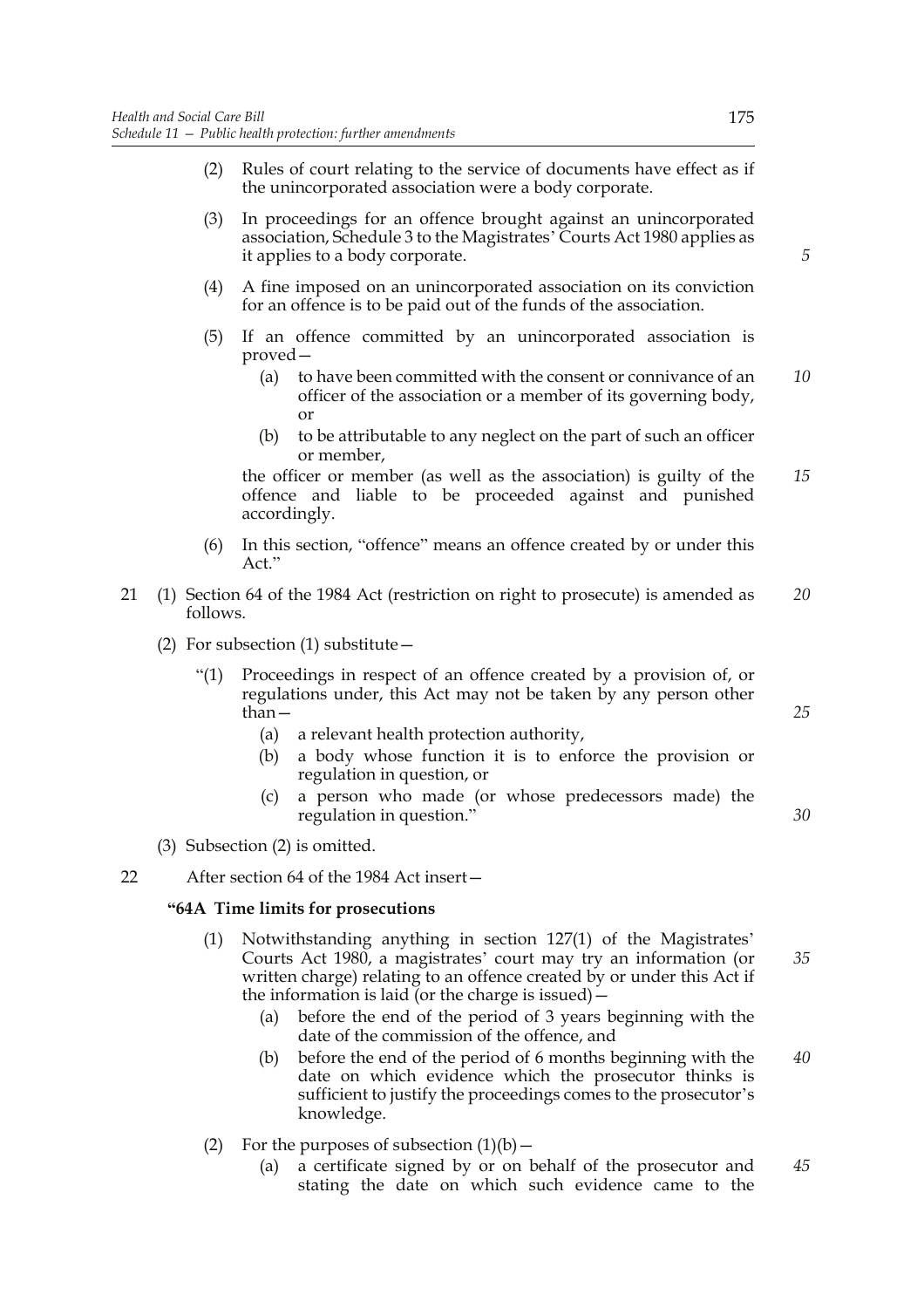prosecutor's knowledge is conclusive evidence of that fact, and

- (b) a certificate stating that matter and purporting to be so signed is to be treated as so signed unless the contrary is proved."
- 23 (1) Section 67 of the 1984 Act (applications to, and appeals from, magistrates' courts) is amended as follows.
	- (2) In subsection (1), after "this Act" insert "or a provision contained in regulations made under this Act".
	- (3) Omit subsection (3).
- 24 For section 69 of the 1984 Act substitute—

#### **"69 Protection from personal liability**

- (1) Nothing done by a relevant health protection authority or by one of its officers, and no contract entered into by such an authority, is to subject the authority or officer to any action, liability, claim or demand whatsoever if the thing is done, or the contract is entered into, bona fide for the purposes of executing a relevant provision of this Act. *15*
- (2) Any expense incurred by any such authority or officer acting bona fide as mentioned in subsection (1) is to be borne and repaid out of the fund applicable by the authority to its functions of executing the provision in question.
- (3) Reference in this section to an officer of a relevant health protection authority also includes a member of that authority and any person acting under the direction of that authority."
- 25 Omit section 70 of the 1984 Act (local inquiries).
- 26 For section 71 of the 1984 Act substitute—

#### **"71 Default powers**

- (1) Subsection (2) applies if the appropriate Minister is satisfied that a relevant health protection authority has failed to discharge its functions under a relevant provision of this Act in any case where it ought to have discharged them.
- (2) The appropriate Minister may make an order—
	- (a) declaring the authority to be in default, and
	- (b) directing the authority to discharge such of its functions, and in such manner and within such time or times, as may be specified in the order. *35*
- (3) If the authority fails to comply with a requirement of the order within the specified time, the appropriate Minister may—
	- (a) enforce the order by mandatory order or otherwise, or
	- (b) make an order transferring such of the functions of the authority to the Minister or such other public authority as may be specified in the order.

*10*

*5*

*20*

*25*

*40*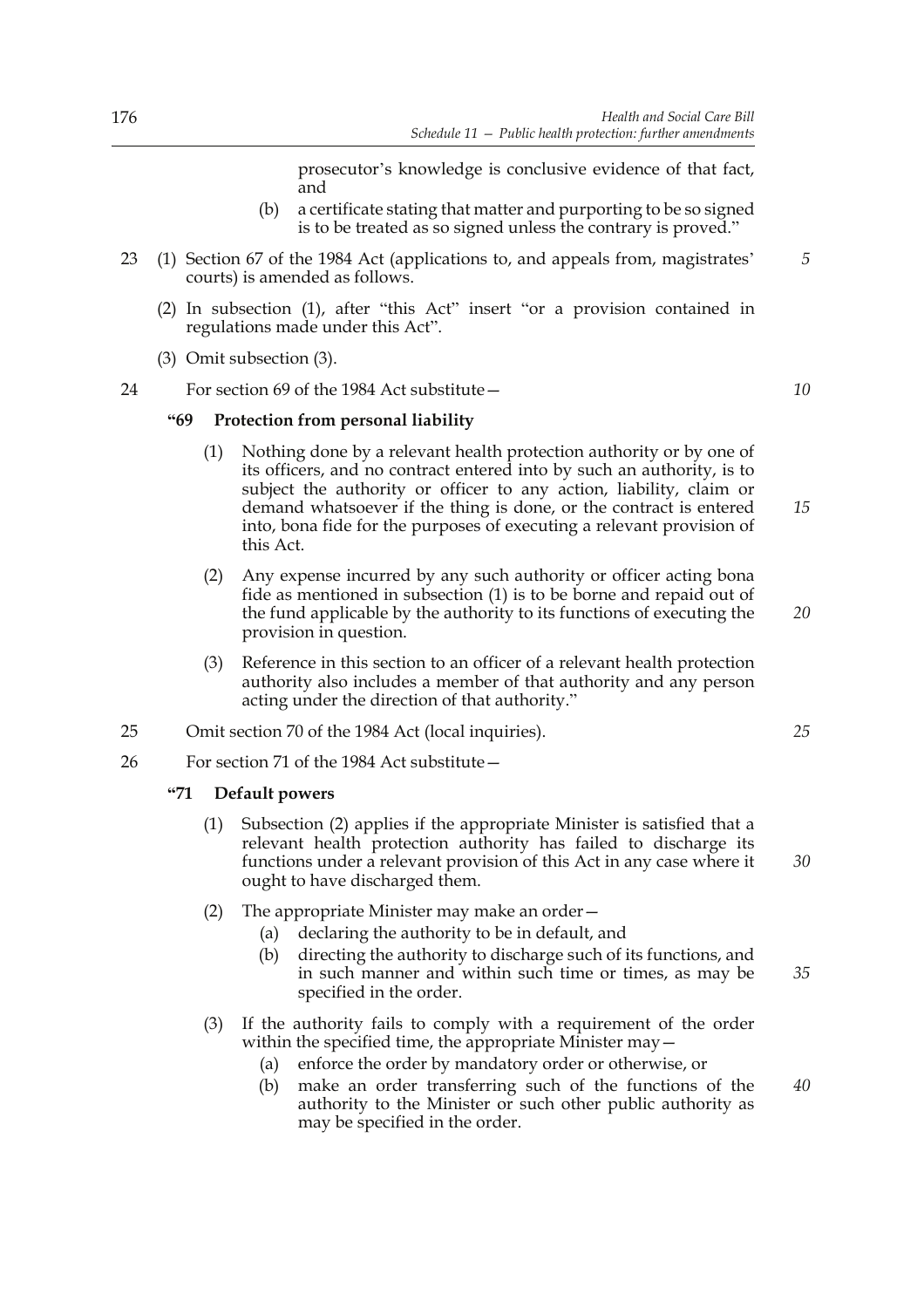- (4) If functions are transferred by virtue of subsection (3)(b) to the Minister, the Minister may direct another public authority to discharge them on the Minister's behalf.
- (5) An order under subsection (3)(b) may include provision about the funding of the functions, including provision requiring the relevant health protection authority to bear any costs associated with the discharge of those functions by or on behalf of the Minister or other public authority.
- (6) The appropriate Minister may vary or revoke an order made by the Minister under subsection (3)(b), but without prejudice to anything previously done under it. *10*
- (7) If such an order is revoked, the appropriate Minister may, either by the revoking order or by a subsequent order, make provision with respect to the transfer, vesting and discharge of any property or liabilities acquired or incurred by or on behalf of the Minister or other public authority in discharging any functions to which the revoking order related."
- 27 In section 72 of the 1984 Act (cumulative effect of Act) for "by this Act" substitute "by or under this Act".

#### 28 In section 73 of the 1984 Act (Crown property) after subsection (4) insert— *20*

- "(5) In this section "premises" does not include any vessel—
	- (a) belonging to Her Majesty, or
	- (b) under the command or charge of an officer holding Her Majesty's commission."

# 29 (1) Section 74 of the 1984 Act (interpretation) is amended as follows.

(2) For the definition of "district" substitute—

" "district" means—

- (a) in relation to a local authority in Greater London, a London borough, the City of London, the Inner Temple or the Middle Temple,
- (b) in relation to a local authority in England for an area for which there is no district council, that area,
- (c) in relation to a local authority in Wales, a county or county borough,
- (d) in relation to the Council of the Isles of Scilly, those Isles;". *35*
- (3) In the definition of "local authority" for "section 1(2)" substitute "section  $1(1)$ ".
- (4) For the definition of "premises" substitute—

" "premises" includes any place and, in particular, includes— *40*

- (a) any vehicle, train, vessel or aircraft,
- (b) any tent or movable structure, and
- (c) any offshore installation (as defined in section 12(1) of the Mineral Workings (Offshore Installations) Act 1971);".

*5*

*15*

*30*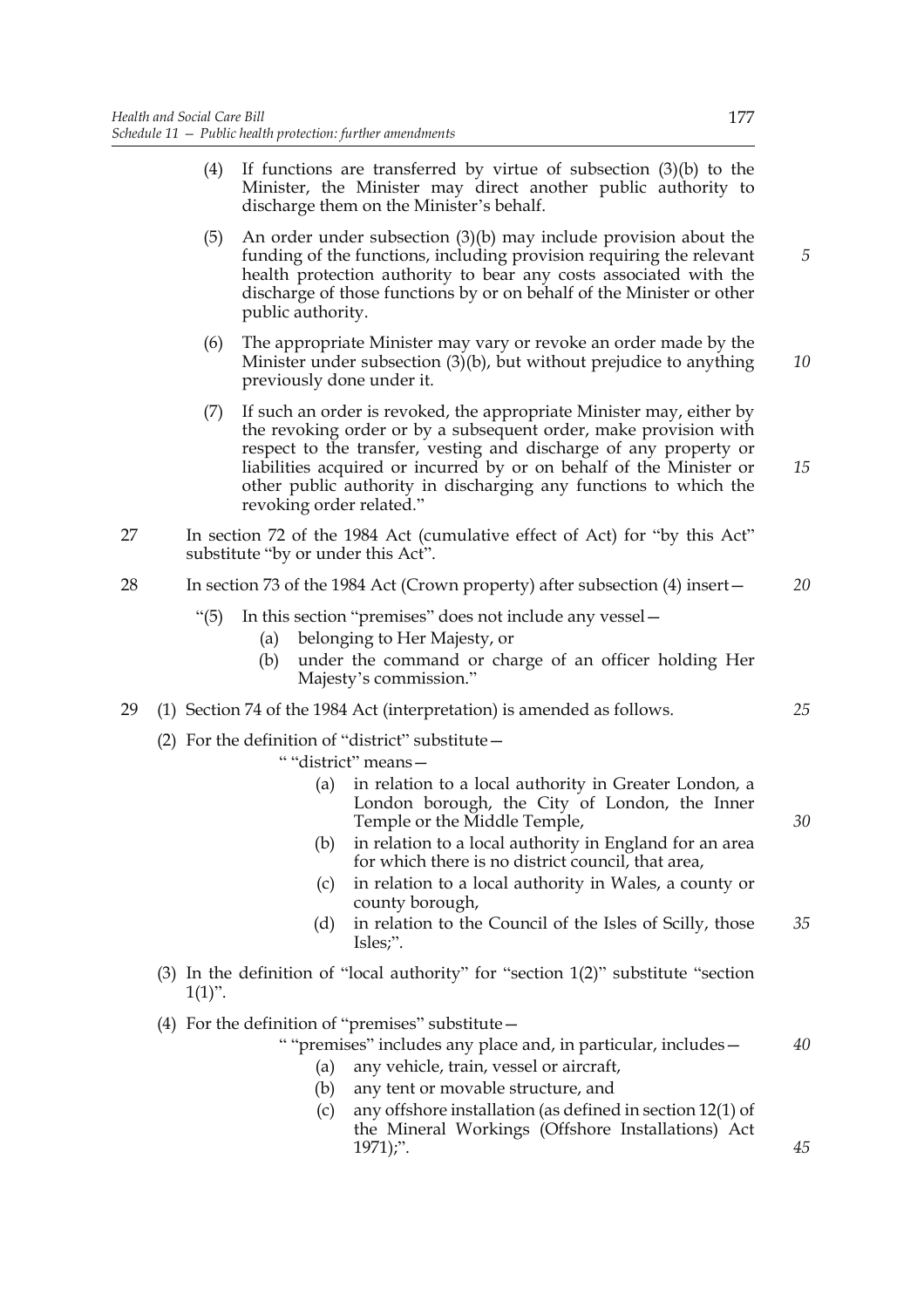- (5) In the definition of "relevant provision of this Act", before "other" insert "(including a provision in regulations made under this Act)". (6) In the appropriate place, insert the following definitions— " "public authority" has the meaning given in section 6(3) of the Human Rights Act 1998;", " "relevant health protection authority" means— (a) a local authority, port health authority or joint board with functions under a relevant provision of this Act, and (b) if regulations under Part 2A confer functions on a public authority of any other description and state that the authority is to be regarded as a relevant health protection authority with respect to those functions, that authority;". (7) The following definitions are omitted— (a) "coastal waters"; (b) "common lodging-house"; (c) "dustbin"; (d) "factory"; (e) "hospital"; (f) "house"; (g) "inland waters"; (h) "local Act"; *5 10 15 20*
	- (i) "NHS trust" and "NHS contract";
	- (j) "notifiable disease";
	- (k) "rating district";
	- (l) "school";
	- (m) "street".
- 30 Omit section 76 of the 1984 Act (Isle of Man and Channel Islands).

*Planning and Compensation Act 1991 (c. 34)*

31 In Part 1 of Schedule 18 to the Planning and Compensation Act 1991 (provisions that do not provide for interest) omit the entry for section 57 of the Public Health (Control of Disease) Act 1984.

#### SCHEDULE 12 Section 134

#### FUNDING OF EXPENDITURE IN CONNECTION WITH PROVISION OF PHARMACEUTICAL **SERVICES** *35*

#### PART 1

#### ENGLAND

1 In this Part of this Schedule "the NHS Act" means the National Health Service Act 2006 (c. 41).

*30*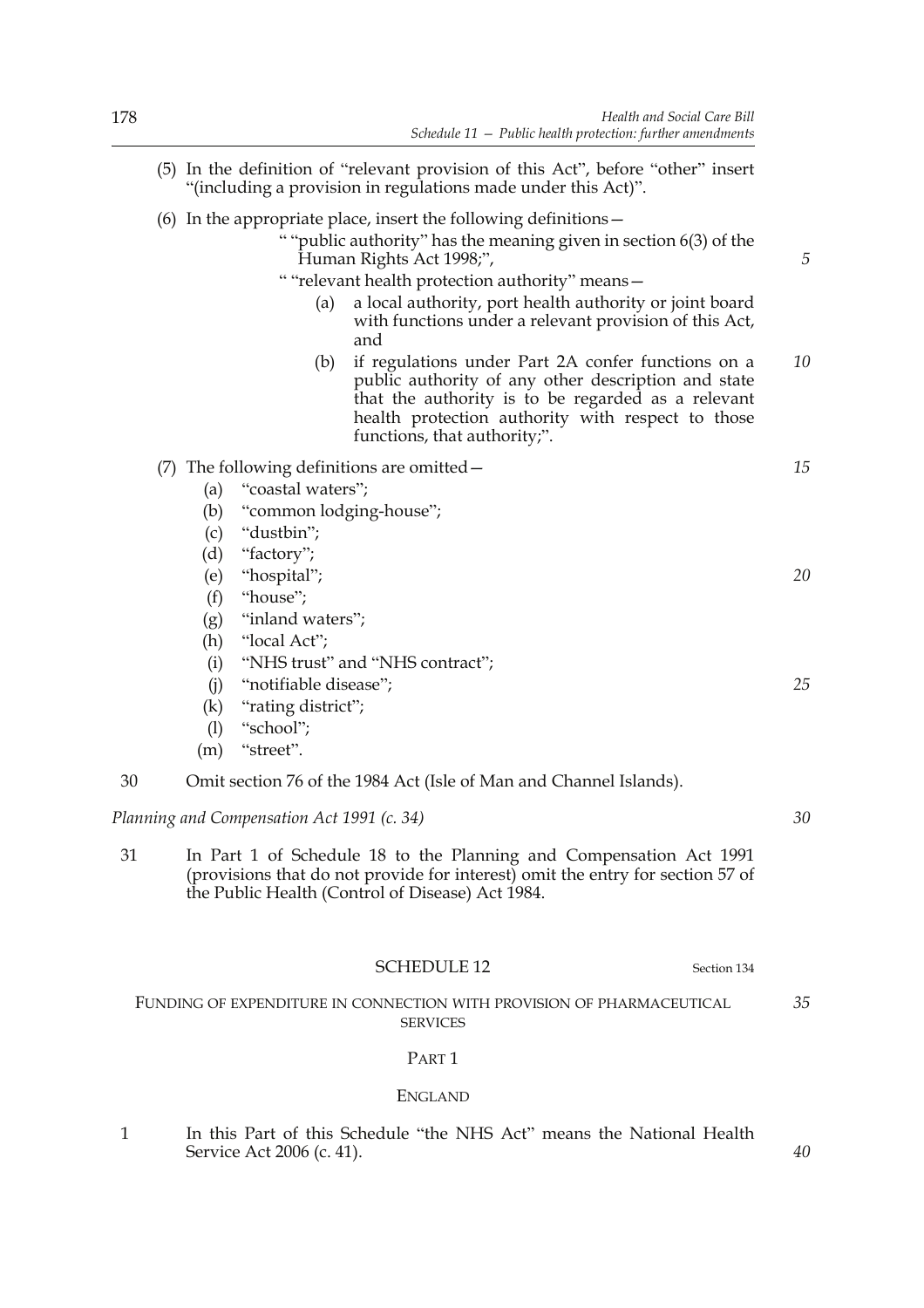- 2 (1) Section 228 of the NHS Act (public funding of Primary Care Trusts) is amended as follows.
	- (2) For subsection  $(1)$  substitute  $-$ 
		- "(1) The Secretary of State must pay in respect of each financial year to each Primary Care Trust sums not exceeding the amount allotted for that year by the Secretary of State to the Primary Care Trust towards meeting the expenditure of the Primary Care Trust which is attributable to the performance by it of its functions in that year."
	- (3) Omit subsection (2).
	- (4) In subsections (3) and  $(7)(b)$ , for " $(1)(b)$ " substitute " $(1)$ ".
	- (5) Omit subsection (12).
- 3 In section 229 of the NHS Act (financial duties of Primary Care Trusts), in subsection  $(1)$  –
	- (a) omit "(not including its pharmaceutical services expenditure)", and
	- (b) in paragraph (a), for "section  $228(1)(b)$ " substitute "section  $228(1)$ ".
- 4 In section 230 of the NHS Act (resource limits for Primary Care Trusts) omit subsections (2) and (3).
- 5 (1) Schedule 14 to the NHS Act (further provision about expenditure of Primary Care Trusts) is amended as follows.
	- (2) Omit paragraphs 1 and 2.
	- (3) After paragraph 3 insert—
		- "3A (1) The Secretary of State may designate any element of the remuneration paid by Primary Care Trusts to persons providing pharmaceutical services or local pharmaceutical services which is not remuneration referable to the cost of drugs.
			- (2) If an element is so designated, the Secretary of State must for each financial year apportion among all Primary Care Trusts, in such manner as the Secretary of State considers appropriate, the total of the remuneration referable to that element which is paid by each Primary Care Trust in that year.
			- (3) A Primary Care Trust is accountable in any year for remuneration referable to that element to the extent (and only to the extent) that such remuneration is apportioned to it under sub-paragraph (2).
			- (4) Where in any financial year any remuneration referable to that element for which a Primary Care Trust is accountable is paid by another Primary Care Trust, the remuneration must be treated (for the purposes of sections 228 and 229) as having been paid by the first Primary Care Trust in the performance of its functions.
			- (5) The Secretary of State may, in particular, exercise the discretion under sub-paragraph (2)—
				- (a) so that any apportionment relating to services associated with the provision of drugs reflects, in the case of each Primary Care Trust, the financial consequences of orders for the provision of drugs, being orders which in the

179

*10*

*5*

*20*

*15*

*25*

*30*

*35*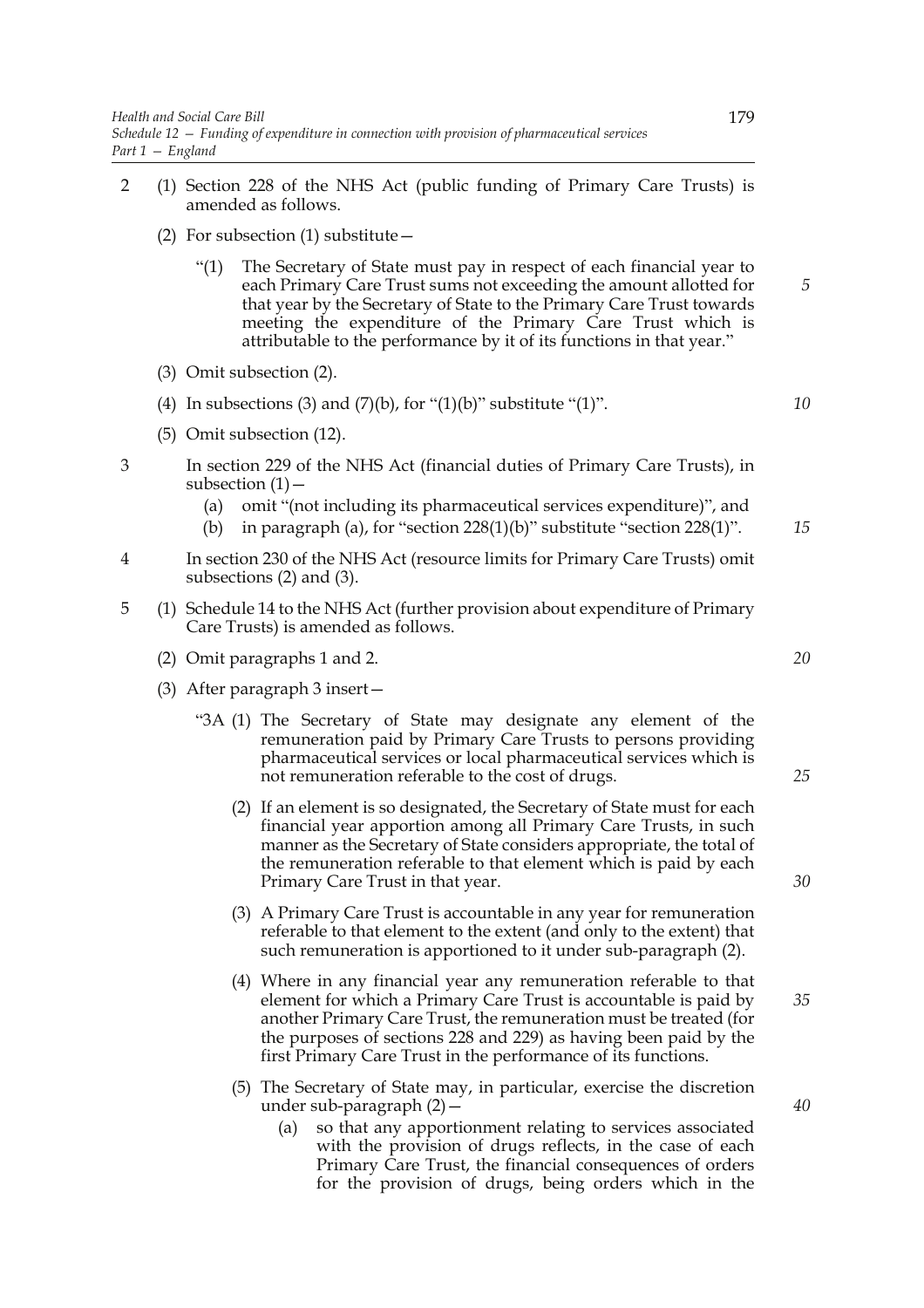opinion of the Secretary of State are attributable to the Primary Care Trust in question,

- (b) by reference to averaged or estimated amounts.
- (6) The Secretary of State may make provision for any remuneration referable to an element designated under sub-paragraph (1) which is paid by a Primary Care Trust other than the Primary Care Trust which is accountable for the payment to be reimbursed in such manner as the Secretary of State may determine." *5*
- (4) In paragraph  $4(1)$  -
	- (a) for the definition of "designated" substitute— "designate" means designate in writing (and different *10*
		- designations may be made for different purposes),",
	- (b) omit the definition of "pharmaceutical services", and
	- (c) in the definition of "remuneration referable to the cost of drugs", omit the words "except in paragraph 1(2)(b) and".
- (5) After paragraph 4(3) insert—
	- "(4) If the Secretary of State does not treat such remuneration, so far as it is so met by an NHS trust or NHS foundation trust, as remuneration referable to the cost of drugs, the Secretary of State may treat it as remuneration falling within paragraph 3A(1)."

#### *20*

*15*

# PART 2

# **WALES**

- 6 In this Part of this Schedule "the NHS (Wales) Act" means the National Health Service (Wales) Act 2006 (c. 42).
- 7 In section 174 of the NHS (Wales) Act (public funding of Local Health Boards) omit "and pharmaceutical" in— *25*
	- (a) subsection  $(1)(a)$ ,
	- (b) subsection  $(2)(a)$  and  $(b)$ , and
	- (c) subsection (12).

#### 8 In section 175 of the NHS (Wales) Act (financial duties of Local Health Boards), in subsection (1) omit "and pharmaceutical". *30*

- 9 In section 176 of the NHS (Wales) Act (resource limits for Local Health Boards) omit "and pharmaceutical" in—
	- (a) subsection (2), and
	- (b) subsection  $(3)(b)$ .
- 10 (1) Schedule 8 to the NHS (Wales) Act (further provision about expenditure of Local Health Boards) is amended as follows.
	- (2) In paragraph  $1(1)$  -
		- (a) omit "and pharmaceutical", and
		- (b) in paragraph (a) for the words from "services under" to "pharmaceutical services)" substitute "general ophthalmic services". *40*
	- (3) In paragraph  $1(2)$  -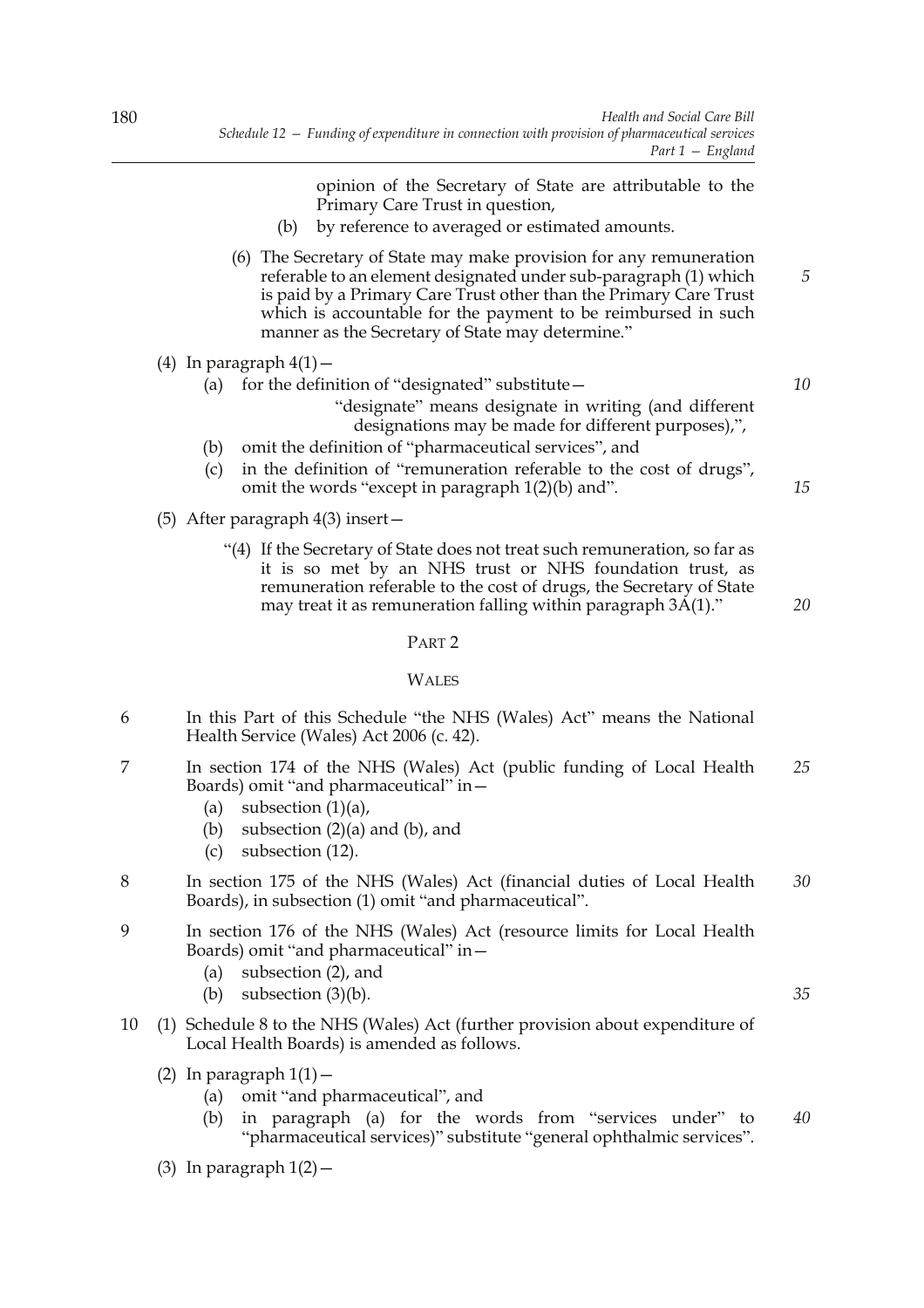- (a) in paragraph (a) for "services as mentioned in sub-paragraph (1)(a)" substitute "general ophthalmic services", and
- (b) omit paragraphs (b) and (c).
- (4) Accordingly, in the heading immediately preceding paragraph 1, omit "and pharmaceutical".
- (5) For paragraph 2 substitute—
	- "2 In section 174 "main expenditure", in relation to a Local Health Board and the year in question, means—
		- (a) expenditure of the Local Health Board attributable to the reimbursement in that year of expenses of persons providing general ophthalmic services which are designated expenses incurred in connection with the provision of those services (or in giving instruction in matters relating to those services), and
		- (b) any other expenditure of the Local Health Board attributable to the performance of its functions in that year (other than general ophthalmic services expenditure)." *15*
- (6) After paragraph 3 insert—
	- "3A (1) The Welsh Ministers may designate any element of the remuneration paid by Local Health Boards to persons providing pharmaceutical services or local pharmaceutical services which is not remuneration referable to the cost of drugs. *20*
		- (2) If an element is so designated, the Welsh Ministers must for each financial year apportion among all Local Health Boards, in such manner as the Welsh Ministers consider appropriate, the total of the remuneration referable to that element which is paid by each Local Health Board in that year.
		- (3) A Local Health Board is accountable in any year for remuneration referable to that element to the extent (and only to the extent) that such remuneration is apportioned to it under sub-paragraph (2).
		- (4) Where in any financial year any remuneration referable to that element for which a Local Health Board is accountable is paid by another Local Health Board, the remuneration must be treated (for the purposes of sections 174 and 175) as having been paid by the first Local Health Board in the performance of its functions.
		- (5) The Welsh Ministers may, in particular, exercise their discretion under sub-paragraph (2)—
			- (a) so that any apportionment relating to services associated with the provision of drugs reflects, in the case of each Local Health Board, the financial consequences of orders for the provision of drugs, being orders which in the opinion of the Welsh Ministers are attributable to the Board in question,
			- (b) by reference to averaged or estimated amounts.
		- (6) The Welsh Ministers may make provision for any remuneration referable to an element designated under sub-paragraph (1) which is paid by a Local Health Board other than the Board which is *45*

*5*

*10*

*25*

*30*

*35*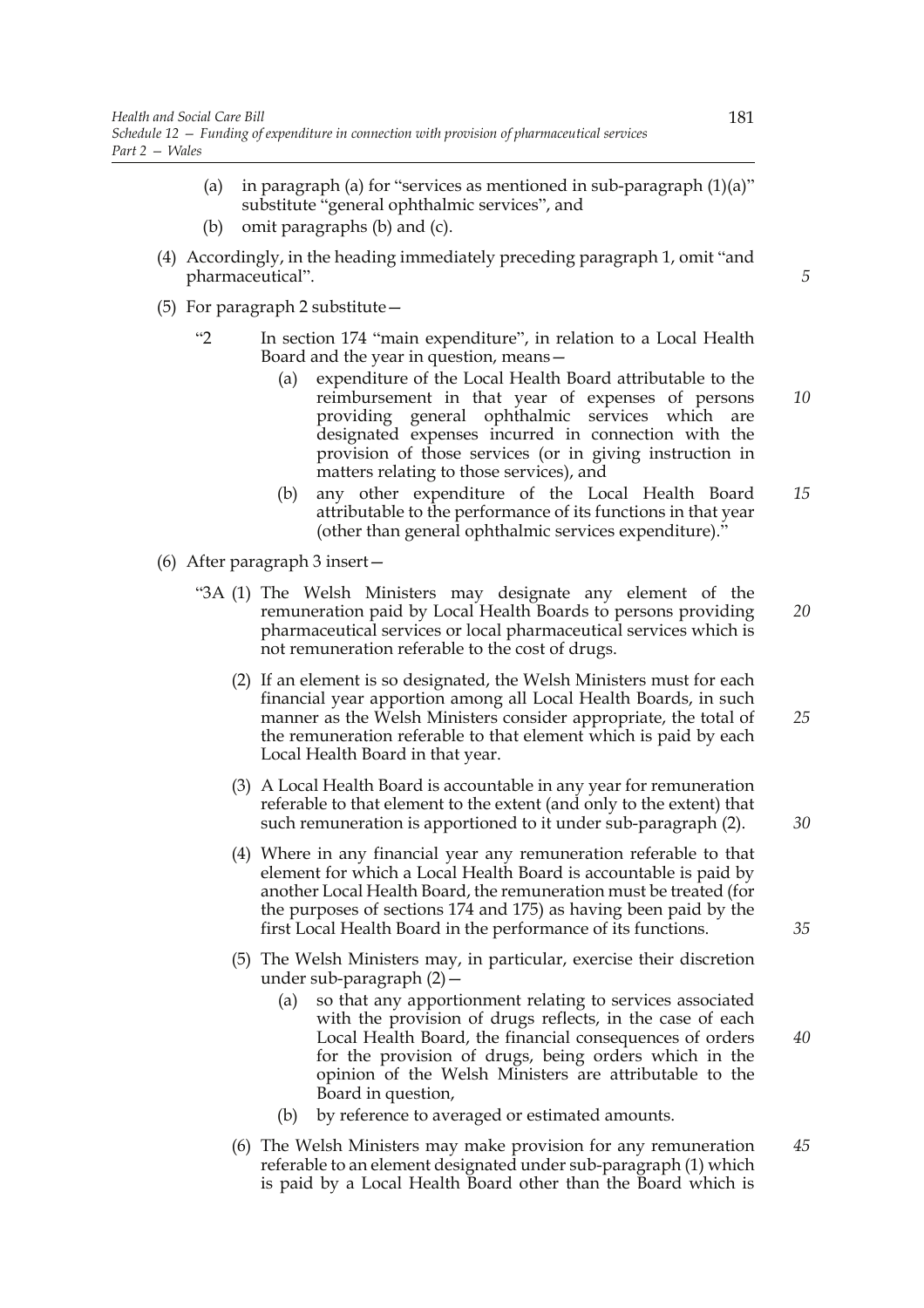accountable for the payment to be reimbursed in such manner as the Welsh Ministers may determine."

- (7) In paragraph  $4(1)$  -
	- (a) at the end of the definition of "designated" insert "and "designate" must be read accordingly",
	- (b) omit the definition of "pharmaceutical services", and
	- (c) in the definition of "remuneration referable to the cost of drugs", omit the words "except in paragraph 1(2)(b) and".
- (8) After paragraph 4(3) insert—
	- "(4) If the Welsh Ministers do not treat such remuneration, so far as it is so met by an NHS trust, as remuneration referable to the cost of drugs, they may treat it as remuneration falling within paragraph  $3A(1)$ ." *10*

| <b>SCHEDULE 13</b> | Section 139(6) |
|--------------------|----------------|
|--------------------|----------------|

#### TRANSITIONAL PROVISIONS RELATING TO S. 139

*15*

*25*

*5*

# *Interpretation of Schedule*

1 In this Schedule "the 1948 Act" means the National Assistance Act 1948 (c. 29).

*Complaints, orders and payments under section 43 of the 1948 Act*

- 2 (1) No complaint may be made under section 43 of the 1948 Act on or after the appointed day, not even— *20*
	- (a) in respect of assistance given, or applied for, before that day, or
	- (b) in respect of expenditure incurred by virtue of section 47 of that Act—
		- (i) before the appointed day, or
		- (ii) in connection with the maintenance of a person who is maintained in pursuance of an order under section 47 of that Act (order for removing, to suitable premises, person in need of care and attention) made before the appointed day.
	- (2) No order may be made under section 43(2) of the 1948 Act on or after the appointed day, not even on a complaint made before that day. *30*
	- (3) No order made under section 43(2) of the 1948 Act—
		- (a) may be varied on or after the appointed day so as to  $-$ 
			- (i) provide for any additional payment,
			- (ii) increase the amount of any payment, or
			- (iii) bring forward the time for making any payment;
		- (b) may be revived on or after the appointed day.
	- (4) Where an order has been made under section 43(2) of the 1948 Act, the only payments required to be made under the order on or after the appointed day are overdue pre-commencement payments.

*40*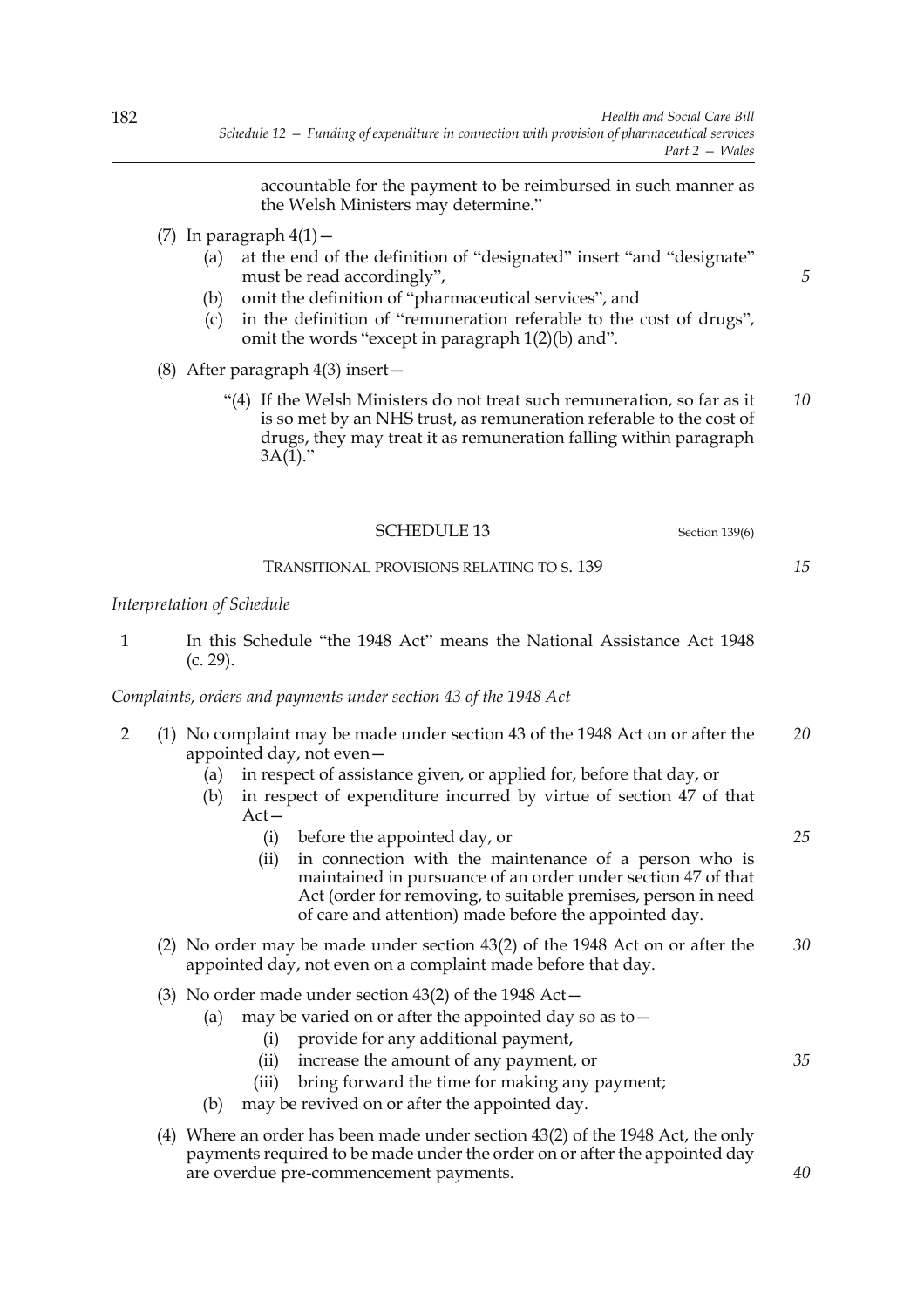- (5) This Act does not prevent enforcement after the appointed day (whether by proceedings or otherwise) of an order under section 43(2) of the 1948 Act so far as the order relates to overdue pre-commencement payments.
- (6) In this paragraph—
	- "the appointed day" means the day appointed under this Act for the coming into force of section  $139(1)(a)$ ;
	- "overdue pre-commencement payment", in relation to an order under section 43(2) of the 1948 Act, means a payment that under the order should have been (but was not) made before that day.
- (7) Sub-paragraphs (3) to (5) apply in relation to a registered order as to an order made under section 43(2) of the 1948 Act in England and Wales, except that in relation to a registered order "overdue pre-commencement payment" means a payment that under the registered order should have been (but was not) made before 5 October 2007. *10*
- (8) In sub-paragraph (7) "registered order" means—
	- (a) an order made in Scotland under section 43(2) of the 1948 Act, and
	- (b) registered in England and Wales under Part 2 of the Maintenance Orders Act 1950 (c. 37) (enforcement in one part of the United Kingdom of orders made in another part).

*Recovery of expenditure incurred under section 47(8) of the 1948 Act*

- 3 (1) Sub-paragraphs (3) to (5) apply in relation to expenditure incurred under section 47(8) of the 1948 Act in connection with the maintenance of any particular person ("A").
	- (2) In sub-paragraphs (3) to (5) "liability proceedings" means proceedings for the expenditure's recovery under section 47(9) of the 1948 Act from a person other than A if the proceedings are brought against that other person ("B") on account of B having, at a time before the appointed day, been for the purposes of the 1948 Act liable to maintain A. *25*
	- (3) No liability proceedings may be begun, or continued, on or after the appointed day; but this is subject to sub-paragraph (5).
	- (4) Sub-paragraph (3) applies (subject to sub-paragraph  $(5)$ )
		- (a) even to expenditure incurred before the appointed day, and
		- (b) even where A is maintained in pursuance of an order under section 47 of the 1948 Act made before the appointed day.
	- (5) Where liability proceedings begun before the appointed day resulted in a court making an order before that day for the recovery of the expenditure from B, this Act does not prevent the enforcement of the order (whether by proceedings or otherwise) on or after the appointed day. *35*
	- (6) In this paragraph "the appointed day" means the day appointed under this Act for the coming into force of section 139(1)(b).

*Recovery of expenses incurred under section 48 of the 1948 Act*

4 (1) Sub-paragraphs (3) to (5) apply in relation to reasonable expenses incurred under section 48(1) and  $(2)$  of the 1948 Act in relation to a person ("C") admitted, or removed, as mentioned in section 48(1) of that Act.

*15*

*5*

*20*

*30*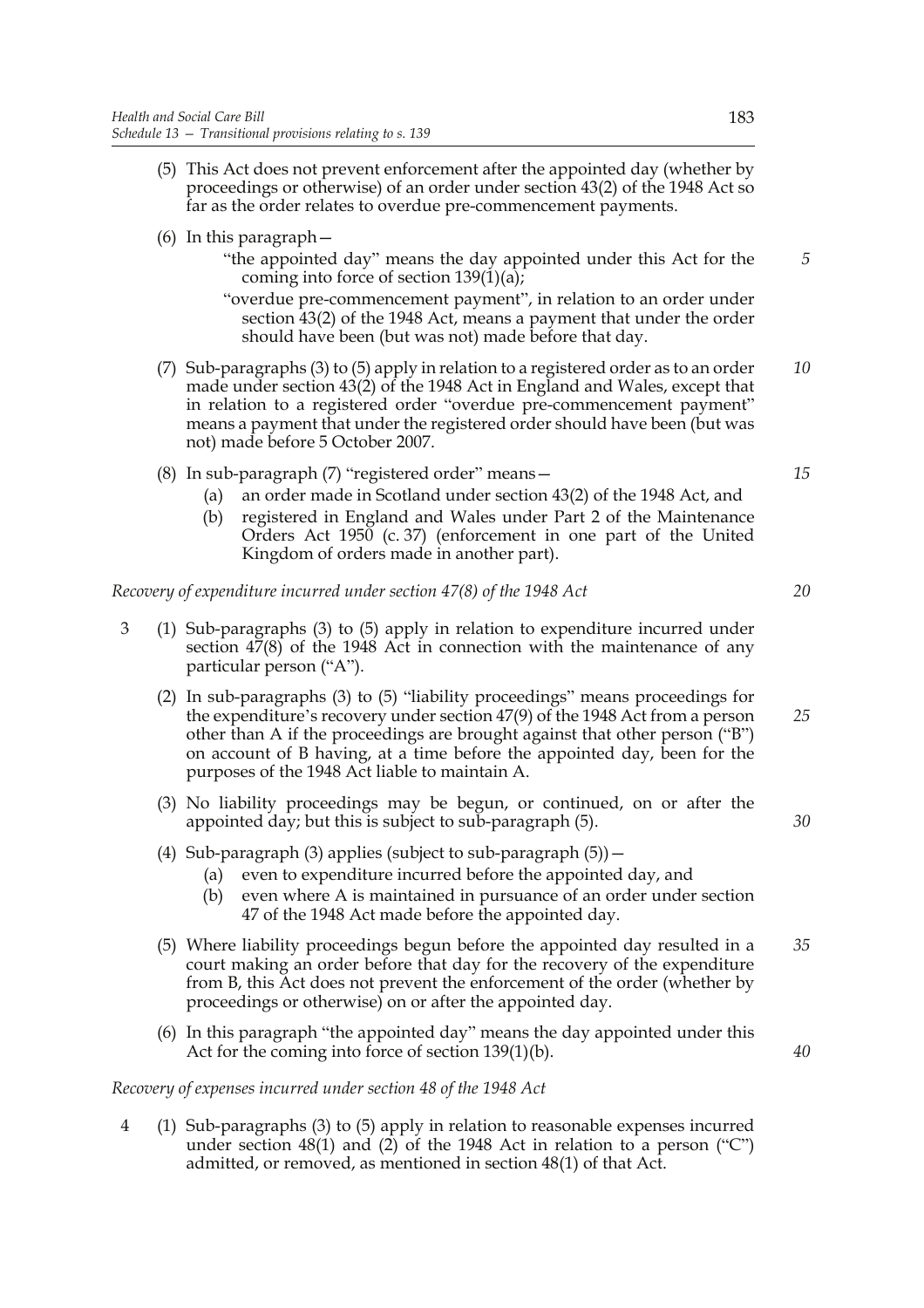- (2) In sub-paragraphs (3) to (5) "liability proceedings" means proceedings for the expenses' recovery under section 48(3) of the 1948 Act from a person other than C if the proceedings are brought against that other person ("D") on account of D having, at a time before the appointed day, been for the purposes of the 1948 Act liable to maintain C.
- (3) No liability proceedings may be begun, or continued, on or after the appointed day; but this is subject to sub-paragraph (5).
- (4) Sub-paragraph (3) applies (subject to sub-paragraph  $(5)$ )
	- (a) even to expenses incurred before the appointed day, and
	- (b) even where C was admitted, or removed, before the appointed day. *10*
- (5) Where liability proceedings begun before the appointed day resulted in a court making an order before that day for the recovery of the expenditure from D, this Act does not prevent the enforcement of the order (whether by proceedings or otherwise) on or after the appointed day.
- (6) In this paragraph "the appointed day" means the day appointed under this Act for the coming into force of section 139(1)(c). *15*

#### *Prosecutions under section 51 of the 1948 Act*

- 5 (1) Sub-paragraph (2) applies in relation to an offence under section 51 of the 1948 Act (offence where accommodation is provided under Part 3 of that Act in consequence of persistent refusal or neglect to maintain a person), other than an offence in respect of accommodation being provided to a person in consequence of that person's persistent refusal or neglect to maintain himself.
	- (2) Proceedings for the offence may be begun or continued on or after the appointed day, but only if the accommodation provided in consequence of the refusal or neglect (or alleged refusal or neglect) began to be provided before the appointed day. *25*
	- (3) In this paragraph "the appointed day" means the day appointed under this Act for the coming into force of section 139(1)(d).

#### *Transitional cases under paragraph 19(1) of Schedule 6 to the 1948 Act*

- 6 (1) Sub-paragraphs (2) and (3) apply where  $-$ 
	- (a) a person was by virtue of an enactment repealed by the 1948 Act under a liability (whether under an order of a court or otherwise) to maintain another person,
	- (b) on the repeal of that enactment by the 1948 Act, that liability was saved by the operation of section 38(2) of the Interpretation Act 1889 (c. 63), and *35*
	- (c) paragraph 19(1) of Schedule 6 to the 1948 Act (which ended a saved liability to maintain a person where there was no liability to maintain that person for the purposes of the 1948 Act) did not have effect to end that liability.
	- (2) If that liability has not come to an end before the appointed day, it comes to an end as from the beginning of that day; but this is subject to sub-paragraph (3).

*5*

*20*

*30*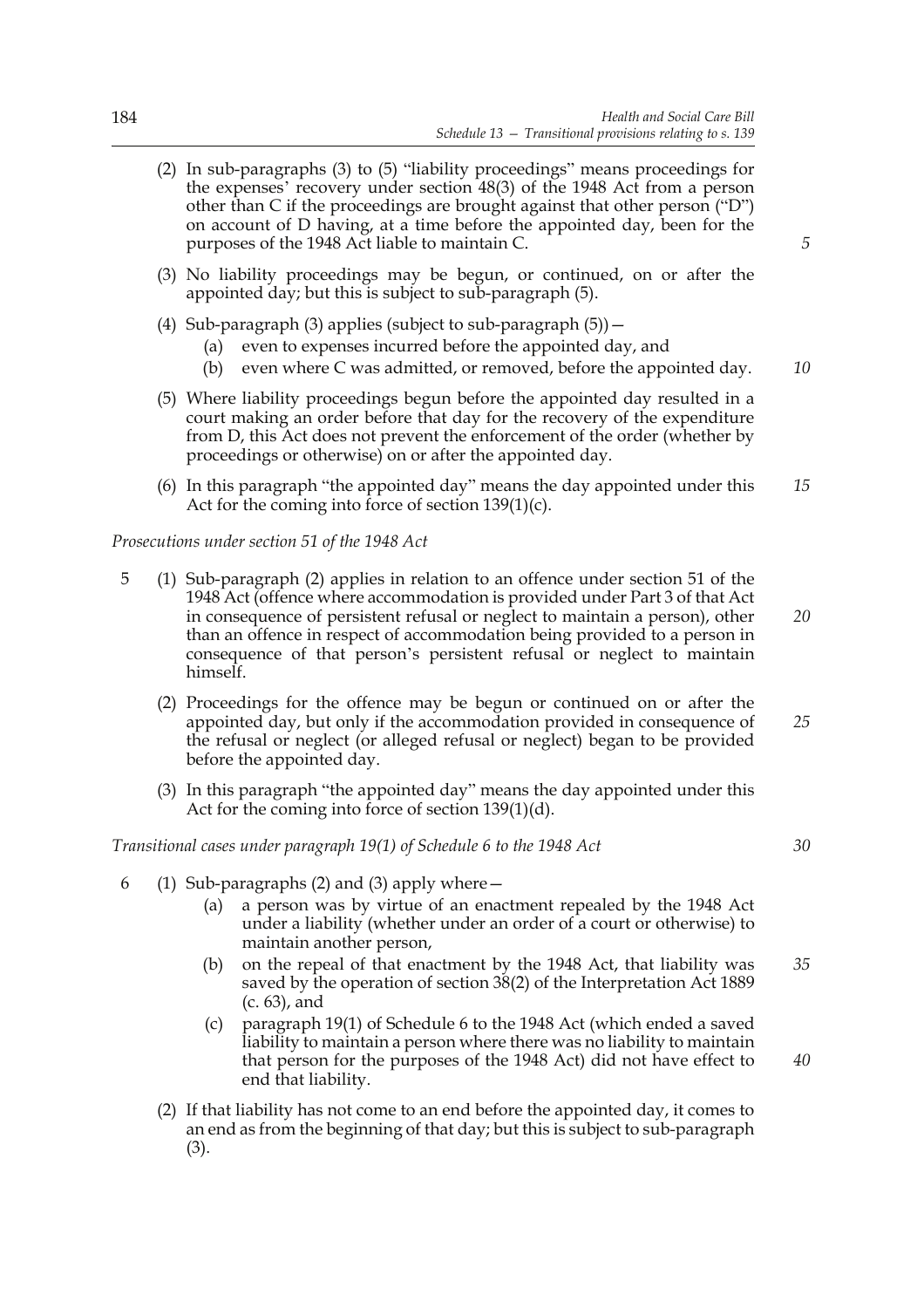- (3) Where that liability is brought to an end by this Act and an order of a court made before the appointed day requires the making of payments on account of that liability, this Act—
	- (a) does not end liability to make payments under the order that should have been (but were not) made before the appointed day, and
	- (b) does not prevent enforcement after the appointed day (whether by proceedings or otherwise) of the order so far as it relates to payments required by it to be made before the appointed day.
- (4) In this paragraph "the appointed day" means the day appointed under this Act for the coming into force of section 139(1)(e).

*Transitional cases under paragraph 19(2) of Schedule 6 to the 1948 Act*

- 7 (1) Sub-paragraphs (2) and (3) apply where an order of court, or agreement, such as is mentioned in sub-paragraph (2) of paragraph 19 of Schedule 6 to the 1948 Act has effect at any time on or after 5th July 1948 by virtue of that sub-paragraph.
	- (2) If the order or agreement has not ceased to have effect before the appointed day, it ceases to have effect as from the beginning of that day; but this is subject to sub-paragraph (3).
	- (3) Where the order or agreement ceases to have effect as a result of the operation of this Act, this Act—
		- (a) does not end liability to make payments under the order or agreement that should have been (but were not) made before the appointed day, and
		- (b) does not prevent enforcement after the appointed day (whether by proceedings or otherwise) of the order or agreement so far as it relates to payments required by virtue of the order or agreement to be made before the appointed day.
	- (4) In this paragraph "the appointed day" means the day appointed under this Act for the coming into force of section 139(1)(f).

*Recovery of expenses under section 46 of the Public Health (Control of Disease) Act 1984*

- 8 (1) Sub-paragraphs (3) to (5) apply in relation to expenses incurred under subsection (1) or (2) of section 46 of the Public Health (Control of Disease) Act 1984 (c. 22) in relation to a person ("E") whose body has been buried, or cremated, as mentioned in that subsection.
	- (2) In sub-paragraphs (3) to (5) "liability proceedings" means proceedings for the expenses' recovery under section 46(5) of that Act from a person ("F") on account of F having, at a time before the appointed day, been for the purposes of the 1948 Act liable to maintain E. *35*
	- (3) No liability proceedings may be begun, or continued, on or after the appointed day; but this is subject to sub-paragraph (5).
	- (4) Sub-paragraph (3) applies (subject to sub-paragraph  $(5)$ )
		- (a) even to expenses incurred before the appointed day, and
		- (b) even where E died before the appointed day.
	- (5) Where liability proceedings begun before the appointed day resulted in a court making an order before that day for the recovery of the expenditure *45*

*10*

*5*

*15*

*20*

*25*

*30*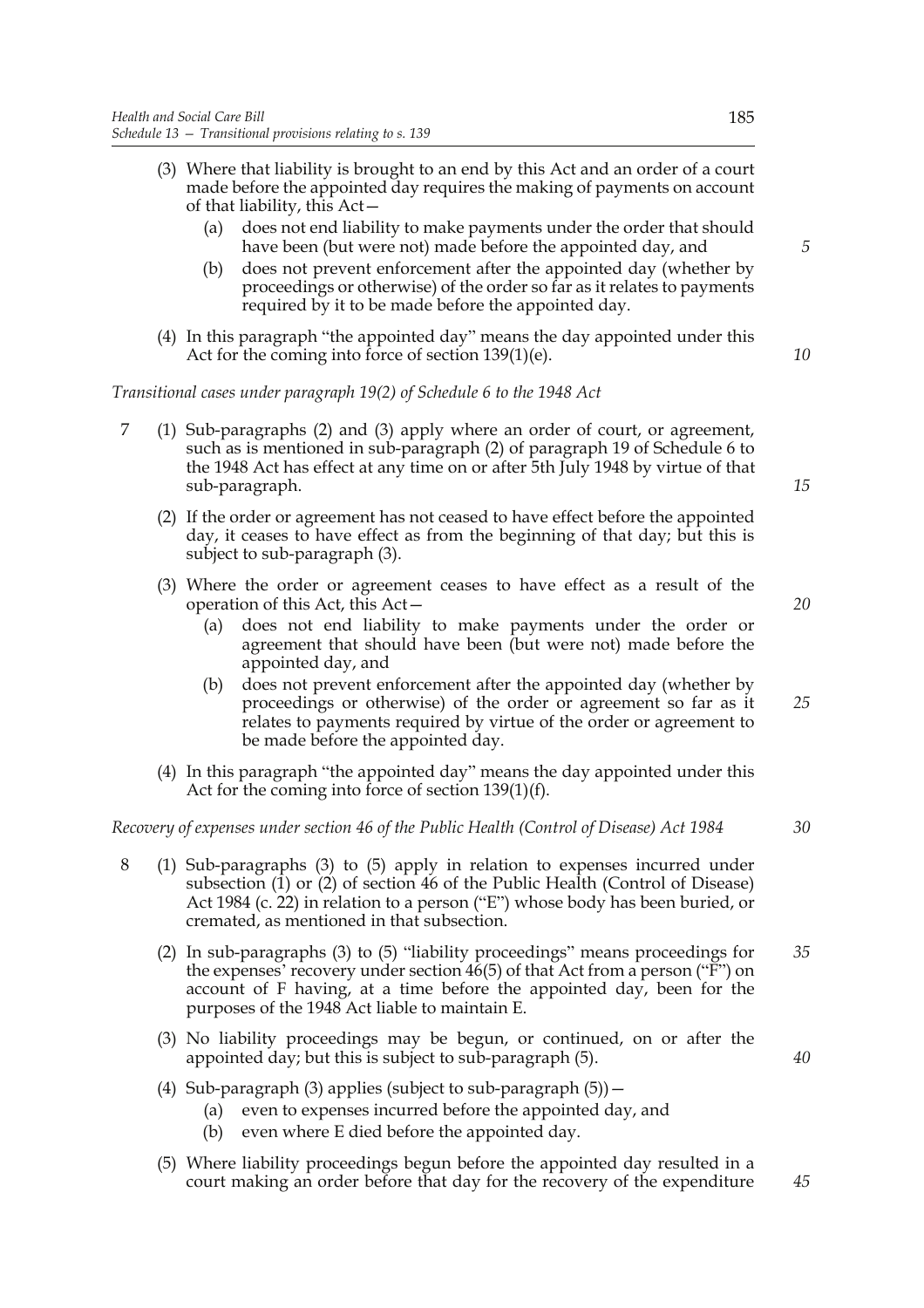from F, this Act does not prevent the enforcement of the order (whether by proceedings or otherwise) on or after the appointed day.

(6) In this paragraph "the appointed day" means the day appointed under this Act for the coming into force of section 139(1)(g).

#### SCHEDULE 14 Section 152

#### FURTHER AMENDMENTS RELATING TO PART 5

*Children Act 1989 (c. 41)*

- 1 In section 17A of the Children Act 1989 (direct payments), after subsection (3) (provisions of section 57 of the Health and Social Care Act 2001 apply with any necessary modifications) insert-
	- "(3A) The modifications mentioned in subsection (3) include, in particular, the omission of the provisions inserted into section 57 of the 2001 Act by the Health and Social Care Act 2008."

*Parliamentary Commissioner Act 1967 (c. 13)*

2 In Schedule 2 to the Parliamentary Commissioner Act 1967 (departments and authorities subject to investigation) insert at the appropriate place— "The National Information Governance Board for Health and Social Care." *15*

*House of Commons Disqualification Act 1975 (c. 24)*

3 In Part 2 of Schedule 1 to the House of Commons Disqualification Act 1975 (bodies of which all members are disqualified) insert at the appropriate place— *20*

> "The National Information Governance Board for Health and Social Care."

*Freedom of Information Act 2000 (c. 36)*

4 In Schedule 1 to the Freedom of Information Act 2000 (public authorities) in Part 6 (other public bodies and offices) insert at the appropriate place— "The National Information Governance Board for Health and Social Care."

*National Health Service Act 2006 (c. 41)*

- 5 In section 271 of the National Health Service Act 2006 (territorial limit of exercise of functions) in subsection (3) (which lists the provisions in relation to which functions are not exercisable only in relation to England)—
	- (a) after paragraph (f) insert—
		- "(fa) section 250B to 250D (National Information Governance Board),", and *35*
	- (b) in paragraph (g), for "252 (Patient Information Advisory Group)" substitute "252 (consultation with National Information Governance Board)".

*10*

*5*

*25*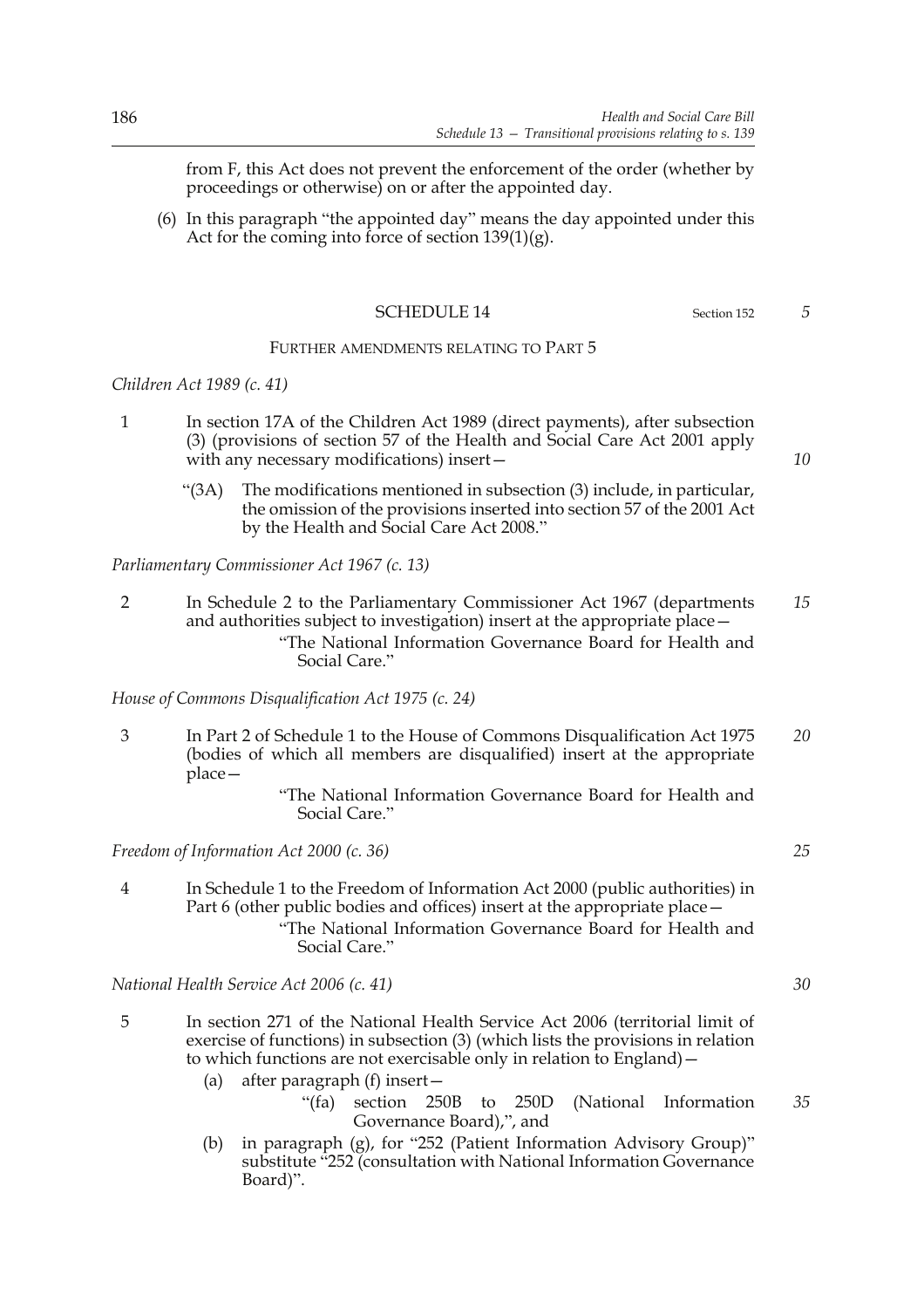6 In Schedule 1 to the National Health Service Act 2006 (further provision about the Secretary of State and services under that Act), in paragraph 3, for " $2(1)(b)$ " substitute " $2(2)$ ".

*National Health Service (Wales) Act 2006 (c. 42)*

7 In Schedule 1 to the National Health Service (Wales) Act 2006 (further provision about the Welsh Ministers and services under that Act), in paragraph 3, for "2(1)(b)" substitute "2(2)". *5*

*Safeguarding Vulnerable Groups Act 2006 (c. 47)*

- 8 In section 6 of the Safeguarding Vulnerable Groups Act 2006 (regulated activity providers), after subsection (8) insert—
	- "(8A) An authority that is a local authority for the purposes of section 17A of the Children Act 1989 or section 57 of the Health and Social Care Act 2001 (direct payments) does not make arrangements for another to engage in a regulated activity by virtue of anything the authority does under that section.
		- (8B) A person (S) who is someone's surrogate within the meaning of section 57 of the Health and Social Care Act 2001 does not make arrangements for another to engage in a regulated activity by virtue of anything that S does under subsection  $(1B)(b)$  or  $(1C)(b)$  of that section."

SCHEDULE 15 Section 158

REPEALS AND REVOCATIONS

# PART 1

# REPEALS AND REVOCATIONS RELATING TO PART 1

| Title and reference                                       | Extent of repeal or revocation                                                                                                                                                                                               |     |  |
|-----------------------------------------------------------|------------------------------------------------------------------------------------------------------------------------------------------------------------------------------------------------------------------------------|-----|--|
| Prison Act 1952 (c. 52)                                   | In Schedule A1-<br>paragraph $2(2)(f)$ , and<br>(a)<br>paragraph 3(2)(c).<br>(b)                                                                                                                                             |     |  |
| Public Records Act 1958 (c. 51)                           | In Schedule 1, in Part 2 of the Table at the end of<br>paragraph 3-<br>the entry for the Commission for<br>(a)<br>Healthcare Audit and Inspection, and<br>the entry for the Commission for Social<br>(b)<br>Care Inspection. | 30. |  |
| Public Bodies (Admission to<br>Meetings) Act 1960 (c. 67) | In paragraph 1 of the Schedule, paragraphs (bg)<br>and (bh).                                                                                                                                                                 | 35  |  |

*10*

*15*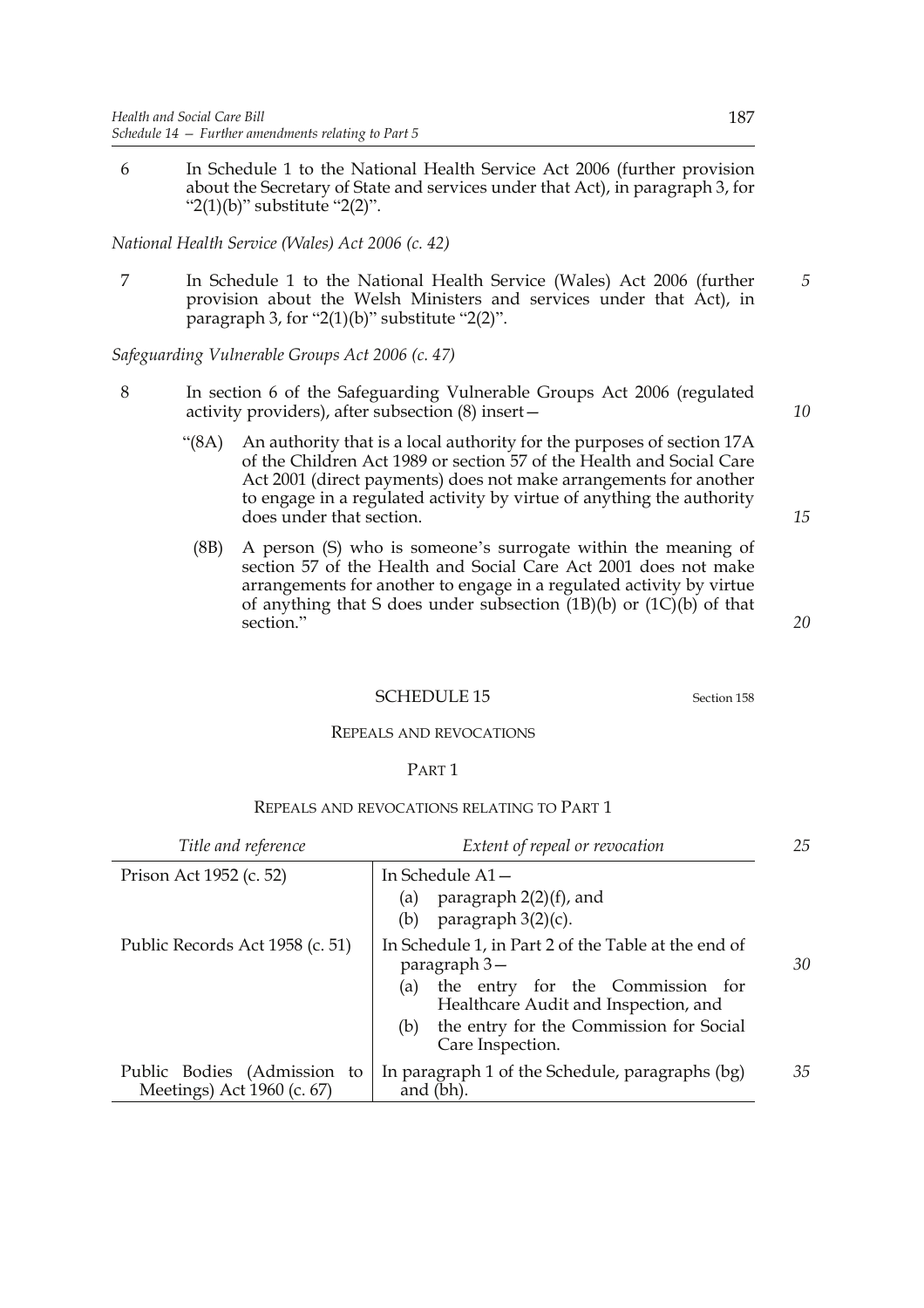| Title and reference                                                                                  | Extent of repeal or revocation                                                                                                                                                                                                                                                                                                |    |  |
|------------------------------------------------------------------------------------------------------|-------------------------------------------------------------------------------------------------------------------------------------------------------------------------------------------------------------------------------------------------------------------------------------------------------------------------------|----|--|
| Commissioner<br>Parliamentary<br>Act 1967 (c. 13)                                                    | In Schedule 2-<br>the entry for the Commission for<br>(a)<br>Healthcare Audit and Inspection, and<br>the entry for the Commission for Social<br>(b)                                                                                                                                                                           | 5  |  |
| House<br>of<br>Commons<br>Disqualification<br>1975<br>Act<br>(c. 24)                                 | Care Inspection.<br>In Part 2 of Schedule 1-<br>the entry for the Commission for<br>(a)<br>Healthcare Audit and Inspection, and<br>the entry for the Commission for Social<br>(b)<br>Care Inspection.<br>In Part 3 of Schedule 1, the entry for members of<br>the Mental Health Act Commission in receipt<br>of remuneration. | 10 |  |
| Northern<br>Ireland<br>Assembly<br>Disqualification<br>1975<br>Act<br>(c. 25)                        | In Part 2 of Schedule 1-<br>the entry for the Commission for<br>(a)<br>Healthcare Audit and Inspection, and<br>the entry for the Commission for Social<br>(b)<br>Care Inspection.                                                                                                                                             | 15 |  |
| Race Relations Act 1976 (c. 74)                                                                      | In Parts 2 and 4 of Schedule 1A-<br>the entry for the Commission for<br>(a)<br>Healthcare Audit and Inspection, and<br>the entry for the Commission for Social<br>(b)<br>Care Inspection.                                                                                                                                     | 20 |  |
| Mental Health Act 1983 (c. 20)                                                                       | In section $119(2)$ , the words "by the Secretary of<br>State".<br>Section 121.                                                                                                                                                                                                                                               |    |  |
| Mental Health Act Commission<br>(Establishment<br>and<br>Constitution) Order 1983 (S.I.<br>1983/892) | The whole instrument.                                                                                                                                                                                                                                                                                                         | 30 |  |
| Mental Health Act Commission<br>Regulations 1983 (S.I. 1983/<br>894)                                 | The whole instrument.                                                                                                                                                                                                                                                                                                         |    |  |
| Vehicle Excise and Registration<br>Act 1994 (c. 22)                                                  | In paragraph 7 of Schedule 2, paragraph (c)<br>(together with the word "or" at the end of it).                                                                                                                                                                                                                                | 35 |  |
| Police Act 1996 (c. 16)<br>Prosecution<br>Crown<br>Service                                           | In Schedule 4A-<br>paragraph $2(2)(f)$ , and<br>(a)<br>paragraph 4(f).<br>(b)<br>In the Schedule-                                                                                                                                                                                                                             | 40 |  |
| Inspectorate Act 2000 (c. 10)                                                                        | paragraph $2(2)(f)$ , and<br>(a)<br>paragraph 4(f).<br>(b)                                                                                                                                                                                                                                                                    |    |  |
| Care Standards Act 2000 (c. 14)                                                                      | Sections 5A and 5B.<br>In section $8(7)$ the words from ", other than" to<br>the end.<br>Section $10(6)$ .                                                                                                                                                                                                                    | 45 |  |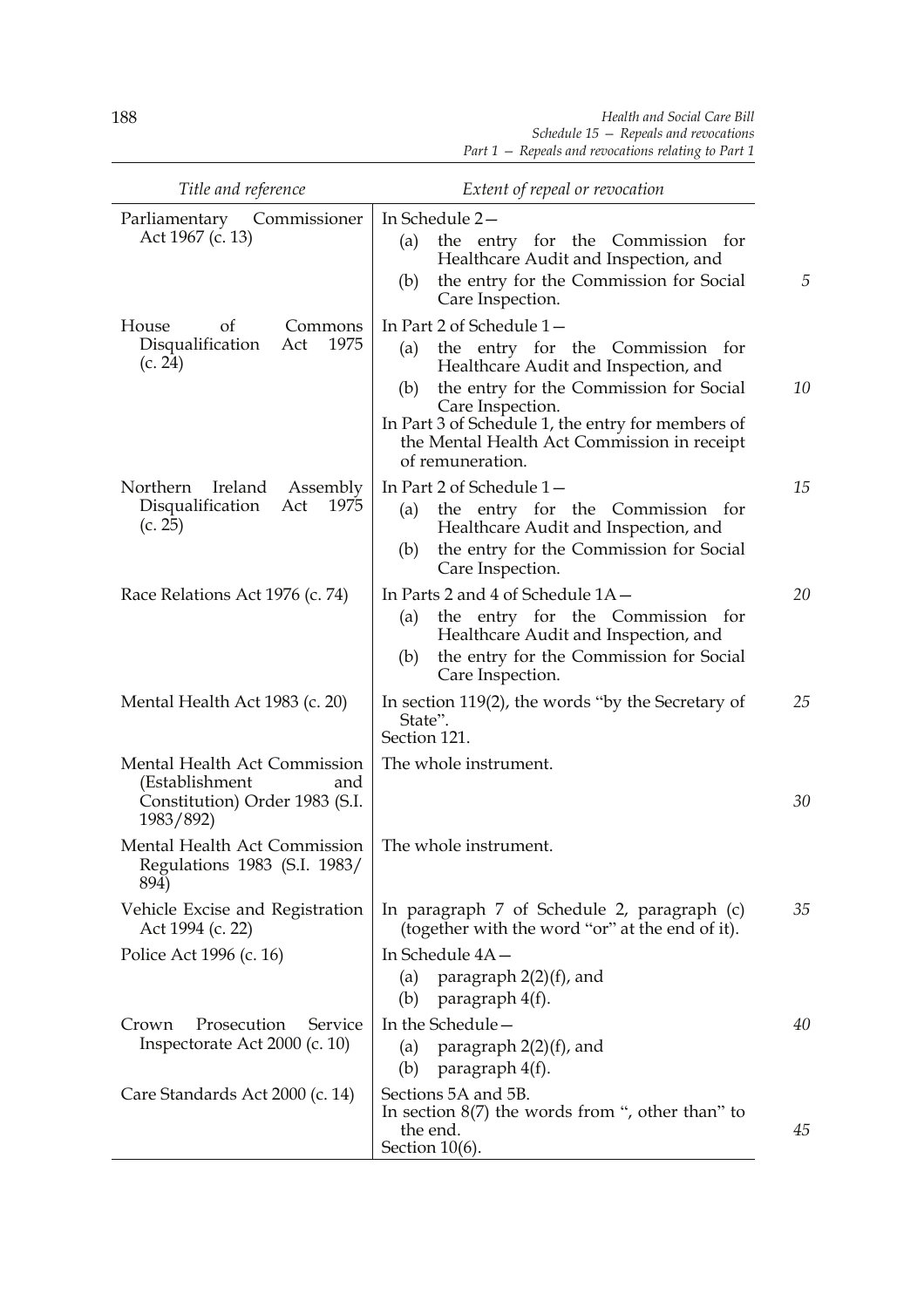*Health and Social Care Bill Schedule 15 — Repeals and revocations Part 1 — Repeals and revocations relating to Part 1*

| Title and reference                                                                            | Extent of repeal or revocation                                                                                                                                                                                                                                                                                                                                                                                                                                                                     |               |  |
|------------------------------------------------------------------------------------------------|----------------------------------------------------------------------------------------------------------------------------------------------------------------------------------------------------------------------------------------------------------------------------------------------------------------------------------------------------------------------------------------------------------------------------------------------------------------------------------------------------|---------------|--|
| Standards<br>2000<br>Care<br>Act<br>$(c. 14) - cont.$                                          | In section $11-$<br>subsection (2), and<br>(a)<br>in subsection (4), the words "the CHAI,<br>(b)<br>the CSCI or".<br>In section $19(4)(b)$ the word "and" at the end.<br>In section $21(5)(b)$ the word "or" at the end.<br>In section $30A(2)(b)$ the word "or" at the end.<br>Section 42(5).<br>In section $55(3)$ (e) the words "the CSCI,".<br>Section 113(1A).<br>Section 113A.<br>Section 120(1).<br>In the Table in section $121(13)$ the entries for the<br>expressions "CHAI" and "CSCI". | 5<br>10<br>15 |  |
| Criminal Justice and Court<br>Services Act 2000 (c. 43)                                        | In Schedule 1A-<br>(a)<br>paragraph 2(2)(f),<br>(b) paragraph $3(2)(c)$ , and<br>paragraph 4(f).<br>(c)                                                                                                                                                                                                                                                                                                                                                                                            |               |  |
| Courts Act 2003 (c. 39)                                                                        | In Schedule 3A-<br>paragraph 2(2)(f), and<br>(a)<br>paragraph 4(f).<br>(b)                                                                                                                                                                                                                                                                                                                                                                                                                         | 20            |  |
| Health<br>Social<br>Care<br>and<br>Health<br>(Community)<br>and<br>Standards) Act 2003 (c. 43) | Sections 41 to 44.<br>Section 46.<br>Sections 47A to 69A.<br>Sections 76 to 91.<br>Sections 102 to 104.<br>Section 113(3)(b).<br>Section $114(2)(b)$ .                                                                                                                                                                                                                                                                                                                                             | 25            |  |
|                                                                                                | Sections 120 to 141.<br>Sections 144 to 145A.<br>In section 148, the definitions of "the CHAI",<br>"the CSCI", "financial year" and "Minister of<br>the Crown".<br>Schedules 6 to 8.                                                                                                                                                                                                                                                                                                               | 30            |  |
| Health Act 2006 (c. 28)                                                                        | In section 61, the words "the Commission for<br>Healthcare Audit and Inspection or".<br>In Schedule 5-<br>the entry for the Commission for<br>(a)<br>Healthcare Audit and Inspection, and<br>the entry for the Commission for Social<br>(b)<br>Care Inspection.                                                                                                                                                                                                                                    | 35<br>40      |  |
| Education and Inspections Act<br>$2006$ (c. 40)                                                | In Schedule 13, paragraph $1(2)(f)$ .                                                                                                                                                                                                                                                                                                                                                                                                                                                              |               |  |

# PART 2

## REGULATION OF HEALTHCARE PROFESSIONS

| Title and reference      | Extent of repeal or revocation                                    | 45 |
|--------------------------|-------------------------------------------------------------------|----|
| Medical Act 1983 (c. 54) | In section 1(3), paragraphs (b) and (f).<br>Section 38(3)(a)(ii). |    |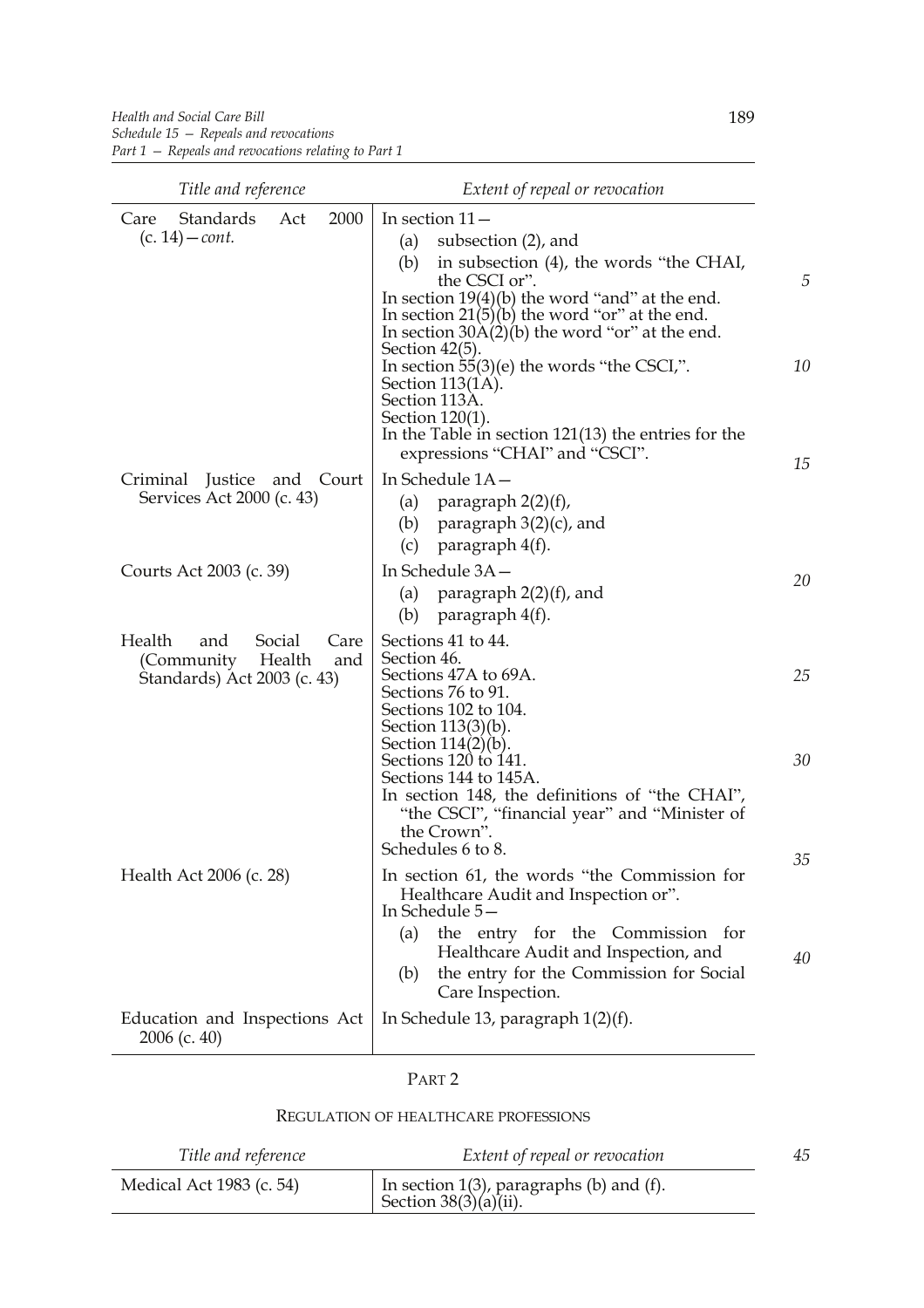| Title and reference                      | Extent of repeal or revocation |                                                                                                                                                                                                                                   |  |
|------------------------------------------|--------------------------------|-----------------------------------------------------------------------------------------------------------------------------------------------------------------------------------------------------------------------------------|--|
| Medical Act 1983 (c. 54) – <i>cont</i> . |                                | In section $41(7)$ , the words "in accordance with<br>regulations made by the General Council<br>under this subsection,".<br>In section $41A(4)$ , the words from "; and for the<br>purposes" to the end.<br>Section $53(2)(c)$ . |  |
|                                          | (a)                            | In Part 3 of Schedule 1-<br>paragraphs 19A and 19E and the                                                                                                                                                                        |  |
|                                          | (b)                            | headings before those paragraphs, and<br>paragraph 23(b).<br>In Schedule $4-$                                                                                                                                                     |  |
|                                          | (a)                            | in the heading before paragraph 1, the<br>words ", Interim Orders Panels and<br>Fitness to Practise Panels",                                                                                                                      |  |
|                                          | (b)                            | in paragraph $1(1)$ , the words ", Interim<br>Orders Panels and Fitness to Practise<br>Panels",                                                                                                                                   |  |
|                                          | (c)                            | in paragraph $1(1)(a)$ , the words ", an<br>Interim Orders Panel or a Fitness to<br>Practise Panel",                                                                                                                              |  |
|                                          | (d)                            | in paragraph $1(1)(b)$ , the words "or such<br>a Panel",                                                                                                                                                                          |  |
|                                          | (e)                            | paragraph $1(3)$ and $(4)$ ,                                                                                                                                                                                                      |  |
|                                          | (f)                            | in paragraph $2(1)$ , paragraphs (b) and (c)<br>and the words "or Panel",                                                                                                                                                         |  |
|                                          | (g)                            | in paragraph 2(2), the words ", an<br>Interim Orders Panel or a Fitness to<br>Practise Panel",                                                                                                                                    |  |
|                                          | (h)                            | in paragraph 2(3), the words ", an<br>Interim Orders Panel or a Fitness to<br>Practise Panel" and the words "or Panel"<br>(in both places),                                                                                       |  |
|                                          | (i)                            | in paragraph 3(a), the words ", an<br>Interim Orders Panel or a Fitness to<br>Practise Panel" and the words ", a<br>Panel",                                                                                                       |  |
|                                          | (j)                            | in paragraph 3(b), the words "to a<br>Fitness to Practise Panel or" and the<br>words "the Panel or",                                                                                                                              |  |
|                                          | (k)                            | paragraph $5A(1)(a)(ii)$ , (3) and (3A),                                                                                                                                                                                          |  |
|                                          | (1)                            | paragraph $7(1)(b)$ and (c),                                                                                                                                                                                                      |  |
|                                          | (m)                            | in paragraph $7(4)$ , the words ", an<br>Interim Orders Panel or a Fitness to<br>Practise Panel",                                                                                                                                 |  |
|                                          | (n)                            | in paragraph $7(4)(a)$ , the words "or a<br>Panel",                                                                                                                                                                               |  |
|                                          | $\left( 0 \right)$             | in paragraph $7(4)(a)(ii)$ and (b), the<br>words "or the Panel", and                                                                                                                                                              |  |
|                                          | (p)                            | in paragraph 13, the words ", an Interim<br>Orders Panel or Fitness to Practise<br>Panel".                                                                                                                                        |  |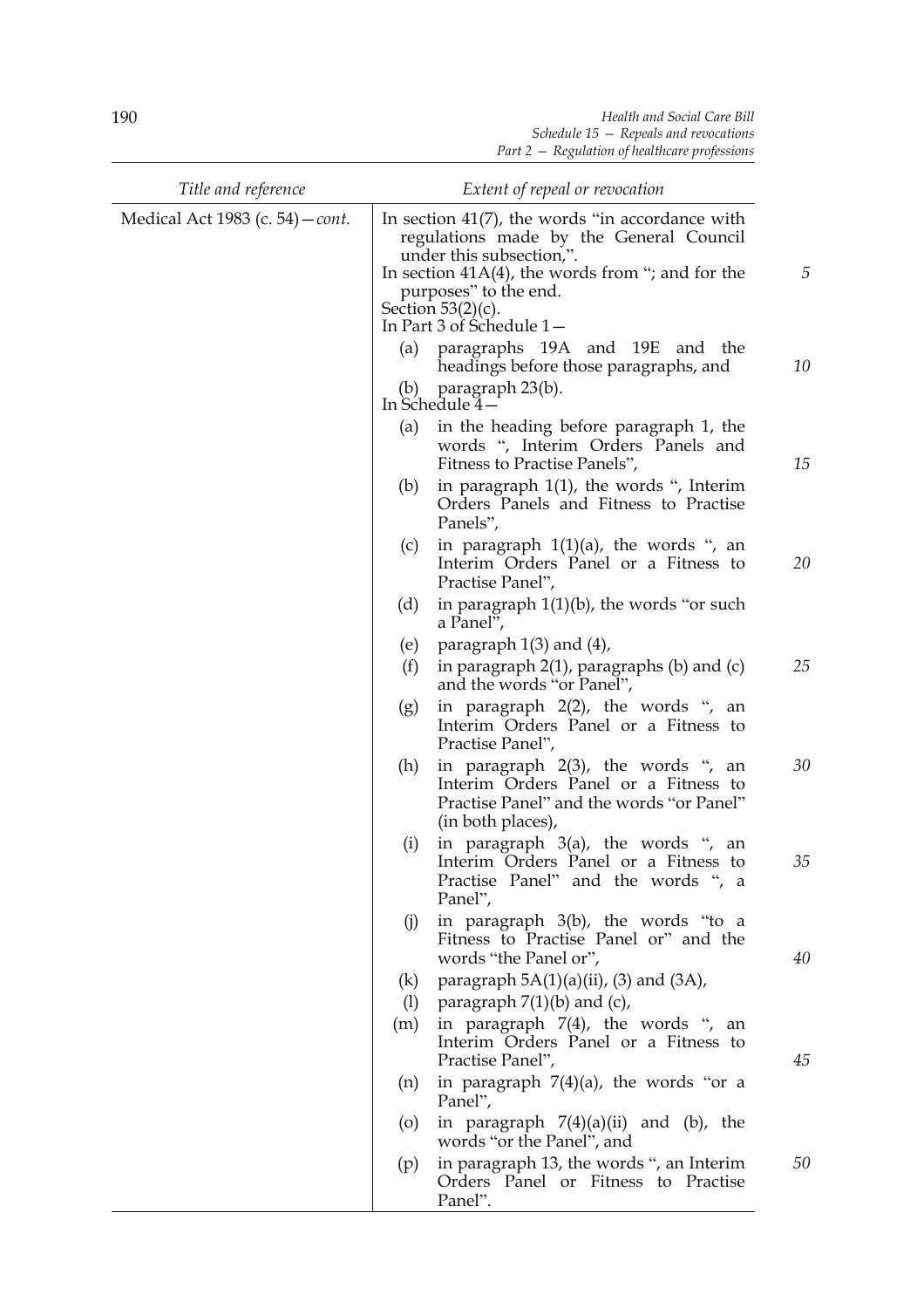| Title and reference                                                               | Extent of repeal or revocation                                                                                                                                                                                                                                                                                                                 |    |  |
|-----------------------------------------------------------------------------------|------------------------------------------------------------------------------------------------------------------------------------------------------------------------------------------------------------------------------------------------------------------------------------------------------------------------------------------------|----|--|
| Opticians Act 1989 (c. 44)                                                        | Section 5C.<br>In section $5D(1)$ , the words "the Fitness to<br>Practise Committee and".<br>In section $13L(11)$ , the words "and rules made<br>under section 23C below".<br>In section 23B-<br>in the heading, the words "Fitness to<br>(a)<br>Practise Committee and", and<br>subsection $(1)(a)$ and the word "or"<br>(b)<br>following it. |    |  |
|                                                                                   | In section 23C-<br>subsection $(1)(a)(i)$ and the word "and"<br>(a)<br>following it, and<br>subsection $(2)(e)$ and $(f)$ .<br>(b)<br>Section $23D(2)(a)$ and the word "and" following<br>it.<br>In section $23E(3)$ and (4), the words "the Fitness"                                                                                          | 15 |  |
| Health Act 1999 (c. 8)                                                            | to Practise Committee and".<br>In section $60(2)(a)$ , the words "the Pharmacy Act"<br>1954,".<br>In Schedule 3-                                                                                                                                                                                                                               | 20 |  |
|                                                                                   | (a) paragraph $7(2)$ and $(3)$ ,<br>in paragraph 10, the words from "and<br>(b)<br>other expressions" to the end, and<br>paragraph 12.<br>(c)                                                                                                                                                                                                  | 25 |  |
| National Health Service Reform<br>and Health Care Professions<br>Act 2002 (c. 17) | In section $25(6)$ , the words "and $(3)$ ".<br>Section $26(7)$ and $(8)$ .<br>In section $29(1)$ –<br>(a)<br>paragraph (c),<br>in paragraph (e), the words from "(other<br>(b)<br>than a determination" to the end, and                                                                                                                       | 30 |  |
| Health Act 2006 (c. 28)                                                           | (c)<br>paragraph (f).<br>In Schedule 7, paragraphs 20 to 24.<br>In Schedule 5, the entry relating to the Council<br>Regulation<br>for<br>the<br>Health<br>of<br>Care<br>Professionals.                                                                                                                                                         | 35 |  |

# PART 3

## PUBLIC HEALTH PROTECTION

| Reference                                               | Extent of repeal or revocation                                                                                                           |    |
|---------------------------------------------------------|------------------------------------------------------------------------------------------------------------------------------------------|----|
| Local Government, Planning<br>and Land Act 1980 (c. 65) | In section $159(1)$ , paragraph (e) and the word<br>"and" immediately preceding it.                                                      | 40 |
| Public Health (Control<br>Disease) Act 1984 (c. 22)     | of Section 1(2) and (4).<br>In section 5(3), the words "or rating districts".<br>Section $7(4)(c)$ and (d).<br>Sections $\hat{9}$ to 45. | 45 |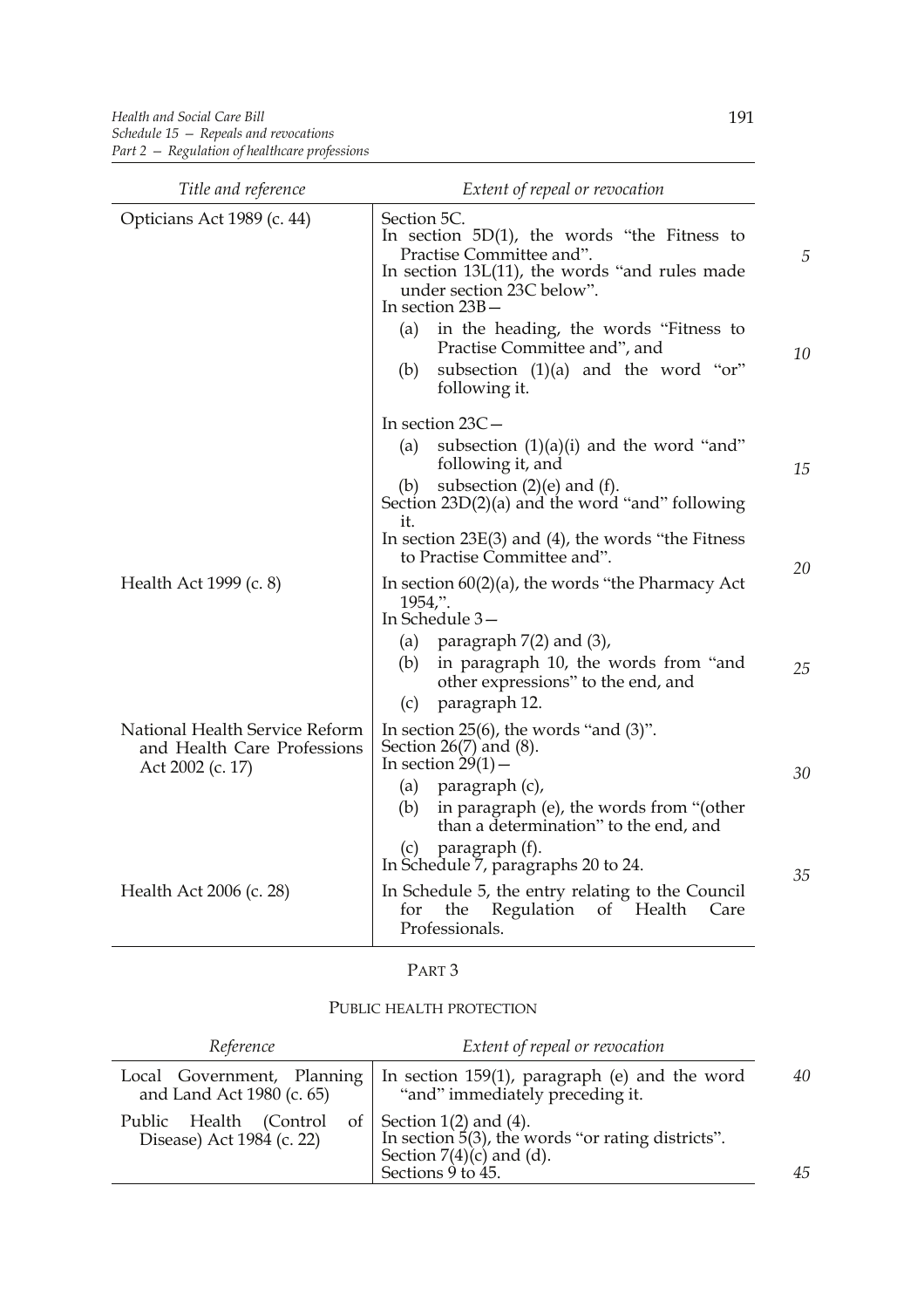| Reference                                                         | Extent of repeal or revocation                                                                                                                                                                           |    |
|-------------------------------------------------------------------|----------------------------------------------------------------------------------------------------------------------------------------------------------------------------------------------------------|----|
| Public Health (Control of<br>Disease) Act 1984 (c. 22) -<br>cont. | In section $49(1)$ , paragraph (c) and the word<br>"and" immediately preceding it.<br>In section $50(2)$ –                                                                                               |    |
|                                                                   | paragraph (b) and the word "or"<br>(a)<br>immediately preceding it, and                                                                                                                                  | 5  |
|                                                                   | the words "or any person on board<br>(b)<br>suffering from an infectious disease".<br>In section $51-$                                                                                                   |    |
|                                                                   | (a) subsection $(1)$ , and                                                                                                                                                                               | 10 |
|                                                                   | in subsection (2), the words "the<br>(b)<br>provisions of this Part of this Act and".<br>Section 52.                                                                                                     |    |
|                                                                   | Sections 54 to 57.<br>In section $61(2)$ , the words ", other than a factory<br>or workplace,".<br>Section $62(3)$ .<br>Section $64(2)$ .                                                                | 15 |
|                                                                   | Section $67(3)$ .<br>Section 70.<br>In section 74, the definitions of "coastal waters",<br>lodging-house",<br>"dustbin",<br>"common                                                                      | 20 |
|                                                                   | "factory", "hospital", "house", "inland<br>waters", "local Act", "NHS trust", "NHS<br>"notifiable<br>contract",<br>disease",<br>erating <sup>*</sup><br>district", "school" and "street".<br>Section 76. | 25 |
| Planning and Compensation<br>Act 1991 (c. 34)                     | In Part 1 of Schedule 18, the entry for section 57<br>of the Public Health (Control of Disease) Act<br>1984.                                                                                             |    |

# PART 4

# NATIONAL HEALTH SERVICE

| Title and reference                                 | Extent of repeal                                                                                                                                                                                                                               |    |
|-----------------------------------------------------|------------------------------------------------------------------------------------------------------------------------------------------------------------------------------------------------------------------------------------------------|----|
| National Health Service<br>Act<br>$2006$ (c. 41)    | In section $71(2)(f)$ , the word "and" at the end.<br>Section 228(2) and (12).<br>In section $229(1)$ , the words "(not including its<br>pharmaceutical services expenditure)".<br>Section 230(2) and (3).<br>In Schedule 14-                  | 35 |
|                                                     | paragraphs 1 and 2, and<br>(a)<br>in paragraph $4(1)$ , the definition of<br>(b)<br>"pharmaceutical services" and, in the<br>definition of "remuneration referable to<br>the cost of drugs", the words "except in<br>paragraph $1(2)(b)$ and". | 40 |
| National Health Service (Wales)<br>Act 2006 (c. 42) | In section $174(1)(a)$ , $(2)(a)$ and $(b)$ and $(12)$ , the<br>words "and pharmaceutical".                                                                                                                                                    | 45 |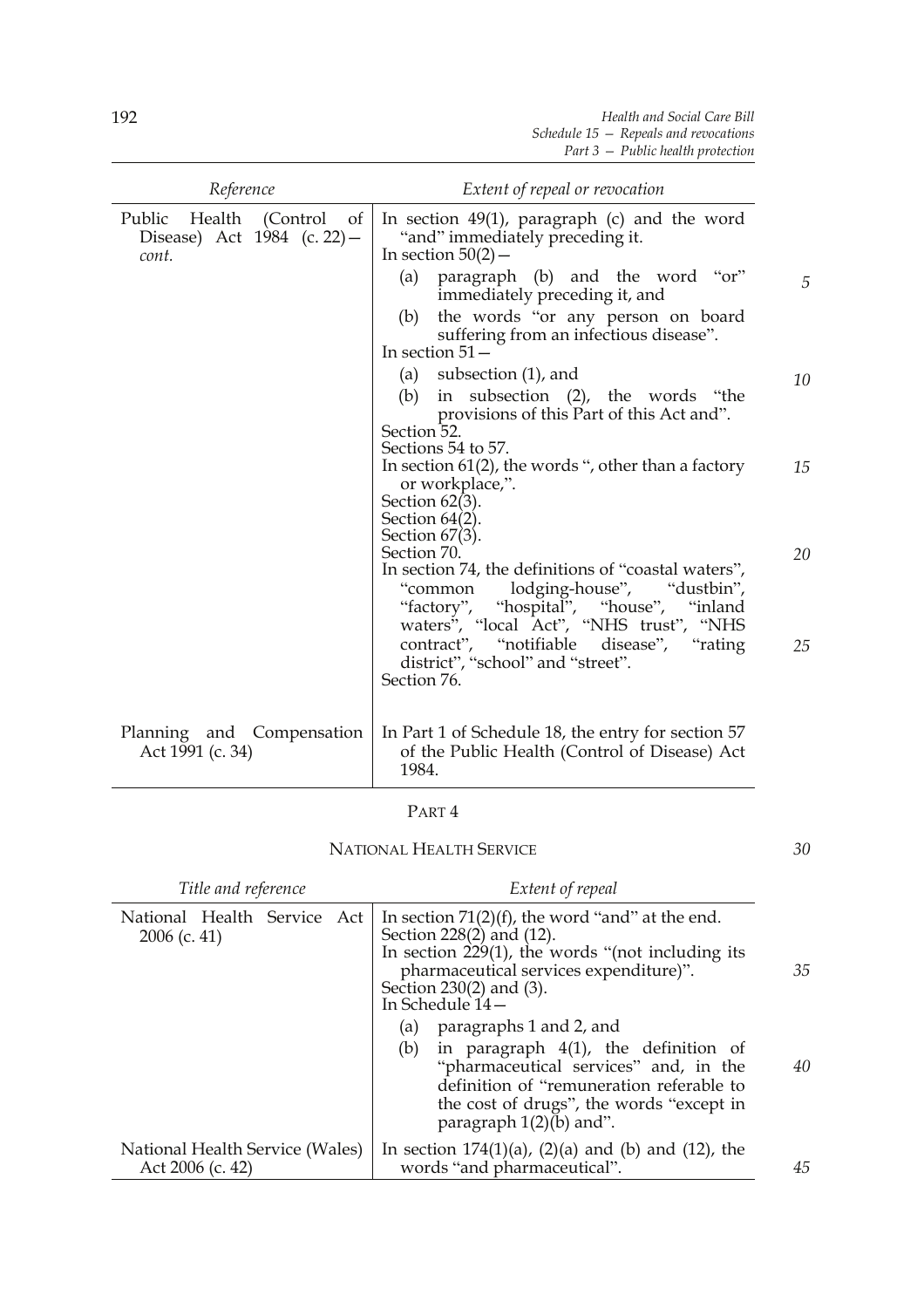| Title and reference                                                | Extent of repeal                                                                                                                                     |                                                                                                                                                                                                                                          |       |                    |
|--------------------------------------------------------------------|------------------------------------------------------------------------------------------------------------------------------------------------------|------------------------------------------------------------------------------------------------------------------------------------------------------------------------------------------------------------------------------------------|-------|--------------------|
| National Health Service (Wales)<br>Act 2006 (c. 42) – <i>cont.</i> | In<br>section<br>pharmaceutical".<br>In section $176(2)$ and $(3)(b)$ , the words "and<br>pharmaceutical".<br>In $\overline{\text{S}}$ chedule 8 $-$ | $175(1)$ ,<br>the                                                                                                                                                                                                                        | words | "and<br>$\sqrt{2}$ |
|                                                                    | (a)                                                                                                                                                  | in paragraph $1(1)$ (and in the heading<br>immediately preceding paragraph 1) the<br>words "and pharmaceutical",                                                                                                                         |       |                    |
|                                                                    | (b)<br>(c)                                                                                                                                           | paragraph $1(2)(b)$ and $(c)$ ,<br>in paragraph $4(1)$ , the definition of<br>"pharmaceutical services" and, in the<br>definition of "remuneration referable to<br>the cost of drugs", the words "except in<br>paragraph $1(2)(b)$ and". |       | 10                 |

PART 5

# ABOLITION OF MAINTENANCE LIABILITY OF RELATIVES

| Title and reference                     | Extent of repeal                                                                                                                                                                                                                                                                        |    |
|-----------------------------------------|-----------------------------------------------------------------------------------------------------------------------------------------------------------------------------------------------------------------------------------------------------------------------------------------|----|
| National Assistance Act 1948<br>(c. 29) | Section 42.<br>Section 43.<br>In section $47(9)$ , the words "or from any person<br>who for the purposes of this Act is liable to<br>maintain that person".<br>In section $48(3)$ , the words ", or from any person<br>who for the purposes of this Act is liable to<br>maintain him,". |    |
|                                         | In section $51-$<br>in subsection $(1)$ , the words "or any<br>(a)<br>person whom he is liable to maintain for<br>the purposes of this Act",                                                                                                                                            | 25 |
|                                         | in subsection $(2)$ , the words "or any<br>(b)<br>other person", and                                                                                                                                                                                                                    | 30 |
|                                         | in subsection $(3)$ , in paragraph $(a)$ , the<br>(c)<br>words<br>"where"<br>the<br>accommodation<br>provided for him," and paragraph (b).<br>In section $56(1)$ , the words "(other than a sum                                                                                         |    |
|                                         | due under an order made under section 43 of<br>this Act)".<br>In Schedule 6, in paragraph 19-                                                                                                                                                                                           | 35 |
|                                         | in sub-paragraph (1), the words "whom<br>(a)<br>he is not liable to maintain for the<br>purposes of this Act", and<br>sub-paragraph (2).<br>(b)                                                                                                                                         | 40 |
| Maintenance Orders Act 1950             | In section $4-$                                                                                                                                                                                                                                                                         |    |
| (c. 37)                                 | subsection $(1)(b)$ , and<br>(a)                                                                                                                                                                                                                                                        |    |
|                                         | (b)<br>in subsection (2), the words "the said<br>section forty-three or".                                                                                                                                                                                                               | 45 |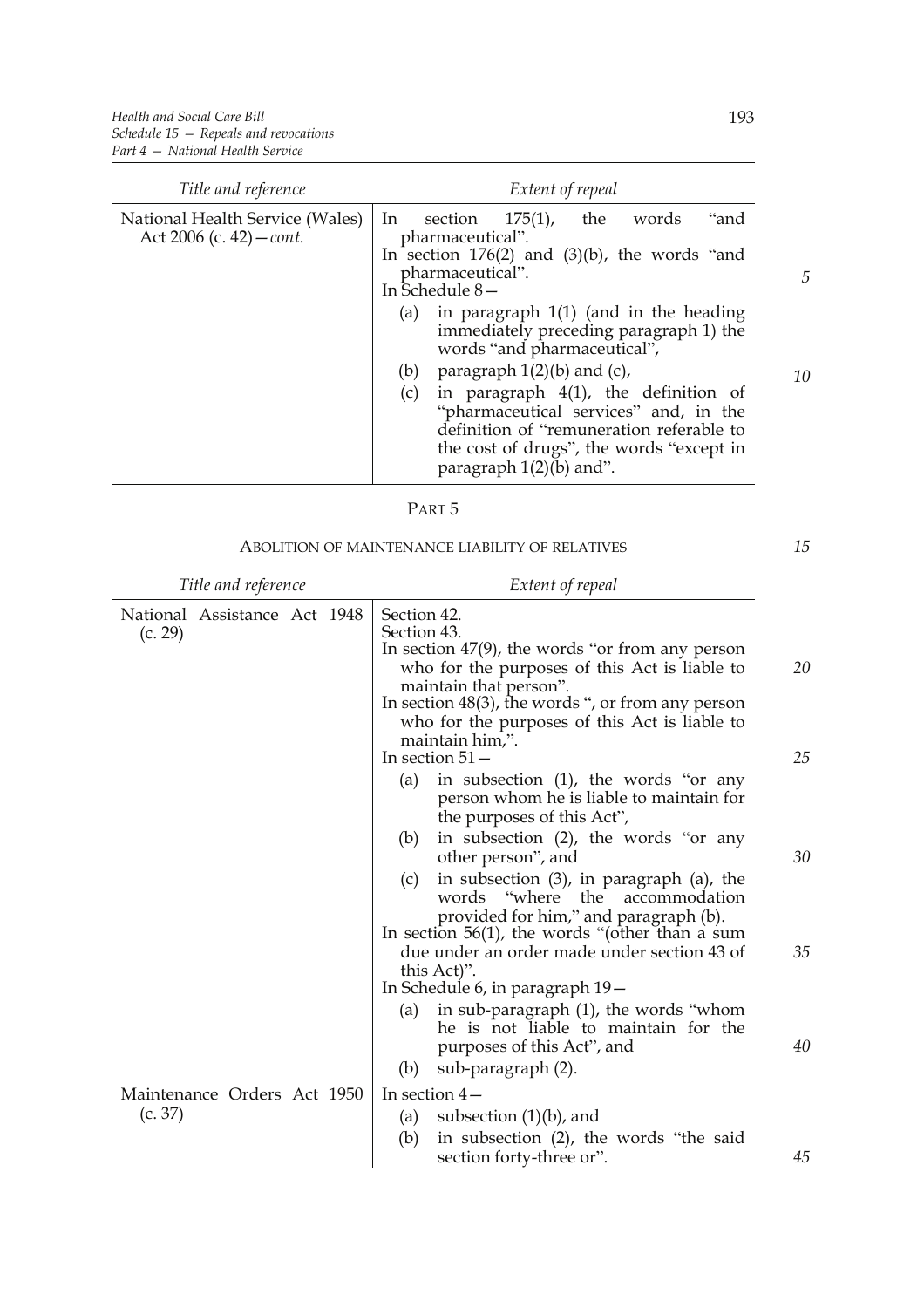| Title and reference                                              | Extent of repeal                                                                                                                                                                                                                                                                                              |         |
|------------------------------------------------------------------|---------------------------------------------------------------------------------------------------------------------------------------------------------------------------------------------------------------------------------------------------------------------------------------------------------------|---------|
| Maintenance Orders Act 1950<br>$(c. 37) - cont.$                 | In section $9-$<br>subsection $(1)(b)$ , and<br>(a)<br>in subsection (2), the words "or the said<br>(b)<br>section forty-three".<br>In section $16(2)$ –<br>in paragraph $(a)(v)$ , the words ", or<br>(a)<br>section forty-three of the National<br>Assistance Act 1948", and<br>paragraph $(b)(v)$ .<br>(b) | 5<br>10 |
| Administration of Justice Act<br>1970 (c. 31)                    | In Schedule 8, paragraph 7.                                                                                                                                                                                                                                                                                   |         |
| Attachment of Earnings Act<br>1971 (c. 32)                       | In Schedule 1, paragraph 8.                                                                                                                                                                                                                                                                                   |         |
| <b>Benefits</b><br>Supplementary<br>Act<br>1976 (c. 71)          | In Schedule 7, paragraph 4.                                                                                                                                                                                                                                                                                   | 15      |
| Magistrates' Courts Act 1980<br>(c. 43)                          | In section $65(1)$ , paragraph (b).                                                                                                                                                                                                                                                                           |         |
| Civil<br>Jurisdiction<br>and<br>Judgments Act 1982 (c. 27)       | In Schedule 5, in paragraph $5(c)$ , the words<br>"section 43 of the National Assistance Act<br>1948,".                                                                                                                                                                                                       | 20      |
| Public<br>Health<br>of<br>(Control)<br>Disease) Act 1984 (c. 22) | In section $46(5)$ , the words from "or from any<br>person" to "death".                                                                                                                                                                                                                                       |         |
| Social Security Act 1986 (c. 50)                                 | In Schedule 10, paragraph $41(2)(c)$ .                                                                                                                                                                                                                                                                        |         |
| Family Law Reform Act 1987<br>(c. 42)                            | In section $2(1)$ , paragraph (a).<br>In Schedule 2–<br>in paragraph 5, the words "section 42 of"<br>(a)<br>and the words after "1948", and                                                                                                                                                                   | 25      |
| Health and Social Care Act 2001<br>(c. 15)                       | paragraphs 6 and 8.<br>(b)<br>In section $54(1)$ , in paragraph (b), the words<br>"(including persons liable to maintain<br>residents by virtue of section 42 of the 1948<br>$Act)$ ".                                                                                                                        | 30      |
| Courts Act 2003 (c. 39)                                          | In Schedule 8, paragraph 80.                                                                                                                                                                                                                                                                                  |         |
| Criminal Justice Act 2003 (c. 44)                                | In Schedule 26, in paragraph $12(2)$ , the words<br>"and $(b)$ ".                                                                                                                                                                                                                                             | 35      |

The repeals in this Part of this Schedule have effect subject to, and in accordance with, Schedule 13.

*40*

# PART 6

ESTABLISHMENT OF NATIONAL INFORMATION GOVERNANCE BOARD

| Title and reference | Extent of repeal                                                                                             |
|---------------------|--------------------------------------------------------------------------------------------------------------|
| Act 1967 (c. 13)    | Parliamentary Commissioner   In Schedule 2, the entry relating to the Patient<br>Information Advisory Group. |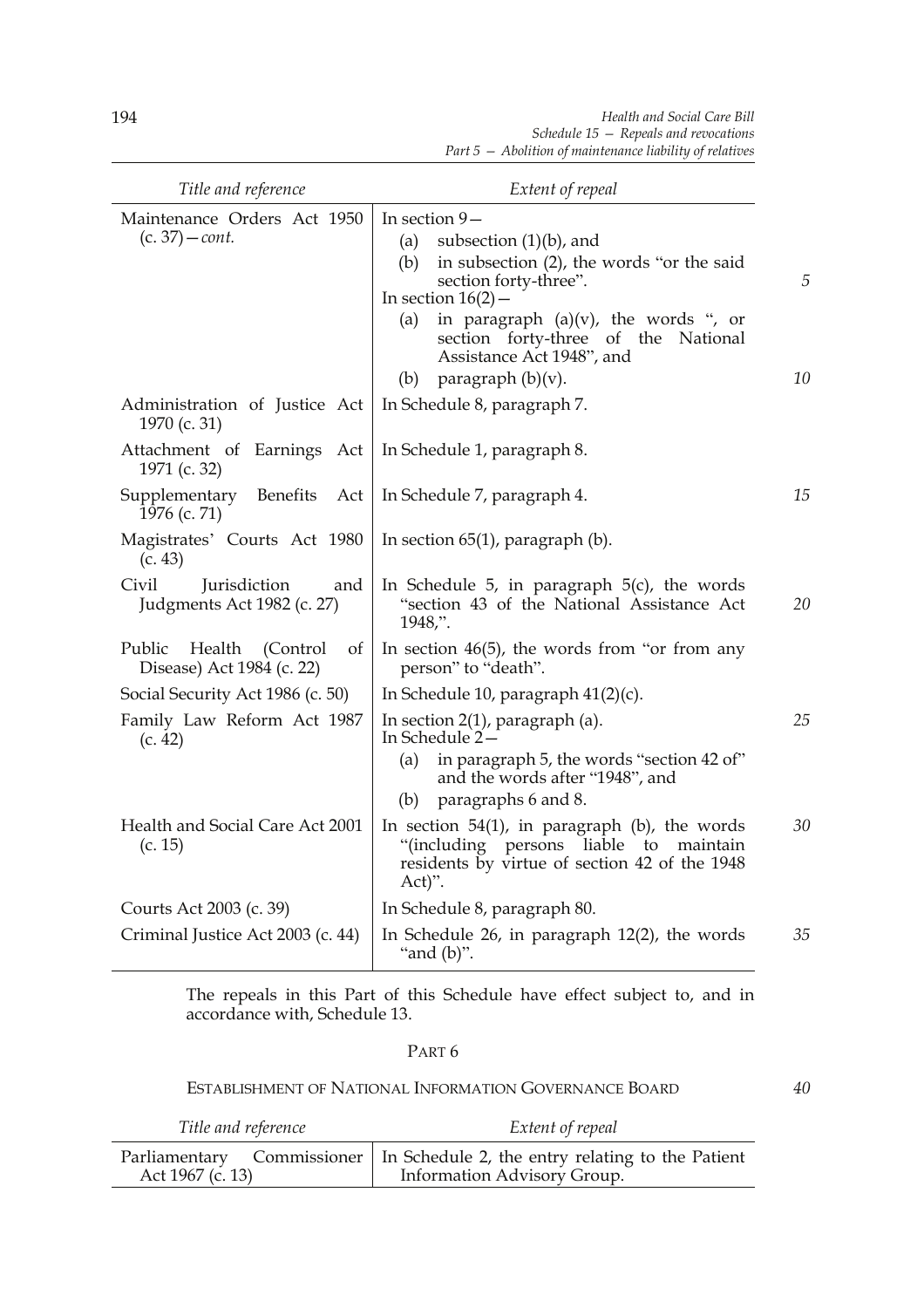| Title and reference                                                | Extent of repeal                                                                                                        |
|--------------------------------------------------------------------|-------------------------------------------------------------------------------------------------------------------------|
| House<br>Commons<br>Ωt<br>Disqualification Act 1975<br>(c. 24)     | In Schedule 1, in Part 2, the entry relating to the<br>Patient Information Advisory Group.                              |
| $2000$ (c. 36)                                                     | Freedom of Information Act   In Schedule 1, in Part 6, the entry relating to the<br>Patient Information Advisory Group. |
| Health and Social Care Act 2001   Part 3 of Schedule 5.<br>(c. 15) |                                                                                                                         |

|--|--|

ABOLITION OF NATIONAL BIOLOGICAL STANDARDS BOARD

| Title and reference                                      | Extent of repeal                                                                        | 10 |
|----------------------------------------------------------|-----------------------------------------------------------------------------------------|----|
| Commissioner<br>Parliamentary<br>Act 1967 (c. 13)        | In Schedule 2, the entry for the National<br>Biological Standards Board (UK).           |    |
| Biological Standards Act 1975<br>(c. 4)                  | The whole Act.                                                                          |    |
| Race Relations Act 1976 (c. 74)                          | In Part 2 of Schedule 1A, the entry for the<br>National Biological Standards Board.     | 15 |
| Freedom of Information Act<br>2000                       | In Part 6 of Schedule 1, the entry for the<br>National Biological Standards Board (UK). |    |
| Income Tax (Trading and Other<br>Income) Act 2005 (c. 5) | In Part 2 of Schedule 1, paragraphs 389 and 390.                                        | 20 |
| Health Act 2006 (c. 28)                                  | In Schedule 5, the entry for the National<br>Biological Standards Board.                |    |
|                                                          |                                                                                         |    |